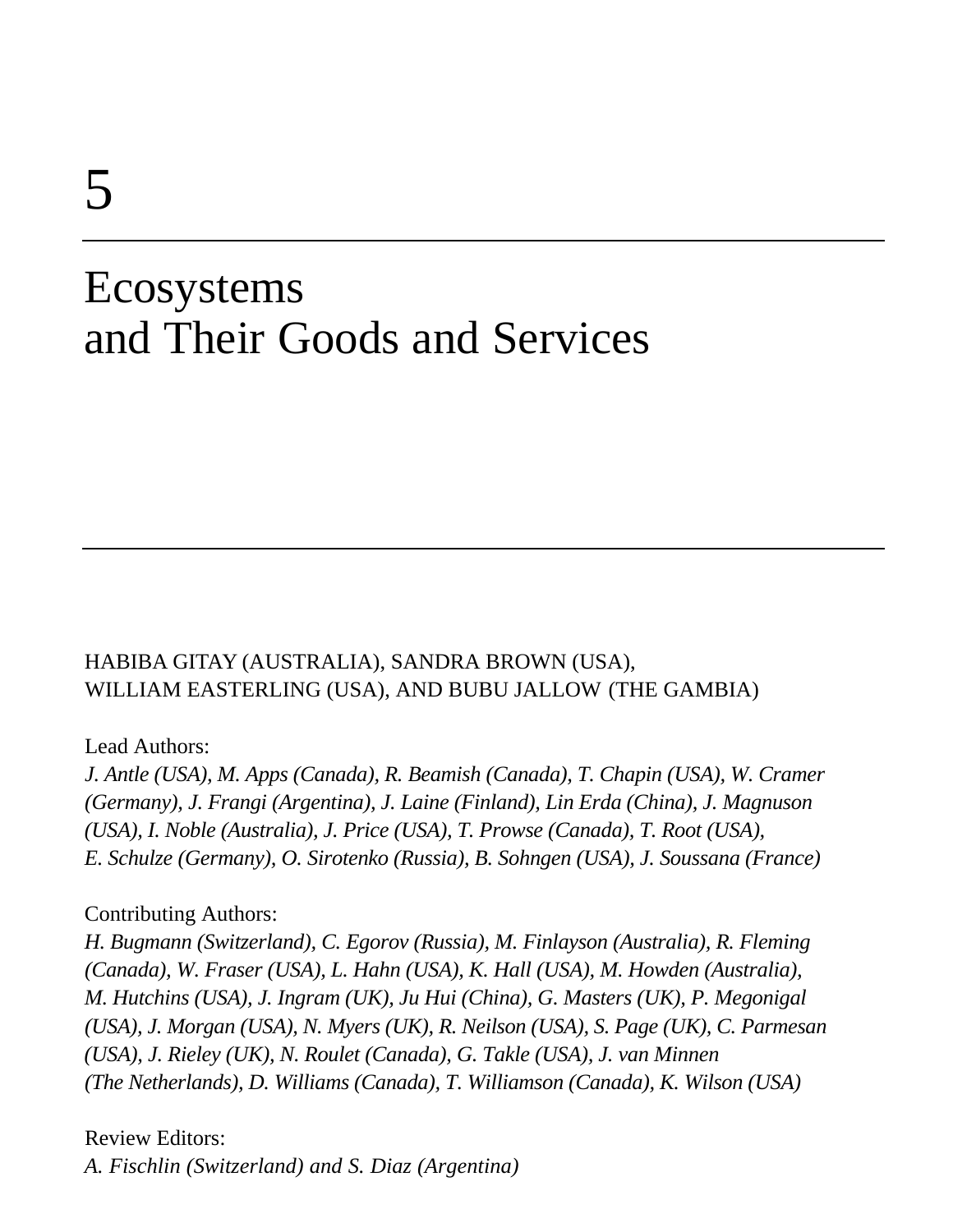### **CONTENTS**

|      |                                    | <b>Executive Summary</b>                        | 237 |  |  |  |  |  |
|------|------------------------------------|-------------------------------------------------|-----|--|--|--|--|--|
| 5.1  |                                    | <b>Introduction and Scope</b>                   | 243 |  |  |  |  |  |
| 5.2  | <b>Effects of Global Change on</b> |                                                 |     |  |  |  |  |  |
|      |                                    | the Terrestrial Biosphere and its Uses          | 244 |  |  |  |  |  |
|      |                                    | 5.2.1. Observational Studies                    | 246 |  |  |  |  |  |
|      |                                    | 5.2.2. Current Models of Ecosystem Change       | 247 |  |  |  |  |  |
|      |                                    | 5.2.3. Impacts on Biodiversity                  | 250 |  |  |  |  |  |
|      |                                    | 5.2.4. Challenges                               | 251 |  |  |  |  |  |
| 5.3. | <b>Agriculture</b>                 |                                                 | 252 |  |  |  |  |  |
|      | 5.3.1.                             | State of the Global Agricultural Sector         | 253 |  |  |  |  |  |
|      |                                    | 5.3.2. Pressures on Agriculture Sector          | 253 |  |  |  |  |  |
|      | 5.3.3.                             | Response of Crops and Livestock                 |     |  |  |  |  |  |
|      |                                    | and Impacts on Food and Fiber                   | 254 |  |  |  |  |  |
|      | 5.3.4.                             | Impact and Adaptation at Farm                   |     |  |  |  |  |  |
|      |                                    | to Subnational Regional Scales                  | 258 |  |  |  |  |  |
|      | 5.3.5.                             | Modeling Impacts and Adaptation                 |     |  |  |  |  |  |
|      |                                    | in a Global Economy                             | 269 |  |  |  |  |  |
|      | 5.3.6.                             | Vulnerability of the Agricultural Sector        | 270 |  |  |  |  |  |
| 5.4. |                                    | <b>Wildlife in Ecosystems</b>                   | 271 |  |  |  |  |  |
|      |                                    | 5.4.1. State of Wildlife                        | 271 |  |  |  |  |  |
|      | 5.4.2.                             | Pressures on Wildlife                           | 272 |  |  |  |  |  |
|      | 5.4.3.                             | Responses of Wildlife and                       |     |  |  |  |  |  |
|      |                                    | Impacts on Goods and Services                   | 273 |  |  |  |  |  |
|      | 5.4.4.                             | Adaptation by Humans                            |     |  |  |  |  |  |
|      |                                    | for Changes in Goods and Services               | 278 |  |  |  |  |  |
|      | 5.4.5.                             | <b>Equity Issues</b>                            | 280 |  |  |  |  |  |
|      | 5.4.6.                             | Vulnerabilities, Sensitivities, Uncertainties   | 280 |  |  |  |  |  |
| 5.5. |                                    | Rangelands (Grasslands, Savannas, and Deserts)  | 280 |  |  |  |  |  |
|      |                                    | 5.5.1. Current Status of Key Goods and Services | 281 |  |  |  |  |  |
|      | 5.5.2.                             | Major Pressures on Key Goods and Services       | 281 |  |  |  |  |  |
|      | 5.5.3.                             | Responses of Rangelands and                     |     |  |  |  |  |  |
|      |                                    | Impacts on Goods and Services                   | 281 |  |  |  |  |  |
|      | 5.5.4.                             | <b>Adaptation Options</b>                       | 285 |  |  |  |  |  |
|      | 5.5.5.                             | Vulnerabilities and Sensitivity                 |     |  |  |  |  |  |
|      |                                    | to Climate Change                               | 286 |  |  |  |  |  |
|      |                                    |                                                 |     |  |  |  |  |  |

| 5.6. |                        | <b>Forests and Woodlands</b>                  | 286 |
|------|------------------------|-----------------------------------------------|-----|
|      |                        | 5.6.1. Current Status and Trends              | 287 |
|      |                        | 5.6.2. Pressures on Forests and Woodlands     | 289 |
|      |                        | 5.6.3. Responses by Forests and Woodlands     |     |
|      |                        | and Impacts on their Goods and Services       | 293 |
|      | 5.6.4.                 | <b>Adaptation Options and Vulnerability</b>   |     |
|      |                        | of Forests and Woodlands                      | 295 |
| 5.7. |                        | <b>Lakes and Streams</b>                      | 296 |
|      | 5.7.1.                 | <b>Status of Goods and Services</b>           | 297 |
|      |                        | 5.7.2 Pressures on Goods and Services         | 298 |
|      | 5.7.3                  | Responses of Lakes and Streams                |     |
|      |                        | and Impacts on their Goods and Services       | 298 |
|      | 5.7.4                  | <b>Adaptation Options</b>                     | 303 |
|      | 5.7.5                  | Vulnerability                                 | 304 |
| 5.8. |                        | <b>Inland Wetlands</b>                        | 304 |
|      |                        | 5.8.1. State of Wetland Services              | 305 |
|      |                        | 5.8.2. Pressures on Wetland Services          | 306 |
|      |                        | 5.8.3. Impacts on Wetland Services            | 307 |
|      |                        | 5.8.4. Adaptation Options for Wetlands        | 311 |
|      |                        | 5.8.5. Vulnerability of Functions and         |     |
|      |                        | Key Services of Wetlands                      | 311 |
|      |                        | 5.9. Arctic and Alpine Ecosystems             | 311 |
|      |                        | 5.9.1. State and Trends of Goods and Services | 311 |
|      | 5.9.2.                 | Responses of Arctic and Alpine Ecosystems     |     |
|      |                        | and Impacts on their Goods and Services       | 312 |
|      |                        | 5.9.3. Adaptation Options                     | 313 |
|      |                        | 5.9.4. Vulnerability                          | 314 |
|      |                        | <b>5.10. Research Needs across Ecosystems</b> | 314 |
|      | <b>Acknowledgments</b> |                                               | 315 |
|      | <b>References</b>      |                                               | 315 |
|      |                        |                                               |     |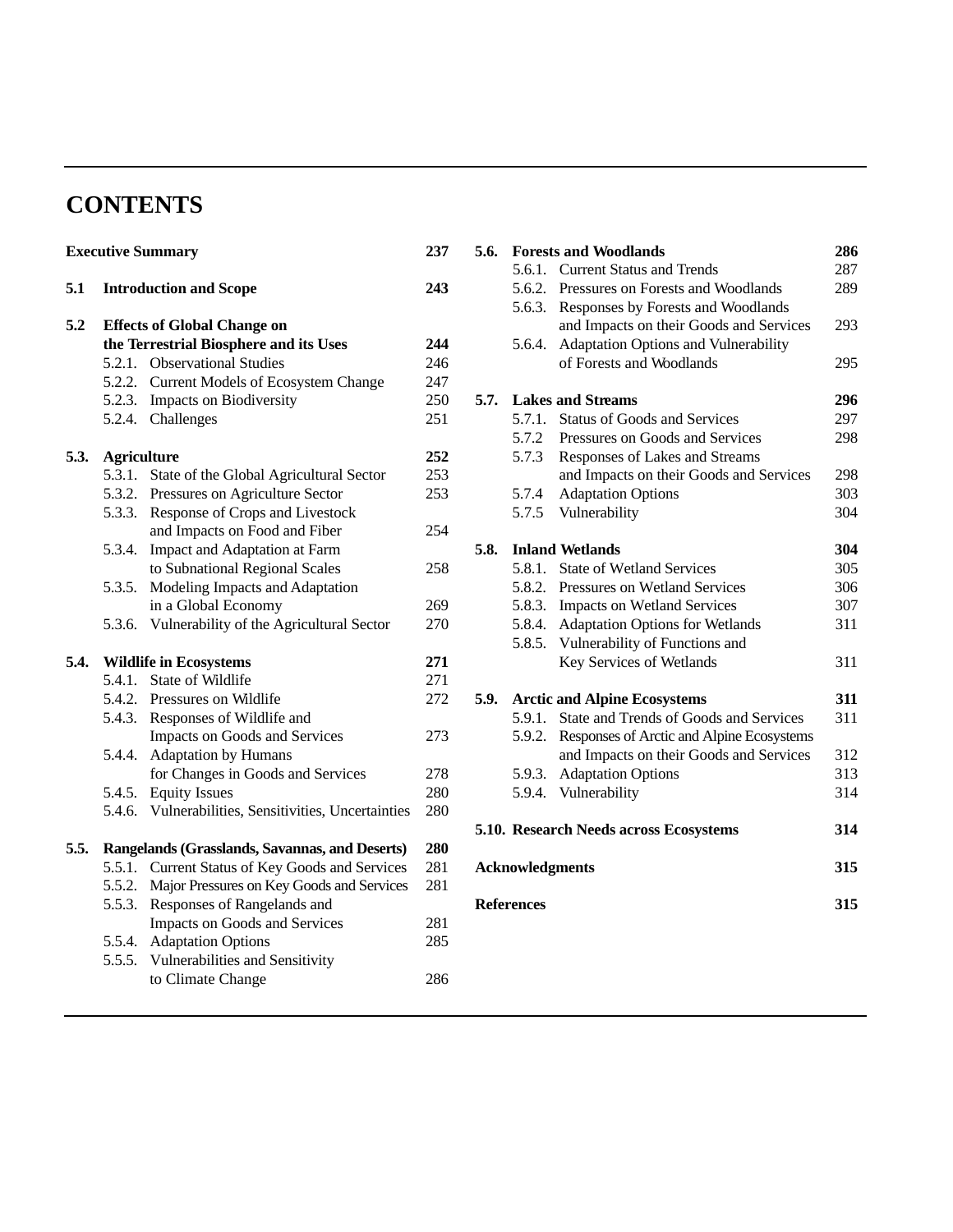### **EXECUTIVE SUMMARY**

Ecosystems are subject to many pressures (e.g., land-use change, resource demands, population changes); their extent and pattern of distribution is changing, and landscapes are becoming more fragmented. Climate change constitutes an additional pressure that could change or endanger ecosystems and the many goods and services they provide.

There now is a substantial core of observational and experimental studies demonstrating the link between climate and biological or physical processes in ecosystems (e.g., shifting range boundaries, flowering time or migration times, ice break-up on streams and rivers), most evident in high latitudes. Recent modeling studies continue to show the potential for significant disruption of ecosystems under climate change. Further development of simple correlative models that were available at the time of the Second Assessment Report (SAR) point to areas where ecosystem disruption and the potential for ecosystem migration are high. Observational data and newer dynamic vegetation models linked to transient climate models are refining the projections. However, the precise outcomes depend on processes that are too subtle to be fully captured by current models.

At the time of the SAR, the interaction between elevated carbon dioxide  $(CO_2)$ , increasing temperatures, and soil moisture changes suggested a possible increase in plant productivity through increased water-use efficiency (WUE). Recent results suggest that the gains might be small under field conditions and could be further reduced by human management activities. Many ecosystems are sensitive to the frequency of El Niño-Southern Oscillation (ENSO) and other extreme events that result in changes in productivity and disturbance regimes (e.g., fires, pest and disease outbreak).

#### *Agriculture*

Most global and regional economic studies—with and without climate change—indicate that the downward trend in real commodity prices in the 20th century is likely to continue into the 21st century, although confidence in these predictions decreases farther into the future (see Section 5.3.1).

#### *Impacts*

Experiments have shown that relative enhancement of productivity caused by elevated  $CO<sub>2</sub>$  usually is greater when temperature rises but may be less for crop yields at above-optimal temperatures (established but incomplete). Although the beneficial effects of elevated  $CO<sub>2</sub>$  on the yield of crops are well established for the experimental conditions tested, this knowledge is incomplete for numerous tropical crop species and for crops grown under suboptimal conditions (low nutrients, weeds, pests and diseases). In experimental work, grain and forage quality declines with  $CO<sub>2</sub>$  enrichment and higher temperatures (high confidence) (see Sections 5.3.3, 5.4.3, and 5.5.3).

Experimental evidence suggests that relative enhancement of productivity caused by elevated  $CO<sub>2</sub>$  usually is greater under drought conditions than in wet soil. Nevertheless, a climate change-induced reduction in summer soil moisture (see Table 3-10)—which may occur even in some cases of increased summer precipitation—would have detrimental effects on some of the major crops, especially in droughtprone regions (medium confidence).

Soil properties and processes—including organic matter decomposition, leaching, and soil water regimes—will be influenced by temperature increase (high confidence). Soil erosion and degradation are likely to aggravate the detrimental effects of a rise in air temperature on crop yields. Climate change may increase erosion in some regions, through heavy rainfall and through increased windspeed (competing explanations) (see Section 5.3.3).

- Model simulations of wheat growth indicate that greater variation in temperature (change in frequency of extremes) under a changing climate reduces average grain yield. Moreover, recent research emphasizes the importance of understanding how variability interacts with changes in climate means in determining yields (established but incomplete) (see Section 5.3.4).
- Crop modeling studies that compare equilibrium scenarios with transient scenarios of climate change report significant yield differences. The few studies that include comparable transient and equilibrium climate change scenarios generally report greater yield loss with equilibrium climate change than with the equivalent transient climate change. Even these few studies are plagued with problems of inconsistency in methodologies, which make comparisons speculative at this time (see Section 5.3.4).

#### *Adaptation and Vulnerability*

• Prospects for adaptation of plant material to increased air temperature through traditional breeding and genetic modification appear promising (established but incomplete). More research on possible adaptation of crop species to elevated  $CO_2$  is needed before more certain results can be presented (see Section 5.3.3).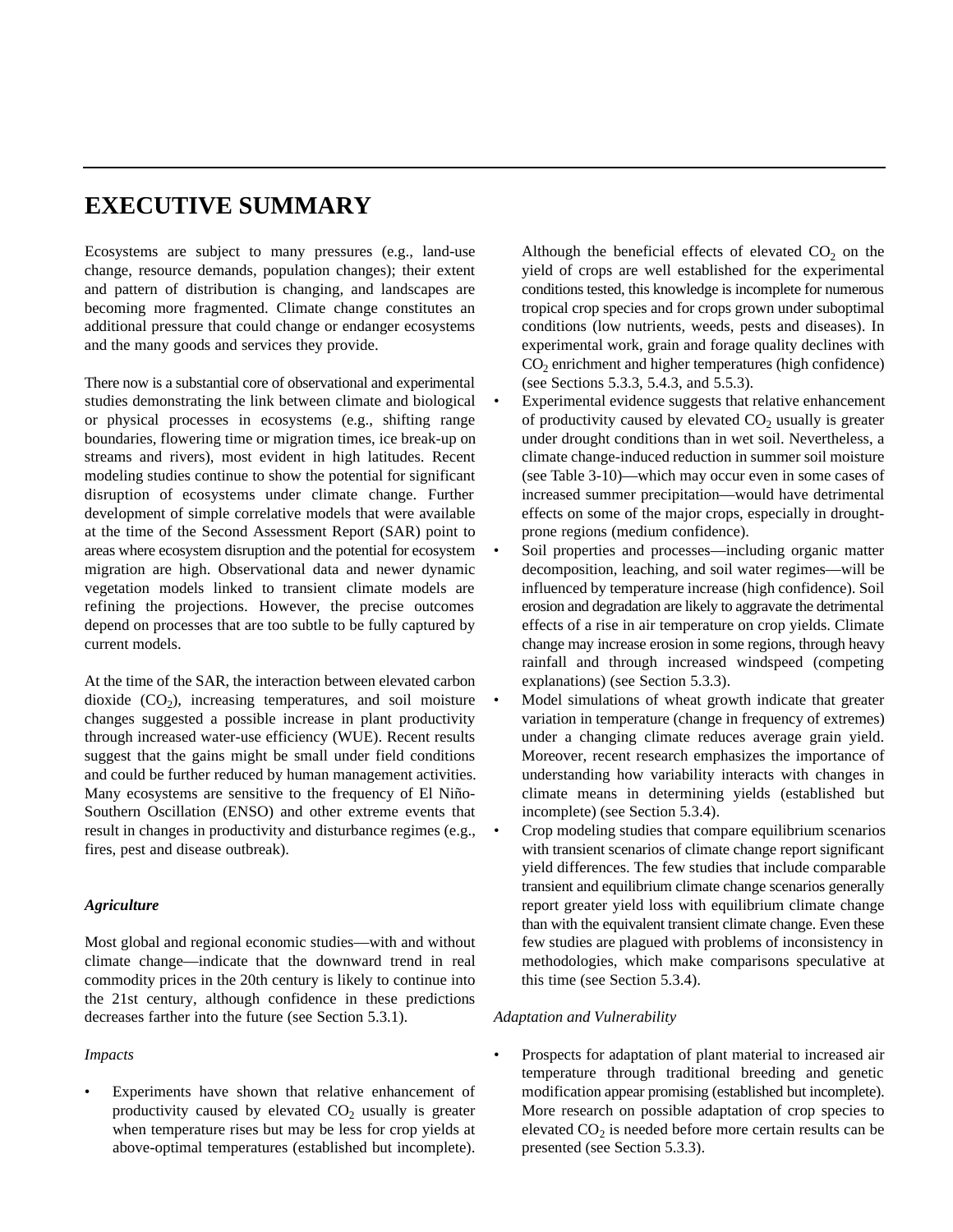- Simulations without adaptation suggest more consistent yield losses from climate change in tropical latitudes than temperate latitudes. Agronomic adaptation abates extreme yield losses at all latitudes, but yields tend to remain beneath baseline levels after adaptation more consistently in the tropics than in temperate latitudes (moderate confidence) (see Section 5.3.4).
- The ability of livestock producers to adapt their herds to the physiological stress of climate change is not known conclusively, in part because of a general lack of experimentation and simulations of livestock adaptation to climate change (see Section 5.3.3).
- Crop and livestock farmers who have sufficient access to capital and technologies are expected to adapt their farming systems to climate change (medium to low confidence) (see Section 5.3.4). Substantial shifts in their mix of crops and livestock production may be necessary, however, and considerable costs could be involved in this process—*inter alia*, in learning and gaining experience with different crops or if irrigation becomes necessary. In some cases, a lack of water resulting from climate change might mean that increased irrigation demands cannot be met (see Section 4.7.2). Although this conclusion is speculative because of lack of research, it is intuitive that the costs of adaptation should depend critically on the rate of climate change.
- Impacts of climate change on agriculture after adaptation are estimated to result in small percentage changes in global income; these changes tend to be positive for a moderate global warming, especially when the effects of  $CO<sub>2</sub>$  fertilization are taken into account (low confidence) (see Section 5.3.5).
- The effectiveness of adaptation in ameliorating the economic impacts of climate change across regions will depend critically on regional resource endowments. It appears that developed countries will fare better in adapting to climate change; developing countries and countries in transition, especially in the tropics and subtropics, will fare worse. This finding has particularly significant implications for the distribution of impacts within developing countries, as well as between more- and less-developed countries. These findings provide evidence to support the hypothesis advanced in the SAR that climate change is likely to have its greatest adverse impacts on areas where resource endowments are poorest and the ability of farmers to respond and adapt is most limited (medium confidence) (see Section 5.3.5).
- Degradation of soil and water resources is one of the major future challenges for global agriculture (see Section 5.3.2). These processes are likely to be intensified by adverse changes in temperature and precipitation. Land use and management have been shown to have a greater impact on soil conditions than the direct effects of climate change; thus, adaptation has the potential to significantly mitigate these impacts (see Section 5.3.4). A critical research need is to assess whether resource degradation will significantly increase the risks faced by vulnerable agricultural and rural populations (see Section 5.3.6).

It is concluded with low confidence that a global temperature rise of greater than 2.5°C will result in rising commodity prices. Similarly, a global temperature rise of greater than 2.5ºC increases by 80 million the absolute number of people at risk of hunger. It should be noted, however, that these hunger estimates are based on the assumption that food prices will rise with climate change, which is highly uncertain (see Section 5.3.6).

#### *Wildlife*

Recent estimates indicate that 25% of the world's mammals and 12% of birds are at significant risk of global extinction. Climate change is only one of a long list of pressures on wildlife. Other pressures include exploitation of animals, pollution and other biochemical poisonings, extreme climatic events, wildlife diseases, collisions with towers and other structures, anthropogenic barriers to dispersal, and war and other civil conflicts. Alone or in combination, these pressures will greatly increase species'vulnerabilities to rarity and extinction (high confidence). Habitat conversion and degradation affect nearly 89% of all threatened birds and 83% of all threatened mammals. About one-fifth of threatened mammals in Australia and the Americas and the world's birds are affected by introduced species.

#### *Impacts, Adaptations, and Vulnerabilities*

- Many animals already may be responding to local climatic changes. The types of changes already observed include poleward and elevational movement of ranges, changes in animal abundance, changes in body size, and shifts in the timing of events, such as earlier breeding in spring. Possible climatically associated shifts in animal ranges and densities have been noted on many continents and within each major taxonomic group of animals (see Table 5-3).
- Laboratory and field studies have demonstrated that climate plays a strong role in limiting species' ranges (high confidence). Even though only a small fraction of all species have been monitored long enough to detect significant trends, changes exhibited over the past few decades in the bulk of these species are consistent with local warming and expected physiological responses (medium confidence). However, possible *specific* changes in wildlife from climate change can be projected only with low confidence for most species because of many possible contributing factors, such as habitat destruction and introduction of exotic species. Some species clearly are responding to global change (see Section 5.4.3), and many more changes probably have gone undetected. Researchers are in the process of coupling these discernible changes with various biological theories regarding climate and species spatial and temporal patterns; through this process, we expect that reliable *general* projections can be and in fact are being made.
- Protecting threatened and endangered species requires measures that, in general, reverse the trend toward rarity. Without management, rapid climate change—in conjunction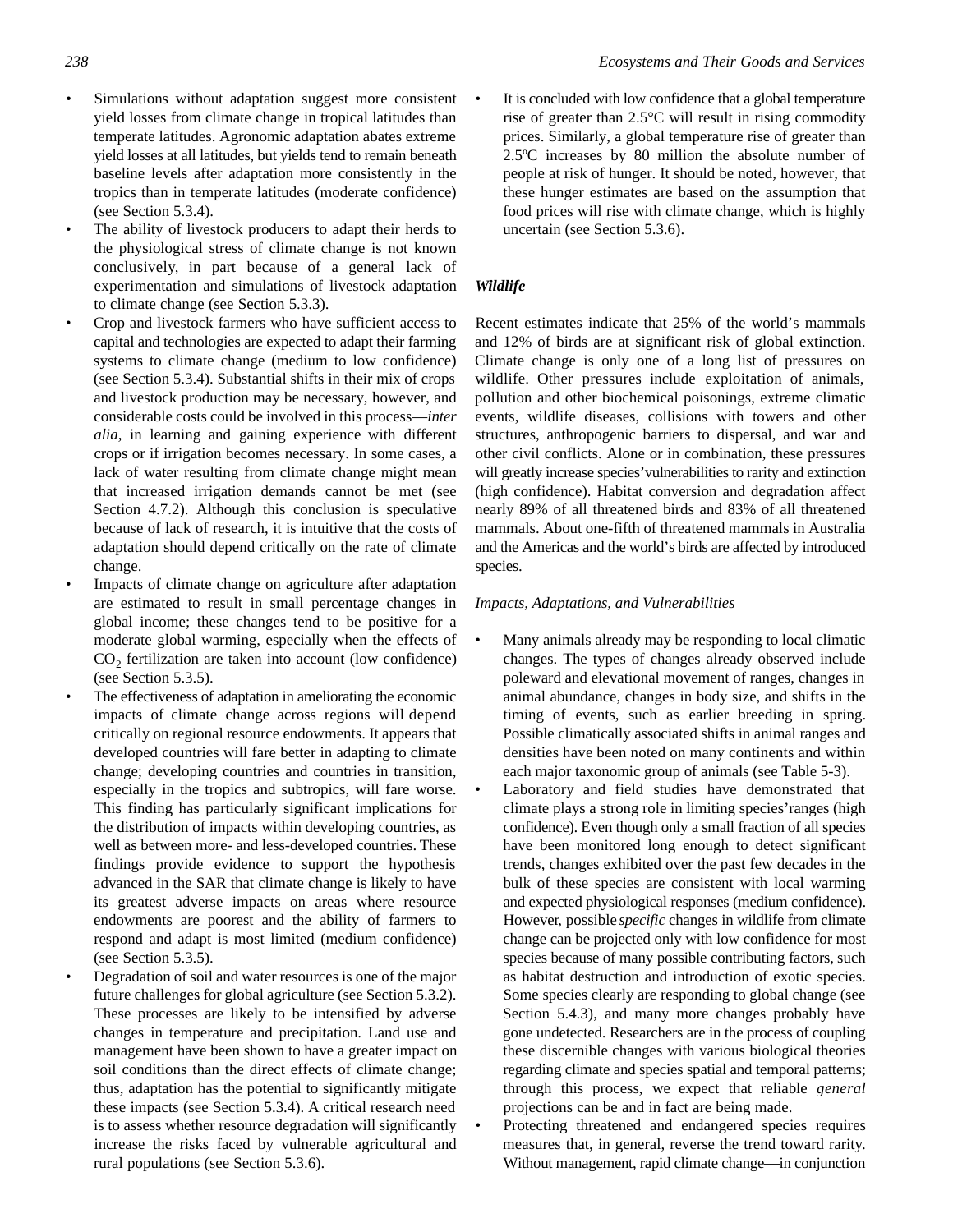with other pressures—is likely to cause many species that currently are classified as critically endangered to become extinct and several labeled endangered or vulnerable to become much rarer, and thereby closer to extinction, in the 21st century (high confidence).

- Concern over species becoming rare or extinct is warranted because of the goods and services provided by ecosystems and the species themselves. Most of the goods and services provided by wildlife (e.g., pollination, natural pest control) are derived from their roles within systems. Other valuable services are provided by species contributing to ecosystem stability or to ecosystem health and productivity. The recreational value (e.g., sport hunting, wildlife viewing) of species is large in market and nonmarket terms. Species loss also could impact the cultural and religious practices of indigenous peoples around the world. Losses of species can lead to changes in the structure and function of affected ecosystems and loss of revenue and aesthetics. Understanding the role each species plays in ecosystem services is necessary to understand the risks and possible surprises associated with species loss. Without this information, the probability of surprises associated with species loss is high (medium confidence).
- Humans may need to adapt not only in terms of wildlife conservation but also to replace lost ecological services normally provided by wildlife. It may be necessary to develop adaptations to losses to natural pest control, pollination, and seed dispersal. Although replacing providers of these services sometimes may be possible, the alternatives may be costly. Finding replacements for other services, such as contributions to nutrient cycling and ecosystem stability/ biodiversity, are much harder to imagine. In many cases, such as the values of wildlife associated with subsistence hunting and cultural and religious ceremonies, any attempt at replacement may represent a net loss. In many countries, climate change impacts, such as reductions in wildlife populations, may have the greatest impact on the lowest income groups—those with the least ability to adapt if hunting opportunities decline.

#### *Rangelands*

Most rangelands in the world have been affected by human activity, and many are degraded in some way. Desertification tends to be associated with land degradation in rangelands; however, desertification combines many land degradation processes and can be exacerbated by climate change. Many of the rangelands of the world are affected by ENSO events and are sensitive to the frequency of these events, resulting in changes in productivity of these systems.

#### *Impacts, Adaptations, and Vulnerabilities*

Based on observations and modeling studies, the effects of elevated  $CO<sub>2</sub>$  and climate change could result in increased plant productivity and thus an increase in soil carbon sequestration in many rangelands. However, some of the gains in productivity would be offset by increases in temperatures and by human management activities (medium confidence).

- Modeling studies and observations suggest that plant production, species distribution, disturbance regimes (e.g., frequencies of fires, insect/pest outbreaks), grassland boundaries, and nonintensive animal production would be affected by potential changes in climate and land use. The impacts of climate change are likely to be minor compared to those of land degradation (high confidence).
- Irrigation in semi-arid climates is a major cause of secondary salinization. Elevated  $CO<sub>2</sub>$  may reduce the impacts of secondary salinization, although experimental work shows that any increase in temperature may negate these benefits and may even exacerbate problems of secondary salinity (medium confidence).
- In many parts of the world that are dominated by rangelands, lack of infrastructure and investment in resource management limits available options for adaptation and makes these areas more sensitive and vulnerable to the impacts of climate change (high confidence). Some adaptation options (e.g., integrated land management) could be implemented irrespective of technology and infrastructure. Other adaptation options could be implemented through active involvement of communities in the management of rangelands.

#### *Forests and Woodlands*

Loss in forest cover appears to have slowed in recent years relative to 1980–1995. However, fragmentation, nonsustainable logging of mature forests, degradation, and development of infrastructure—all leading to losses of biomass—have occurred over significant areas in developing and developed countries (high confidence). Pressure from disturbances such as fires appears to be increasing around the world. Fire suppression in temperate managed and unmanaged forests with access to infrastructure and human capital has been largely successful, but regions with comparatively less infrastructure have been more susceptible to natural and human-caused fires. Deforestation will continue to be the dominant factor influencing land-use change in tropical regions. Timber harvests near roads and mills in tropical regions are likely to continue to fragment and damage natural forests (high confidence).

Non-wood forest products (NWFP) such as edible mushrooms, nuts, fruits, palm hearts, herbs, spices, gums, aromatic plants, game, fodder, rattan, medicinal and cosmetic products, resins, and the like make important contributions to household income, food security, national economies, and the environmental objectives of conservation of biodiversity.

#### *Impacts, Adaptations, and Vulnerabilities*

Forest response to climate change and other pressures will alter future carbon storage in forests, but the global extent and direction of change is unknown.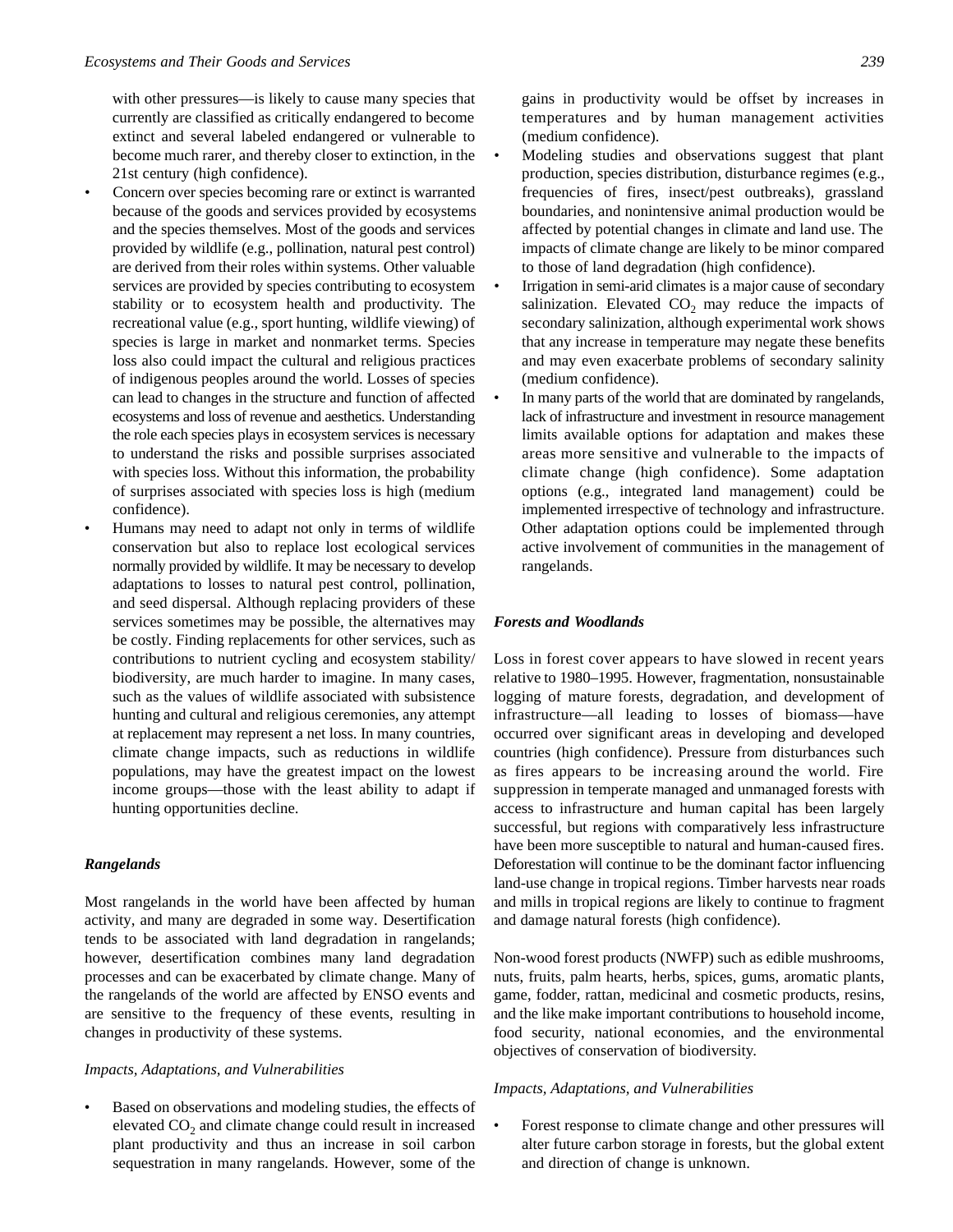- Recent experimental evidence suggests that the net balance between net primary productivity (NPP—usually assumed to increase with warming, but challenged by recent studies), heterotrophic respiration (often assumed to increase with warming, but also challenged by recent studies), and disturbance releases (often ignored, but shown to be important in boreal estimates of net biome productivity) is no longer as clear as stated in the SAR.
- Research reported since the SAR confirms the view that the largest and earliest impacts induced by climate change are likely to occur in boreal forests, where changes in weather-related disturbance regimes and nutrient cycling are primary controls on productivity (high confidence). The effect of these changes on NPP and carbon storage is uncertain.
- Since the SAR, free-air  $CO_2$  enrichment (FACE) experiments suggest that tree growth rates may increase, litterfall and fine root increment may increase, and total NPP may increase, but these effects are expected to saturate because forest stands tend toward maximum carrying capacity, and plants may become acclimated to increased  $CO<sub>2</sub>$  levels (medium confidence).
- Questions of saturation of the  $CO<sub>2</sub>$  response can be addressed through longer term experiments on tree species grown under elevated  $CO<sub>2</sub>$  in open-top chambers under field conditions over several growing seasons. Results from these experiments show continued and consistent stimulation of photosynthesis and little evidence of long-term loss of sensitivity to  $CO_2$ ; the relative effect on aboveground dry mass was highly variable and greater than indicated by seedling studies, and the annual increase in wood mass per unit of leaf area increased (high confidence).
- Contrary to the SAR, global timber market studies that include adaptation suggest that climate change will increase global timber supply and enhance existing market trends toward rising market share in developing countries. Consumers are likely to benefit from lower timber prices; producers may gain or lose, depending on regional changes in timber productivity and potential dieback effects. Studies that do not consider global market forces, timber prices, or adaptation predict that supply in boreal regions could decline (medium confidence).
- Industrial timber harvests are predicted to increase by  $1-2\%$  yr<sup>1</sup>. The area of industrial timber plantations is likely to continue to expand, and management in second-growth forests in temperate regions is likely to continue to intensify, taking pressure off natural forests for harvests (high confidence).
- At the regional and global scale, the extent and nature of adaptation will depend primarily on wood and non-wood product prices, the relative value of substitutes, the cost of management, and technology. On specific sites, changes in forest growth and productivity will constrain—and could limit—choices of adaptation strategies (high confidence). In markets, prices will mediate adaptation through land and product management. Adaptation in managed forests will include salvaging dead and dying timber and replanting with new species that are better suited to the new climate.

#### *Lakes and Rivers*

Capture, culture, and recreational fisheries are reported to land about 23 Mt  $yr<sup>1</sup>$  of biomass, but the actual numbers probably are twice that. Fish species in freshwater total about 11,800. High levels of endemism are common for many different groups of freshwater organisms. In addition to climatic changes, lakes and rivers are impacted by pressures such as land and water use, pollution, capture and culture fisheries, water extraction, and hydrologic engineering structures such as dams, dykes, and channelization (well established). These pressures interact with pressures from climate change and vary in their impact even at local levels mediated through changes in hydrology (medium confidence).

#### *Impacts, Adaptations, and Vulnerabilities*

- A 150-year trend in 26 lakes and rivers in the northern hemisphere averaging 9 days later freeze and 10 days earlier ice breakup has resulted from a 1.8°C increase in air temperature (very high confidence).
- Empirical and simulation studies show that elevated water temperature increases summer anoxia in deep waters of stratified lakes (high confidence).
- There has been an observed poleward movement of southern and northern boundaries of fish distributions (high confidence).
- There is a loss of habitat for cold- and coolwater fishes and gain in habitat for warmwater fishes (high confidence).
- There are complex relations between warmer temperature, more episodic rainfall, and poleward movement of warm-water zooplanktivorous fishes, which may exacerbate eutrophication of lakes and rivers (medium confidence).
- Human activities to manage water flow may exacerbate the impact on lakes and rivers (medium confidence); for example, the increase in hydrologic engineering structures is likely to result in fewer free-flowing streams (medium confidence). Attempts to manage the poleward movement of fauna and flora, especially in lakes whose isolation is likely to slow down species from moving poleward, is likely to be contentious and produce frequent surprises and unexpected dynamics of freshwater communities (medium confidence).
- New opportunities may be provided for aquaculture of warmer water species in more poleward locations (medium confidence).
- As a class of ecosystems, inland waters are vulnerable to climatic change and other pressures, owing to their small size and position downstream from many human activities (high confidence). The most vulnerable elements include reduction and loss of lake and river ice (very high confidence), loss of habitat for coldwater fish (very high confidence), increases in extinctions and invasions of exotics (high confidence), and potential exacerbation of existing pollution problems such as eutrophication, toxics, acid rain, and ultraviolet-B (UV-B) radiation (medium confidence).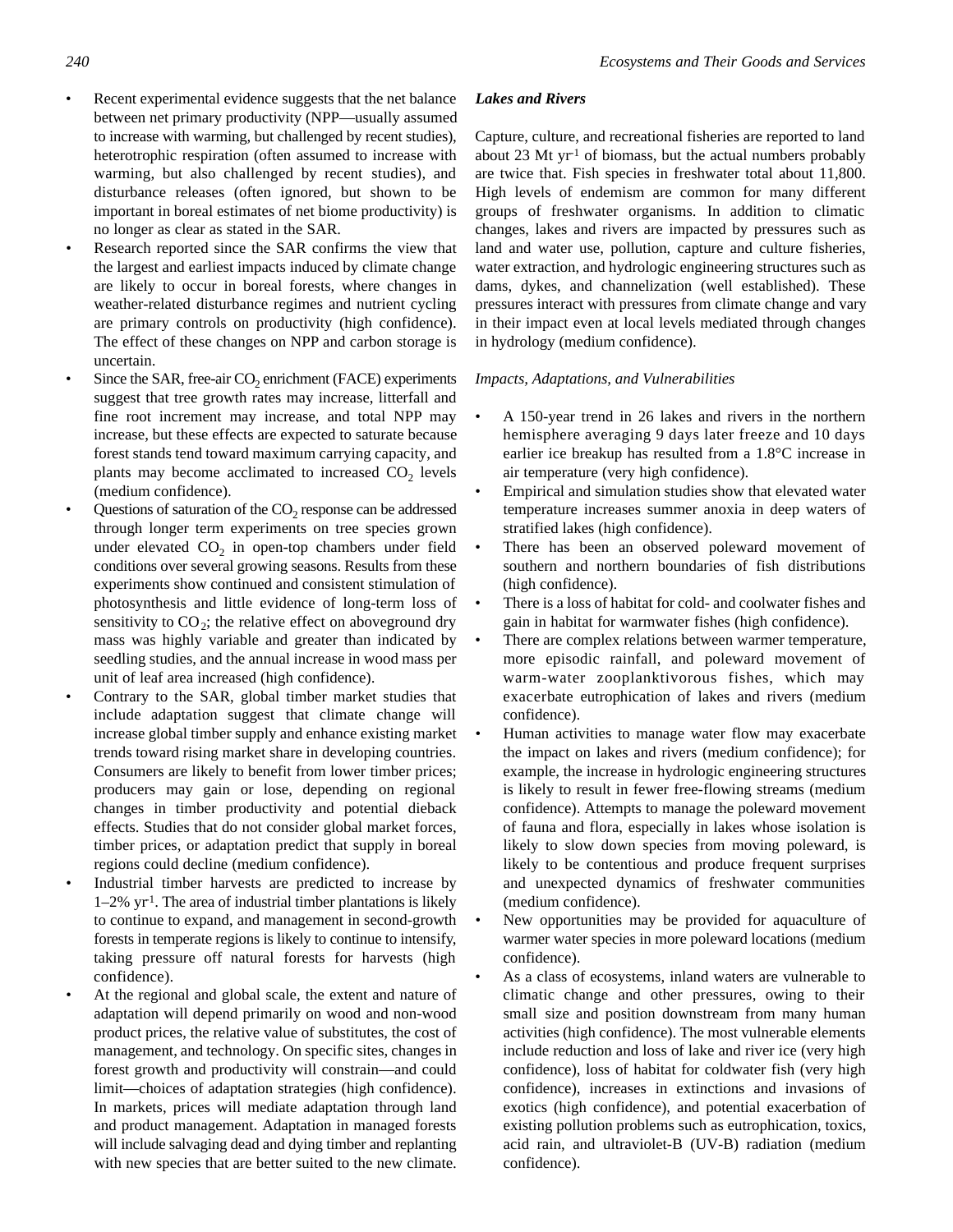#### *Inland Wetlands*

Wetlands play an important role in maintaining biological diversity by providing a habitat for many plant and animal species, some of which are endemic or endangered. They also have significant scientific value that goes beyond their plant and animal communities. Peat-accumulating wetlands are important for global change because of the large carbon store accumulated over the millennia and the risk that this store would be released to the atmosphere in conditions modified by global change. Besides being carbon sinks, wetlands are sources of methane to the atmosphere.

We can state with high confidence that the pressures of climate change on habitat, biodiversity, and carbon sink on most wetland types will be largely indirect, operating through changes in water level. On peatlands underlain by permafrost, however, direct temperature impacts can be more important. Food and fiber production are ecosystem services that simultaneously form a pressure (land-use change) on other services (habitat, biodiversity, carbon sink).

#### *Impacts, Adaptations, and Vulnerabilities*

- A warmer, drier climate is not necessarily likely to lead to a large loss of stored peat for all peatland types (e.g., boreal peatlands), but there are competing explanations because feedback mechanisms between climate and peatland hydrology and the autogenic nature of peatland development are poorly understood.
- Peatlands underlain by permafrost are likely to become net carbon sources rather than sinks, mainly because of melting of permafrost and lowering of the water table (high confidence). Work in tussock and wet tundra has shown that these systems already may be net annual sources of 0.19 Gt C.
- Extensive seasonally inundated freshwater swamps, which are major biodiversity foci, could be displaced if predicted sea-level rises of 10–30 cm by 2030 occur (high confidence).
- In the southeast Asian region, droughts in recent years related to ENSO events have lowered local water tables and thus increased the severity of fires in tropical peatlands (high confidence).
- The effects of water-level drawdown after drainage for forestry indicate that the shift in species composition from wetland species to forest species only slightly affects plant species richness of individual sites; in regions dominated by forests, however, there would be a clear reduction in regional diversity as landscapes become homogenized after water-level drawdown (medium confidence).
- Most wetland processes are dependent on catchment-level hydrology. Thus, adaptations to projected climate change may be practically impossible. For degrading key habitats, small-scale restoration may be possible if sufficient water is available.
- Arctic and subarctic ombrotrophic bog communities on permafrost, together with more southern depressional wetlands with small catchment areas, are likely to be most

vulnerable to climate change. The increasing speed of peatland conversion and drainage in southeast Asia is likely to place these areas at a greatly increased risk of fires and affect the viability of tropical wetlands.

#### *Arctic and Alpine Ecosystems*

Observations show that high-latitude warming has occurred in the Arctic region since the 1960s. Precipitation and surface evaporation have increased at high latitudes. Permafrost temperatures have warmed in western North America by 2–4°C from 1940 and in Siberia by 0.6–0.7°C from 1970 to 1990, whereas permafrost cooled in northeastern Canada. These patterns roughly parallel recent trends in air temperature. Carbon flux measurements in Alaska suggest that the recent warming trend may have converted tundra from a net carbon sink to a source of as much as  $0.7$  Gt C yr<sup>-1</sup>. During recent decades, the peak-to-trough amplitude in the seasonal cycle of atmospheric  $CO_2$  concentrations has increased, and the phase has advanced at arctic and subarctic  $CO<sub>2</sub>$  observation stations north of 55°N. This change in carbon dynamics in the atmosphere probably reflects some combination of increased uptake during the first half of the growing season—which could explain the observed increase in biomass of some shrubs, increased winter e fflux, and increased seasonality of carbon exchange associated with disturbance. This "inverse" approach generally has concluded that mid-northern latitudes were a net carbon sink during the 1980s and early 1990s. At high northern latitudes, these models give a wider range of estimates; some analyses point to a net and others to a sink.

Climatic changes observed in alpine areas generally have paralleled climatic patterns in surrounding regions, with the most pronounced warming at high latitudes, in the Alps, and in Asia and the least pronounced changes in tropical alpine regions. Precipitation generally has increased, with the most pronounced changes in winter, leading to increased snow depth. Regional trends in climate have led to shrinkage of alpine and subpolar glaciers equivalent to  $0.25 \pm 0.1$  mm yr<sup>-1</sup> of sea-level change—or 16% of the sea-level rise in the past 100 years. Net mass reduction of the alpine glaciers has been most pronounced since 1980, when regional warming was greatest. Climatic warming observed in the Alps has been associated with upward movement of some plant taxa of 1–4 m per decade on mountaintops and the loss of some taxa that formerly were restricted to high elevations. In general, direct human impacts on alpine vegetation from grazing, tourism, and nitrogen deposition are so strong that climatic effects on the goods and services provided by alpine ecosystems are difficult to detect.

#### *Impacts, Adaptations, and Vulnerabilities*

Projected climatic warming of  $4-10^{\circ}$ C by the end of the 21st century is likely to cause substantial increases in decomposition, nutrient release, and primary production (high confidence). Many of these changes in productivity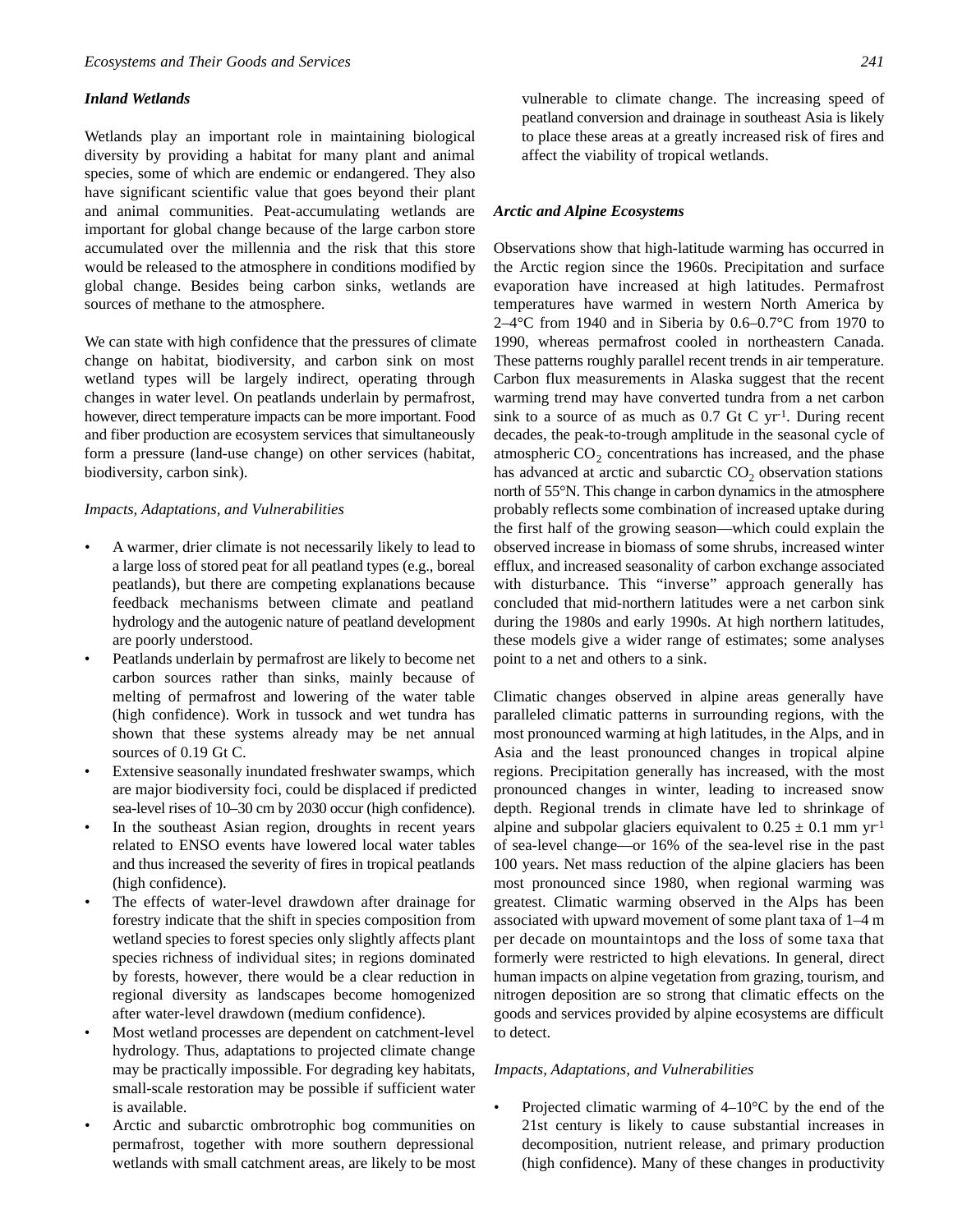may be threshold effects; they also may be mediated by changes in species composition and therefore are likely to lag changes in climate by years, decades, or centuries (medium confidence).

- Important changes in diversity in the Arctic include changes in the abundance of caribou, waterfowl, and other subsistence resources (medium confidence).
- Tundra has a three- to six-fold higher winter albedo than boreal forest, but summer albedo and energy partitioning differ more strongly among ecosystems within either tundra or boreal forest than between these two biomes (high confidence). Changes in albedo and energy absorption during winter are likely to act as a positive feedback to regional warming.
- Disturbances such as fires are likely to change with changes in regional climate and affect biophysical properties (high confidence).
- In alpine areas, warming is likely to create a shortened snowmelt season, with rapid water release creating floods and later growing-season droughts, affecting productivity in these areas (medium confidence).
- Changes in goods and services in alpine ecosystems are likely to be dominated by changes in land use associated with grazing, recreation, and other direct impacts because of their proximity to population centers (high confidence). Many of the alpine zones with greatest biodiversity, such as the Caucasus and Himalayas, are areas where human

population pressures may lead to most pronounced landuse change. Overgrazing, trampling, and nutrient/pollution deposition may tend to destabilize vegetation, leading to erosion and loss of soils that are the long-term basis of the productive capacity of alpine ecosystems.

- Opportunities for adapting to expected changes in Arctic and alpine ecosystems are limited because these systems will respond most strongly to globally induced changes in climate (medium confidence). Opportunities for mitigation will include protection of peatlands, yedoma sediments, and other carbon-rich areas from large-scale hydrological change, land use, and pollutant levels. Careful management of wildlife resources could minimize climatic impacts on indigenous peoples. Many Arctic regions depend strongly on one or a few resources, such as timber, oil, reindeer, or wages from fighting fires. Economic diversification would reduce the impacts of large changes in the availability or economic value of particular goods and services.
- The goods and services provided by many Arctic regions depend on the physical integrity of permafrost and therefore are vulnerable to climate change (high confidence). The large carbon stocks in these regions are vulnerable to loss to the atmosphere as  $CO<sub>2</sub>$  or methane.
- The high levels of endemism in many alpine floras and their inability to migrate upward means that these species are most vulnerable (medium confidence).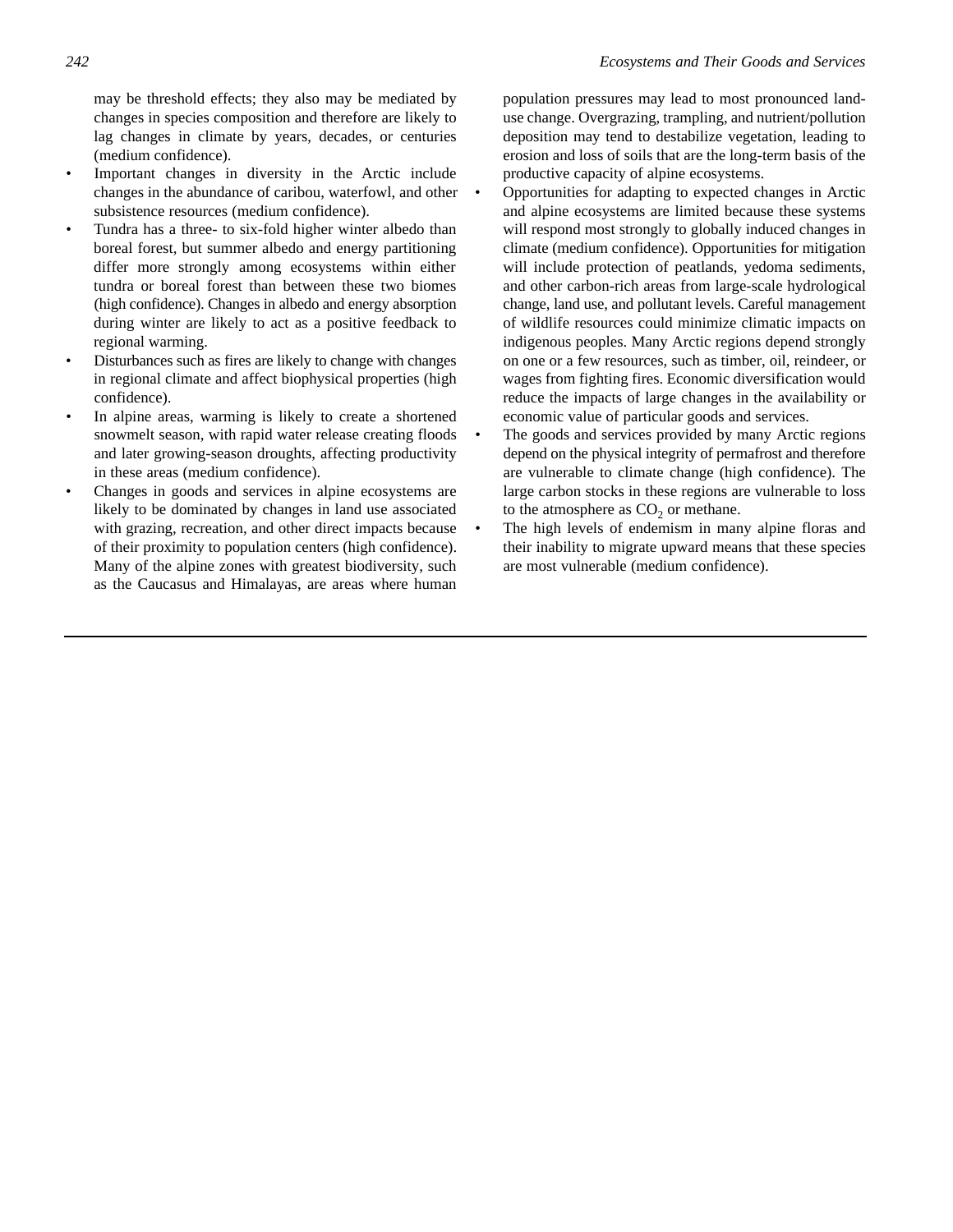#### **5.1. Introduction and Scope**

Ecosystems provide many products and services that are crucial to human survival (Daily, 1997; UNEP, 1998; WRI, 2000). Ecosystems affect biogeochemical and physical feedbacks to the biosphere and atmosphere, hence are important for the functioning of the Earth's systems. Ecosystems form a landscape and are connected in many ways, often by streams, rivers, and wildlife. Thus, landscape fragmentation, along with other human activities, affects ecosystems' ability to meet human needs and will continue to do so for the future, possibly at a faster rate (UNEP, 1998). Changes in global climate and atmospheric composition are likely to have an impact on most of these goods and services, with significant impacts on socioeconomic systems (Winnett, 1998).

This chapter assesses the impacts of climate change on ecosystem goods and services from sectors such as agriculture, forests, and wetlands. Inland aquatic systems are covered from an ecosystem perspective in this chapter; hydrology and water as a physical resource are covered in Chapter 4. Marine and coastal systems are considered in Chapter 6. When ecosystems are highly managed, as in agriculture and forestry, or their goods and services are traded in markets, the social and economic consequences of climate change that naturally arise are assessed explicitly.

Biomass production, biogeochemical cycling, soil and water relationships, and animal-plant interactions (including biodiversity) are considered to be some of the major functions of ecosystems. Within these functions, various products (goods) and services can be identified, including food, fiber, fuel and energy, fodder, medicines, clean water, clean air, flood/ storm control, pollination, seed dispersal, pest and disease control, soil regeneration, biodiversity, and recreation/amenity (UNEP, 1998; WRI, 2000). Society places values on these goods and services, directly or indirectly (Table 5-1). Ecosystems provide many of these goods and services simultaneously. For example, agricultural systems provide much of our food, fiber, and fuel needs and at the same time influence biogeochemical cycling, soil and water quality, and biodiversity. Many services from ecosystems lie outside market systems, making it difficult to price them (Bawa and Gadgil, 1997; Goulder and Kennedy, 1997; National Research Council, 1999). However, these nonmarket values are likely to be larger (as much as 1,000fold; WRI, 2000) than the value of services provided by markets in total and at many specific sites (Costanza *et al.*, 1997). Although several studies estimating different values for nonmarket services from ecosystems exist (see Table 5-2), they can be applied only with low to medium confidence (Goulder and Kennedy, 1997). Valuation of ecosystem services is complex because many goods and services occur simultaneously. Thus, it is not sufficient to consider, for example, the timber value of

*Table 5-1: Ecosystems function with links to good/services and possible societal value (modified from Ewel et al., 1998).*

| <b>Function</b>                | <b>Goods/Service</b>                                                                                                                                                                         | <b>Value</b> <sup>a</sup>                                                       |
|--------------------------------|----------------------------------------------------------------------------------------------------------------------------------------------------------------------------------------------|---------------------------------------------------------------------------------|
| Production                     | $-$ Food<br>- Fiber (timber and non-wood products)<br>$-$ Fuel<br>- Fodder                                                                                                                   | <b>Direct</b>                                                                   |
| Biogeochemical<br>cycling      | - Nutrient cycling (especially N and P absorption/deposition)<br>$-$ Carbon sinks                                                                                                            | Mostly indirect, although future values<br>have to be considered                |
| Soil and water<br>conservation | - Flood and storm control<br>$-$ Erosion control<br>- Clean water<br>- Clean air<br>- Water for irrigation<br>- Organic matter or sediment export<br>$-$ Pollution control<br>- Biodiversity | Mostly indirect, although future values<br>have to be considered                |
| Animal-plant<br>interactions   | - Pollination<br>- Animal migration<br>- Biodiversity                                                                                                                                        | Mostly indirect, future, bequest, and<br>existence values have to be considered |
| Carrier                        | - Lansdcape connectivity<br>- Animal migration<br>- Biodiversity<br>- Aesthetic/spiritual/cultural service                                                                                   | Mostly indirect and existence, but<br>bequest may have to be considered         |

aValue definitions are from Pearce and Moran (1994); see Table 5-2.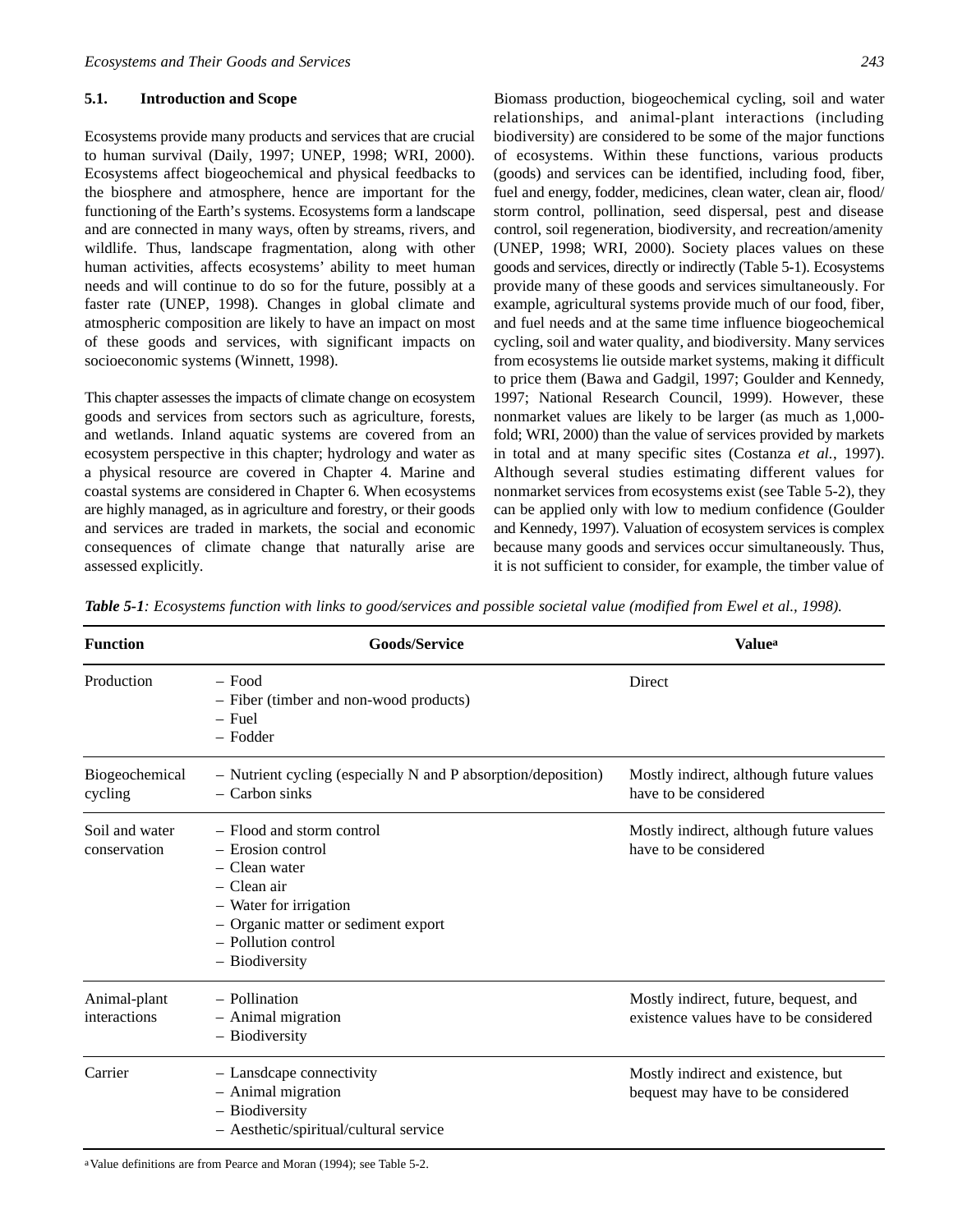| Value          | <b>Examples of Goods and Services</b>                                                                        |
|----------------|--------------------------------------------------------------------------------------------------------------|
| Direct use     | Food, fiber, fuel, fodder, water supply, recreation, non-wood forest products                                |
| Indirect use   | Biodiversity, biogeochemical cycles, tourism, flood and storm control, clean water supply, pollution control |
| Option         | Future discoveries (i.e., pharmacological and biotechnological), future recreation                           |
| <b>Bequest</b> | Intergenerational and sustainable development                                                                |
| Existence      | Mostly conservation, aesthetic, spiritual                                                                    |

*Table 5-2: Examples of goods and services with possible uses and values (adapted from Pearce and Moran, 1994).*

the forest; we also must consider the soil/water protection that the trees provide, the habitat for pollinators, or the bequest value of the forest (WRI, 2000).

The Earth is being subjected to many human-induced and natural changes, often referred to as global change. These changes include pressures from increased demand for resources driven by economic growth, increased human population, land-use and land-cover change, the accelerated rate of anthropogenic nitrogen production and other air pollutants, and urbanization and industrialization; resulting fossil fuel emissions contribute to a discernible impact on global climate (Naiman *et al.*, 1995a; Vitousek *et al.,* 1997a; IPCC, 1998; UNEP, 1998; Walker *et al.,* 1999). For ecosystems, the impacts of climate change include changes in atmospheric composition and disturbance regimes, such as frequencies of fires, storms, floods, and drought. The impacts of other pressures often lead to increased demand for access to land, water, and wildlife resources. The result is a change in the state of the Earth's land surface, the services humans receive, and the landscapes where humans live at regional and global scales. Governance and equity issues are important (UNEP, 1998) in overcoming some of these; these are covered in detail in TAR WGIII Chapter 1.

Understanding the current status of ecosystems, pressures on them, and their responses is important for assessing the impact of the additional pressure of climate change. The State-Pressure-Response model of the Organisation for Economic Cooperation and Development (OECD) has been used as a framework in structuring many subsequent sections of this chapter (see Figure 5-1). Using this model, the "state" refers to assessments of current status and recent trends of each sector and "pressures" include direct and indirect human pressures. The concept of "response" has been modified to include automatic responses of ecosystems (referred to as automatic adaptation in Chapter 18) to the impacts of climate change (including that of natural climatic variability). Deliberate "adaptation" options to climate change to overcome some of these impacts-responses could alleviate some of the pressures. Systems that are not able to adapt are likely to become vulnerable (see Chapter 18); thus, vulnerability also is assessed.

In many sections, four goods and services have been emphasized because of the availability of literature and space constraints: food, fiber, carbon storage, and biodiversity. Many other topics—for example, related to water cycling and hydrology could have been considered. Some of these are covered in other chapters of this report (e.g., Chapter 4 and as key regional concerns in Chapters 10–17).

Some impacts of global change apply across many sectors and are considered in Section 5.2. Many of the impacts of climate change are projected by using models, and Section 5.2 includes a critique of several of these models. Some studies in the literature already have identified regional impacts of post-industrial climate change on some ecosystems. These are discussed in the most appropriate sections under "impacts-response" but are dealt with mainly in Sections 5.2 and 5.4.

#### **5.2. Effects of Global Change on the Terrestrial Biosphere**

Terrestrial ecosystems consist of plants, animals, and soil biota and their environment. The distribution of biota within and across ecosystems is constrained by the physical and chemical conditions of the atmosphere, the availability of nutrients and/or pollutants, and disturbances from natural origin (fire, wind-throw, etc.) or human land use. Global change affects all of these factors, but through widely differing pathways and at different scales. Global climate change, for example, affects local weather and climate in ways that are strongly dependent on location. Increased atmospheric  $CO<sub>2</sub>$  concentration, on the other hand, is geographically more uniform.

At the global scale, the sum of all ecosystems (including the marine biosphere) exerts a significant role on the balance of carbon and water in the atmosphere. Feedbacks exist between climate-driven changes in biospheric functioning, such as enhanced or reduced primary productivity, and the amount of greenhouse gas (GHG)-related radiative forcing. In addition, changes in land surface characteristics affect the atmosphere by altering the radiation balance at the reflective surface, creating further feedbacks. These biospheric feedbacks are discussed in TAR WGI Chapter 3.

In trying to understand the effects of global change on the biosphere as a whole, scientists often focus on higher level entities such as ecosystems or biomes (the collection of ecosystems within a particular climatic zone with similar structure but differing species—e.g., the temperate forest biome). However, all factors of change act on individual organisms that are part of a complex web of interactions within and between species and their ecosystem and within landscapes that contain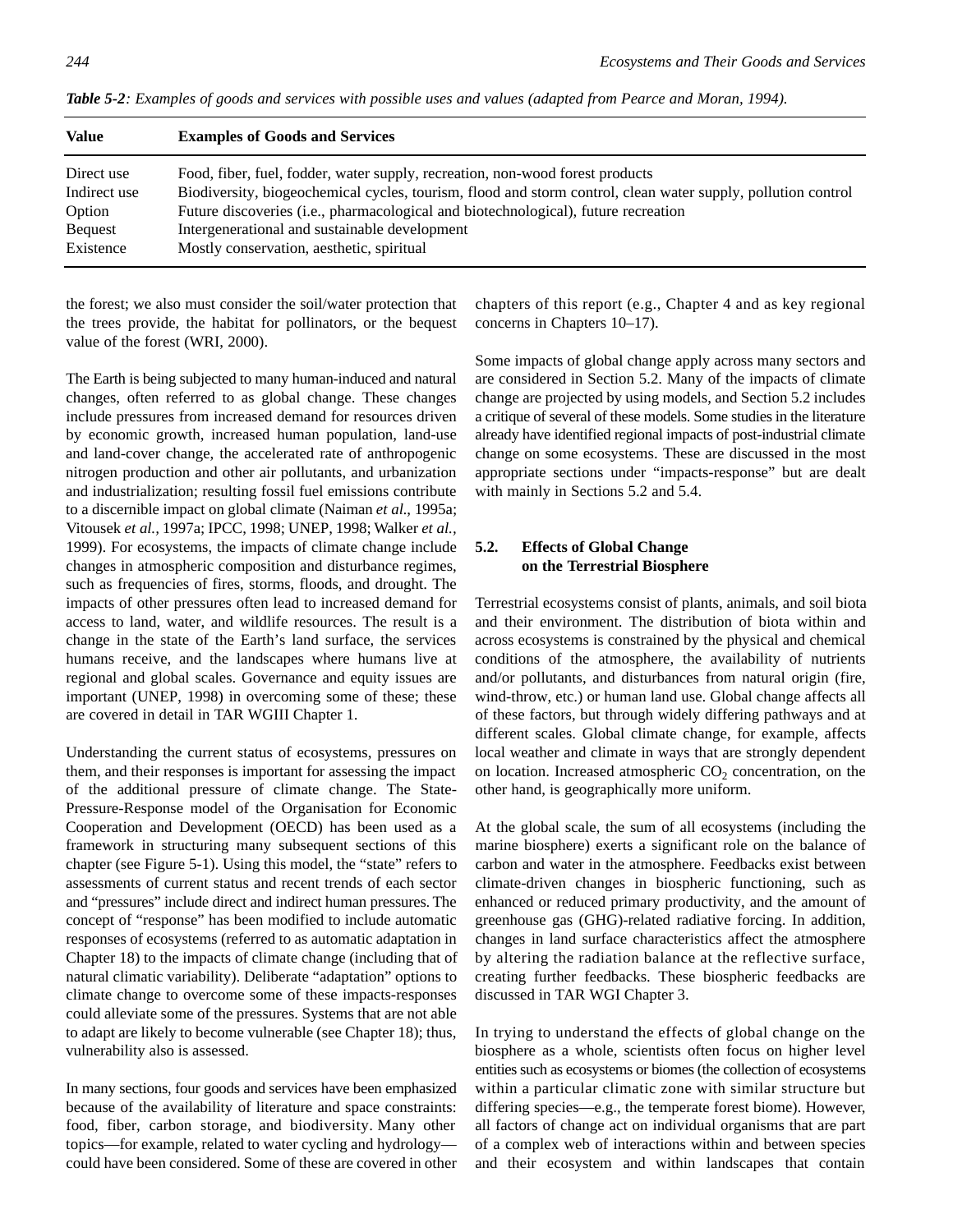

- landscapes, and/or species; intervention programs (e.g., captive breeding and/or introduction programs)
- Efficient use of natural resources (e.g., longer product lifetime, residue use, water use)
- Institution and infrastructure mechanisms, for example:
	- Market response (such as substitutes, changing trade and commodity prices)
	- Crop insurance
	- Water flow and supply management
	- Education and awareness programs for specific management goals

**Figure 5-1**: Generalized diagram of the state of specific goods and services that ecosystems provide; how these goods and services are affected by the multiple pressures of climate change and human activities; and how the system responds (autonomous adaptation as in Chapter 19), thus affecting the provision of goods and services. Adaptation options reduce the impacts and thus change the vulnerability of the system.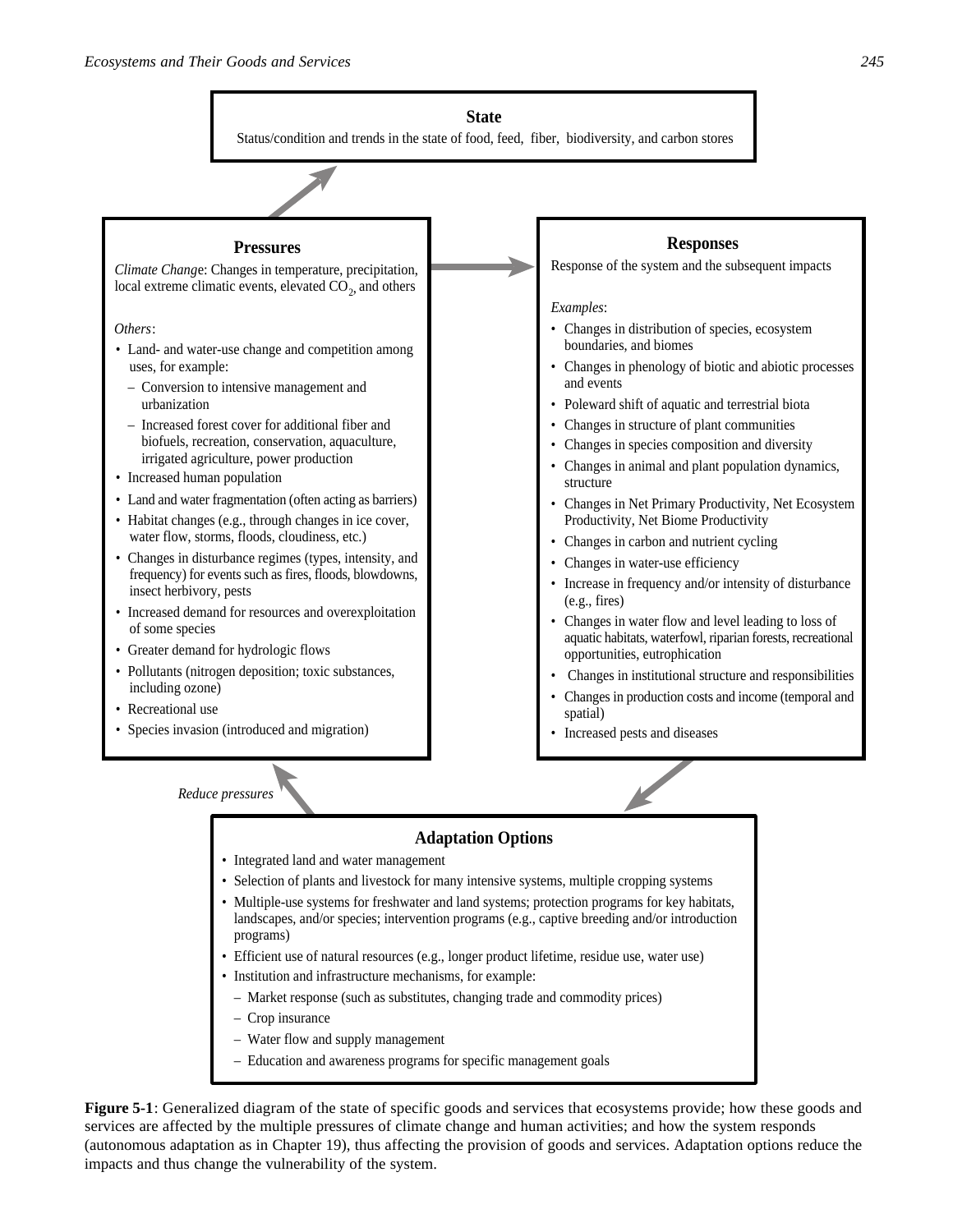mosaics of different ecosystems. It is not feasible to model the impacts of global change at global, or even regional or landscape, scales at an individual-by-individual level. Thus, most models of global change have dealt with impacts at the ecosystem or biome level. This is in contrast with limitations to observational and experimental studies in which only a selection of individuals and species of a few ecosystems can be included.

#### *5.2.1. Observational Studies*

There is now a substantial number of observational and experimental studies that demonstrate the link between climate and biological or physical processes in ecosystems. The authors of this chapter assembled a database of more than 2,500 studies that address climate and either a physical process (e.g., melting of ice on lakes) or a biological factor (e.g., spring arrival time) of an animal or plant. Most of these studies address experiments that are valuable primarily in helping to understand the biological mechanisms prompting the responses of plants and animals to climate but are not helpful in detecting patterns of change. Many of these studies were conducted over a period of shorter than 10 years. Because at least 10 years of data are needed to show a possible trend, this narrowed the number of studies to approximately 500. Because temperature is the variable that can most reliably be predicted with increasing GHGs, only studies that addressed temperature as the climatic variable were examined, leaving approximately 250 studies. All 250 studies then were examined to determine if they met at least two of the following criteria:

- The authors found a statistically significant correlation between temperature and a species trait (e.g., egg-laying date, location of range boundaries) or physical process.
- The authors found a statistically significant change in the species trait over time.
- The authors found a statistically significant change in temperature over time.

*Table 5-3: The number of species and processes in each region that were found in each particular study to be significantly* associated with regional temperature change. For inclusion in the table, each study had to meet two of the following three *c r iteria: species or processes changing over time; regional temperature changing over time; and significant association between how the temperature and species or processes were changing. The first number indicates the number of species or processes changing in the manner predicted with global warming. The second number is the number of species or processes changing in a manner opposite to that predicted with a warming planet. When considering those species that have shown a change, 80% are changing in the manner expected with global warming, while 20% are changing in the opposite direction. Note that about 61 of all species examined did not show a statistically significant change. References for each cell are located below the table and collated by row number and column number (e.g., references for European birds are under E,5—row E, column 5). "—" indicates that no studies were found for this region and category.*

| <b>Region</b>        |    | Column 1:<br><b>Lake and</b><br><b>Stream Ice</b> |    | Column 2:<br><b>Vegetation</b> |    | Column 3:<br><b>Invertebrates</b> |                 | Column 4:<br><b>Amphibians</b><br>and Reptiles |     | Column 5:<br><b>Birds</b> |        | Column 6:<br><b>Mammals</b> |
|----------------------|----|---------------------------------------------------|----|--------------------------------|----|-----------------------------------|-----------------|------------------------------------------------|-----|---------------------------|--------|-----------------------------|
| Row A: Africa        |    |                                                   |    |                                |    |                                   |                 |                                                |     |                           |        |                             |
| Row B: Antarctica    |    |                                                   | 2  | $\boldsymbol{0}$               |    |                                   |                 |                                                | 2   | $\overline{0}$            |        |                             |
| Row C: Asia          | 3  | $\mathbf{0}$                                      |    |                                |    |                                   |                 |                                                |     |                           |        |                             |
| Row D: Australia     |    |                                                   |    |                                |    |                                   |                 |                                                |     |                           |        |                             |
| Row E: Europe        | 8  | $\boldsymbol{0}$                                  | 13 | $\mathbf{1}$                   | 46 | $\mathbf{1}$                      | $7\phantom{.0}$ | $\boldsymbol{0}$                               | 258 | 92                        | $\tau$ | $\boldsymbol{0}$            |
| Row F: North America | 18 | $\boldsymbol{0}$                                  | 32 | 11                             |    |                                   |                 |                                                | 17  | $\overline{4}$            | 3      | $\overline{0}$              |
| Row G: Latin America |    |                                                   |    |                                |    |                                   | 22              | $\mathbf{0}$                                   | 15  | $\boldsymbol{0}$          |        |                             |
| Total                | 29 | $\mathbf{0}$                                      | 47 | 12                             | 46 | $\mathbf{1}$                      | 29              | $\boldsymbol{0}$                               | 292 | 96                        | 10     | $\theta$                    |

*Notes*: **B,2**. Smith (1994); **B,5**. Fraser *et al*. (1992), Cunningham and Moors (1994), Smith *et al*. (1999); **C,1**. Magnuson *et al*. (2000); **E,1**. Magnuson *et al*. (2000); **E,2**. Grabherr *et al*. (1994), Ross *et al*. (1994), Hasenauer *et al*. (1999), Menzel and Fabian (1999); **E,3**. Fleming and Tatchell (1995), Zhou *et al*. (1995), de Jong and Brakefield (1998), Rodriguez-Trelles and Rodriguez (1998), Visser *et al*. (1998), Parmesan *et al*. (1999), Parmesan *et al*. (2000); **E,4**. Beebee (1995), Reading and Clarke (1995), Reading (1998), Sparks (1999); **E,5**. Jarvinen (1989, 1994), Gatter (1992), Bezzel and Jetz (1995), Mason (1995), Winkel and Hudde (1996, 1997), Crick *et al*. (1997), Ludwichowski (1997), Forchhammer *et al*. (1998), McCleery and Parrins (1998), Prop *et al*. (1998), Visser *et al*. (1998), Bergmann (1999), Crick and Sparks (1999), Slater (1999), Sparks (1999), Thomas and Lennon (1999); **E,6**. Post and Stenseth (1999); **F,1**. Magnuson *et al*. (2000); **F,2**. Barber *et al*. (2000), Bradley *et al*. (1999); **F,5**. Bradley *et al*. (1999), Brown *et al*. (1999), Dunn and Winkler (1999); **F,6**. Post and Stenseth (1999); **G,4**. Pounds *et al*. (1999); **G,5**. Pounds *et al*. (1999).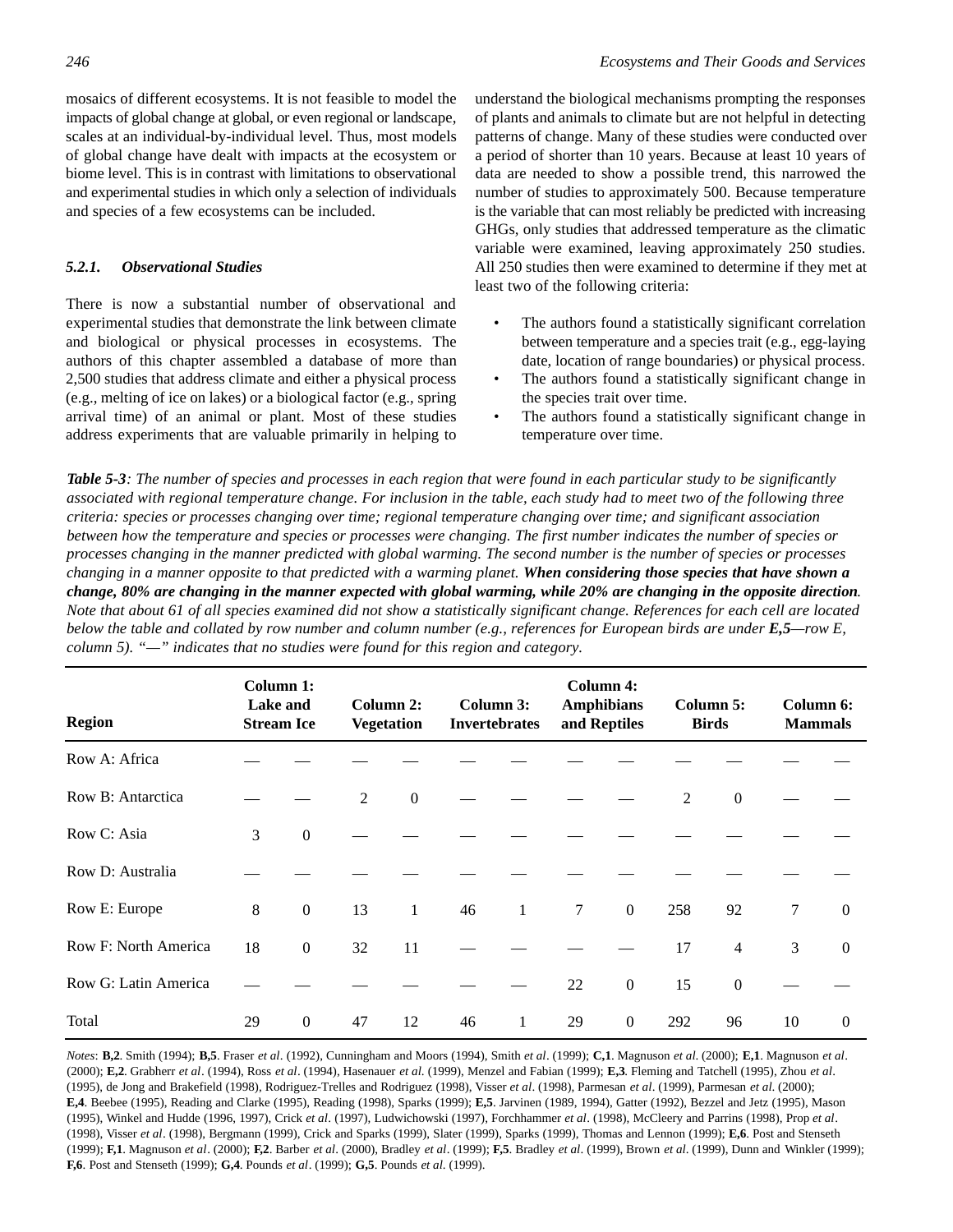In some cases, the criteria were met by two companion papers rather than a single paper. These criteria narrowed the qualifying studies to 60; seven were companion papers. Among the 60 studies, 16 look at physical processes, 10 examine vegetation changes, eight look at invertebrates, six investigate amphibians and reptiles, 26 examine birds, and one addresses mammals. Some of these studies investigate multiple taxa (e.g., bird and insect) in the same paper.A total of 39 physical processes, 117 plants, 65 insects, 63 amphibians and reptiles, 209 birds, and 10 mammal species were examined in the 43 studies (summarized in Table 5-3). Approximately 39% of these species showed no change. Changes in the other 61% included earlier ice-off and later freeze dates in inland lakes and streams, earlier breeding times, shifting to higher elevations or latitudes, and changes in densities, development, morphologies, and genetics.

Several lines of evidence indicate lengthening of the vegetative growing season by 1.2–3.6 days per decade in the Northern Hemisphere, particularly at higher latitudes where temperature rise also has been greatest. This lengthening involved earlier onset of spring and later onset of fall. Summer photosynthetic activity [based on Normalized Differential Vegetation Index (NDVI) estimates from satellite data] increased from 1981 to 1991 (Myneni *et al.,* 1997), concurrent with an advance (by 7 days) and an increase in amplitude of the annual  $CO<sub>2</sub>$  cycle since the 1960s, most intensely during the 1980s (Keeling *et al.,* 1996). Phenological/climate models for Finland indicate an overall increase in growing season length since 1900 (Carter, 1998). These physical measures are in accord with observations on organisms. In controlled, mixed-species gardens across Europe, a lengthening of the growing season by 10.8 days occurred from 1959 to 1993 (Menzel and Fabian, 1999). Likewise, a study of 36 species in the central United States documented advances in flowering dates by an average of 7.3 days from 1936 to 1998 (Bradley *et al.*, 1999).

Responses to increased atmospheric CO<sub>2</sub> have been detected in increased stomatal densities in the leaves of temperate woodland plants (Beerling and Kelly, 1997). Recent changes (over 9- to 30-year periods) in community composition have occurred at protected sites in the lower United States and Alaska, concurrent with local warming trends (Chapin *et al.,* 1995; Brown *et al.,* 1997a; Alward *et al.,* 1999). Results of warming experiments coupled with previous knowledge of species'habitat requirements implicate climate as one factor in these community reorganizations, but additional effects of multiple pressures have led to complex responses that were not always predicted by bioclimatic theory (Schneider and Root, 1996).

Multiple studies of treelines at high latitudes in the northern hemisphere have shown 20th century poleward shifts, often measured as increased growth at northern boundaries and decreased growth at southern boundaries. Interpretation of these trends is not straightforward because most change occurred during the early 20th century warming and the trends have been less pronounced or absent in recent warm decades (Kullman, 1986, 1990; Hamburg and Cogbill, 1988; Innes, 1991; Lescop-Sinclair and Payette, 1995; Jacoby and D'Arrigo,

1995; Briffa *et al.,* 1998). These authors have hypothesized that the general lack of response to recent warming is a result of increases in water stress, severity of insect attack, and UV radiation and trends toward earlier snowmelt or to sunlight becoming a limiting growth factor. In addition, some localities that showed warming and increased growth in the early 20th century have shown cooling and stable growth since the1970s (Kullman, 1991, 1993). In contrast, simple predictions of range shifts have been fulfilled in alpine herbs, which have moved to higher altitudes concurrent with warming in Switzerland (Grabherr *et al.,* 1994), and loss of low-elevation pine forests in Florida as sea-level rise has caused toxic levels of salination near coastal areas (Ross *et al.,* 1994).

#### *5.2.2. Current Models of Ecosystem Change*

A large literature is developing on modeling the response of ecosystems to climate and global changes. Most of these models simulate changes in a small patch of land. These models are reviewed as appropriate in other sections of this chapter and elsewhere in this report. The focus here is on modeling changes in ecosystem composition, structure, and function at global or regional scales. There are several reasons for developing such models. One is to estimate carbon fluxes and their contribution to the global carbon cycle. This involves making estimates of NPP, net ecosystem productivity (NEP), and net biome productivity (NBP) (see Box 5-1). Another is to develop models of feedbacks

#### **Box 5-1. Plant Productivity: Terms and Definitions**

Plants are responsible for the vast majority of carbon uptake by terrestrial ecosystems. Most of this carbon is returned to the atmosphere via a series of processes, including respiration, consumption (followed by animal and microbial respiration), combustion (i.e., fires), and chemical oxidation. Gross primary productivity (GPP) is the total uptake through photosynthesis, whereas net primary productivity (NPP) is the rate of accumulation of carbon after losses from plant respiration and other metabolic processes in maintaining the plant's living systems are taken into account. Consumption of plant material by animals, fungi, and bacteria (heterotrophic respiration) returns carbon to the atmosphere, and the rate of accumulation of carbon over a whole ecosystem and over a whole season (or other period of time) is called net ecosystem production (NEP). In a given ecosystem, NEP is positive in most years and carbon accumulates, even if only slowly. However, major disturbances such as fires or extreme events that cause the death of many components of the biota release greater than usual amounts of carbon. The average accumulation of carbon over large areas and/or long time periods is called net biome productivity (NBP) (see also Box 3-1 in TAR WGI).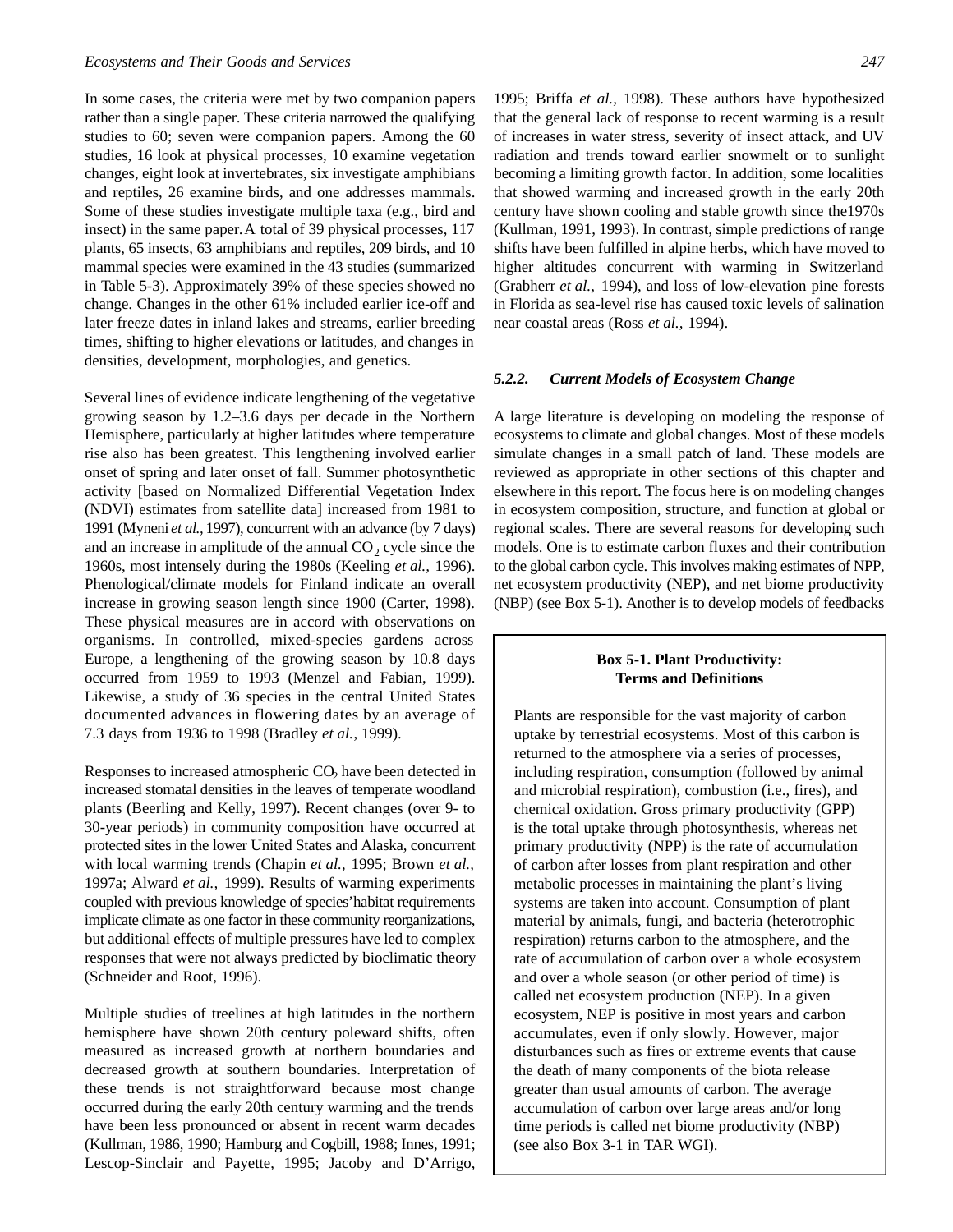between the atmosphere and the land surface (Van Minnen *et al.,* 1995; Foley *et al.,* 1998). Neither of these applications are covered in detail in this chapter (see TAR WGI Chapter 3). Instead, we concentrate on their application in forecasting the impacts of climate change on biodiversity and the provision of other ecosystem goods and services.

#### *5.2.2.1. Two Paradigms Describing Ecosystem Responses to Climate Change*

There are two paradigms about the way ecosystems (thus biomes) will respond to global change. The ecosystem movement paradigm assumes that ecosystems will migrate relatively intact to new locations that are closer analogs to their current climate and environment. This paradigm clearly is a gross simplification of what will actually happen, but it has the advantage that the well-demonstrated relationship between ecosystem range and existing climate can be used to project new ecosystem distributions under changed climate scenarios.

Basic ecological knowledge suggests that the ecosystem movement paradigm is most unlikely to occur in reality because of different climatic tolerance of species involved, including intra-species genetic variability (Crawford, 1993); different longevities, including clonal regeneration (e.g., survival over 2,000 years by *Carex curvula*; Steinger *et al.*, 1996); different migration abilities (Pitelka and Plant Migration Workshop Group*,* 1997); and the effects of invading species (Dukes and Mooney, 1999). It is an idealized working paradigm that is useful for screening scenarios of climate change for potential significant effects.

The alternative paradigm, ecosystem modification, assumes that as climate and other environmental factors change there will be *in situ* changes in species composition and dominance. These changes will occur as some species decline in abundance or become locally extinct (Jackson and Weng, 1999) and others increase in abundance. The longevity of individuals, the age structure of existing populations, and the arrival of invading species will moderate these changes. The outcome will be ecosystem types that may be quite different from those we see today. Paleoecological data indicate that ecosystem types broadly similar to those seen today did exist in the past (Pregitzer *et al*., 2000), but that there also occurred combinations of dominant species that are not observed today (Davis, 1981; Jablonski and Sepkoski, 1996; Ammann *et al.,* 2000; Prieto, 2000).

Numerous paleoecological studies provide evidence of important species within an ecosystem responding differently to climate change. For example, the postglacial migration pattern for Sierra lodgepole pine (*Pinus contorta* ssp. m*urrayana*) was largely elevational, with little migrational lag, whereas the more widely distributed Rocky Mountain subspecies (*P. contorta* var*. latifolia*) migrated both latitudinally and elevationally (Anderson, 1996). Colinvaux *et al.*(1997) have interpreted pollen data to show that during glacial cooling, Andean vegetation did not move upslope and downslope as belts but that plant associations were reorganized as temperature-sensitive species found different centers of distribution with changing temperature. Similarly, heat-intolerant plants have moved in and out of the Amazonian rainforests during periods of cooling and warming (Colinvaux *et al.,* 2000). Colinvaux *et al.* (2000) also argue that expulsion of heat-intolerant species from the lowland forests in this postglacial warming already is complete and that the forest property of maintaining its own microhabitat will allow high species richness to survive more global warming, provided large enough tracts of forest are conserved. This conclusion is at odds with some modeling studies (e.g., White *et al.,* 1999).

The problem with the ecological modification paradigm is that it is very difficult to use in practical forecasting of possible trends. Thus, most global and regional studies assessing the potential impacts of climate change have had to use the ecosystem paradigm, as illustrated in Box 5-2. They also tend to be limited to projecting changes in vegetation distributions, with the implicit assumption that animal populations will track the vegetation components of an ecosystem. However, observational and experimental studies show many cases in which animals are responding to climate and environmental change well before any significant changes in the vegetation (see Section 5.4).

#### *5.2.2.2. Climate or Environment Envelope Models*

Climate envelope models have been used since at least the 1980s (e.g., Box, 1981; Busby, 1988). Usually they are based on describing the climate or environment encompassing the current distribution of a species or ecosystem (the environmental envelope or climatic envelope), then mapping the location of this same envelope under a climate change scenario. Sometimes, other forms of bioclimatic correlations or categorization systems are used, but they are based on the same assumption of a close correlation between climate and ecosystems associated with it. These models are useful as a first screening device to point to potential significant changes in ecosystem composition resulting from climate change (e.g., Huntley, 1995, and Huntley *et al.,* 1995 for European plants and birds; Somaratne and Dhanapala, 1996, for Sri Lankan plants; Brereton *et al.,* 1995, for Australia mammals; Gignac *et al.,* 1998, for Canadian peatlands; Eeley *et al.,* 1999, for South African woody plants; Iverson and Prasad, 1998, Iverson *et al.,* 1999, for eastern U.S. trees).

A basic problem with these models is that every species has a "potential niche"—that is, a location in which it could survive and reproduce under the climatic conditions (Kirschbaum *et al*., 1996). What is observed and used as the basis for the model, however, is the "realized niche," which is a more limited area in which the species is found given the effects of competitors, predators, and diseases. If climate change results in species remaining within their potential niche and the competitors and predators change, the species may be able to survive *in situ*. In some models, some locations are predicted to have climates that are not encompassed by any of the climate envelopes of any of the vegetation types (Lenihan and Neilson, 1995). Used cautiously, however, the approach can point to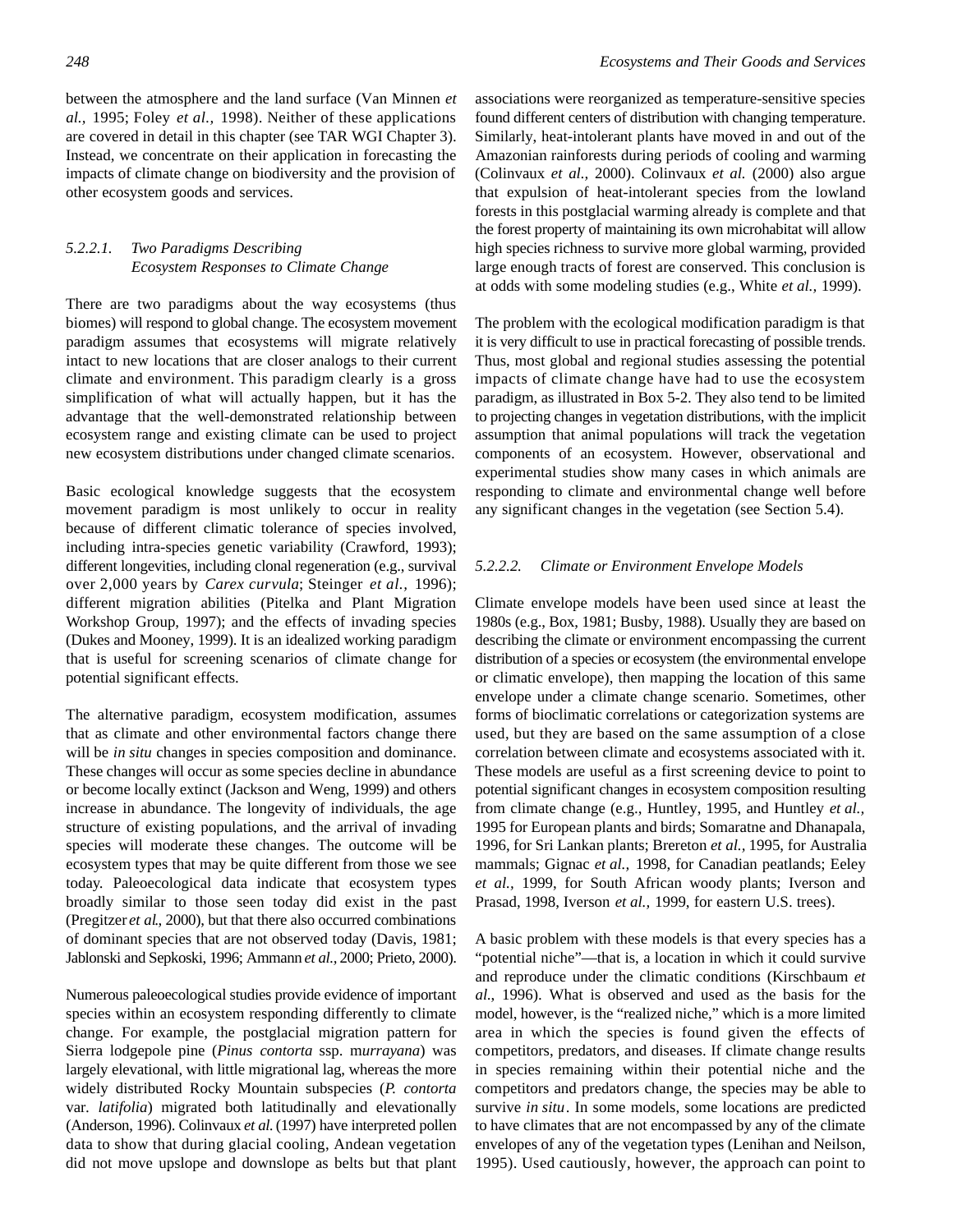The study by Malcolm and Markham (2000) is a good example of modeling that uses the ecosystem movement paradigm, but it also demonstrates the inherent weaknesses of the approach.

The study uses two models of existing ecosystem distributions (MAPSS and BIOME3; Neilson *et al.,* 1998) and compares predicted distributions at present  $CO_2$  levels with the equilibrium climate associated with doubled  $CO_2$  as projected by several general circulation models (GCMs). It avoids the naive assertion that the latter climate constitutes a forecast of the future distribution of ecosystems; instead, it uses the two predictions to calculate the necessary rate of migration  $(m yr<sup>1</sup>)$ for species in the ecosystems to migrate to the new locations within 100 years (other time frames also are explored in a sensitivity analysis). It then maps these required rates to show areas where unusually high rates may be required in the future if a "climatically appropriate" ecosystem is to be established (referred to as "migration-stressed" locations).

The study predicted that about 20% of the Earth's surface will require migration rates  $1 \text{ km yr}^{-1}$ , which is equivalent to the highest rates observed in the geological past. The effects of natural barriers (e.g., lakes) or barriers resulting from land-cover modification by humans are globally small but can be regionally significant. Their approach also gives an indication of which regions of the globe may be most likely to be migration-stressed by climate change. It shows that much of the Earth's surface will be "stressed" in at least one of the 14 combinations of vegetation and climate models used. For some regions in the northern boreal zones of Eurasia and North America, most of the models predict such stress.

The study then goes on to deal with locations where the models predict that under climates applying a doubled  $CO<sub>2</sub>$ scenario, current ecosystems will fall outside their climatic range (referred to as "climate-stressed" locations). One must be careful not to attribute specific impacts or changes to climate-stressed locations. Biomes (or, more correctly, species constituting ecosystems of the biome) may be able to tolerate the new climatic conditions (i.e., new conditions fall within the potential niche) and thus may be relatively little changed. This same proviso should be applied to migration-stressed locations (i.e., existing vegetation may continue to occupy the site; thus, the migratory restriction does not come into play for decades to centuries).

The authors move on to equate climate-stressed locations with habitat loss and conclude that 36% of the land area will be affected. For aforementioned reasons, this must be regarded as an upper bound. The authors then attempt to estimate the reduction in habitat patch size by counting pixels affected by climate-stress in contiguous blocks of the same biome type, then applying a simple species area relationship to estimate species loss (see McDonald and Brown, 1992). Little reliance should be placed on these estimates given the foregoing provisos and the caveats listed by the authors themselves.

priority areas for further study. For example, Lassiter *et al.* (2000) analyzed data for 200 woody plant species in the eastern United States and found the usual result: a northward shift in predicted range. Excluding water limitations (i.e., allowing increased WUE under elevated  $CO<sub>2</sub>$  to compensate for a drier climate), however, most species survive in their current locations. This implies the need to better understand water-use and wateravailability relationships under climate change. If species are able to persist, there may be little spread into new regions and thus little vegetation change for many decades.

In a study of 80 species of trees in the United States, using 100,000 plots to describe current distribution and importance, nearly half of the species assessed showed the potential for ecological optima to shift at least 100 km to the north (Iverson *et al.,* 1999). Whether these species will be able to achieve these potential distributions will depend on their migration rates through fragmented landscapes. When Iverson *et al.* (1999) incorporated a migration model, they found severely limited migration in regions of high forest fragmentation, particularly when the species is low in abundance near the range boundary.

Kirilenko and Solomon (1998) also have developed a bioclimate correlative model that incorporates a migration component. They demonstrate the importance of incorporating migration by showing that in simulations in which tree migration is delayed, the estimated global terrestrial carbon stock decreases by 7–34 Gt C, in contrast to an increase in carbon stock projected under nonlimiting migration (Solomon and Kirilenko, 1997).

Climate envelopes continue to be a useful tool in identifying potential changes in species distributions but are limited by the foregoing problems. Emphasis is shifting to more mechanistically based dynamic models of vegetation change that are linked directly to transient outputs from GCMs.

#### *5.2.2.3. Toward Dynamic Global and Regional Ecosystem Models*

Since the SAR, there have been significant changes in vegetation models and GCMs. A major modeling comparison project— Vegetation/Ecosystem Modeling and Analysis Project (VEMAP) compared six equilibrium models of vegetation distribution and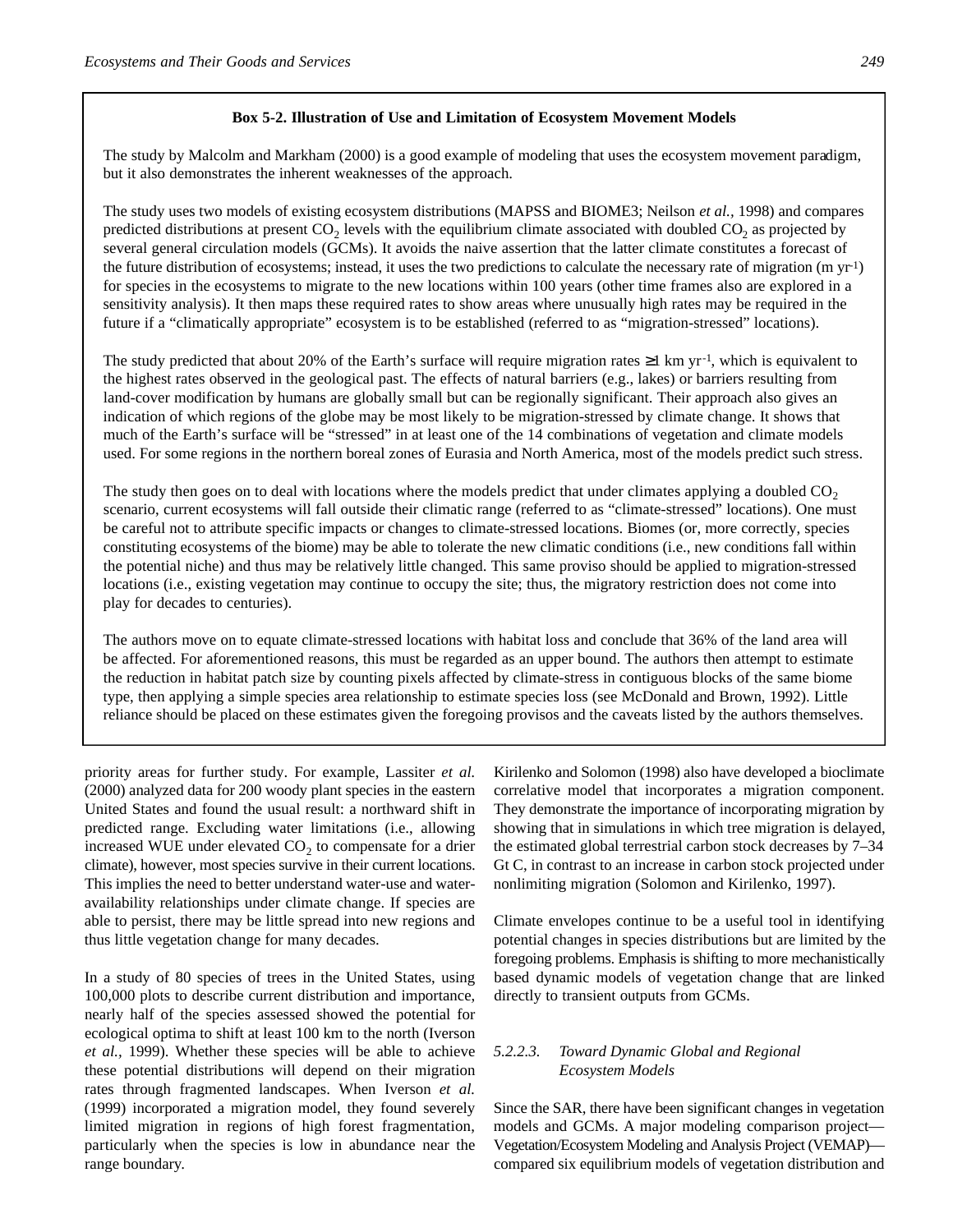In MAPPS and BIOME3, potential vegetation is simulated by first calculating carbon flux (plant growth) on the basis of climate and hydrology information derived from the GCM. The models calculate a leaf area index that represents the capacity of the site to support plant canopy. Physiologically based rules are then used to classify the site into a vegetation type (e.g., forest, shrub, or grassland; evergreen or deciduous), leading to allocation to one of 45 vegetation types in MAPSS or 18 in BIOME3. These vegetation models are equilibrium models in that they calculate which vegetation type might be most suited to the climate and do not consider how the existing vegetation type might change to that new type. Details of the model outputs and maps are presented in IPCC (1998) and Neilson *et al.* (1998).

Neilson *et al.* (1998) compared the more recent combination of vegetation and climate models with those being used in the SAR. They found that the newer, transient GCMs produce a cooler climate than earlier versions, mostly because lag effects are simulated and the temperature does not increase to its equilibrium value within the model runs. This means that changes in predicted vegetation tend to be less than those reported in the SAR. Nevertheless, there are significant poleward shifts in cold-limited vegetation types. Vegetation types that are limited by water availability showed more complex changes, depending on the balance between precipitation change, hydrological balance, and physiological adjustment under higher CO<sub>2</sub>.

The newer modeling combinations continue to predict significant potential changes in the distribution of most ecosystem types and increases in the area of tropical and temperate forests, but it cannot be determined whether this potential will be observed until transient (or dynamic) global vegetation models are developed. These models simulate the change in abundance of important species or "functional groups" of species on a yearby-year (or similar) basis in response to the output of the GCM (Cramer *et al.,* 1999).

Such models are being developed and used for assessments of overall carbon storage potential of the land biosphere (Cramer *et al.*, 2001), but at this stage it is too early to place much reliance on the outputs for specific biomes or ecosystems. The results show the sensitivity of ecosystems to the treatment of water use and especially the balance between changes in water availability resulting from climate change (often decreased availability in a warmer climate) and response to higher  $CO<sub>2</sub>$ concentrations in the atmosphere (often increased water-use e fficiency). This means that model output can vary significantly, depending on the GCM used, because these models have tended to produce different interannual variability in precipitation and thus water availability. Other challenges are to simulate loss of vegetation from disturbances such as fire, blowdown, or pest attacks and migration of species or groups of species to new locations.

Van Minnen *et al.* (2000) have shown that by modifying the IMAGE2 model to include unlimited migration, limited migration and no migration result in significantly different patterns of vegetation change, especially in high-latitude regions.

#### *5.2.3. Impacts on Biodiversity*

Biodiversity is assessed quantitatively at different levels notably at the genetic level (i.e., the richness of genetically different types within the total population), the species level (i.e., the richness of species in an area), and the landscape level (i.e., the richness of ecosystem types within a given area). Overall, biodiversity is forecast to decrease in the future as a result of a multitude of pressures, particularly increased land-use intensity and associated destruction of natural or semi-natural habitats (Heywood and Watson, 1996). The most significant processes are habitat loss and fragmentation (or reconnection, in the case of freshwater bodies); introduction of exotic species (invasives); and direct effects on reproduction, dominance, and survival through chemical and mechanical treatments. In a few cases, there might be an increase in local biodiversity, but this usually is a result of species introductions, and the longer term consequences of these changes are hard to foresee.

These pressures on biodiversity are occurring independent of climate change, so the critical question is: How much might climate change enhance or inhibit these losses in biodiversity? There is little evidence to suggest that processes associated with climate change will slow species losses. Palaeoecology data suggest that the global biota should produce an average of three new species per year, with large variation about that mean between geological eras (Sepkoski, 1998). Pulses of speciation sometimes appear to be associated with climate change, although moderate oscillations of climate do not necessarily promote speciation despite forcing changes in species'geographical ranges.

Dukes and Mooney (1999) conclude that increases in nitrogen deposition and atmospheric  $CO_2$  concentration favor groups of species that share certain physiological or life history traits that are common among invasive species, allowing them to capitalize on global change. Vitousek *et al.* (1997b) are confident that the doubling of nitrogen input into the terrestrial nitrogen cycle as a result of human activities is leading to accelerated losses of biological diversity among plants adapted to efficient use of nitrogen and animals and microorganisms that depend on them. In a risk assessment of Switzerland alpine flora, Kienast *et al.* (1998) conclude that species diversity could increase or at least remain unchanged, depending on the precise climate change scenario used.

#### *5.2.3.1. Global Models of Biodiversity Change*

Several general principles describe global biodiversity patterns in relation to climate, evolutionary history, isolation, and so forth. These principles continue to be the subject of considerable ecological theory and testing; the Global Biodiversity Assessment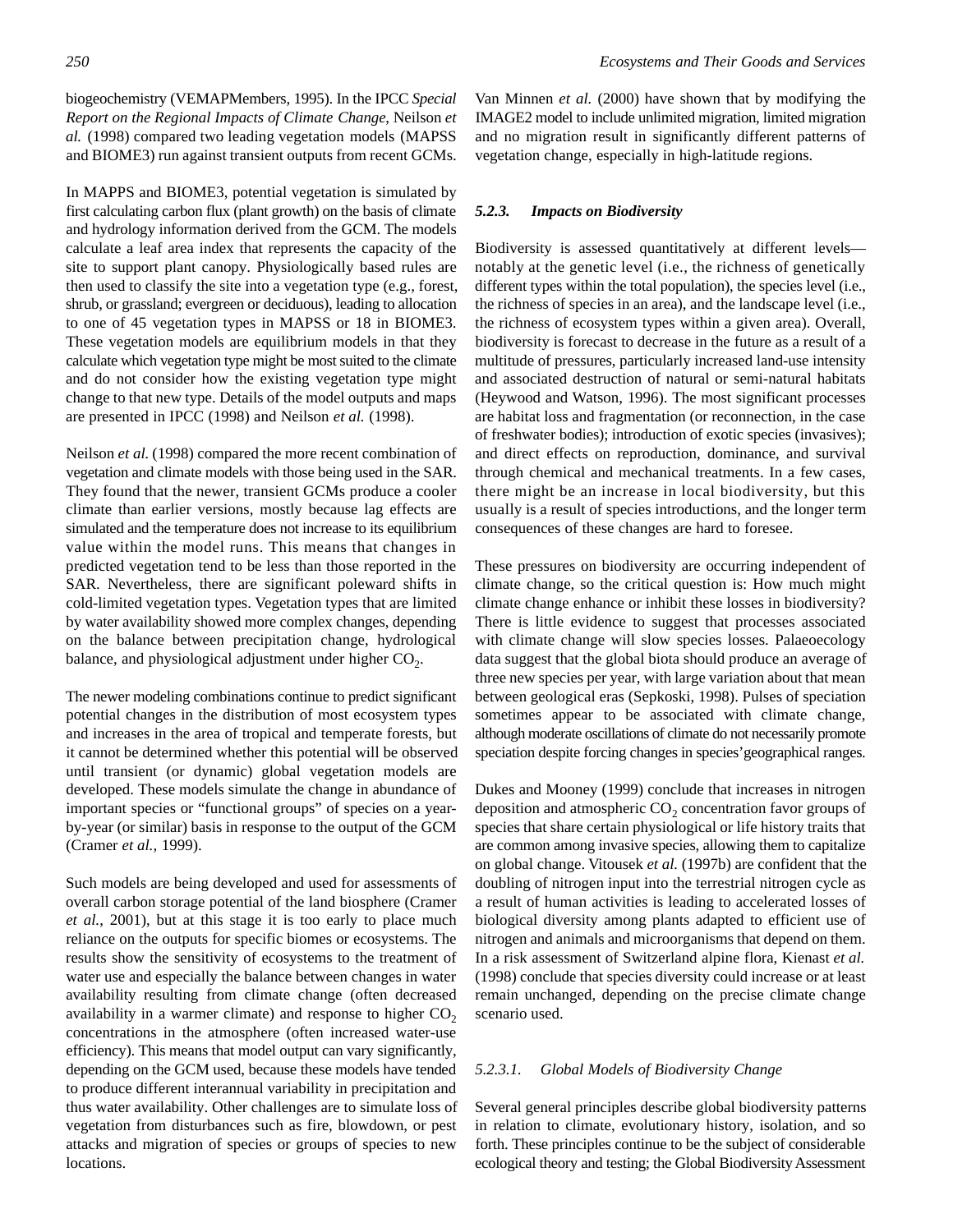(Heywood and Watson, 1996) and the Encyclopaedia of Biodiversity (Levin, 2000) contain detailed reviews.

Kleidon and Mooney (2000) have developed a process-based model that simulates the response of randomly chosen parameter combinations ("species") to climate processes. They demonstrate that the model mimics the current distribution of biodiversity under current climate and that modeled "species" can be grouped into categories that closely match currently recognized biomes. Sala *et al.* (2000) used expert assessment and a qualitative model to assess biodiversity scenarios for 2100. They conclude that Mediterranean climate and grassland ecosystems are likely to experience the greatest proportional change in biodiversity because of the substantial influence of all drivers of biodiversity change. Northern temperate ecosystems are estimated to experience the least biodiversity change because major land-use change already has occurred.

Modeling to date demonstrates that the global distribution of biodiversity is fundamentally constrained by climate (see Box 5-2). Future development along these lines (e.g., adding competitive relations and migration processes) could provide useful insights into the effect of climate change on biodiversity and the effects of biodiversity on fluxes of carbon and water on a global scale.

#### *5.2.4. Challenges*

There has been considerable progress since the SAR on our understanding of effects of global change on the biosphere. Observational and experimental studies of the effects of climate change on biological and physical processes have increased significantly, providing greater insights into the nature of the relationships. Greater biological realism has been incorporated into models of small patches of vegetation (point models), and more realistic biological representations have been incorporated into regional and global change models. The main improvement has been development of dynamic representations of biological processes that respond directly to climate. Nevertheless, several major challenges remain before fully effective models of the interaction between climate and biophysical processes will be available.

#### *5.2.4.1. Landscape Processes*

Most vegetation models still treat patches of vegetation as a matrix of discrete units, with little interaction between each unit. However, modeling studies (Noble and Gitay, 1996; Rupp *et al.,* 2000) have shown that significant errors in predicting vegetation changes can occur if spatial interactions of landscape elements are treated inadequately. For example, the spread of fires is partly determined by the paths of previous fires and subsequent vegetation regrowth. Thus, the fire regime and vegetation dynamics generated by a point model and a landscape model with the same ignition frequencies can be very different. There has been considerable progress in modeling of spatial patterns of disturbances within landscapes (Bradstock *et al.,* 1998; He and Mladenoff, 1999; Keane *et al.,* 1999), but it is not possible to simulate global or regional vegetation change at the landscape scale. Thus, the challenge is to find rules for incorporating landscape phenomena into models with much coarser resolution.

Another challenge is to develop realistic models of plant migration. On the basis of paleoecological, modeling, and observational data, Pitelka and Plant Migration Workshop Group  $(1997)$  conclude that dispersal would not be a significant problem for most species in adapting to climate change, provided that the matrix of suitable habitats was not too fragmented. However, in habitats fragmented by human activities that are common over much of the Earth's land surface, opportunities for migration will be limited and restricted to only a portion of the species pool (Björkman, 1999).

#### *5.2.4.2. Will Organisms have to Migrate?*

Section 5.2.2.2 raises the question of whether organisms will need to migrate under climate change or whether many species will be able to survive *in situ* under new climatic conditions (Woodward and Beerling, 1997). Some species do occupy sites that are on the limits of their physiological tolerance, and if climate change takes local climate beyond that threshold, clearly they will not be able to persist at that site (see Section 5.6 for examples). However, there is mounting paleoecological evidence of vegetation types persisting through significant climate changes.

Lavoie and Payette (1996) conclude that the stability of the black spruce (*Picea mariana* [Mill.] BSP.) forest boundary during warm and cold periods of the late Holocene [warm approximately 2,000 years before present (BP), medieval times, and this century; cold approximately 3,000 years BP, 1,300 years BP, and the Little Ice Age] demonstrates that mechanisms that allow forest boundaries to advance or retreat are not easily triggered by climatic change. The black spruce old growth forest persisted for more than  $1,500$  years through many variations in climate probably because of the buffering effect of the trees on the local environment (Arseneault and Payette, 1997). Only a fire in 1568 AD broke this forest influence on microclimate and local growth conditions and caused the forest vegetation to shift to krummholz. Such studies emphasize the importance of effectively incorporating sufficient biophysical detail to capture climate-ameliorating effects and realistic disturbance regimes.

#### *5.2.4.3. Human Land-Use Issues*

No projection of the future state of the earth's ecosystems can be made without taking into account past, present, and future human land-use patterns. Human land-use will endanger some ecosystems, enhance the survival of others, and greatly affect the ability of organisms to adapt to climate change via migration.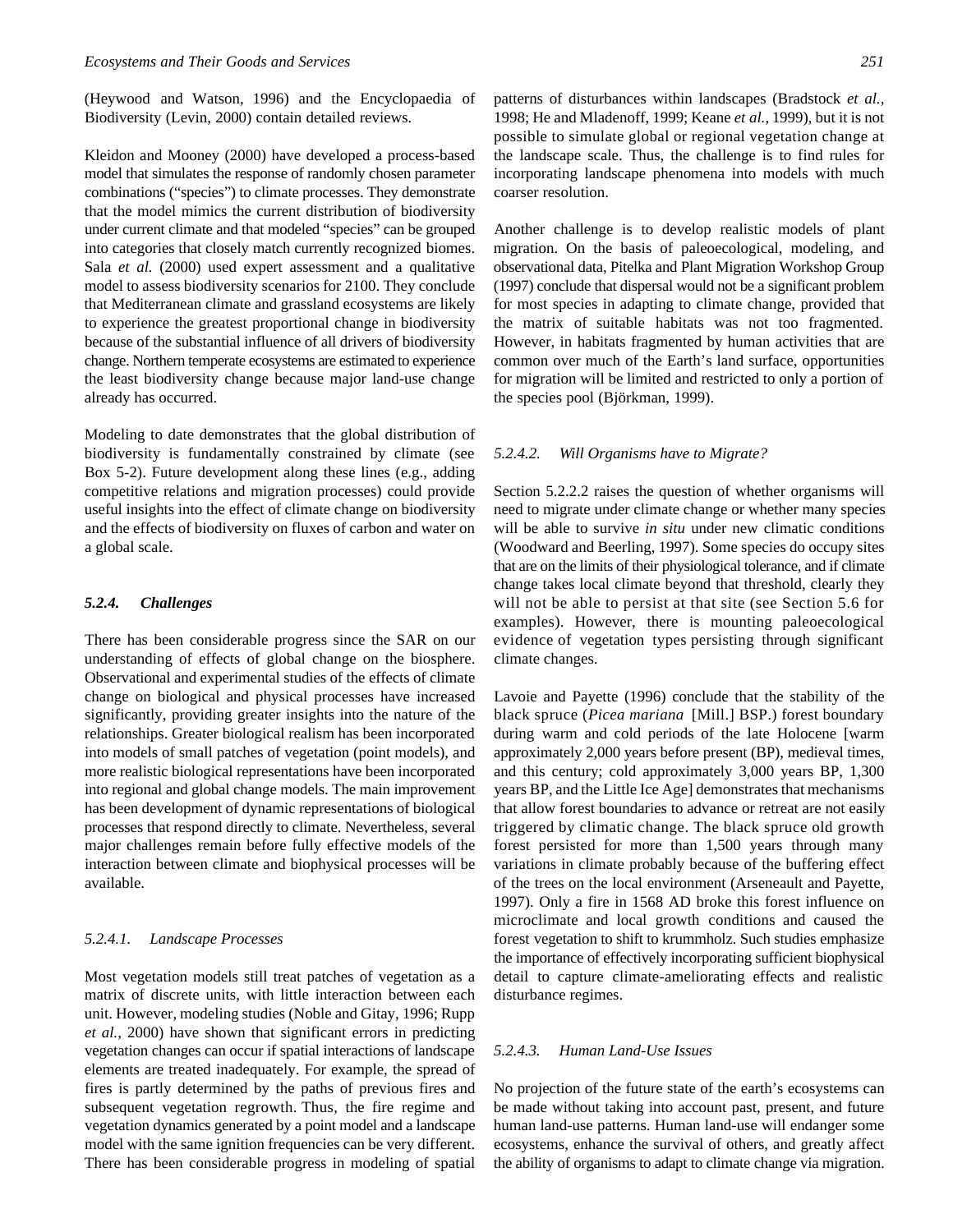Leemans (1999) used IMAGE2 to forecast possible global shifts in vegetation types and land-use change. Using a mid-level scenario of human responses to global change, he forecasts that nondomesticated land (his proxy for biodiversity) will decrease from 71 to  $62\%$  of the land area between 2000 and 2025, then remain approximately stable until the end of the 21st century. Losses in Africa and parts of Asia from 2000 to 2025 may be as much as 20–30% of remaining nondomesticated land.

#### *5.2.4.4. Testing Models of Ecosystem Response*

It is clear that ecosystem change models still contain assumptions that are not fully tested, and most models inevitably work better for the geographical regions and time periods for which they were constructed (Hurtt *et al.,* 1998). This derives from a mixture of fitting parameters to available data and deliberate and subconscious bias in selecting processes to include in a model. However, testing of ecosystem response models is gradually improving. Bugmann and Solomon (1995) tested the behavior of a model developed for European ecosystems by running it for a comparable North American site. The results were broadly in agreement, with useful indicators about where the model could be improved.

Another test is to compare different approaches to modeling for a particular purpose, as Yates *et al.* (2000) did for correlative models such as the Holdridge climatic correlation model and more mechanistic models of vegetation distribution. The strengths, weaknesses, and appropriate areas of application can be determined. Another approach is to conduct sensitivity studies in which the sensitivity of model outputs to changes in the input data and assumptions is evaluated. Hallgren and Pitman (2000) have carried out a sensitivity analysis of BIOME3 (Haxeltine and Prentice, 1996); they conclude that parameters that affect photosynthesis, water use, and NPP change the competitive interactions between specific plant groups (e.g.,  $C_3$  versus  $C_4$  plants). Numerous studies have found that the outputs of ecosystem response models are sensitive to the precise treatment of water availability and water use by vegetation (Gao and Yu, 1998; Churkina *et al.*, 1999; Hallgren and Pitman, 2000; Lassiter *et al.,* 2000). This points to areas in which further development is needed.

Beerling *et al.* (1997) used a climate change experiment (CLIMEX) that exposed an entire catchment of boreal vegetation to elevated  $CO<sub>2</sub>$  and temperature for 3 years to test their Sheffield dynamic global vegetation model. There generally was a good match between observations and predictions, but longer runs of such experiments are needed to test such models thoroughly. As paleoecological data sets improve, there is increasing opportunity to test models against these data. However, this is a multiple test because the validity of paleoclimate models themselves also is under test. For example, Kohfeld and Harrison (2000) tested the ability of GCMs to describe changes in data collected for the environments of the last glacial maximum (21,000 years BP) and/or mid-Holocene (6,000 years BP). They conclude that better land-surface (including vegetation) response models are needed to capture the detail observed in the paleoecological data.

In summary, recent studies show that the potential for significant disruption of ecosystems under climate change remains. Further development of simple correlative models that were available at the time of the SAR points to areas where ecosystem disruption and the potential for ecosystem migration are high. Observational data and newer dynamic vegetation models linked to transient climate models are refining the projections. However, the precise outcomes depend on processes that are too subtle to be fully captured by current models.

#### **5.3. Agriculture**

Conclusions regarding the consequences of climate change for the agriculture sector in the SAR (Reilly *et al.*, 1996) provide an important benchmark for this section. The focus in this section is on basic mechanisms and processes that regulate the sensitivity of agriculture to climate change, relying mostly on research results since the SAR. Specifically, we ask how the conclusions of the SAR have stood the test of new research. Research advances since the SAR have brought several new issues to light—for example, understanding the adaptation of agriculture to climate change.

The discussion in this section is guided by the State-Pressure-Impact-Response-Adaptation model (see Figure 5-1). The pace of social, economic, and technological change in the agriculture sector will steadily transform the setting in which climate change is likely to interact with sensitive features of the food system. The current *state* of the sector and important trends that would transform it provide a baseline against which to examine the potential consequences of climate change (Section 5.3.1). Multiple *pressures* are being exerted on the agriculture sector, including the need to meet rising demand for food and fiber, resource degradation, and a variety of environmental changes (Section 5.3.2). Agricultural impacts, response, and adaptation are discussed concurrently because they are inseparable parts of the calculus of the vulnerability of agricultural systems to climate change. Hence, we consider the response and adaptive potential of agriculture in each of the succeeding sections. Agriculture is likely to *respond* initially to climate change through a series of automatic mechanisms. Some of these mechanisms are biological; others are routine adjustments by farmers and markets. Note that we equate response with automatic adaptation, as discussed in Chapter 18.

Climate change will *impact* agriculture by causing damage and gain at scales ranging from individual plants or animals to global trade networks. At the plant or field scale, climate change is likely to interact with rising  $CO<sub>2</sub>$  concentrations and other environmental changes to affect crop and animal physiology (Section 5.3.3). Impacts and adaptation (agronomic and economic) are likely to extend to the farm and surrounding regional scales (Section 5.3.4). Important new work also models agricultural impacts and adaptation in a global economy (Section 5.3.5).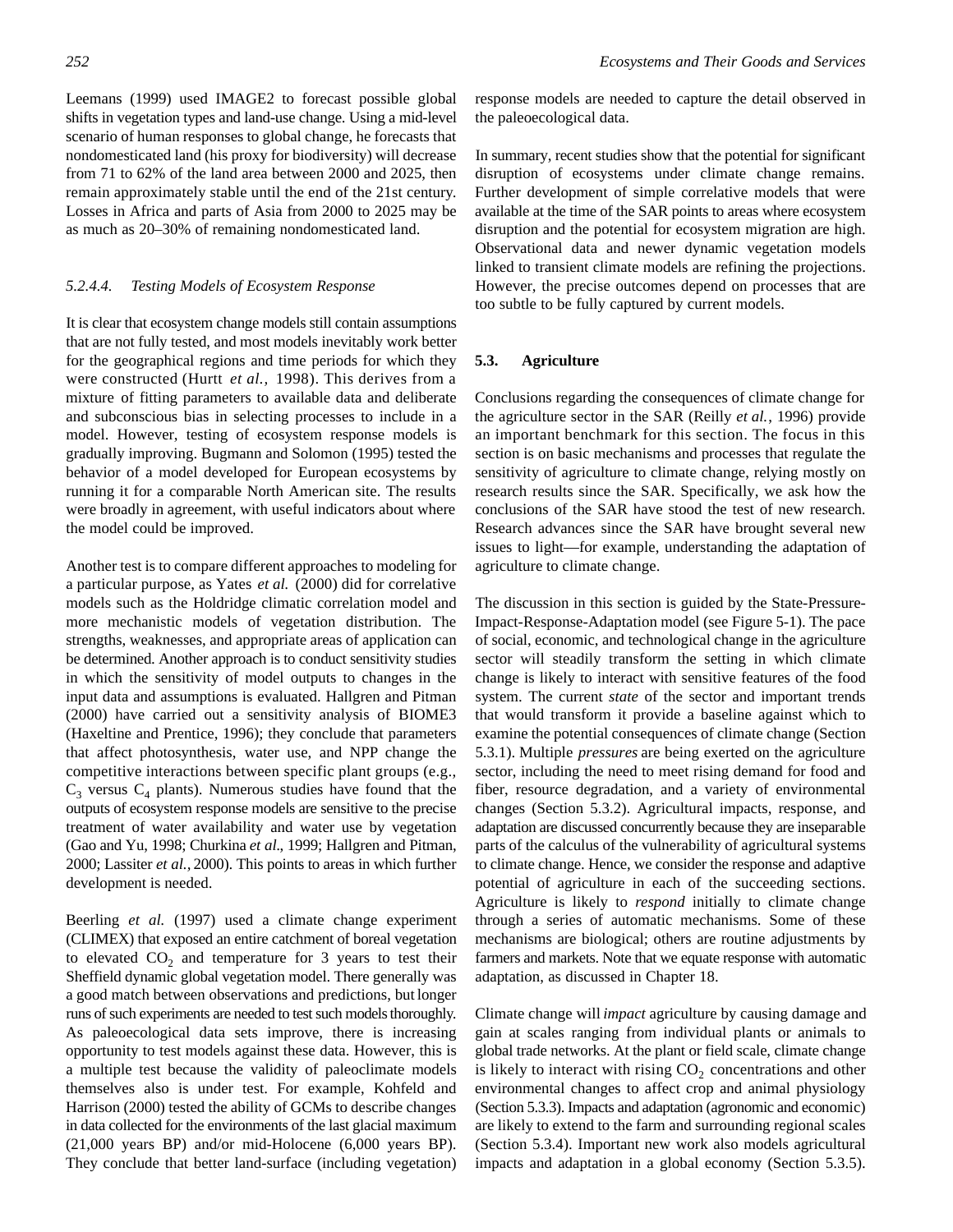Finally, the vulnerabilities of the agriculture sector, which persist after taking account of adaptation, are assessed (Section 5.3.6).

#### *5.3.1. State of the Global Agricultural Sector*

As Reilly *et al.* (1996) argue in the SAR, one of the foremost goals for global agriculture in coming decades will be expansion of the global capacity of food and fiber in step with expansion of global demand. Agriculture in the 20th century accomplished the remarkable achievement of increasing food supply at a faster rate than growth in demand, despite rapidly growing populations and per capita incomes. Key summary indicators of the balance between global demand and supply are world prices for food and feed grains. Johnson (1999) and Antle *et al.* (1999a) show that during the second half of the 20th century, real (inflation-adjusted) prices of wheat and feed corn have declined at an average annual rate of 1–3%. Climate change aside, several recent studies (World Bank, 1993; Alexandratos, 1995; Rosegrant *et al.*, 1995; Antle *et al.*, 1999a; Johnson, 1999) anticipate that aggregate food production is likely to keep pace with demand, so that real food prices will be stable or slowly declining during the first 2 decades of the 21st century.

According to the U.S. Department of Agriculture (1999), food security<sup>1</sup> has improved globally, leading to a decline in the total number of people without access to adequate food. The declining real price of food grains has greatly improved the food security of the majority of the world's poor, who spend a large share of their incomes on these staples. The global number, however, masks variation in food security among regions, countries, and social groups that are vulnerable because of low incomes or a lack of access to food (FAO, 1999a). In lower income countries, political instability and inadequate physical and financial resources are the root causes of the food security problem (see Section 5.3.6). In higher income, developing countries, food insecurity stems from unequal distribution of food that results from wide disparities in purchasing power.

Agricultural production and trade policies also affect global food availability and food security. There is a widespread tendency for high-income countries to maintain policies that effectively subsidize agricultural production, whereas low-income countries generally have policies that tax or discourage agricultural production (Schiff and Valdez, 1996). Many low-income countries also pursue policies that promote food self-sufficiency. Although all of these policies tend to reduce the efficiency of agricultural resource utilization in low- and high-income countries, they have not changed long-run trends in global supply and demand (Antle, 1996a).

Relatively few studies have attempted to predict likely paths for food demand and supply beyond 2020. There are reasons

for optimism that growth in food supply is likely to continue apace with demand beyond 2020. For example, population growth rates are projected to decline into the 21st century (Bos *et al.*, 1994; Lutz *et al.*, 1996; United Nations, 1996), and multiple lines of evidence suggest that agricultural productivity potential is likely to continue to increase. Rosegrant and Ringler (1997) project that current and future expected yields will remain below theoretical maximums for the foreseeable future, implying opportunities for further productivity growth.

Other analysts are less optimistic about long-term world food prospects. For example, there is evidence that the Asian rice monoculture may be reaching productivity limits because of adverse impacts on soils and water (Pingali, 1994). Tweeten (1998) argues that extrapolation of the downward trend in real food prices observed in the latter half of the 20th century could be erroneous because the supply of the best arable land is being exhausted and rates of productivity growth are declining. At the same time, demand is likely to continue to grow at reasonably high rates well into the 21st century. Other studies indicate concerns about declining rates of investment in agricultural productivity and their impacts on world food production in some major producing and consuming areas (Hayami and Otsuka, 1994; Rozelle and Huang, 1999). Ruttan (1996) indicates that despite advances in biotechnology, most yield improvements during the first decades of the 21st century are likely to continue to come from conventional plant and animal breeding techniques. These concerns about future productivity growth, if correct, mean that simple extrapolation of yield for impact assessment (e.g., Alexandratos, 1995) may be overoptimistic. The implication is that confidence in predictions of the world food demand and supply balance and price trends beyond the early part of the 21st century is low.

#### *5.3.2. Pressures on Agriculture Sector*

#### *5.3.2.1. Degradation of Natural Resources*

Degradation of natural resources—taken here as soils, forests, marine fisheries, air, and water—diminishes agricultural production capacity (Pinstrup-Andersen and Pandya-Lorch, 1998). Soil degradation emerges as one of the major challenges for global agriculture. It is induced via erosion, chemical depletion, water saturation, and solute accumulation. In the post-World War II period, approximately 23% of the world's agricultural land, permanent pastures, forests, and woodland were degraded as defined by the United Nations Environment Programme (UNEP) (Oldeman *et al*., 1991). Various estimates put the annual loss of land at 5–10 Mha yr-1 (Scherr and Yadav, 1997). Although irrigated land accounts for only 16% of the world's cropland, it produces 40% of the world's food. There are signs of a slowing in the rate of expansion of irrigation: 10–15% of irrigated land is degraded to some extent by waterlogging and salinization (Alexandratos, 1995). Degradation of natural resources is likely to hinder increases in agricultural productivity and could dim optimistic assessments of the prospects of satisfying growing world food demand at acceptable environmental cost.

<sup>1</sup>Food security often is defined as "access by all peoples at all times to enough food for an active, healthy life" (Chen and Kates, 1996).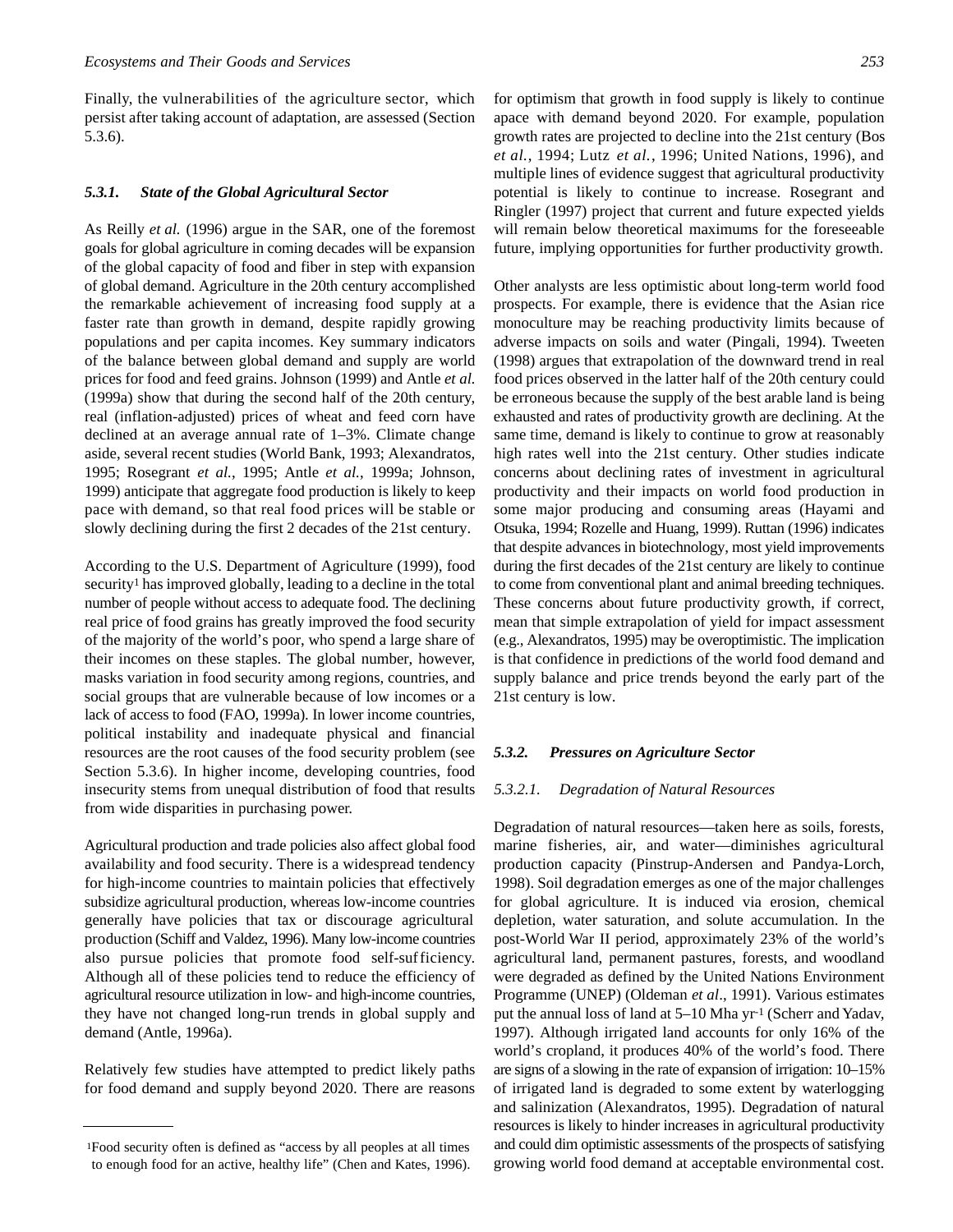#### *5.3.2.2. Other Global Change Factors*

Regional scenarios of seasonal temperature and precipitation change for 32 world regions analyzed in Chapter 3 show the current variability of climate and the range of changes predicted by GCMs for 30-year time periods centered on 2025, 2055, and 2085. This background information is essential to interpret the potential impacts of climate change on crops and livestock production. Equally important background information is provided by agroclimatic indices. Agroclimatic indices are useful in conveying climate variability and change in terms that are meaningful to agriculture. They give a first approximation of the potential effects of climate change on agricultural production and should continue to be used (Sirotenko *et al.*, 1995; Sirotenko and Abashina, 1998; Menzhulin, 1998).

Several other climate-related global environmental changes are likely to affect the agriculture sector in coming years. Reilly *et al.* (1996) reviewed the exposure of crops to tropospheric ozone  $(O_3)$ . Progress in sorting out interactions between  $O_3$ ,  $CO<sub>2</sub>$ , and climate variability is reviewed below.

Climate change is likely to interact with other global changes, including population growth and migration, economic growth, urbanization, and changes in land use and resource degradation. Döös and Shaw (1999) use an accounting system to estimate the sensitivity of agricultural production to various aspects of global change, including loss of cropland from soil degradation and urbanization. Imhoff *et al.* (1997) use remote-sensing techniques and soils data to show that urbanization in the United States has occurred primarily on high-quality agricultural lands.

#### *5.3.3. Response of Crops and Livestock and Impacts on Food and Fiber*

#### *5.3.3.1. Interaction between Rising CO<sup>2</sup> Concentrations and Climate Change*

Advances in knowledge of  $CO<sub>2</sub>$  effects on crop and forage plants establish convincingly, although incompletely, that it is no longer useful to examine the impacts of climate change absent their interactions with rising atmospheric  $CO<sub>2</sub>$  (see Boxes 5-3 and 5-4). Crop and forage plants are likely to be forced to deal with the combined effects of climate change and rising atmospheric  $CO_2$  concentrations. In this section, emphasis is placed on understanding basic interactions between plant productivity, climate change, and rising  $CO<sub>2</sub>$  concentrations. The direct effects of climate change on livestock also are considered.

#### *5.3.3.1.1. Interactive effects of temperature increase and atmospheric CO<sup>2</sup> concentration*

Because temperature increase enhances photorespiration in  $C_3$ species (Long, 1991), the positive effects of  $CO_2$  enrichment on photosynthetic productivity usually are greater when temperature rises (Bowes et al., 1996; Casella et al., 1996). A rise in mean global nighttime temperatures (Horton, 1995)

#### **Box 5-3. Impacts of Climate Change and Elevated CO<sup>2</sup> on Grain and Forage Quality from Experimentation**

The importance of climate change impacts on grain and forage quality emerges from new research. For rice, the amylose content of the grain—a major determinant of cooking quality—is increased under elevated  $CO_2$  (Conroy *et al.*, 1994). Cooked rice grain from plants grown in high- $CO_2$  environments would be firmer than that from today's plants. However, concentrations of iron and zinc, which are important for human nutrition, would be lower (Seneweera and Conroy, 1997). Moreover, the protein content of the grain decreases under combined increases of temperature and CO<sub>2</sub> (Ziska *et al.*, 1997).

With wheat, elevated  $CO_2$  reduces the protein content of grain and flour by 9-13% (Hocking and Meyer, 1991; Conroy *et al.*, 1994; Rogers *et al.*, 1996a). Grain grown at high CO<sub>2</sub> produces poorer dough of lower extensibility and decreased loaf volume (Blumentahl *et al.*, 1996), but the physiochemical properties of wheat starch during grain fill are not significantly modified (Tester *et al.*, 1995). Increases in daily average temperatures above 30°C, even applied for periods of up to 3 days, tend to decrease dough strength (Randall and Moss, 1990). Hence, for breadmaking, the quality of flour produced from wheat grain developed at high temperatures and in elevated  $CO<sub>2</sub>$  degrades.

With high-quality grass species for ruminants, elevated  $CO<sub>2</sub>$  and temperature increase have only minor impacts on digestibility and fiber composition of cut material (Akin *et al.*, 1995; Soussana *et al.*, 1997). The large increase in watersoluble carbohydrates in elevated  $CO_2$  (Casella and Soussana, 1997) could lead to faster digestion in the rumen, whereas declines in nitrogen concentration occurring mainly with C<sub>3</sub> species (Owensby *et al.*, 1994; Soussana *et al.*, 1996; Read *et al*., 1997) reduce the protein value of the forage. The protein-to-energy ratio has been shown to be more critical in tropical climates than in temperate countries (Leng, 1990). Livestock that graze low protein-containing rangeland forage therefore may be more detrimentally affected by increased C:N ratios than energy-limited livestock that graze proteinrich pastures (Gregory *et al.*, 1999). Basically, lowering of the protein-to-energy ratio in forage could reduce the availability of microbial protein to ruminants for growth and production, leading to more inefficient utilization of the feed base and more waste, including emissions of methane.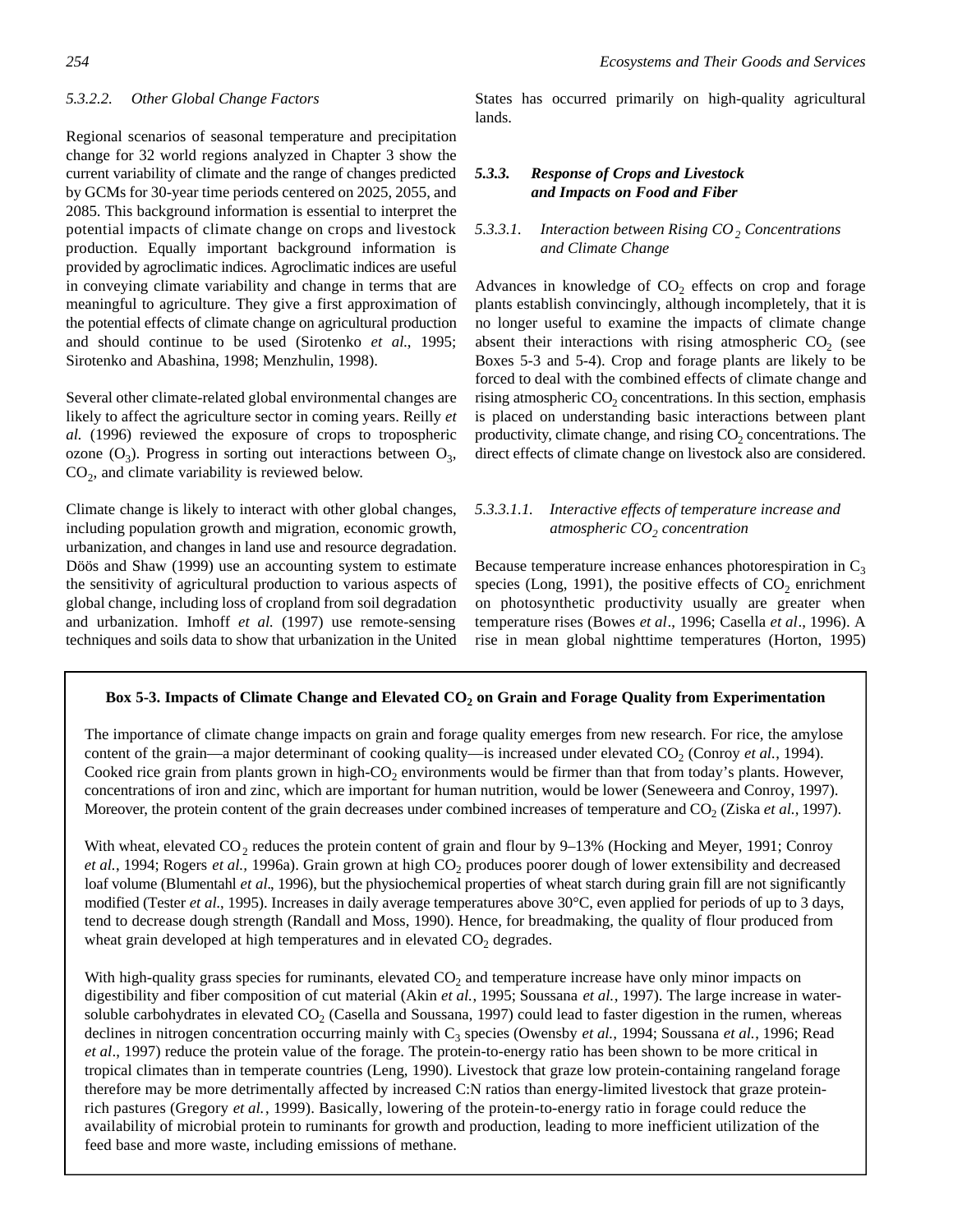#### **Box 5-4. Elevated CO<sup>2</sup> Impacts on Crop Productivity: Recent Estimates with Field-Grown Crops under FACE Experimentation**

The short-term responses to elevated  $CO<sub>2</sub>$  of plants grown in artificial conditions are notoriously difficult to extrapolate to crops in the field (Körner, 1995a). Moreover, with field-grown plants, enclosures tend to modify the plant's environment (Kimball *et al.*, 1997). However, even the most realistic free-air  $CO<sub>2</sub>$  enrichment ( FACE) experiments undertaken to date create a modified area (Kimball *et al.*, 1993), analogous to a single irrigated field in a dry environment, and impose an abrupt change in  $CO_2$  concentration. A cotton crop exposed to FACE increased biomass and harvestable yield by 37 and 48%, respectively, in elevated  $(550$  ppm)  $CO<sub>2</sub>$ . This effect was attributed to increased early leaf area, more profuse flowering, and a longer period of fruit retention (Mauney *et al.*, 1994). At 550 ppm  $CO_2$ , spring wheat increased grain yields by 8–10% under well-watered conditions (Pinter *et al.*, 1996). More recent studies with optimal nitrogen and irrigation increased final grain yield by 15 and 16% for two growing seasons at elevated  $CO_2$  concentration (550 ppm), compared with control treatments (Pinter *et al.*, 1996). If these latter results are linearly extrapolated to the possible effect of a doubling (700 ppm) of the current atmospheric  $CO<sub>2</sub>$ concentration, yields under ideal conditions would be 28% greater—in agreement with previous statements by Reilly *et al.* (1996). In grass-clover mixtures, the proportion of legume increased significantly under elevated CO<sub>2</sub> (Hebeisen *et al.*, 1997)—a conclusion also reached by several experimental studies with temperate and fertile managed grasslands (Newton *et al.*, 1996; Soussana and Hartwig, 1996; Stewart and Potvin, 1996).

could enhance carbon losses from crops by stimulating shoot dark respiration (Amthor, 1997). Despite possible short-term effects of elevated  $CO<sub>2</sub>$  on dark respiration (Amthor, 1997; Drake *et al*., 1997), the long-term ratio of shoot dark respiration to photosynthesis is approximately constant with respect to air temperature and  $CO_2$  concentration (Gifford, 1995; Casella and Soussana, 1997). With moderate temperatures, long-term doubling of current ambient  $CO<sub>2</sub>$  under field-like conditions leads to a 30% enhancement in the seed yield of rice, despite a 5–10% decline in the number of days to heading (Horie *et al*., 2000). The grain yield of  $CO_2$ -enriched rice shows about a 10% decline for each  $1^{\circ}$ C rise above  $26^{\circ}$ C. This decline is caused by a shortening of growth duration and increased spikelet sterility. Similar scenarios have been reported for soybean and wheat (Mitchell *et al.*, 1993; Bowes *et al.*, 1996). With rice, the effects of elevated  $CO<sub>2</sub>$  on yield may even become negative at extremely high temperatures (above 36.5 °C) during flowering (Horie *et al*., 2000). However, in some cropping systems with growth in the cooler months, increased rates of phenological development with warm

temperatures and/or earlier planting dates may tend to move the grain fill period earlier into the year during the cooler months, offsetting at least part of the deleterious effects of higher temperatures (Howden *et al*., 1999a).

#### *5.3.3.1.2. Interactive effects of water availability and atmospheric CO<sup>2</sup> concentration*

Although stomatal conductance is decreased under elevated  $CO<sub>2</sub>$ , the ratio of intercellular to ambient  $CO<sub>2</sub>$  concentration usually is not modified, and stomata do not appear to limit photosynthesis more in elevated  $CO<sub>2</sub>$  compared to ambient  $CO_2$  (Drake *et al.*, 1997). Elevated- $CO_2$  effects on crop ev a potranspiration per unit land area  $(E)$  have been small with cotton (Dugas *et al*., 1994; Hunsaker *et al*., 1994; Kimball *et al*., 1994) and spring wheat (Kimball *et al*.,1995, 1999) crops supplied with ample nitrogen fertilizer. With rice, under fieldlike conditions,  $CO_2$  enrichment reduced seasonal total E by 15% at 26°C but increased E by 20% at 29.5°C (Horie *et al*., 2000). A larger decline  $(-22%)$  in the daily E of a  $C_4$ -dominated tallgrass prairie was reported by Ham *et al*. (1995), and a strong reduction in water use per plant also was observed for maize (Samarakoon and Gifford, 1996), a  $C_4$  plant. The consequences of these direct effects of elevated  $CO<sub>2</sub>$  concentrations on E are still unclear at the catchment scale (see Section 4.3.3).

Relative enhancement of growth owing to  $CO<sub>2</sub>$  enrichment might be greater under drought conditions than in wet soil because photosynthesis would be operating in a more  $CO_2$ sensitive region of the  $CO_2$  response curve (André and Du Cloux, 1993; Samarakoon and Gifford, 1995). In the absence of water deficit,  $C_4$  photosynthesis is believed to be  $CO_2$ saturated at present atmospheric  $CO<sub>2</sub>$  concentration (Bowes, 1993; see also Kirschbaum *et al.*, 1996). However, as a result of stomatal closure, it can become  $CO_2$ -limited under drought. Some of the literature examples in which  $C_4$  crop species, such as maize, have responded to elevated  $CO<sub>2</sub>$  may have involved (possibly unrecognized) minor water deficits (Samarakoon and Gifford, 1996). Therefore,  $CO_2$ -induced growth enhancement in C<sup>4</sup> species (e.g., Poorter, 1993) may be caused primarily by improved water relations and WUE (Samarakoon and Gifford, 1996) and secondarily by direct photosynthetic enhancement and altered source-sink relationships (Ruget *et al.*, 1996; Meinzer and Zhu, 1998). With rice, at the optimal temperature for growth, a doubling of  $CO_2$  increases crop WUE by about 50%. However, this increase in WUE declines sharply as temperature increases beyond the optimum (Horie *et al.*, 2000). Although increased productivity from increased WUE is the major response to elevated  $CO_2$  in a  $C_3$  or  $C_4$  crop that is exposed frequently to water stress (Idso and Idso, 1994; Ham *et al.*, 1995; Drake *et al.*, 1997), changes in climatic factors (temperature, rainfall) may interact with elevated  $CO<sub>2</sub>$  to alter soil water status, which in turn will influence hydrology and nutrient relations. Therefore, to realistically project impacts on crop yields and regional evaporation (see Chapter 4), more research is needed on the interactions of elevated  $CO<sub>2</sub>$ , high temperature, and precipitation.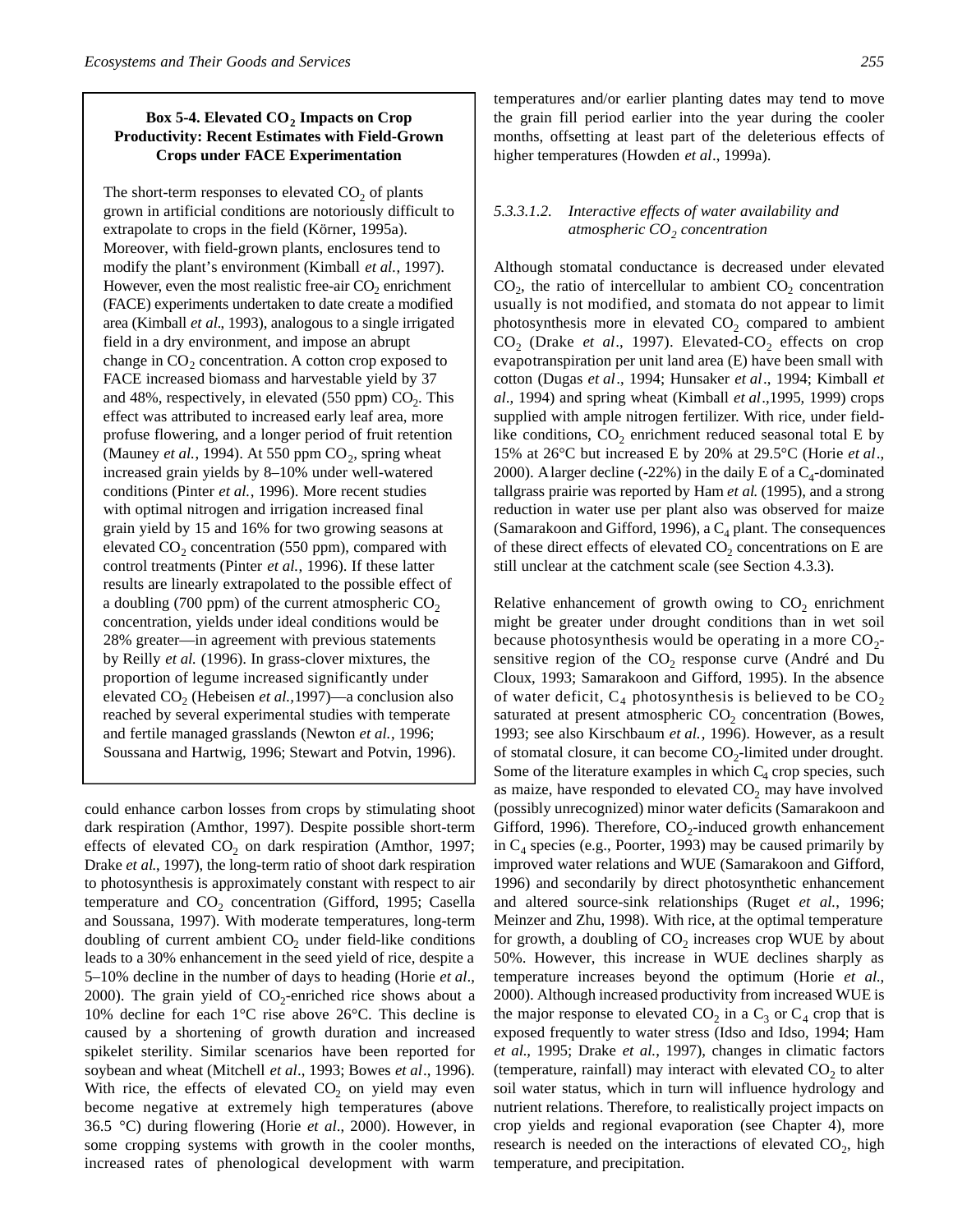#### *5.3.3.1.3. Interactive effects of atmospheric chemistry and CO<sup>2</sup> concentration*

An exposure-response model that linearly relates a change in gas exposure over a time period to log-scale change in biomass increment of a plant during the same period suggests that a decline in recent yields of grain crops caused by an increase in surface ozone concentrations may have reached 20% in some parts of Europe (Semenov *et al*., 1997, 1998, 1999). Recent research has shown that multiple changes in atmospheric chemistry can lead to compensating or synergistic effects on some crops. Heagle *et al*. (1999) used field studies to examine the impact of higher  $O_3$  levels on cotton growth under higher  $CO<sub>2</sub>$  conditions. They found that higher  $CO<sub>2</sub>$  compensates for growth suppression resulting from elevated  $O_3$  levels. With wheat, elevated  $CO<sub>2</sub>$  fully protects against the detrimental effects of O<sub>3</sub> on biomass but not yield (McKee *et al.*, 1997). Similar results have been reported with soybean (Fiscus *et al*., 1997) and tomato (Reinert *et al*., 1997). Meyer *et al*. (1997) measured responses of spring wheat to different levels of ozone in chambers at different growth stages and found that photosynthesis and carbohydrate accumulations were strongly affected during anthesis, especially after a period of heat stress.

Mark and Tevini (1997) observed combined effects of UV-B, temperature, and  $CO<sub>2</sub>$  in growth chambers in seedlings of sunflower and maize. They found that a  $4^{\circ}$ C rise in daily maximum temperature (from 28 to  $32^{\circ}$ C), with or without higher CO<sub>2</sub>, compensated for losses from enhanced UV-B. Teramura *et al*. (1990) report that yield increases with elevated  $CO<sub>2</sub>$  are suppressed by UV-B more in cereals than in soybean; rice also loses its CO<sub>2</sub>-enhanced WUE. However, Unsworth and Hogsett (1996) assert that many research studies from the preceding decade used unrealistic UV-B exposures, and they conclude that UV-B does not pose a threat to crops alone or in combination with other stressors.

#### *5.3.3.2. Interactive Effects of CO<sup>2</sup> Concentrations, Climate Change, Soils, and Biotic Factors*

#### *5.3.3.2.1. Interactive effects of CO<sup>2</sup> concentrations with soils*

There is not yet any clear consensus regarding the magnitude and sign of interactions between elevated  $CO<sub>2</sub>$  and nutrient availability for crop growth. Reviews of available data indicate that, on average, plants grown at high nutrient supply respond more strongly to elevated  $CO_2$  than nutrient-stressed plants (Poorter, 1993, 1998). Nevertheless, the current rise in atmospheric  $CO<sub>2</sub>$  concentration may help plants cope with soil nutritional deficiencies (Idso and Idso, 1994) and especially with low nitrogen availability (Lloyd and Farquhar, 1996; Drake *et al.*, 1997). Several authors emphasize that a strong increase in biomass production under elevated  $CO_2$  cannot be sustained in low fertilizer input systems without an appropriate increase in nutrients assimilation (Comins and McMurtrie, 1993; Gifford, 1994; Schimel, 1998). When other nutrients are not strongly limiting, a decline in nitrogen availability could be prevented

by an increase in biological  $N_2$  fixation under elevated  $CO_2$ (Gifford, 1992, 1994). In fertile grasslands, legumes benefit more from elevated  $CO<sub>2</sub>$  than nonfixing species, resulting in significant increases in symbiotic  $N_2$  fixation (Soussana and Hartwig, 1996; Zanetti *et al.*, 1996).

Plants grown under elevated  $CO<sub>2</sub>$  generally increase the allocation of photosynthates to roots (Rogers *et al.*, 1996b; Murray, 1997), which increases the capacity and/or activity of belowground carbon sinks (Rogers *et al.*, 1994; Canadell *et al.*, 1996; Körner, 1996), enhancing root turnover (Pregitzer *et al.*, 1995; Loiseau and Soussana, 1999b), rhizodeposition (Cardon, 1996), and mycorrhizal development (Dhillion *et al.*, 1996) in some but not all systems. Some measurements also have shown an increase in soil N cycling (Hungate *et al.,* 1997a), in response to short-term enrichment in  $CO<sub>2</sub>$ , although other studies have shown either no detectable change (Prior *et al.*, 1997) or even a reduction in soil N mineralization (Loiseau and Soussana, 2001). The relationships between C and N turnover in soils after exposure to elevated  $CO<sub>2</sub>$  therefore are not fully understood, and it is still a matter of debate whether the availability of soil nitrogen for crop plants is reduced after a step increase in atmospheric  $CO<sub>2</sub>$  concentration.

Soil organic carbon (SOC) stocks result from the balance between inputs and decomposition of soil organic matter (SOM). Residues of cotton (Torbert, *et al.*, 1995), soybean, and sorghum (Henning *et al.*, 1996) display increased C:N ratios from growth under elevated  $CO<sub>2</sub>$ , which may reduce their rate of decomposition in the soil and lead to an increment in ecosystem carbon stocks, similar to that observed in fertile grasslands (Casella and Soussana, 1997; Loiseau and Soussana, 1999a). However, some studies (Newton *et al.*, 1996; Ross *et al.*, 1996, Hungate *et al.*, 1997b) suggest higher carbon turnover rather than a substantial net increase in soil carbon under elevated  $CO<sub>2</sub>$ . Predicted increased air and soil temperatures can be expected to increase the mineralization rate of SOM fractions that are not physically or chemically protected. The degree of protection of SOM varies with several soilspecific factors, including structure, texture, clay mineralogy, and base cation status. This may lead in the long term to negative effects on structural stability, water-holding capacity, and the availability of certain nutrients in the soil (see Reilly *et al.*, 1996). Organic matter decomposition tends to be more responsive than NPP to temperature, especially at low temperatures (Kirschbaum, 2000). Within this range, any warming would stimulate organic matter decomposition (carbon loss) more than NPP (carbon gain); the net response would be a loss of soil carbon. Mineralization rates also are influenced by soil water content. For example, lower soil moisture in Mediterranean regions (see Chapter 3) would compensate temperature increase effects on carbon and nitrogen mineralization (Leiros *et al.,*1999).

As a result of these interactions with soil processes, experiments that impose sudden changes in temperature or  $CO<sub>2</sub>$  and last only a few years are unlikely to predict the magnitude of longterm responses in crop productivity, soil nutrients (Thornley and Cannell, 1997), and carbon sequestration (Luo and Reynolds,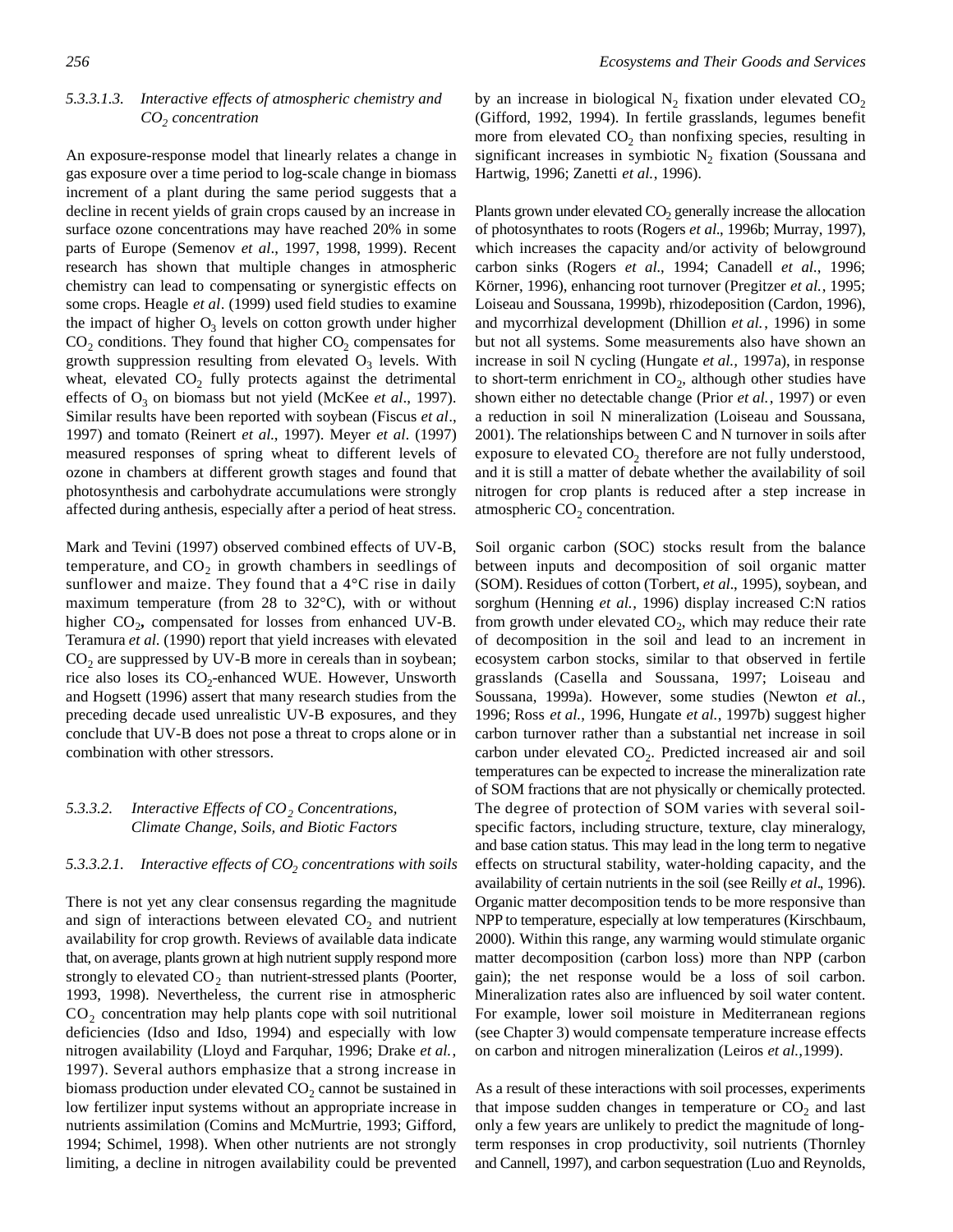1999). This may imply—in agreement with Walker *et al.* (1999)—that the actual impact of elevated  $CO<sub>2</sub>$  on crop yields in farmers'fields could be less than in earlier estimates that did not take into account limitations of nutrient availability and plant-soil interactions.

#### *5.3.3.2.2. Interactions between effects of climate change and soil degradation*

Land management will continue to be the principal determinant of SOM content and susceptibility to erosion during the next few decades, but changes in vegetation cover resulting from short-term changes in weather and near-term changes in climate are likely to affect SOM dynamics and erosion, especially in semi-arid regions (Valentin, 1996; Gregory *et al*., 1999).

The severity, frequency, and extent of erosion are likely to be altered by changes (see Table 3-10) in rainfall amount and intensity and changes in wind (Gregory *et al.*, 1999). Models demonstrate that rill erosion is directly related to the amount of precipitation but that wind erosion increases sharply above a threshold windspeed. In the U.S. corn belt, a 20% increase in mean windspeed greatly increases the frequency with which the threshold is exceeded and thus the frequency of erosion events (Gregory *et al.*, 1999). Thus, the frequency and intensity of storms would have substantial effects on the amount of erosion expected from water and wind (Gregory *et al.*, 1999). Different conclusions might be reached for different regions. Thus, before predictions can be made, it is important to evaluate models for erosion and SOM dynamics (Smith *et al.*, 1997). By reducing the water-holding capacity and organic matter contents of soils, erosion tends to increase the magnitude of nutrient and water stress. Hence, in drought-prone and low-nutrient environments such as marginal croplands, soil erosion is likely (high confidence) to aggravate the detrimental effects of a rise in air temperature on crop yields.

#### *5.3.3.2.3. Interactions with weeds, pests, and diseases*

Modest progress has been made in understanding of pest (weeds, insects, pathogens) response to climate change since the SAR. Oerke *et al*. (1995) estimate preharvest losses to pests in major food and cash crops to be 42% of global potential production. Rosenzweig *et al.* (2000) suggest that ranges of several important crop pests in the United States have expanded since the 1970s, including soybean cyst nematode and corn gray leaf blight; these expansions are consistent with enabling climate trends, although there are competing explanations. Promising work linking generic pest damage mechanisms with crop models is reported by Teng *et al*. (1996). For example, Luo *et al*. (1995) linked the BLASTSIM and CERES-RICE models to simulate the effects of climate change on rice leaf blast epidemics. They found that elevated temperature increases maximum blast severity and epidemics in cool subtropical zones; it inhibits blast development in warm humid subtropics. Such model linkages have been used to examine climate change impacts on weed-crop competition (e.g., for rice-weed interactions see Graf *et al*., 1990) and insect pests (Venette and Hutchison, 1999; Sutherst *et al*., 2000). Any direct yield gain caused by increased  $CO<sub>2</sub>$  could be partly offset by losses caused by phytophagous insects, pathogens, and weeds. Fifteen studies of crop plants showed consistent decreases in tissue nitrogen in high  $CO<sub>2</sub>$  treatments; the decreases were as much as 30%. This reduction in tissue quality resulted in increased feeding damage by pest species by as much as 80% (Lincoln *et al*., 1984, 1986; Osbrink *et al*., 1987; Coviella and Trumble, 1999). Conversly, seeds and their herbivores appear unaffected (Akey *et al*., 1988). In general, leaf chewers (e.g., lepidoptera) tend to perform poorly (Osbrink *et al*., 1987; Akey and Kimball, 1989; Tripp *et al*., 1992; Boutaleb Joutei *et al*., 2000), whereas suckers (e.g., aphids) tend to show large population increases (Heagle *et al*., 1994; Awmack *et al*., 1997a; Bezemer and Jones, 1998)—indicating that pest outbreaks may be less severe for some species but worse for others under high  $CO<sub>2</sub>$ . It is important to consider these biotic constraints in studies on crop yield under climate change. Nearly all previous climate change studies excluded pests (Coakley *et al*., 1999).

#### *5.3.3.3. Impacts on Livestock*

Recent research supports the major conclusions of Reilly *et al.* (1996) on animal husbandry. Farm animals are affected by climate directly and indirectly. Direct effects involve heat exchanges between the animal and its environment that are linked to air temperature, humidity, windspeed, and thermal radiation. These linkages influence animal performance (e.g., growth, milk and wool production, reproduction), health, and well-being. Indirect effects include climatic influences on quantity and quality of feedstuffs such as pastures, forages, and grain and the severity and distribution of livestock diseases and parasites. When the magnitudes (intensity and duration) of adverse environmental conditions exceed threshold limits with little or no opportunity for relief (recovery), animal functions can become impaired by the resulting stress, at least in the short term (Hahn and Becker, 1984; Hahn and Morrow-Tesch, 1993; Hahn, 1999). Genetic variation, life stage, and nutritional status also influence the level of vulnerability to potential environmental stresses. These relationships form the basis for developing biological response functions that can be used to estimate performance penalties associated with direct climate factors (Hahn, 1976, 1981, 1995). Earlier work (Hahn *et al.*, 1992; Klinedinst *et al.*, 1993) used such response functions with the Goddard Institute for Space Studies (GISS), Geophysical Fluid Dynamics Laboratory (GFDL), and United Kingdom Meteorological Office (UKMO) scenarios and found substantial reductions in dairy cow performance with climate change. For example, milk production of moderate- to highproducing shaded dairy cows in hot/hot-humid southern regions of the United States might decline an additional 5–14% beyond expected summer reductions. Conception rates of dairy cows were reduced by as much as 36% during the summer season in the southeastern United States. Short-term extreme events (e.g., summer heat waves, winter storms) can result in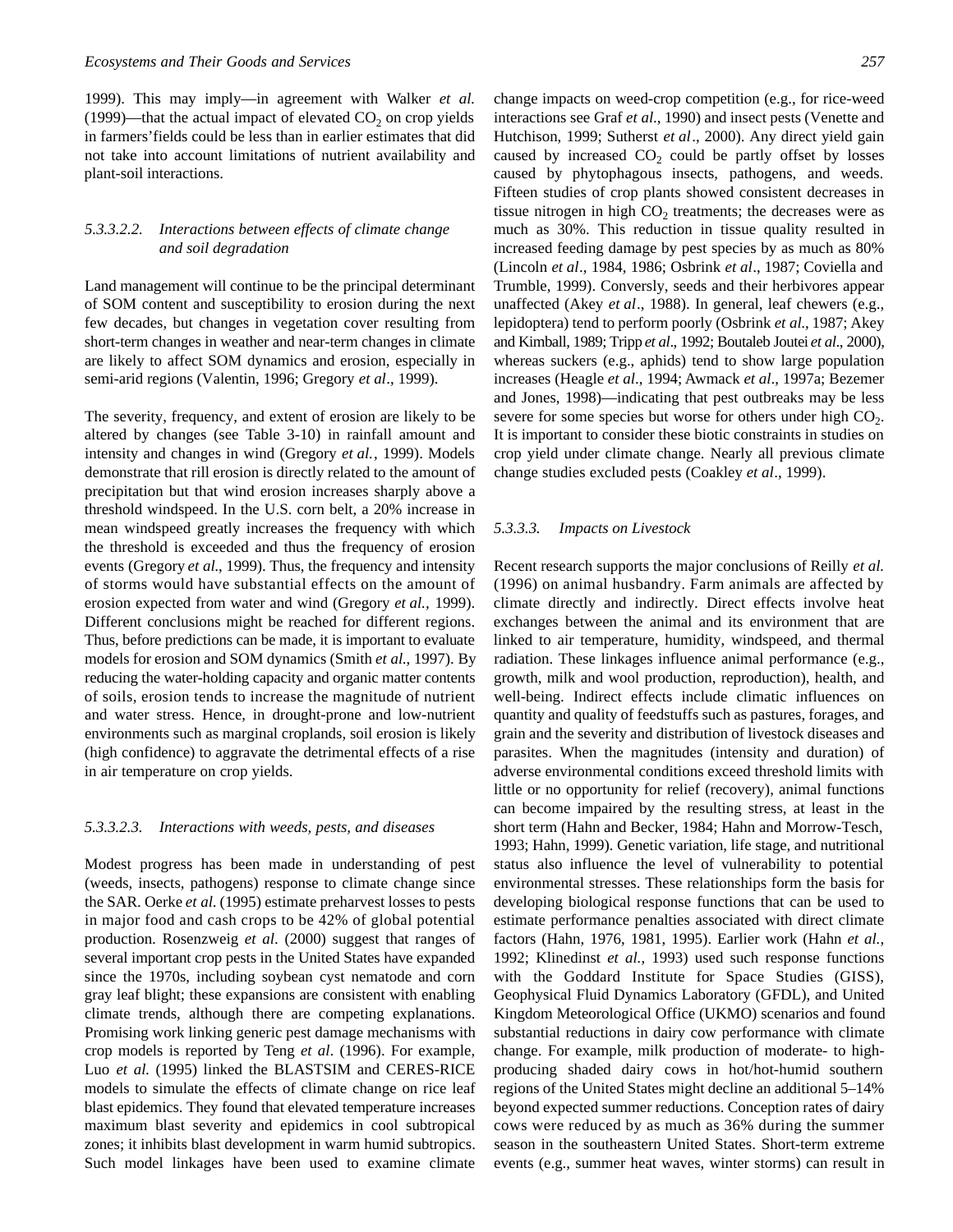the death of vulnerable animals (Balling, 1982; Hahn and Mader, 1997; Hahn, 1999), which can have substantial financial impacts on livestock producers.

#### *5.3.3.4. Response of Plant Crops and Possible Adaptation Options*

Very little work has investigated prospects for natural adaptation of crop species to climate change, and the results of the few studies that do have been inconclusive. However, there appears to be a wide range of resistance to high-temperature stress within and among crop species. For example, moderately large genetic variation in the tolerance to high-temperature induced spikelet sterility has been reported among and between indicaand japonica-type rice genotypes (Matsui *et al.,* 1997). Some rice cultivars have the ability to flower early in the morning, thereby potentially avoiding the damaging effects of higher temperatures later in the day (Imaki *et al.*, 1987).

Prospects for managed genetic modification appear to be more optimistic than for natural adaptation. Intraspecific variation in seed yield of soybean in response to elevated  $CO<sub>2</sub>$  was observed by Ziska *et al.* (1998). Differences in carbon partitioning among soybean cultivars may influence reproductive capacity and fecundity as atmospheric  $CO<sub>2</sub>$  increases, with subsequent consequences for future agricultural breeding strategies (Ziska *et al.,* 1998). However, no significant intraspecific variability in responses to elevated  $CO<sub>2</sub>$  was detected in studies with wheat and temperate forage species (Lüscher and Nösberger, 1997; Batts *et al.,* 1998). To promote adaptation to an environment of high  $CO<sub>2</sub>$  and high temperature, plant breeders have suggested selection of cultivars that exhibit heat tolerance during reproductive development, high harvest index, small leaves, and low leaf area per unit ground (to reduce heat load) (Hall and Allen, 1993). However, prospects to improve adaptation of crop species to elevated  $CO_2$  remain very uncertain, and more research in this direction is required.

#### *5.3.4. Impacts and Adaptation at Farm to Subnational Regional Scales*

#### *5.3.4.1. Modeling Crop Yield Impact*

The number of studies that model the yield impacts of climate change (with and without  $CO<sub>2</sub>$  direct effects and with and without adaptation) across individual sites in regions has continued to grow since the SAR. Of particular note is the expansion of studies that explicitly model the effects of change in climate variability and means simultaneously versus change in climate means only (Southworth *et al.*, 1999), use transient climate change scenarios, and report modeling of agronomic and socioeconomic adaptation. A selection of major global and regional model-based studies reported since the SAR is summarized in Table 5-4.

Table 5-4 yields are reported as ranges of percentage change over the climate change scenarios, modeling sites, and crop as noted. Thirteen of the yield ranges—without adaptation—are from studies of tropical crops. Of the 13 ranges, 10 encompass changes that are exclusively lower than current yields. In three ranges, a portion of the range is approximately no different from current yields or slightly above. In the tropics, most crops are at or near theoretical temperature optimums, and any additional warming is deleterious to yields. Thirty ranges of percentage changes in temperate crop yields also appear in Table 5-4. Of these 30 ranges, six encompass changes that are exclusively higher than current yields. In another seven, half or more of the changes were more than current yields. In yet another seven, less than half of the changes extended above current yields. The remaining 10 ranges encompassed changes that were exclusively less than current yields. Hence, in twothirds of the cases, temperate crop yields benefited at least some of the time from climate change.

New work on climate change scenarios (Mitchell *et al*., 2000) generated with stabilized radiative forcing at 550 and 750 ppm equivalent- $CO<sub>2</sub>$  and unstabilized radiative forcing (i.e., unmitigated emissions) in the HadCM2 model simulated major cereal yield response globally in 2080 (Arnell *et al*., 2001). The pattern of yield changes with unstabilized forcing duplicates the pattern described above: Generally positive changes at mid- and high latitudes overshadowed by reductions in yields at low latitudes. Stablization at 550 ppm ameliorates yield reductions everywhere, although substantial reductions persist in many low-latitude countries. Stabilization at 750 ppm produces a pattern of yield response that is intermediate relative to the 550 ppm and unstabilized forcing scenarios, with anomalous yield increases in mid-latitudes relative to 550 ppm as a result of interactions between atmospheric  $CO_2$ , temperature, and moisture. More studies are needed before confidence levels can be assigned to understanding of the agricultural consequences of stabilization, although this work is an important step.

In all agricultural regions, the effects of natural climate variability are likely to interact with human-induced climate change to determine the magnitude of impacts on agricultural production. Some analyses postulate an increase in weather variability (Mearns *et al.*, 1992, 1995; Rosenzweig *et al.*, 2000); simulations of wheat growth indicate that greater interannual variation of temperature reduces average grain yield (Semenov and Porter, 1995). Hulme *et al*. (1999) simulated natural climate variability in a multi-century control climate for comparison with changed variability in a set of transient climate change simulations. Wheat yields were simulated with control and climate change scenarios. For some regions, the impacts of climate change on wheat yields were undetectable relative to the yield impacts of the natural variability of the control climate (see Table 5-4). Greater efforts to take account of the "noise" of natural climate variability are indicated (Semenov *et al.*, 1996).

The importance of diurnal climate variability has emerged since the SAR (Reilly *et al.*, 1996). Cold temperatures presently limit the yield of rice in all temperate rice-growing regions. Jacobs and Pearson (1999) provide new field results on irreversible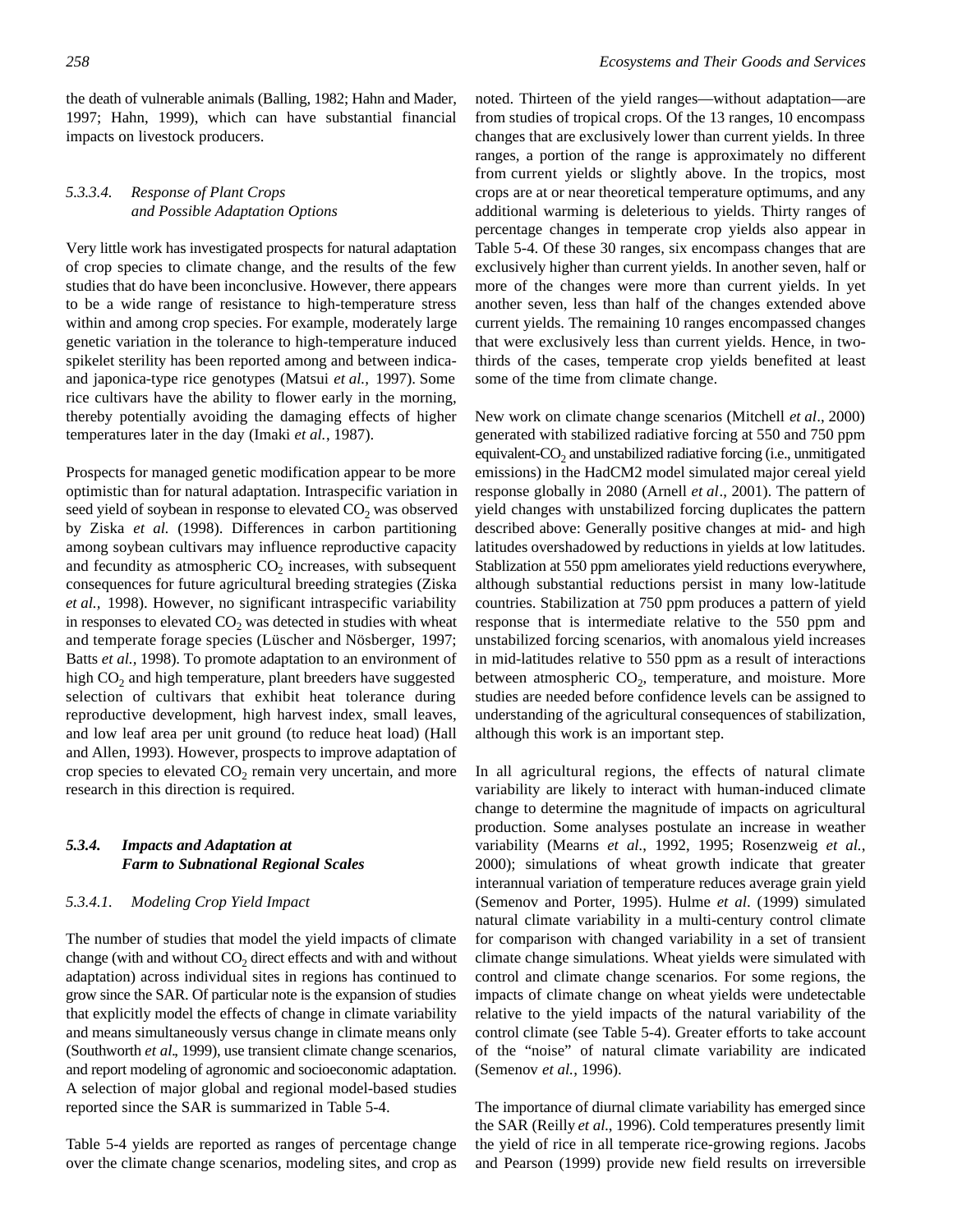*Table 5-4: Recent agricultural studies: a) studies with explicit global economics and/or global yields; b) studies of yield and production in developed regions, nations, and subnational regions; and c) studies of yield and production in economies-intransition and developing regions, nations, and subnational regions.*

| <b>Study</b>                       | <b>Scope</b> | <b>Crops</b>                          | <b>Climate</b><br><b>Scenario</b> <sup>a</sup>                                                              | <b>Yield Impact</b><br>w/o Adaptationb                                                                         | <b>Yield Impact</b><br>w/ Adaptationb                                                                                                                                                           | Socioeconomic<br><b>Impact</b>                                                                                                                                                                                       | <b>Comments</b>                                                                                                                                                                                                                                                                                                  |
|------------------------------------|--------------|---------------------------------------|-------------------------------------------------------------------------------------------------------------|----------------------------------------------------------------------------------------------------------------|-------------------------------------------------------------------------------------------------------------------------------------------------------------------------------------------------|----------------------------------------------------------------------------------------------------------------------------------------------------------------------------------------------------------------------|------------------------------------------------------------------------------------------------------------------------------------------------------------------------------------------------------------------------------------------------------------------------------------------------------------------|
|                                    |              |                                       |                                                                                                             | a) Studies with Explicit Global Economics and/or Global Yields                                                 |                                                                                                                                                                                                 |                                                                                                                                                                                                                      |                                                                                                                                                                                                                                                                                                                  |
| Parry et<br>al. (1999)             | Global       | Wheat.<br>rice,<br>maize,<br>soybeans | Transient<br>scenarios:<br>4 HadCM2<br>ensemble<br>scenarios,<br>1 HadCM3<br>(both assume<br>IS92a forcing) |                                                                                                                | All cereals by<br>2080sc:<br>NA $(-10 \text{ to } +3\%)$ ; production $(-4 \text{ to }$<br>WE $(0 to +3\%)$ ;<br>AS $(-10 \text{ to } +5\%)$ ; at risk of hunger<br>AF $(-10 \text{ to } +3\%)$ | By the $2080s$ :<br>global cereal<br>LA $(-10 \text{ to } +10\%)$ ; $-2\%$ ), cereal prices<br>$(+13 \text{ to } +45\%)$ ,<br>EE $(-10 \text{ to } +3\%)$ ; number of people<br>$(+36 \text{ to } +50\%)$            | Farm-level<br>adaptations<br>(changes in plant<br>date, varieties,<br>irrigation, fertilizer);<br>economic adjustments<br>(increased investment,<br>reallocation of<br>resources, more<br>land in production);<br>no feedback<br>between economic<br>adjustments and<br>yields; $CO2$ direct<br>effects included |
| Darwin<br>et al.<br>(1995)         | Global       | 13<br>commodities GISS                | UKMO,                                                                                                       |                                                                                                                |                                                                                                                                                                                                 | Agriculture prices<br>[wheat (-10 to -3%),<br>other grains (-6 to<br>-4%)]; global GDP<br>$(+0.3 \text{ to } +0.4\%)$                                                                                                | Adaptation through<br>market-induced<br>land-use change;<br>$CO2$ effect not<br>included                                                                                                                                                                                                                         |
| Darwin<br>(1999)                   | Global       | Same as<br>Darwin et<br>al. (1995)    | OSU, GFDL,<br>GISS,<br><b>UKMO</b>                                                                          |                                                                                                                |                                                                                                                                                                                                 | Qualitative<br>impacts: world<br>(positive for<br>temperature change<br>$\langle 2^{\circ}$ C, negative for<br>temperature change<br>$>2$ °C), regional<br>(positive for high<br>latitudes, negative<br>for tropics) | Same as Darwin et<br>al. (1995)                                                                                                                                                                                                                                                                                  |
| Darwin<br>and<br>Kennedy<br>(2000) | Global       | Same as<br>Darwin et<br>al. (1995)    | $CO2$ effect<br>on yields<br>only, no<br>climate<br>change                                                  | Yield changes<br>with full $CO2$<br>effect: wheat<br>(7%), rice (19%),<br>soybeans (34%),<br>other crops (25%) |                                                                                                                                                                                                 | Previous studies'<br>estimates of<br>economic value of<br>$CO2$ fertilization<br>effect overstated<br>by 61-166%                                                                                                     | Scenarios run for<br>$CO2$ effect on<br>yields ranging<br>from very low to<br>full effect                                                                                                                                                                                                                        |
| Adams et<br>al. (1998)             | <b>USA</b>   | Various                               | $+2.5$ °C,<br>$+7\%$ ppt.;<br>$+5^{\circ}C,$<br>$+0\%$ ppt.                                                 |                                                                                                                |                                                                                                                                                                                                 | Agricultural price<br>changes (-19 to<br>$+15\%$ ), GDP $(+0$<br>to $+0.8\%$ )                                                                                                                                       | Includes direct<br>effects of $CO2$                                                                                                                                                                                                                                                                              |

e ffects and retardation (but recoverable) impacts of cold temperatures on various physiological processes in rice. On the other hand, rice spikelet sterility above 35°C at flowering (usually during daytime) puts rice at risk from increased daily maximum temperatures (Horie *et al.*, 1996). In light of recent observed rises in temperatures that are larger for daily minima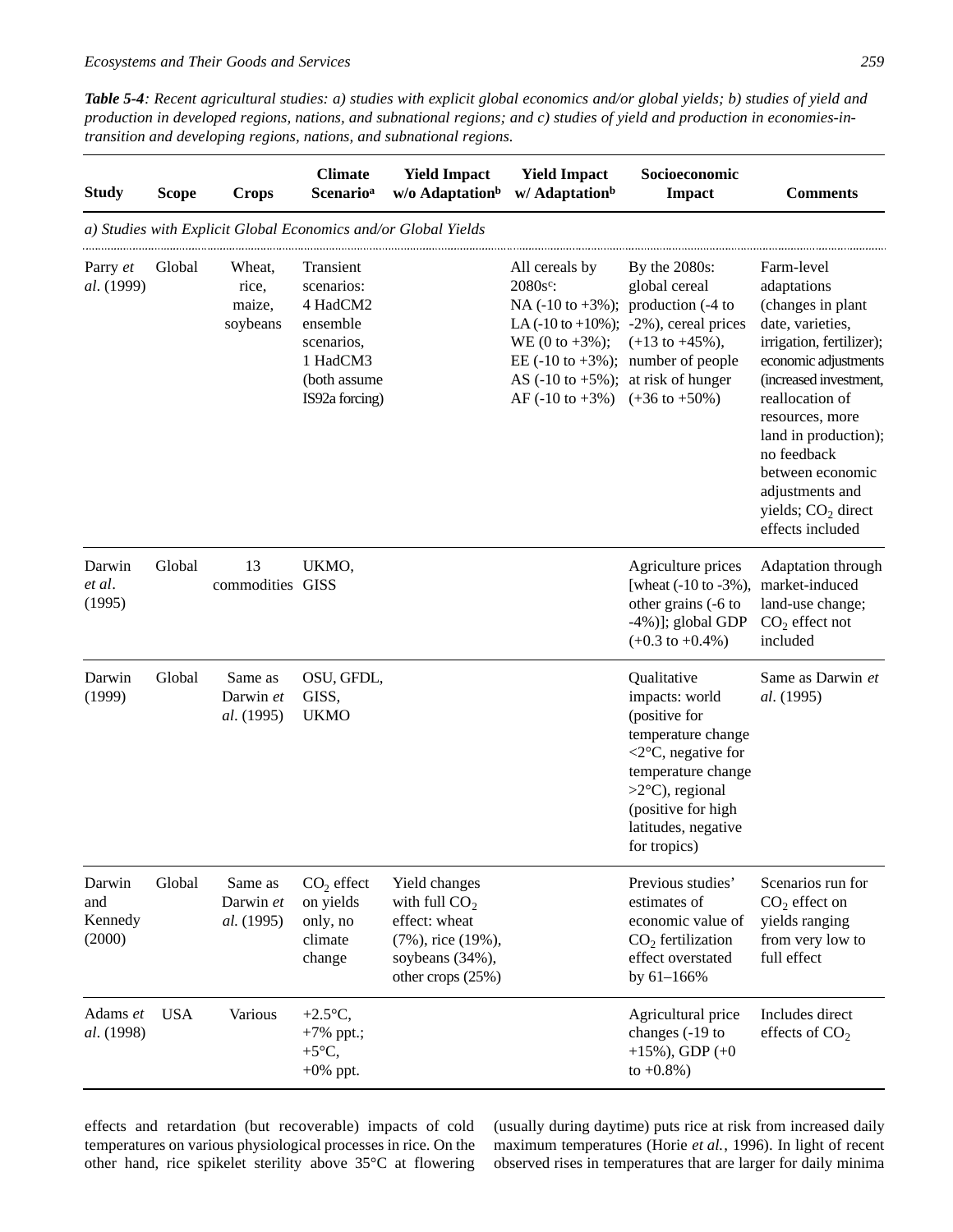| <b>Study</b>                              | <b>Scope</b>                                                               | <b>Crops</b>                                   | <b>Climate</b><br><b>Scenario</b> <sup>a</sup>                                                                                       | <b>Yield Impact</b><br>w/o Adaptationb                                                                                                                                                                                                                                         | <b>Yield Impact</b><br>w/ Adaptationb                                                                                                                                 | Socioeconomic<br>Impact                                                                                                                                                                      | <b>Comments</b>                                                                                                         |  |  |  |  |
|-------------------------------------------|----------------------------------------------------------------------------|------------------------------------------------|--------------------------------------------------------------------------------------------------------------------------------------|--------------------------------------------------------------------------------------------------------------------------------------------------------------------------------------------------------------------------------------------------------------------------------|-----------------------------------------------------------------------------------------------------------------------------------------------------------------------|----------------------------------------------------------------------------------------------------------------------------------------------------------------------------------------------|-------------------------------------------------------------------------------------------------------------------------|--|--|--|--|
|                                           | a) Studies with Explicit Global Economics and/or Global Yields (continued) |                                                |                                                                                                                                      |                                                                                                                                                                                                                                                                                |                                                                                                                                                                       |                                                                                                                                                                                              |                                                                                                                         |  |  |  |  |
| Yates and Egypt<br>Strzepek<br>(1998)     |                                                                            | Wheat.<br>rice,<br>maize,<br>soybean,<br>fruit | GFDL and<br><b>UKMO</b><br>2xCO <sub>2</sub><br>equilibrium<br>scenarios,<br>GISS-A<br>transient<br>scenario at<br>2xCO <sub>2</sub> | Yield changes:<br>wheat $(-51)$ to<br>$-5\%$ ), rice $(-27)$<br>to $-5\%$ ), maize<br>$(-30 \text{ to } -17\%)$ ,<br>soybean (-21 to<br>$-1\%$ ), fruit $(-21)$<br>to $-3\%$ )                                                                                                 | Yield changes:<br>wheat $(-25)$ to<br>$-3\%$ ), rice $(-13)$<br>to $-3\%$ ), maize<br>$(-15 \text{ to } -8\%)$ ,<br>soybean (-10 to<br>0%), fruit (-10 to<br>$-2\%$ ) | Change in<br>selected economic<br>indicators <sup>d</sup> :<br>consumer-producer in plant date,<br>calories per day (-1 new varieties)<br>to $+5\%$ ), trade<br>balance (-15 to<br>$+36\%$ ) | Includes direct<br>effects of $CO_2$ ;<br>adaptations (shift<br>surplus $(-3 \text{ to } +6\%)$ , increased fertilizer, |  |  |  |  |
| Rosenz-<br>weig and<br>Iglesias<br>(1998) | global<br>(same<br>sites as<br>Parry<br>et al.,<br>1999)                   | Wheat.<br>rice,<br>soybean,<br>maize           | Sensitivity<br>analysis<br>$(+2, +4\degree C)$                                                                                       | $+2$ °Ce<br>$[+8\%$ (maize) to<br>$+16\%$ (soybean)];<br>$+4$ °Ce<br>$[-8\%$ (rice) to<br>$-2\%$ (wheat)]                                                                                                                                                                      | <b>Adaptation</b> more<br>successful at<br>high and mid-<br>latitudes than at<br>low latitudes                                                                        |                                                                                                                                                                                              | Includes direct<br>effects of $CO_2$ ;<br>transient yield<br>response highly<br>nonlinear                               |  |  |  |  |
|                                           |                                                                            |                                                | GISS-A<br>transient<br>scenario,<br>GISS $2xCO$<br>scenario                                                                          | Wheatf [2050]<br>$(-18 \text{ to } +25\%)$ ,<br>$2xCO2$ (-32 to<br>$+27\%)$ ; maize <sup>f</sup><br>$[2050 (-26)$<br>$+13\%$ ), 2xCO <sub>2</sub><br>$(-35 \text{ to } +23\%)$ ];<br>soybean <sup>f</sup> [2050<br>$(+23 \text{ to } +24\%)$ ,<br>$2xCO2 (+13)$ to<br>$+17\%)$ |                                                                                                                                                                       |                                                                                                                                                                                              |                                                                                                                         |  |  |  |  |

than daily maxima (Easterling *et al.*, 1997), Dhakhwa *et al.* (1997) and Dhakhwa and Campbell (1998) conclude that, compared to equal day-night warming, differential warming leads to less water loss through evapotranspiration and better WUE. This is likely to lead to enhanced photosynthesis, crop growth, and yield—although at a possible loss of nutritional quality (Murray, 1997). Possible reduction of frost incidence is not normally considered in these studies. On the negative side, higher nighttime temperatures could extend the overwintering range for some insect pests and broaden the range of other temperature-sensitive pathogens.

Substantial progress has been made in development of transient (time-evolving) scenarios of climate change for use in agricultural impact assessment. An important question arises regarding whether 2 years with exactly the same climate, one produced by a transient scenario and the other by an equilibrium scenario, would give different production system responses. Many crop models contain cumulative functions that retain environmental information over several years (e.g., water balance, soil nutrients). This factor alone could account for substantial yield response differences between transient and equilibrium climate change scenarios. Only a few studies deliberately have compared simulated yields with transient and equilibrium climate change scenarios. Using the UKHIV equilibrium scenario with increased interannual variability at Rothamsted, Semenov *et al.* (1996) simulate a loss of wheat yield relative to current with two crop models and no change with a third. With the UKTR transient scenario, all three models show yield increases relative to current climate. The U.S. Country Studies Program (Smith *et al.*, 1996a) used the Clouds and Earth's Radiant Energy System (CERES) model to simulate larger average increases in winter wheat across Kazakhstan with the GFDL transient climate change scenario (for the 10th decade) (+21% winter wheat yield) than the GFDL equilibrium scenario (+17% winter wheat yield). Spring wheat yields decreased with both scenarios; again, however, yields simulated with the transient climate change were not as adversely affected as those simulated with the equilibrium climate change. Rosenzweig and Iglesias (1998) also found that wheat, maize, and soybean yields are less adversely affected by transient climate change than equilibrium climate change. Lack of consistency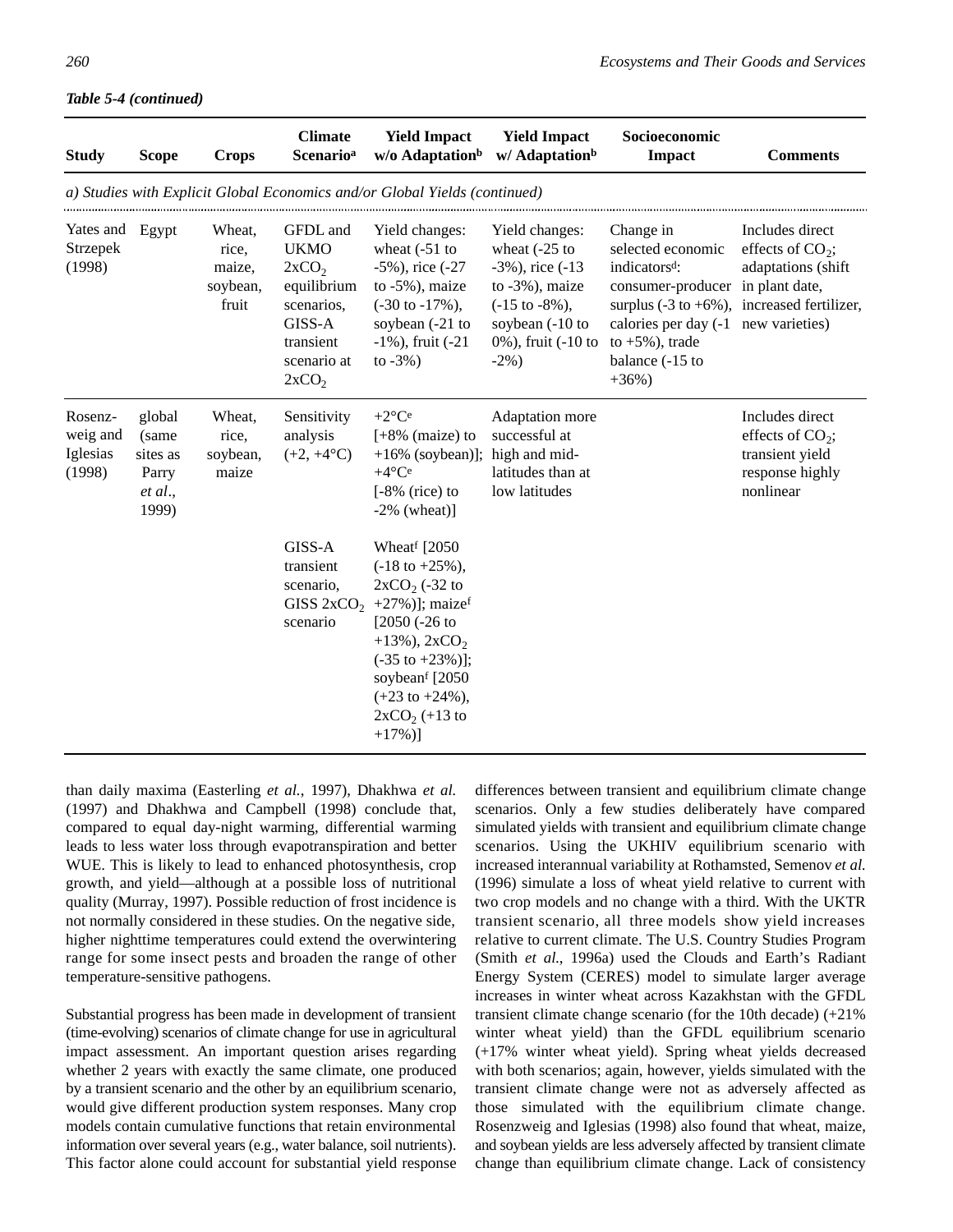| <b>Study</b>                | <b>Scope</b>                         | <b>Crops</b>                                                               | <b>Climate</b><br><b>Scenario</b> <sup>a</sup> | <b>Yield Impact</b><br>w/o Adaptation <sup>b</sup>                         | <b>Yield Impact</b><br>w/ Adaptationb                                                                                                                                                                                                                                                                                                                                                                                                                                                                                                                                                                                                                                                  | Socioeconomic<br>Impact                                                                                                                                                                                                                                                                                                                                                                                                                                                             | <b>Comments</b>                                                                                                                                                                                                                                                                                                                                                                                                                                                   |
|-----------------------------|--------------------------------------|----------------------------------------------------------------------------|------------------------------------------------|----------------------------------------------------------------------------|----------------------------------------------------------------------------------------------------------------------------------------------------------------------------------------------------------------------------------------------------------------------------------------------------------------------------------------------------------------------------------------------------------------------------------------------------------------------------------------------------------------------------------------------------------------------------------------------------------------------------------------------------------------------------------------|-------------------------------------------------------------------------------------------------------------------------------------------------------------------------------------------------------------------------------------------------------------------------------------------------------------------------------------------------------------------------------------------------------------------------------------------------------------------------------------|-------------------------------------------------------------------------------------------------------------------------------------------------------------------------------------------------------------------------------------------------------------------------------------------------------------------------------------------------------------------------------------------------------------------------------------------------------------------|
|                             |                                      |                                                                            |                                                | a) Studies with Explicit Global Economics and/or Global Yields (continued) |                                                                                                                                                                                                                                                                                                                                                                                                                                                                                                                                                                                                                                                                                        |                                                                                                                                                                                                                                                                                                                                                                                                                                                                                     |                                                                                                                                                                                                                                                                                                                                                                                                                                                                   |
| Winters<br>et al.<br>(1999) | Africa,<br>Asia,<br>Latin<br>America | Maize,<br>rice,<br>wheat,<br>coarse<br>grains,<br>soybean,<br>"cash crops" | GISS,<br>GFDL,<br><b>UKMO</b>                  |                                                                            | Africa<br>[maize (-29 to<br>$-23\%$ ), rice $(0\%)$ ,<br>wheat $(-20)$ to<br>$-15\%$ ), coarse<br>grains (-30 to<br>$-25\%$ ), soybean<br>$(-2 \text{ to } +10\%),$<br>cash crops (-10<br>to $-4\%$ )];<br>Asia<br>[maize $(-34)$ to<br>$-20\%$ ), rice $(-12)$<br>to $-3\%$ ), wheat<br>$(-54 \text{ to } -8\%)$ ,<br>coarse grains<br>$(-34 \text{ to } -22\%)$ ,<br>soybean (-9 to<br>$+10\%$ ), cash<br>crops $(-13)$ to<br>$+2\%$ )];<br>Latin America<br>[maize $(-26)$ to<br>$-18\%$ ), rice $(-26)$<br>to $-9\%$ ), wheat<br>$(-34 \text{ to } -24\%)$ ,<br>coarse grains<br>$(-27 \text{ to } -19\%),$<br>soybean (-8 to<br>$+12\%$ ), cash crops<br>$(-20 \text{ to } -5\%)$ | Africa<br>[total agricultural<br>production (-13 to<br>$-9\%$ ), GDP per<br>capita (-10 to -7%),<br>agricultural prices<br>$(-9 \text{ to } +56\%)$ ;<br>Asia<br>[total agricultural<br>production (-6 to<br>$0\%$ ), GDP per<br>capita $(-3 \text{ to } 0\%)$ ,<br>agricultural prices<br>$(-17 \text{ to } +48\%)$ ;<br>Latin America<br>[total agricultural<br>production (-15 to<br>$-6\%$ ), GDP per<br>capita (-6 to -2%),<br>agricultural prices<br>$(-8 \text{ to } +46\%)$ | Yield impacts<br>based on<br>Rosenzweig and<br>Parry (1994)<br>values for "level 1"<br>(farm-level)<br>adaptations and<br>$CO2$ direct effects;<br>yield impacts are<br>weighted (by<br>production) average<br>of country-level<br>yield changes;<br>values for total<br>agricultural<br>production and per<br>capita GDP include<br>both yield and<br>price impacts;<br>range for<br>agricultural prices<br>is across food and<br>cash crops, and<br><b>GCMs</b> |

in application of transient climate change scenarios to impact modeling between studies results in competing explanations about differences in impact estimates between the two types of climate change scenarios.

#### *5.3.4.2. Historical Analogs of Adaptation*

The agriculture sector historically has shown enormous capacity to adjust to social and environmental stimuli that are analogous to climate stimuli. Historical analogs of the adaptability of agriculture to climate change include experience with historical climate fluctuations, deliberate translocation of crops across different agroclimatic zones, rapid substitution of new crops for old ones, and resource substitutions induced by scarcity (Easterling, 1996). In the Argentine Pampas, the proportion of land allocated to crops has increased markedly at the expense of grazing land during historic humid periods, and vice versa

during dry periods (Viglizzo *et al*., 1997). Historical expansion of hard red winter wheat across thermal and moisture gradients of the U.S. Great Plains provides an example of crop translocation (Rosenberg, 1982). At present, the northern boundary of winter wheat in China is just south of the Great Wall and the north edge of China, where large temperature increases are expected under climate change (Lin, 1997). Winter wheat planting has shifted from Dalian (38º54'N) to Shenyang (41º46'N) in Liaoning province. The shift was aided by introduction of freeze-resistant winter wheat varieties from high-latitude countries such as Russia, the United States, and Canada into Liaoning province (Hou, 1994, 1995; Chen and Libai, 1997). Rapid introduction of canola in Canadian agriculture in the 1950s and 1960s shows how rapidly farmers can modify their production systems to accommodate a new crop (National Research Council, 1991). Adaptation to declining groundwater tables by substituting dryland for irrigated crops in regions of the U.S. Great Plains is an example of substitutions to deal with water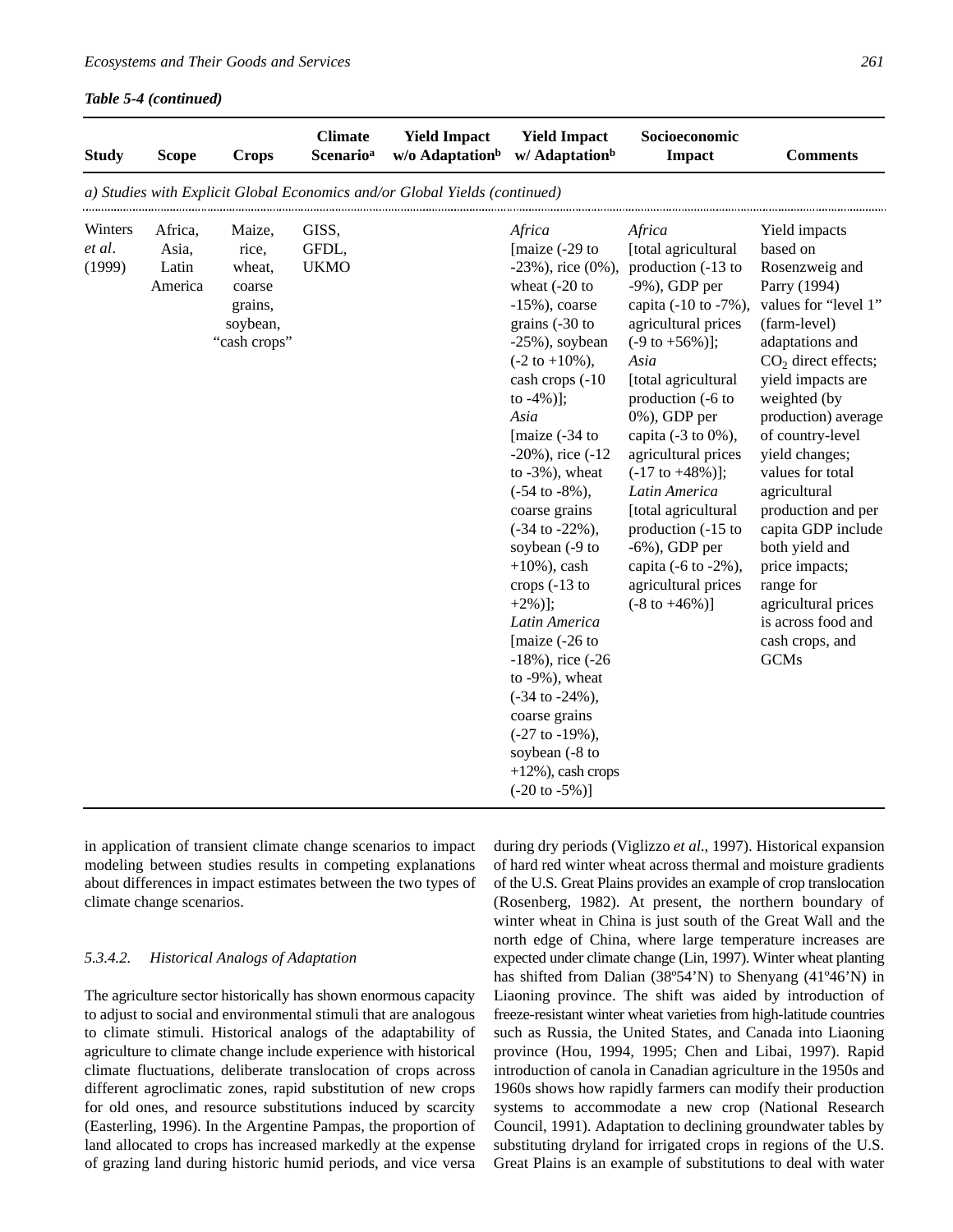| <b>Study</b>                                                      | <b>Scope</b>                                                                          | <b>Crops</b>                                   | <b>Climate</b><br>Scenario <sup>a</sup>                                                                                                     | <b>Yield Impact</b><br>w/o Adaptationb                                                                                                                               | <b>Yield Impact</b><br>w/ Adaptationb | Socioeconomic<br><b>Impact</b>                                                                                                                                                                                                                | <b>Comments</b>                                                                                                                                                                                           |
|-------------------------------------------------------------------|---------------------------------------------------------------------------------------|------------------------------------------------|---------------------------------------------------------------------------------------------------------------------------------------------|----------------------------------------------------------------------------------------------------------------------------------------------------------------------|---------------------------------------|-----------------------------------------------------------------------------------------------------------------------------------------------------------------------------------------------------------------------------------------------|-----------------------------------------------------------------------------------------------------------------------------------------------------------------------------------------------------------|
|                                                                   |                                                                                       |                                                |                                                                                                                                             | b) Studies of Yield and Production in Developed Regions, Nations, and Subnational Regions                                                                            |                                       |                                                                                                                                                                                                                                               |                                                                                                                                                                                                           |
| Hulme et Europe<br>al. (1999)                                     |                                                                                       | Wheat                                          | HadCM2-<br>moderate<br>low forcing<br>$(0.5\% \text{ yr-1})$<br>simulations<br>for 2050                                                     | $+9$ to $+39\%$ g<br>(note that climate<br>$(1\% \text{ yr}^1)$ and change impacts are<br>indistinguishable<br>from climate<br>variability for 4<br>of 10 countries) |                                       |                                                                                                                                                                                                                                               | Includes direct<br>effects of $CO2$                                                                                                                                                                       |
| Antle et al. Montana,<br>(1999b),<br>Paustian<br>et al.<br>(1999) | <b>USA</b>                                                                            | Winter<br>wheat,<br>spring<br>wheat,<br>barley | CCC                                                                                                                                         | Climate change<br>only (-50 to -70<br>$%$ );<br>$CO2$ fertilization<br>only $(+17$ to<br>$+55\%$ ;<br>climate change<br>+ $CO_2$ (-30 to<br>$+30\%$ )                |                                       | With adaptation<br>[mean returns (-11<br>to $+6\%$ ), variability<br>of returns $(+7)$ to<br>$+25\%)$ ; without<br>adaptation [mean<br>returns $(-8 \text{ to } -31\%)$ ,<br>variability of returns rotation and<br>$(+25 \text{ to } +83\%)$ | Scenarios include<br>climate change plus<br>$CO2$ fertilization;<br>yield impacts from<br>Century model;<br>adaptation modeled<br>as change in crop<br>management                                         |
| <b>Barrow</b><br>and<br>Semenov<br>(1995)                         | 1 site in<br>UK;<br>1 site in<br>Spain                                                | Wheat                                          | Sensitivity<br>analysis<br>$(+2,+4^{\circ}C);$<br>downscaled<br>UKMO high-<br>resolution<br>transient run $(-5 \text{ to } +1\%)$<br>(UKTR) | UK site only<br>$[+2$ °C (-7%),<br>+4 $°C$ (-10%)];<br>both sites<br>$[-3^{\circ}C (-14)$<br>$-5\%$ ), UKTR                                                          |                                       |                                                                                                                                                                                                                                               | Direct effects of<br>$CO2$ not considered                                                                                                                                                                 |
| Dhakhwa<br>et al.<br>(1997)                                       | North<br>Carolina,<br><b>USA</b><br>$(1$ site)                                        | Maize                                          | GFDL,<br><b>UKMO</b> with<br>equal and<br>unequal<br>day/night<br>warming                                                                   | $-28$ to $-2%$                                                                                                                                                       |                                       |                                                                                                                                                                                                                                               | Includes direct<br>effects of $CO2$                                                                                                                                                                       |
| Tung and<br>Haith<br>(1998)                                       | <b>New</b><br>York,<br>Indiana,<br>and<br>Okla-<br>homa<br>$(1 \text{ site}$<br>each) | Corn                                           | <b>GFDL</b>                                                                                                                                 | $-24$ to $-15\%$ <sup>h</sup>                                                                                                                                        | $-19$ to $-9\%$ <sup>h</sup>          |                                                                                                                                                                                                                                               | Direct effects of<br>$CO2$ not considered;<br>water supply also<br>modeled; adaptations<br>(change in variety,<br>plant date, irrigation<br>amount); assumes<br>management practices<br>currently optimal |
| Howden<br>et al.<br>(1999a)                                       | Australia                                                                             | Wheat                                          | <b>CSIRO</b><br>1996                                                                                                                        | 9 to 37%                                                                                                                                                             | 13 to 46%                             | Gross margins<br>$(28 \text{ to } 95\%)$                                                                                                                                                                                                      | Assumes prices<br>unchanged                                                                                                                                                                               |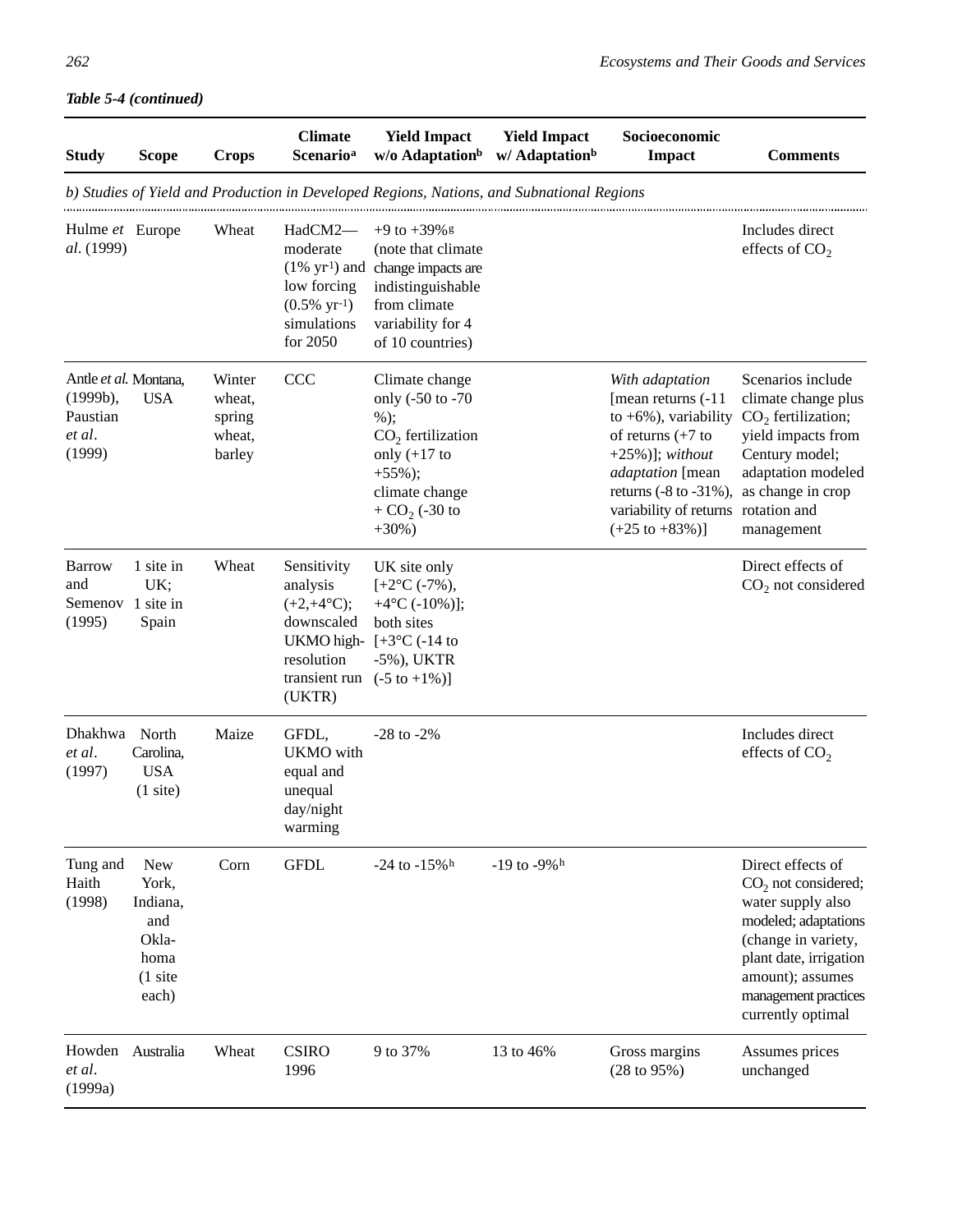| <b>Study</b>                                    | <b>Scope</b>                                  | <b>Crops</b>                                                                             | <b>Climate</b><br>Scenario <sup>a</sup>                                                                       | <b>Yield Impact</b><br>w/o Adaptationb                                                                                                                                                                                           | <b>Yield Impact</b><br>w/ Adaptationb                                                                                                                                           | Socioeconomic<br><b>Impact</b>                                                                                                                                                                                                                                                                                                                                   | <b>Comments</b>                                                                                                                        |
|-------------------------------------------------|-----------------------------------------------|------------------------------------------------------------------------------------------|---------------------------------------------------------------------------------------------------------------|----------------------------------------------------------------------------------------------------------------------------------------------------------------------------------------------------------------------------------|---------------------------------------------------------------------------------------------------------------------------------------------------------------------------------|------------------------------------------------------------------------------------------------------------------------------------------------------------------------------------------------------------------------------------------------------------------------------------------------------------------------------------------------------------------|----------------------------------------------------------------------------------------------------------------------------------------|
|                                                 |                                               |                                                                                          |                                                                                                               | b) Studies of Yield and Production in Developed Regions, Nations, and Subnational Regions (continued)                                                                                                                            |                                                                                                                                                                                 |                                                                                                                                                                                                                                                                                                                                                                  |                                                                                                                                        |
| <b>Brown</b><br>and<br>Rosen-<br>berg<br>(1999) | <b>USA</b><br>corn<br>and<br>wheat<br>regions | Corn,<br>wheat                                                                           | Three<br>GCM-based<br>2xCO <sub>2</sub><br>scenarios<br>distributed<br>over timei<br>(GISS,<br>UKTR,<br>BMRC) | Corni<br>$[+1^{\circ}C(-6 \text{ to } +7\%)]$<br>$+3$ °C (-17 to $+4$ %),<br>+5 $\mathrm{^{\circ}C}$ (-34 to -3%)];<br>wheat<br>$[+1^{\circ}C(-8 \text{ to } +47\%)]$<br>$+3$ °C (-20 to +37%),<br>$+5^{\circ}$ C (-70 to -11%)] |                                                                                                                                                                                 | Change in<br>production:<br>Corni<br>$[+1^{\circ}C(-10 \text{ to } +10\%), (365-750 \text{ ppm});$<br>$+3$ °C (-20 to +5%), dryland cropping<br>$+5^{\circ}$ C (-35 to -5%)]; only; planting date<br>wheat<br>$[+1^{\circ}C (-10 \text{ to } +55\%)]$ , length allowed to<br>$+3$ °C (-25 to +45%), vary in response to<br>+5 $^{\circ}$ C (-75 to -8%)] climate | $CO2$ level<br>corresponds to<br>temperature change<br>and growing season                                                              |
|                                                 |                                               |                                                                                          |                                                                                                               |                                                                                                                                                                                                                                  |                                                                                                                                                                                 | c) Studies of Yield and Production in Economies-in-Transition and Developing Regions, Nations, and Sub-National Regions                                                                                                                                                                                                                                          |                                                                                                                                        |
| Alex-<br>androv<br>(1999)                       | Bulgaria<br>$(2 \text{ sites})$               | Winter<br>wheat,<br>maize                                                                | GISS, GFDL Maize<br>OSU, UK89, wheat<br><b>HCGS</b><br>equilibrium<br>scenarios;                              | R-30, CCC, $(-35 \text{ to } -1\%)$ ,<br>HCGG, and $(+8 \text{ to } +20\%)$                                                                                                                                                      | Maize<br>$(-24 \text{ to } -10\%)$ <sup>k</sup>                                                                                                                                 | Net return with<br>adaptation:<br>maize<br>$(-29 \text{ to } -12\%)$ <sup>k</sup>                                                                                                                                                                                                                                                                                | Includes $CO2$<br>direct effects;<br>adaptation (change<br>in planting date)                                                           |
|                                                 |                                               |                                                                                          | GFDL-T<br>transient<br>scenario at<br>2060s                                                                   | Maize (-22%),<br>wheat $(+14%)$                                                                                                                                                                                                  | Maize $(-21\%)$ <sup>1</sup>                                                                                                                                                    | Maize $(-26%)$ <sup>1</sup>                                                                                                                                                                                                                                                                                                                                      |                                                                                                                                        |
| Cucu-<br>leanu et<br>al. (1999)                 | Romania<br>$(5 \text{ sites})$                | Winter<br>wheat,<br>maize                                                                | CCC, GISS                                                                                                     | Wheat<br>$(+15 \text{ to } +21\%),$<br>dry maize<br>$(+43 \text{ to } +84\%),$<br>irrigated maize<br>$(-12 \text{ to } +4\%)$                                                                                                    | Irrigated maize<br>$(-18 \text{ to } +8\%)$ <sup>m</sup>                                                                                                                        |                                                                                                                                                                                                                                                                                                                                                                  | Includes $CO2$<br>direct effects;<br>adaptation (new<br>cultivars and<br>changes in plant<br>date, crop density,<br>fertilizer amount) |
| Matthews<br>et al.<br>(1997)                    | Asia                                          | Rice<br>Sensitivity<br>analysis $(+1,$<br>$+2, +4$ °C);<br>GFDL,<br>GISS,<br><b>UKMO</b> |                                                                                                               | $+1$ °C<br>$(-7 \text{ to } +26\%)$ <sup>n</sup> ,<br>$+4^{\circ}C$<br>$(-31 \text{ to } -7\%)$ <sup>n</sup>                                                                                                                     |                                                                                                                                                                                 |                                                                                                                                                                                                                                                                                                                                                                  | Includes $CO2$<br>direct effects;<br>adaptation (single<br>to double cropping                                                          |
|                                                 |                                               |                                                                                          | $-8$ to $+5\%$ <sup>o</sup>                                                                                   | $+14$ to $+27\%$ <sup>o</sup><br>(with change in<br>variety) <sup>o</sup>                                                                                                                                                        | Change in<br>production:<br>China with change<br>in cropping system<br>$(+37 \text{ to } +44\%),$<br>region with change<br>in variety<br>$(+13 \text{ to } +25\%)$ <sup>o</sup> | system, planting<br>date shift, change<br>in variety)                                                                                                                                                                                                                                                                                                            |                                                                                                                                        |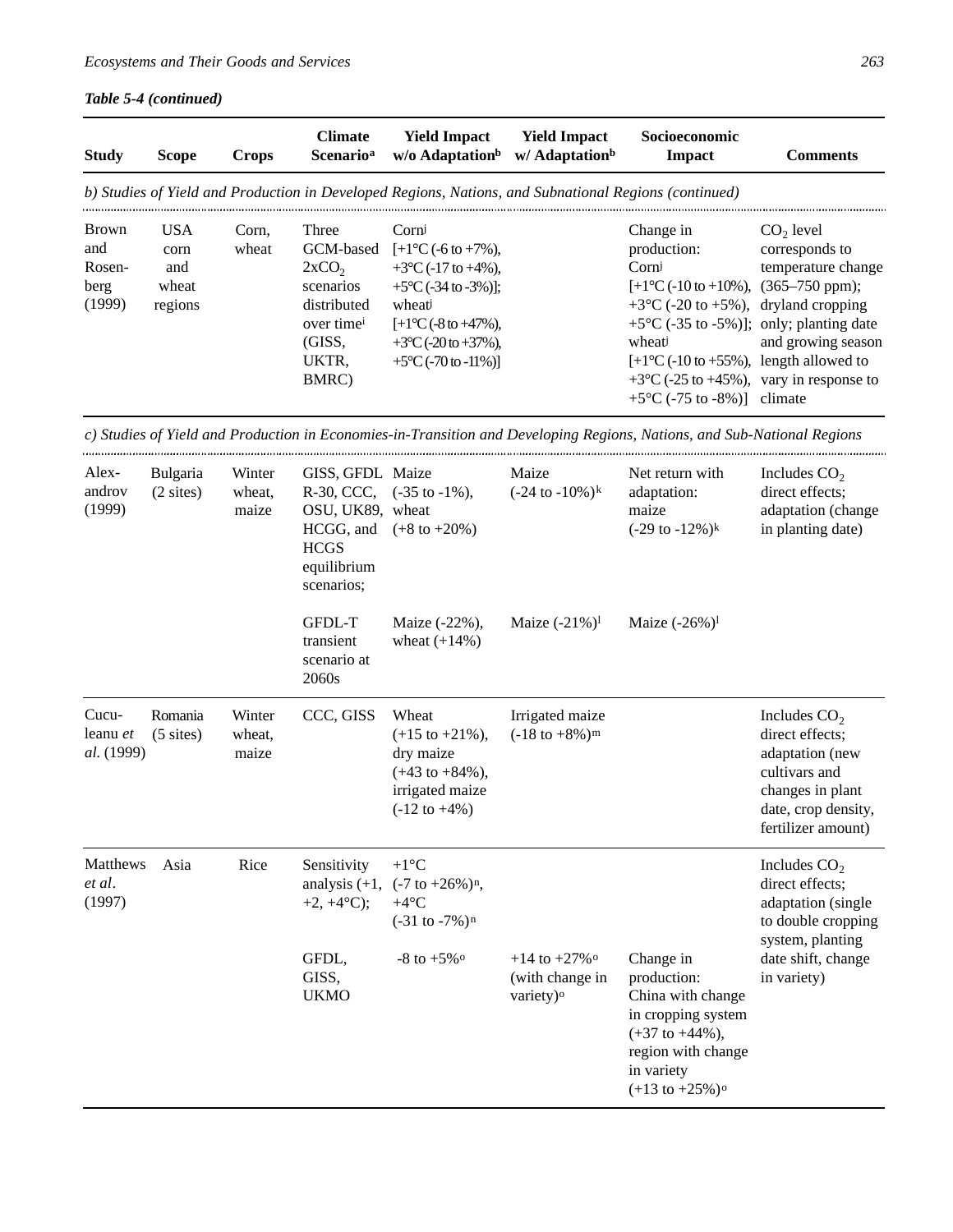| <b>Study</b>                     | <b>Scope</b>                    | <b>Crops</b>                                          | <b>Climate</b><br>Scenario <sup>a</sup>                                               | <b>Yield Impact</b><br>w/o Adaptationb                                                              | <b>Yield Impact</b><br>w/ Adaptationb | Socioeconomic<br><b>Impact</b>                                                                                                 | <b>Comments</b>                                                                      |
|----------------------------------|---------------------------------|-------------------------------------------------------|---------------------------------------------------------------------------------------|-----------------------------------------------------------------------------------------------------|---------------------------------------|--------------------------------------------------------------------------------------------------------------------------------|--------------------------------------------------------------------------------------|
|                                  |                                 |                                                       |                                                                                       |                                                                                                     |                                       | c) Studies of Yield and Production in Economies-in-Transition and Developing Regions, Nations, and Subnational Regions (cont.) |                                                                                      |
| Smith<br>et al.<br>(1996a)       | The<br>Gambia                   | Maize,<br>millet-early,<br>millet-late,<br>groundnuts | CCC,<br>GFDL,<br><b>GISS</b>                                                          | $-26$ to $-15%$<br>-44 to -29%<br>$-21$ to $-14%$<br>$+40$ to $+52%$                                |                                       |                                                                                                                                | $CO2$ direct effects<br>considered in all<br>cases but<br>Mongolia;<br>adaptation in |
|                                  | Zim-<br>babwe                   | Maize                                                 | CCC,<br><b>GFDL</b>                                                                   | $-14$ to $-12\%$                                                                                    |                                       |                                                                                                                                | Mongolia consists<br>of earlier seeding                                              |
|                                  | Kazakh-<br>stan                 | Spring<br>wheat,<br>winter<br>wheat                   | CCC,<br>GFDLP,<br>incremental<br>scenarios                                            | $-70$ to $-25%$<br>$-35$ to $+17%$                                                                  |                                       |                                                                                                                                |                                                                                      |
|                                  | Mon-<br>golia                   | Spring<br>wheat                                       | GFDL,<br><b>GISS</b>                                                                  | $-74$ to $+32\%$                                                                                    | $-67$ to $-5\%$ <sup>q</sup>          |                                                                                                                                |                                                                                      |
|                                  | Czech<br>Republic               | Winter<br>wheat                                       | Incremental<br>scenarios                                                              | $-3$ to $+16%$                                                                                      |                                       |                                                                                                                                |                                                                                      |
| Singh<br>and<br>Mayaar<br>(1998) | Trinidad                        | Sugar cane                                            | 4 synthetic<br>scenarios, 1<br>GCM-based<br>(CCC<br>equilibrium)                      | -42 to -18%                                                                                         |                                       |                                                                                                                                | Direct effects of<br>$CO2$ not considered                                            |
| Magrin et Argen-<br>al. (1997)   | tina<br>(pampas<br>region)      | Wheat,<br>maize,<br>soybean                           | <b>GISS</b><br>scenario for<br>2050                                                   | Wheat $(-15$ to<br>$+15\%$ ), maize<br>$(-30 \text{ to } -5\%)$ ,<br>soybean $(+10)$ to<br>$+70%$ ) |                                       | Change in<br>production:<br>wheat $(+4%)$ ,<br>maize (-16%),<br>soybean $(+21%)$                                               | Includes direct<br>effects of $CO2$<br>$(550$ ppm $)$                                |
| Amien et<br>al. (1996)           | Indo-<br>nesia                  | Rice                                                  | <b>GISS</b><br>transient                                                              | 2050<br>$(-14 \text{ to } -9\%)$ <sup>r</sup>                                                       |                                       |                                                                                                                                | Includes direct<br>effects of $CO2$                                                  |
| Saseen-<br>dran et<br>al. (2000) | India<br>$(5 \text{ sites})$    | Rice                                                  | Synthetic<br>$(+1.5^{\circ}C,$<br>$+2$ mm day-1<br>precipitation)                     | $-15$ to $-3\%$ s                                                                                   |                                       |                                                                                                                                | Includes direct<br>effects of $CO2$<br>$(460$ ppm $)$                                |
| Lal et al.<br>(1999)             | India                           | Soybean                                               | Sensitivity<br>analysis<br>$(+2,+4\degree C;$<br>$\pm 20, \pm 40\%$<br>precipitation) | $-22$ to $+18%$                                                                                     |                                       |                                                                                                                                | Includes direct<br>effects of $CO2$                                                  |
| Buan et<br>al. (1996)            | Philip-<br>pines<br>$(6$ sites) | Rice,<br>corn                                         | CCC, GFDL, Rice (-13 to<br>GISS,<br><b>UKMO</b>                                       | $+9\%$ ), corn $(-14)$<br>to $-8\%$ )                                                               |                                       |                                                                                                                                | Includes direct<br>effects of $CO2$                                                  |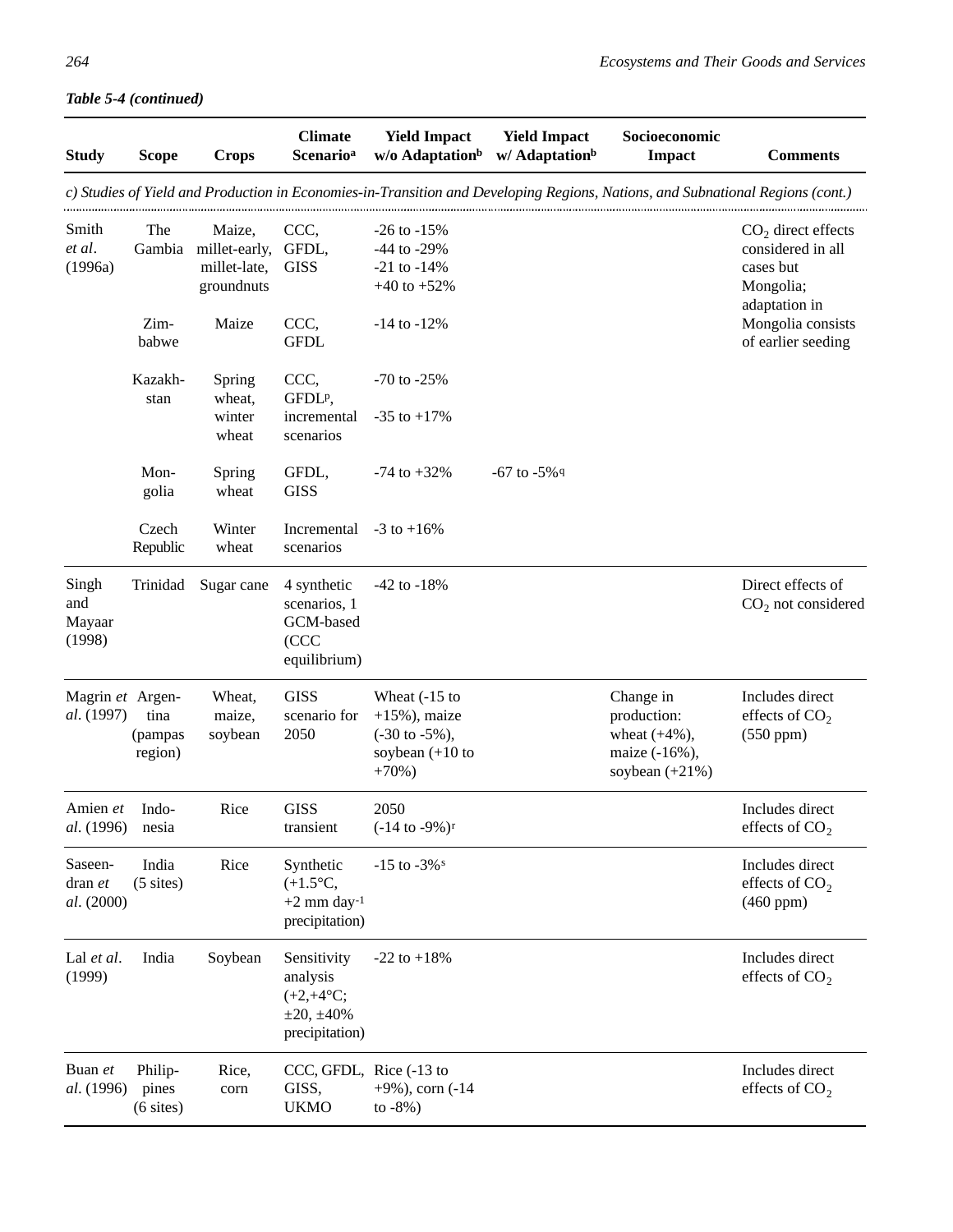| <b>Study</b>                          | <b>Scope</b> | <b>Crops</b>   | <b>Climate</b><br><b>Scenario</b> <sup>a</sup> | <b>Yield Impact</b><br>w/o Adaptationb                            | <b>Yield Impact</b><br>w/ Adaptation <sup>b</sup> | <b>Socioeconomic</b><br>Impact                                                                                                 | Comments                               |
|---------------------------------------|--------------|----------------|------------------------------------------------|-------------------------------------------------------------------|---------------------------------------------------|--------------------------------------------------------------------------------------------------------------------------------|----------------------------------------|
|                                       |              |                |                                                |                                                                   |                                                   | c) Studies of Yield and Production in Economies-in-Transition and Developing Regions, Nations, and Subnational Regions (cont.) |                                        |
| Karim et Bangla-<br><i>al.</i> (1996) | desh         | Rice.<br>wheat | CCC. GFDL Rice                                 | $(-17 \text{ to } -10\%)$ .<br>wheat<br>$(-61 \text{ to } -20\%)$ |                                                   |                                                                                                                                | $CO2$ direct effects<br>not considered |
| Jinghua<br>and Erda<br>(1996)         | China        | Maize          | GFDL.<br>UKMO.<br><b>MPI</b>                   | $-19$ to $+5\%$ <sup>t</sup>                                      |                                                   | Change in<br>production:<br>$-6$ to $-3\%$                                                                                     | $CO2$ direct effects<br>not considered |

<sup>a</sup> GCMs are  $2xCO_2$ , unless otherwise noted.

b Unless otherwise noted, range is across GCM scenarios and site values are averaged; for sensitivity analyses, yield range is across sites.

 $c$  Range across countries and GCM scenarios; NA= North America, LA= Latin America, WE = Western Europe, EE = Eastern Europe, AS = Asia, AF = Africa.

d Range across three GCM scenarios, two levels of adaptation, and two baseline scenarios for 2060 (optimistic and pessimistic).

e World yields (weighted by production); range across crops.

f Range across countries in study.

g Range across countries and GCM scenarios.

h Range across sites.

<sup>i</sup> Temporal distribution accomplished using SCENGEN scenario generator.

j Change in global mean temperature (used as surrogate for time); regional temperature change may be higher or lower.

<sup>k</sup> One site only; range across three 2xCO<sup>2</sup> equilibrium GCM scenarios (two sites and seven GCMs considered in *without adaptation* values).

l One site (two sites considered in *without adaptation* values).

mRange across two climate scenarios and degree of adjustment (e.g., different planting date options).

<sup>n</sup> Range across two crop models and  $CO_2$  levels (1, 1.5, and  $2xCO_2$ ).

o Range across crop model and GCM scenarios.

p Transient scenario.

q Adaptation not applied when climate change increases yields in the no-adaptation case.

r Average of "normal" and El Niño years; range across two sites.

s Range across sites.

t Range across sites and GCM scenarios.

becoming a scarce production resource (Glantz and Ausubel, 1988). None of these examples, however, deals specifically with an evolving climate change and all are historic—which limits confidence in extending their conclusions to future climate change.

#### *5.3.4.3. Agronomic Adaptation of Yields*

Increasing numbers of studies have investigated the effectiveness of agronomic adaptation strategies (e.g., adjustments in planting dates, fertilization rates, irrigation applications, cultivar traits) in coping with climate-induced yield losses and gains since the SAR (see Table 5-4). Considerable costs could be involved in this process, however—for example, in learning about and gaining experience with different crops or if irrigation becomes necessary. In some cases, a lack of water resulting from climate change might mean that increased irrigation demands cannot be met (see Section 4.7.2).

Methodologically, there has been little progress since the SAR in modeling agronomic adaptations. On one hand, the adaptation strategies being modeled are limited to a small subset of a much

larger universe of possibilities, which may underestimate adaptive capacity. On the other hand, the adaptations tend to be implemented unrealistically, as though farmers are perfectly clairvoyant about evolving climate changes, which may inflate their effectiveness (Schneider *et al.*, 2000). Some studies find agronomic adaptation to be most effective in mid-latitude developed regions and least effective in low-latitude developing regions (Rosenzweig and Iglesias, 1998; Parry *et al.*, 1999). This finding clearly is supported across the studies summarized in Table 5-4, although the number of studies that include adaptation is not large. A small number of studies in Table 5-4 compare yield changes with and without agronomic adaptation. Percentage changes in yields across a range of climate change scenarios for those studies are shown in Figure 5-2. Each pair of vertical bars represents the range of percentage changes by crop, with and without adaptation, for each study. Clearly, adaptation ameliorates yield loss (and enhances yield gains) in most instances. The median adapted yields (mid-point of the vertical bars) shift upward relative to the median unadapted yields in six of the eight studies. Two studies do not show such an upward shift (Mongolia, Romania) because of peculiarities in the modeling (see figure caption). Adaptation ameliorates the worst yield losses in seven of the eight studies.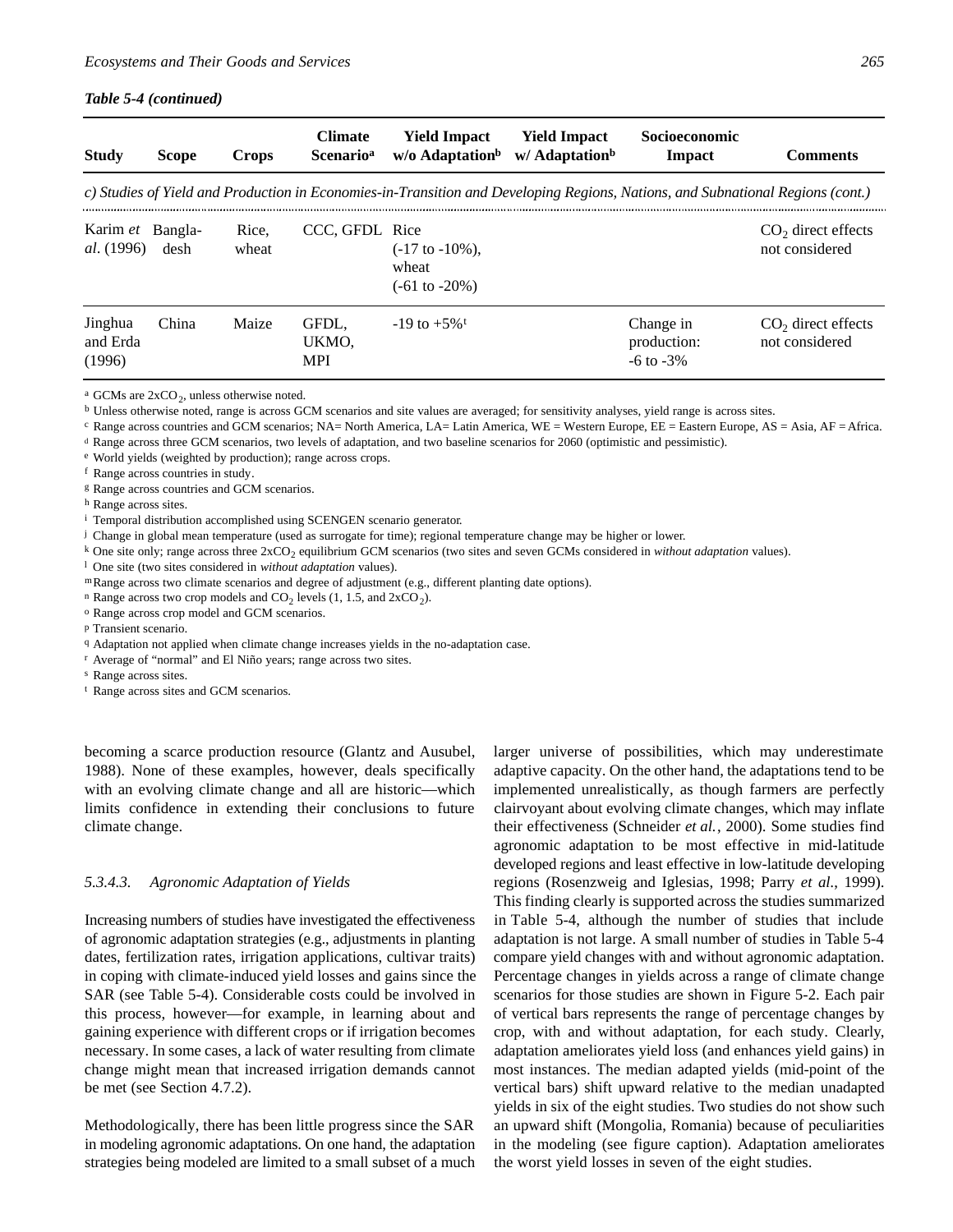

**Figure 5-2**: Ranges of percentage changes in crop yields (expressed in vertical extent of the vertical bars only) spanning selected climate change scenarios—with and without agronomic adaptation—from paired studies in Table 5-4. Each pair of ranges is differentiated by geographic location and crop. Pairs of vertical bars represent the range of percentage changes with and without adaptation. Endpoints of each range represent collective high and low percentage change values derived from all climate scenarios used in the study. Horizontal extent of the bars is not meaningful. Note that on the x-axis the last name of the lead author is listed as it appears on Table 5-4. See Table 5-4 for details on climate scenarios used and types of adaptation strategies modeled in each study. In the case of Mongolia, adaptation was not modeled when climate change resulted in positive yield change. In Romania, earlier planting of irrigated maize results in slightly lower yields than with current planting dates.

It is important to note, however, that differences in modeling methodology and aggregation of results often lead to conflicting conclusions in specific regions. For example, in two studies that used the same GCM scenarios, Matthews *et al.* (1997) simulate large increases, whereas Winters *et al.* (1999) simulate large decreases in rice yield with adaptation across several countries in Asia (see Table 5-4c). Hence, confidence in these simulations is low.

Important work has investigated the geographic distribution of crop potential under climate change. Carter and Saarikko (1996) used crop models to demonstrate a poleward shift in Finnish potential cereal cultivation by 100–150 km for each 1°C increase in mean annual temperature. Reyenga *et al.* (1999) indicate that climate change accompanied by a doubling of  $CO<sub>2</sub>$  is likely to enable expansion of existing Finnish wheatgrowing areas into dry margins, considerably extending potential cropping areas. This expansion is moderated by dry conditions but not effectively enhanced by wetter conditions.

#### *5.3.4.4. Adaptation of Livestock*

Significant costs can be incurred to counter the effects of climate change on animal production; moreover, the impact of a warmer climate in terms of costs is not linear: Larger changes in climate can increase costs exponentially (Hahn and Morgan, 1999). Possible benefits of climate change during cooler seasons are not well documented, but the benefits are likely to be less than the consequential negative hot weather impacts (Hahn *et al.*, 1992). The ability of livestock managers to cope with climate is demonstrated daily in their coping with normally varying conditions. A variety of management adaptations are available for livestock production systems. For example, Hahn and Mader (1997) outline a series of proactive management countermeasures that can be taken during heat waves (e.g., shades and/or sprinklers) to reduce excessive heat loads. Historical success in coping with climate variability suggests that livestock producers are likely to adjust to climate change successfully. Johnson (1965) provides examples from advances in genetics and breeding as related to the environment. These capabilities should allow adaptation to changing, less favorable circumstances associated with projected rates of climate change. However, coping can entail significant dislocation costs for certain producers. For individual producers, uncertainties associated with potential climate change imply additional risks related to how and when to adapt current production practices (Lewandrowski and Schimmelpfennig, 1999). Confidence in the foregoing projections of the ability of livestock producers to adapt their herds to the physiological stresses of climate change is difficult to judge.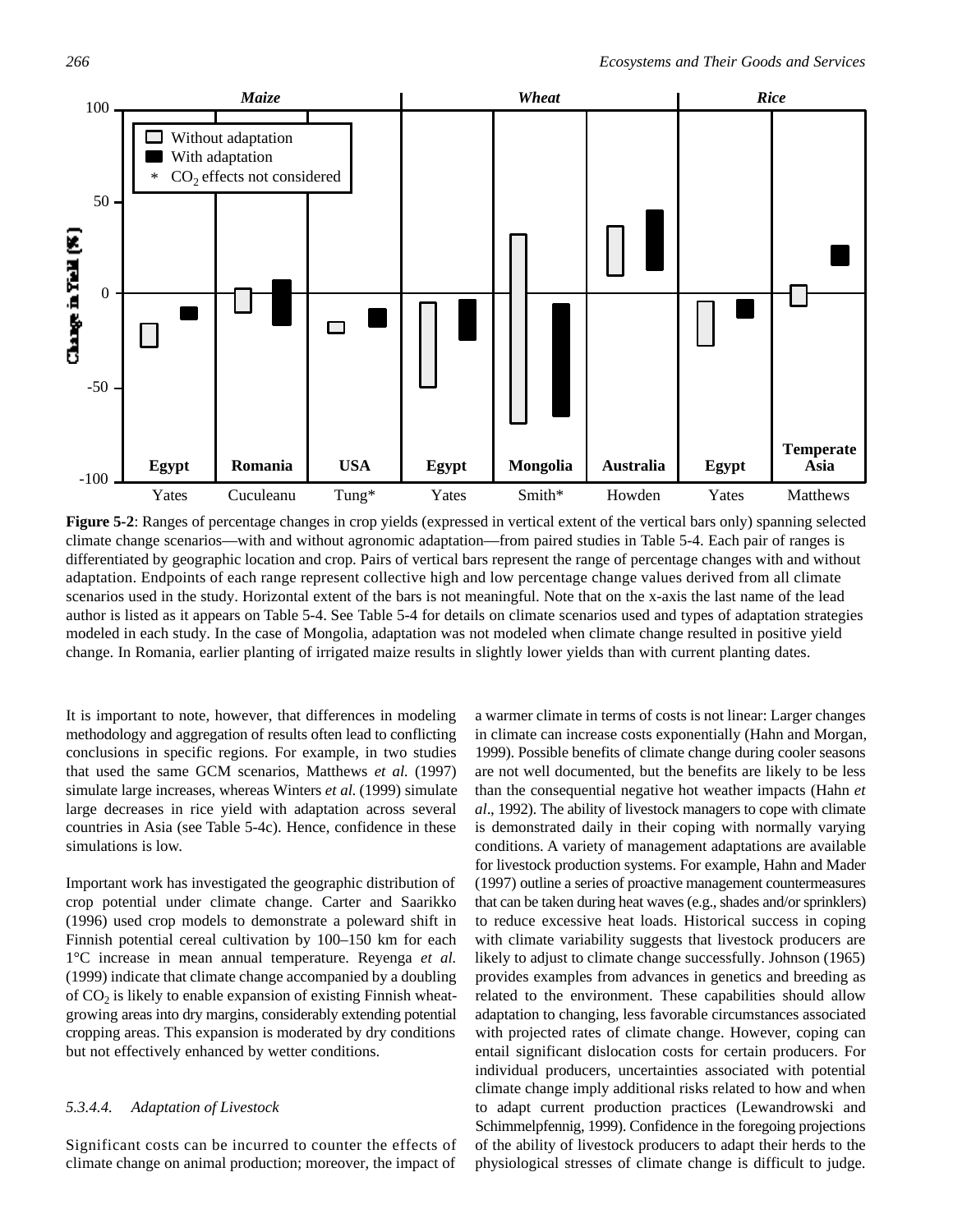The general lack of simulations of livestock adaptation to climate change is problematic. This absence of a well-developed livestock counterpart to crop modeling of adaptation assessments suggests a major methodological weakness. Hence, we give only low to moderate confidence in projections of successful livestock adaptability.

#### *5.3.4.5. Adaptation Effects on Farm and Regional Land Use and Income*

Reilly *et al*. (1996) review several studies that analyzed the effects of climate scenarios at the farm scale. One important implication of these studies is that changes in production activities and management adaptations could play an important role in mitigating the impacts of climate change.

Survey-based studies on farm-level decisionmaking in response to climate change have propagated since the SAR. Case studies in Canada suggest several farm-level adaptive strategies to which farmers may resort (Brklacich *et al.,* 1997; Smithers and Smit, 1997; Chiotti*,* 1998). In southern Ontario, Smit *et al.* (1997) found that farmers' choice of cultivar to plant in the current year is highly conditioned by the climate experienced the year before. There have been few quantitative, farm-level economic studies of response and adaptation to climate change since the SAR. In the U.S. midwest, Doering *et al.* (1997) used a crop-livestock linear programming model linked to the Century biogeochemistry model to investigate the impacts of climate change on 11 representative farms in the region under

a doubled- $CO_2$  scenario. The analysis considered these farms under static technology and adapted technology; thus, the analysis could be regarded as representing farm-level economic responses to climate change as well as farm-level combined technological and economic adaptation. It showed that climate change may cause substantial shifts in the mix of crops grown in the upper midwest, with much less land planted to a cornsoybean rotation and more land devoted to wheat than now. Earlier planting of corn increased returns; hence, a more frostresistant corn variety was found to be important to farm-level adaptation. Using a similar methodology, Parry *et al.* (1996) predict optimal agricultural land use in response to climate change in England and Wales.

Antle *et al.* (1999b) used an econometric-process simulation model of the dryland grain production system in Montana linked to the Century model (as reported in Paustian *et al.*, 1999) to assess the economic impacts of climate change in that region. Unlike other farm-level studies, this analysis is based on a statistically representative sample of commercial grain farms in the region, not on a small number of representative farms, so the results can be interpreted as representing the entire population of farms in the study area. Moreover, instead of using linear programming models, this analysis combines site-specific data and econometric production models in a stochastic simulation model, allowing representation of physical and economic heterogeneity in the region. Simulations were conducted for baseline and doubled  $CO<sub>2</sub>$  (Canadian Climate model) with observed production technology, with and without land-use adaptation and with and without  $CO<sub>2</sub>$  fertilization.

#### **Box 5-5. Extending Uncertainty in Crop Models to Uncertainty in Economic Analysis**

Several factors contribute uncertainty to modeling of impacts of climate change on agricultural systems (Parry *et al.*, 1999). Crop modeling studies invariably highlight the need to develop confidence that the outputs are not "model-dependent." There is uncertainty because of the fact that yield estimates obtained in climate impact assessments vary from one impact model to another. In some cases, simulations across models may exhibit good agreement. Comparison of rice models showed that their predictions for potential production were quite close to observed values (Peng *et al.*, 1995). The Erosion Productivity Impact Calculator (EPIC), a generalized crop model, predicts observed yields most closely during years with extreme warmth, lending confidence to its ability to predict yields under climate change conditions (Easterling *et al.*, 1996). In other situations, agreement is not as good. In comparisons between wheat simulation models (Goudriaan *et al.*, 1994; Wolf *et al.*, 1996), grain yield predictions were markedly different between models. Such findings have stimulated work to compare the performance of different models and to analyze the underlying reasons for differences (Gregory *et al.*, 1999; Mearns *et al.*, 1999).

Spatial resolution of crop models is another important source of uncertainty in crop models. Crop models simulate processes that regulate growth and development at fine scales (a few kilometers), whereas climate change scenarios that drive crop models typically are produced by climate models operating at coarse scales (1,000 km or more) (Barrow and Semenov, 1995; Easterling *et al.*, 1998). Studies that use statistical downscaling techniques and nested limited area numerical models to increase the resolution of GCM scenarios of climate change have shown large simulated yield discrepancies between coarse-resolution (GCM) and fine-resolution (downscaled) climate change scenarios. Mearns *et al.* (1999) demonstrate for a site in Iowa that yields can change algebraic sign depending on the resolution of the climate change scenario: Maize yield decreases (-11%) with low-resolution climate change (CSIRO model) and increases (2%) with high-resolution climate change (RegCM limited area model nested within CSIRO model). Causes of variance in model output must be identified.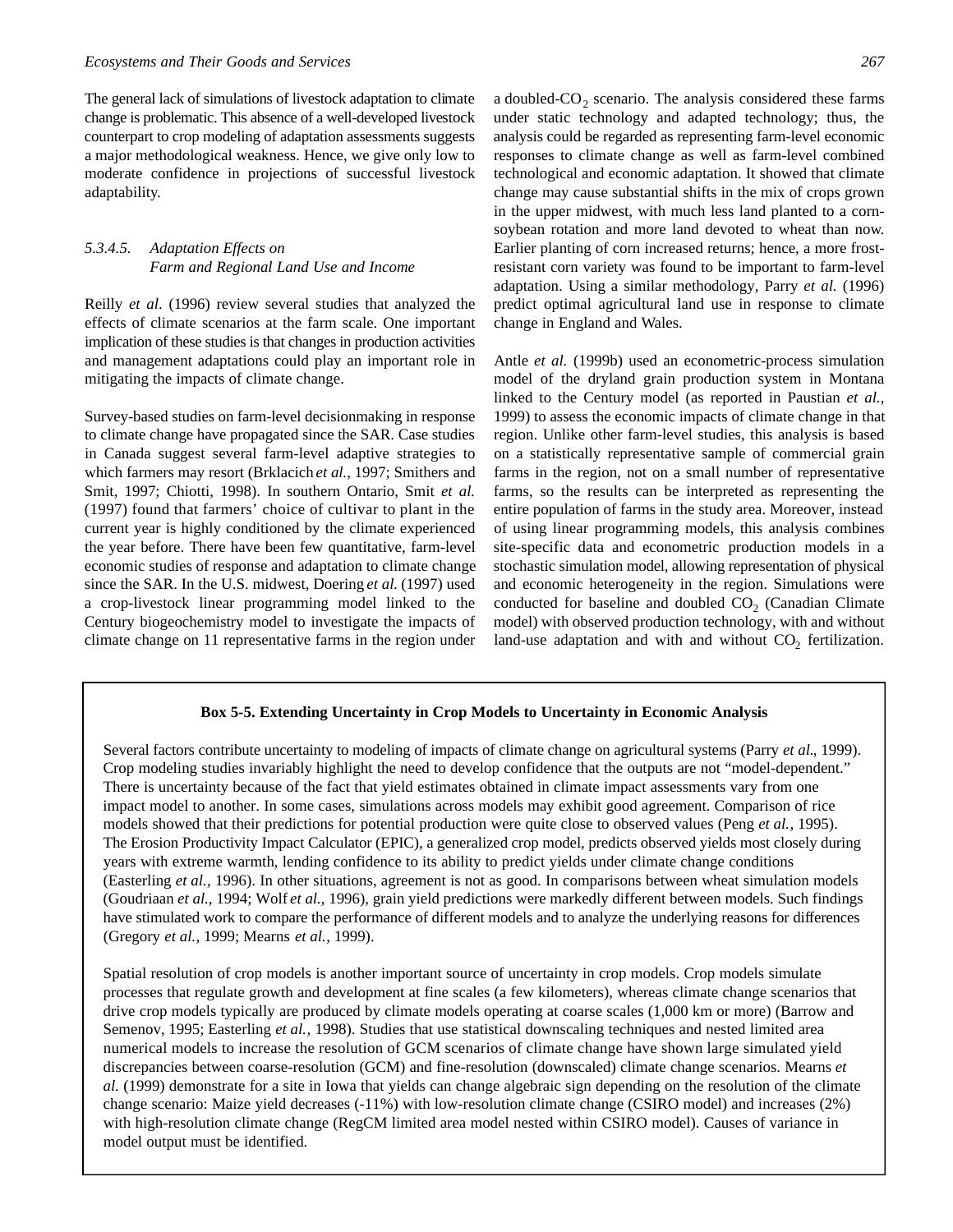#### **Box 5-5. Extending Uncertainty in Crop Models to Uncertainty in Economic Analysis (continued)**

Some analysts use statistical approaches to relate historical climate to yields as a basis for projecting yield response to future climate change. Spatial analog models use reduced-form econometric models that are based on historical data and estimate the relationship between economic variables such as asset values or value of production and climate variables. These models then can be used to simulate the effects of climate change on economic outcomes (Mendelsohn *et al.,* 1994). A strength of the spatial analog approach is that it embeds the complex responses of agricultural decisionmakers to spatial variations in climate. A disadvantage of some spatial analog models is that they do not represent market equilibrium. They can be used, however, to simulate price scenarios or be linked to an equilibrium model (e.g., see Adams *et al.*, 1999). Another key limitation is that these models do not represent productivity explicitly, so they cannot be linked to process models to incorporate the important effects of  $CO_2$  fertilization on productivity and economic behavior. Kaufmann and Snell (1997) relate underlying determinants of yields to historical climate, to exploit the advantages of statistical analysis in capturing adaptation while utilizing the robustness of process-based crop modeling.

Integrated assessments of agricultural impacts of climate change (Table 5-4) often link outputs from climate models with crop process models and economic models that together predict changes in land use, crop choice, production, prices, and impacts on economic welfare of producers and consumers. The studies listed in Table 5-4 provide some indication of sensitivity to alternative climate models by comparing results from several different models or model variants. These comparisons show that model results are highly sensitive to alternative climate model inputs, reflecting the wide range of yield impacts that have been estimated with crop models. For example, Adams *et al.* (1999) report that net U.S. welfare changes from climate change range from –\$16 billion to +\$117 billion, depending on the climate scenario used. This surely illustrates Schneider and Moss'(Chapter 2) cascading uncertainty. By changing the assumptions about demand for U.S. exports, Adams *et al.* (1999) also find that the impacts of climate change on U.S. agriculture are highly sensitive to assumptions about the demand for U.S. exports, with impacts ranging from –\$1.3 billion to +\$123 billion. Many other assumptions are described in these studies (and, given the large size and complexity of these models, many other assumptions are not discussed explicitly) that are embedded in these models and that have not been subjected to sensitivity analysis. The limited sensitivity analyses that have been performed suggest that uncertainties in economic models alone are large and further imply that the economic impacts of climate change on agriculture, such as those presented in the SAR (Reilly *et al.*, 1996) and in Table 5-4, are given low confidence.

In view of the significant potential impacts of  $CO<sub>2</sub>$  on crop yields and the many interactions with climate and soil factors (Section 5.3.3), another significant question is how this effect is incorporated into integrated assessments of agricultural impacts. Some of the studies cited in Table 5-4 do not incorporate  $CO_2$  fertilization effects; others use estimates of yield changes that are based on experiments or models that do incorporate these effects. Another question is whether experimental or simulated estimates of the  $CO_2$  fertilization effect on yields is a realistic estimate of on-farm yield changes. Darwin and Kennedy (2000) found that estimates of the economic benefits of  $CO_2$  fertilization are sensitive to the magnitude of yield change.

Taken together, it is clear that the results of existing agricultural impact studies must be assigned a low degree of confidence. How uncertain these results are has not been quantified. The implication is that econometric and integrated assessment modelers need to undertake sensitivity analysis to determine key assumptions and parameters and focus quantitative uncertainty analysis on those dimensions of the models.

With climate change,  $CO_2$  fertilization, and adaptation, mean returns change by  $-11$  to  $+6\%$  relative to the base climate and variability in returns increases by  $+7$  to  $+25\%$ , whereas without adaptation mean returns change by  $-8$  to  $-31\%$  and variability increases by  $+25$  to 83%. These findings provide support for the hypothesis that ability to adapt plays a critical role not only in mean impacts but also in the spatial variability of impacts. They provide empirical support to the hypothesis advanced in the SAR that climate change is likely to have its greatest adverse impacts on areas where resource endowments are poorest and the ability of farmers to respond and adapt is most limited.

#### *5.3.4.6. Environmental and Natural Resource Consequences of Responses and Adaptation to Climate Change*

None of the economic studies in Reilly *et al*. (1996) analyze the environmental consequences of adaptation to climate change, such as increased demands on land and water resources. Adams *et al*. (1998) observe that this shortcoming remains true of most recent studies. However, Darwin *et al*. (1995) do include an analysis of impacts of climate change on land and water resources in a global model with the world subdivided into eight regions. They argue that competition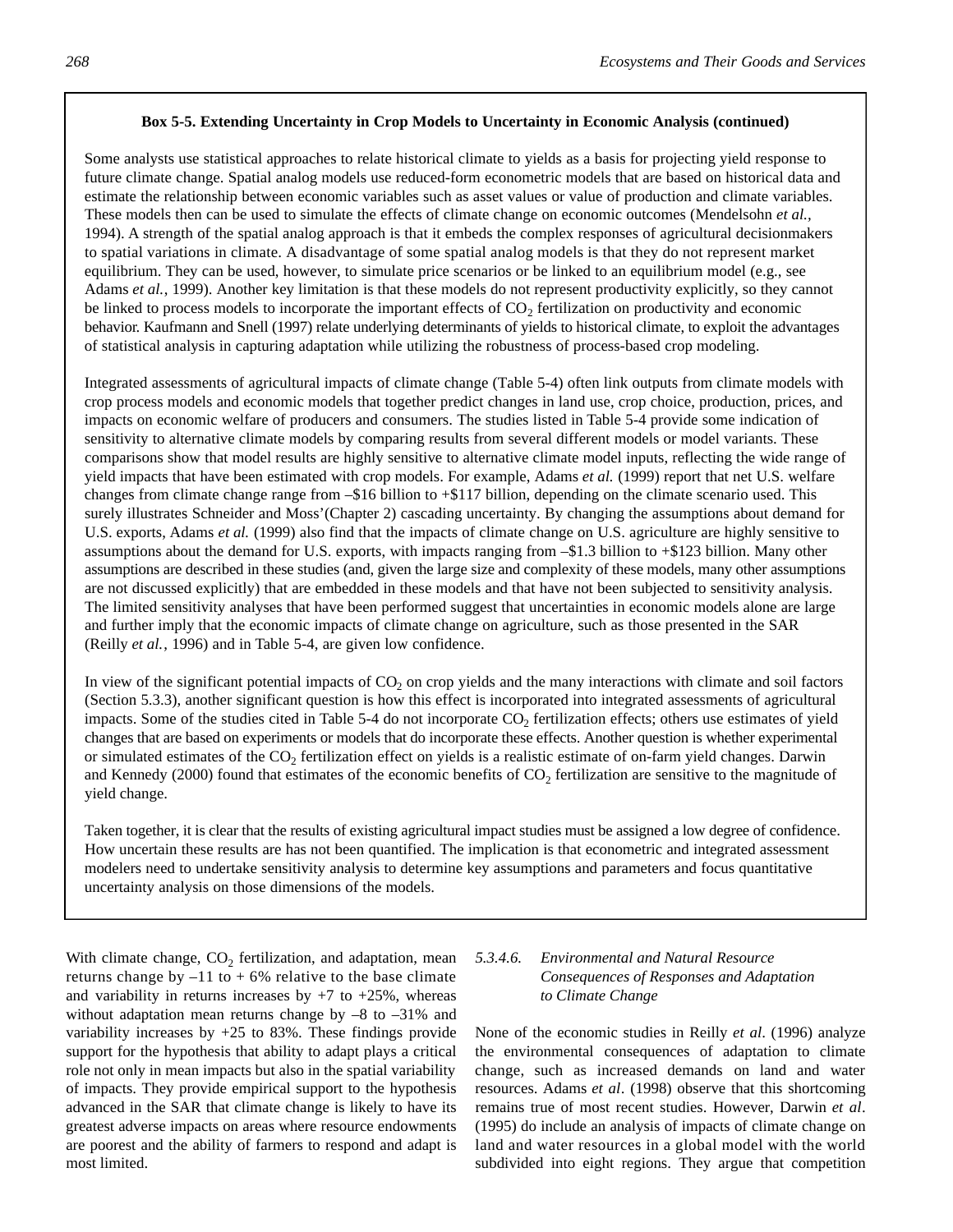from crop production could aggravate direct climate-induced losses of forests in moist tropical regions. IMAGE 2.0 simulations with future scenarios of limited  $CO<sub>2</sub>$  emissions show that increased deforestation increases agricultural capacity because of a smaller  $CO_2$  fertilizaton effect on crops than if emissions continue on the current trajectory (Leemans, 1997).

Lewandrowski and Schimmelpfinnig (1999) draw implications for impacts on land and water resources, wild species, and natural ecosystems from the literature. They suggest that increased demand for irrigation predicted by these studies is likely to increase the opportunity cost of water and possibly reduce water availability for wildlife and natural ecosystems. However, it is difficult to go beyond such generalities with these aggregate models because most environmental impacts of agriculture are site-specific. Strzepek *et al.* (1999) show that some scenarios of climate change may reduce irrigation system reliability in the lower Missouri River in the U.S. corn belt, which may induce instream environmental stress. In many developing countries, current irrigation efficiencies are very low by developed-country standards. Irrigation effeciency in the Philippines in 1990 was 18%, compared to the global average of 43% (Asian Development Bank, 1998). Currently, 3,480–5,000 liters of water are used to produce 1.0 kg rough rice (equivalent to 640 g milled rice) in the Philippines (Baradas, 1999) and some neighboring countries. At those irrigation efficiencies, increased irrigation demand caused by climate change would strain irrigation supplies. Hence, one adaptation strategy is to increase irrigation efficiency.

Agriculture is a source and a sink of GHGs; hence, climateinduced agricultural land-use change is likely to impact soil carbon stocks in agricultural soils (Paustian *et al.,* 1996; Lal *et al.,* 1998; IPCC, 2000). Antle *et al.* (1999b) and Paustian *et al.* (1999) link a field-scale econometric-process simulation model to the Century ecosystem model to assess the impacts of climate change (from the Canadian Climate Centre model) on soil carbon in the dryland grain production system of the U.S. northern Great Plains. In a related set of studies, Antle *et al.* (2000) and Paustian *et al.* (2000) link a regional economic agricultural land-use model to the Century ecosystem model to assess the impacts of climate change on soil carbon in central U.S. cropland. These studies demonstrate that adaptive changes in land use and management are likely to have greater impacts on soil carbon than the direct effects of climate. Thus, adverse effects of climate change on soil carbon tend to be offset by the adaptive changes in land use that would be made by farmers in response to climate change. The degree of this offset depends on the magnitude of CO<sup>2</sup> fertilization effects on crop yields.

#### *5.3.4.7. Note on Costs of Adaptation*

Adaptation is unlikely to come without cost. In a literature survey, Tol *et al.* (1998) conclude that adaptation costs (as opposed to net costs of damages) are not reported in most impact studies, especially in agriculture. Yet transition costs (e.g., to retrain farmers in new practices) and equilibrium costs

(e.g., to develop additional irrigation or apply more fertilizer) may be considerable. The absence of a benefit-cost calculus for agricultural adaptation is a key deficiency. Existing studies also fail to account for the process of long-term, endogenous adaptation of technology in ways that are consistent with the extensive economic literature on that subject (Antle, 1996b). This process also will involve significant costs. An extensive body of economic research has studied the benefits and costs of agricultural research and has shown that institutions that are responsible for agricultural research adapt agricultural technology across space and time in response to relative resource scarcity (Hayami and Ruttan, 1985). Quiggin and Horowitz (1999) argue that changes in fixed capital for on-farm and off-farm infrastructure may be the most significant cost associated with adaptation to climate change.

#### *5.3.5. Modeling Impacts and Adaptation in a Global Economy*

Relatively few studies cited in the SAR linked estimates of yield responses to climate change with regional or global economic models to estimate production and welfare impacts. New studies that make such links provide important information on climate change-induced impacts on agriculture and on global and regional well-being (summaries are in Darwin *et al.,* 1995; Adams *et al.,* 1998; Lewandrowski and Schimmelpfennig, 1999). Recent contributions incorporate more crops and livestock, utilize Geographic Information System (GIS)-based land-use data, and link structural and spatial analogs (Table 5-4a). As noted in Section 5.3.2, the price of agricultural commodities is a useful statistic to summarize the net impacts of climate change on the regional or global supply/demand balance and on food security. Table 5-4a shows that the global model used by Darwin *et al.* (1995) and the U.S. model developed by Adams *et al.* (1998) predict that, with the rate of average warming expected by IPCC scenarios over the next century, agricultural production and prices are likely to continue to follow the downward path observed in the 20th century (see Section 5.3.2). As a result, impacts on aggregate welfare are a small percentage of GDPand tend to be positive, especially when the effects of  $CO_2$  fertilization are incorporated. The only study that predicts real price increases with only modest amounts of climate change is Parry *et al.* (1999).

An important limitation of studies summarized in Reilly *et al.* (1996) is their focus on high-income regions of the world. Antle (1996b), Reilly *et al.* (1996), and Smith *et al.* (1996a) have suggested that impacts of climate change may be larger and more adverse in poorer parts of the world, where farmers and consumers are less able to adapt. The first study to address this question quantitatively in an aggregate regional analysis is Winters *et al.* (1999; they studied the impacts of climate change on Africa, Asia, and Latin America by using a computable general equilibrium model. Their analysis used larger price increases than those predicted by more recent studies in Table 5-4a, so this analysis should show more adverse impacts than an analysis based on prices from the more recent global studies.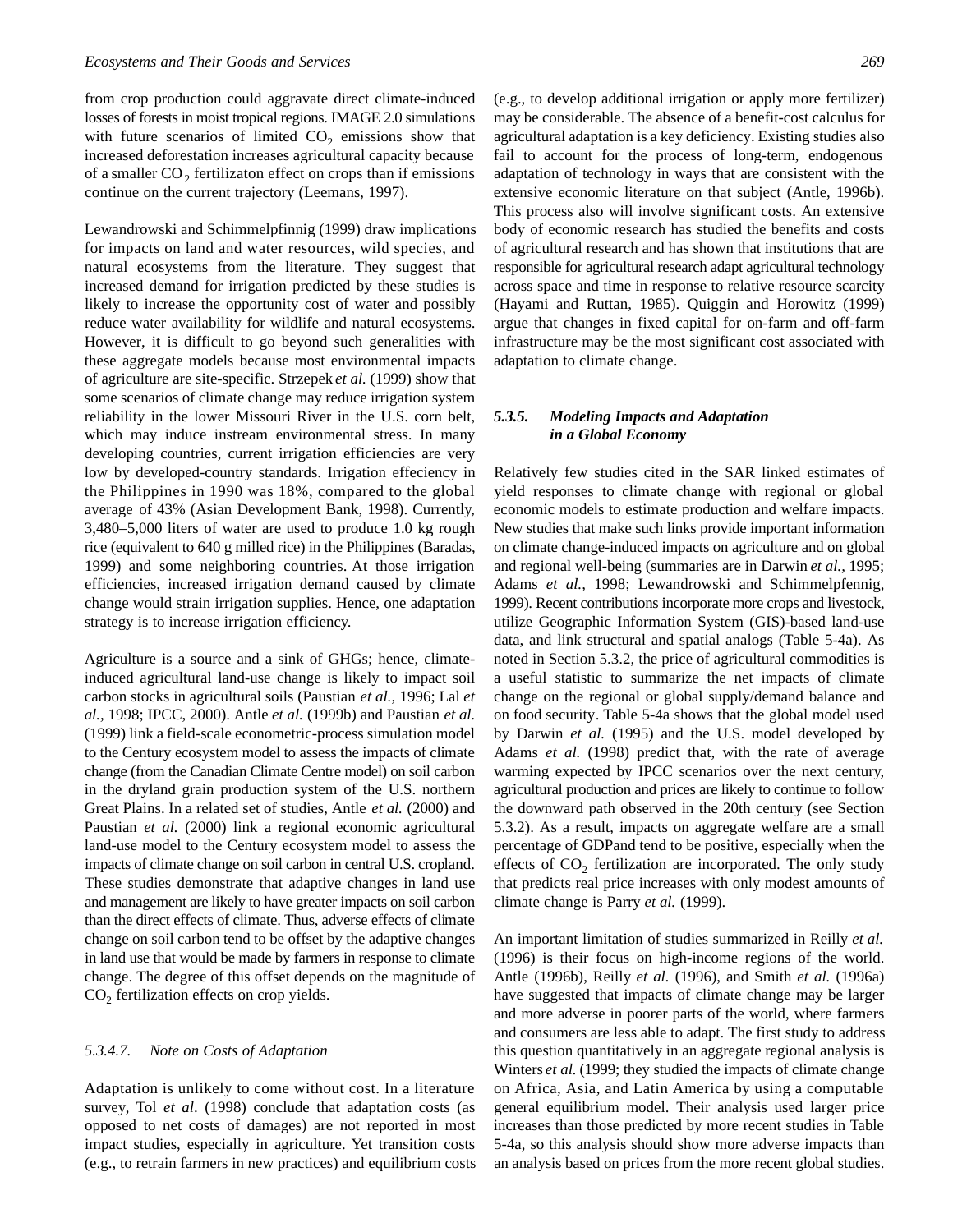The results summarized in Table 5-4a focus on the most vulnerable groups in poor countries—poor farmers and urban poor consumers. The results show that impacts on the incomes of these vulnerable groups would tend to be negative and in the range of 0 to –10%; in contrast, the impacts on consumer and producer groups predicted for the United States by Adams *et al.* (1998) ranged from  $-0.1$  to  $+1\%$ . Darwin (1999) reports results disaggregated by region and concludes that developing regions are likely to have welfare effects that are less positive or more negative than more-developed regions.

#### *5.3.6. Vulnerability of the Agricultural Sector*

A population, region, or sector is vulnerable to climate change when serious deficits or unused opportunities remain after taking account of adaptation. Assessment of agricultural vulnerability to climate change calls attention to populations, regions, and sectors that may lose the means to satisfy basic needs (food security, progress toward development, a healthy environment) or fail to seize opportunities to improve social welfare. Particularly when such cases result in part from market failure, issues of consequential equity arise that signal policy interventions. Although no single measure of agricultural vulnerability exists, several indices together provide a sketch of vulnerability, including crop yields, crop prices, production, income, number of people at risk of hunger, rates of erosion, and irrigation demand.

#### *5.3.6.1. How Much Warming can Global Agriculture Absorb Before Prices Rise?*

Is there an amount of climate change to which the global food production system can adapt with little harm but beyond which it is likely to impose serious hardship? An answer can be sketched only with very low confidence at this time because of the combination of uncertainties noted above. As noted in Section 5.3.2, prices are the best indicator of the balance between global food supply and demand. They determine the access of a majority of the world's population to an adequate diet. Two of three global studies reviewed here project that real agricultural output prices will decline with a mean global temperature increase of as much as 2.5ºC, especially if accompanied by modest increase in precipitation (Darwin *et al.,* 1995; Adams *et al.,* 1998). Another study (Parry *et al.,* 1999) projects that output prices will rise with or without climate change, and even a global mean temperature increase of ~1ºC (projected by 2020) causes prices to rise relative to the case with no climate change. When studies from the SAR are included with these more recent ones, there is general agreement that a mean global temperature rise of more than 2.5ºC could increase prices (Reilly *et al.,* 1996; Adams *et al.,* 1998; Parry *et al.,* 1999), with one exception (Darwin *et al.,* 1995). Thus, with very low confidence, it is concluded from these studies that a global temperature rise of greater than 2.5º C is likely to exceed the capacity of the global food production system to adapt without price increases. However, results are too mixed to support a defensible conclusion regarding the vulnerability of the global balance of agricultural supply and demand to smaller amounts of warming than 2.5ºC.

#### *5.3.6.2. Vulnerable Regions and Populations*

Although one may be reasonably optimistic about the prospects of adapting the global agricultural production system to the early stages of warming, the distribution of vulnerability among regions and people is likely to be uneven. As pointed out in Section 5.3.3, in the tropics—where some crops are near their maximum temperature tolerance and where dryland, nonirrigated agriculture predominates—yields are likely to decrease with even small amounts of climate change. The livelihoods of subsistence farmers and pastoral people—who make up a large proportion of rural populations in some regions, particularly in the tropics, and who are weakly coupled to markets—also could be negatively affected. In regions where there is a likelihood of decreased rainfall, agriculture could be substantially affected regardless of latitude. However, regional economic analysis (see Table 5-4) indicates that aggregate impacts on incomes even in the most vulnerable populations may not be large.

Clearly, in addition to the foregoing generality on productivity, other features of agricultural vulnerability are likely to vary widely among people, regions, nations, and continents (see Chapters 10–17). As noted in several places in this section and elsewhere (Downing *et al*., 1996a), the poor—especially those living in marginal environments—will be most vulnerable to climate-induced food insecurity. Parry *et al.* (1999) assessed the consequences of climate change for the number of people at risk of hunger as defined by the Food and Agriculture Organization (FAO, 1988) (see Table 5-4 for details of the study). By the 2080s, the additional number of people at risk of hunger as a result of climate change is estimated to be about 80 million. However, some regions (particularly in the arid and subhumid tropics) may be affected more. Africa is projected to experience marked reductions in yield, decreases in production, and increases in the risk of hunger as a result of climate change. The continent can expect to have 55–65 million extra people at risk of hunger by the 2080s under the HadCM2 climate scenarios. Under the HadCM3 climate scenario, the effect is even more severe, producing an estimated additional 70+ million people at risk of hunger in Africa. It should be noted, however, that these hunger estimates are based on the assumption that food prices will rise with climate change, which (as noted above) is highly uncertain as far as 80 years into the future.

Who are these extra people at risk of hunger likely to be? Downing *et al.* (1996b) suggest the following classes: rural smallholder producers, pastoralists, rural wage laborers, urban poor, and refugees and displaced people. In addition, they point to particular kinds of individuals: rural women, malnourished children, handicapped and infirm people, and the elderly.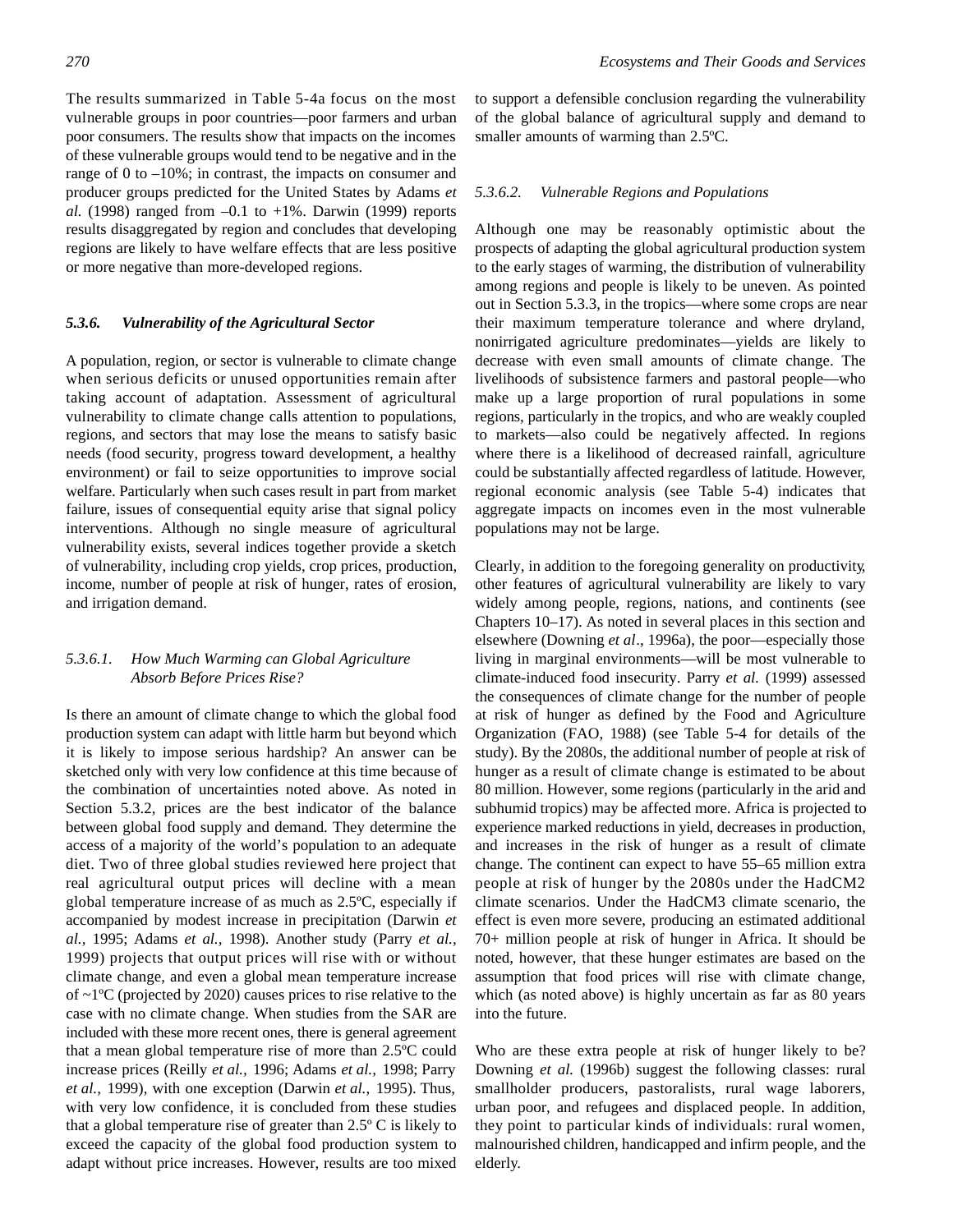# **5.4. Wildlife in Ecosystems**

The overall mobility of wildlife and the fact that they are physiologically constrained by temperature and moisture make them effective indicators of climatic changes (Root, 1988a; Parmesan *et al.,* 2000). Evidence is presented below that shows that many different taxa from around the world already are exhibiting recognizable changes, such as poleward and elevational range shifts and changes in the timing of events such as breeding (see Table 5-3). Many factors (e.g., habitat conversion, pollution) pressure animals (see Figure 5-1). The information that follows indicates that the changes from such pressures could result in patterns that differ from those created by rapid climate change, which are created by the physiological constraints of organisms in response to climatic variables. For example, the pattern many species are showing of general poleward movement is not likely to be created by habitat conversion because such conversion generally does not occur less frequently along the poleward sides of many species ranges (e.g., along the northern boundaries in the northern hemisphere) than along those nearer the equator. Consequently, the balance of evidence suggests that, for animals that are exhibiting significant large-scale patterns of changes, the most consistent explanation is recent climatic change. Thus, like the proverbial "canaries in the coal mine," wildlife seem to be providing an important early indicator of how ecosystems might respond to the discernible human impact on climate that is contributing to its change (Santer *et al.*, 1996).

Much of the early work on the effects of climate change on ecosystems focused on vegetation. Animals (nondomestic animals or wildlife—these terms are used interchangeably) are important members of ecosystems and are affected by weather and climate (Andrewartha and Birch, 1954). Consequently, concerns about the impacts that rapid climatic change may have on wildlife and the risks these changes may impose on ecosystem services are assessed and summarized in this section.

## *5.4.1. State of Wildlife*

### *5.4.1.1. Current Status of Endangered/Extinct Animals*

Recent estimates indicate that 25% (~1,125 species) of the world's mammals and 12% (~1,150 species) of birds are at a significant risk of global extinction (Stattersfield *et al.,* 1998; UNEP, 2000). One indicator of the magnitude of this problem is the speed at which species at risk are being identified. For example, the number of birds considered at risk has increased by almost 400 since 1994, and current population sizes and trends suggest an additional 600–900 soon could be added to these lists (IUCN, 1994; UNEP, 2000). The number of animals threatened with extinction varies by region (see Table 5-5). Global patterns of total diversity are reflected in the number of species at risk in each region, in that areas with more total species are likely to have more at risk. The number of threatened invertebrates in Table 5-5 is unrealistically low. The extinction rate of invertebrates in tropical forests alone has been estimated at 27,000 yr-1, largely because of habitat conversion (Wilson, 1992).

#### *5.4.1.2. Species Status from Secure to Extinction: Ranking Risks*

Extinction often is caused by a combination of pressures acting over time (Wilson, 1992). Three traits of species populations that contribute to endangerment status are range size, distribution of suitable habitat within the range, and population size. Species that are most at risk often have small ranges, inhabit a unique type of habitat or one found in isolated areas (patchy in distributions), and/or typically occur at low population densities (Rabinowitz, 1981; Rabinowitz *et al.*, 1986). Using these criteria, signs that a species may be at risk include shrinking range, decreased availability of habitat within the range, and local or widespread population declines.

Species with restricted habitat requirements typically are most vulnerable to extinction (Pimm *et al*., 1995), including many

| <b>Region</b>                                | <b>Totals</b>   | Amphibians | <b>Reptiles</b> | <b>Birds</b>   | <b>Mammals</b> |
|----------------------------------------------|-----------------|------------|-----------------|----------------|----------------|
| Africa                                       | 102 / 109 / 350 | 0/4/13     | 2/12/34         | 37/30/140      | 63/63/163      |
| Asia and the Pacific                         | 148 / 300 / 739 | 6/18/23    | 13/24/67        | 60/95/366      | 69/163/283     |
| Europe and Central Asia                      | 23/43/117       | 2/2/8      | 8/11/10         | 6/7/40         | 7/23/59        |
| Western Asia                                 | 7/11/35         | 0/0/0      | 2/4/2           | 2/0/20         | 3/7/13         |
| Latin America <sup>a</sup> and the Caribbean | 120/205/394     | 7/3/17     | 21/20/35        | 59 / 102 / 192 | 33/80/150      |
| North America <sup>a</sup>                   | 38/85/117       | 2/8/17     | 3/12/20         | 19/26/39       | 14/39/41       |

*Table 5-5: State of some of the world's vertebrate wildlife. For each region, the table lists the number of critically endangered, endangered, and vulnerable species, separated by slashes (UNEP, 2000).*

aUNEPdata place Mexico in North America because of similarity of biomes.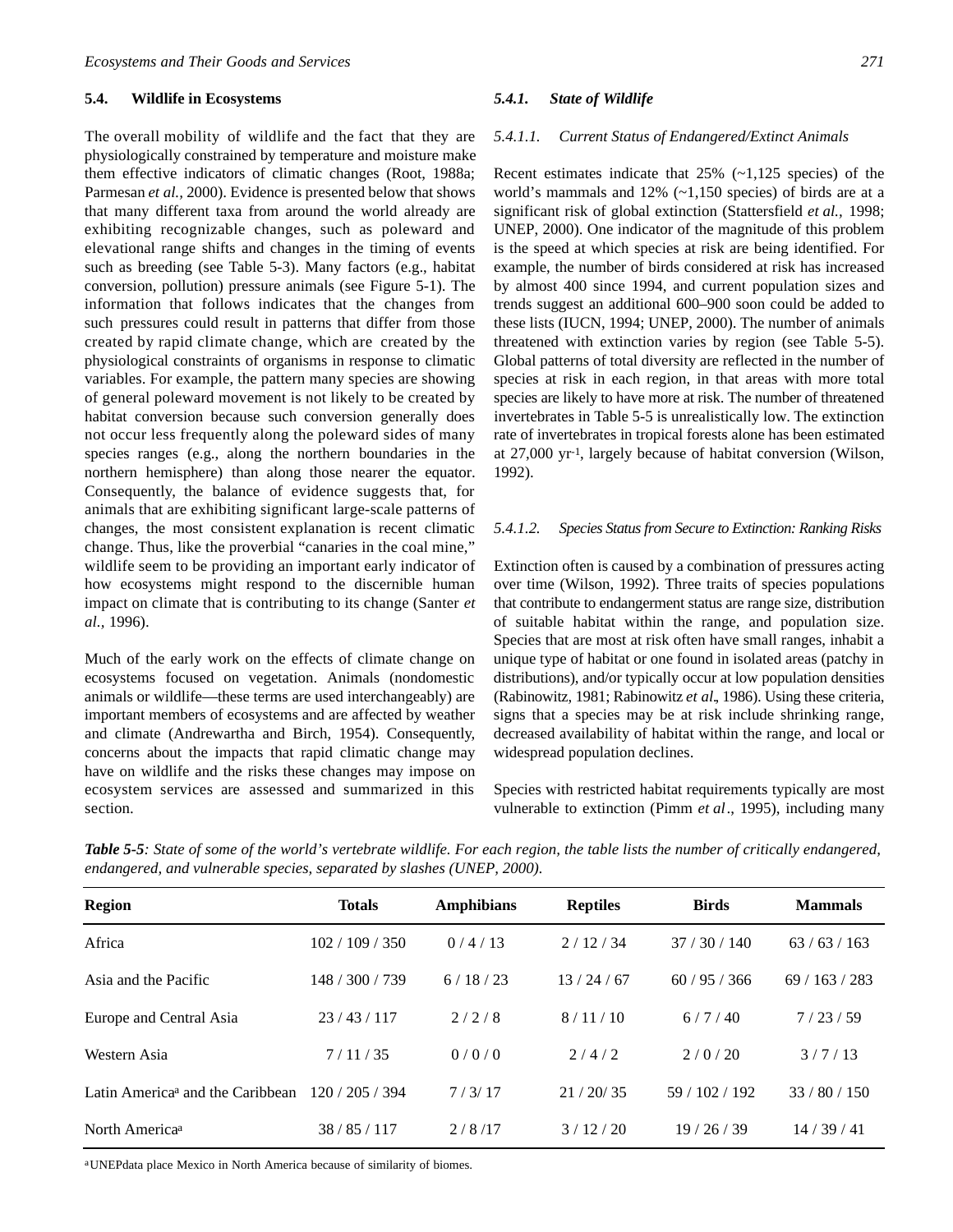endemic species that could be lost with loss of their habitat (Wyman, 1991; Bibby *et al.*, 1992; Stattersfield *et al.*, 1998). For example, the Sundarban, the only remaining habitat of Bengal tigers (*Panthera tigris tigris*) in Bangladesh, is projected to decrease considerably in size as a result of rising sea levels; Milliman *et al.* (1989) estimate a loss of 18% of the land by 2050 and as much as 34% by 2100. For tigers and the many other species that inhabit these forested wetland habitats, migration to higher ground probably would be blocked by human habitation of adjacent lands (Seidensticker, 1987; ADB, 1994). Many mountainous areas also have endemic species with narrow habitat requirements (Dexter *et al.*, 1995; Stattersfield *et al.*, 1998). With warming, habitats may be able to move up in elevation if the mountain is high enough. If not, the habitat could be lost (Still *et al.*, 1999). Some montane species that are susceptible to this change include forest birds in Tanzania (Seddon *et al.*, 1999), Resplendent Quetzal (*Pharomachrus mocinno*) in Central America (Hamilton, 1995), mountain gorilla (*Gorilla gorilla beringei*) in Africa, and spectacled bear (*Tremarctos ornatus*) in the Andes (Hamilton, 1995, and references therein). Protecting species that currently are vulnerable, endangered, or critically endangered (see Table 5-5) requires measures that, in general, reverse the trend toward rarity. Without management, there is high confidence that rapid climate change, in conjunction with other pressures, probably will cause many species that currently are classified as critically endangered to become extinct and several of those that are labeled endangered or vulnerable to become much rarer, and thereby closer to extinction, in the 21st century (Rabinowitz, 1981).

# *5.4.1.3. Wildlife Ties to Goods and Services*

Concern that species will become rare or extinct is warranted because of the goods and services provided by intact ecosystems and the species themselves. Most of the goods and services provided by wildlife (e.g., pollination, natural pest control; see Table 5-1) derive from their roles within systems. Other valuable services are provided by species that contribute to ecosystem stability or to ecosystem health and productivity. The recreational value (e.g., sport hunting, wildlife viewing) of species is large in market and nonmarket terms. Losses of species can lead to changes in the structure and function of the affected ecosystems, as well as loss of revenue and aesthetics (National Research Council, 1999).

### *5.4.2. Pressures on Wildlife*

Rapid climate change is only one of a long list of pressures on wildlife. Alone or in combination, these pressures may greatly increase species' vulnerabilities to rarity and extinction. Pressures such as land use and land-use change, introduction of exotic species, pollution/poisoning, and extreme climatic events and recent rapid climate change are of major concern and are discussed below. Other pressures include wildlife diseases, human persecution (e.g., overharvest, harassment),

collisions with towers and other structures, collisions with cars and other forms of transportation, electrocutions, anthropogenic barriers to dispersal, war and other civil conflict, and wildlife trade (see Price *et al.,*2000, for more information and references).

*Conversion of natural and semi-natural habitats* currently is quite extensive. Although climate change is starting to have observable effects on wildlife and the predicted future impact of climate change is expected to be large, the immediate principal current threat to the world's wildlife is habitat conversion (Vitousek et al., 1997a). Roughly 80% of forests that originally covered the Earth have been cleared or degraded, and logging, mining, or other large-scale developments threaten 39% of what remains (UNEP, 2000). Roughly 65% of Asia's wildlife habitat has been converted to other uses, as well as nearly 75% of Australian rainforests (UNEP, 2000). Habitat conversion and degradation affect nearly 89% of all threatened birds and 83% of all threatened mammals (IUCN, 2000). Nearly 75% of all threatened bird species are found in forests (Stattersfield *et al.,* 1998), and tropical forests are the most species-rich terrestrial habitats; an estimated 90% of the world's species occur in moist tropical forests, which cover only 8% of the land area (UNEP, 2000).

*Introduction of exotic species*, intentionally and accidentally, has had deleterious effects on wildlife populations. Overall, 18% of threatened mammals in Australia and the Americas and 20% of the world's birds are challenged by introduced species (UNEP, 2000). Most extinctions on islands can be tied to introduction of species that prey on native species or destroy critical habitats (Stattersfield, *et al.,* 1998).

*Pollution and other biochemical poisonings* have direct and indirect effects on wildlife. Chemical contaminants have been detected in the tissues of species from around the globe, in regions such as Brazilian Pantanal wetlands (Alho Cleber and Vieira Luiz, 1997) and remote arctic habitats (UNEP, 2000). The most obvious effects of chemicals are direct poisoning events. These frequently are side effects of pesticide applications and can lead to losses of thousands of individuals (Biber and Salathe, 1991). In addition to affecting wildlife directly, contaminants can indirectly affect them by modifying their habitats.

*Stochastic and extreme climatic events* can cause deaths of large numbers of individuals and contribute significantly to determining species composition in ecosystems (Parmesan *et al.,* 2000). Hurricanes can lead to direct mortality, and their aftermath may cause declines because of loss of resources required for foraging and breeding (Wiley and Wunderle, 1994). Many of these extreme climatic events are cyclical in nature, such as sea surface temperature (SST) changes that are associated with the El Niño-Southern Oscillation (ENSO). Sea temperature increases associated with ENSO events have been implicated in reproductive failure in seabirds (Wingfield *et al.,* 1999), reduced survival and reduced size in iguanas (Wikelski and Thom, 2000), and major shifts in island food webs (Stapp *et al.,* 1999). Extreme drought in Africa was thought to have contributed to declines in the populations of many Palearctic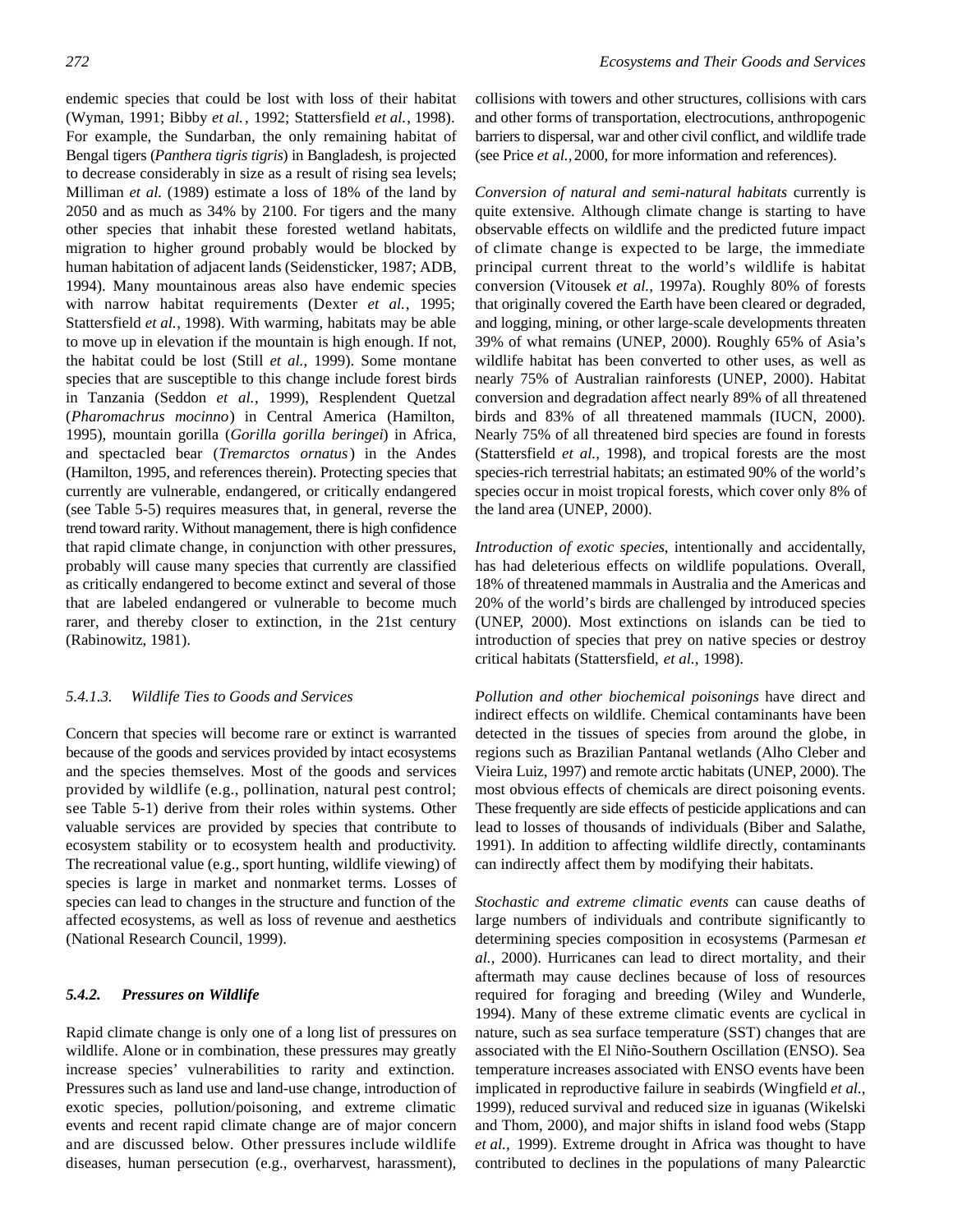migratory birds that wintered in the savanna and steppe zones of the Sahel (Biber and Salathe, 1991).

*Climate and climate change* are strong drivers of biotic systems. The distribution and survival of most species are moderated by climate (Root, 1988a,b,c; Martin, 1998; Duellman,1999). Although species have responded to climatic changes throughout evolutionary time (Harris, 1993), the primary concern today is the projected rapid rate of change. High species richness appears to be related to stable conditions; abrupt impoverishment of species has occurred during times of rapid change (Tambussi *et al.*, 1993).

*Synergistic effects* are likely to be quite damaging to animals. As habitat becomes more fragmented, barriers to dispersal or expansions of species' ranges could occur. This could force individuals to remain in inhospitable areas, decreasing the range and population size of species and ultimately leading to extinction (Rabinowitz, 1981). Fragmentation also may facilitate movement of invasive species into an area, leading to potential population declines through predation, competition, or transmission of disease (e.g., May and Norton, 1996). Increasing urbanization also could lead to increasing exposure to contaminants, which may make species less fit to survive changes in environmental conditions or weaken their immune systems (Pounds and Crump, 1987; Berger *et al.,* 1998). Human responses to climate change also may contribute to synergistic effects; for example, if new pest outbreaks are countered with increased pesticide use, nontarget species might have to endure climate- and contaminant-linked stressors.

# *5.4.3. Responses of Wildlife and Impacts on Goods and Services*

Findings indicate that many animals already may be responding to local climatic changes. Types of changes already observed include poleward and elevational movement of ranges, changes in animal abundance, changes in body size, and shifts in the timing of events such as breeding to earlier in the spring. These responses have been identified by a group of studies from around the world in a variety of different species (see Table 5-3). Far more information is available than can be summarized here. More detail on these changes is available in Hughes (2000) and Price *et al.* (2000).

## *5.4.3.1. Changes Exhibited by Animals*

Results from most studies that use large-scale data sets provide circumstantial (e.g., correlational) evidence about the association between changes in climate-related environmental factors and animal numbers or activities. Circumstantial evidence, though in sufficient by itself, is highly suggestive when multiple studies examining a myriad of different species on all continents find similar results. Combined with smaller scale studies, experimental studies, and modeling studies that examine mechanistic connections between animals and climate change,

the weight of evidence becomes even stronger. Such is the case for wildlife already exhibiting change related to climate forcings (see Table 5-3). The information given in the following subsections is a sampling of the types of studies that have examined the potential impacts of climate change on animals. The studies were selected for taxonomic and geographic inclusiveness and are not inclusive of the breadth of range of published studies. Information on more studies can be found in Table 5-3 and in Price *et al.* (2000).

#### *5.4.3.1.1. Shifts in animal ranges and abundances*

Ranges and abundances of prehistoric animals are known to have changed significantly over time (Goodfriend and Mitterer, 1988; Baroni and Orombelli, 1994; Coope, 1995). Currently, many species are undergoing range changes because of habitat conversion, land degradation (e.g., grazing, changes in fire regime), climate change, or a combination of factors. Possible climatically associated shifts in animal ranges and densities have been noted on three continents (Antarctica, Europe, and North America) and within each major taxonomic group of animals (see Table 5-3).

*Invertebrates:* Insect dispersal to favorable areas to make e ffective use of microclimatic differences is a common response to changing climate (e.g., Fielding *et al.*, 1999). The ranges of butterflies in Europe and North America have been found to shift poleward and upward in elevation as temperatures have increased (Pollard, 1979; Parmesan, 1996; Ellis *et al.,* 1997; Parmesan *et al.,* 1999). Warming and changed rainfall patterns also may alter host plant-insect relations, through community or physiological responses (e.g., host plant food quality) (Masters *et al.,* 1998).

*Amphibians and Reptiles:* Amphibians may be especially susceptible to climatic change because they have moist, permeable skin and eggs and often use more than one habitat type and food type in their lifetimes (Lips, 1998). Many amphibious species appear to be declining, although the exact causes (e.g., climate change, fungus, UV radiation, or other stresses) are difficult to determine (Laurance, 1996; Berger *et al.,* 1998; Houlahan *et al.,* 2000). Disappearance of the golden toad (*Bufo periglenes*) and the harlequin frog (*Atelopus varius*) from Costa Rica's Monteverde Cloud Forest Reserve appear to be linked to extremely dry weather associated with the 1986–1987 ENSO event (Pounds and Crump, 1994). Correlation between warming, reduced frequency of dry-season mist, and the timing of population crashes of four other frog species and two lizard species from the same cloud forest also has been found (Pounds *et al.*, 1999).

*Birds:* Bird ranges reportedly have moved poleward in Antarctica (Emslie *et al.,* 1998), North America (Price, 2000), Europe (Prop *et al.,* 1998), and Australia (Severnty, 1977). For example, the spring range of Barnacle Geese (*Branta leucopsis*) has moved north along the Norwegian coast, correlated with a significant increase in the number of April and May days with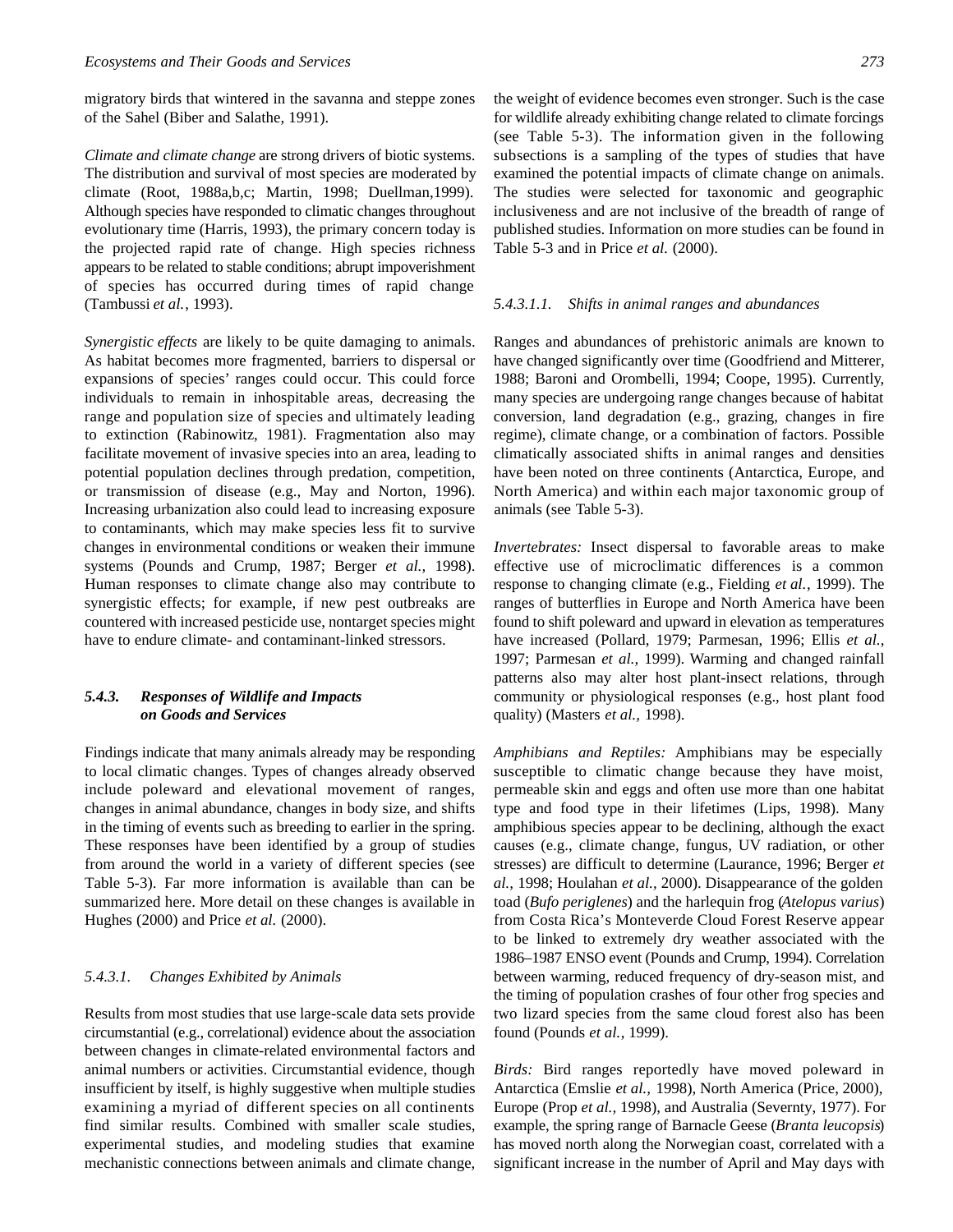*Mammals:* Changes in mammal abundance can occur through changes in food resources caused by climate-linked changes or changes in exposure to disease vectors. For example, the Australian quokka (*Setonix brachyurus*) differs in susceptibility to Salmonella infections depending on climatic environmental conditions (Hart *et al.,* 1985).

## *5.4.3.1.2. Changes in timing (phenology)*

*Invertebrates:* Warmer conditions during autumn and spring adversely affect the phenology of some cold-hardy species. Experimental work on spittlebugs (*Philaenus spumarius*) found that they hatched earlier in winter-warmed (3°C above ambient) grassland plots (Masters *et al.,* 1998).

*Amphibians:* Two frog species, at their northern range limit in the UK, spawned 2–3 weeks earlier in 1994 than in 1978 (Beebee, 1995). These changes were correlated with temperature, which also showed increasing trends over the same period.

*Birds:* Changes in phenology, or links between phenology and climate, have been noted for earlier breeding of some birds in Europe, North America, and Latin America (see Table 5-3). Changes in migration also have been noted, with earlier arrival dates of spring migrants in the United States (Ball, 1983; Bradley *et al.*, 1999), later autumn departure dates (Bezzel and Jetz, 1995), and changes in migratory patterns in Europe (Gatter, 1992).

# *5.4.3.1.3. Changes in morphology, physiology, and behavior*

*Amphibians and Reptiles:* Correlations between temperature and calling rates have been found in Egyptian frogs (Akef Mamdouh and Schneider, 1995). Indian tree frogs show differences in behaviors that depend on their level of hydration (Lillywhite *et al.,* 1998). Painted turtles grew larger in warmer years, and during warm sets of years turtles reached sexual maturity faster (Frazer *et al.,* 1993). Physiological effects of temperature, primarily sex determination, also can occur while reptiles are still within their eggs (Gutzke and Crews, 1988).

*Birds:* Spring and summer temperatures have been linked to variations in the size of eggs of the Pied Flycatcher (*Ficedula hypoleuca*). Early summer mean temperatures explain ~34% of the annual variation in egg size between the years 1975 and 1994 (see Figures 5-3 to 5-5; Jarvinen, 1996).

*Mammals:* Body size is correlated with many life-history traits, including reproduction, diet, and size of home ranges. North American wood rat (*Neotoma spp.*) body weight has shown a significant decline that is inversely correlated with a significant increase in temperature over the past 8 years (Smith *et al.,*



**Figure 5-3**: Change in egg volume of Pied Flycatcher birds over time. Regression line is  $y = 1.24 + 0.004$  x (P<0.01).



**Figure 5-4**: Change in the mean air temperature during the egg laying time period of the Pied Flycatcher. Regression line is  $y = -5.5 + 0.14$  x (P<0.7).



**Figure 5-5**: Correlation between egg volume of the Pied Flycatcher over the years and mean air temperature (regression is significant at P<0.01).

1998). Juvenile red deer (*Cervus elaphus*) in Scotland grew faster in warm springs, leading to increases in adult body size (Albon and Clutton-Brock, 1988).

# *5.4.3.1.4. Changes in community composition, biotic interactions, and behavior*

Differential responses by species could cause existing animal communities to undergo restructuring. This occurred in prehistoric plant communities because no analogous communities exist today (Davis, 1990). Similarly, Graham and Grimm (1990) found no present-day mammal communities that are analogous to some prehistoric animal communities.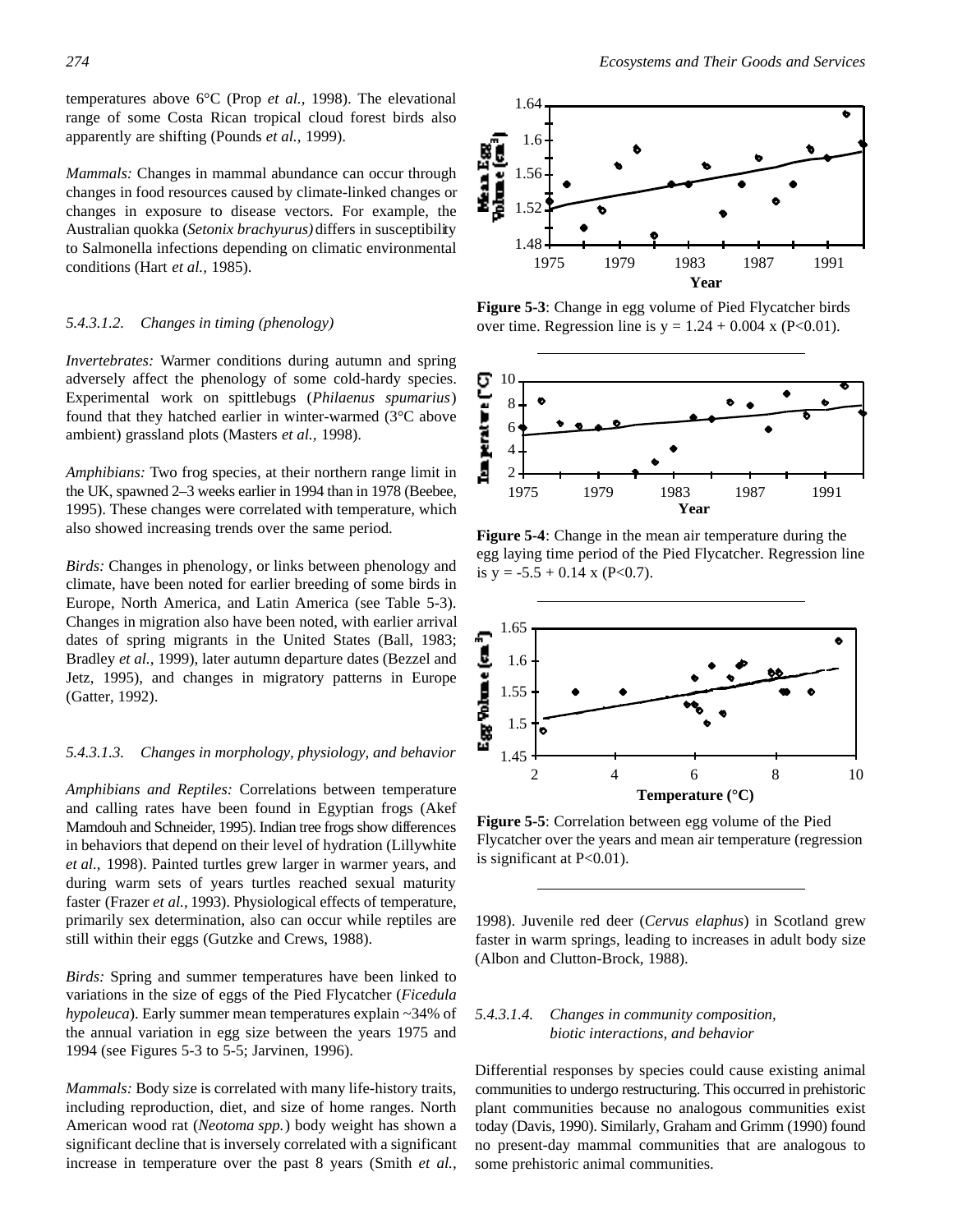### *Ecosystems and Their Goods and Services 275*

*Invertebrates:* Potato aphids grown on plants kept in elevated CO<sub>2</sub> (700 ppm) showed a reduced response to alarm pheromones in comparison to those grown on plants in ambient  $CO<sub>2</sub>$ (350 ppm). Aphids were more likely to remain on leaves, possibly making them more susceptible to predators (Awmack *et al.*, 1997b).

*Amphibians:* Temperature and dissolved oxygen concentrations can alter the behavior of amphibian larvae, and changes in thermal environments can alter the outcome of predator-prey interactions (Manjarrez, 1996; Moore and Townsend, 1998).

*Birds:* In the UK, climate change may be causing a mismatch in the timing of breeding of Great Tits (*Parus major*) with other species in their communities (Visser *et al.*, 1998). The phenology of plants and some animals in the study area has advanced over the past 23 years, whereas breeding timing of Great Tits has not changed. This decoupling could lead to birds hatching when food supplies may be in low abundance (Visser *et al.,* 1998).

*Mammals:* Post *et al.* (1999) document a positive correlation between gray wolf (*Canis lupus*) winter pack size and snow depth on Isle Royale (USA). Greater pack size leads to three times more moose kills than in years with less snow. Fewer moose mean less browsing and thus better growth of understory balsam fir (*Abies balsamea*).

#### *5.4.3.2. Model Projections of Wildlife Responses*

*Invertebrates:* Because changes in the distribution of disease vectors, such as mosquitoes, and crop and forest pests can have major human health and economic impacts, most modeling of changes in insect range and abundance have focused on pest species (Sutherst *et al.,*1995). In southern Africa, models project changes in the ranges of tsetse flies, ticks, and mosquitoes (Rogers, 1996). Potential range changes of other disease vectors are discussed in Chapter 9.

High proportions of boreal forest insect pests overwinter as eggs. The strong link between patterns of minimum temperature and the location of outbreaks are best explained by the fact that eggs are killed when temperatures dip below a species' tolerance threshold (Sullivan, 1965; Austara, 1971; Virtanen *et al.*, 1996). Modeling work that is based on these observations and projected climate data suggests that increasing nighttime winter temperatures may increase the frequency of these pest species in northern areas (Tenow, 1996; Virtanen et al., 1996, 1998), although warmer summer temperatures may reduce the intensity of outbreaks (Niemelä, 1980; Neuvonen *et al.*, 1999; Virtanen and Neuvonen, 1999; but see Ayres, 1993).

*Amphibians and Reptiles:* In studies on altitudinal (Pettus and Angleton, 1967; Licht, 1975; Bizer, 1978; Berven, 1982a,b) and latitudinal (Collins, 1979) gradients, a general pattern of faster metamorphosis at smaller sizes occurs at high elevations and northern latitudes. Changes in these life history attributes

# **Box 5-6. Penguins as Indicators of Climate Warming in Western Antarctic**

Midwinter surface air temperatures in the Western Antarctic Peninsula (WAP) region have increased by 4–5°C over the past 50 years (Smith *et al.,* 1996b). Studies confirm that the spatial and temporal patterns of winter sea-ice development in the WAPhave changed during this time in response to rapid warming (Fraser *et al.,* 1992; de la Mare, 1997; Jacobs and Comiso, 1997; Loeb *et al.,* 1997). Chinstrap (*Pygoscelis antarctica*) and Adélie (*P. adeliae*) penguin populations also have changed during the past 25 years.

Although these two species are ecologically very similar, with diets and breeding ranges that overlap in the WAP (Volkman *et al.,* 1980), their winter habitat preferences are radically different. Adélies are obligate inhabitants of the pack ice, whereas Chinstraps are ice-intolerant, preferring to remain in close association with open water (Fraser *et al.,* 1992; Ainley *et al.,* 1994). The quality and availability of winter habitat is an essential determinant of survival and therefore a key factor regulating seabird populations (Birkhead and Furness, 1984). Adélie penguins have decreased by 22% whereas Chinstrap penguins have increased by more than 400% over the past 25 years (Fraser and Patterson, 1997; Smith *et al.*, 1999). This pattern supports the hypothesis that the increasing availability of open water as a result of warmer winters is favoring the survival of Chinstraps over the ice-dependent Adélies (see Fraser *et al.,* 1992).

may affect species' abundances as a result of susceptibility to predators or environmental extremes or changes in reproductive output (Calef, 1973; Travis, 1981). Species that inhabit high-altitude areas may be at particular risk from climate change because as temperatures increase, their habitats may disappear (Hamilton, 1995; Pounds *et al.,* 1999). In Australia, frog distributions are strongly correlated with patterns of annual rainfall, implying that frogs in these areas may be able to expand their ranges if precipitation increases (Tyler, 1994). Reptile ranges often correlate with temperature (Nix, 1986; Owen and Dixon, 1989; Yom-Tov and Werner, 1996), suggesting that ranges may shift with temperature change. Desert tortoises (*Testudo graeca graeca*) in southern Morocco already have shifted their ranges in response to drier conditions possibly resulting from land-use changes (Bayley and Highfield, 1996).

*Birds:* In the prairie pothole region of the United States and Canada, a significant correlation between wetlands, duck numbers, and the Palmer Drought Severity Index has been found (Sorenson *et al.*, 1998). Projections of warming and drying for this region suggest that the number of wetlands and, correspondingly, the number of breeding ducks could be reduced.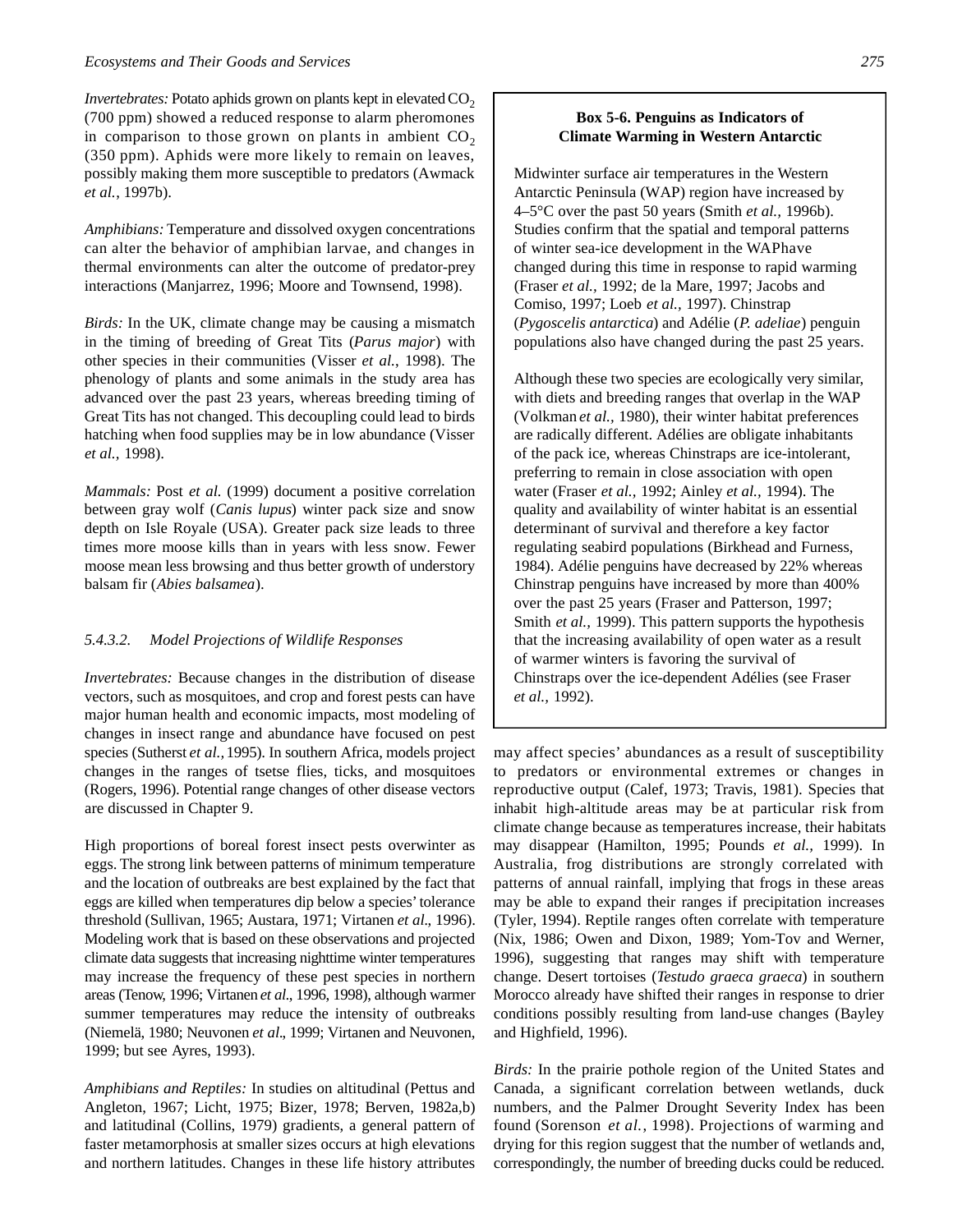*Mammals:* Population reductions in mammals in African arid lands are possible if the incidence of drought increases (IPCC, 1998). In Australia, declines in several mammal species may occur if droughts increase in frequency or intensity (Caughley *et al.*, 1985; Roberston, 1986; Gordon *et al.*, 1988). Mountains (see Section 5.4.3.1), patchy habitats, and oceans can be barriers to range shifts. The Arctic Ocean is an obstacle to 25 species of Canadian mammals, with the collared lemming (*Dicrostonyx groenlandicus*) possibly losing at least 60% of its available habitat to climate change (Kerr and Packer, 1998).

The nutritional quality of some plant species has been found to decrease with increased  $CO_2$  availability (Bazzaz, 1996). This could mean that herbivores might have to eat more. Most studies have dealt with insect or domestic mammals, but similar results are likely to hold for wild herbivorous mammals (Baker *et al.*, 1993; Bolortsetseg and Tuvaansuren, 1996). Relative changes in major plant lifeforms also can affect species distributions and populations densities; for example, in high-latitude rangelands, shrub abundance may increase and forb abundance may decrease (Chapin *et al.*, 1995), possibly leading to limitations on food supplies available to migrating caribou (White and Trudell, 1980).

# *5.4.3.3. Impacts on Goods and Services with Market Values*

# *5.4.3.3.1. Control of pest species and disease vectors*

Wildlife plays a role in natural and agricultural ecosystems through reduction of injurious insect pests and disease vectors. In some forested ecosystems, birds, together with parasitoids and other insect predators, are effective predators of insect pests (Crawford and Jennings, 1989; see Price *et al.,* 2000). Insects, ants, and spiders also play key roles in reducing populations of pest insects. For example, when ants were removed from maize plots in Nicaragua, two pest species increased in abundance, and damage to the maize increased (Perfecto, 1991). The annual economic value of wildlife control of insect pests has been estimated to be hundreds of billions of U.S. dollars (de Groot, 1992; Pimentel *et al.,* 1992, 1993; Pimentel, 1997). This includes destruction of pests that are injurious to crops (estimated at US\$90 billion year in the United States alone), as well as those affecting forests.

Climate change could impact many of these systems by decoupling predators from their prey (Root and Schneider, 1995). Studies in North America project reductions in the extent of distribution size of some of the species that feed on pests in forest, grassland, and agricultural ecosystems (see Price, 1995; Price *et al.,* 2000). This could lead to an increasing need to use pesticides, with accompanying health risks (human and wildlife) and economic costs (Kirk *et al.*, 1996; Colburn *et al.*, 1997; Herremans, 1998).

### *5.4.3.3.2. Pollinators*

Pollination is crucial to the reproduction of many plants, thus to maintenance of functioning ecosystems and biodiversity. Many factors influence the occurrence and density of insects (e.g., habitat conversion, excessive pesticide use). The principal mode of pollination of many plant species is by insects. Worldwide, an estimated 400 crop species are pollinated by bees and more than 30 other animal genera; possible crop loss in some species would be more than 90% in the absence of bees (Southwick, 1992; Buchmann and Nabhan, 1996). More than 100,000 different animals around the world pollinate 250,000 types of plants (Buchmann and Nabhan, 1996). The estimated annual value of wildlife pollination to commercial crops and pasture grasses is tens of billions of U.S. dollars (de Groot, 1992; Pimentel *et al.,* 1992, 1995). If pollination of noncommercial plants were added, the figure would be significantly higher.

# *5.4.3.3.3. Seed dispersal*

Seeds of some plants are dispersed by one or a few animal species. In Costa Rican tropical deciduous forests, as many as 60% of plants have their seeds dispersed by birds; the numbers are 75% in subtropical evergreen forests and 80% in montane evergreen forests (Bawa, 1995). On Samoa, the vast majority of seed dispersal in the dry season is mediated by flying foxes (Cox *et al.*, 1991). Plants commonly disperse via seeds passing through the digestive tracts of animals or with animals that cache seeds (Robinson and Handel, 1993; Lanner, 1996). Consequently, if the ranges of the appropriate animals become disjunct from even part of the ranges of specific plants, dispersal of the plants may suffer (see Price *et al.,* 2000, for other examples).

# *5.4.3.3.4. Decomposers and soil maintainers*

Invertebrates and microorganisms living on or below the soil surface provide needed goods and services to human societies (e.g., mixing and aeration of soils, decomposition of materials and human waste) (Daily *et al.*, 1997). These processes contribute to creation of fertile topsoil from organic matter and mineral components of the soil. Some of these organisms (e.g., ants) are susceptible to climatic changes, especially droughts (Folgarait, 1998). On a global scale, the estimated cost of replacing waste elimination services performed by these organisms is hundreds of billions of U.S. dollars annually; the estimated cost of replacing topsoil production services is tens of billions of U.S. dollars annually (de Groot, 1992; Crosson *et al.*, 1995; Pimentel *et al.,* 1995; Daily *et al.,* 1997).

## *5.4.3.3.5. Protection of endangered species*

Another way of assessing the value of wildlife is by examining how much is spent on its conservation. In fiscal year 1995, approximately US\$330 million was spent on the conservation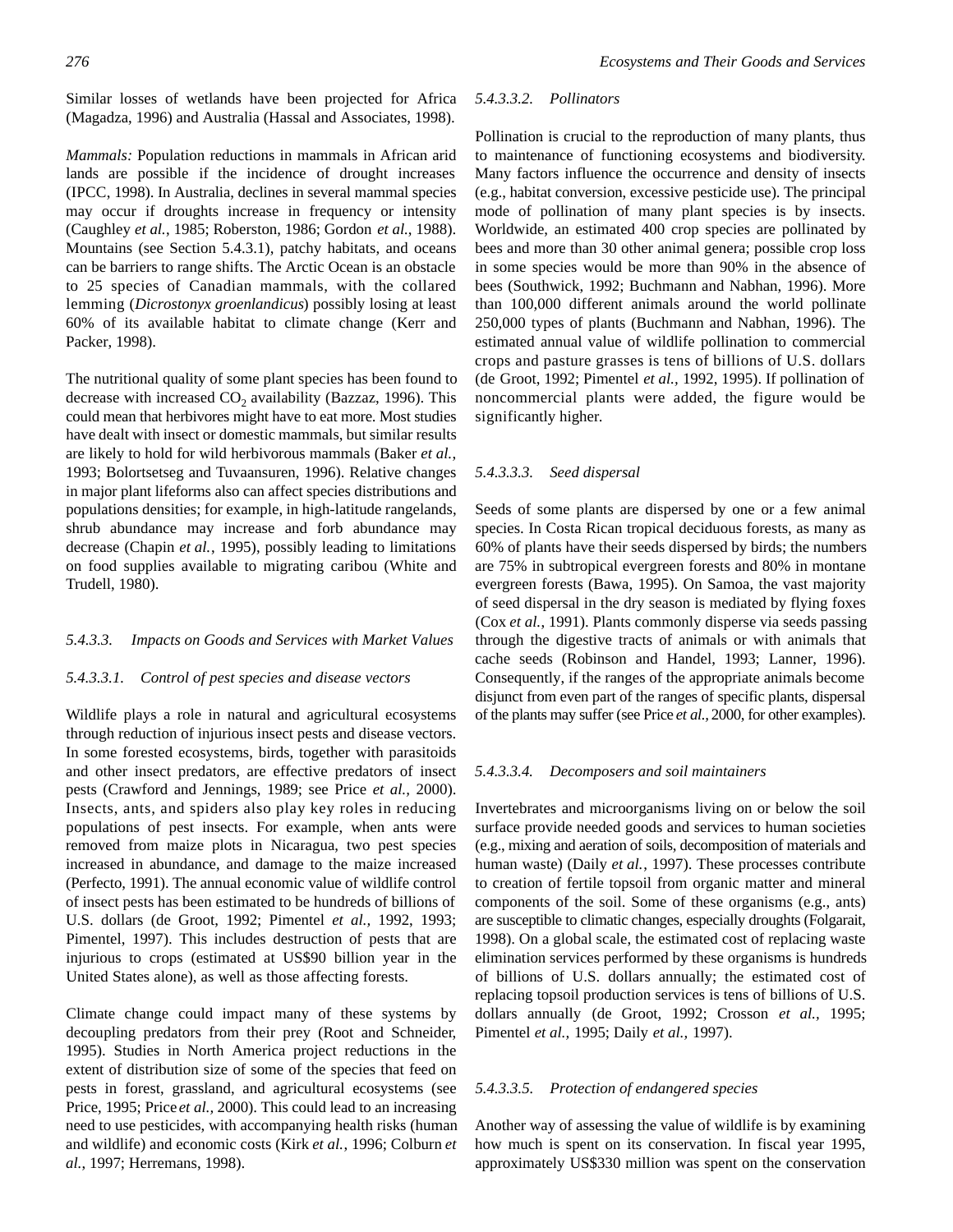of threatened and endangered species in the United States and its territories (U.S. Fish and Wildlife Service, 1995). As pressures facing wildlife increase, the number of species that require conservation attention also will most likely increase.

#### *5.4.3.3.6. Subsistence hunting*

People in many parts of the world depend on wildlife for their daily nutritional needs. This is most pronounced in less-developed areas. For example, the Cree along James Bay in Canada harvest approximately 800,000 kg of animal food annually. The per capita replacement value of this harvest was estimated to be CDN\$6,000 in 1986 dollars (Scott, 1987). The abundance of caribou (*Rangifer tarandus groenlandicus*) available for harvest by indigenous peoples could decrease as a result of increased temperatures, snowfall, and potential shifts in the timing of precipitation (Brotton and Wall, 1997; Ferguson, 1999). Adverse impacts also have been projected for other subsistence species, including marine birds, seals, polar bears (Stirling, 1997), tundra birds (Jefferies *et al.*, 1992), and other tundragrazing ungulates (Jeffries, *et al.*, 1992; Gunn, 1995).

Wildlife species also are a significant source of food and medicine for people in many temperate and tropical countries, such as Botswana and Nigeria (McNeely *et al.*, 1990) and Australia (Bomford and Caughley, 1996). Among the Boran (Kenya), birds are used for medicines (ostrich oils) and their feathers for cleaning wounds (Isack, 1987). In many countries, climate change impacts such as reductions in wildlife populations may have the greatest impact on the lowest-income groups those with the least ability to adapt if hunting opportunities decline (Arntzen and Ringrose, 1996).

### *5.4.3.3.7. Recreational use of animals and ecotourism*

In many African countries, ecotourism to view wildlife is a major contributor to gross national product (GNP). Worldwide, ecotourism is estimated to provide US\$500 billion to 1 trillion annually to the global economy (Munasinghe and McNeely, 1994). Changes in climate could reduce the populations of some of the species people are willing to pay to see (Mills *et al.*, 1995; Allen-Diaz, 1996).

# *5.4.3.4. Impacts on Goods and Services with Nonmarket Valuations*

Though difficult to measure, nonmarket values must be taken into account in discussing the state of wildlife. These values can be described in terms of the cultural, religious, scientific, and aesthetic importance of wildlife species (Bawa and Gadgil, 1997; Goulder and Kennedy, 1997; National Research Council, 1999). At times, monetary value can be assigned to nonmarket aspects, such as a tourist's willingness to pay to see wildlife in natural habitats (e.g., Edwards, 1991). Although this is difficult, monetary values might be able to be assigned to some of the

wildlife services described in this section. The fact that a monetary value is difficult to assign should not diminish the importance of the service; for many, no substitute exists for the services provided by wildlife.

Tools used to assess nonmarket monetary values vary, but a few approaches have become common. One attempts to determine "existence value": people's willingness to pay to know that an animal simply continues to exist, even if they never see it (National Research Council, 1999). Similarly, an "option value" is based on a person's desire to be able to potentially interact with the animal some time in the future, and a "bequest value" is being assured that future generations will be able to use or view an animal (National Research Council, 1999). Listed below are some areas where it is particularly difficult to estimate a monetary value for animal-related services.

#### *5.4.3.4.1. Cultural and religious importance of animals*

Many indigenous peoples use wildlife as integral parts of their cultural and religious ceremonies. For example, birds are strongly integrated into Pueblo Indian (United States) communities. Birds are regarded as messengers to the gods and a connection to the spirit realm. Among Zuni Indians (United States), prayer sticks with feathers from 72 different species of birds are used as offerings to the spirit realm (Tyler, 1991). In Boran (Kenya) ceremonies, selection of tribal leaders involves rituals that require Ostrich (*Struthio camelus*) feathers. Birds also are used for tribal cosmology, meteorology, religion, and cultural ceremonies (Isack, 1987). Wildlife plays similar roles in cultures elsewhere in the world. Thus, shifts in the timing or the ranges of wildlife species could impact the cultural and religious lives of some indigenous peoples.

#### *5.4.3.4.2. Wildlife and scientific information*

Researchers have been studying spider silk to learn how this strong and elastic material could be manufactured (Xu and Lewis, 1990). Similarly, scientists have examined the structure of the small scales on butterfly wings to understand how they reflect light and dissipate heat. These studies may help engineers design better processes for manufacturing and designing computer chips (Miaoulis and Heilman, 1998). Researchers also have studied the regenerative properties of cells within rhinoceros horns and have identified potent antimicrobial chemicals from frogs and toads (Cruciani *et al.*, 1992; Moore *et al.*, 1992; Boskey, 1998).

## *5.4.3.4.3. Ecosystem function and biodiversity maintenance*

Other valuable services are provided by species that contribute to ecosystem health and productivity. Reductions in or losses of species can lead to reduced local biodiversity and changes in the structure and function of affected ecosystems (National Research Council, 1999). The most well-known example of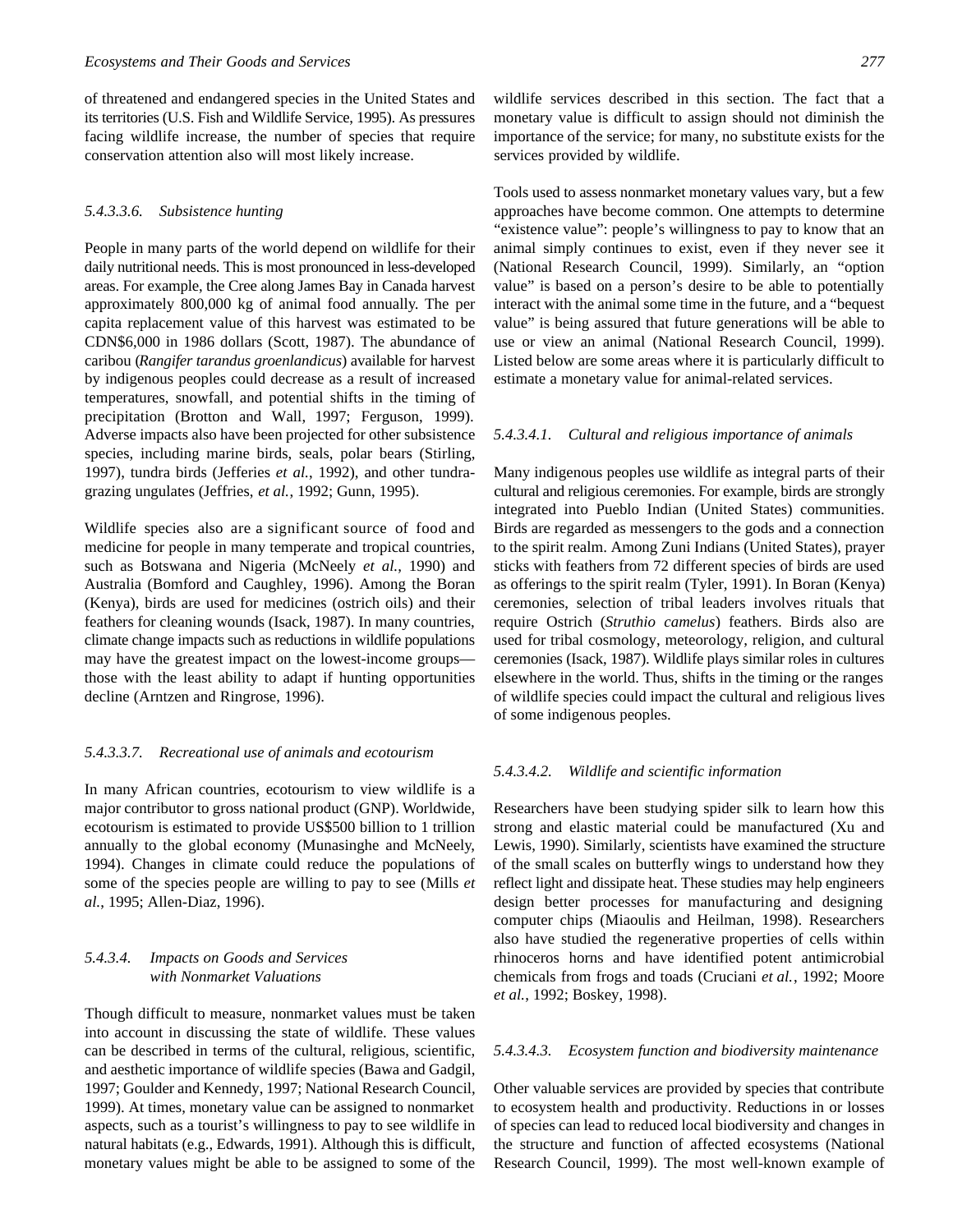this kind of effect comes from marine systems, where the presence or absence of a starfish species has been found to greatly influence the species composition of intertidal habitats (Paine, 1974). Species in terrestrial systems also can have a strong influence on the biodiversity of their ecosystems; in many cases these effects are related to their functions as pollinators or seed dispersers (see Price *et al.*, 2000).

# *5.4.4. Adaptation by Humans for Changes in Goods and Services*

The ability of wildlife to adapt naturally to climate change is largely a function of available genetic diversity and the rate of change. This section deals not with natural adaptation but with human adaptation to changes in wildlife populations, in terms of conserving wildlife and replacing some of the goods and services that wildlife provides.

# *5.4.4.1. Parks and Reserves*

One typical method to adapt to declines in wildlife populations has been establishment of refuges, parks, and reserves. Placement of reserves, however, rarely has taken into account potential rapid climate change, even though the problems of such change and reserve placement were discussed in the mid-1980s (Peters and Darling, 1985). Managers of current reserves and parks need to be encouraged to consider rapid climate change in developing future management plans (Solomon, 1994; Halpin, 1997). Developing a series of bioindicators to monitor the potential impacts of rapid climate change on parks and reserves may be possible (de Groot and Ketner, 1994).

In the United Kingdom, the Institute of Terrestrial Ecology has estimated that 10% of all designated areas (i.e., nature reserves) could be lost (e.g., to habitat degradation) within 30–40 years and that species distribution in 50% of designated areas could change significantly over the same period (UK DETR, 1999). In light of these changes, there is a need for a robust nature conservation system that can accommodate climate change.

In part, the disparity between siting reserves where wildlife species currently are versus where they may be in the future may stem from uncertainties in the rate and amount of projected climate change. If a species'range shifts out of a reserve created for its survival, the current reserve placement could even be considered maladaptive. However, if reserves are not created and species are lost to other pressures, the potential effects of climate change on species distributions are moot (see Box 5-7).

# *5.4.4.2. Captive Breeding and Translocations*

Another way in which humans have dealt with endangered wildlife populations has been through captive breeding and translocations. These techniques have been put forward in the past as methods to deal with future population pressures caused

# **Box 5-7. Biodiversity Hotspots and Climate Change**

Biodiversity hotspots are areas with exceptional concentrations of endemic species facing extraordinary threats of habitat destruction. Twenty-five hotspots contain the sole remaining habitats for 133,149 (44%) vascular land plants and 9,732 (36%) terrestrial vertebrates (Myers et al., 2000). The number of invertebrates is not known, but in light of the many interactions (e.g., pollination) between plants and invertebrates, especially insects, the concentrations of these animals probably parallel those of plants. Nine of these hot spots occur on islands, making them particularly vulnerable to sea-level rise and limiting or preventing the opportunity for many terrestrial animals to modify their range (Myers *et al.,* 2000). Because these 25 hotspots constitute only 1.4% of the Earth's land surface (Myers *et al.*, 2000), they provide an opportunity for planners to respond to the biodiversity crisis by giving priority status to conserving them.

Unfortunately, synergistic effects of climate change and requirements to conserve areas for species survival may complicate the situation. With warming temperatures, many species are expected to move poleward (Parmesan *et al.*, 1999) or upward in altitude (Pounds *et al.*, 1999). This implies that the locations of hotspot reserves may need to allow for such movement, which may require a somewhat larger region to be conserved. Even with these efforts, some species may not be conserved because they presently are as far poleward (e.g., fynbos region at the southern tip of South Africa) or as high in altitude (e.g., cloud forests in Costa Rica) as they can be.

by climate change (Peters, 1992). However, although captive breeding and translocation are effective tools for conservation of some species, they may be appropriate for only a handful of species (see Box 5-8).

# *5.4.4.3. Replacing Lost Ecosystem Services*

Humans may need to adapt not only in terms of wildlife conservation but also to replace lost ecological services normally provided by wildlife. It may be necessary to develop adaptations to losses of natural pest control, pollination, and seed dispersal. Although replacing providers of these three services sometimes may be possible, the alternatives may be costly (Buchmann and Nabhan, 1996). Finding a replacement for other services, such as contributions to nutrient cycling and ecosystem stability/biodiversity, are much harder to imagine. In many cases, such as the values of wildlife associated with subsistence hunting and cultural and religious ceremonies, any attempt at replacement may represent a net loss.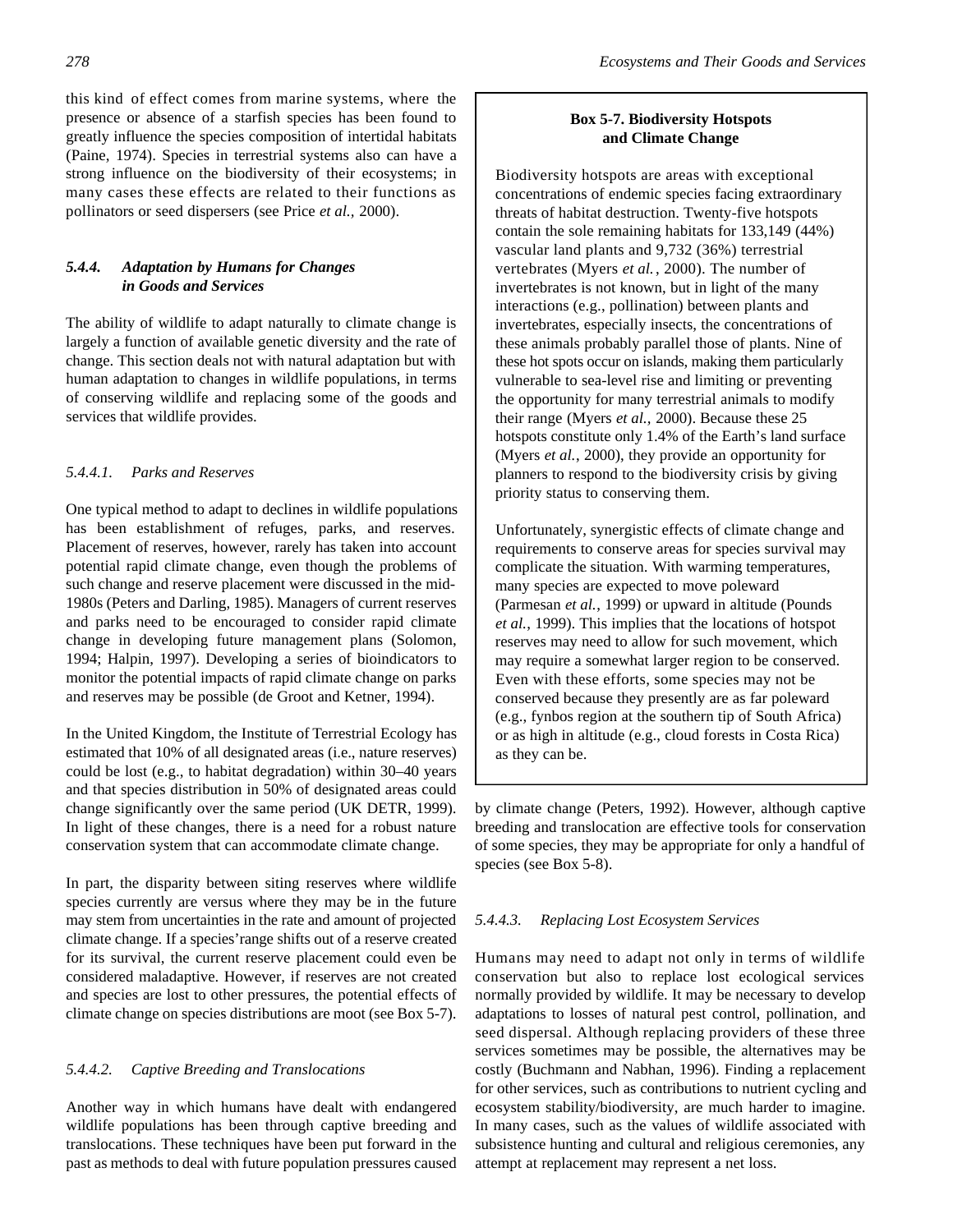In many agricultural/silvicultural systems, pesticides are used to prevent losses to pests (insects, pathogens, some vertebrates). In the past 50 years, pesticide use worldwide has increased more than 25-fold (Worldwatch Institute, 1999). The estimated cost of pesticide use in the United States in the mid-1990s was US\$11.9 billion (equivalent to 4.5% of total U.S. farm production expenditures), and worldwide use was US\$30.6 billion (Aspelin and Grube, 1999). Given that these values are for systems that still had some natural pest control, changes in wildlife distributions might necessitate changes in economic expenditures for pesticides.

However, pesticides often kill more than the target species, possibly eliminating natural predators that keep pest populations low. For example, increased pesticide use in Indonesia between 1980 and 1985 led to the destruction of the natural enemies of the brown planthopper. Subsequent increases in planthopper numbers caused reductions in rice yields estimated to cost US\$1.5 billion (FAO figures cited in Pimentel *et al.*, 1992).

Adaptation to loss of natural pollinators may be possible in some cases. Farmers sometimes lease bee colonies to pollinate their crops. Although this may be an option for the  $\sim$ 15% of

# **Box 5-8. Limitations of Captive Breeding and Translocation to Conserve Biological Diversity Threatened by Climate Change**

In some cases, threatened populations of sensitive species could be augmented or reestablished through captive breeding for reintroduction, especially if the degree of climate change proves to be small or moderate. In combination with habitat restoration, such efforts may be successful in preventing the extinction of small numbers of key selected taxa. Similarly, translocation of wildlife between areas within their natural range also might mitigate the effects of small to moderate climate change. This strategy has been applied successfully to augment or restore depleted populations of various species (Boyer and Brown, 1988).

Captive breeding for reintroduction and translocation are likely to be less successful if climate change is more dramatic. Such change could result in large-scale modifications of environmental conditions, including loss or significant alteration of existing habitat over some or all of a species'range (Myers *et al.,* 2000). Captive breeding and translocation therefore should not be perceived as panaceas for the loss of biological diversity that might accompany dramatic climate change, especially given the current state of the environment. Populations of many species already are perilously small; further loss of habitat and stress associated with severe climate change may push many taxa to extinction.

One limitation to captive breeding is the lack of space available to hold wildlife for breeding purposes. Zoos and offsite breeding facilities can be expected to accommodate no more than a small fraction of the number of species that might be threatened. Recent studies have indicated that no more than 16 snake species and 141 bird species could be accommodated and sustained in accredited North American zoos and aquariums in long-term management programs (Quinn and Quinn, 1993; Sheppard, 1995).

Captive breeding programs are expensive, and locating funding to support large numbers of programs could be difficult (Hutchins *et al.*, 1996). For example, it costs US\$22,000 to raise a single golden lion tamarin in the United States and reintroduce it to its native Brazil (Kleiman *et al.*, 1991). Part of the cost associated with such programs includes the extensive scientific studies that must be conducted for the program to be successful. Reintroduction is technologically difficult and unlikely to be successful in the absence of knowledge about the species'basic biology and behavior (Hutchins *et al.*, 1996). Rearing and release strategies must be tested experimentally, and released animals must be monitored to assess the efficacy of various methods (Beck *et al.*, 1994). In the case of black-footed ferrets (*Mustela nigripes*) and golden lion tamarins, it took more than a decade to develop the knowledge base required for success.

If wildlife translocation involves moving species outside their natural ranges, other problems may ensue. Exotic species can have devastating effects on host ecosystems, including extinction of native fauna (McKnight, 1993). The unpredictable consequences of species introductions means that translocation is severely limited in its ability to conserve species that are threatened by climate change.

Finally, reintroduction and translocation programs cannot be successful if there is no appropriate habitat left for captivebred or translocated animals to be released into (Hutchins *et al.*, 1996). Not all of the habitat components that are necessary for a species to survive can be translocated. Entire suites of plant and invertebrate species may be critical elements for a species to succeed in a new environment, but no techniques exist for translocating intact biological communities. Although captive breeding and translocation have potential value for well-studied animals, these strategies appear to be impractical for the vast number of species threatened by rapid climate change.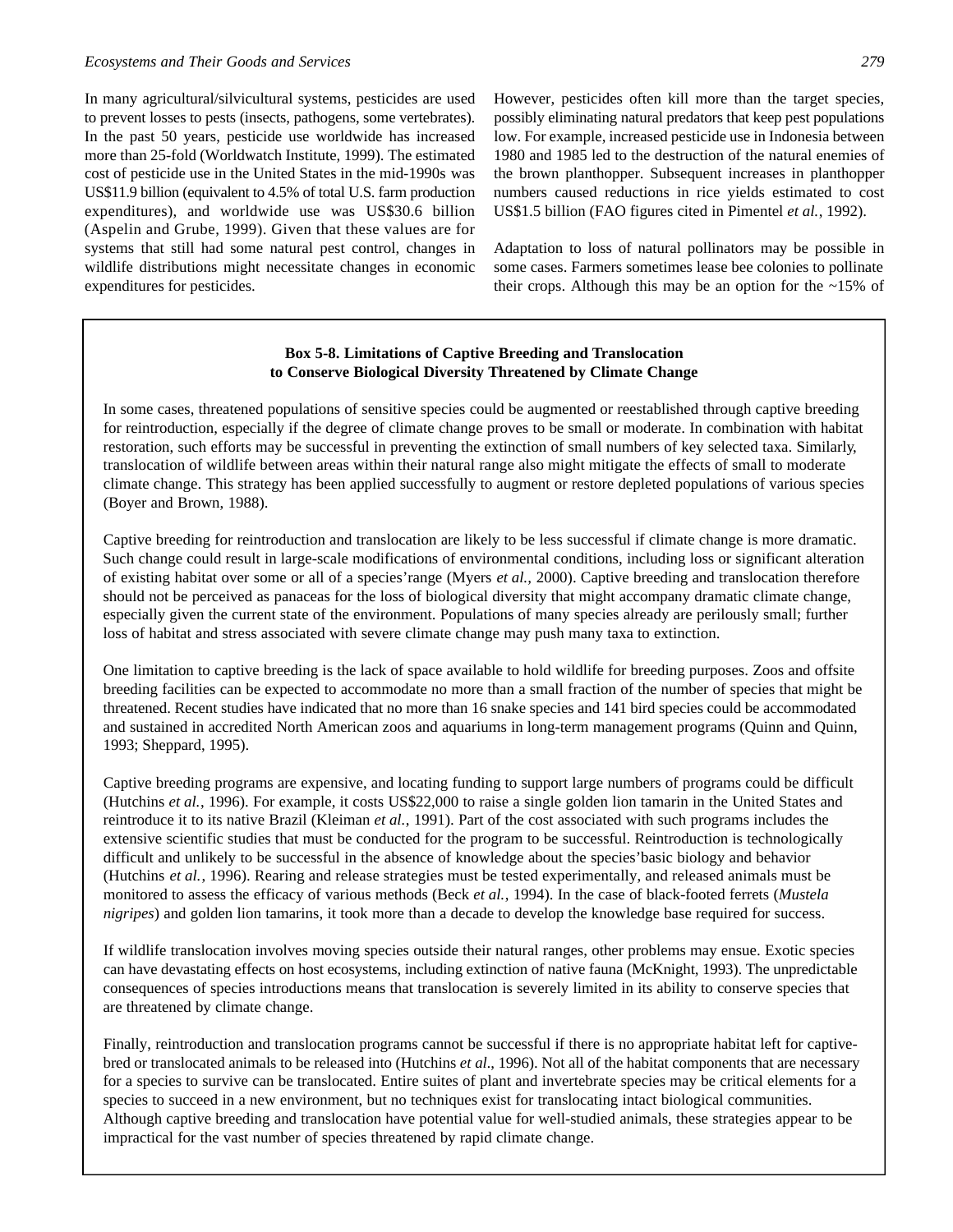crops fertilized by domestic honeybees, it may not be an option for crops typically fertilized by wild pollinators or for the 250,000 types of wild plants that are pollinated by 100,000 different invertebrate species (Buchmann and Nabhan, 1996).

## *5.4.5. Equity Issues*

People in many parts of the world are dependent on wildlife for all or part of their daily nutritional needs. A typical adaptive response to this situation would be to replace all or part of this food with store-bought products. This might be feasible in areas near developed societies but could become increasingly difficult in more remote communities. However, there is more to subsistence hunting than the capture of food. Subsistence hunting plays a major role in the culture of Cree communities in northern Canada. "The killing, preparation, sharing, and consumption of game is central to the seasonal renewal of social relations in Cree villages, and of a relationship to the land which is both secular and sacred in importance" (Scott, 1987). Even if compensations or substitutions for subsistence uses could be made, there still would be equity issues stemming from the loss of culture associated with this way of life.

Many of the aforementioned potential adaptations are more applicable to developed countries than in developing countries. For example, the use of leased honeybees is not applicable to crops fertilized by flying foxes or other wild animals. The same can be said of many forms of seed dispersal. Increased use of pesticides may require more capital than is available to small farmers in some developing countries (Pimentel *et al.*, 1992). Adaptations that may be practical for developed countries simply may not be equitable for developing countries.

### *5.4.6. Vulnerabilities, Sensitivities, Uncertainties*

In trying to understand and predict potential impacts of climate change on wildlife species, some species and geographic areas are found to be at greater risk than others. Species with small populations, restricted ranges, and specific habitat requirements often are most vulnerable (see Section 5.4.1.2).

Migratory species may be especially vulnerable because they require separate breeding, wintering, and migration habitats. In many cases, one or more of these habitats could be at risk because of climate change and other habitat loss. For example, a large portion of the eastern population of the monarch butterfly (*Danaus plexippus*) winters in a small region of warm-temperate dry forest in Mexico. With climate change, this area is projected to contain trees that are more typical of a subtropical dry forest probably unsuitable for wintering monarchs (Villers-Ruíz and Trejo-Vázquez, 1998). The relative vulnerability of shorebird migration sites in the United States varies, depending on local geomorphologic and anthropogenic factors, and these factors could exacerbate the effects of sea-level rise. For example, southern San Francisco Bay could lose most of its intertidal feeding habitat with a 2°C average temperature rise (medium confidence) (Galbraith *et al.*, 2001).

One key region of concern is the Arctic and Antarctic, where the temperature increase is projected to be large and changes to habitat availability and accessibility (e.g., freezing and thawing of sea ice and tundra) are expected. Such changes may hamper migration, reproduction, and survival of many species, including birds, polar bears (*Ursus maritimus*), caribou, and musk-oxen (Jefferies *et al.,* 1992; Stirling and Derocher, 1993; Gunn and Skogland, 1997; Stirling, 1997).

Many biological uncertainties exist in the understanding of ecosystem processes. Nevertheless, the balance of evidence suggests that projecting impacts of climatic change on a variety of wildlife species is possible (medium confidence). Laboratory and field studies have demonstrated that climate plays a strong role in limiting species'ranges (high confidence). Only a small fraction of all species have been monitored long enough to detect significant trends. Most monitored species that show significant trends have exhibited changes over the past few decades that are consistent with local warming and expected physiological responses (high confidence). However, potential *specific* changes in wildlife resulting from climate change can be projected only with low confidence for most species because of many possible contributing factors, such as habitat destruction and exotic invasive species. Some species clearly are responding to global change (see Section 5.4.3), and many more changes probably have gone undetected. Researchers are in the process of coupling these discernible changes with various biological theories regarding climate and species spatial and temporal patterns; through this process, we expect that reliable *general* projections can be and in fact are being made (high confidence).

Scientists also need to develop a better understanding of how all of the components of ecosystems work together. The role each species plays in ecosystem services, in wild and managed systems, is necessary to understand risks and possible surprises associated with species loss. Without this information, the probability of surprises associated with species loss is high (medium confidence).

# **5.5. Rangelands (Grasslands, Savannas, and Deserts)**

Rangelands here are taken to include deserts (cold, hot, and tundra), grasslands (unimproved), scrub, chaparral, and savannas (after, e.g., Allen-Diaz, 1996). This section does not consider improved grasslands or croplands in detail because they are covered in Section 5.3. It does partly cover tundra because it is an important grazing system; that ecosystem is discussed in more detail in Section 5.9.

Ecosystems within rangelands are characterized by low-stature vegetation because of temperature and moisture restrictions; they are found on every continent (Allen-Diaz, 1996). They are adapted to great variations in temperature and rainfall on an annual and interannual basis, but they generally are confined to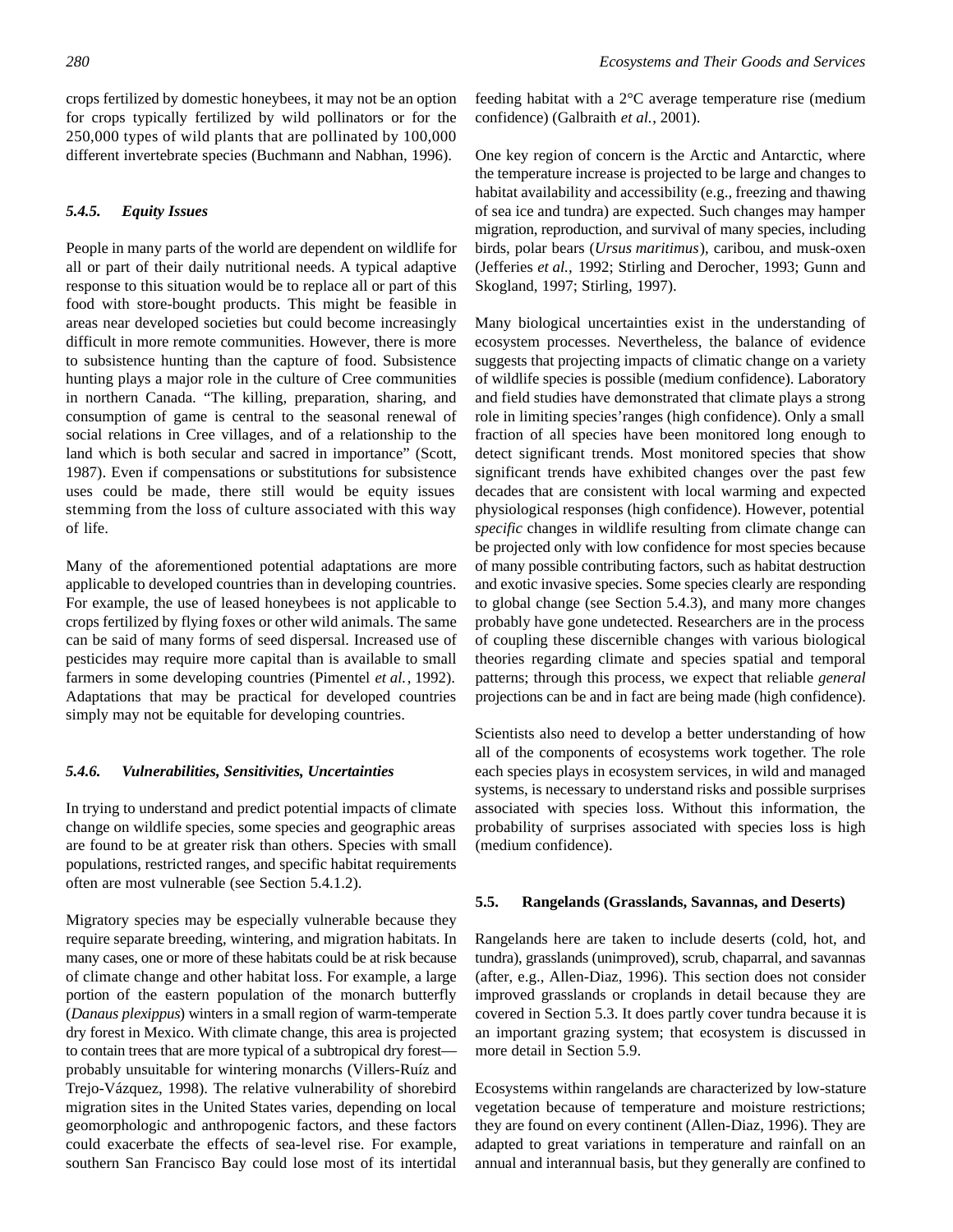areas that have about one unit of precipitation to every 16 units of evapotranspiration (the ratio that is characteristic of drylands; Noble and Gitay, 1996). They often are referred to as "pulse systems" (Noble and Gitay, 1996).

In many countries, human activities in rangelands have evolved in response to variable and often unpredictable climate. Human practices include pastoralism; subsistence farming (Allen-Diaz, 1996); and, more recently, commercial ranching (Canziani and Diaz, 1998). Rangelands also are important for many national economies in terms of foreign cash (e.g., through tourism). They are important stores of biodiversity, including ancestors of many of the cereals (World Bank, 1995), and have high levels of endemism (Barnard *et al.*, 1998). Rangelands are used primarily for grazing and hence livestock production (Squires and Sidahmed, 1997). Thus, they are important for food (mostly livestock, but also wild fruits), fuelwood, wood poles for construction, and feed (Campbell *et al.*, 1997). Other key services are biodiversity, water cycle, and carbon stores. Some of these products and services can be given economic valuation; however, only a small component of the total economic value is represented by products that can be given a market value (Campbell *et al.,* 1997), which suggests that nonmarket values are quite important for some rangelands.

Rangelands are adapted to grazing and other disturbances, such as fire, flood, and insect herbivory (Allen-Diaz, 1996). Vegetation tends to be sparse and thus is not considered worth mechanical harvesting; however, the sparse grass/herbaceous cover is efficiently harvested by grazers (Williams, 1986). In many cases, episodic fires (Bock *et al.*, 1995) are important for providing new and lush growth for grazers, and fire sometimes is used to manage grass-woody shrub balance (Noble *et al.*, 1996), which is important for livestock and meat and wool production (see, e.g., Chapter 12). Human management can be critical to the status of these systems with or without climate change. Previous IPCC reports concluded that fluctuating rainfall and temperatures along with increased human activity (especially in more tropical systems) has led to land degradation and eventually desertification in many areas (Bullock and Le Houérou, 1996; Gitay and Noble, 1996; Canziani and Diaz, 1998).

In this section, food/fiber, biodiversity, and carbon stores are examined in detail (see Table 5-1). Water as a resource is considered elsewhere in the report, at the global level (Chapter 4) and in many of the regional chapters (Chapters 10-12).

#### *5.5.1. Current Status of Key Goods and Services*

Estimates for rangeland cover vary between 31 and 51% of the land surface of the Earth (Allen-Diaz, 1996; WRI, 2000); the upper estimate includes tundra grasslands. Rangelands support human populations at low densities (Batchelor *et al.*, 1994) on almost every populated continent. The latest figures suggest a population of at least 938 million people—or about 17% of the world's population (WRI, 2000).

The World Resources Institute report (WRI, 2000) assesses the food/fiber production and biodiversity of rangelands as "fair" (on a scale of excellent, good, fair, poor, and bad) over the past 20–30 years, but the underlying biological ability of the rangelands to continue to support that productivity and biodiversity is declining, suggesting that productivity and the biodiversity assessment may not hold in the future. Livestock production in rangelands is estimated to be 65 Mt in 1998 (WRI, 2000), with global meat production estimated at 225 Mt. Nineteen percent of the world's centers for plant diversity are

found in rangelands. For carbon stores, the WRI assessment of rangelands is "good"; again, however, the underlying ability is judged to be declining (WRI, 2000). IPCC (2000) estimates carbon stores in rangelands as 84 Gt C in vegetation (of a global total of 466 Gt), 750 Gt C in soils (of a global total of 2,011 Gt). WRI (2000) gives a range of 405–806 Gt for total carbon stores. Both estimates suggest that rangelands are important carbon stores.

Many of the people in rangelands rely on fuelwood for their daily cooking and heating needs. Estimated fuelwood use as a percentage of total energy use in 1993 for countries dominated by rangelands is about 60–90% (e.g., in Afghanistan, Mozambique, Swaziland); the world average is 6%, and Africa's average is 35% (WRI, 1998).

#### *5.5.2. Major Pressures on Key Goods and Services*

Climate change is a pressure on key goods and services in a system that is responsive to climatic fluctuations. It is possible that climate change would lead to increased frequency of extremes of climatic events (such as drought and floods) driven through change in the frequency of ENSO events. Apart from climate change, other direct and indirect pressures from human activities can be important in the delivery of services from rangelands. These pressures include land-use change, which often leads to fragmentation (Allen-Diaz, 1996; Gitay and Noble, 1998; WRI, 2000); changes in the densities of livestock (WRI, 2000); competition for land and water; and altered fire regimes (Russell-Smith *et al.*, 1997). These pressures would have subsequent impacts that cannot be disaggregated from impacts of climate change.

# *5.5.3. Responses of Rangelands and Impacts on Goods and Services*

It has been suggested that for rangelands the possible effect of climate change may be trivial compared with the past and present impacts of human activities, including livestock grazing (Le Houérou, 1996). This may not be entirely true for all rangelands, but it does suggest that it would be difficult to separate the impacts of climate change from the impacts of many of the other pressures that are acting and will continue to act on the system. Subsequent sections assess the direct impacts of climate change; impacts from other aspects of global change, especially the pressures listed above, also are assessed (see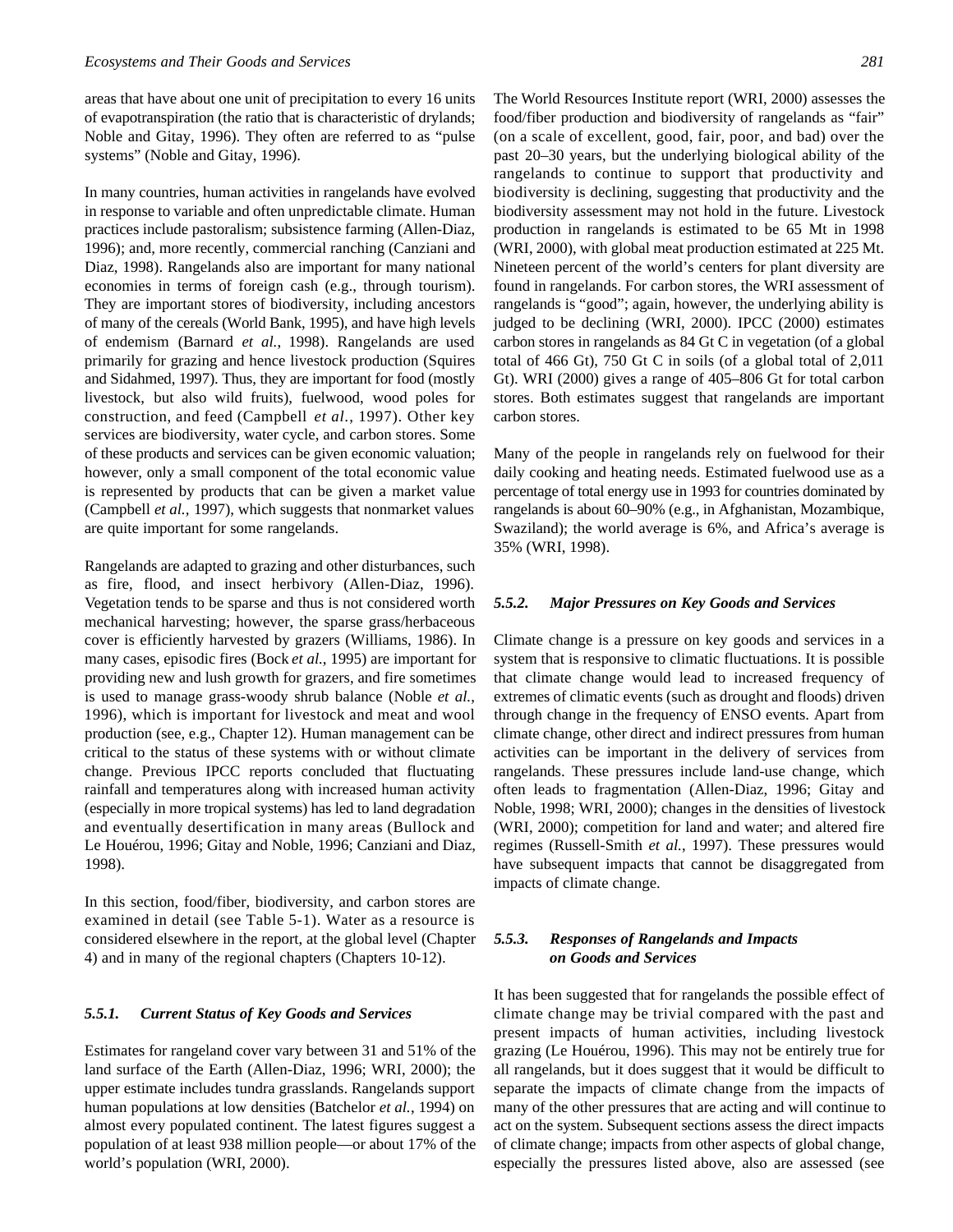Box 5-9). Major impacts of climate change on key goods and services are mediated through changes in NPP; changes in plant community composition, structure, and forage quality (e.g., through changes in  $C_3$  and  $C_4$  plants); and changes in plant herbivory and phenology.

## *5.5.3.1. Impacts of Changes in ENSO and Related Events*

Many of the world's rangelands are affected by ENSO events. There have been several ENSO events in the 1980s and 1990s that followed each other closely (Polis *et al.*, 1997). Thus, rangelands have been subjected to prolonged drought conditions with little recovery time. Simulation results have shown that ENSO events are likely to intensify (Chapter 2) under a doubled

 $CO<sub>2</sub>$  scenario, with the result that dry areas within rangelands are likely to become drier and mesic areas will become wetter during ENSO events (Noble and Gitay, 1996). Thus, some rangelands are likely to experience more extremes of events, with subsequent changes in vegetation and water availability. These changes often are tracked by insect herbivory (Polis *et al.*, 1997), leading to additional impacts.

# *5.5.3.2. Impacts of Increases in CO<sup>2</sup> and Climate Change on Plant Productivity, Species Composition, Decomposition, and Carbon Stores*

The effect of elevated  $CO<sub>2</sub>$  concentrations on decomposition, plant productivity, and carbon storage could be as large as the

#### **Box 5-9. Impacts of Some Pressures on Rangelands**

## *Land-Use Change*

Major factors in land-use change are conversion of rangelands to croplands (Allen-Diaz, 1996; WRI, 2000) and increased human settlements, especially urbanization (Gitay and Noble, 1998), which lead to fragmentation (WRI, 2000). There have been large-scale changes in land use: For example, in the South Platte Basin in the United States, 40% of the land cover has been converted from rangelands to croplands. This can alter carbon stores, sometimes leading to soil carbon loss of as much as 50% (Allen-Diaz, 1996), but it also can lead to increased plant productivity through irrigated grain production (Baron *et al.*, 1998). Baron *et al.* (1998) conclude that subsequent impacts on the biogeochemical cycles of the basin and on land-atmosphere interactions can affect many rangelands. In many rangelands, native species that occur at low density are used for fuelwood. In some cases, fuelwood collection can lead to decreases in woody vegetation cover and possible land degradation.

# *Livestock Production*

Some rangelands have high densities  $(>100 \text{ km}^{-2})$  of livestock, with livestock being moved to take advantage of the periodic growth, especially after rain and/or fires (WRI, 2000). Modeling studies show that increased grazing pressure (i.e., overgrazing) would cause grass and herbaceous productivity to fall below a certain threshold, resulting in increased and rapid rates of land degradation especially under drier and/or hotter climate conditions (Abel, 1997).

# *Competition for Land and Water*

There is increased demand for water for direct human consumption and for irrigation (WRI, 2000). Food production obviously is positively affected by increased water use (see Section 5.3 and Chapter 4), but this water use is an added pressure on many rangeland ecosystems. Nomadic pastoralism, which was common in many rangelands until recently, allowed pastoralists to cope with the variable climate of the rangelands they inhabited. Land-use changes (to permanent agriculture, urban areas, conservation, and game reserves that have included loss of sources of permanent water) have led to overall loss of land available. Together with increased human population, this has led to competition for land and changes from pastoral communities to more market-orientated and cash-based economies (Allen-Diaz, 1996).

# *Altered Fire Regimes*

The SAR did an extensive review of fires and rangelands. The projected increase in variability in climate led to the conclusion that the frequency and severity of fires will increase in rangelands (Allen-Diaz, 1996), provided that drought and grazing do not lead to a reduction in vegetation biomass. There is historical evidence that fire frequency has changed (increased and decreased, depending on vegetation biomass) in recent decades (see, e.g., Russell-Smith *et al.*, 1997), leading to changes in vegetation composition. Fires also are started by humans; for example, in Africa 25–80% of rangelands are burned every year, often to induce new plant growth (WRI, 2000). This has implications for short-term productivity but possibly long-term land degradation.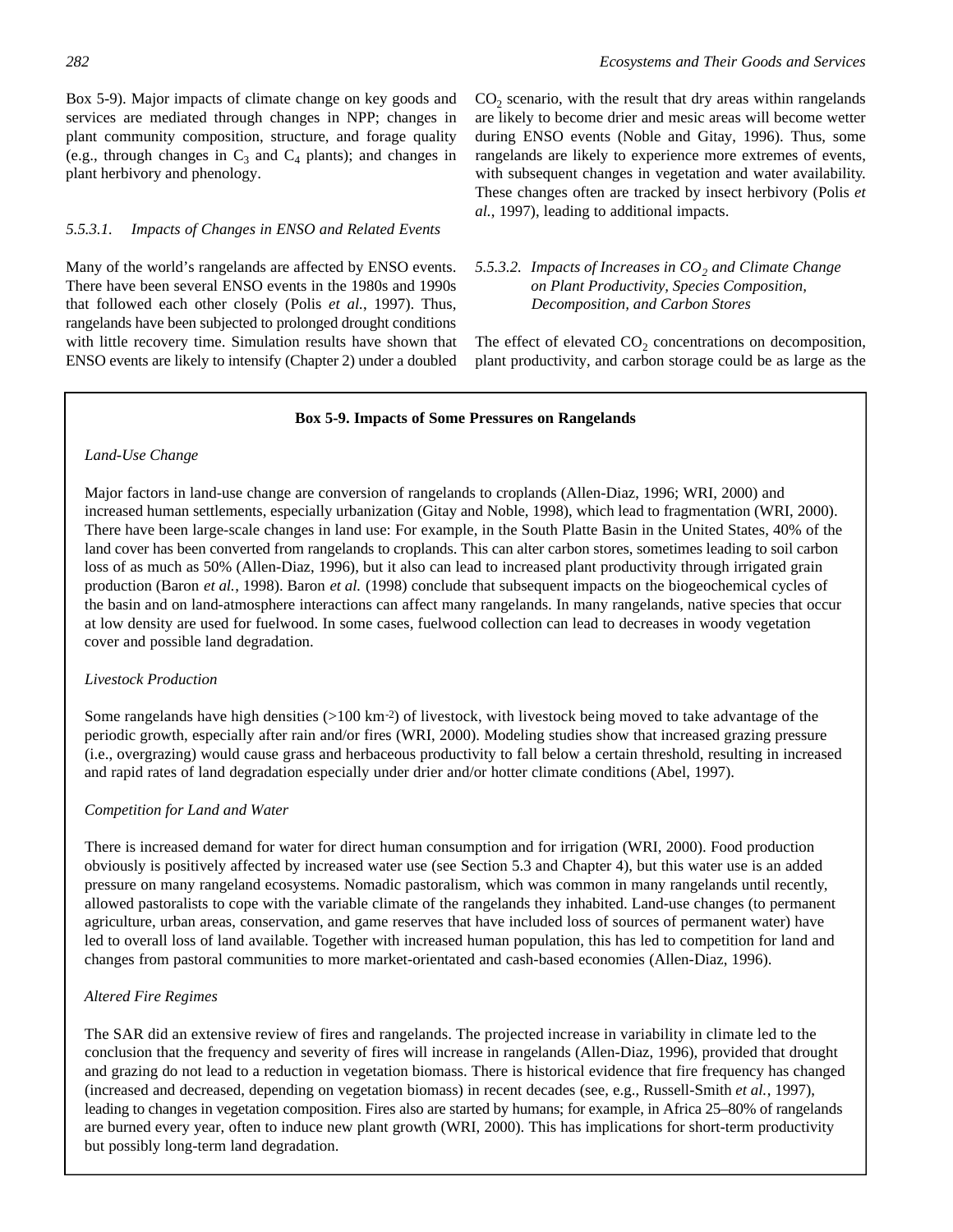impact of climate change alone (Ojima *et al.*, 1993; Parton *et al.*, 1994; Hall *et al.,* 1995).

#### *5.5.3.2.1. Plant productivity*

At the global level, plant production is projected to increase in grasslands when climate change and elevated  $CO<sub>2</sub>$  are combined (Parton *et al.*, 1994) but could be affected by potential changes in disturbance regimes and by land-use practices in some rangelands (Parton *et al.*, 1994, 1995). As CO<sub>2</sub> concentrations increase, transpiration per unit leaf area is expected to decrease and WUE will increase (Morgan *et al.*, 1994a; Read *et al.*, 1997; Wand *et al.*, 1999). Thus, increased  $CO_2$  could lead to enhanced productivity (e.g., Hunt *et al.*, 1996; Owensby *et al.*, 1996), especially under low soil moisture conditions that are characteristic of rangelands (Wand *et al.*, 1999). However, Bolortsetseg and Tuvaansuren (1996)—using 30-year climatic data as a baseline with projected climate change scenarios that incorporate elevated  $CO_2$ —report a decrease in productivity in deserts but an increase in colder areas; Gao and Yu (1998) using a regional model with elevated  $CO<sub>2</sub>$ , a 20% increase in precipitation, and a 4°C increase in temperature—project that NPP of most steppes in China will decrease by 15–20% and NPP of woodland and shrublands and desert grasslands will increase by 20–115%. Productivity also is likely to increase because elevated  $CO<sub>2</sub>$  could result in enhanced nitrogen uptake (Jones and Jongen, 1996; Coughenour and Chen, 1997). However, the response varies between species: Dominant species show a less enhanced response than rarer species, suggesting a possible change in the composition and structure of the vegetation in rangelands (Jones and Jongen 1996; Berntson *et al.*, 1998). Slower depletion of soil water under increased  $CO<sub>2</sub>$  concentrations should favor plants that otherwise might do poorly under water stress (Polley *et al.*, 1997), thus altering the species mix.

### *5.5.3.2.2. Carbon stores*

Many rangelands tend to have large belowground stores (Tate and Ross, 1997). Studies suggest a strong interaction between CO<sup>2</sup> and temperature on soil carbon fluxes, possibly mediated through NPP. Soil carbon losses of about 2 Gt over 50 years under combined climate change and elevated  $CO<sub>2</sub>$  have been projected. These losses compare with carbon losses of about 4 Gt from climate change alone (Hall *et al.*, 1995; Parton *et al.*, 1995). Hall *et al.* (1995) project that tropical savannas will be soil carbon sinks under elevated  $CO<sub>2</sub>$  and climate change. For temperate grasslands, Thornley and Cannell (1997) suggest an annual carbon sink of  $0.5-1.5$  t ha<sup>-1</sup> yr<sup>-1</sup> under a scenario of elevated  $CO_2$  and a temperature increase of 5°C; however, grasslands are likely to be a net source under that temperature increase alone. Based on some experimental studies and supported by observations around  $CO_2$ -venting spring areas in temperate grasslands of New Zealand, future carbon storage could be favored in soils of moderate nutrient status, moderate to high clay content, and low to moderately high soil moisture status (Tate and Ross, 1997). In contrast, Cook *et al.* (1999)

show that long-term  $CO_2$  enrichment by a natural  $CO_2$ -venting spring in a subarctic grassland is likely to result in slower soil carbon accumulation compared to the ambient  $CO<sub>2</sub>$  atmosphere. Soil carbon is greatly affected by management practices, and appropriate management in many rangeland systems could result in carbon sequestration (see below).

Productivity of rangelands also can be affected by changes (which could be a result of climate change) in soil fauna and flora, as well as microbial activity (Yeates *et al.*, 1997; Zaller and Arnone, 1997; Kandeler *et al.*, 1998). These studies, which have not looked at arid systems within rangelands, suggest that elevated  $CO<sub>2</sub>$  is likely to cause an increase in soil microbial activity and increased soil  $CO<sub>2</sub>$  production. NPP has been reported to be enhanced by elevated  $CO<sub>2</sub>$  in nodulated and mycorhizae-infected species (Allen-Diaz, 1996), although specific infection rates often are unchanged.

# *5.5.3.2.3. Changes in species composition, C<sup>3</sup> and C<sup>4</sup> plants*

 $C_3$  and  $C_4$  plants react differently to elevated  $CO_2$  and climatic factors. In paleostudies in the northern Chihuahan Desert, Buck and Monger (1999) observe a major shift from  $C_4$  grasses to  $C_3$  desert shrub-dominated vegetation about 7,000–9,000 years BP, associated with a possible increase in aridity and a subsequent increase in  $C_4$  grasses, with an increase in moisture about 4,000 years BP. Photosynthesis in  $C_3$  plants is expected to respond more strongly to  $CO_2$  enrichment than in  $C_4$  plants (Mayeux *et al.*, 1991). If this is the case, it is likely to lead to an increase in the geographic distribution of  $C_3$  plants (many of which are woody plants) at the expense of  $C_4$  grasses (Noble and Gitay, 1996; Ehleringer *et al.*, 1997; Polley *et al.*, 1997). However, the impacts are not that simple. In pot experiments, elevated  $CO<sub>2</sub>$ is reported to improve water relations and enhance productivity in the C<sup>4</sup> shortgrass steppe grass *Bouteloua gracilis* (Morgan *et al.*, 1994b). In modeling and experimental studies, NPP of  $C_3$  and  $C_4$  grasses increase under elevated  $CO_2$  for a range of temperatures and precipitation (Chen *et al.,* 1996; Hunt *et al.*, 1996; Owensby *et al.*, 1999) but could result in relatively small changes in their geographical distributions (Howden *et al.*, 1999b). There are additional interactions with soil characteristics and climatic factors. Epstein *et al.* (1998)—using existing distribution of grasslands in the U.S. Great Plains combined with modeling studies but not including the effect of elevated  $CO<sub>2</sub>$ —found that  $C<sub>3</sub>$  plants are more productive in cooler, drier conditions and do particularly well in soils with high clay. There was a differentiation of the response of  $C_4$  plants into two height classes: shortgrasses and tallgrasses. Productivity of  $C_4$ shortgrasses increased with increasing mean annual temperature but decreased with mean annual precipitation and sand content, whereas  $C_4$  tallgrass productivity tended to increase with mean annual precipitation and sand content and was highest at intermediate values of mean annual precipitation. Coffin and Lauenroth (1996) used gap models linked to a soil water model and found that  $C_4$  grasses increase in dominance as a result of increases in temperature in all months. The coolest sites that currently are dominated by  $C_3$  grasses are predicted to shift to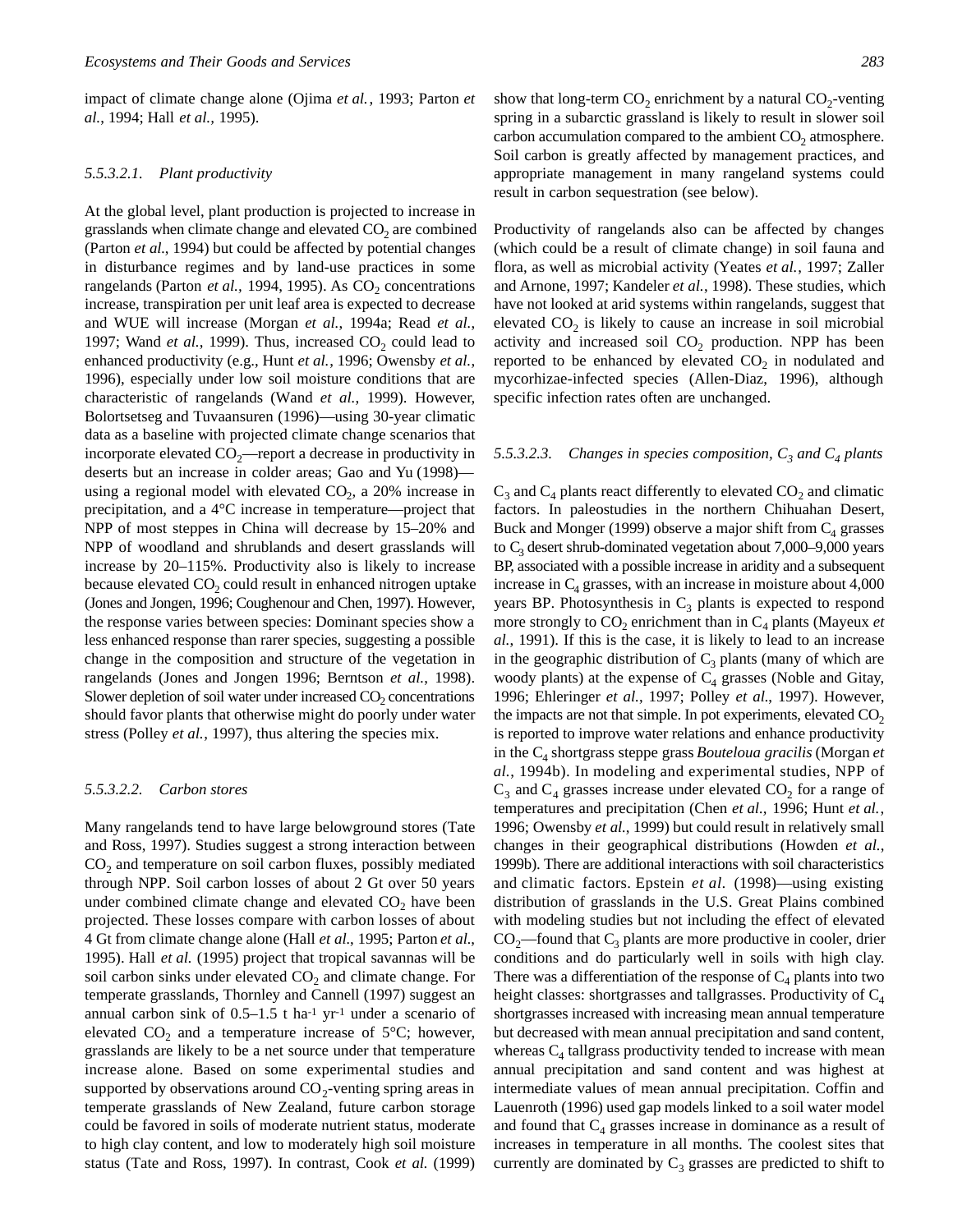dominance by  $C_4$  grasses, whereas sites that currently are dominated by  $C_4$  grasses have an increase in importance of this group. When the number of frost days is decreased, subtropical  $C_4$  grasses may invade the more palatable  $C_3$  grasses, leading to a decrease in forage quality. The rate and duration of this change is likely to be affected by human activity; high grazing pressure may mean more establishment sites for  $C_4$  grasses (Panario and Bidegain, 1997).

### *5.5.3.2.4. Woody species, grass, and weeds mix*

There have been some suggestions that woody weed encroachment into herbaceous parts of rangeland (up to three-fold in some cases) may be a result of changes in regional climate (Brown *et al.,* 1997b) and may be facilitated by the increase in atmospheric  $CO<sub>2</sub>$ concentration since industrialization (Polley *et al.,*1996). However, the more plausible explanation for the present observed increase in woody weeds in many rangelands is that it is a result of landuse change (especially increased grazing and changes in fire regime) as well as land degradation (Bond *et al*., 1994; Archer *et al.*, 1995; Brown *et al.*, 1997b; Gill and Burke 1999). A modeling study of semi-arid woodlands in Australia under elevated  $CO<sub>2</sub>$ and climate change suggests that future potential burning opportunities may increase as a result of the  $CO<sub>2</sub>$  response of the grass layer, which allows adequate fuel to build up more frequently, provided stocking rates are not increased commensurately (Howden *et al.*, 1999c). Thus, regional climate change and elevated  $CO_2$ , as concluded in the SAR, may change the balance from more herbaceous species (grasses and herbs) to more woody species (mainly shrubs), subsequently affecting productivity, decomposition, and fire frequency of the system, as well as forage quality (Allen-Diaz, 1996; Noble and Gitay, 1996) and regional carbon cycling (Gill and Burke, 1999).

### *5.3.3.2.5. Changes in phenology*

Increased variability of rainfall and temperature is likely to affect the phenology of plant and animal species (Gitay and Noble, 1998). It also would affect animal abundance and feeding behavior (see Section 5.4) and would be critical for some pests and diseases and availability of forage for livestock and other mammals (Watt *et al.*, 1995). Species composition changes also could occur. Brown and Carter (1998) manipulated the climate of small areas of temperate grasslands and found that weeds become established in gaps created through increased occurrence of spring or summer drought. Warmer winters induce a late spring drought—which, when combined with an imposed summer drought—leads to significant reduction in cover of nonweeds especially and an increase in weedy species. However, if summer moisture is increased, grasses become dominant. Thus, if climate change results in changes in summer and winter soil moisture and land use creates gaps, this is likely to affect species composition in some grasslands. Fuller and Prince (1996)—using satellite data and NDVI to detect vegetation change—found that there is an early greening of the Miombo woodlands. These woodlands are sensitive to the arrival of spring rains, thus might undergo changes if there is a shift in rainfall patterns.

### *5.5.3.3. Biogeographical Shifts and Land Degradation*

Section 5.2 summarizes the main outputs of recent model outputs. Previous IPCC reports have documented boundary shifts in rangeland vegetation with adjoining vegetation as a response to past climate changes (see, e.g., Gitay and Noble, 1998). The SAR concluded that model outputs suggest significant changes in the boundaries of grasslands and deserts, with expansion of warm grass/shrub types and a decrease in tundra systems (Allen-Diaz, 1996). More recent studies by Allen and Breshears (1998) do not support this rapid change, except perhaps in cases of high drought-induced mortality. Human activities are likely to affect the final changes, especially in tropical and subtropical areas (Allen-Diaz, 1996; Villers-Rúiz and Trejo-Vázquez, 1998), and will negate any gains resulting from amelioration of climate (Gitay and Noble, 1998).

Palaeoecological evidence shows shifts in rangeland vegetation for example, between the last glacial maximum (LGM) and the Holocene in the Sahara-Gobi desert belt (Lioubimtseva *et al.*, 1998). These shifts have resulted in changes in the carbon stores. Dry and cool conditions during the LGM (about 20,000 years BP) resulted in the spread of arid and semi-arid ecosystems at northern and southern margins of the desert belt. The southern limit of the Sahara migrated southward at least 400 km relative to its present position and almost 1,000 km southward compared to the mid-Holocene (about 9,000 years BP). The northern margin of the temperate deserts and dry steppes of central Asia shifted northward by about 300 km over Kazakhstan, southern Siberia, and Mongolia. During the last world deglaciation, the Sahara-Gobi desert belt was a sink for approximately 200 Gt of atmospheric carbon, but since the mid-Holocene it has been a source.

Modeling studies by Ni (2000), using the BIOME3 model (see Section 5.2) with present climate for the Tibetan Plateau and elevated  $CO_2$  (550 ppm), suggest that there is likely to be a large reduction in temperate deserts, alpine steppe, desert, and ice/polar desert; a large increase in temperate shrubland/meadow and temperate steppe; and a general poleward shift of vegetation zones. Villers-Rúiz and Trejo-Vázquez (1998) found that projected impacts of climate change (using two climate change scenarios generated by the Canadian Climate Center) would result in expansion of some rangeland systems into moist forest areas in Mexico. However, under a GFDL scenario there would be an increase in the distribution of tropical humid and wet forests into rangelands. Zimov *et al.* (1995) suggest that shifts in vegetation boundaries in the rangelands could be influenced by mammalian grazing (in this case, the study area did not have livestock); thus, model projections should include the impact of mammal populations for realistic projections of future vegetation changes (see also Section 5.4).

Desertification tends to be associated with land degradation in rangelands (Pickup, 1998). However, desertification aggregates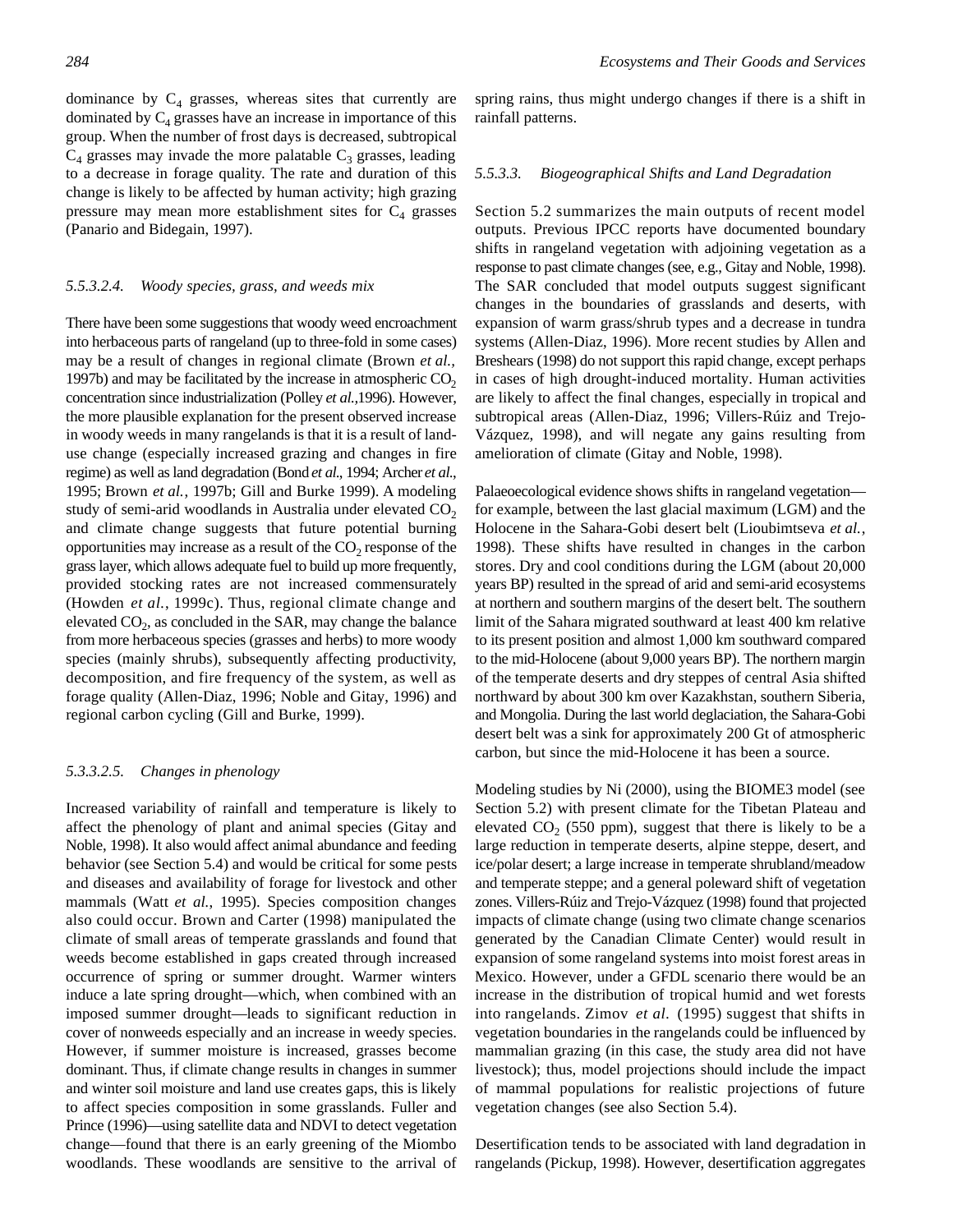many land degradation processes and can be exacerbated by climate change. The main processes involved in land degradation include physical, chemical, and biological degradation (Lal *et al.*, 1989, 1999; see also Section 5.3.3) and result in soil compaction, destruction of soil surfaces (which often are kept intact by the presence cyanobacteria, lichens, and mosses), and salinization (Dregne, 1995; Pickup, 1998). These processes are sensitive to livestock trampling. The end result can be decreased water penetration, increased surface runoff, and exposure of soils to wind and water erosion, thereby changing the water and nutrient cycles (Belnap, 1995). In some cold deserts, changes to the soil surface and thus water penetration are quite critical because low vegetation cover, low surface rooting plants, few nitrogen fixers, and low soil temperatures result in slow recovery in nutrient cycles (Belnap, 1995). Under many circumstances, recovery of the soil surface in many arid and semi-arid parts of the world is estimated to take several hundred years, with nitrogen-fixing capability (mostly from the soil crust) taking at least 50 years—making them generally vulnerable to further desertification and soil degradation.

Land degradation is a nonlinear process with thresholds that can be triggered by climatic factors and human activities (Puigdefabregas, 1998). This has implications for the sensitivities and vulnerability of these systems. Villers-Rúiz and Trejo-Vázquez (1998) suggest that the impacts of climate change are likely to be minor compared to land degradation in parts of rangelands in Mexico where conversion of forests into grasslands is mainly for cattle ranching. Lavee *et al.* (1998) suggest on the basis of field and experimental work that if climate becomes more arid in Mediterranean to arid areas of Israel (through decreases in annual precipitation and the frequency and intensity of precipitation, together with increasing temperature), productivity would decrease—leading to decreased organic matter, soil permeability, and rates of infiltration and thus land degradation. The rate of change of these variables along the climatic transect is nonlinear. A step-like threshold exists at the semi-arid area, which sharply separates the Mediterranean climate and arid systems. This means that only a relatively small climatic change would be needed to shift the borders between these two systems. Because many regions of Mediterranean climate lie adjacent to semi-arid areas, the former are threatened by desertification in the event of climate change.

Irrigation in semi-arid areas is a major cause of secondary (or dryland) salinity. Elevated  $CO<sub>2</sub>$  increases WUE, so it may reduce irrigation needs, whereas warming may enhance water demand and exacerbate problems of secondary salinity (Yeo, 1999). Increased subsoil drainage under elevated  $CO<sub>2</sub>$  may increase the risk of secondary salinization and areas potentially affected (Howden *et al.*, 1999d).

## *5.5.3.4. Changes in Biodiversity*

This subject is reviewed extensively in the SAR and the *Special Report on Regional Impacts of Climate Change*. More recent studies mostly suggest that recently observed changes in rangelands, especially animals (see Section 5.4), are occurring as a result of land degradation. For example, in Australia, land degradation from pastoral activity as well as the impacts of introduced feral mammals (goats, foxes, rabbits) has resulted in extinctions of small- and medium-sized mammals (Pickup, 1998). There have been past changes in plant biodiversity as a result of changes in rangeland vegetation. For example, Prieto (2000), using paleorecords from eastern plains of Argentina, found that there was a replacement of dry steppe by humid grasslands during the late glacial-Holocene transition. The plant composition indicates a frequently disturbed habitat with a lot of weedy species that did not exist in the records in previous ages.

### *5.5.4. Adaptation Options*

Human societies in rangelands would have to adapt to changes in climate, especially temperature and water availability. The SAR concludes that the lack of infrastructure and investment in resource management in many countries dominated by rangelands makes some adaptation options problematic (Allen-Diaz, 1996) but also makes these areas more sensitive to impacts of climate change (Gitay and Noble, 1998). Nevertheless, some adaptation options are available for many of the rangelands.

Specific examples of the interaction between climate change and management decisions may be highlighted better at the regional level. For example, in Australia, Pickup (1998) found that substantial shifts in rainfall have occurred over the past 100 years. If climate change results in further shifts in rainfall patterns, the major impacts are likely to be related to increased climate variability. Pastoral management decisions in these rangelands tend to be taken over the short term; wetter periods generate unrealistic expectations about land use and high stocking rates, which drier periods are unable to support. This has and would lead to land degradation.

#### *5.5.4.1. Landscape Management*

Rangelands consist of a mosaic of various ecosystem types (WRI, 2000) with soil and water processes as well as associated nutrient cycles that operate at the landscape or regional scale (Coughenour and Ellis, 1993). Human use of rangelands often affects landscape processes (e.g., water flow, soil erosion) and changes in processes such as productivity, decomposition, and fire. Thus, possible future adaptation options might have to be sought at the landscape level (Aronson *et al.*, 1998) and over long time frames (Allen-Diaz*,* 1996). Because many rangelands are in semiarid and arid parts of the world, actions to reduce destruction of the soil crust (which are important for soil stabilization and nitrogen fixation) and thus land degradation are extremely important. These actions could include adjustment in the time and intensity of grazing (Belnap and Gillette, 1998). Restoration of degraded soils has vast potential to sequester carbon in soil and aboveground biomass (Lal *et al.,* 1999), although restoration could be costly (Puigdefabregas, 1998).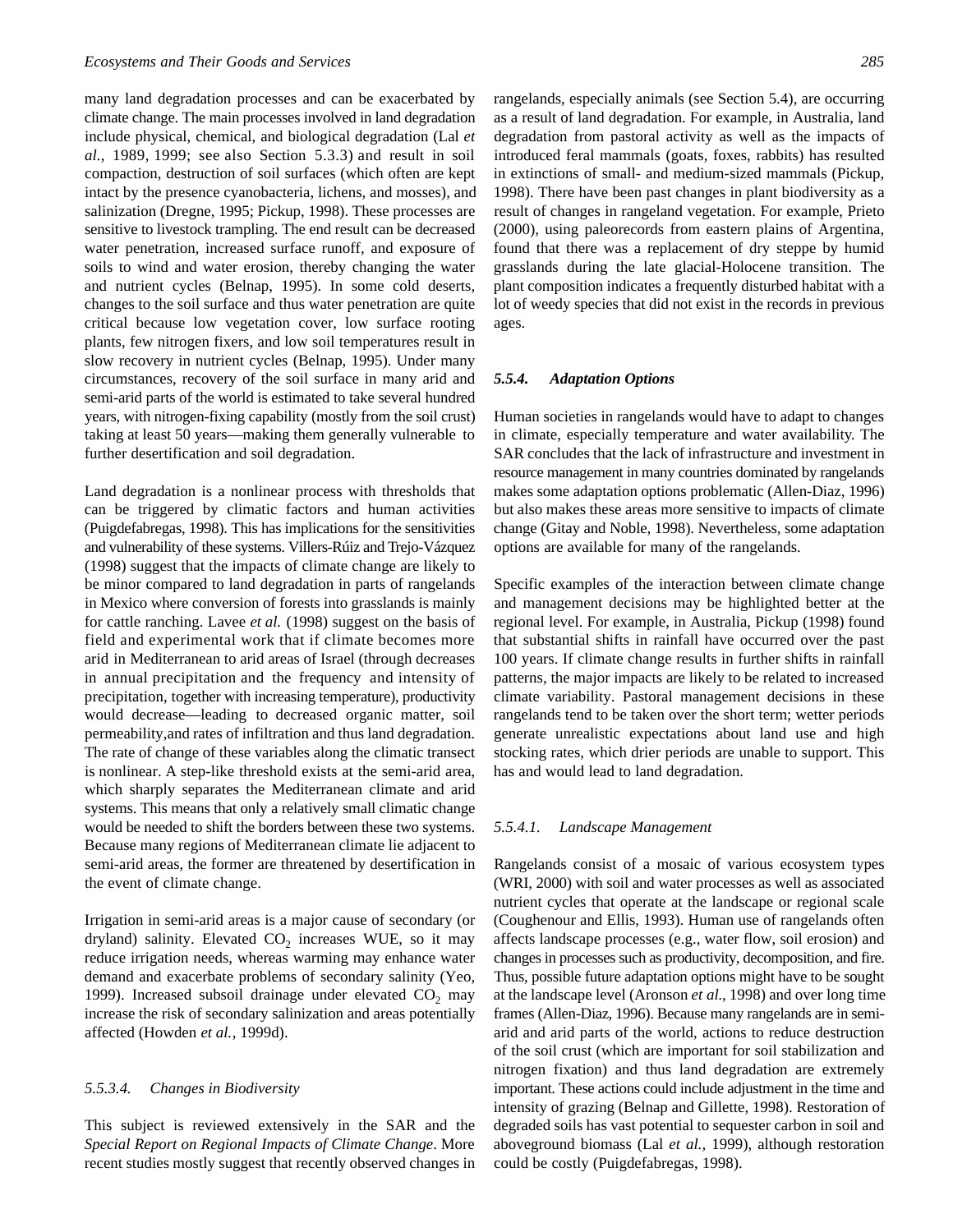### *5.5.4.2. Selection of Plants and Livestock*

Selection of plants (e.g., legume-based systems) and animal species and better stock management are likely to be the most positive management options (Chapman *et al.*, 1996; Gitay and Noble, 1998). Rotational cropping and decreased use of marginal lands might be necessary in rangeland management. This might mean more intensive land management in some areas, leading to more reliable food supplies and perhaps reduction in methane production from livestock (decrease in methane production would be caused by improved forage quality; Allen-Diaz, 1996). Potential stocking rates could be determined via satellite imagery (Oesterheld *et al.*, 1998). However, the decision on stocking rates might still be made on a social basis, especially given the values associated with livestock in many pastoral rangeland communities (Turner, 1993).

# *5.5.4.3. Multiple Cropping System and Agroforestry*

As human population in rangelands increases and land use changes, some traditional practices are becoming less appropriate. Some of the options for sustainable agriculture could include efficient small-scale or garden irrigation, more effective rainfed farming, changing cropping patterns, intercropping, or using crops with lower water demand (Lal, 1989; Batchelor *et al.*, 1994; Dixon *et al.*, 1994a; Dabbagh and Abdelrahman, 1998). Conservation-effective tillage is an option that could help to achieve improved productivity (Benites and Ofori, 1993). Agroforesry, using potential fuelwood species, also is an obvious option to alleviate land degradation as well as to meet some social needs. Management (e.g., appropriate coppicing in Uganda) or other practices (e.g., collecting only dead or fallen wood; Benjaminsen, 1993) are considered essential for maintenance of fuelwood species. Where woody weeds are increasing, they could be used for domestic fuel supply; otherwise, management options (e.g., use of fire along with regulation of grazing—Archer, 1995; Brown and Archer, 1999) might have to be implemented to control woody weeds.

### *5.5.4.4. Role of Community Participation and Public Policy*

Community participation in decisionmaking and management, along with public policy, can be a favorable and critical issue in implementing some adaptation options. This could result in better management of rangelands (Pringle, 1995; Allen-Diaz, 1996; Thwaites *et al.*, 1998), thereby probably meeting conservation objectives (Pringle, 1995). Decisions to be made might include:

- Determinations about appropriate stocking rates, which might require discussion and negotiations among stakeholders, especially because stocking rates might be more social than technically oriented (Abel, 1997)
- Choosing some agroforestry practices that fulfil local needs, especially because many communities rely on fuelwood (Benjaminsen 1993)

• Diversification, since some communities could get or have already gotten involved in tourism as a way of highlighting some of the unique flora, fauna, and landscape features, thereby conserving the systems, reducing some of the impacts, and obtaining cash (Hofstede, 1995).

In dealing with options for reducing the consequences of land degradation in the future, public policy may have a crucial role (Hess and Holechek, 1995), especially because decisions at the landscape level (which are likely to include many different land tenures) are going to be increasingly important. Policies could be developed to address multiple pressures and, over the long term, to encompass sustainable land management and could include investments by governments to improve rangeland status (Morton *et al.*, 1995; Pickup, 1998).

#### *5.5.5. Vulnerabilities and Sensitivity to Climate Change*

For the future of rangelands, it is important to reduce the vulnerability of these systems to climate change. This is likely to be achieved by considering social and economic factors that determine land use by human populations (Allen-Diaz, 1996). Soil stability and thus maintenance of water and nutrient cycles are essential in reducing the risk of desertification. Any changes in these processes could make rangelands particularly vulnerable to climate change. Land degradation is a nonlinear process with thresholds that make these systems sensitive and vulnerable (Puigdefabregas, 1998). Prevention of land degradation might be a cheaper option than restoration, which can be costly (Puigdefabregas, 1998). Some studies suggest that changes in rainfall pattern may make some vegetation types within rangelands more vulnerable (e.g., Miombo woodlands—Fuller and Prince, 1996) if growing periods could not shift or if these growing periods coincide with insect outbreak.

#### **5.6. Forests and Woodlands**

Forests and woodlands<sup>2</sup> provide many goods and services that society values, including food, marketable timber and nonwood products (fuel, fiber, construction material), medicines, biodiversity, regulation of biogeochemical cycles, soil and water conservation (e.g., erosion prevention), carbon reservoirs, recreation, research opportunities, and spiritual and cultural values. Forests play a key role in the functioning of the biosphere—for example, through carbon and water cycles (the latter is discussed in Chapter 4)—and hence indirectly affect the provision of many other goods and services (Woodwell and MacKenzie, 1995). Changes in global climate and atmospheric composition are likely to have an impact on most of these goods and services, with significant impacts on socioeconomic systems (Winnett, 1998).

<sup>2</sup>In this section, "forest" includes both forest land and woodlands, unless otherwise specified.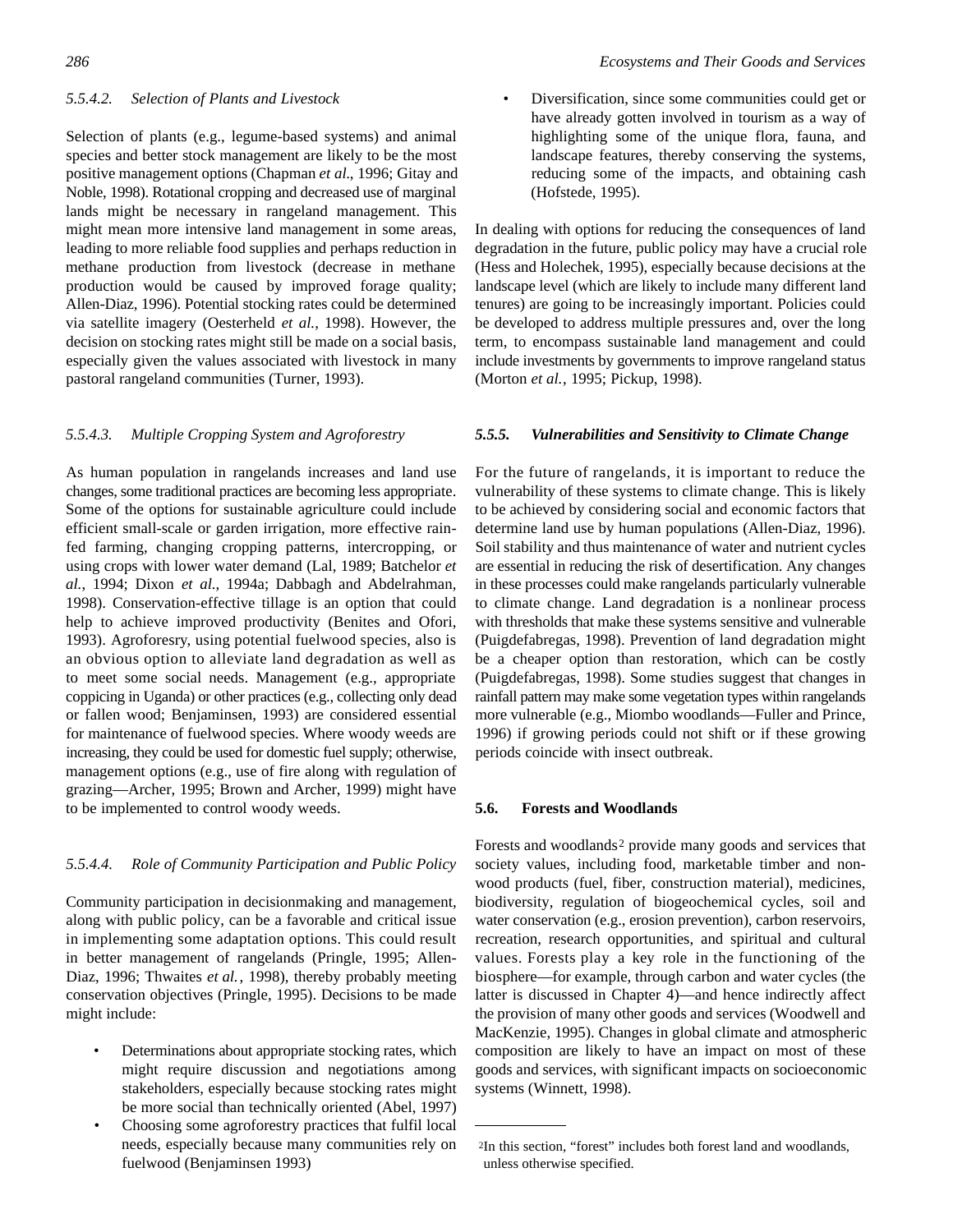### *Ecosystems and Their Goods and Services 287*

Since the SAR, many studies have dealt with changes in the structure, composition, and spatial patterns of forests (e.g., VEMAPMembers, 1995; Smith *et al*., 1996a; Bugmann, 1997; Shriner *et al.*, 1998). The biogeochemical literature has focused on the carbon cycle (e.g., Apps and Price, 1996; Fan *et al.,* 1998; Steffen *et al*., 1998; Tian *et al.*, 1998; IPCC, 2000; Schimel *et al.*, 2000). There is an expectation that directed land-management practices can either increase or retain carbon stocks in forests, thereby helping to mitigate increases in atmospheric  $CO<sub>2</sub>$  levels; this is discussed elsewhere (IPCC, 2000; see also TAR WGIII Chapter 4 and TAR WGI Chapter 3).

The influence of climate change on forests and associated goods and services is difficult to separate from the influence of other global change pressures such as atmospheric changes, land use, and land-use change resulting from human activities. The State-Pressure-Impacts approach outlined in Section 5.1 is used here as a framework to examine interrelated responses to global change and expected changes in supply of services from forests and woodlands (see Table 5-1). In this section, the focus is on some of the important pressures, impacts, and responses for three goods and services provided by forests and woodland ecosystems: carbon, timber, and non-wood goods and services. The impact on biodiversity in forests is covered in Sections 5.2 and 5.4. The state of the sector and the pressures acting on it, as well as possible responses, impacts, and adaptation opportunities, will differ among the regions of the world; here the focus is on global commonality.

#### *5.6.1. Current Status and Trends*

This section presents an overview of the current status and trends for forests in general; specific regional trends are presented in some of the regional chapters (Chapters 10–17).

The world's forests cover approximately 3,500 Mha (FAO, 1997a), or about 30% of the total land area (excluding Greenland and Antarctica). About 57% of the world's forests, mostly tropical, are located in developing countries. About 60% are located in seven countries (in order): the Russian Federation, Brazil, Canada, the United States, China, Indonesia, and the Democratic Republic of Congo.

In 1995, plantation forests were estimated to cover 81 Mha (2.3% of total estimated cover) in developing countries and about 80–100 Mha in developed countries (FAO, 1997a). They play an important role, particularly in the production of industrial roundwood and fuelwood, restoration of degraded lands, and provision of non-wood products (FAO, 1997a). Some countries obtain 50–95% of their industrial roundwood production from plantations that cover 1–17% of their total forest area (Sedjo, 1999). In many developing countries, plantations often occur as community woodlots, farm forests, and agroforestry operations.

Between 1980 and 1995, the area of the world's forests decreased by about 180 Mha (5% loss of total forest area in 15 years) as a result of human activities (FAO, 1997a). About 200 Mha

were converted to agriculture (subsistence agriculture, cash crops, and ranching), but this loss was partially offset by about 40 Mha increase in plantations. In developed countries, forests increased over the same period by about 20 Mha through afforestation and natural regeneration on land no longer in use by agriculture, despite losses of forests to urbanization and infrastructure development. Loss of native forest in developing countries (tropical and nontropical) appears to have slowed during 1990–1995, with an overall loss of about 65 Mha (FAO, 1997a). However, other changes such as fragmentation, nonsustainable logging of mature forests, degradation, and development of infrastructure—all leading to losses of biomass have occurred over large areas. Of about 92 Mha of tropical closed forest that underwent a change in cover class during 1980–1990, 10% became fragmented forest and 20% was converted to open forest or extended forest fallow (FAO, 1996). There are no global estimates of forest degradation, but data from specific areas give an indication of the extent of degradation. Logging practices damage and degrade more than 1 Mha yr-1 of forest in the Brazilian Amazon; surface fires (e.g., those in 1998) may burn large areas of standing forest in these regions (Cochrane *et al.*, 1999; Nepstad *et al.*, 1999; see also Chapter 14). These authors conclude that present estimates of annual deforestation for Brazilian Amazonia capture less than half of the forest area that is impoverished each year—and even less during years of severe drought. In the boreal zone, there has been continuing encroachment by agriculture and development of infrastructure (roads, survey lines, wellheads, etc.) that open access to primary forests. Preliminary estimates of these effects for Canada, for example, indicate a net loss of 54,000–81,000 ha yr<sup>-1</sup> of forest over the period 1990–1998 as a result of various activities (Robinson *et al.*, 1999).

### *5.6.1.1. Carbon Pools and Flux*

Carbon pools in the world's forests are estimated to be 348 Gt C in vegetation and 478 Gt C in soil (to 1 m) (updated since Dixon *et al.,* 1994b, by Brown, 1998). Bolin and Sukumar (2000) based their numbers on Dixon *et al.* (1994b). The largest vegetation and soil carbon pools are in tropical forests (60 and 45% of the total, respectively) because of their large extent and relatively high carbon densities. Carbon stocks in forests vary, depending on the type of forest in relation to climate, soil, management, frequency of disturbances, and level of human-caused degradation.

Based on traditional carbon inventories, terrestrial ecosystems were shown to be carbon sources during the 1980s in the SAR (Brown *et al.*, 1996); a high- and mid-latitude forest sink was exceeded by the source from low-latitude forests. However, recent work—using atmospheric measurements and modeling suggests that terrestrial ecosystems appear to be net sinks for atmospheric carbon, even when losses from land-use change are taken into account (Bolin and Sukumar, 2000). For the 1980s, a net storage increase of  $0.2 \pm 1.0$  Gt C yr<sup>-1</sup> by terrestrial ecosystems (largely in forests) was estimated as the difference between a net emission of  $1.7 \pm 0.8$  Gt C yr<sup>1</sup> from land-use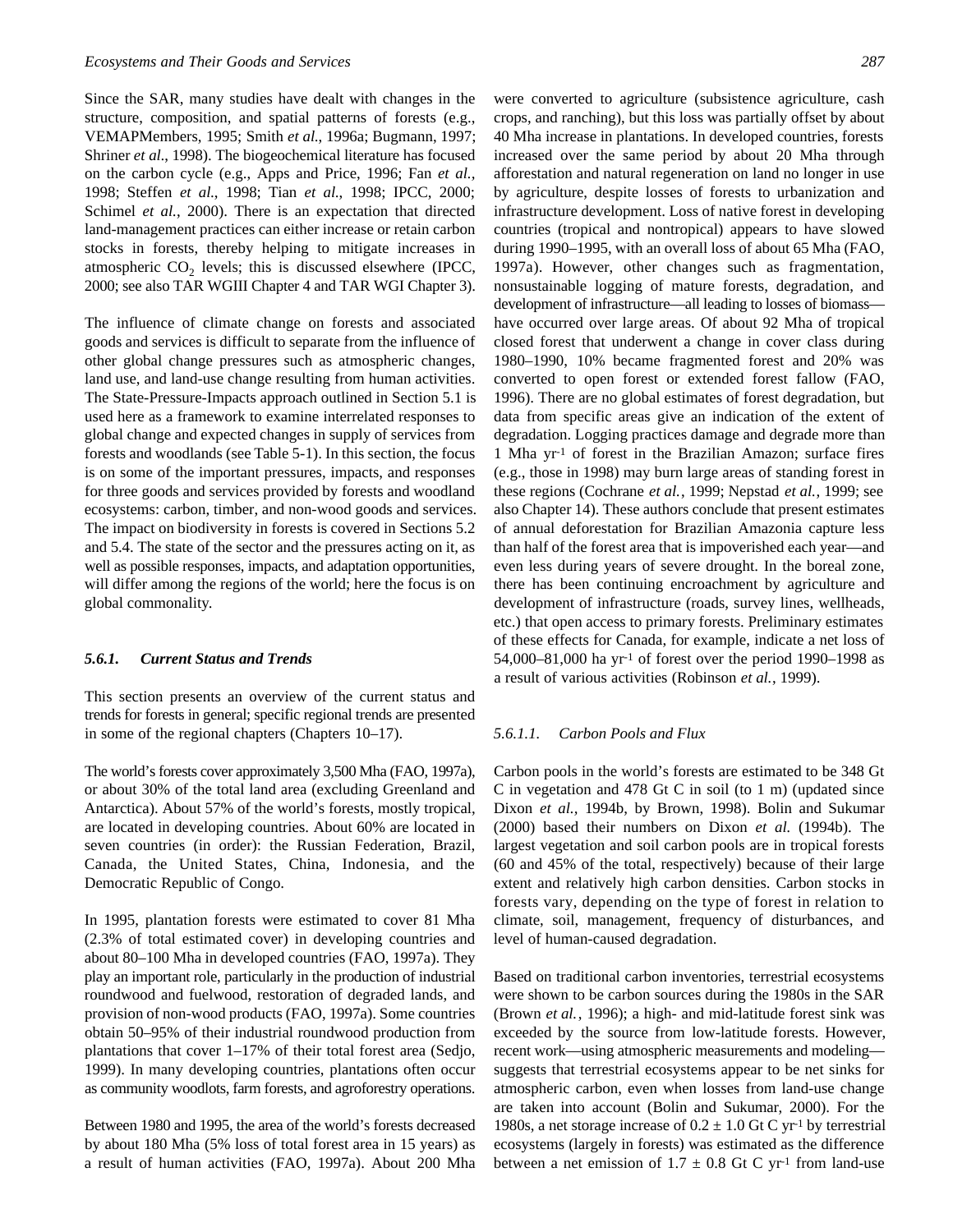changes (primarily in the tropics) and global terrestrial uptake of  $1.9 \pm 1.3$  Gt C yr<sup>1</sup> (Bolin and Sukumar, 2000). In the 1990s, estimated net emissions from land-use change decreased slightly to  $1.6 \pm 0.8$  Gt C yr<sup>-1</sup>, and global terrestrial uptake increased to 2.3  $\pm$  1.3 Gt C yr<sup>-1</sup>, resulting in a net terrestrial uptake of  $0.7 \pm 1.0$  Gt C yr<sup>-1</sup> (Bolin and Sukumar, 2000). This terrestrial net sink of carbon arises as the net effect of land-use practices (agricultural abandonment and regrowth, deforestation, and degradation); the indirect effects of human activities (e.g., atmospheric  $CO<sub>2</sub>$  fertilization and nutrient deposition); and the e ffects of changing climate, climatic variation, and disturbances. The relative importance of these different processes is known to vary strongly from region to region.

Regional source and sink relationships also have been inferred by techniques of inverse modeling of observed atmospheric CO<sub>2</sub> gradients and circulation patterns (Ciais *et al.*, 1995; Fan *et al.*, 1998). These estimates are relatively imprecise and are difficult to relate to those that are based on forest inventory data. For example, the study by Fan *et al.* (1998) suggests that  $1.4$  Gt C yr<sup>1</sup> was taken up by terrestrial biota in North America in the 1980s. However, mechanistic models and measurements based on forest inventories do not agree with the magnitude or spatial distribution of this carbon sink (Holland and Brown, 1999; Potter and Klooster, 1999).

Temperate forests are considered to be net carbon sinks at present, with estimates of  $1.4-2.0$  t C ha<sup>-1</sup> yr<sup>-1</sup> (Nabuurs *et al.*, 1997; Brown and Schroeder, 1999; Schulze *et al.*, 1999). These findings are consistent with recent estimates of carbon in woody biomass, based on statistics for 55 temperate and boreal countries; these statistics indicate a general increase in forest biomass from the 1980s to the 1990s (UN-ECE/FAO, 2000c). Changes in forest management (reduction of harvest levels, increased regeneration effort, and administrative set-asides), as well as changes in the environment (N and  $CO_2$  fertililization), appear to have contributed to this trend, but the relative contribution of different factors varies among forest regions and countries (Kauppi *et al*., 1992; Houghton *et al.*, 1998, 1999; Brown and Schroeder, 1999; Liski *et al.,* 1999; Nadelhoffer *et al.*, 1999).

In boreal forests, carbon budgets vary strongly among different forest types (Apps *et al.*, 1993; Bonan, 1993, Shvidenko and Nilsson, 1994). Although some boreal forest regions currently appear to be net carbon sources (Shepashenko *et al.*, 1998; Kurz and Apps, 1999), others appear to be net sinks, varying between 0.5 and 2.5 t C ha-1 yr-1 (Shvidenko and Nilsson, 1994; Jarvis *et al.*, 1997). The difference between annual increment and net fellings reported to the FAO (reported in UN-ECE/ FAO, 2000c) does not account for changes in the frequency and severity of disturbances that have a large influence on source and sink relationships in boreal forests (Kasischke *et al.*, 1995; Kurz and Apps, 1999; Bhatti*,* 2001). For example, detailed analyses of forest inventory data together with observed changes in disturbance over time indicate that Canadian forest ecosystems changed from a modest sink  $(0.075 \text{ Gt C yr}^{-1})$  from 1920–1970 to a small net source of 0.050 Gt C yr-1 in 1994 (Kurz and Apps, 1999). Similarly, in Russia between 1983 and 1992, managed forest ecosystems in the European portion, where disturbances were relatively controlled, were a sink of 0.051 Gt C yr<sup>-1</sup> but a net source of 0.081–0.123 Gt C yr<sup>-1</sup> in the less intensively managed Siberian forests of the east (Shepashenko *et al.*, 1998). Factors that were not included in these analyses that may offset losses of biotic carbon from disturbed forests include nitrogen deposition and CO<sup>2</sup> fertilization (Chen *et al.,* 2000; Schimel *et al.,* 2000), but experimental verification of these influences is not yet possible from inventory data.

In the tropics, forests are still reported to be a net carbon source as a result of land-use change. Although some studies suggest net carbon uptake in some tropical forests (Grace *et al.*, 1995; Phillips *et al.*, 1998), losses associated with high rates of forest clearing and degradation exceed such gains. The magnitude of the net carbon source from the tropics has been reported to be about 0.1 Gt C yr-1 lower in the first half of the 1990s than in the 1980s (Houghton and Hackler, 1999; Houghton *et al.*, 2000; Houghton, 2001), mostly because of reduced rates of deforestation in the 1990s (FAO, 1996, 1997a).

In summary, carbon stored in forest ecosystems appears to be increasing, and at an increasing rate with about 0.2 Gt C yr-1 being stored in the 1980s and 0.7 Gt C yr-1 in the 1990s. Most storage occurs in temperate forests, with a small net source from tropical forests and boreal forests varying depending on the disturbance regime they experience.

### *5.6.1.2. Timber and Non-Wood Products*

Forests contribute to GDPin three main ways: industrial wood products, fuelwood, and the economic impacts of recreation and non-wood products (e.g., mushrooms). Regional estimates generally are available only for the first (industrial) component, which captures the direct value of harvesting timber and the value added by manufacturing. At a global level, forestry contributes approximately 2% to GDP(FAO, 1997a)—6% in Africa, 3% in South America, 2% in North and Central America, and 1% in Europe. In developing countries, forestry contributes 4% to GDP; in developed countries the contribution is 1%. Total industrial timber production in 1997 was 1.5 billion m3, with more than 60% coming from developed countries (FAO, 1997a).

Although income and population growth influence demand for industrial timber, recycling and technological change (e.g., use of wood chips for manufactured products) can affect the quantity harvested from forests. Total industrial wood harvests have remained relatively constant over the past 20 years, even as global population and incomes have increased (FAO, 1998). Global per capita consumption of wood (including fuelwood and roundwood) is about  $0.6 \text{ m}^3 \text{ yr}^{-1}$ ; this level of consumption has been relatively stable over the past 40 years (Solberg *et al.*, 1996). Global fuelwood production in 1996 is estimated to be 1.9 billion m3, with 90% of this production occurring in developing countries (FAO, 1997a). In 1994, annual per capita fuelwood consumption in developing countries was 0.39 m3,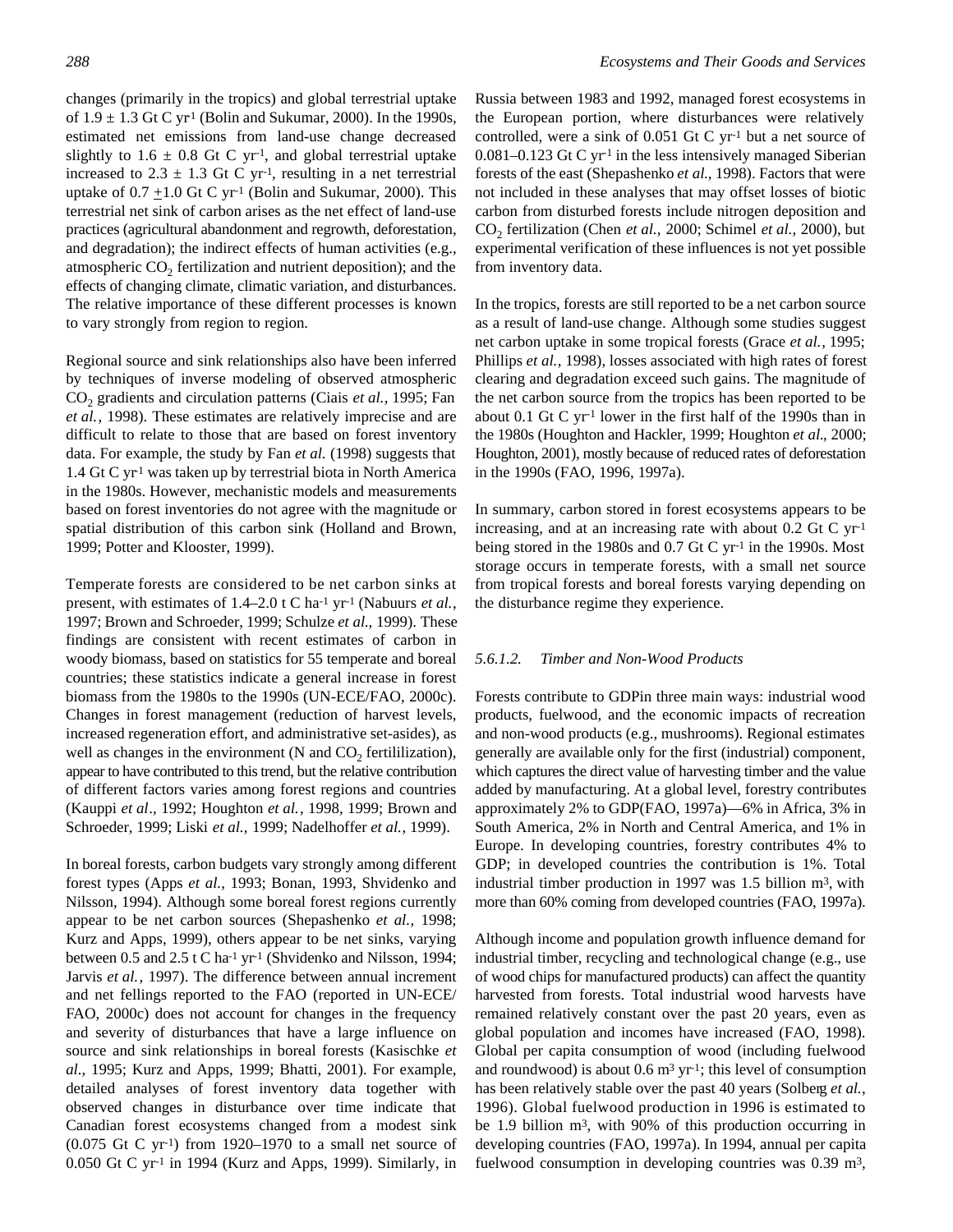versus 0.16 m<sup>3</sup> in developed countries (FAO, 1997a). It is estimated that 2 billion people rely on wood and charcoal for fuel (mostly derived from forests), and ensuring an adequate and sustainable supply will continue to be an important pressure on forests.

Non-wood forest products (NWFP)—such as edible mushrooms, nuts, fruits, palm hearts, herbs, spices, gums, aromatic plants, game, fodder, rattan, medicinal and cosmetic products, resins, and the like—make important contributions to household income, food security, national economies, and environmental objectives of conservation of biodiversity (FAO, 1997a). It is estimated that about 80% of the population of the developing world depends on NWFP to meet some of their health and nutritional needs. Several million households worldwide depend heavily on these products for subsistence consumption and income.

### *5.6.2. Pressures on Forests and Woodlands*

Forests have many pressures acting on them that result in changes to their structure and composition, as well as their function (see Figure 5-1). These structural changes, in turn, alter the function of forests in the physical climate system (Sellers *et al.,* 1990; Apps, 1993).

#### *5.6.2.1. Climate Variability and Climate Change*

Changes in climatic conditions affect all productivity indicators of forests (NPP, NEP, and NBP; see Box 5-1) and their ability to supply goods and services to human economies. The effects on forested area and forest productivity, however, vary from location to location, with gains in some regions and losses in others. Furthermore, the impacts vary among different measures of ecosystem productivity. For example, in boreal and alpine forests—where short growing seasons and heat sums are limiting factors to growth—NPP of many forest stands may increase with increasing temperature (Bugmann, 1997; but see Barber *et al.*, 2000), whereas NEP decreases as a result of increased decomposition (Schimel *et al.*, 1994; Valentini *et al.,* 2000; but see Giardina and Ryan, 2000). If higher temperatures lead to summer drought, even NPPmay decrease as a result of lowered photosynthetic rates associated with reduced stomatal conductance (Sellers *et al.*, 1997), exacerbating the decrease in NEP from decomposition. If drier conditions also result in increased fires, biomass and soil carbon losses may result in negative NBP (Wirth *et al.*, 1999; Apps *et al.*, 2000).

Projected changes in forest area, structure, NPP, and NEP as a result of climate change vary by forest type and biome (Neilson *et al.*, 1998). Climate change also is likely to include changes in seasonality (Myneni *et al.*, 1997), timing of freezethaw patterns (Goulden *et al.*, 1998), the length of the growing season, nutrient feedbacks (Tian *et al.*, 1998), disturbance regimes (Kurz *et al.*, 1995), and diurnal temperature patterns (Clark and Clark, 1999). Changes in intra-annual variation that

fall outside the historical norm for a particular region also may have catastrophic effects—for example, through local climatic extremes or through late and early frost (Repo *et al.,* 1996; Ogren *et al.,* 1997; Colombo, 1998). These factors are likely to influence the distributional range of some tree species (Macdonald *et al*., 1998; Rehfeldt *et al.,* 1999a). Changes in precipitation may not have immediate effects on mature and old-growth forests, which have well-established root systems, but are likely to have pronounced effects on regeneration success for some species following disturbance, such as harvest or fire (Hogg and Schwarz, 1997; Price *et al.,* 1999a,b).

#### *5.6.2.2 Changes in Disturbance Regimes*

At the landscape scale, changes in the disturbance regime introduce instabilities in forest age-class distributions (Bhatti *et al.,* 2000) and eventually in the distribution of plant species. If changes in disturbances are caused or accompanied by changes in environmental conditions, the responses of the forest ecosystem can be very complex. Changes in disturbance regimes, spatially and over time, can be exacerbated or mitigated by human activities (e.g., by fire ignitions and fire suppression).

#### *5.6.2.2.1. Pressures from fires*

Large areas of mixed savanna-woodlands in dry tropical zones of Africa, South America, Australia, and large areas of tropical humid forests burn every year (WRI, 2000). These fires are part of the natural seasonal cycle of growth, decay, and combustion and are ignited by lightning strikes. However, humans have long played a significant role in modifying fire regimes by changing the season and frequency of burning and consequently vegetation composition and structure (Goldammer and Price, 1998). During the 1990s in tropical humid areas, major fires have occurred in the Brazilian Amazon, Mexico, and Indonesia (Kalimantan and Sumatra) and were particularly severe in 1997–1998 during an El Niño episode (FAO, 1997a; Nepstad *et al.*, 1999). Fire also is a serious threat to native forests in many parts of tropical and nontropical developing countries. China, for example, suffered large losses in a single fire event in 1987, with 1 Mha (Anon., 1987) to 1.3 Mha (Cahoon *et al.*, 1994) burned. Fire prevention and suppression capability depends on available infrastructure such as imagery, roads, machinery, and human capital. In general, developed countries are better able to manage fire in regions with roads; developing countries may lack one or all of the factors.

The Indonesian fires of 1997–1998 were associated with a significant, but not unique, drought over much of the region. Estimates of the area burned vary from 96,000 ha to more than 8 Mha (Harwell, 2000). Most of this area was not forest but scrub, grassland, and agricultural lands. Almost no fires occurred deep within undisturbed primary forest; most were associated with land-clearing for new settlements or plantations or with logging operations. The most persistent fires were seven clusters of fires along the edges of degraded peat-swamp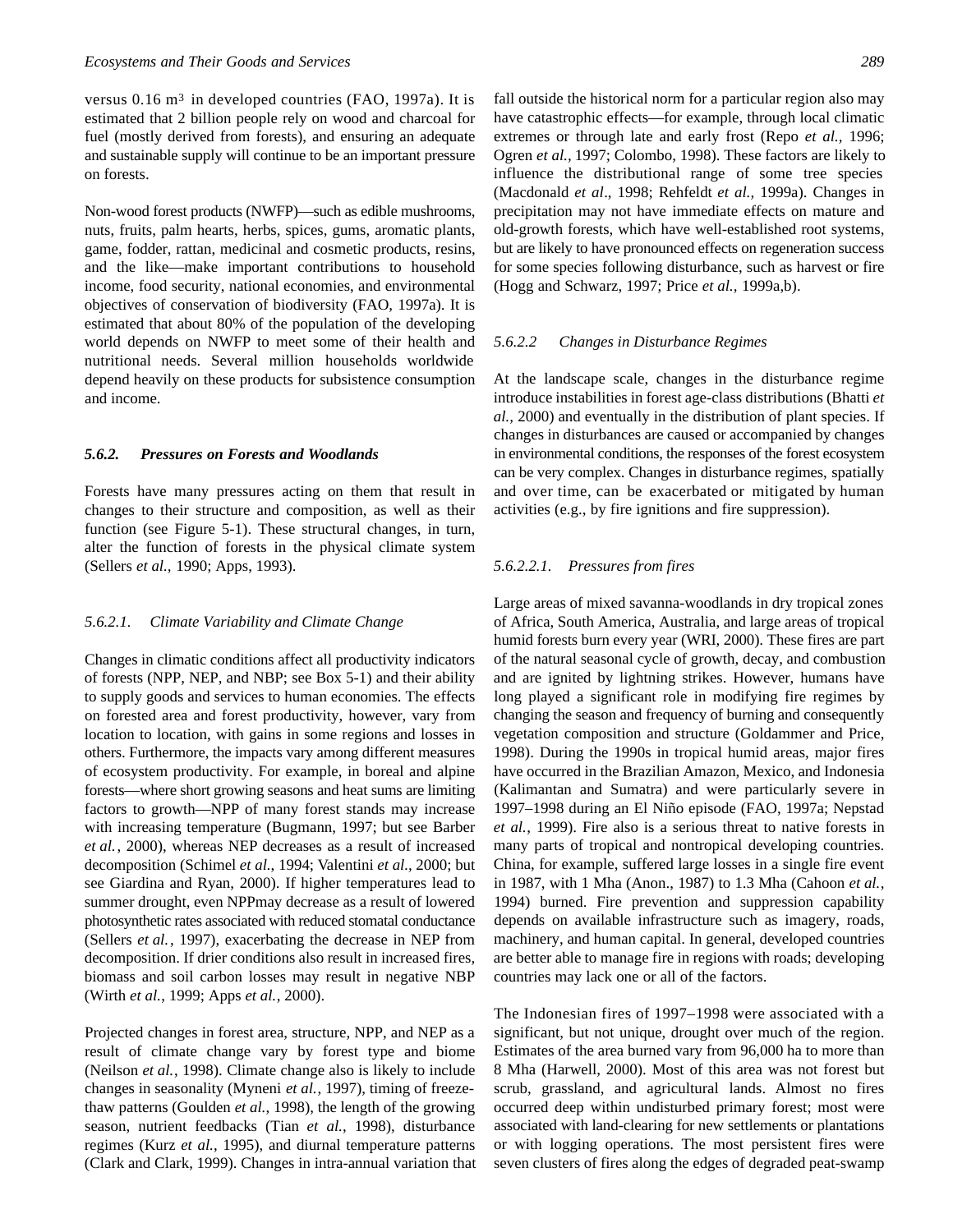forests in southern Sumatera and Kalimantan (Legg and Laumonier, 1999). The extent and persistence of these fires, and similar fires in Brazil, show the importance of interaction between climate and human actions in determining the structure and composition of tropical forests, land-use patterns, and carbon emissions.

In the boreal zone of Canada, there has been a marked increase in fire since about 1970, after a 5-decade decrease (Kurz *et al.*, 1995). The area of boreal forest burned annually in western North America has doubled in the past 20 years (0.28% in the 1970s to 0.57% in the 1990s), in parallel with the observed warming trend in the region (Kasischke *et al.*, 1999), despite much improved detection and suppression technology. Similar trends have been noted for Eurasian forests (Shvidenko and Nilsson, 1994, 1997; Kasischke *et al.*, 1999). Whether these changes are the result of human-induced climate change or are a result of natural climatic variability is not certain (Clark *et al.*, 1996; Flannigan *et al.*, 1998). Changes in the disturbance regime over periods of decades result in changes in forest ageclass distribution to younger versus old forests (Kurz and Apps, 1999). These changes will reduce the landscape-averaged biomass stock and dead organic matter pools, including soils (Bhatti *et al.*, 2000). Hence, changes in NBPoccur on scales of years to decades.

Fire frequency is expected to increase with human-induced climate change, especially where precipitation remains the same or is reduced (Stocks *et al.*, 1998). A general but moderate increase in precipitation, together with increased productivity, also could favor generation of more flammable fine fuels. Miranda (1994) suggests an increase in risk, severity, and frequency of forest fires in Europe. Stocks *et al.* (1998) used four GCMs and found similar predictions of an earlier start to the fire season and significant increases in the area experiencing high to extreme fire danger in Canada and Russia. Some regions may experience little change or even decreases in fire frequency, where precipitation increases or temperature does not rise (as in eastern Canada, where regional cooling has led to decreased fire frequency—Flannigan *et al.*, 1998). In most regions, there is likely to be an increased risk of forest fires, resulting in a change in vegetation structure that in turn exacerbates this risk (Cramer and Steffen, 1997).

During the past decade, forest fires in developed countries generally have become smaller, with the exception of the former Soviet Union (FAO, 1997a), Canada (Kurz et al., 1995; Kurz and Apps, 1999), and the United States (Sampson and DeCoster, 1998). Where observed, the slight decline in forest areas burned per year is believed to be in part a result of improved prevention, detection, and control of fires. However, many such protected forests have increasing fuel loads and an abundance of dead and dying trees that eventually will make them more susceptible to catastrophic fires (e.g., Sampson and DeCoster, 1998). Several authors suggest that climate change is likely to increase the number of days with severe burning conditions, prolong the fire season, and increase lightning activity, all of which lead to probable increases in fire frequency and areas burned (Price and Rind, 1994; Goldammer and Price, 1998; Stocks *et al.*, 1998).

### *5.6.2.2.2. Pressures from diseases and insect herbivory*

Insect outbreaks can be extremely important disturbance factors (Hall and Moody, 1994); during outbreaks, trees often are killed over vast areas (Hardy *et al.*, 1986; Candau *et al.*, 1998). Under climate change, damage patterns caused by insects may change considerably, particularly those of insects whose temporal and spatial distributions strongly depend on climatic factors. The ecological interactions are complex, however (see Box 5-10).

In temperate and tropical regions, insect and disease outbreaks are reported mostly for plantation forests; relatively less is known about native forests (FAO, 1997a). In the boreal zone, insect-induced mortality was a significant part of the changing disturbance regime for Canada in the period 1920–1995 (Kurz *et al.*, 1995). Insect mortality accounted for the loss of approximately 76 Mha in that period, with a near tripling of the average annual rate after 1970 (Kurz and Apps, 1999). Similar trends have been observed for Russian forests, where recent annual insect damage and disease mortality affecting as much as 4 Mha was reported by Shvidenko *et al.* (1995). In Siberian and Canadian forests, insect damage is estimated to be of the same magnitude as fire loss (Krankina *et al.,* 1994; Fleming and Volney, 1995; Kurz *et al.,* 1995; Shvidenko *et al.,* 1995; Shvidenko, 2000). Changes in drought conditions appear to play an important role in insect outbreaks (Volney, 1988; Sheingauz, 1989; Isaev, 1997).

There is likely to be an increase in declines and dieback syndromes (Manion, 1991) caused by changes in disease patterns, involving a variety of diseases. For example, in temperate and boreal regions, there may be increased incidence of canker diseases in poplars and other tree species. Some canker diseases increase in severity with decreased bark moisture content brought on by drought (Bloomberg, 1962). As another example, *Armillaria* root disease is found throughout the world and causes significant damage on all forested continents (Kile *et al.*, 1991), through mortality and growth loss. This disease one of the largest threats to regeneration in the productive forest of the Pacific Northwest of North America—has surfaced as a result of past management practices (Filip, 1977) but may be exacerbated by changing climate. Under present conditions, *Armillaria* root disease causes losses of 2–3 million m<sup>3</sup> yr-1 in the forests of Canada's Pacific Northwest (Morrison and Mallett, 1996). More recently, Mallet and Volney (1999) report a 43% decrease in annual volume increment and a 23% loss in annual height increment in lodgepole pine caused by *Armillaria* root disease. The incidence of *Armillaria* root disease can be expected to change under warmer or drier conditions. Significant damage has been observed in forests that have undergone drought stress (Wargo and Harrington, 1991). Morevoer, in regions such as the Pacific Northwest where the mean annual temperature presently is below the optimum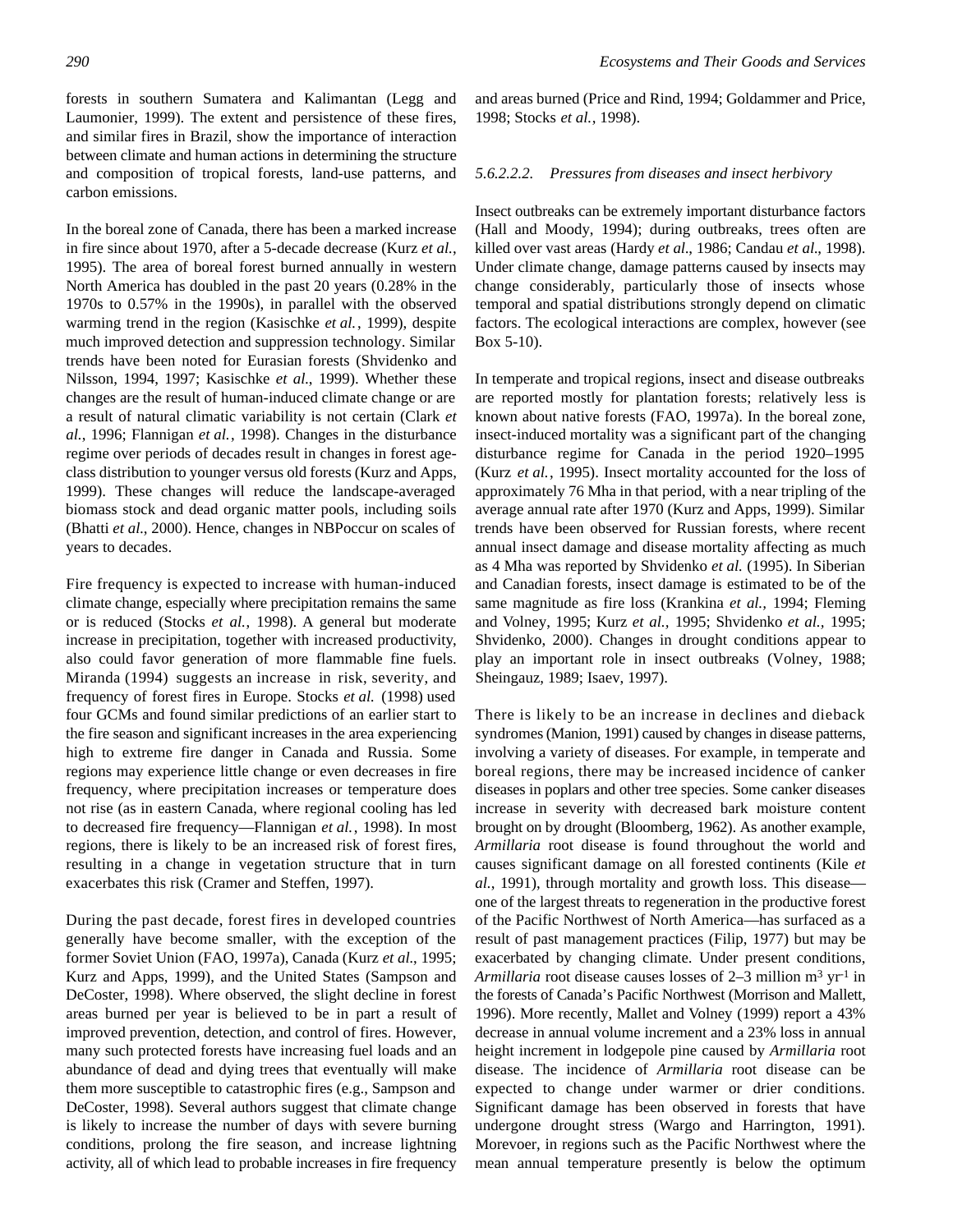# **Box 5-10. Complex Interactions: North America's Southern Boreal Forests, Pests, Birds, and Climate Change**

The eastern spruce budworm (*Choristoneura fumiferana*) is estimated to defoliate approximately 2.3 Mha in the United States (Haack and Byler, 1993) and affects 51 million m<sup>3</sup> of timber in Canada annually (Fleming and Volney, 1995). Although the budworm usually is present at low densities, budworm densities can reach 22 million larvae ha<sup>-1</sup> during periodic outbreaks (Crawford and Jennings, 1989). Outbreaks can extend over 72 Mha and last for 5–15 years, killing most trees in mature stands of balsam fir (Crawford and Jennings, 1989; Fleming and Volney, 1995).

Weather is thought to play a role in determining the budworm's range. Outbreaks frequently follow droughts (Mattson and Haack, 1987) or start after hot, dry summers (Fleming and Volney, 1995). Drought stresses host trees and changes plant microhabitats (Mattson and Haack, 1987). Moreover, the number of spruce budworm eggs laid at 25°C is 50% greater than the number laid at 15°C (Jardine, 1994). In some areas, drought and higher temperatures also shift the timing of reproduction in budworms so that they may no longer be affected by some of their natural parasitoid predators (Mattson and Haack, 1987). Weather, at least in central Canada, also may play a role in stopping some outbreaks if late spring frosts kill the tree's new growth on which the larvae feed.

Control of some populations of eastern spruce budworm may be strongly aided by bird predators, especially some of the wood warblers (Crawford and Jennings, 1989; but see Royama, 1984). Birds can consume as much as 84% of budworm larvae and pupae when budworm populations are low (approximately 100,000 ha-1), but once larvae populations exceed 1,000,000 ha-1, bird predation is unable to substantially effect budworm populations. This predatory action of birds works in concert with those of other predators, mostly insects.

The spruce budworm's northern range may shift northward with increasing temperatures—which, if accompanied by increased drought frequency, could lead to outbreaks of increasing frequency and severity that lead to dramatic ecological changes (Fleming and Volney, 1995). Increasing temperatures also might reduce the frequency of late spring frosts in southern boreal forests, perhaps increasing outbreak duration in some of those areas.

A changing climate also might decouple some budworm populations from those of their parasitoid and avian predators (Mattson and Haack, 1987; Price, 2000). Distributions of many of the warblers that feed on spruce budworms could shift poleward, perhaps becoming extirpated from latitudes below 50°N (Price, 2000). Replacing biological control mechanisms with chemical control mechanisms (e.g., pesticides) ultimately may yield a different set of problems; there are economic and social issues relating to large-scale pesticide application (see Section 5.4.4.3).

(25°C) for *Armillaria* growth, a warmer climate is likely to result in increased root disease and rate of spread.

#### *5.6.2.2.3. Pressures from other disturbances*

Additional disturbances are associated with extreme weather events such as hurricanes, tornadoes, unexpected drought or heavy rainfall, flooding, and icestorms that lead to extensive mortality and ecosystem change (e.g., Lugo *et al.*, 1990; Walker and Waide, 1991). Such events generally are highly localized and take place in a relatively short period of time but have long-term economic impacts (Haight *et al.*, 1995) and effects on ecosystems (Pontailler *et al.*, 1997). There is some evidence of recent increases in damage from such extreme events (Berz, 1999; see also Chapters 8 and 9).

## *5.6.2.3. Changing Demand for Forest Goods and Services*

Future demand for industrial wood products depends on income growth, population growth, technological change, growth in human capital, changes in tastes and preferences, and institutional and political change (Solberg *et al.*, 1996). Changes in other markets also can influence demand for wood products. For example, increases in the price of substitutes, such as steel and concrete building materials, would increase the demand for industrial timber. In light of these driving factors, recent timber market assessments have predicted that industrial harvests will increase by 1–2% yr<sup>-1</sup> (Solberg *et al.*, 1996; Brooks, 1997; FAO, 1997b; Sohngen *et al.*, 1999). These results contrast with those in the SAR (Solomon *et al.*, 1996), which concluded that global demand for industrial fiber would exceed global supply in the next century.

There is some debate about which forests are likely to be harvested in the future. Some authors contend that most supply will come from new industrial plantations, secondary growth forests, and enhanced management, rather than from native forests (FAO, 1997b; Sohngen et al., 1999). The proportion of global timber from subtropical plantations (presently 10%) may increase to 40% by 2050 (Sohngen *et al.*, 1999). Non-native species, such as eucalypts and pines, are favored in these regions because the costs of management and harvesting are low compared to those in temperate and boreal forests (Sedjo and Lyon, 1990; Sedjo, 1999). Recent estimates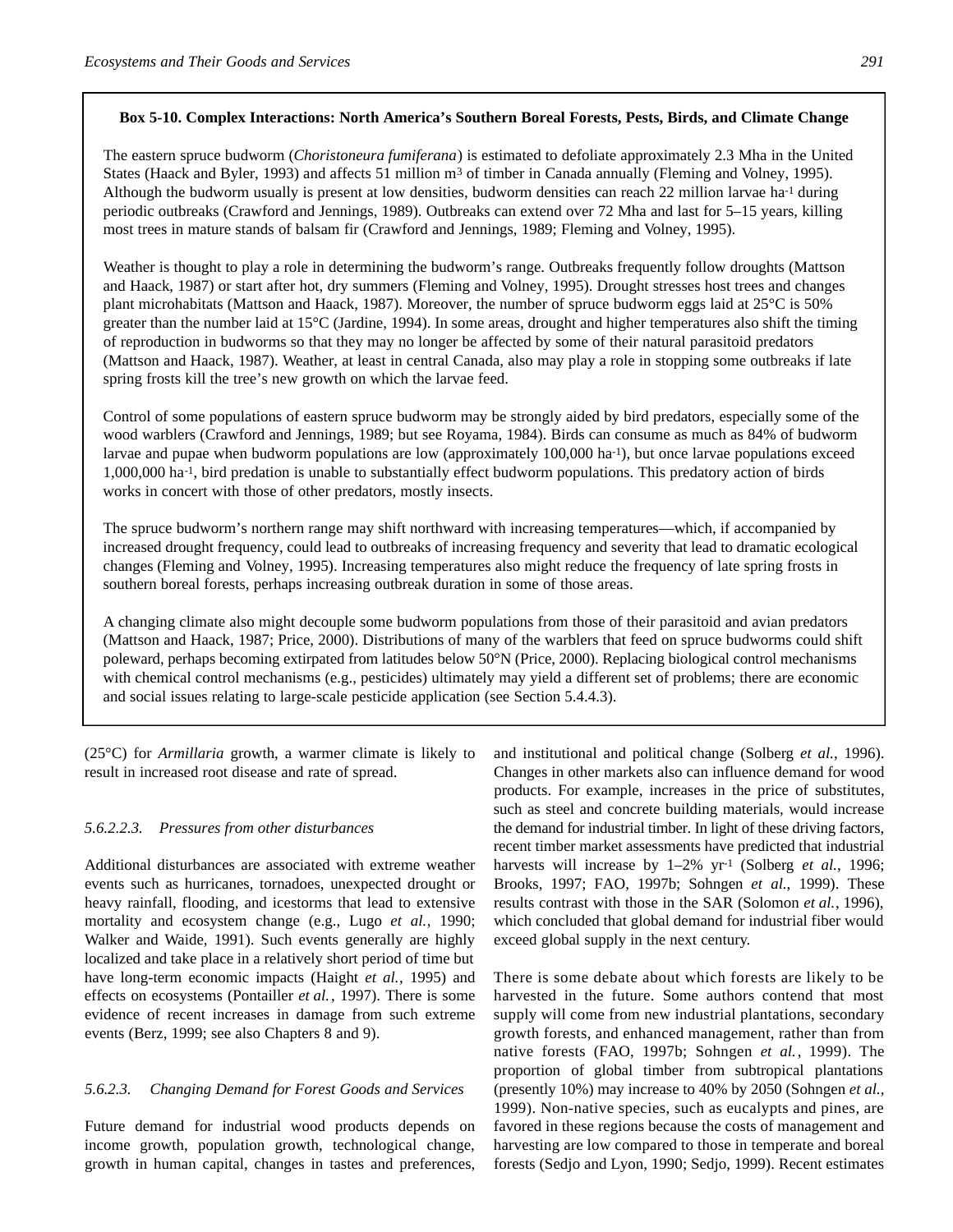use global timber market models that incorporate management responses to prices across a wide range of forests. Under most price scenarios, subtropical plantations with 5- to 20 year rotations are a financially attractive alternative (Sedjo, 1999). However, higher demand still may put pressures on native forests even if plantation establishment and forest management responds to price increases (Solberg *et al.*, 1996; Brooks, 1997).

Policies that raise prices for substitute products, such as non-wood building materials made from steel or plastics, may increase timber demand, increase non-native plantation establishment, and cause additional pressures on native forests. Substituting non-wood products for wood products could increase carbon emissions as well (Marland and Schlamadinger, 1995; Schlamadinger *et al.,* 1997).

Increased reliance on plantations may have positive and negative ancillary consequences. For example, most of the plantations established for industrial purposes involve nonindigenous species, and the environmental effects of these plantations are not fully evident. However, most plantations have been established on former agricultural lands, which begins the process of restoring forests (Lugo *et al*., 1993). Furthermore, plantations may reduce harvest pressures on natural forests. Despite increased reliance on plantations, however, industrial harvests in native forests along accessible roadways are likely to continue (Johns *et al.*, 1996).

The relationship between income and fuelwood demand is nonlinear. As incomes rise and infrastructure grows, households substitute alternative fuel sources (e.g., natural gas, fuel oil). Brooks *et al.* (1996), for example, suggest that fuelwood harvests will increase by 17% by 2050 under a low-GDPgrowth scenario, but only by 4% under a high-growth scenario. Fuelwood harvest depends on the extent of substitution by alternative methods of heating and cooking. Currently, use of wood for energy on a large scale does not appear to be costeffective relative to other energy sources, but if future energy prices rise, the demand for wood as a source of energy could rise.

#### *5.6.2.4. Land-Use Change*

Land-use change, including deforestation, is still considered to be a large pressure on global forests (Alcamo *et al.,* 1998). Several factors contribute to deforestation in tropical regions, including income and population growth, road-building policies, and other government policies (Southgate, 1998). Conversion to agriculture is impractical in boreal systems because of low productivity and high access costs, but some boreal forests continue to be converted to second-growth, managed forests. In temperate regions, conversion of agricultural lands back to forest has increased with agricultural productivity and falling prices (Kuusela, 1992; UN-ECE/FAO, 2000a). There is some evidence that these trends will continue, although at a lower rate (UN-ECE/FAO, 2000a). Factors affecting these trends include urbanization, agricultural yields and prices, timber prices, access and conversion costs, and subsidy programs (such as those that promote afforestation for environmental reasons, including mitigation of climate change impacts).

### *5.6.2.5. Other Pressures*

*Fragmentation* of forest landscapes as a result of climate change, land-use practices, and disturbance is expected to take place in advance of larger scale biome shifts (Fahrig and Merriam, 1994; Shriner *et al.*, 1998). Fragmentation can change biodiversity and resiliency (Sala *et al.*, 2000). Fragmentation of the landscape can occur as a result of disturbance (natural or anthropogenic) or more gradually from successional responses to environmental changes (NBIOME SSC, 1992).

*Pressures from air pollution and air quality:* There is evidence of decline in forest condition as a result of air pollution, especially in areas adjacent to industrial areas and large cities (e.g., deposition of heavy metals, sulfur, nitrogen, and ozone) (Nilsson *et al.*, 1998). Of major concern is increased nitrogen deposition caused by industrial processes and agriculture ( Vitousek *et al.*, 1997b). Nitrogen deposition is higher in northern Europe than elsewhere (Vitousek et al., 1997b). Lowlevel increases in nitrogen deposition associated with air pollution have been implicated in productivity increases over large regions (Schindler and Bayley, 1993; Vitousek *et al.*, 1997b). Temperate and boreal forests, which historically have been nitrogen-limited, appear to be most affected (Townsend and Rastetter, 1996; Vitousek *et al.*, 1997b). In other areas that become nitrogen-saturated, other nutrients are leached from the soil, resulting in forest dieback (Vitousek *et al.*, 1997b) counteracting, or even overwhelming, any growth-enhancing effects of  $CO<sub>2</sub>$  enrichment.

Tropospheric ozone has been shown to impact the structure and productivity of forest ecosystems throughout industrialized countries (Chameides *et al.*, 1994; Weber *et al.*, 1994; Grulke *et al.*, 1998) and is likely to increase in extent with further industrial development and agriculture management (Chameides *et al.*, 1994). It has been suggested that the impact of ozone damage is reduced, but not eliminated, by increasing CO<sup>2</sup> (Tingey *et al.*, 2001).

In developed countries, the major impacts of air pollution on forest services are likely to be on recreation and non-wood products. Air pollution has been shown not to have significant impacts on industrial timber markets in the United States (Haynes and Kaiser, 1990), although European timber market studies suggest potentially larger local effects (Nilsson *et al.*, 1992). Although increasing industrialization in developing countries that have less restrictive air pollution requirements could have effects on local industrial or fuelwood markets, these increases are not expected to have major effects on global timber supply.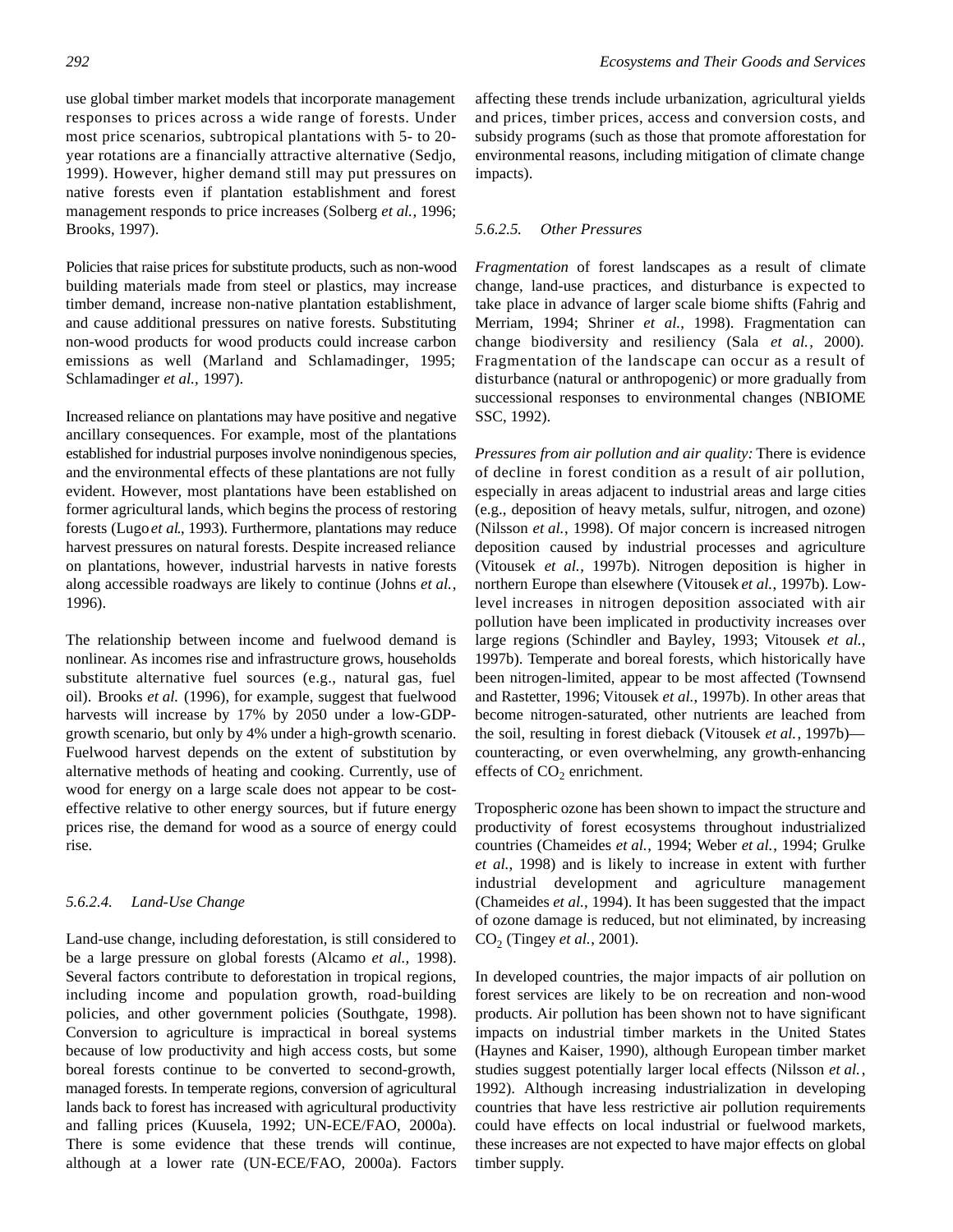# *5.6.3. Responses by Forests and Woodlands and Impacts on their Goods and Services*

Assessment of responses and impacts must distinguish between transient and equilibrium situations. Because forests are composed of long-lived organisms, responses to climate change and resulting impacts may take a long time to propagate through the system. To the extent that global change (climate and land-use change) proceeds faster than the life cycle of many late-succession trees, transient responses will predominate. Forest structure today is the result of activities and events that occurred many years (>100) ago; hence, responses and parameters measured today are not in equilibrium with present conditions. Many state variables, such as carbon pools, are expected to change with a time delay. Furthermore, forest responses to climate change and resulting impacts may extend longer than the change in climate.

#### *5.6.3.1. Responses and Impacts: Carbon Storage*

There are numerous ways in which forests respond to climate change and other pressures. These responses affect their ability to store carbon. Responses include changes in species distribution, NPP, NEP, and NBP; pests and disease outbreaks; and elevated CO<sup>2</sup> , as well as changes in climate variability and weather extremes.

#### *5.6.3.1.1. Forest and species distribution*

Models that predict changes in species distribution suggest reduced forest carbon storage as climate changes (King and Neilson, 1992; Smith and Shugart, 1993; Kirilenko and Solomon, 1998; Woodward *et al.*, 1998), although the change in forest carbon stocks depends on species migration rates (Solomon and Kirilenko, 1997; see also Section 5.2). Where seed availability and dispersal are impeded (e.g., by fragmented landscapes), achieved/realized productivity may remain below the potential for some time (resulting in carbon losses) unless aided by human intervention (Iverson and Prasad, 1998; Sohngen *et al.*, 1998; Iverson *et al.*, 1999). Pitelka and Plant Migration Workshop Group (1997) point out, however, that increases in weed species that take advantage of human mobility may be an adverse effect.

Changes in forest distribution as a result of climate change are likey to occur subtly and nonlinearly (Davis and Botkin, 1985; Prentice *et al.*, 1993; Neilson and Marks, 1994; Tchbekova *et al.*, 1994; Bugmann *et al.*, 1996; Neilson and Drapek, 1998). Prediction of changes in species distribution is complicated by the current lack of precise predictions of environmental changes themselves (especially precipitation) and responses of species to these changes. Price *et al.*(1999b) show that responses to precipitation are greatly dependent on assumptions made about species parameters and the temporal pattern of rainfall. The most rapid changes are expected where they are accelerated by changes in natural and anthropogenic disturbance patterns

(Overpeck *et al.,* 1991; Kurz *et al.*, 1995; Flannigan and Bergeron, 1998).

At the stand level, climate-induced changes in competitive relationships are likely to lead to dieback and replacement of maladapted species, causing changes in stand population and productivity (e.g., Cumming and Burton, 1996; Rehfeldt *et al.*, 1999b). In addition, increases in locally extreme events and disturbances (fires, insects, diseases and other pathogens) developing over different time scales (Wein *et al*., 1989; Campbell and McAndrews, 1993; Campbell and Flannigan, 2000) also lead to regionally specific increases in mortality and dieback. Resulting changes in age-class distributions and productivity are likely to have short- and long-term impacts on carbon stocks (Kurz *et al.*, 1995; Fleming, 1996; Hogg, 1997, 1999; Fleming and Candau, 1998).

### *5.6.3.1.2. NPP and NEP*

Some modeled responses of forest ecosystems to climate change suggest that forests could increase carbon storage during climate change (Xiao *et al.*, 1997; Prinn *et al.*, 1999). However, recent work has provided new experimental evidence on the response of vegetation uptake (NPP) and ecosystem losses (affecting both NEP and NBP) to observed changes in climate over the past century. The net balance between NPP(usually assumed to increase with warming, though this assumption is challenged by data offered by Barber *et al.,* 2000), heterotrophic respiration (often assumed to increase with warming, though this is challenged, for example, by Giardina and Ryan, 2000, and Liski *et al.*, 1999—at least for mineral soil components) and disturbance releases (often ignored but shown—for example, by Kurz and Apps, 1999—to be important in boreal estimates of NBP) is no longer as clear as the SAR asserts. Present research continues to improve scaling of localized responses (at the stand level, where increases and decreases in NPP and NEP are observed) to the global scale.

Research reported since the SAR confirms the view that the largest and earliest impacts induced by climate change are likely to occur in boreal forests, where changes in weather-related disturbance regimes and nutrient cycling are primary controls on productivity (Kasischke *et al.*, 1995; Kurz *et al.*, 1995; Yarie, 1999). The impacts are exacerbated by characteristic ecosystem time constants (rotation length, mean residence time of SOM, etc.) that are long compared to other forest ecosystems. In boreal forests, recent warming has been shown to change seasonal thaw patterns (Goulden et al., 1998; Osterkamp and Romanovsky, 1999); increase growing season length (Keeling *et al.*, 1996; Myneni *et al.*, 1997); and, if accompanied by summer drought, reduce NPP (Sellers *et al.*, 1997; Barber *et al.*, 2000). These trends are expected to continue on average (see Table 3-10), although short-term modulations will occur (e.g., in association with ENSO events) (Black *et al.*, 2000).

The SAR (Kirschbaum *et al.*, 1996) concludes that in lowland humid tropics, temperatures already are close to optimum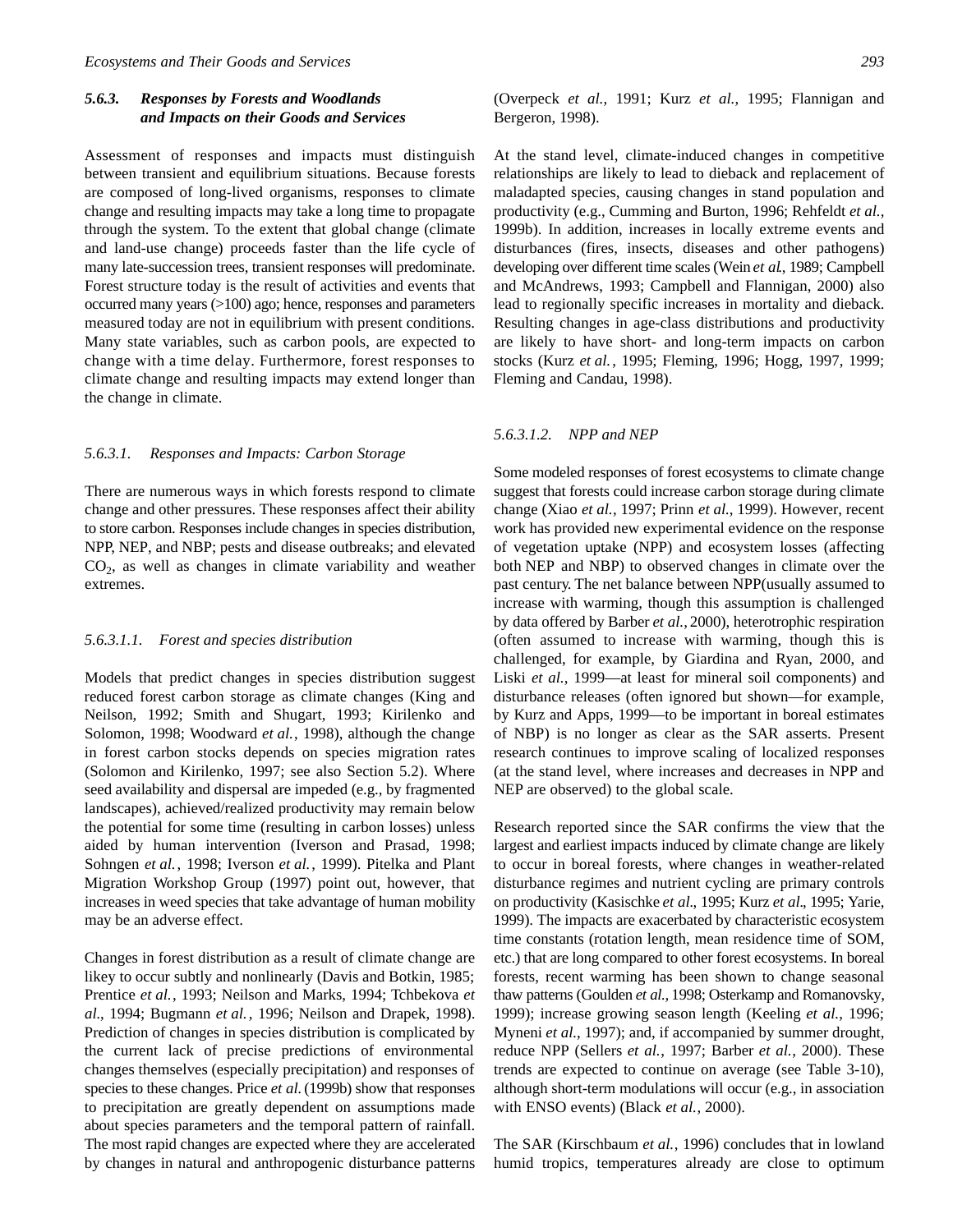ranges for year-round growth. Hence, an increase in temperature as a result of climate change is likely to have a marginal effect on forest processes. However, research in a lowland tropical forest in Costa Rica has shown that the annual growth in six major species of this forest (with markedly different growth rates and life histories), over a period of 13 years, was highly negatively correlated with annual mean minimum (nighttime) temperatures (Clark and Clark, 1999). Although annual tree growth varied among the six species, there was a highly significant interannual coherence of growth among species.

### *5.6.3.1.3. Insect herbivory, pests, and diseases*

Some evidence suggests that insect populations already are responding to climate change (Fleming and Tatchell, 1995). In general, current forecasts of the response of forest insects and other pathogens to climate change are based on historical relationships between outbreak patterns and climate. These forecasts suggest more frequent or longer outbreaks (Thomson and Shrimpton, 1984; Thomson *et al.*, 1984; Mattson and Haack, 1987; Volney and McCullough, 1994; Carroll *et al.*, 1995; Cerezke and Volney, 1995; Brasier, 1996; Roland *et al.*, 1998). Outbreaks also may involve range shifts northward, poleward, or to higher elevations (Williams and Liebhold, 1997). All of these responses will tend to reduce forest productivity and carbon stocks, although the quantitative extent of these changes is hard to predict (see Box 5-10).

## *5.6.3.1.4. Elevated CO<sup>2</sup>*

At the time of the SAR, no experiments on intact forest ecosystems exposed to elevated  $CO<sub>2</sub>$  had been performed. Since then, several FACE experiments have been implemented and are beginning to show interesting results. In a 13-year-old loblolly pine plantation (North Carolina),  $CO_2$  levels have been maintained at 200 ppm above ambient. After 2 years, the growth rate of the dominant trees increased by about 26% relative to trees under ambient conditions (DeLucia *et al.*, 1999). Litterfall and fine root increment also increased under the  $CO_2$ -enriched conditions. Total NPP increased by 25%. The study concludes, however, that stimulation is expected to saturate not only because each forest stand tends toward its maximum carrying capacity (limited by nutrient capital) but also because plants may become acclimated to increased  $CO<sub>2</sub>$  levels.

Research on  $CO<sub>2</sub>$  fertilization, however, has taken place only over a short fraction of the forest ecosystem's life cycle. Questions of saturation of response can be addressed through longer term experiments on tree species grown under elevated  $CO<sub>2</sub>$  in open-top chambers under field conditions over several growing seasons (Norby *et al.*, 1999). Areview of such experiments by Norby *et al.* (1999) found that the evidence shows continued and consistent stimulation of photosynthesis, with little evidence of long-term loss of sensitivity to  $CO_2$ ; the relative effect on aboveground dry mass was highly variable but greater than indicated by seedling studies, and the annual increase in wood mass per unit of leaf area increased. Norby *et al.* (1999) also found that leaf nitrogen concentrations were lower in  $CO<sub>2</sub>$ enriched trees, but not as low as seedling studies indicated, and the leaf litter C/N ratio did not increase. In the majority of  $CO<sub>2</sub>$ chamber experiments, the decrease in the percentage of nitrogen in litter was matched by an increase in the percentage of lignin. Moore *et al.* (1999) have suggested, however, that lower litter quality caused by  $CO_2$  fertilization may have offset the expected temperature-induced increase in decomposition. A longer term perspective still is needed because long-term trends cannot be extrapolated directly from relatively short-term experiments on individual trees (Idso, 1999). Field experiments on elevated  $CO<sub>2</sub>$ provide inconclusive evidence at this time to predict overall changes in carbon storage in forests.

# *5.6.3.1.5. Climate-induced changes in variability and weather extremes*

The net rate of carbon storage in forests varies as a result of interannual variability in rainfall, temperature, and disturbance regimes. For example, transient simulations with the Terrestrial Ecosystem Model (TEM) suggest that forests of the Amazon basin during hot, dry El Niño years were a net source of carbon (of as much as  $0.2$  Gt C yr<sup>-1</sup>), whereas in other years they were a net sink (as much as  $0.7$  Gt C yr<sup>-1</sup>) (Tian *et al.*, 1998). Notably, source and sink strength varied across the basin, indicating regional variation. Similarly for the United States, the net rate of carbon storage varied from a net source of about 0.1 Gt C yr-1 to a net sink of 0.2 Gt C yr<sup>-1</sup> (Schimel *et al.*, 2000). The rate of carbon accumulation in undisturbed forests of the Amazon basin reported by Tian *et al.* (1998) was approximately equal to the annual source from deforestation in the same area. For the United States, Houghton *et al.* (1999)—using inventory data estimate a sink of 0.35 Gt yr<sup>-1</sup> during the 1980s as a result of forest management and regrowth on abandoned agricultural lands, whereas Schimel *et al.* (2000) indicate that 0.08 Gt yr<sup>-1</sup> stored from 1980 to 1993 could have been a result of carbon fertilization and climate effects. Thus, for the United States, the rate of carbon accumulation in forest regrowth on abandoned agricultural and harvested managed forest lands appears to be as large as or larger than the direct effects of  $CO<sub>2</sub>$  and climate (Schimel *et al.*, 2000). The SAR (Kirschbaum *et al.*, 1996) suggests that modeled trends described above are unlikely to continue under projected climate change and high elevated  $CO_2$  concentrations. However, climatic variability (including ENSO events) is likely to increase under a changed climate (see Table 3-10), which may increase interannual variation in regional carbon uptake as demonstrated by Tian *et al.* (1998) and Schimel *et al.* (2000).

# *5.6.3.2. Responses and Impacts: Timber and Non-Wood Goods and Services*

#### *5.6.3.2.1. Response to locally extreme events*

In addition to fire and insect predation, other episodic losses may become increasingly important in response to locally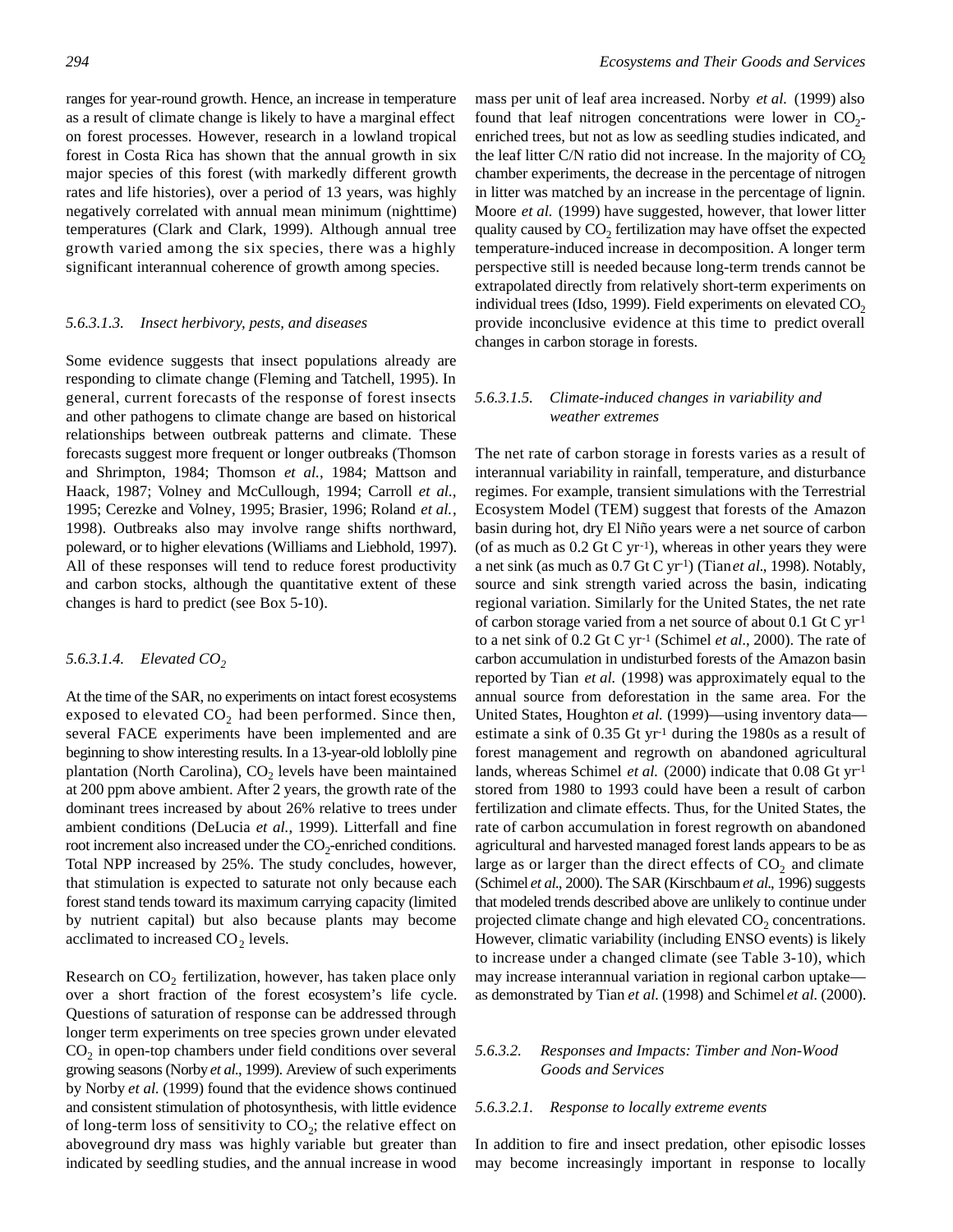extreme weather events. For example, in Europe, wind-throw damage has appeared to increase steadily from negligible values prior to about 1950; wind-throws exceeding 20 million m<sup>3</sup> have occurred 10 times since then (UN-ECE/FAO, 2000b). Losses in 1990 and 1999 were estimated at 120 million and 193 million m3, respectively—the latter equivalent to 2 years of harvest and the result of just three storms over a period of 3 days (UN-ECE/FAO, 2000b). The unusual 1998 icestorms in eastern North America caused heavy damage to infrastructure as well as large areas of forest, the extent of which is still being assessed (Irland, 1998).

Financial returns to forest landowners decline if these episodic events (including fire and insect predation) increase (Haight *et al.*, 1995), although the impact on global timber supply of such episodic losses is unlikely to be significant. Local effects on timber and non-wood goods and services may be significant, although timber loss may be ameliorated through salvage logging. Moreover, the location of the loss is particularly important for non-wood products and services. For example, forest fires in recreational areas are known to have an impact (Englin *et al.*, 1996).

#### *5.6.3.2.2. Industrial timber*

Recent industrial timber studies link equilibrium ecological models to economic models to measure market impacts to potential climate change and include adaptation (Joyce *et al.*, 1995; Perez-Garcia *et al.*, 1997; Sohngen and Mendelsohn, 1998; McCarl *et al.,* 2000; Sohngen *et al.*, 2000). Conclusions from regional studies are similar to those in the SAR (Solomon *et al.*, 1996) for temperate regions, suggesting that wood supply in these regions will not be reduced by climate change. Studies in the United States that consider only changes in forest growth find small negative or positive impacts on timber supply (Joyce *et al.*, 1995; McCarl *et al.*, 2000). Studies that consider growth effects and species redistribution effects (dieback of existing forests, followed by redistribution), as well as alternative economic scenarios, find that welfare economic impacts in U.S. timber markets could change by  $-1$  to  $+11\%$  (Sohngen and Mendelsohn, 1998). Generally, consumers are predicted to benefit from increased supply and lower prices. Producers in some regions of the United States may lose because of lower prices and dieback, although productivity gains could offset lower prices (Sohngen, 2001).

In contrast to the SAR (Solomon *et al.*, 1996), more recent global market studies suggest that climate change is likely to increase global timber supply and enhance existing market trends toward rising market share in developing countries (Perez-Garcia *et al.*, 1997; Sohngen *et al.,* 2000). One study that uses TEM (Melillo *et al.*, 1993) to predict growth changes finds that global timber growth rises, global timber supply increases, prices fall, and consumers and mill owners benefit (Perez-Garcia *et al.*, 1997). Landowners in regions where increased timber growth does not offset lower prices perceive losses. A study using the BIOME3 model (Haxeltine and Prentice, 1996) suggests that producers in temperate and boreal forests could be susceptible to economic losses from shortterm dieback effects and lower prices, although long-term (>50 years) supply from these regions is predicted to increase (Sohngen *et al.*, 2000). Alternatively, studies that do not consider global market forces, timber prices, or adaptation predict that supply in boreal regions is likely to decline (Solomon and Leemans, 1997).

#### *5.6.3.2.3. Recreation and non-wood forest products*

There is considerably less published literature available to assess the effects of climate change on nonmarket services from forests (Wall, 1998), including recreation and non-wood forest products. Climate change is likely to have direct effects on forestbased recreation. For example, lengthening of the summer season may increase forest recreation (Wall, 1998). Changes in the mean and variance in daily temperature and precipitation during peak seasons will affect specific activities differently, however. In the United States, some studies suggest that higher temperatures may negatively affect camping, hiking, and skiing but positively affect fishing (Loomis and Crespi, 1999; Mendelsohn and Markowski, 1999; Joyce *et al.*, 2000).

Climate change also will have indirect effects on forest recreation. For example, changes in the structure and function of natural forests that are used for recreation could alter visitation patterns by causing users to substitute alternative sites. Alternatively, some recreational industries may have large adaptation costs—for example, snow-making costs in skiing areas may increase (Irland *et al.*, 2001). In addition, institutional factors are likely to play a strong role in mediating the response of recreation because much of it occurs on public, natural forests where adaptation may be less economically feasible. Many forest-based activities, such as hunting, rely on management decisions by agencies that will have to adapt to climate change as well (Brotton and Wall, 1997).

# *5.6.4. Adaptation Options and Vulnerability of Goods and Services*

### *5.6.4.1. Adaptation in Timber and Non-Wood Goods and Services*

In markets, prices mediate adaptation through land and product management. At the regional and global scales, the extent and nature of adaptation will depend primarily on prices, the relative value of substitutes, the cost of management, and technology (Joyce *et al.*, 1995; Binkley *et al.,* 1997; Perez-Garcia *et al.*, 1997; Skog and Nicholson, 1998; Sohngen and Mendelsohn, 1998). On specific sites, changes in forest growth and productivity will constrain, and could limit, choices of adaptation strategies (Lindner, 1999, 2000).

Forest management has a history of long-term decisions under uncertain future market and biological conditions (e.g., prices,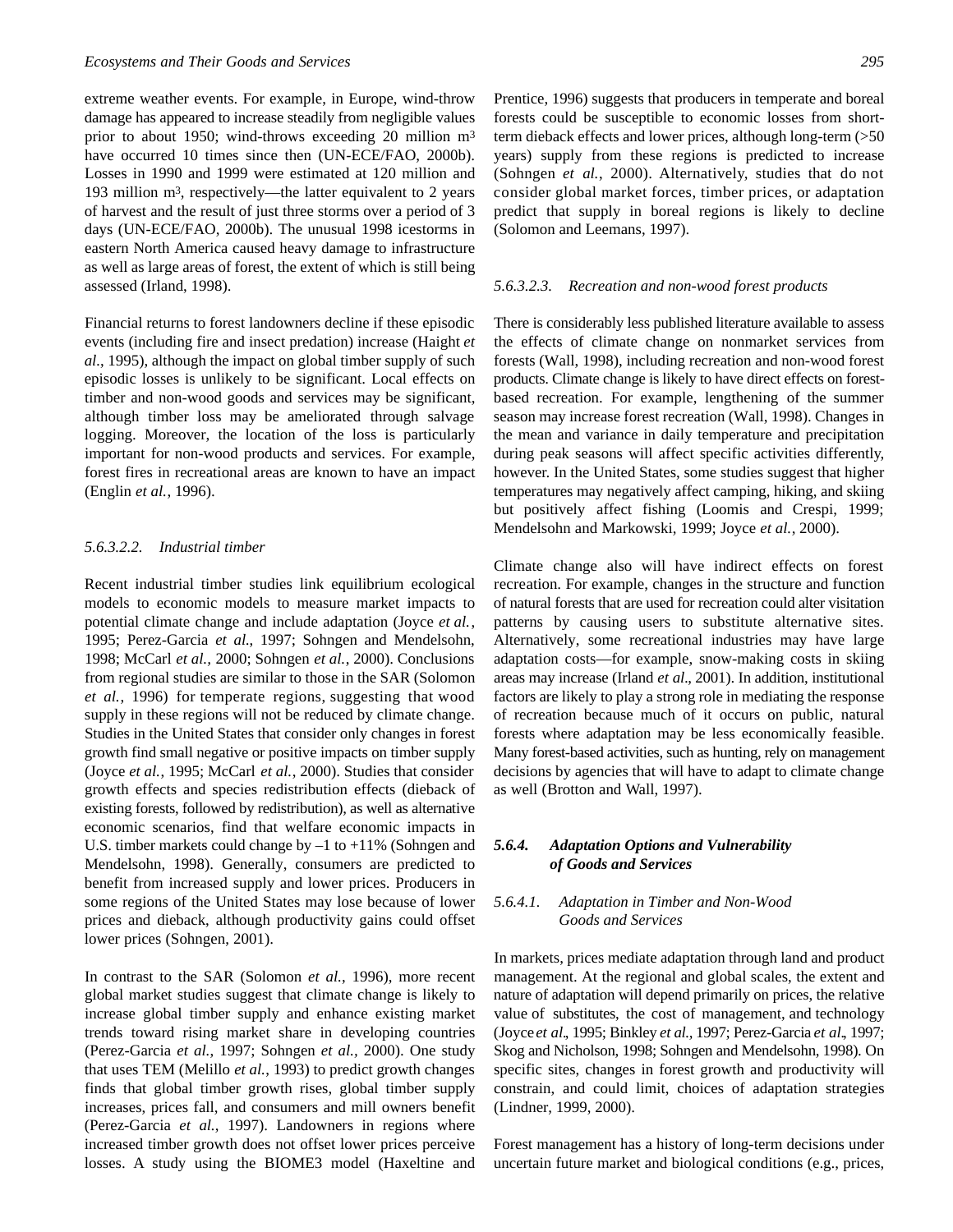pest infestations, or forest fires). Most adaptation in land management will occur in managed forests; it will include salvaging dead and dying timber, replanting new species that are better suited to the new climate, planting genetically modified species, intensifying or decreasing management, and other responses (e.g., Binkley, 1988; Joyce *et al.*, 1995; Perez-Garcia *et al.*, 1997; Sohngen and Mendelsohn, 1998; Lindner, 1999). Climate change is not likely to cause humans to convert highly productive agricultural land to forests (McCarl *et al.*, 2000), even with afforestation incentives (e.g., the Kyoto Protocol) (Alig *et al.*, 1997). Adaptation estimates are sensitive to assumed rates of salvage and choices made in regenerating species during climate change (Sohngen and Mendelsohn, 1998; Lindner, 1999). In product management, adaptation includes substituting species in the production process for solid wood and pulpwood products, shifting harvests from one region to another, and developing new technologies and products, such as wood products manufactured with adhesives (McCarl *et al.*, 2000; Irland *et al.*, 2001). In some cases, producers may need to adapt to changes in wood quality (Gindl *et al.*, 2000).

In addition to adaptation through traditional management, agroforestry, small woodlot management, and windrows (or shelterbelts) could provide numerous adaptation options for maintaining tree cover and fuelwood supplies in developing countries. Afforestation in agroforestry projects designed to mitigate climate change may provide important initial steps towards adaptation (Sampson *et al*., 2000). Although agroforestry is not expected to play a large role in global industrial timber supplies, it may have important regional implications.

Recreation users can adapt by substituting recreational sites as forests respond to climate change, but this will have impacts on recreational industries. Substitution will be easier in regions where transportation networks are well established. Adaptation will be more difficult in regions where recreation depends on particular forest structures (e.g., old-growth forests) that are negatively affected by climate change and for which there are no close substitutes (Wall, 1998).

# *5.6.4.2. Vulnerability Associated with NPP, NEP, and NBP*

Given their inertia, forested systems may exhibit low vulnerability and low climate sensitivity, unless drought and disturbance are driving factors (Peterken and Mountford, 1996). Extant forests may persist and appear to exhibit low vulnerability and low climate sensitivity (see Section 5.2), but they may be climate sensitive in ways that are not immediately apparent. Thus, their vulnerability may occur as a reduction in quality (degradation) even where the forest persists as an entity. Increases in disturbances, however, may lead to rapid structural changes of forests, with replacement by weedy species (Overpeck *et al*., 1990). For example, an increase in area burned by fire or destroyed by invading insects and disease could rapidly undergo changes in species composition, successional dynamics, rates of nutrient cycling, and many other aspects of forest ecosystems—with impacts on goods and services provided by these forests. From this perspective, in the context of all of the direct and indirect impacts of climatic change and their interactions, the potential vulnerability of forests is high.

The main processes that determine the carbon balance of forests—photosynthesis, plant and heterotrophic respiration, and disturbance releases—are regulated by different environmental factors. Carbon assimilation is a function mainly of available light, temperature, nutrients, and  $CO<sub>2</sub>$ , and this function shows a saturation characteristic. Respiration is a function of temperature; it increases exponentially with temperature. Thus, close correlation between GPP and NPP does not exist (allocation plays an important role). Similarly, there is no strict correlation between NPP and NEP (high NEP is possible at high and low rates of assimilation and respiration). Disturbances such as harvest or fire export carbon from forests, bypassing respiration; thus, NBP is not expected to correlate with NEPand NPP. Photosynthesis, plant and heterotrophic respiration, and disturbance are vulnerable in different ways and are quite sensitive to climate change and other global change forces.

#### *5.6.4.3. Vulnerability of Unmanaged Systems*

Increases in disturbances such as insect infestations and fires can lead to rapid structural and functional changes in forests (species composition, successional dynamics, rates of nutrient cycles, etc.), with replacement by weedy species. The effects of these vulnerabilities in unmanaged systems on goods and services vary. They are not likely to have large effects on market products given that unmanaged forests constitute an increasingly small portion of timber harvests. They could have large impacts on local provision of timber products, NWFP, and fuelwood. Local services from forests could be highly vulnerable, particularly if the services are tied to specific forest functions that change (e.g., hiking in old-growth forests).

#### *5.6.4.4. Vulnerability in Managed Systems*

Managed systems are vulnerable to direct impacts on NPP (related to volume production) and species composition (related to timber quality), as well as market forces. The global supply of market products exhibits low vulnerability because timber markets have high capacity to adapt to change. Temperate and boreal producers are vulnerable to dieback effects and lower prices caused by potential global increases in timber growth. Managed forests in subtropical regions have low vulnerability given their high growth rates and short rotation periods, which provide multiple opportunities to adapt to changes.

# **5.7. Lakes and Streams**

Lake and stream ecosystems include many familiar places: large and small lakes, permanent and temporary ponds, and streams—from tiny, often temporary rivulets at headwaters to powerful floodplain rivers discharging from our continents.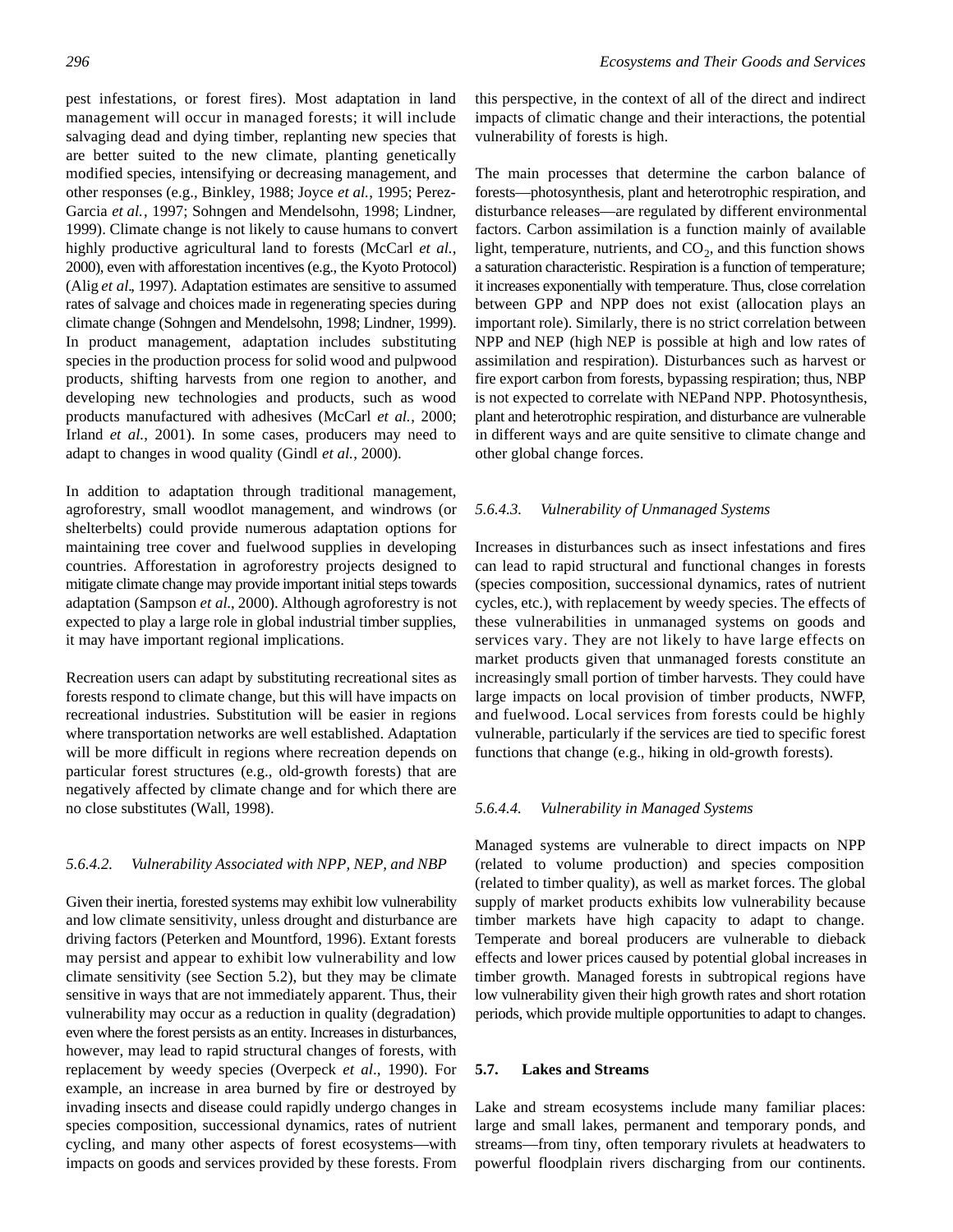Freshwaters (lakes and rivers), which are so valuable for the sustainability of life as we know it, constitute only 0.0091% of the Earth's surface waters by volume. This is a great deal less than 0.5% for groundwater and 97.3% for oceans (Cole, 1994). Lakes and rivers are used intensively for recreation and are aesthetically valued. These values include fishing, hunting, swimming, boating, skating, and simply enjoying the view.

This section focusses on physical and biological processes and how they affect goods and services from lakes and streams that are regulated by these processes. The emphasis is on food, carbon, and biodiversity. Hydrology and water supply are covered in Chapter 4; oceans and coastal systems are covered in Chapter 6. Hydrological goods and services are covered largely in Chapter 4, but are considered here as an interactive influence of climate change on inland waters. Wetlands are covered in Section 5.8.

## *5.7.1. Status of Goods and Services*

Products from lakes and streams include fisheries (fish, amphibians, crustaceans, and mollusks) and aquaculture; services include biodiversity, recreation, aesthetics, and biogeochemical cycling. A detailed list of services from freshwater ecosystems includes many items that are undervalued in economic terms and often are unrecognized and unappreciated—for example, their role in the carbon cycle.

Reported catches in freshwater and inland fisheries were 7.7 Mt of biomass in 1996 (FAO, 1999b) and 15.1 Mt from aquaculture. China accounts for 80% of aquaculture production. Actual landings in capture fisheries are believed to be two to three times larger owing to nonreporting (FAO, 1999c). About 100 fish species are reported in world catches—primarily cyprinids, cichlids, snakeheads, catfish, and barbs. Asia and China report the largest catches; Africa is second; North America ranks relatively low. River and large reservoir fisheries are important.

Recreational fish catches are included in the foregoing world catches and were reported to be 0.48 Mt in 1990 (FAO, 1992). This is likely to be an underestimate because only 30 (of 200) countries reported recreational catches. Recreational fishing is increasing in developed and developing countries. The number of anglers is estimated at 21.3 million in 22 European countries, 29.7 million in the United States, and 4.2 million in Canada (U.S. Fish and Wildlife Service, 1996; Department of Fisheries and Oceans, Canada, 1998). Total expenditures for recreational angling are in the billions of dollars—for example, \$38 billion in the United States in 1996 (U.S. Fish and Wildlife Service, 1996) and \$4.9 billion in Canada in 1995.

Freshwaters are known for high biodiversity and endemism owing to their island-like nature, which leads to speciation and reduces invasions of competitors and predators. Of about 28,000 fish species known on Earth, 41% are freshwater species and 58% are marine, of which 1% spend part of their lives in

freshwater (Moyle and Cech, 1996). Individual east African Rift Valley lakes contain species flocks of almost 250 cichlid species. In Lake Baikal in Russia, 35% of the plants and 65% of the animals are endemic (Burgis and Morris, 1987). At the global level, biodiversity in many lakes has been decreasing in recent decades, with many species becoming extinct (Naiman *et al.*, 1995b). The trend is likely to continue, with many species that now are listed as endangered or threatened becoming extinct (IUCN, 1996). The causes for these extinctions are likely to be related to the many pressures listed below.

Inland waters play a major role in biogeochemical cycling of elements and compounds such as carbon, sulfur, nitrogen, phosphorous, silica, calcium, and toxic substances. The general roles are storage, transformation, and transport (Stumm and Morgan, 1996). Storage is important because sediments and associated minerals accumulate in the bottom sediments of lakes, reservoirs, and floodplains. Transformation includes organic waste purification and detoxification of various human created compounds such as insecticides. Water movement redistributes these spatially.

Of special interest here is the role of freshwaters in carbon storage and  $CO_2$  and methane (CH<sub>4</sub>) release. Organic carbon from primary production in lakes and adjacent riparian lands accumulates in sediments; estimates are that  $319 \text{ Mt yr}$ <sup>1</sup> are buried in the 3.03 million km<sup>2</sup> of small and large lakes, reservoirs, and inland seas worldwide (USGS, 1999; see also Stallard, 1998). This estimate excludes amounts for peatlands (96 Mt yr-1). It is three times greater than estimates for the ocean in absolute terms (97 Mt yr-1) even given the relatively small area of inland waters. Lakes also are a source of GHGs. Lakes become supersaturated with dissolved  $CO<sub>2</sub>$ , and net gas exchange is from the lake to the atmosphere (Cole *et al.*, 1994). For example, during summer in Lake Pääjärv, Finland, the amount of carbon from respiration in the water column was greater than that produced by phytoplankton and sedimentation combined (Kankaala *et al.*, 1996). Pulses of CO<sub>2</sub> from the water column and  $CH_4$  from sediments are released to the atmosphere during spring and fall mixing of the water column of dimictic lakes (Kratz *et al.*, 1987; Riera *et al.*, 1999; Kortelainen *et al.,* 2001). Methane releases, especially from the littoral zone, can be significant in lakes and reservoirs (Fearnside, 1995, 1997; Alm *et al.*, 1997a; Hyvönen *et al.*, 1998).

Hydroelectric power plants generally are assumed to emit less CO<sup>2</sup> than fossil fuel plants. However, a hydroelectric reservoir may contribute more to GHGs over 100 years of operation than a fossil fuel plant that produces an equivalent amount of e lectricity (Fearnside, 1997). Emissions are likely to be high in the first few decades and then decrease. This is exemplified by a Brazilian hydroelectric reservoir that is simulated to release a large quantity of  $CO<sub>2</sub>$  during the first 10 years after filling (*ca.*) 5–27 Mt  $CO_2$  gas yr<sup>-1</sup>) but relatively low amounts from years 30 to 100. Releases of  $CH_4$  were simulated to be high for at least 100 years (about 0.05–0.1 Mt CH<sub>4</sub> yr<sup>-1</sup>, with actual estimates for 1990 of 0.09 Mt) (Fearnside, 1995, 1997).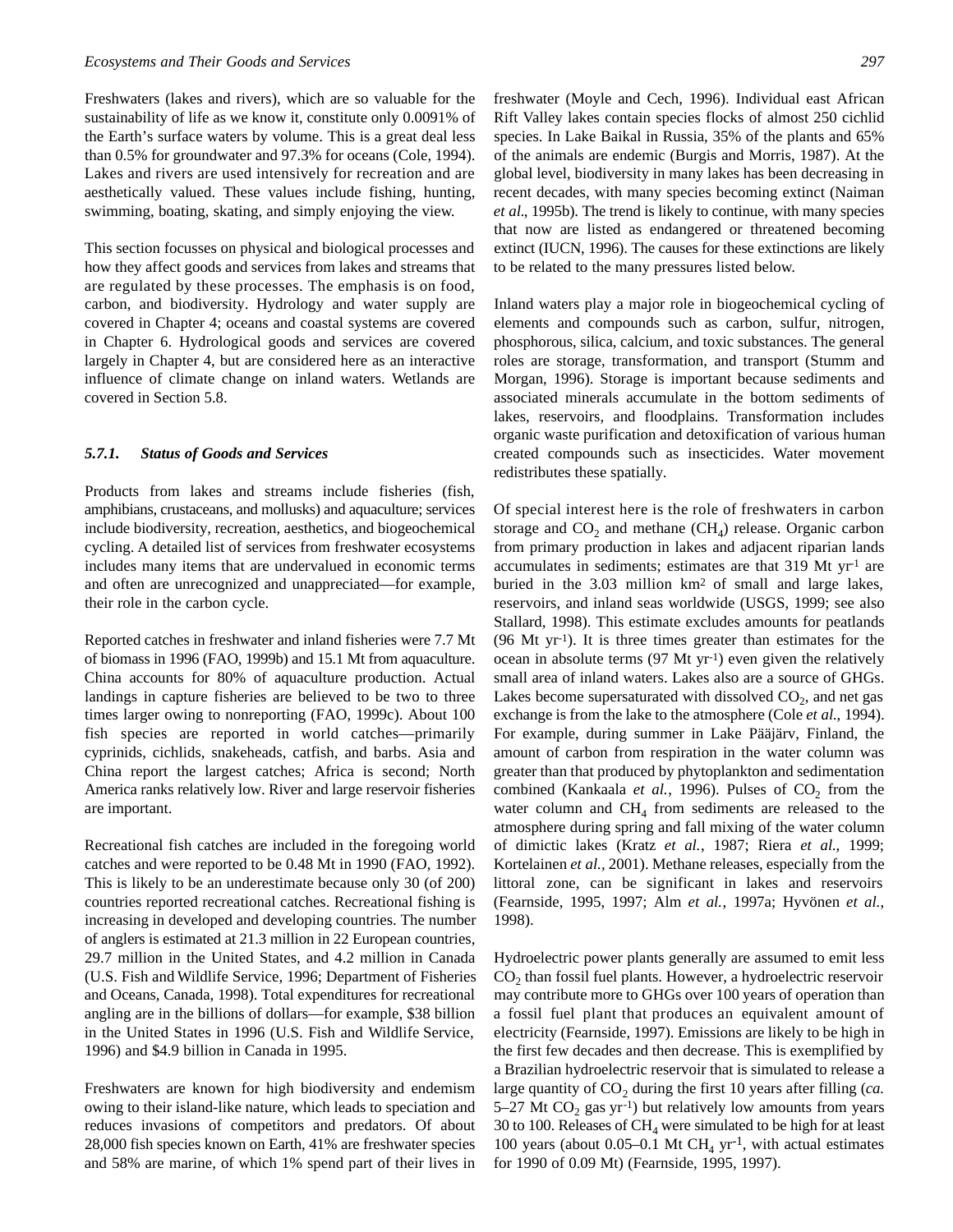#### *5.7.2. Pressures on Goods and Services*

People expect drinkable, swimmable, boatable, and fishable freshwaters. However, rivers and lakes have many pressures. These pressures include land and water use for urbanization, agriculture, and aquaculture; hydrologic engineering structures such as dams, dykes, channelization, and construction of drainage and connecting canals; water extractions for industry, drinking water, irrigation, and power production; water pollution with toxics, excess nutrients, and suspended sediments; capture fisheries; and invasion of exotics. UV-B is an interactive pressure with climate change owing to the change in water clarity influenced by drought. Under these conditions, UV-B penetrates farther and causes more damage in clear waters than in murky waters.

Human demand for water in many areas will increase more rapidly with climate change and population increases and leave fewer waters unmodified by water projects (see Chapter 4). Water projects interact with many aspects of climate change as related to natural resource and environmental management. Additional dams will increase the difficulty of managing migratory fish populations in streams. Sedimentation that occurs above dams will reduce downstream transport of sand, sediments, and toxic substances. Lakes and reservoirs with increased water withdrawals will reduce the suitability of the littoral zone for fish spawning and nursery areas. Diversions of water by canals, ships, or pipes will transport exotics into new watersheds and confound biodiversity and exotics issues.

# *5.7.3 Responses of Lakes and Streams and Impacts on their Goods and Services*

Many responses of lakes and streams to climate change were documented in the SAR by Arnell *et al.* (1996), and more have been added by Cushing (1997) and Domoto *et al.* (2000). Responses include warming of waters; reductions in ice cover; reduction in dissolved oxygen in deep waters; changes in the interaction between waters and their watersheds; changes in biogeochemical cycling; greater frequencies of extreme events, including flood and drought; changes in growth, reproduction, and distribution of organisms; and poleward movement of climate zones for organisms. Only a few are mentioned in the following subsections.

# *5.7.3.1. Physical Conditions*

#### *5.7.3.1.1. Ice cover*

To date, the only limnological properties measured or simulated at a global scale are lake and river ice phenologies. Ice-cover durations for inland waters have decreased over the entire northern hemisphere (Magnuson *et al.,* 2000) (see Figure 5-6). Change from 1846 to 1995 averaged 8.7 days later freeze and 9.8 days earlier break-up; these changes correspond to a 1.8°C increase in air temperature. Lake Suwa in Japan, Tornionoki River in Finland, and Angara River in Siberia have longer records; ice phenologies have been changing in the direction of warming since about the early 1700s, but at slower rates than during 1846–1995. Interannual variability in freeze dates, thaw dates, and ice duration are increasing (Kratz *et al.,* 2001). Interannual variability was greater from 1971 to 1990 than from 1951 to 1970 in 184 lakes in the northern hemisphere.

For the Baltic Sea, which contains freshwater communities near shore and to the north, simulation until 2050 reduced the extent of ice cover from 38% of the area to 10%, and simulation until 2100 reduced ice cover to zero (Haapala and Leppäranta, 1997). For U.S. lakes, ice-on date, ice-off date, ice duration, ice thickness, and the continuity of ice cover all responded to a  $2xCO<sub>2</sub>$  change (Fang and Stefan, 1998). Mean duration at 209 locations distributed evenly across the country declined by 45 days (60%), and ice thickness by 21 cm (62%). Simulated



**Figure 5-6**: Historical trends in freeze and breakup dates of lakes and rivers in the Northern Hemisphere; 37 of the 39 trend slopes are in the direction of warming (modified from Magnuson *et al*., 2000).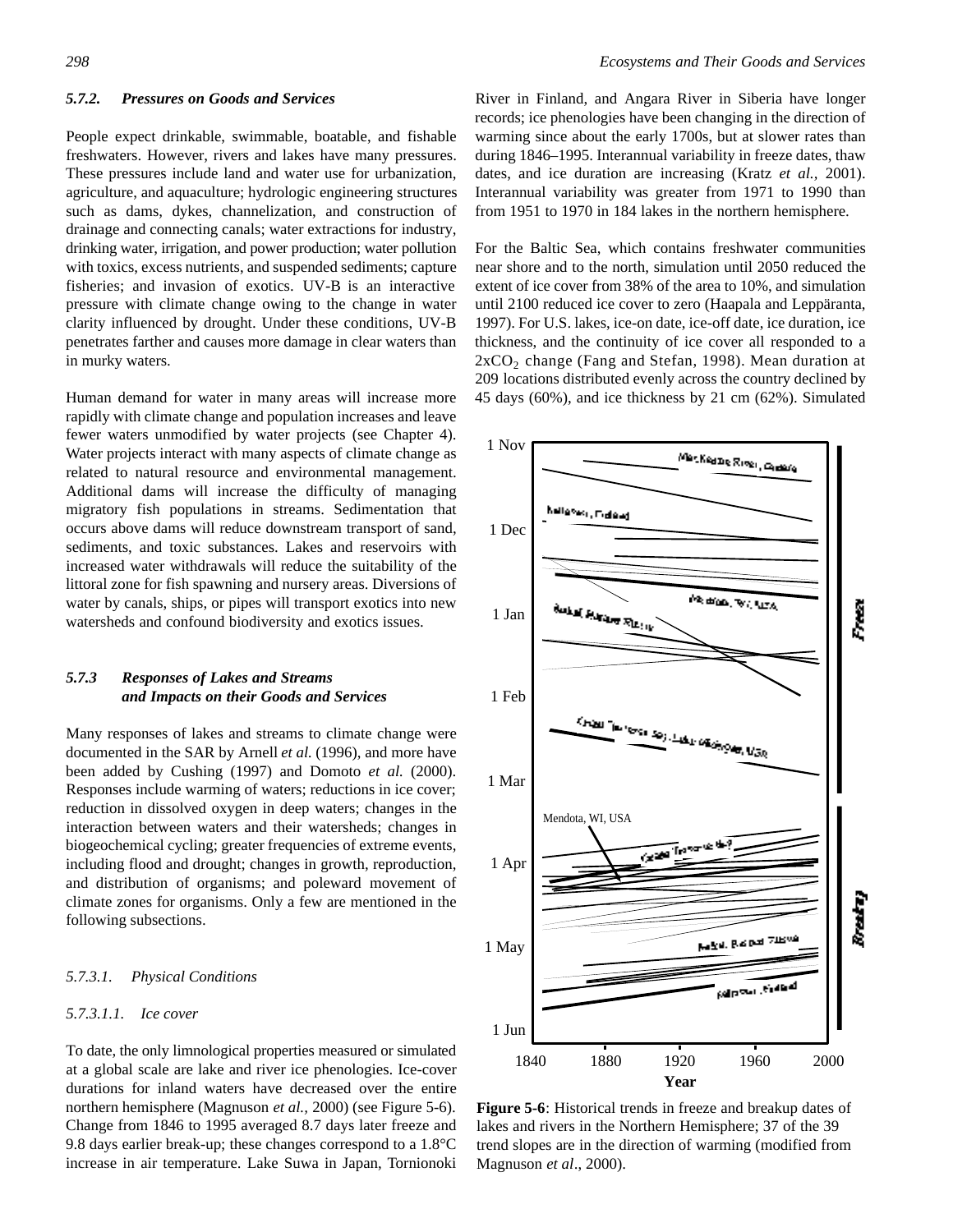profiles of deepwater oxygen concentrations and water temperatures also changed dramatically in lakes across the United States (Fang and Stefan, 1997).

Lake ice influences biogeochemical cycling, including gas exchange with the atmosphere, fish habitat availability (through changes in pH and dissolved oxygen), biodiversity, and seasonal succession (Arnell *et al.*, 1996; Cushing, 1997). Decreased ice cover should reduce winterkill of fish.

Ice break-up date influences the productivity of diatoms beneath the ice of Lake Baikal (Granin *et al.,* 2001). Seasonal succession of phytoplankton in small lakes is altered partly because of variation in the incoculum of algae beneath the ice in different years (Adrian and Hintze, 2001). The mechanism for enhanced diatom productivity in Lake Baikal is a combination of nutrient enrichment immediately beneath the ice owing to the extrusion of salts as the water freezes and vertical mixing that results from the greater density of the water with extruded salts immediately beneath the ice. Reductions in ice thickness and increases in snow would be expected to reduce diatom production.

River ice plays an important biological role by regulating flow aeration and oxygen concentrations under the ice (Prowse, 1994; Chambers *et al.*, 1997); dissolved oxygen can approach critical levels for river biota (e.g., Power *et al.*, 1993). Decreases in the duration of the river-ice season or increases in the size and frequency of open-water sections where re-aeration can occur will reduce anoxia. Warmer winters favor the formation of mid-winter break-ups produced by rapid snowmelt runoff, particularly those initiated by rain-on-snow events. Such events significantly impact benthic invertebrate and fish populations where late-season break-ups are the norm (Cunjak *et al.*, 1998).

Ecological impacts will be influenced most by changes in break-up timing and intensity. Physical disturbances from break-up scouring and flooding influence nutrient and organic matter dynamics, spring water chemistry, and the abundance and diversity of river biota (Scrimgeour *et al.*, 1994; Cunjak *et al.*, 1998). Ice-induced flooding supplies the flux of sediment, nutrients, and water that are essential to the health of freshwater delta ecosystems (e.g., Lesack *et al.*, 1991; Prowse and Conly, 1998). Even the mesoscale climate of delta ecosystems depends on the timing and severity of break-up flooding (Prowse and Gridley, 1993).

Climate-induced change in ice cover or the timing and severity of its break-up will affect the movement and deposition of sediment and associated contaminants. Stable cover leads to deposition of sediment particles that would remain in suspension without ice cover. Environmental contaminants with an affinity for adsorption to fine-grained sediments are more likely to be deposited during ice-covered, low-flow season than during open-water season. The break-up plume contains the winterlong accumulation of contaminated sediment (Milburn and Prowse, 1996). Sediment deposition zones often are where biological productivity is greatest, such as on river deltas River ice is a key agent of geomorphologic change; it is responsible for creating numerous erosional and depositional features within river channels and on channel floodplains (e.g., Prowse and Gridley, 1993; Prowse, 1994). During break-up, these processes cause channel enlargement and removal and succession of riparian vegetation. Climatic conditions that alter the severity of such events will greatly influence river morphology and riparian vegetation.

#### *5.7.3.1.2. Direct use of water*

Intensification in direct uses of water will negatively influence "natural" waters and could seriously reduce services provided by these ecosystems. Some values and services of lakes and rivers would be degraded by human responses to their greater demands for water for direct human use through dam construction, dyke and levee construction, water diversions, and wetland drainage (Postel and Carpenter, 1997). Such activities can alter water temperatures, recreation, pollution dilution, hydropower, transportation, and the timing and quantity of river flows; lower water levels; destroy the hydrologic connection between the river and the river floodplain; reduce natural flood control, nutrient and sediment transport, and delta replenishment; eliminate key components of aquatic environments; and block fish migration. At risk are aquatic habitat, biodiversity habitat, sport and commercial fisheries, waterfowl, natural water filtration, natural floodplain fertility, natural flood control, and maintenance of deltas and their economies (Ewel, 1997).

Water-level increases as well as decreases can have negative influences on lakes and streams. A recent example is from Lake Baikal, where the combined influences of a dam on the outlet and increased precipitation has increased water level by 1.5 m and decreased biodiversity and fishery production (Izrael *et al.*, 1997; ICRF, 1998).

#### *5.7.3.2. Fisheries and Biodiversity*

Potential effects of climate change on fisheries are documented in the SAR by Everett *et al.* (1996); freshwater fisheries in small rivers and lakes are considered to be more sensitive to changes in temperature and precipitation than those in large lakes and rivers. Changes in temperature and precipitation resulting from climate change are likely to have direct impacts on freshwater fisheries through changes in abundance, distribution, and species composition. Because current exploitation rates tend to be high or excessive, any impact that concentrates fish will increase their catchability and further stress the population.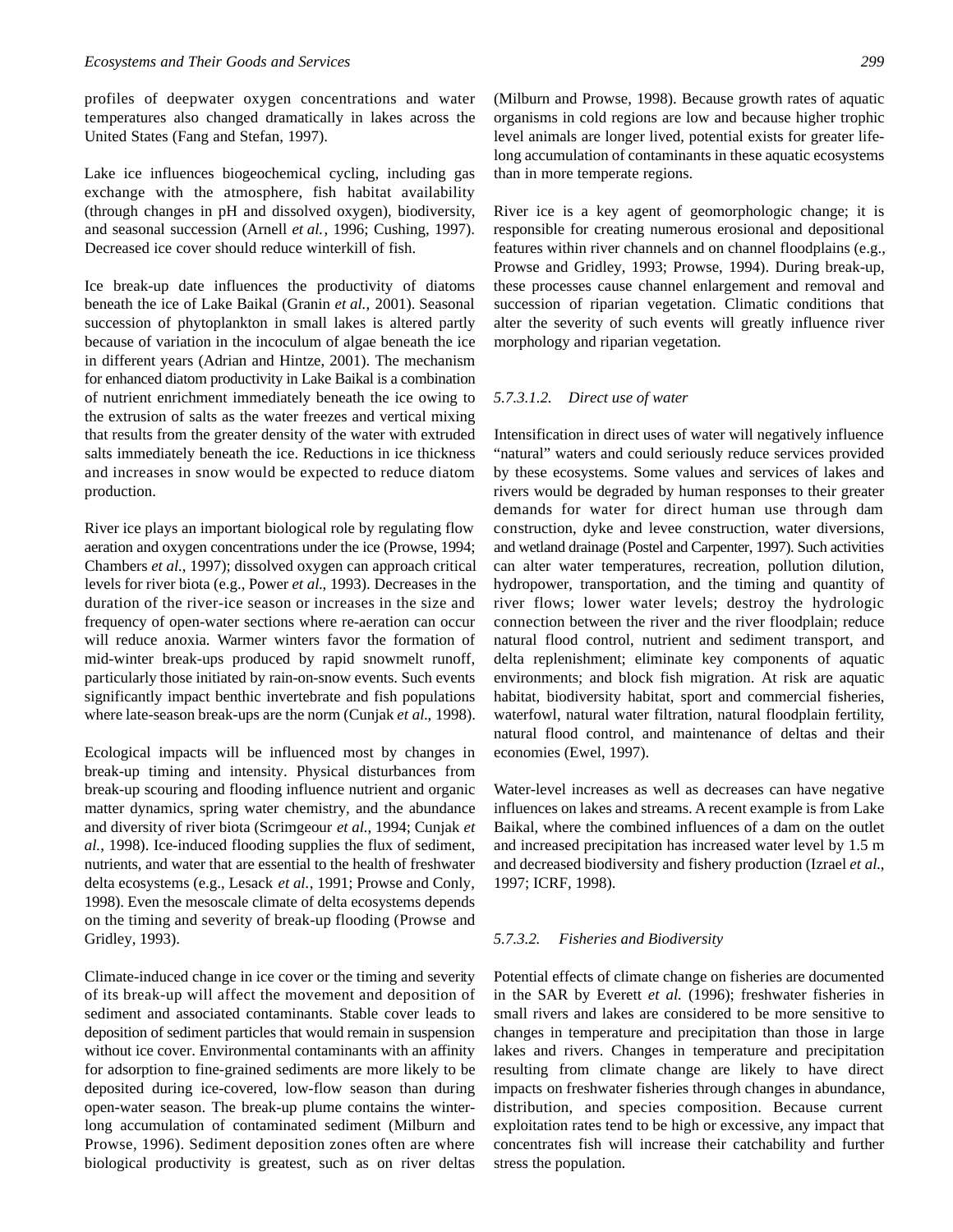Assessing the potential impacts of climate change on aquaculture is uncertain, in part because the aquaculture industry is mobile and in a period of rapid expansion. There is no question that large abundances relative to traditional wild harvests can be produced in small areas and that in many cases these sites can be moved to more favorable locations. Changes in groundwater may be especially significant for aquaculture. In tropical areas, crustaceans are cultured in ponds (Thia-Eng and Paw, 1989); fish frequently are cultured in cages. Commonly cultured species such as carp and tilapia may grow faster at elevated temperatures, but more food is required and there is an increased risk of disease. Temperature is a key factor affecting growth, but other factors relating to water quality and food availability can be important. Modeling studies suggest that for every 1°C average increase, the rate of growth of channel catfish would increase by about 7%, and the most favorable areas for culture would move 240 km northward in North America (McCauley and Beitinger, 1992; see Figure 5-7, right panel). The southern boundary also would move northward as surface water temperatures increase, perhaps exceeding lethal ranges on occasion. Growth would increase from about 13 to 30°C and then fall off rapidly as the upper lethal limit of about 35°C is reached (McCauley and Beitinger, 1992). Thus, aquaculture for traditional species at a specific location may have to switch to warmer water species.

Warmer conditions are more suitable for warmer loving flora and fauna and less suitable for cold-loving flora and fauna. Warmer temperatures, however, lead to higher metabolic rates, and if productivity of prey species does not increase, reductions in growth would occur at warmer temperatures (Arnell *et al.*,

1996; Magnuson *et al.*, 1997; Rouse *et al.,* 1997). Rates of natural dispersal across land barriers of less mobile species poleward or to higher altitudes are not likely to keep up with rates of change in freshwater habitats. Species most affected would include fish and mollusks; in contrast, almost all aquatic insects have an aerial life history stage, thus are less likely to be restricted. Some streams have a limited extent and would facilitate only limited poleward or altitudinal dispersal. This could be especially problematic as impoundments restricting movements of organisms increase in number. Coldwater species and many coolwater species would be expected to be extirpated or go extinct in reaches where temperatures are at the warmer limits of a species range. Many lakes do not have surface water connections to adjacent waters, especially in headwater regions where interlake movement would be limited without human transport of organisms across watershed boundaries.

Exotics will become a more serious problem for lake and stream ecosystems with warming. In the northern hemisphere, for example, range extensions occur along the northern boundaries of species ranges and extinctions occur along the southern boundaries, in natural waters and in aquaculture operations (Arnell *et al.*, 1996; Magnuson *et al.*, 1997). In addition, loss of habitat for biodiversity will result from warmer, drier conditions interacting with increases in impoundment construction.

Distributions of fish are simulated to move poleward across North America and northern Europe. In northern Europe, Lehtonen (1996) forecasts a shrinking range for 11 coldwater species and an expanding range for 16 cool- and warmwater



**Figure 5-7**: Simulated changes in thermal habitat for fish in the continental United States. Left panel is modified from Keleher and Rahel (1996). Center panel is modified from Mohseni and Stefan (2000) and Fang *et al*.(1998). Right panel is modified from McCauley and Beitinger (1992). Simulation is for a  $2xCO_2$  climate from the Canadian Climate Model and represents air temperature increases of 3–6.5ºC in different parts of the United States. Coldwater fish include trout and salmon; coolwater fish include yellow perch, walleye, northern pike, and white sucker; and warmwater fish include sunfish (black basses, bluegill, pumpkinseed) and common carp.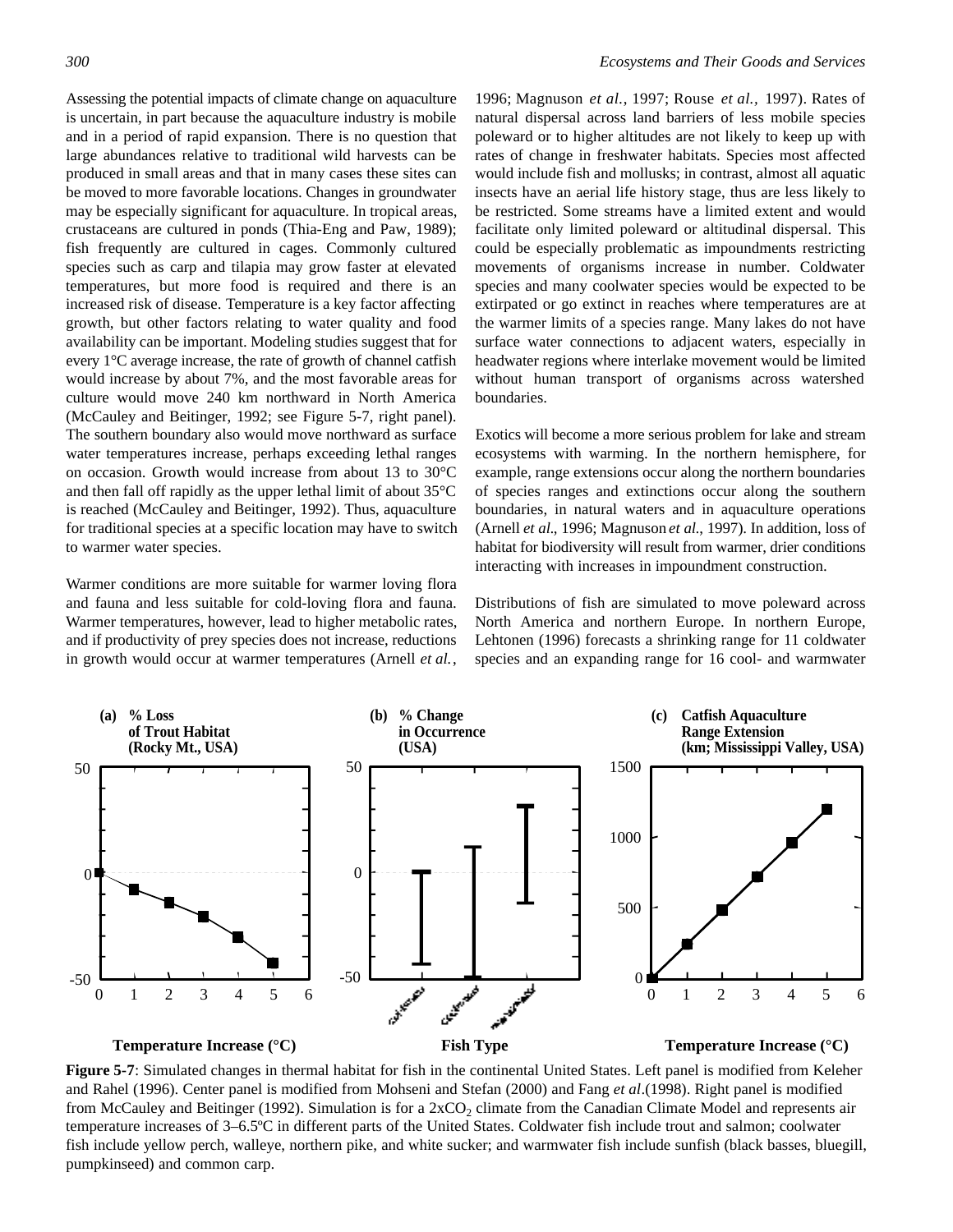fish. In simulations for Finland by Lappalainen and Lehtonen (1995), lake whitefish lost habitats progressively toward the north, whereas brown trout did better, at least in the north. Coolwater fish were forecast to spread northward through the country. In simulation studies, boundaries of individual warmwater species ranges in were projected to move northward by 400–500 km in Ontario, Canada (Minns and Moore, 1995), and southern boundaries of coldwater fishes were projected to move 500–600 km northward in the southeastern United States (estimated from Fang *et al.,* 1998). In simulations based on an elevated  $CO<sub>2</sub>$  scenario using the Canadian Climate Centre model, warmwater fish were projected to benefit in shallow eutrophic and mesotrophic lakes around the United States, owing to reduction in winterkill, but habitable lakes and streams for coolwater fish and especially coldwater fish were projected to decline, owing to summer kill (Fang *et al.,* 1998; Mohseni and Stefan, 2000). Habitat changes from various studies over large regions (see Figure 5-7, center panel) projected 0–43% reductions for coldwater species, 50% reductions to 12% increases for coolwater species, and 14% reductions to 31% increases for warmwater fish. Changes differ among ecosystem types and areas, depending on latitude and altitude.

A dramatic picture of the regional decline in trout habitat in the Rocky Mountain region of the western United States is provided by Keleher and Rahel (1996) (see Figure 5-7, left panel). Even a 1°C increase in mean July air temperatures is simulated to decrease the length of streams inhabitable by salmonid fish by 8%; a 2°C increase causes a reduction of 14%, a 3°C increase causes a 21% decline, a 4°C increase causes a 31% reduction, and a 5°C increase causes a 43% reduction. There also is likely to be a increased fragmentation of inhabitable areas for the North Platte River Drainage in Wyoming (Rahel *et al.*, 1996).

#### *5.7.3.3. Biogeochemical Cycling and Pollution*

Understanding of interactions of climate change with other human-caused pressures on lakes and streams is still in its infancy. No simulation models have been developed to assess the combined effects of these pressures on these systems.

#### *5.7.3.3.1. Eutrophication*

Nutrient cycling would be altered by climate change in ways that could exacerbate existing water quality problems such as eutrophication (see Figure 5-8). Eutrophication of lakes results when nutrient inputs from catchments and recycling from bottom sediments are large. The result is excessive production of algae; blue-green algae reduce water quality for recreation and drinking. Deep coldwater habitats become anoxic, owing to greater rates of decomposition of sinking organic mater (Horne and Goldman, 1994).

Interaction between climate change and eutrophication is complex, and projections are somewhat contradictory (see Figure 5-8)

because climate-influenced processes have interacting and often opposing effects (Magnuson *et al.*, 1997; Schindler, 1997). Consider, for example, phosphate release from anoxic sediments. In a warmer climate, the longer period of summer stratification would increase the likelihood that anoxia develops below the thermocline (Stefan and Fang, 1993); this would increase the solubility of phosphates in sediment and increase nutrient recycling. At the same time, warmer climates would reduce the duration of ice cover in lakes, which would reduce winter anoxia and decrease sediment phosphate release in winter. This is further complicated by water column stability.

In Lake Mendota, Wisconsin (Lathrop *et al.*, 1999), it is not surprising that one-third of observed year-to-year variation in summer water clarity is associated with variability in runoff (see Figure 5-8); more nutrient input leads to higher populations of phytoplankton, which reduce water clarity. Runoff would be influenced by differences in precipitation and the frequency of extreme rainfall events during autumn, winter, and spring. Precipitation trends differ around the world, and there is evidence for increased frequency of extreme rainfall events that may occur in different seasons of the year (see Chapter 4). Wetter climates or climates with more extreme rainfall events would increase export of nutrients and sediment to lakes and streams; dryer climates or those with more even rainfall would reduce export to lakes and streams. Extreme rainfall events would export more if they occurred at seasons when the earth was bare in agricultural watersheds.

In Lake Mendota, the other two-thirds of the variation in water clarity also is related to climate (see Figure 5-8). One-third is through climatic influences on vertical mixing, where warmer summers lead to greater water column stability, less recycling from deep water, and greater water clarity. The remaining onethird is related to the abundance of herbivorous zooplankton that eat phytoplankton. A warming climate would allow invasion of new species of fish that forage on the herbivorous zooplankton; in Lake Mendota, it probably would be the gizzard shad that lives in reservoirs south of Wisconsin (see Dettmers and Stein, 1996).

Several other complexities would lead to different results, depending on the change in precipitation patterns. For example, in a dryer climate, increases in water residence time (Schindler *et al.*, 1996a) would increase the importance of nutrient recycling within lakes, and storage of nutrients in the sediments of lakes would be reduced (Hauer *et al.*, 1997). This is complicated by changes in light penetration that occur if dissolved organic carbon (DOC) inputs are reduced (Magnuson *et al.*, 1997; Schindler, 1997). DOC can reduce light penetration, so a reduction in DOC input would increase light availability and could lead to increases in primary production in deeper water. This influence would depend on whether climate becomes dryer or wetter.

Several empirical and simulation studies support the idea of increased eutrophication with climate change. Results of these studies contradict the expectations of reductions in nutrient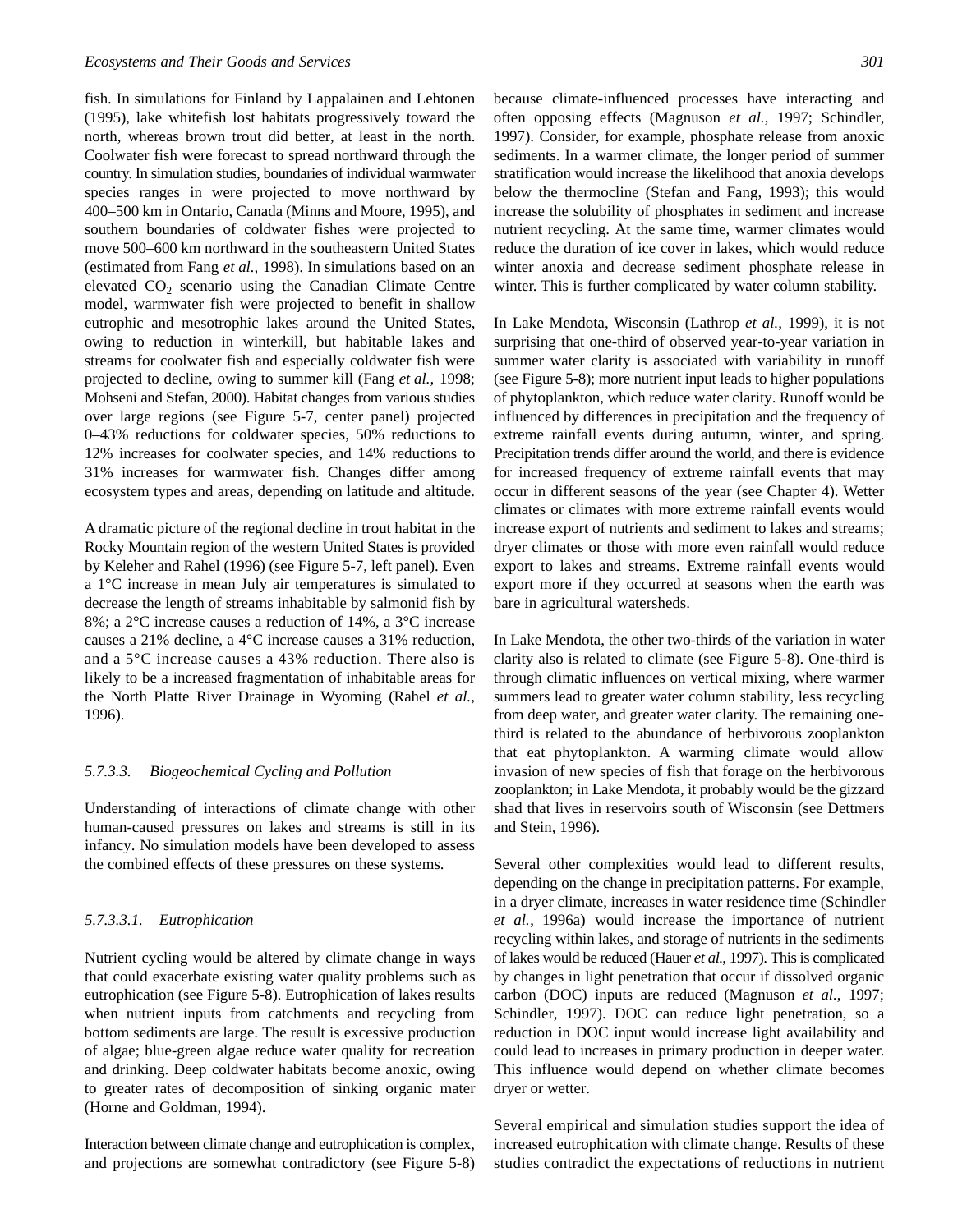loading from catchments in drier climates and greater stability of the water column in warmer climates.

Empirical relations (Regier *et al.*, 1990; Lin and Regier, 1995) suggest that annual primary production by phytoplankton, zooplankton biomass, and sustained yields of fisheries all increase with temperature. Simulations for Lake Erie (Blumberg and Di Toro, 1990) and smaller lakes (Stefan and Fang, 1993) indicate that climate change leads to more eutrophic conditions with respect to loss of oxygen beneath the thermocline in summer. Ogutu-Ohwayo *et al.* (1997) suggest that recent changes in the regional climate of Lake Victoria in Africa may have reduced physical mixing and contributed to increases in deepwater anoxia and thus nutrient recycling contributing to eutrophication.

# *5.7.3.3.2. Acidification*

Acidification of streams and recovery of acidified lakes would be altered by climate changes (Yan *et al.*, 1996; Magnuson *et a l*., 1997; Dillon *et al.*, 2001). In addition to direct atmospheric deposition of acids, sulfates deposited in the catchment are transported to streams during storm events as pulses of acidity. Lakes would receive less buffering materials in dryer climates and more in wetter climates. Lakes high in the landscape that



**Figure 5-8**: Diagram of complex interactions between climate change, watershed and lake processes, and water clarity of a eutrophic lake [modified from Lathrop (1998) and information in Lathrop *et al*. (1999)]. The left panel diagrams a warmer, dryer climate with less wind; the right panel diagrams a warmer, windier, and wetter climate with more extreme rain events. In both cases, the altered climate would be expected to change the water quality of the lake, but the complexity of relations leads to uncertain future water clarities. A "**+**" means an increase and a "**-**" means a decrease in the condition or process; a "**?**" means conflicting expectations. Greater blooms of phytoplankton lead to lower water clarity, and reduced blooms lead to greater clarity. Blooms depend on external and internal loading of phosphorus (P). Dryer climates lead to less external loading, whereas wetter climates or more episodic rains lead to more external loading. Warmer climates lead to warmer surface waters and increased vertical stability in the water column, thus less mixing and internal loading. Warmer waters also allow potential invasion by warmer loving, zooplaktivorous fish that can reduce zooplankton species that in turn reduce algal populations. Windier climates result in increased vertical mixing, thus greater internal loading.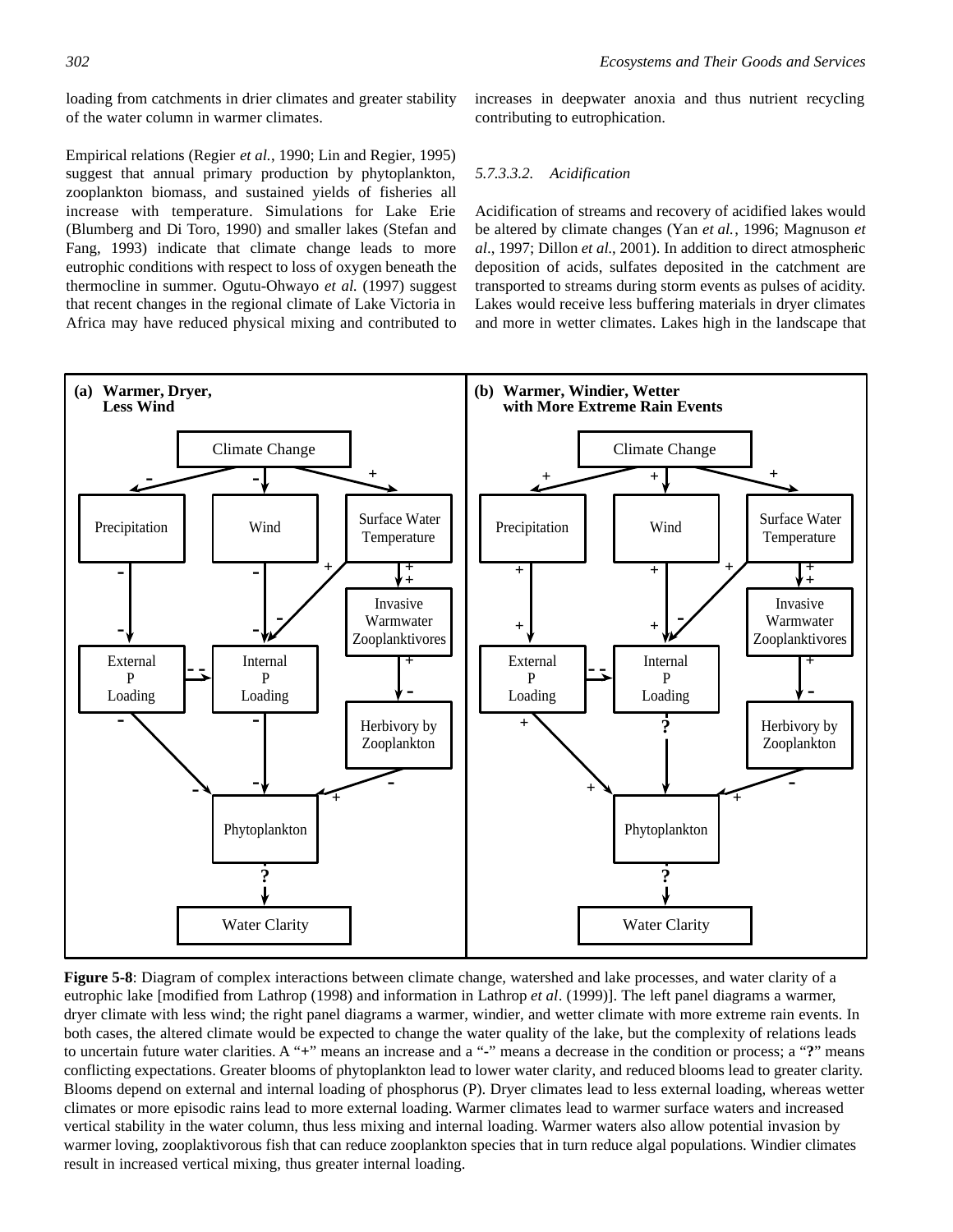receive less groundwater in dry years would be more vulnerable to acidification (Webster *et al.*, 1996).

#### *5.7.3.3.3. Toxics*

Climate change would interact with biogeochemical transport and transformation of toxics such as mercury, zinc, and pesticides (see brief reviews in Magnuson *et al.*, 1997; Schindler, 1997; and related physiological understanding in Wood and McDonald, 1997). The expected influences are poorly known as well as complex and variable, depending on the toxin, the organism, and the climate scenario. Enough is known to say that toxic stresses are not independent of climate change.

#### *5.7.3.4. Other*

#### *5.7.3.4.1. Recreation*

Winter recreational opportunities would decline with warmer climates. Declines in safe ice conditions would reduce all icerelated activities such as ice fishing, ice skating, ice boating, and snowmobiling on lakes and rivers. Recreational uses of lakes that become more eutrophic are likely to be degraded by lower water clarity and increased blooms of noxious bluegreen algae. Nonmarket values for water-based recreation are in direct conflict with greater direct uses of that water and a warmer and drier climate. These values ranged from \$3–65 per thousand m<sup>3</sup> of water for fishing, rafting, and river recreation in general in Colorado (Postel and Carpenter, 1997).

U V-B radiation can be harmful to freshwater organisms (Bothwell *et al.*, 1994; Williamson and Zagarese, 1994; Williamson *et al.*, 1996). Absorption of UV-B is lower in clearwater lakes. Reduction of colored DOC entering lakes during drier conditions results in greater transmission and thus greater harm to organisms (Schindler *et al.*, 1996a; Yan *et al.*, 1996; Schindler, 1997; Williamson *et al.*, 1996).

#### *5.7.3.4.2. Heterogeneity in response*

Responses of lakes and streams to climate change are spatially heterogeneous. Much of the local heterogeneity depends on the type of water body being considered: lake or stream, large or small, shallow or deep, eutrophic or oligotrophic, and so forth. Spatial heterogeneity also results from spatial differences in climate drivers themselves with latitude, altitude, and distance from the coast or a large lake. Inappropriate responses with large expenditures of local resources will result unless the spatial heterogeneity of local responses is understood and can be predicted.

Two ideas that help explain local heterogeneity in responses of lakes and streams to climate change from a landscape perspective are the stream continuum (Vannote *et al.*, 1980; Minshall *et al.*, 1985) and the position of a lake in the landscape (Kratz *et al.*,

1991; Kratz *et al.*, 1997; Magnuson and Kratz, 2000; Riera *et al.,* 2000). Both concepts are geomorphic legacies resulting from the location of the water body in the hydrologic flow field. Headwater streams will be more shielded from warming relative to lowland streams because cool groundwater sources are more important; in forest catchments, they are more shaded from radiation, and in mountain catchments they are at higher, cooler altitudes (Hauer *et al.*, 1997). For lakes, changes in chemical inputs with changes in rainfall will be greater in upland lakes than in lowland lakes. Upland lakes are supplied more by dilute precipitation than by solute-rich groundwater or overland flow. The chemistry of headwater lakes is extremely responsive to climate-driven changes in groundwater inputs because they tend to have smaller volumes and shorter residence times (Krabbenhoft and Webster, 1995).

Differences in the extent of connected wetlands or other sources of DOC contribute to local heterogeneity in responses. Export of DOC to lakes and streams increases in wetter times and decreases during drought. This, in turn, changes light penetration and vertical distribution of solar heating and, in lakes, the depth of thermocline and the relative magnitude of cold and warm thermal habitat for fish (Schindler *et al.*, 1996b). Penetration of UV-B, thus the damaging effects of that radiation (Schindler, 1997), also will differ among lakes. Lakes without large sources of DOC that leach in during wetter periods will respond less to climate changes in these respects.

Shorter term, more stochastic patterns in catchments alter the behavior of lake ecosystems. Consider a drought that increases the likelihood of forest fires in the watersheds of boreal lakes in Ontario (Schindler, 1997). Burned areas typically are patchy and may or may not include the catchment of a given lake. If they do include the lake's watershed, there is an initial increase in the input of solutes to streams and the lake. The lake also is under greater influence of wind mixing with trees gone, which would deepen the thermocline and again alter the relative magnitude of cold and warm thermal habitat for fish.

Predicted responses of threatened anadromous Pacific salmonid stocks in the Columbia basin of the northwestern United States are varied. Climate-related factors that are important to successful reproduction include temperature, the river hydrograph (peak and annual flow), and sedimentation (Neitzel *et al.*, 1991). Based on expected changes in these streams and 60 stocks across the basin, impacts on 23% were judged to be negative, 37% positive, and 40% neutral.

## *5.7.4. Adaptation Options*

Human responses to climate change could further exacerbate the negative impact on aquatic ecological systems. For example, human responses to a warmer climate and the variety of precipitation scenarios, as well as human population increases, are likely to place greater demands on freshwaters to meet water needs for drinking, industry, and irrigation, along with an increase in water management projects (see Chapter 4).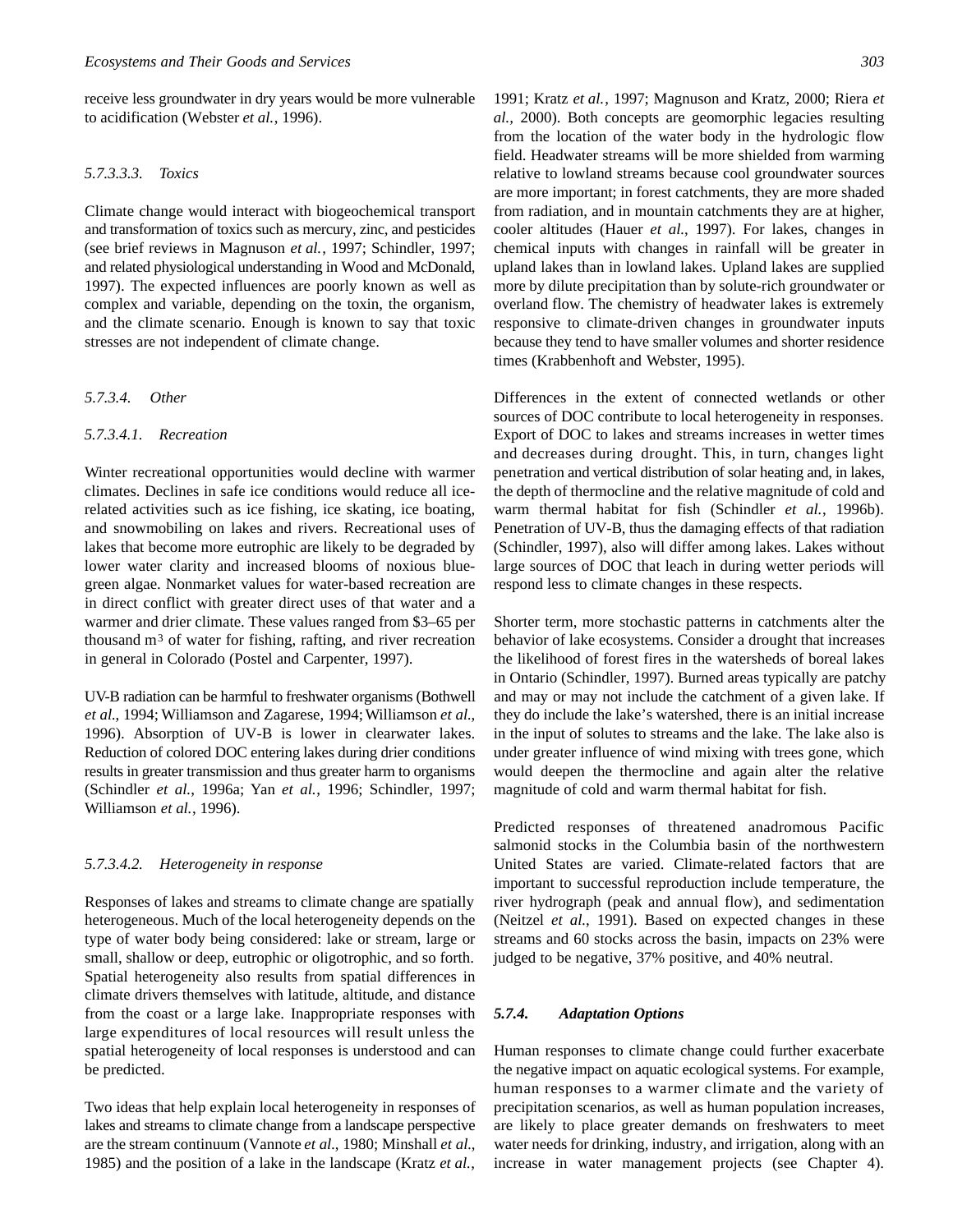Potential results would include fewer free-flowing streams and greater fluctuations in water level. These changes would cause a loss of ecosystem services and products from "natural/ unmodified" lakes and streams. Conflicts between developers and those wishing to reduce development pressure on lakes and streams probably would intensify as freshwater becomes either more scarce or more abundant.

One adaptation to climate change would entail poleward transportation of fish, mollusks, and other less vagil organisms across watershed boundaries to cooler waters (Magnuson *et al.,* 1997). Historical introductions and range expansions of species have resulted in extinction or extirpation of preexisting fauna owing to ecological interactions, especially predation by the invader. Well-known examples include the sea lamprey, alewife, smelt, and zebra mussel to the Laurentian Great Lakes in North America (Mills *et al.*, 1994); the peacock bass in Panama (Zaret and Paine, 1973); and the Nile perch into Lake Victoria (Kaufman, 1992). Other examples being documented include the decline or extirpation of cisco and yellow perch in small Wisconsin lakes in the United States with the arrival of rainbow smelt (Hrabik *et al.,* 1998) and the loss of cyprinids (minnows) and the decline of lake trout with the introduction of black bass and rockbass into Ontario lakes in Canada (Casselman, 2000; Jackson, 2000; Vander Zanden, 2000). The history of invasions exemplifies the homogenization of continental faunas (Rahel, 2000), losses in native organisms, and large changes in ecosystem processes and structure—all with economic consequences.

Fisheries (capture, aquaculture, and recreational) and associated introductions would exacerbate biodiversity and exotic problems in a warming climate. A substantial number of inland fisheries are associated with introduced species and stock enhancement. Tilapia, carp, grass carp, and rainbow trout are commonly introduced or stocked. An estimated 38% of the recreational catch is of non-native fishes. The practice of introducing species apparently has resulted in 1,354 introductions of 237 species into 140 countries from pre-1900 to the mid-1980s (FAO, 1988). Despite recognition of the importance of wild native species and increasing appreciation of the importance of biodiversity, impacts of climate change are likely to be managed by introducing better adapted species, if past management practices prevail. In the United States, an average of 38% of the recreational fishery is for non-native species, 75% of which now reproduce naturally (Horak, 1995). As climate change impacts affect the abundance of native (and non-native) species, it is probable that the past precedent of introducing non-native species would be applied to maintaining catches and recreational fishing stability.

Moving species poleward to adapt to changing climate zones for lakes and streams is fraught with scientific uncertainties and human conflict. The exotic can become a superabundant pest species, with negative effects on native organisms—including extirpation and extinction. The invasion ecology of organisms is not a predictive science; many surprises would be expected. The case has been made that managing with exotics increases the instability of the fish community and fish management problems and includes many unexpected consequences (Magnuson, 1976). Introduction of warmer water fauna on top of regional fauna that are having increasing problems from warming climates is likely to be a controversial adaptation.

Climate changes may provide development opportunities for aquaculture if traditional wild fisheries are less stable and markets favor the stability of the aquaculture product. Aquaculture represents a mobile technology that potentially can move with changing climate to the best conditions for culture (see Figure 5-7).

## *5.7.5. Vulnerability*

Specific vulnerable elements include reduction and loss of lake and river ice, loss of habitat for coldwater fish, increases in extinctions and invasions of exotics, and potential exacerbation of existing pollution problems such as eutrophication.

Adaptation to climate change may induce other negative effects related to secondary pressures from new hydrologic engineering structures, poleward transport by humans of fauna and flora adapted to warmer lakes and streams, and interactions resulting from increased stocking and relocation of recreational and aquacultural endeavors.

Inland waters are affected hydrologically, physically, chemically, and biologically by climate change (Arnell *et al.*, 1996, Cushing, 1997). One reason for their vulnerability is that lakes, rivers, and wetlands integrate and reflect human and natural events in their watersheds and airsheds (Naiman *et al.*, 1995b). Interactions with changes to their watersheds, riparian shorelines, and human use of water combine to make lake and stream ecosystems vulnerable. Potential changes in quantity and quality of water reduce the ability of these waters to provide goods and services.

# **5.8. Inland Wetlands**

Wetlands are defined here as any area of land where the water table is at or near the surface for some defined period of time, leading to unique physiochemical and biological processes and conditions that are characteristic of shallow flooded systems (Mitch and Gosselink, 1993; Oquist *et al.*, 1996). However, it should be noted that many other definitions also are in use, and care is required in comparing wetland areas in different regions of the world (Lugo *et al*., 1990; Finlayson and van der Valk, 1995; Finlayson and Davidson, 1999).

Wetlands described in this section include those dominated by forested and nonforested vegetation; those on highly organic soils such as peatlands (partially decomposed plant material); and those on mineral soils, as is often typical of riverine systems. Peatlands are peat-accumulating wetlands and usually are divided into bogs and fens, both of which may be forested.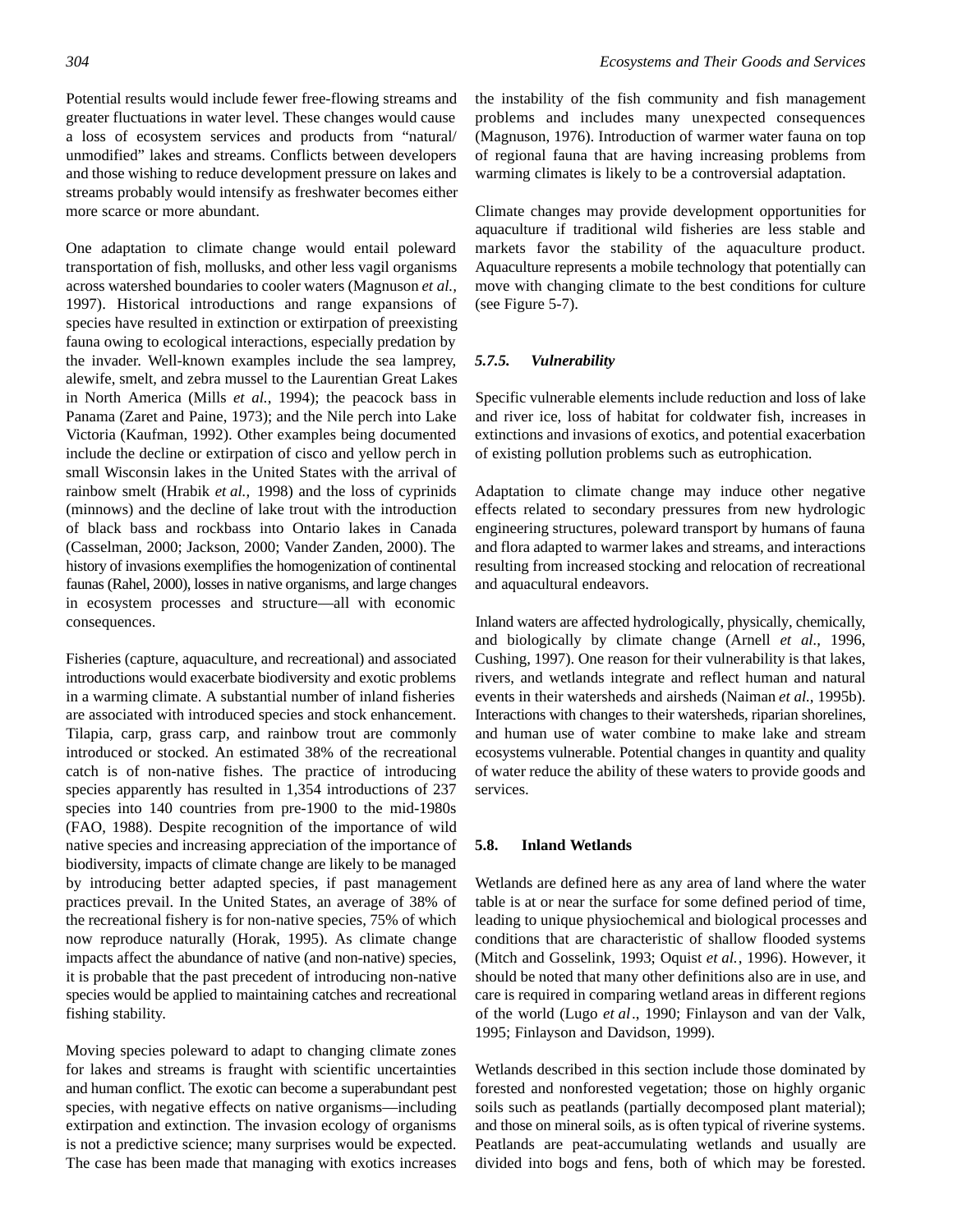Peatlands are found at all latitudes, from the Arctic to the tropics. The growing vegetation layer of bogs is totally dependent on atmospheric inputs for their water and solute supply; consequently, surface peat layers are acidic and poor in nutrients. Fens receive additional water from overland flow and/or groundwater and typically have near-neutral pH and higher nutrient levels.

Wetlands provide many services and goods, many of which are indirect values (e.g., recreation, education, biodiversity, wild food) and are difficult to quantify. Key ecosystem services and goods considered here include biodiversity, carbon sinks, food, and fiber (peat and wood).

## *5.8.1. State of Wetland Services*

#### *5.8.1.1. Habitat and Biodiversity*

Global estimates for the area of wetlands vary according to the definition of wetland used. Spiers (1999) reports global estimates for natural freshwater wetlands of  $5.7$  million km<sup>2</sup>. The estimate by Matthews and Fung (1987) is  $5.3$  million km<sup>2</sup>, which represents approximately 4% of the Earth's land surface, although a more recent estimate by Lappalainen (1996) is somewhat larger, at 6.4 million km2. This compares well with Finlayson and Davidson's (1999) estimate of about 7 million km2, including 1.3 million km<sup>2</sup> of rice paddy.

Maltby and Proctor (1996) estimate that peatlands cover about 4 million km<sup>2</sup> ( $\pm$ 4%), constituting about 75% of wetlands. More than 90% of peatlands are in temperate, boreal, and subarctic regions. The total area of tropical peatlands is estimated to be 0.37–0.46 million km<sup>2</sup> (i.e., approximately 10 % of the global resource), but the full extent is uncertain (Immirzi *et al.*, 1992).

Many wetlands have irregular wetting and drying cycles, driven by climate. To date, little attention has been given to the impact of climate change on these less regular cycles of wetlands in semi-arid and arid regions (Sahagian and Melack, 1998). Changes in the area of these wetlands can be immense but could be monitored by using area-based parameters—for example, functional parameters and wetland extent expressed in terms of ha-days (Sahagian and Melack, 1998).

Species that form wetland plant communities are adapted to varying degrees to life in a flooded environment. These phenomena show large spatial variability, and different species show varying degrees of susceptibility to them, so it is not surprising that wetland vegetation exhibits such a high degree of variation in species composition (Crawford, 1983). Peatland plant communities have been observed to change over long periods of time, reflecting the peat accumulation process and leading to gradually drier conditions. This inherent changeability of wetland communities results largely from their occurrence in environments where a single extremely variable habitat factor water supply—is predominant (Tallis, 1983). Consequently, land use and climate change impacts on these ecosystems can

be expected to be mediated through changes in the hydrological regime.

Primary production in wetland communities is highly variable (Bradbury and Grace, 1983; Lugo *et al.*, 1988). Generally, wetland communities—which are dominated by trees, sedges, and grasses—have higher production rates than those characterized by shrubs and mosses. Organic matter produced in many wetlands is accumulated partially  $(2-16\%$ —Päivänen and Vasander, 1994) as peat. A necessary antecedent condition for peat formation and accumulation is an excess of water stored on the mineral soil or sediment surface. This arises in humid climatic regions where precipitation exceeds evaporation (Ivanova, 1981; Clymo, 1984) or in more arid climatic regions where lateral inputs of water via surface runoff and/or groundwater seepage are sufficient to exceed evaporative demand (Glaser *et al.*, 1996).

Tropical peatlands play an important role in maintenance of biological diversity by providing a habitat for many tree, mammal, bird, fish, and reptile species (Prentice and Parish, 1992; Rieley and Ahmad-Shah, 1996; Page *et al.*, 1997); some of these species may be endemic or endangered. In common with other peatlands, tropical systems have a significant scientific value that goes beyond their plant and animal communities.

Within the peat also lies a repository of paleoenvironmental and paleogeochemical information that is extremely important in understanding past climatic conditions. These paleorecords are used to estimate rates of peat formation or degradation, former vegetation, climatic conditions, and depositional environments (Morley, 1981; Cecil *et al.*, 1993; Moore and Shearer, 1997).

# *5.8.1.2. Carbon Sink*

The importance of peat-accumulating wetlands to global change is via the large carbon store accumulated over millennia—and the risk that this store would be released to the atmosphere in conditions modified by global change (e.g., fires). The carbon store in boreal and subarctic peatlands alone has been estimated at 455 Gt with an annual sink of slightly less than 0.1 Gt (Gorham, 1991). Tropical peatlands also are a considerable store (total of 70 Gt), containing as much as  $5,000$  t C ha<sup>-1</sup>, compared with an average of  $1,200$  t C ha<sup>-1</sup> for peatlands globally (Immirzi et al., 1992; Diemont et al., 1997). Estimates of the annual sink in tropical peatlands vary from 0.01 Gt (Sorensen, 1993) and 0.06 Gt (Franzen, 1994) to 0.09 Gt (Immirzi *et al.*, 1992)—emphasizing the lack of reliable data.

Optimal conditions for carbon sequestration appear to be in areas with mean annual temperatures between 4 and 10°C (Clymo *et al.*, 1998), which prevail in much of the southern boreal and temperate zones. The present carbon accumulation rate for boreal and subarctic bogs and fens is estimated as 0.21 t C ha-1 yr-1 (Clymo *et al.*, 1998). Rapid carbon accumulation rates also have been estimated for some tropical peatlands (Neuzil, 1997); retrospective values of Indonesian peatlands range from 0.61 to 1.45 t C ha<sup>-1</sup> yr<sup>-1</sup> (Neuzil, 1997).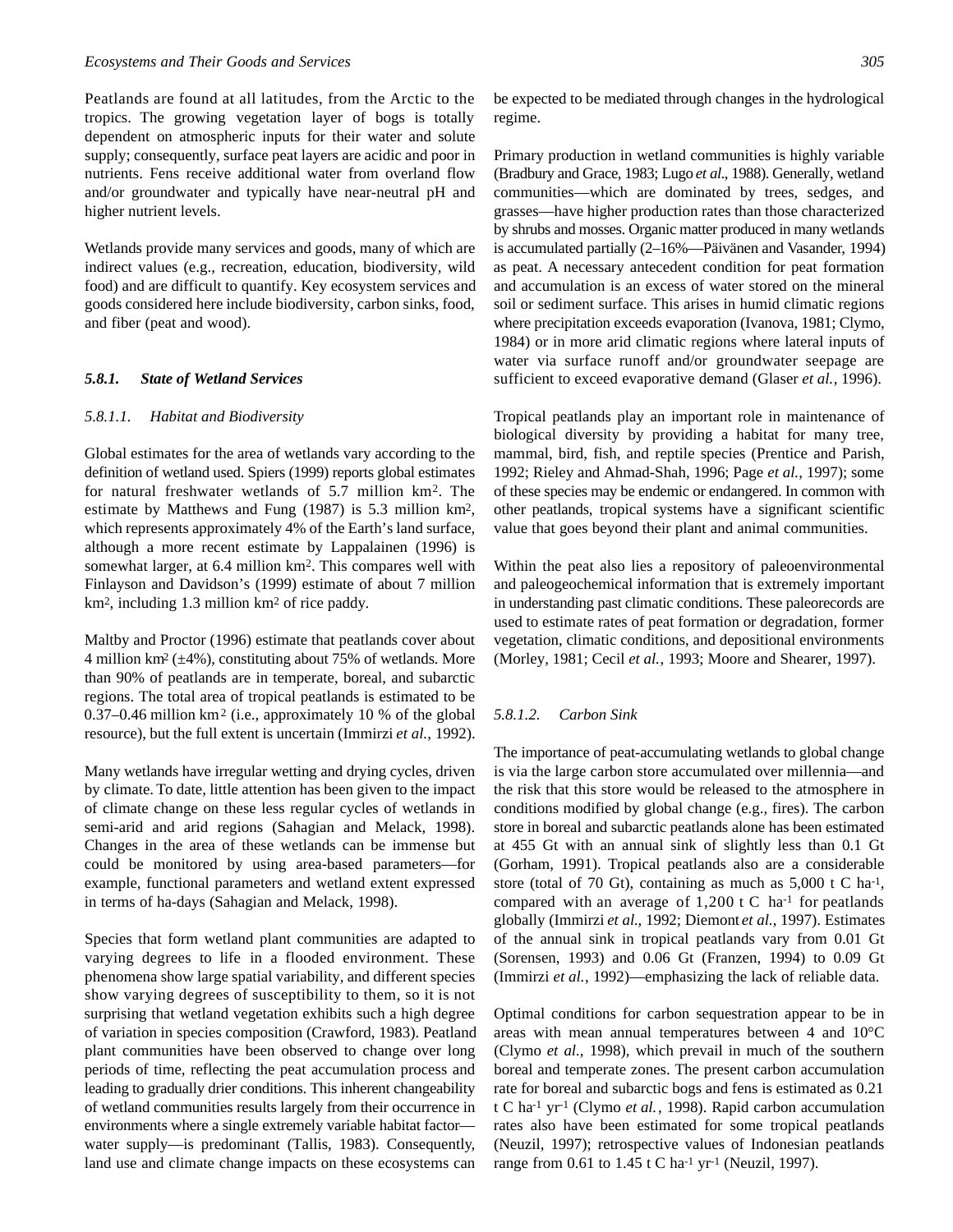Another important long-term (>100 years) sink for carbon in forested wetlands is wood biomass. Based on growth data (Shepard *et al.*, 1998) and conversion factors (Turner *et al.*, 1995) for bottomland hardwood forests, southern U.S. swamps, for example, sequester 0.011 Gt C yr-1.

A small but significant proportion of organic matter in wetland soils is transformed into methane in the metabolism of methanogenic bacteria. Methane production is a characteristic feature in all wetland soils; the rate is governed largely by substrate availability and temperature (Shannon and White, 1994; Mikkelä *et al.*, 1995; Schimel, 1995; Bergman *et al.*, 1998; Komulainen *et al.*, 1998). Part of the methane produced in anoxic soil is oxidized by methanotrophic bacteria in aerobic surface layers.

The ratio of methane production to consumption determines the magnitude of the flux from the soil to the atmosphere; this rate is governed largely by the depth of the aerobic layer (Roulet *et al.*, 1993; Shannon and White, 1994). The role of vascular plants in providing continuous substrate flux for methanogenesis and as a transport pathway to the atmosphere has been stressed (Whiting and Chanton, 1993; Schimel, 1995; Frenzel and Rudolph, 1998). Slow fermentation of organic matter in growing peat layers of bogs has been cited as the factor that theoretically limits the final volume a bog may reach during its development (Clymo, 1984).

# *5.8.1.3. Food and Fiber Production*

Wild berries growing on peatlands are an important natural resource in many regions of the boreal zone (Reier, 1982; Yudina *et al.*, 1986; Salo, 1996). In Finnish peatlands alone, the annual biological yield of wild berries may exceed 150 million kg, of which approximately 10% is picked, with a value of US\$13.5 million (Salo, 1996). In North America, cranberry (*Vaccinium macrocarpon*) is commercially cultivated in peatlands (Johnson, 1985). The use of peatlands for agriculture has a long history; presently, 10,000 km<sup>2</sup> are under this land use (Immirzi *et al.*, 1992).

The importance of wetlands in North America as waterfowl habitat has long been recognized (Mitch and Gosselink, 1993). The commercial value of these wetlands is not direct; it comes through the added value of the activities of hunters in local economies. Although there are few estimates of this service, much of the wetland conservation effort in North America has focused on conservation, enhancement, and creation of habitat.

Products from tropical forested wetlands include rattans, resins, latex, fungi, fruit, honey, and medicinal plants, sale of which provides revenue for local communities. Exploitation of fish from swamp forests and associated waterways also can supply a modest income and is an important source of protein for local human populations (Immirzi *et al.*, 1996; Lee and Chai, 1996).

a result of wetland modification. For example, in Finland, these wetlands produce about 18 million m<sup>3</sup> of timber annually nearly 25% of the total annual increment (Tomppo, 1998). Forested wetlands in the southern United States produce 39 million m<sup>3</sup> of timber, of which 33 million m<sup>3</sup> are removed annually (Shepard *et al.*, 1998).

Direct harvest of forest resources from tropical peatlands yields several important products, ranging from timber and bark to non-timber products (Immirzi *et al.*, 1996; Lee and Chai, 1996). Southeast Asia's peat swamps yield some of the most valuable tropical timbers—in particular, ramin (*Gonystylus bancanus*) (Ibrahim, 1996).

Peat has been used as a domestic energy source in northwestern and central Europe for centuries (Feehan and O'Donovan, 1996). The present volume of industrial peat harvesting is estimated at 71 million  $m<sup>3</sup>$ , most of it in Finland and Ireland (Asplund, 1996). The peatland area occupied by peat harvesting is rather small in comparison to the area of land uses such as agriculture and forestry; for example, in Finland 24 million m<sup>3</sup> of energy peat are harvested from an area of 530 km2. Employment aspects may be important in peat harvesting because most peat sites are located in remote areas where few industrial jobs are available. Peat harvesting may offer an estimated 550 permanent/seasonal jobs for each 1 million  $m<sup>3</sup>$ of produced peat (Nyrönen, 1996). Canada has a small but prosperous peat harvesting industry for horticulture and medical uses (Rubec et al., 1988; Keys, 1992). Between 1986 and 1990, Canadian shipments were 662,000–812,000 t yr-1 (Keys, 1992).

# *5.8.2. Pressures on Wetland Services*

Pressures on wetlands are likely to be mediated through changes in hydrology, direct and indirect effects of changes in temperature, and land-use change. There would be interactions among these pressures and subsequent impacts on services and good from these ecosystems.

# *5.8.2.1. Changes in Hydrology*

Climate change will affect the hydrology of individual wetland ecosystems mostly through changes in precipitation and temperature regimes. Because the hydrology of the surface layer of bogs is dependent on atmospheric inputs (Ingram, 1983), changes in the ratio of precipitation to evapotranspiration may be expected to be the main factor in ecosystem change. However, work on the large peatland complexes of the former Glacial Lake Aggazzi region indicate that the hydrology of bogs cannot be considered in isolation or independent of local and regional groundwater flow systems (Siegel and Glaser, 1987; Branfireun and Roulet, 1998) and that groundwater flow reversals, even in ombrotrophic peatlands, can have an impact on their water storage and biogeochemistry (Siegel *et al.*, 1995;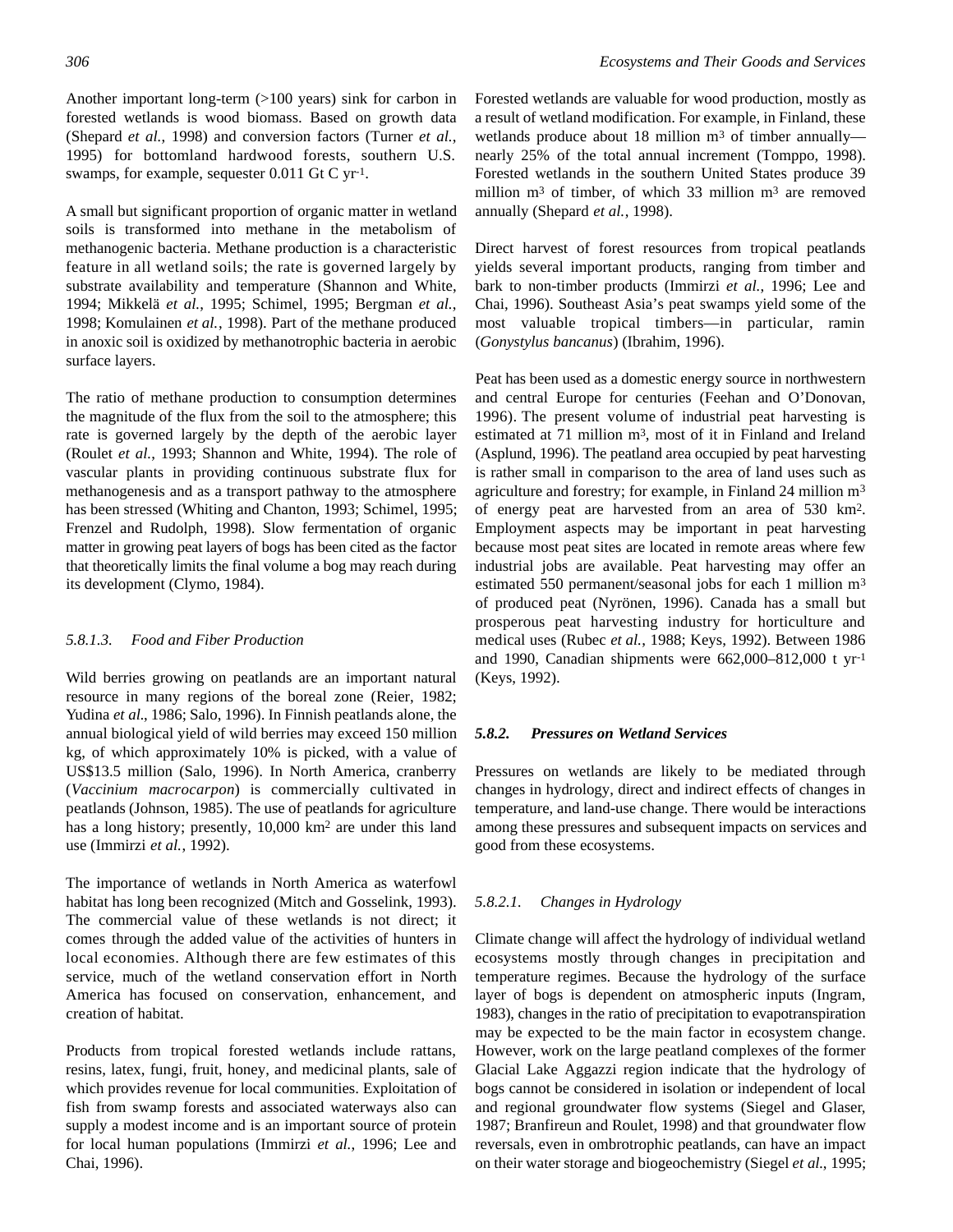Devito *et al.*, 1996). From the perspective of assessment of climate variability and change of peatlands, these systems need to be viewed in the broader context of their hydrogeological setting.

Fen, marsh, and floodplain wetlands receive additional water influx from the surrounding basin, including underground sources—sometimes from a considerable distance. This means that climate change impacts are partially mediated through changes in the whole basin area or even further afield where groundwater reserves do not correspond with surface basins. These changes also may affect the geochemistry of wetlands. Recharge of local and regional groundwater systems, the position of the wetland relative to the local topography, and the gradient of larger regional groundwater systems are critical factors in determining the variability and stability of moisture storage in wetlands in climatic zones where precipitation does not greatly exceed evaporation (Winter and Woo, 1990). Changes in recharge external to the wetland may be as important to the fate of the wetland under changing climatic conditions as the change in direct precipitation or evaporation on the wetland itself (Woo *et al.*, 1993).

## *5.8.2.2. Changes in Temperature*

Temperature is an important factor controlling many ecological and physical functions of wetlands. Primary productivity and microbial activity are both controlled to a certain extent by temperature conditions. Temperature also affects evapotranspiration rates and has an impact on the water regime. Because higher temperatures and drying of the surface soil usually occur together and interactively affect the ecosystem processes, it is not always possible to separate their impacts.

Although Gorham (1991) suggests that the effects of temperature will be overshadowed by the impacts of water-level drawdown on northern peatlands, the impacts of temperature increases on wetlands on permafrost may be drastic (Gorham, 1994a). A fairly small increase in temperature might initiate large-scale melting of permafrost, with thermokarst erosion and changed hydrological regimes as a consequence (Billings, 1987). Work by Vitt *et al.* (1994) and Halsey *et al.* (1997) has demonstrated clearly the dynamic association between the distribution of peatlands, peatland types, and the presence or absence of permafrost in North America. This association is strong enough that it has been used as a proxy method for inferring climatic variability during the Holocene (Halsey *et al.*, 1995). This might imply shifts from black spruce/*Sphagnum*/lichen communities on permafrost to wetter fen communities, with subsequent changes in carbon cycling.

## *5.8.2.3. Land-Use Change*

Land-use change may create multiple pressures on wetland habitats. Area estimates of the scale of direct development of tropical peatlands vary and provide only an imprecise picture of the current situation (Immirzi *et al.*, 1992; Maltby and Immirzi, 1996). In southeast Asia, agriculture and forestry are the major peatland land uses. Toward the end of the 1980s, it was estimated that in Indonesia alone 3.7 Mha (18% of the total peat swamp forest) had undergone some form of development (Silvius *et al.*, 1987).

Cultivation of tropical peatlands involves measures that radically change the hydrological regime and consequently influence vegetation and soil processes. Forests are cleared and effective drainage installed. In many places in southeast Asia, cultivation of horticultural and estate crops has met with mixed success, and some previously converted peatlands have been abandoned, although peat-forming vegetation has failed to reestablish (Immirzi *et al.*, 1992). Reasons for failure include poor water management and persistent infertility of the soil (Rijksen *et al.*, 1997).

The total area of tropical peatland drained or otherwise altered during forestry management is not known. Silvius *et al.* (1987) suggest that as much as 0.11 million km<sup>2</sup> of peatlands in Indonesia (i.e., as much as 50% of the total resource) are possibly being exploited for forestry purposes. In Malaysia, most of the remaining peat swamp forest outside limited conservation areas has been logged (Immirzi *et al.*, 1992). Sustainable-yield forestry is likely to be the most appropriate form of land use for peat swamp forest, but such methods applicable to peat swamps have yet to be developed, let alone implemented (Immirzi *et al.*, 1992).

Use of peatlands for forestry usually brings about smaller changes in the ecosystem. In floodplain swamps and peatlands of the more continental areas of North America, often only tree stands are managed (Dahl and Zoltai, 1997), but in northwestern Europe and the southeastern United States, forestry use includes artificial drainage (Richardson and McCarthy, 1994; Päivänen, 1997). Some 0.15 million km<sup>2</sup> have been drained for forestry, mostly in Scandinavia and Russia (Päivänen, 1997). In these cases, much of the original vegetation (Laine *et al.*, 1995) and functions (Aust and Lea, 1991; Minkkinen *et al.*, 1999) are preserved during forestry management. About 70% of the expansive peatlands in North Carolina (6,000 km2) have been entirely or partially degraded through draining, ditching, or clearing (Richardson and Gibbons, 1993).

Peat harvesting for energy or horticultural use has the most drastic impact on the ecosystem; vegetation is removed with the topsoil prior to harvesting, and most of the accumulated peat gradually is extracted (Nyrönen, 1996).

### *5.8.3. Impacts on Wetland Services*

Generally, climatic warming is expected to start a drying trend in wetland ecosystems. According to Gorham (1991), this largely indirect influence of climate change, leading to alteration in the water level, would be the main agent in ecosystem change and would overshadow the impacts of rising temperature and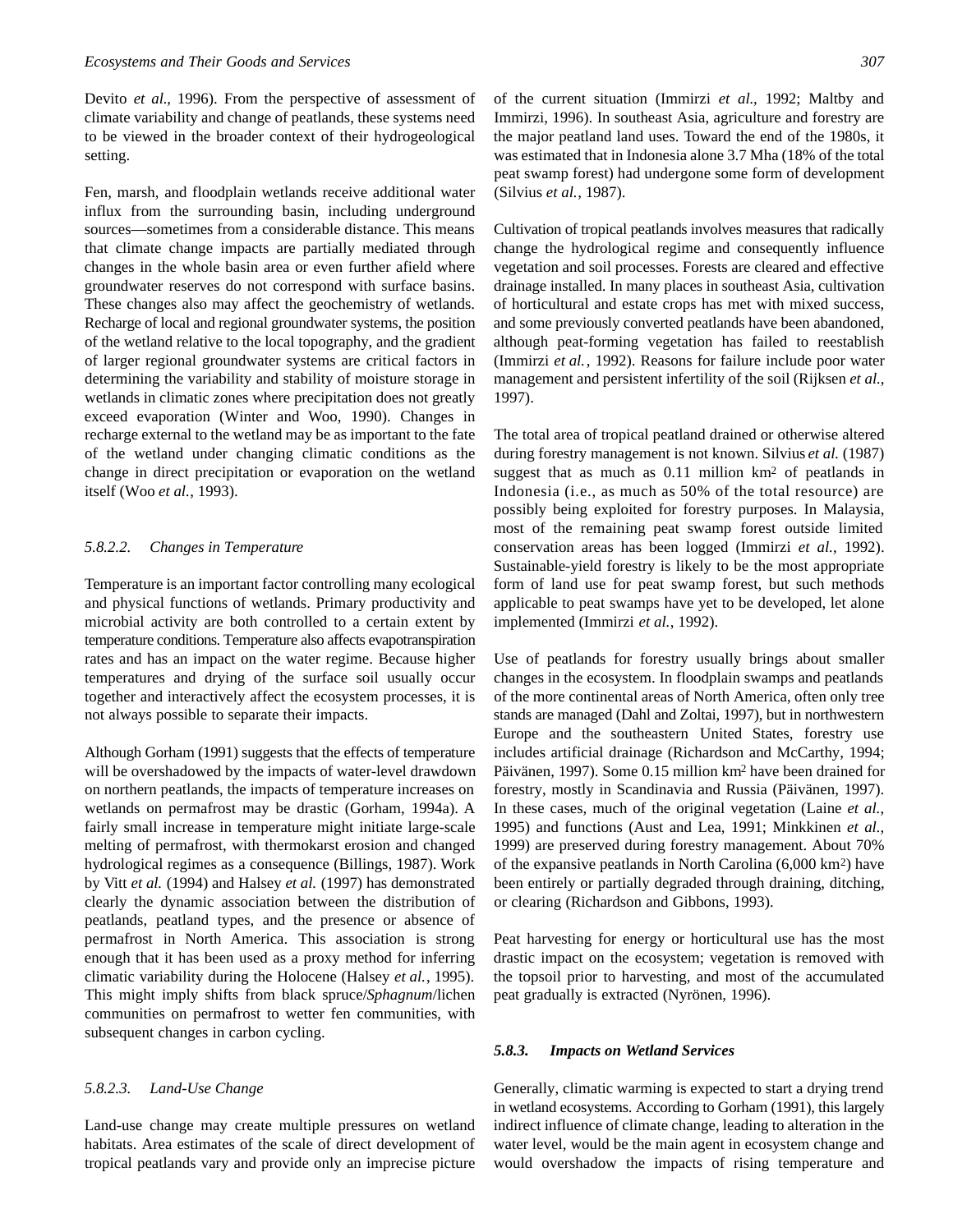longer growing seasons in boreal and subarctic peatlands. Monsoonal areas are more likely to be affected by more intense rain events over shorter rainy seasons, exacerbating flooding and erosion in catchments and the wetlands themselves. Similarly, longer dry seasons could alter fire regimes and loss of organic matter to the atmosphere (Hogenbirk and Wein, 1991).

### *5.8.3.1. Habitat and Biodiversity*

Climate change may be expected to have clear impacts on wetland ecosystems, but there are only a few studies available for assessing this. There are some laboratory studies concerned with the responses of individual plant species or groups of species (Jauhiainen *et al.*, 1997, 1998a,b; van der Heijden *et al.*, 1998). Based on these studies, however, it is difficult to predict the responses of plant communities formed by species with somewhat varying environmental requirements.

The response of wetland plant communities to drought has received some attention in temperate freshwater wetlands (Greening and Gerritsen, 1987; Streng *et al.*, 1989). Stratigraphical studies in peatlands have shown hydroseral succession whereby swamp and fen communities gradually develop into bog communities (Tallis, 1983). These changes are largely autogenic, connected to growth of wetland communities and caused by past climatic variability or artificial drainage. An alternative approach to observe the vegetation-environmental change succession has been to use space as a time substitute by mapping different plant communities onto climatic and hydrological surfaces (Gignac *et al.*, 1991). This approach has shown tight coupling between various peatland plants, climate, hydrology, and resultant chemistry—and even for trace gas exchange (Bubier, 1995) and has been used to infer certain aspects of peatland development through macrofossil analysis (Gorham and Janssens, 1992; Kuhry *et al.*, 1993).

Much is known about how vegetation changes as a result of waterlevel drawdown following drainage for forestry in northwestern Europe. Drying of surface soil initiates a secondary succession whereby original wetland species gradually are replaced by species that are typical of forests and heathlands (Laine and Vanha-Majamaa, 1992; Vasander *et al.*, 1993, 1997; Laine *et al.*, 1995). Plants living on wet surfaces are the first to disappear, whereas hummock-dwelling species may benefit from drying of surface soil. In nutrient-poor peatlands, bog dwarf-shrubs dominate after water-level drawdown; at more nutrient-rich sites, species composition develops toward upland forest vegetation (Laine and Vanha-Majamaa, 1992; Minkkinen *et al.*, 1999).

The effect of sea-level rise on wetlands has been addressed in several assessments. In northern Australia, extensive seasonally inundated freshwater swamps and floodplains are major biodiversity foci (Finlayson *et al.*, 1988). They extend for approximately 100 km or more along many rivers but could be all but displaced if predicted sea-level rises of 10–30 cm by 2030 occur and are associated with changes in rainfall in the catchment and tidal/storm surges (Bayliss *et al.*, 1997; Eliot *et* *al.*, 1999). Expected changes have been demonstrated by using information collected from the World Heritage-listed Kakadu National Park, but the scenario of massive displacement of these freshwater wetlands can be extended further afield given similarities in low relief, monsoonal rainfall, and geomorphic processes (Finlayson and Woodroffe, 1996; Eliot *et al.*, 1999). In fact, the potential outcome of such change can be seen in the nearby Mary River system, where saline intrusion, presumably caused by other anthropogenic events, already has destroyed 17,000 ha of freshwater woodland and sedge/grassland (Woodroffe and Mulrennan, 1993; Jonauskas, 1996).

Mechanisms by which environmental factors and biotic interactions control wetland biodiversity are not well understood (Gorham, 1994b). The effects of water-level drawdown after drainage for forestry indicate that the shift in species composition from bog and fen species to forest species only slightly affects plant species richness of individual sites (Laine *et al.*, 1995). In regions dominated by forests, there would be clear reduction in regional diversity as landscapes become homogenized after drainage (Vasander *et al.*, 1997).

The inherent changeability of wetland communities, resulting from spatial and temporal variability in water supply (Tallis, 1983), may be the key factor in the response of wetland communities to climate change. Because there may be differences between species in adaptation potential, community structures would change, and there would be profound effects on the nature of the affected wetlands, as discussed by Gorham (1994a). The response of wetland plant communities to changing environment may have fundamental effects on the species diversity of these ecosystems.

Because of spatial and temporal variability in ecosystem processes, development of systems models for wetlands is becoming an important assessment tool. A fully coupled peatland-climate model has not yet been developed, but there have been some significant advances in modeling various components of the peatland and/or wetland biogeochemical system (Harris and Frolking, 1992; Roulet *et al.*, 1992; Christensen and Cox, 1995; Christensen *et al.*, 1996; Walter *et al.*, 1996; Granberg, 1998), and several process-level models are now used at the global scale (Cao *et al.*, 1996; Potter *et al.*, 1996; Potter, 1997).

Elevated  $CO<sub>2</sub>$  levels will increase photosynthetic rates in some types of vegetation (e.g.,  $C_3$  trees and emergent macrophytes) (Bazzaz *et al.*, 1990; Idso and Kimball, 1993; Drake *et al.*, 1996; Megonigal and Schlesinger, 1997; see also Section 5.6.3.1). Responses of nonvascular vegetation, such as sphagna, have been less clear (Jauhiainen *et al.*, 1994, 1997, 1998a; Jauhiainen and Silvola, 1999). A study in Alaskan tussock tundra found that photosynthetic rates in *Eriophorum vaginatum* quickly adjusted downward such that rates with elevated and ambient  $CO<sub>2</sub>$  were similar after 1 year (Tissue and Oechel, 1987). However, a sustained increase in net ecosystem carbon sequestration was observed when elevated  $CO<sub>2</sub>$  treatments were combined with a 4°C increase in temperature (Oechel *et al.*, 1994).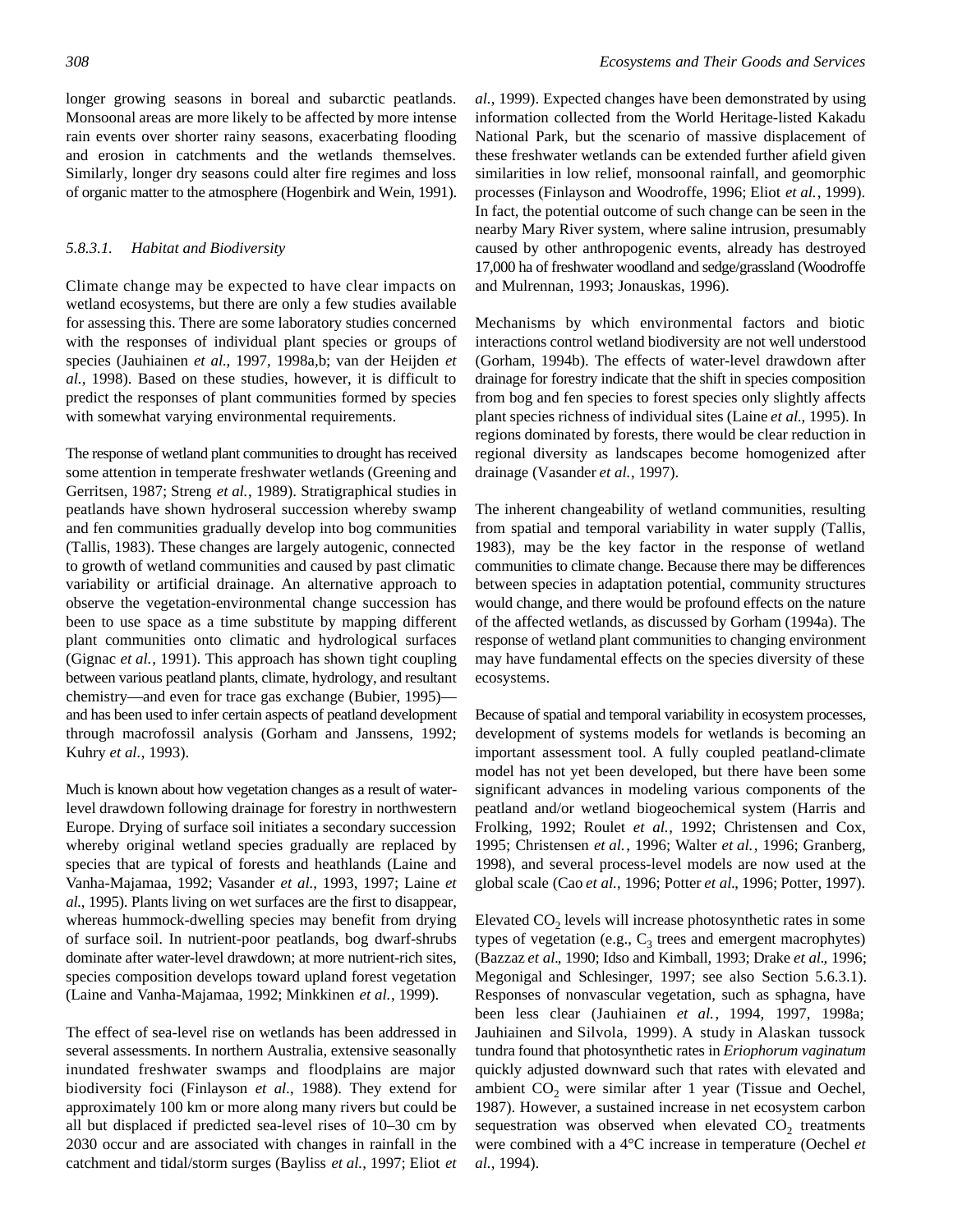Many  $C_3$  plants respond to elevated  $CO_2$  with a decrease in stomatal conductance (Curtis, 1996), which could reduce transpiration rates. Because transpiration is an important pathway for water loss from many ecosystems (Schlesinger, 1997), including wetlands (Richardson and McCarthy, 1994), reductions in transpiration rate could affect the position of the aerobicanaerobic interface in wetland soils (Megonigal and Schlesinger, 1997).

### *5.8.3.2. Carbon Sink*

It has been suggested that water-level drawdown and increased temperature will decrease carbon sequestration in subarctic and boreal peatlands, especially in more southern latitudes (Gorham, 1991). However, conclusions are hampered by the diversity of possible responses.

Impacts of climate change on wetland carbon sink can be measured directly by using the eddy covariance method or chamber techniques (Crill *et al.*, 1988; Fowler *et al.*, 1995; Alm *et al.*, 1997b; Aurela *et al.*, 1998) and modeling the balances (Frolking *et al.*, 1998). In recent years, several high quality, continuous, snow-free season time series of net ecosystem exchange have been obtained for wetlands and peatlands in the subarctic zone (Burton *et al.*, 1996; Friborg *et al.*, 1997; Schreader *et al.*, 1998), the boreal zone (Shurpali *et al.*, 1995; Jarvis *et al.*, 1997; Kelly *et al.*, 1997; Lafleur *et al.*, 1997; Roulet *et al.*, 1997; Suyker *et al.*, 1997; Goulden *et al.*, 1998), and the temperate zone (Happell and Chanton, 1993; Pulliam, 1993). Extrapolations of temporally detailed enclosure measurements along with estimates of the export of DOC have been undertaken to derive peatland carbon balances (Waddington and Roulet, 1996; Carroll and Crill, 1997). These studies point out the difficulty of assessing the sink/source strength of a peatland within a reasonable level of certainty because of errors introduced in the scaling process (Waddington and Roulet, 2000).

For northern peatlands, much is known about the effects of water-level drawdown on the carbon balance, based on studies carried out in peatlands drained for forestry (Glenn *et al.*, 1993; Roulet *et al.*, 1993; Laine *et al.*, 1995; Martikainen *et al.*, 1995; Minkkinen and Laine, 1998). These studies may be used cautiously to represent the climate change impact because the effect of drainage on ecosystem structure and functioning is similar to that predicted after drying caused by climate change in northern latitudes (Laine *et al.*, 1996). The change observed in vegetation structure after water-level drawdown directs biomass production to the shrub and tree layer; in most cases, primary production and biomass increased (Laiho and Finér, 1996; Laiho and Laine, 1997; Sharitz and Gresham, 1998). Simultaneously, litter production increased (Laiho and Finér, 1996; Laiho and Laine, 1997; Finér and Laine, 1998), and the litter was more resistant to decomposition (Meentemeyer, 1984; Berg *et al.*, 1993; Couteaux *et al.*, 1998). There is some evidence that part of the carbon from decomposing litter is stored in the peat profile down to 0.5-m depth (Domisch *et al.*,

1998). These alterations to vegetation production and litter flow into soil have been observed to keep the net carbon accumulation rate into the soil of boreal bogs in most cases at the level prior to water-level drawdown, sometimes exceeding this level (Minkkinen and Laine, 1998). However, increased duration and shortened return periods of extreme droughts may have detrimental effects on the peat carbon balance, as indicated by the results of Alm *et al.* (1997b).

Water-level drawdown will cause a decrease in  $\rm CH_4$  emissions as substrate flux to anoxic layers is decreased and consumption of CH<sup>4</sup> in the thicker aerobic layer is enhanced (Glenn *et al.*, 1993; Roulet *et al.*, 1993; Martikainen *et al.*, 1995; Roulet and Moore, 1995). It has been suggested that reduced  $CH_4$  emissions after water-level drawdown, together with an increase in tree biomass and a fairly small change in carbon sequestration into peat, may even decrease the greenhouse effect of these ecosystems (Laine *et al.*, 1996).

Therefore, it is not immediately clear that a warmer, drier climate necessarily will lead to a large loss of stored peat for all peatland types. The feedback between climate and peatland hydrology and the autogenic nature of peatland development is poorly understood. Clymo (1984) first developed this idea, and it has recently been used to show how surface topography on peatlands is preserved (Belyea and Clymo, 1999). Hilbert *et al.* (1998) have expanded on the work of Clymo (1984) and developed a model of peatland growth that explicitly incorporates hydrology and feedbacks between moisture storage and peatland production and decomposition. Their studies suggest that some peatland types (e.g., most bogs) will adjust relatively quickly to perturbations in moisture storage.

Future rates of carbon sequestration in swamps on mineral soils will depend largely on the response of trees to changes in hydrology, temperature, and elevated  $CO<sub>2</sub>$  concentrations. The aboveground productivity of temperate zone swamp forests is strongly regulated by the extent of soil saturation and flooding, and the long-term effect of changes in hydrology on growth will depend on the position of forests along the current hydrological gradient (Megonigal et al., 1997). Drier conditions may increase NPP on extensively flooded sites and decrease it on dry and intermediate sites.

The combination of high soil carbon density and rapid warming in peatlands underlain by permafrost have raised concerns that northern peatlands may become net carbon sources rather than sinks (Lal *et al.*, 2000). Indeed, working in tussock and wet tundra, Oechel *et al.* (1993) estimate that these systems are now net sources of 0.19 Gt C, caused mainly by melting of permafrost and lowering of the water table. Botch *et al.* (1995) report that peatlands of the former Soviet Union are net sources of  $0.07$  Gt C yr<sup>-1</sup>. Other parts of the boreal zone may have become enhanced sinks as a result of recent warming (Myneni *et al.*, 1997), and continued warming could change the equation to favor net carbon storage—as suggested by warming experiments in arctic ecosystems (Hobbie, 1996).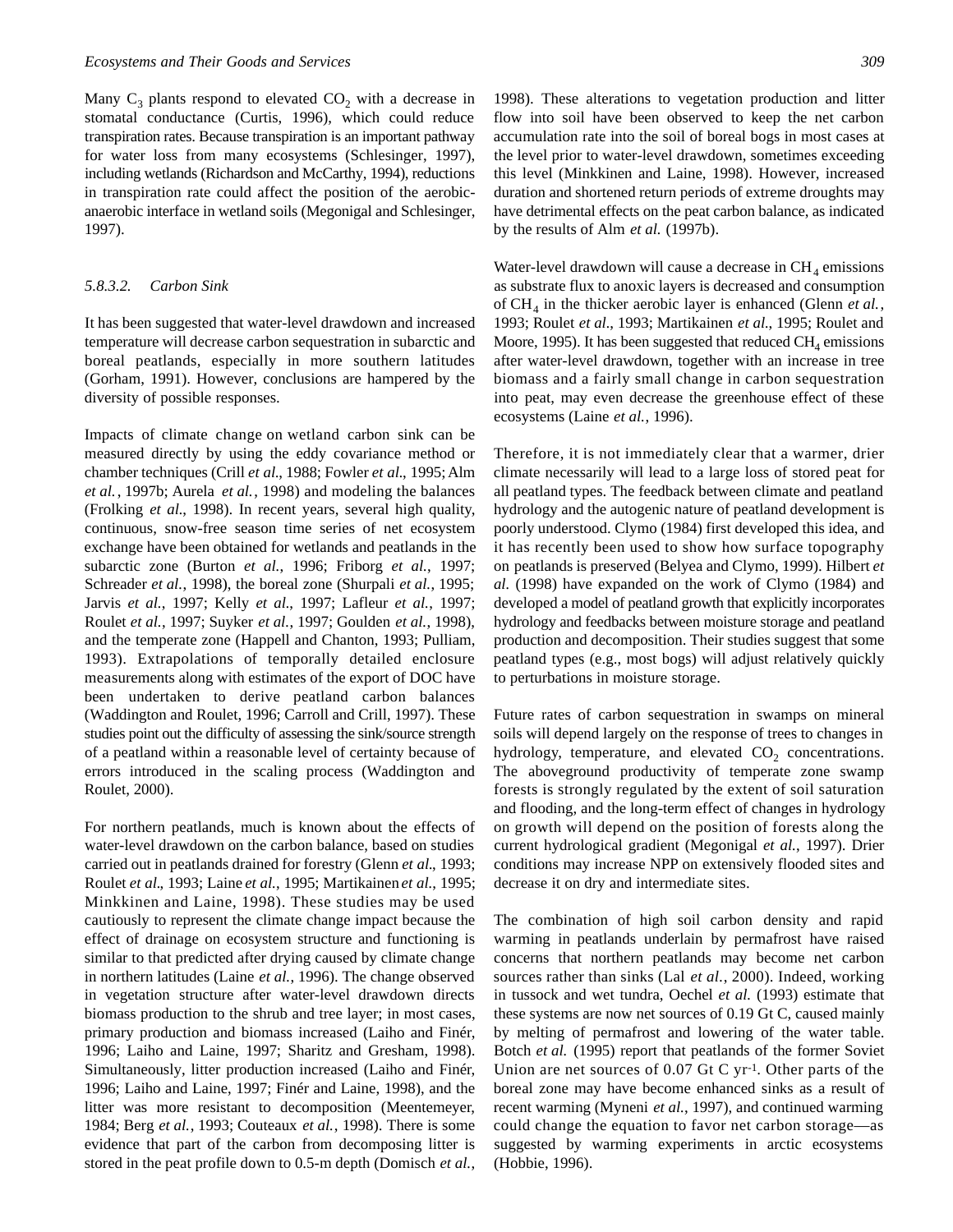Higher temperatures may affect carbon cycling of other wetlands as well. Increased photosynthetic activity of deep-rooted wetland plants, such as sedges, may enhance substrate availability for methanogenesis—which, together with higher temperatures, might lead to higher CH<sub>4</sub> emissions (Valentine *et al.*, 1994; Bergman *et al.*, 1998; Segers, 1998) where water level would remain near the soil surface.

Land uses such as agriculture and forestryalways change carbon fluxes in ecosystems. High carbon losses have been reported for agricultural crop production on drained wetland in Europe and North America, as much as 10–20 t C ha-1 yr-1 (Armentano and Menges, 1986). Studies have shown that agriculture on peat soils may contribute significantly to nitrous oxide  $(N_2O)$ emission (Nykänen *et al.*, 1995a). Kasimir-Klemedtsson *et al.*, (1997) conclude that agricultural practices on organic soils lead to a net increase in emissions of GHGs because of large fluxes of  $CO_2$  and N<sub>2</sub>O, over decreases in emissions of CH<sub>4</sub>.

As agricultural management fundamentally alters the processes of wetlands and gradually leads to decreases in wetland area (Okruszko, 1996). Large areas of wetlands have been lost in Russia, Europe, and North America by complete drainage and conversion to other land uses. It has been estimated that 53% of the original 89 Mha of wetlands in the coterminous United States were lost by the 1980s (Shepard *et al.*, 1998), much of it to agricultural conversion. Development for agriculture also can have offsite effects—for example, reduced water quality that impacts fisheries (Notohadiprawiro, 1998). Arable agriculture always transforms wetlands into sources of GHGs to the atmosphere (Armentano and Menges, 1986; Okruszko, 1996), with the exception of  $CH<sub>4</sub>$ .

Consequences of the development of tropical peatlands include lowering of the water table, which promotes peat oxidation and decomposition. Peat loss and subsidence can occur at very fast rates—as much as 0.9 cm per month (Dradjad *et al.*, 1986). Eventually, shrinkage and oxidation may lead to loss of the entire peat profile and exposure of underlying nutrient-poor substrates or potential acid sulphate soils (Maltby *et al.*, 1996; Rieley *et al.*, 1996). In subcoastal situations, this may be followed by marine inundation.

When wetland use for forestry involves only management of existing tree stands, the impacts on functions and processes may be small, and the ecosystem may remain within the wetland concept (Aust and Lea, 1991; Minkkinen *et al.*, 1999). However, if artificial drainage is included, decay of organic matter is enhanced, with consequent increases in  $CO<sub>2</sub>$  emissions from peat (Glenn *et al.*, 1993; Silvola *et al.*, 1996). The results of the carbon balance change reported are highly variable, depending on methods used and climatological differences. Losses of peat carbon have been reported by Braekke and Finer (1991) and Sakovets and Germanova (1992), whereas increased post-drainage carbon stores have been reported by Anderson *et al.* (1992) and Vompersky *et al.* (1992). Based on a large cross-sectional data set from forest drainage areas in Finland, it was shown that carbon accumulation in peat soil increased in southern parts of the country (annual mean temperature  $3-4.5$ °C) but decreased in northern Finland (with mean temperature of  $0-1$ °C). The carbon accumulation increase was clearest for nutrient-poor bog sites (Minkkinen and Laine, 1998). Cannell and Dewar (1995) have concluded that drainage and planting of conifers on organic soils produces little long-term change in soil carbon stores because enhanced organic matter oxidation is compensated by increased litter production of the tree stand.

Water-level drawdown after drainage decreases CH<sub>4</sub> emissions from peatland (Glenn *et al.*, 1993; Roulet *et al.*, 1993; Martikainen *et al.*, 1995; Roulet and Moore, 1995). Increased consumption in the surface soil may even form a small  $CH<sub>4</sub>$ sink in some cases (Glenn *et al.*, 1993; Roulet *et al.*, 1993; Fowler *et al.*, 1995; Martikainen *et al.*, 1995; Roulet and Moore, 1995; Komulainen *et al.*, 1998). The effect of drainage on N2O emissions has been reported to be fairly small and restricted to fen sites (Martikainen *et al.*, 1993).

Forest harvesting in tropical swamp forests can result in changes to the quality and quantity of organic matter inputs from vegetation, and—as the work of Brady (1997) has shown—if tree root mats decline, net accumulation of peat also may decline. Where selective logging is combined with artificial drainage, decomposition and subsidence of peat may proceed at rates of  $3.5-6.0$  cm yr<sup>-1</sup> (Brady, 1997). In contrast with peatlands of the temperate and boreal zone, there has been poor success with establishing forestry plantations on tropical peatlands.

Peat harvesting totally changes the structure and functioning of the original ecosystem by removing the vegetation and finally most of the accumulated peat deposit. This has a fundamental impact on the GHG balances of harvesting sites:  $CH_4$  emissions almost stop (Nykänen *et al.*, 1995b), but the whole accumulated carbon store forms a  $CO<sub>2</sub>$  source to the atmosphere during harvesting and combustion (Rodhe and Svensson, 1995), even if peat combustion may replace imported energy in countries with no other major domestic energy sources.

Recent findings have shown that restoration of cut-away peatlands after harvesting soon initiates colonization of peatland plants (Smart *et al.*, 1989; Tuittila and Komulainen, 1995; Campeau and Rochefort, 1996; Wheeler, 1996; Wind-Mulder *et al.*, 1996; Ferland and Rochefort, 1997; LaRose *et al.*, 1997; Price *et al.*, 1998) and may restart carbon accumulation (Tuittila *et al.*, 1999).

Elevated  $CO_2$  is likely to stimulate  $CH_4$  emissions in a wide variety of wetland ecosystems, including freshwater marshes (Megonigal and Schlesinger, 1997) and rice paddies (Ziska *et al.*, 1998). Studies in northern peatlands have been equivocal: One study reports a maximum increase of 250% (Hutchin *et al.*, 1995) and another no increase (Saarnio *et al.*, 1998). Because  $CH_4$  is a more powerful GHG than  $CO_2$ , wetlands amplify the greenhouse effect of elevated  $CO<sub>2</sub>$  by converting a portion of this gas to  $CH<sub>4</sub>$ .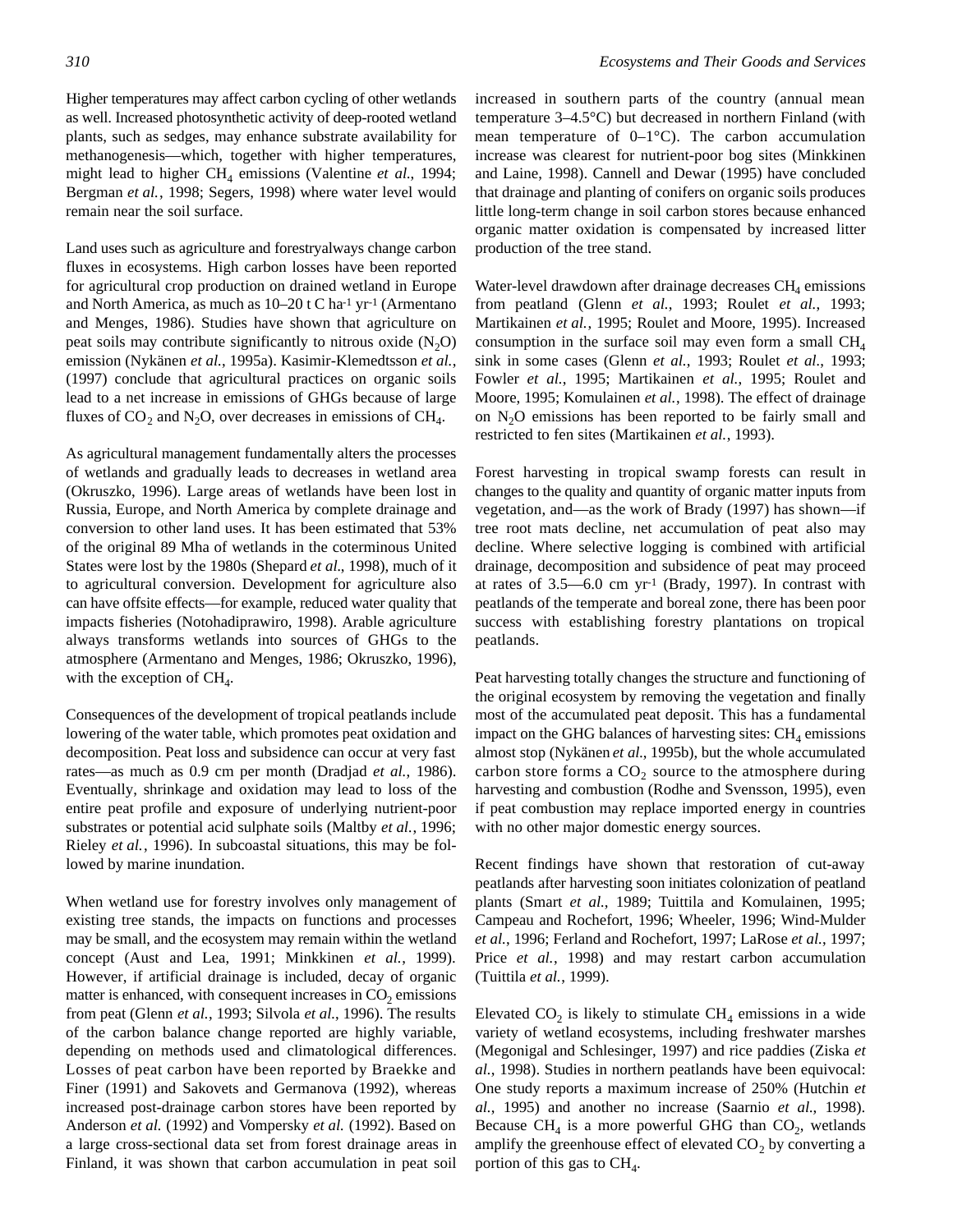Increased nitrogen deposition may alter the species composition of wetland communities (Aerts *et al.*, 1992) and their production, leading to higher production and net accumulation rates in peatlands where production is nitrogen limited (Aerts *et al.*, 1995). There is some indication that nitrogen inputs may affect trace gas emissions from peat soils by increasing emissions of  $N_2O$  and sometimes decreasing those of  $CO_2$  and  $CH_4$  (Aerts, 1997; Aerts and Ludwig, 1997; Aerts and Toet, 1997; Regina *et al.*, 1998).

## *5.8.3.3. Food and Fiber*

Services that involve artificial drainage might even benefit from climatic warming and additionally lowered water levels. Moya *et al.* (1998) report that rice biomass and seed yield is increased by  $CO_2$  concentrations of 200 and 300 ppm above ambient, but these increases are diminished or reversed when air temperature is elevated by 4°C. In the northern latitudes of Scandinavia, forest production in drained peatlands clearly is favored by higher temperatures (Keltikangas *et al.*, 1986) and lower water-table levels.

## *5.8.4. Adaptation Options for Wetlands*

Most wetland processes are dependent on catchment-level hy drology, which is being changed by land-use changes at fairly large scales. Thus, it may be very difficult if not impossible to adapt to the consequences of projeted climate change. For key habitats, small-scale restoration may be possible if sufficient water is available. In cases where wetlands are used for arable agriculture, the impact on the carbon balance could be controlled by the choice of cropping method, including alternative crops and depth of drainage.

## *5.8.5. Vulnerability of Functions and Key Services of Wetlands*

The types of inland wetlands that are most vulnerable to global change (i.e., experience the largest changes) are difficult to ascertain. As concluded in the SAR, arctic and subarctic ombrotrophic bog communities on permafrost would change drastically after thawing of the frost layer and might be considered prime candidates in the vulnerability assessment, together with more southern depressional wetlands with small catchment areas. The increasing speed of peatland conversion and drainage in southeast Asia will place these areas at a greatly increased risk of fire. This will be one of the principal factors in determining the viability of tropical systems.

Global change impacts on wetlands would cause changes in many of the ecosystem services of wetlands. Especially vulnerable are functions that depend on a high degree of water availability. Services that involve artificial drainage might even benefit from climatic warming and additionally lowered water levels. For instance, in northern latitudes of Scandinavia,

forest production in drained peatlands clearly is favored by higher temperatures (Keltikangas *et al.*, 1986).

### **5.9. Arctic and Alpine Ecosystems**

Arctic and alpine ecosystems are characterized by low human population densities. However, they provide important goods and services locally and globally. At the local scale, they are the resource base of many indigenous cultures and provide recreation, food, and fiber to people in adjacent regions. At the global level, arctic and boreal regions play an important role in the world's climate system. They contain 40% of the world's reactive soil carbon (McGuire *et al.,* 1995); influence global heat transport through their impact on regional water and energy exchange with the atmosphere; and determine freshwater input to the Arctic Ocean, which influences bottom-water formation and thermohaline circulation of the oceans. Alpine regions are important sources of freshwater and hydropower for surrounding lowlands. Changes in these goods and services would have socioeconomic impacts throughout the world.

Chapter 16 presents information on the effects of climate on the physical environment of polar regions. The impacts of climate change on high-mountain systems and arctic tundra are extensively reviewed in the SAR by Beniston and Fox (1996) and Allen-Diaz (1996), respectively. This section emphasizes the effects of climatic change particularly on ecosystem production, carbon stores, biodiversity, and water flow—which, in turn, can affect the productivity especially of alpine ecosystems.

### *5.9.1. State and Trends of Goods and Services*

#### *5.9.1.1. Arctic Ecosystems*

Arctic and alpine tundra each occupy 4 million km<sup>2</sup> (Körner, 1999). Approximately 25% of the tundra is ice-covered, 25% shrub-dominated, and the rest dominated by herbaceous plants. Soil carbon stocks in boreal and tundra peatlands are large (see Sections 5.6 and 5.8).

High-latitude warming that has occurred in the Arctic region since the 1960s (Chapman and Walsh, 1993; Serreze *et al.,* 2000) is consistent with simulations of climate models that predict increased greenhouse forcing (Kattenberg et al., 1996). Climatic change has been regionally variable, with cooling in northeastern North America and warming in northwestern North America and northern Siberia. The warming results from a change in the frequency of circulation modes rather than gradual warming (Palmer, 1999). Precipitation (P) and surface evaporation (E) have increased at high latitudes, with no significant temporal trend in the balance between the two ( P -E) (Serreze *et al.,* 2000).

Permafrost underlies 20–25% of the northern hemisphere land area (Brown *et al.,* 1997a). Ice that forms during periods of cold climate frequently constitutes a high proportion (20–30%)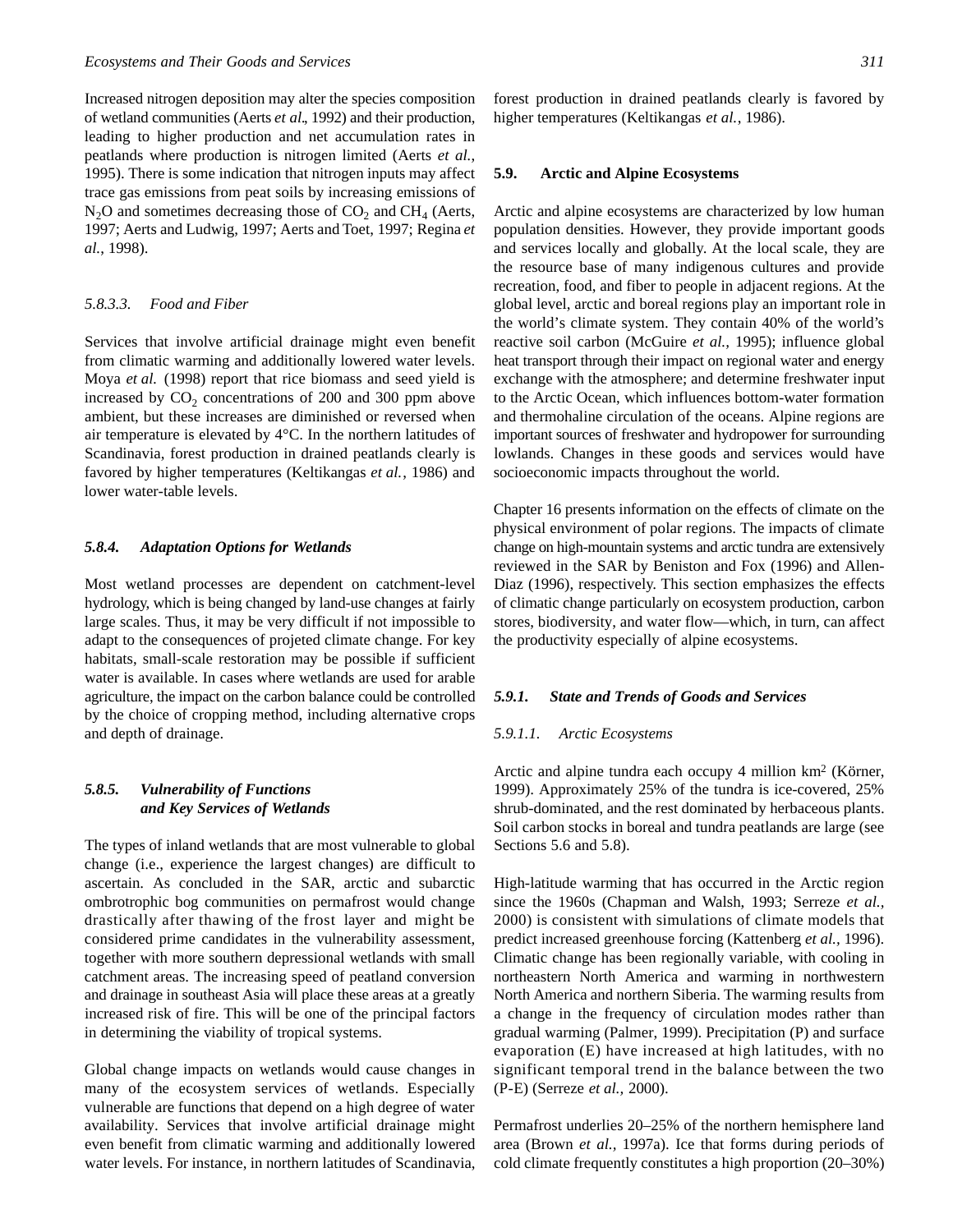of the volume of these frozen soils (Brown *et al.,* 1997a). Consequently, melting of permafrost can lead to surface collapse of soils forming thermokarst, an irregular topography of mounds, pits, troughs, and depressions that may or may not be filled with water, depending on topography. Permafrost temperatures have warmed in western North America by 2–4°C from 1940 to 1980 (Lachenbruch and Marshall, 1986) and in Siberia by 0.6–0.7°C from 1970 to 1990 (Pavlov, 1994), whereas permafrost cooled in northeastern Canada (Wang and Allard, 1995)—patterns that roughly parallel recent trends in air temperature. However, the magnitude of warming and patterns of interannual variation (roughly 10-year oscillations) in permafrost temperatures are not readily explained as a simple response to regional warming (Osterkamp *et al.*, 1994). Changes in permafrost regime probably reflect undocumented changes in the thickness or thermal conductance of snow or vegetation, in addition to changes in air temperature (Osterkamp and Romanovsky, 1999). Thermokarst features are developing actively in the zone of discontinuous permafrost (Osterkamp and Romanovsky, 1999), particularly in association with fire and human disturbance, but there are no long-term records from which to detect trends in the regional frequency of thermokarst.

In contrast to the long-term trend in tundra carbon accumulation during the Holocene, flux measurements in Alaska suggest that recent warming may have converted tundra from a net carbon sink to a source of as much as 0.7 Gt C yr-1 (Oechel *et al.,* 1993; Oechel and Vourlitis, 1994). The direction and magnitude of the response of carbon exchange to warming may be regionally variable, depending on climate, topography, and disturbance regime (Zimov *et al.*, 1999, McGuire *et al.,* 2000). During recent decades, peak-to-trough amplitude in the seasonal cycle of atmospheric  $CO<sub>2</sub>$  concentrations has increased, and the phase has advanced at arctic and subarctic  $CO<sub>2</sub>$  observation stations north of 55°N (Keeling *et al.,* 1996). This change in carbon dynamics in the atmosphere probably reflects some combination of increased uptake during the first half of the growing season (Randerson *et al.,* 1999), increased winter e fflux (Chapin *et al.,* 1996), and increased seasonality of carbon exchange associated with disturbance (Zimov *et al.*, 1999). This "inverse" approach generally has concluded that mid-northern latitudes were a net carbon sink during the 1980s and early 1990s (Tans *et al.,* 1990; Ciais *et al.,* 1995; Fan *et al.,* 1998; Bousquet *et al.,* 1999; Rayner *et al.,* 1999). At high northern latitudes, these models give a wider range of estimates, with some analyses pointing to a net source (Ciais *et al.,* 1995; Fan *et al.,* 1998) and others to a sink (Bousquet *et al.,* 1999; Rayner *et al.,* 1999).

High-latitude wetlands and lakes account for 5–10% of global CH<sup>4</sup> fluxes to the atmosphere (Reeburgh and Whalen, 1992). These fluxes increase dramatically with thermokarst (Zimov *et al.,* 1997), acting as a potentially important positive feedback to global warming.

Satellite imagery suggests an increase in NDVI (a measure of "greenness") from 1981 to 1991 (Myneni *et al.,* 1997), although interpretation is complicated by changes in sensor calibration (Fung, 1997). If these changes in satellite imagery are an accurate reflection of vegetation activity, changes in NDVI could help explain the increase in seasonal amplitude in atmospheric CO<sub>2</sub> observed at high northern latitudes (Keeling *et al.*, 1996; Randerson *et al.,*1999). This also is consistent with the increased biomass of shrubs in the arctic tundra (Chapin *et al.,* 1995).

## *5.9.1.2. Alpine Ecosystems*

Climatic changes observed in alpine areas generally have paralleled climatic patterns in surrounding regions, with the most pronounced warming at high latitudes, in the Alps, and in Asia and the least pronounced changes in tropical alpine regions (Diaz and Bradley, 1997). Precipitation generally has increased, with the most pronounced changes in winter, leading to increased snow depth (Beniston, 1997).

Regional trends in climate have led to shrinkage of alpine and subpolar glaciers, equivalent to a  $0.25 \pm 0.1$  mm yr<sup>-1</sup> of sealevel change or 16% of the sea-level rise in the past 100 years (Dyurgerov and Meier, 1997). This trend has been regionally variable, with Asia contributing 45% of this sea-level rise and arctic islands an additional 18%. The net mass reduction of the alpine glaciers has been most pronounced since 1980, when regional warming was greatest.

Climatic warming observed in the Alps has been associated with upward movement of some plant taxa of  $1-4$  m per decade on mountaintops and loss of some taxa that formerly were restricted to high elevations (Braun-Blaunquet, 1956; Grabherr *et al.,* 1994). In general, direct human impacts on alpine vegetation from grazing, tourism, and nitrogen deposition are so strong that climatic effects on goods and services provided by alpine ecosystems are difficult to detect (Körner, 1999). Soil carbon stocks per unit area in alpine ecosystems are only onethird as great as those in the arctic because greater topographic relief promotes greater drainage and decomposition than in the arctic (Körner, 1995b).

# *5.9.2. Responses of Arctic and Alpine Ecosystems and Impacts on their Goods and Services*

## *5.9.2.1. Impacts Resulting from Changes in Climate on Arctic Ecosystems*

Changes in climate are likely to be the greatest cause of changes in goods and services in the arctic (Walker *et al.,* 2001). Projected climatic warming of  $4-10^{\circ}$ C by the end of the century probably would cause substantial increases in decomposition, nutrient release, and primary production. The net effect on the carbon balance will depend primarily on soil moisture (McKane *et al.,* 1997; McGuire *et al.,* 2000), which cannot be projected with confidence. In general, surface soils on slopes are expected to become drier as thaw depth increases. Lowlands may experience substantial thermokarst, impoundment of water, and reduced aeration.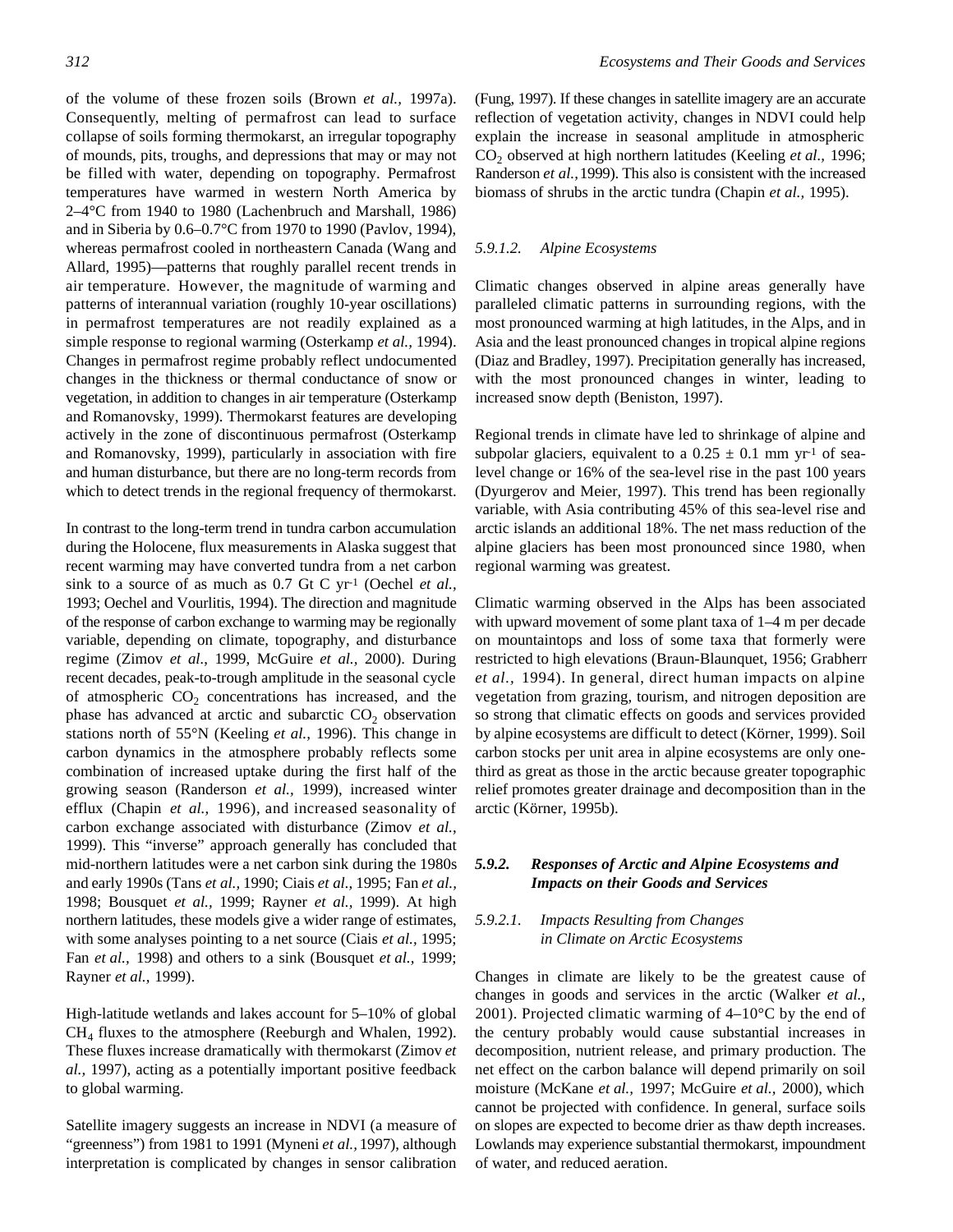Plant production frequently is limited in the arctic by excessive moisture and slow turnover of nutrients in soils, and warming and drying of soils is likely to enhance decomposition, nutrient mineralization, and productivity. Many of these changes in productivity may be mediated by changes in species composition and therefore are likely to lag changes in climate by years to decades (Chapin *et al.,* 1995; Shaver *et al.,* 2000). Threshold changes in productivity associated with poleward movement of the treeline is likely to experience time lags of decades to centuries because of limitations in dispersal and establishment of trees (Starfield and Chapin, 1996; Chapin and Starfield, 1997).

The net effect of warming on carbon stores in high-latitude ecosystems depends on changes in the balance between production and decomposition. Decomposition initially may respond more rapidly than production, causing trends toward net carbon efflux (Shaver *et al.,* 1992; Smith and Shugart 1993).

Warming-induced thermokarst is likely to increase CH<sub>4</sub> flux to the atmosphere in lowlands, particularly peatlands of northern Canada and western Siberia (Gorham, 1991; Roulet and Ash, 1992; see also Section 5.8) and the loess-dominated "yedoma" sediments of central and eastern Siberia (Zimov *et al.,* 1997). Fires and other disturbances are likely to affect the thermokarsts; however, the role of these disturbances—which can be mediated with changes in regional climate in inducing thermokarst—are poorly understood.

Changes in community composition associated with warming are likely to alter feedbacks to climate. Tundra has a three- to six-fold higher winter albedo than boreal forest, but summer albedo and energy partitioning differ more strongly among ecosystems within tundra or boreal forest than between these two biomes (Betts and Ball, 1997; Eugster *et al.,* 2000). If regional surface warming continues, changes in albedo and energy absorption during winter are likely to act as positive feedbacks to regional warming as a result of earlier melting of snow and, over the long term, poleward movement of the treeline. Surface drying and a change in dominance from mosses to vascular plants also would enhance sensible heat flux and regional warming in tundra (Lynch *et al.,* 1999; Chapin *et al.,* 2000).

Poleward migration of taxa from boreal forest to the Arctic tundra will depend not only on warming climate but also on dispersal rates, colonization rates, and species interactions and therefore may exhibit substantial time lags. The arctic historically has experienced fewer invasions of weeds and other exotic taxa than other regions (Billings, 1973). Some of the most important changes in diversity in the arctic may be changes in the abundance of caribou, waterfowl, and other subsistence resources (see also Section 5.4). Changes in community composition and productivity may be particularly pronounced in the high arctic, where much of the surface currently is unvegetated and is prone to establishment and expansion of additional vegetation (Wookey *et al.,* 1993; Callaghan and Jonasson, 1995).

#### *5.9.2.2. Impacts of Land-Use Change*

Extraction of oil and mineral resources is likely to be the greatest direct human disturbance in the arctic. Although the spatial extent of these disturbances is small, their impacts can be far-reaching because of road and pipeline systems associated with them (Walker *et al.,* 1987). Roads in particular open previously inaccessible areas to new development, either directly related to tourism and hunting or to support facilities for resource extraction.

Changes in goods and services in alpine ecosystems are likely to be dominated by changes in land use associated with grazing, recreation, and other direct impacts, as a result of their proximity to population centers (Körner, 1999; Walker *et al.,* 2001). Many of the alpine zones with greatest biodiversity, such as the Caucasus and Himalayas, are areas where human population pressures may lead to most pronounced land-use change in alpine zones (Akakhanjanz and Breckle, 1995). Direct impacts from human activities are likely to be most pronounced in lower elevational zones that are most accessible to people (Körner, 1999). Improved road access to alpine areas often increases human use for recreation, mining, and grazing and increased forestry pressure at lower elevations (Miller *et al.,* 1996). Overgrazing and trampling by people and animals may tend to destabilize vegetation, leading to erosion and loss of soils that are the long-term basis of the productive capacity of alpine ecosystems.

Alpine areas that are downwind of human population or industrial centers experience substantial rates of nitrogen deposition and acid rain (Körner, 1999). Continued nitrogen deposition at high altitudes, along with changes in land use that lead to soil erosion, can threaten provision of clean water to surrounding regions. Nitrogen deposition occurs primarily during the winter and is transmitted directly to streams during snowmelt, so it readily enters water supplies (Körner, 1999). Many places that use water from alpine areas depend on slow release of the water by melting of snowfields in spring and summer. Warming is likely to create a shortened snowmelt season, with rapid water release creating floods and, later, growing-season droughts. These changes in seasonality, combined with increased harvest in montane forests, would amplify floods.

## *5.9.3. Adaptation Options*

Opportunities for adapting to expected changes in high-latitude ecosystems are limited because these systems will respond most strongly to globally induced changes in climate rather than to regionally controlled and regulated factors. The effects of climate and disturbance regime on regional productivity and carbon balance may be difficult to alter at the local or regional scale. The most important opportunities for mitigation will be protection of peatlands, yedoma sediments, and other carbonrich areas from large-scale hydrological change. It is unlikely that expected changes in fire or thermokarst regime can be altered except in areas of high population densities. Adaptation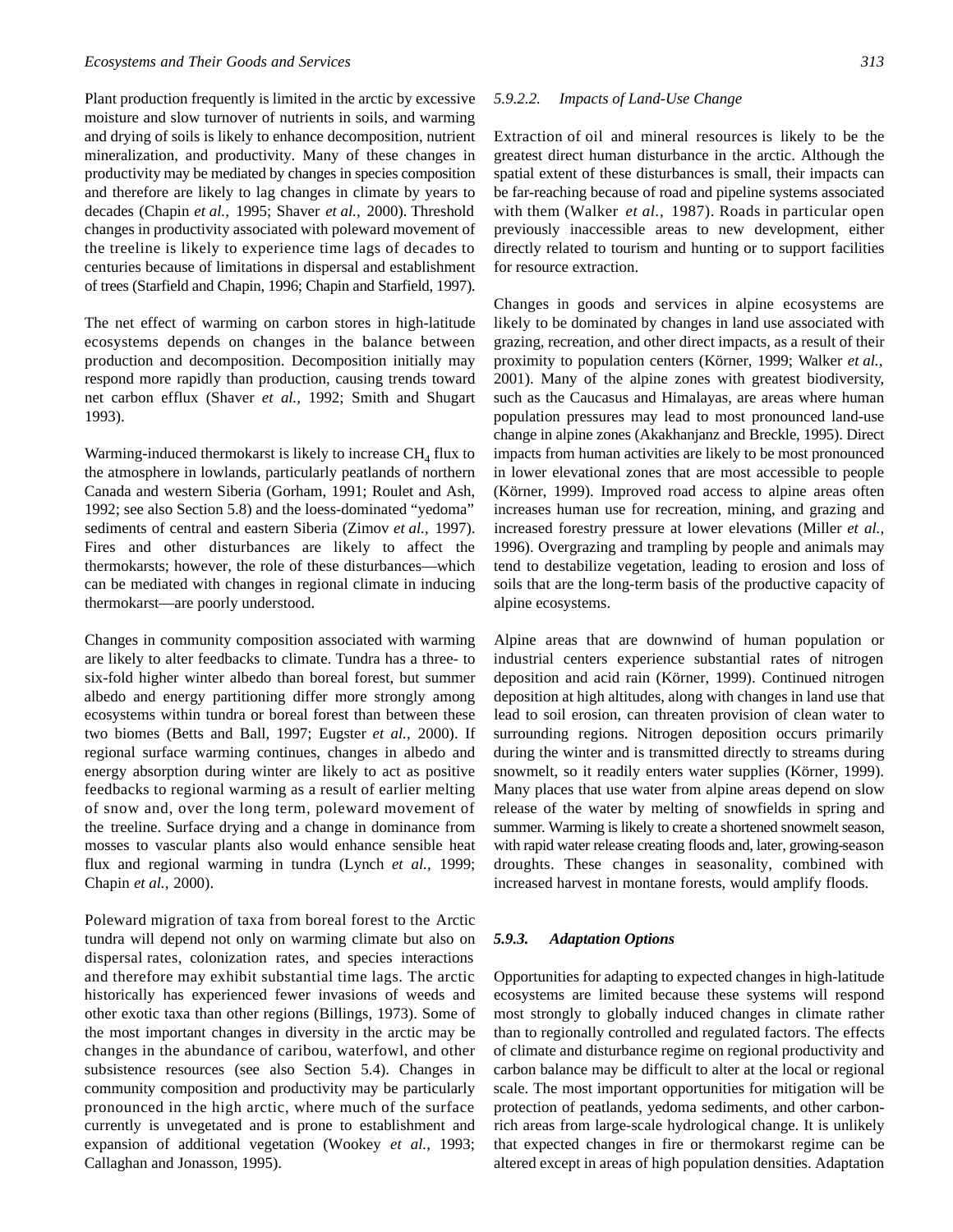options for forests that occur in these areas are presented in Section 5.6.

The most important opportunities for adaptation in arctic ecosystems may exist for culturally important resources such as reindeer, caribou, waterfowl, and specific plant taxa (see Section 5.4). Careful management of these resources could minimize climatic impacts on indigenous peoples. Another adaptation option is diversification. Many high-latitude regions depend strongly on one or a few resources—such as timber, oil, reindeer, or wages from fighting fires. Economic diversification would reduce the impacts of large changes in the availability or economic value of particular goods and services.

In alpine regions, major opportunities for adaptation relate to protection from large-scale changes in land use or pollutant levels. Because these causes of change are local to regional, wise management could minimize changes.

## *5.9.4. Vulnerability*

Goods and services provided by many arctic regions depend on the physical integrity of permafrost and therefore are vulnerable to warming-induced thermokarst. The large carbon stocks in these regions are vulnerable to loss to the atmosphere as  $CO<sub>2</sub>$  or  $CH<sub>4</sub>$ , which could act as positive feedbacks to global warming. A few key taxa of animals—such as reindeer, caribou, and waterfowl—are critical cultural resources. Often these taxa are concentrated in particular habitats, such as riparian areas or high-Arctic oases. Ecological changes that modify the population dynamics of these species or modify the impact on their habitats could have important social consequences.

High levels of endemism in many alpine flora and their inability to migrate upward mean that these species are most vulnerable. In addition, alpine soils are vulnerable to losses from erosion, which would radically reduce the goods and services that these regions could provide.

## **5.10. Research Needs across Ecosystems**

Most of the foregoing sections mention the need for further research in many areas. Results are needed for future assessments of the impacts of climate change on goods and services provided by ecosystems, adaptation options, or identification of vulnerable systems or regions. It also is clear that most of the research to date has focused on impacts and some on adaptation, with little effort on the vulnerability of systems or regions. Key areas where research is needed to improve future assessments and decrease uncertainties in existing knowledge are as follows (order does not imply priority):

• Long-term monitoring of agricultural processes for detection of impacts of climate change and climate variability and development of possible adaptations to these impacts

- Coupling of pest and crop/animal process modeling to estimate climate-induced pest impacts on crops and livestock
- Pest and disease interaction with climate change and the impact of these interactions on many ecosystems
- Development of coupled biophysical-economic modeling of farm-level decisionmaking under climate change
- Improved understanding of agricultural vulnerability and adaptive capacity
- Improved understanding of interactive effects of climate change and management on carbon source-sink relations in many ecosystems
- Determination of mechanisms that create the often complex changes in wildlife populations, through a systems-type approach to problemsolving such as strategic cyclical scaling (SCS)<sup>3</sup>
- Development of better understanding of the link between biodiversity and ecosystems functions (role each species plays in ecosystem goods and services is necessary to understand the risks and possible surprises associated with species loss)
- The impact of land-use change on biodiversity and the consequence of these impacts on good and services from ecosystems
- The impact of the added stress of climate change on many ecosystems that are under pressure from human activities
- Exploration of management options (including individual species range) that could be used to adapt to the impacts of global change (allowing ecosystems to continue to provide essential goods and services in a changed and rapidly changing world)
- Exploration of the role of integrated management as a means for providing better management options for many ecosystems
- Long-term experiments on intact natural ecosystems across their native range to study the interactive effect of climate change, elevated CO<sub>2</sub>, nutrient/pollution deposition, soil moisture, and WUE of plants
- The interaction of elevated  $CO<sub>2</sub>$ , increased temperature, and changes in soil moisture with nitrogen deposition and land-use change in influencing the goods and services provided by ecosystems
- Valuation of nonmarket goods and services, such as recreation and NWFP
- Management of exotics and achieving desired community structures (research and alternative models for such activities needed in terrestrial and aquatic systems)

<sup>3</sup>SCS has three basic steps: detection, attribution, and validation (Root and Schneider, 1995). Many types of ecological data would improve the ability to conduct studies based on the SCS approach. First, additional monitoring systems are needed that would allow long-term data to be collected over a broad scale. Such data would provide the means to detect patterns of change more efficiently. Second, specific small-scale studies examining possible cause of a shifting pattern are needed. After several such studies are completed, these data could be used to validate the cause or mechanism.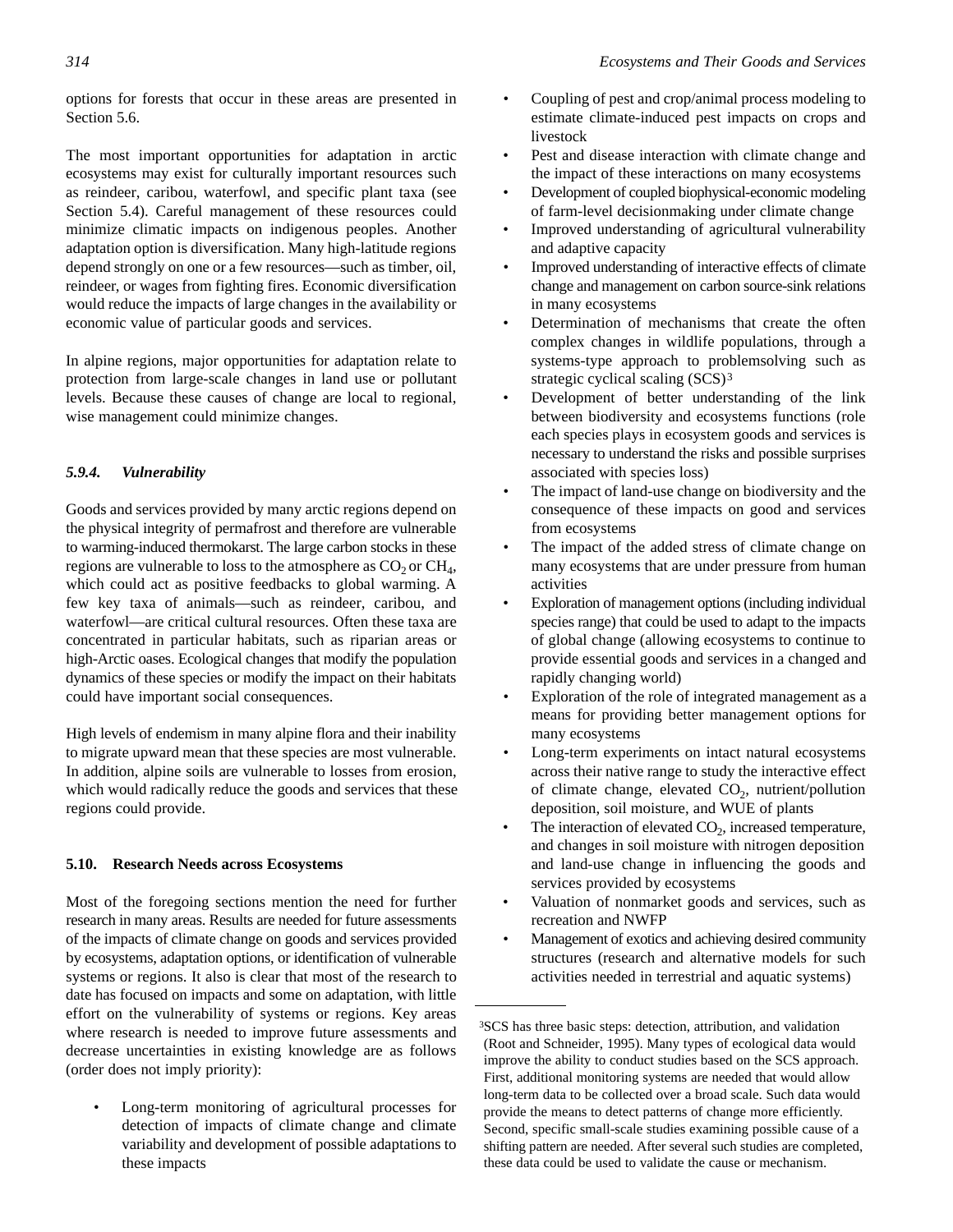- Development of a predictive approach for identifying and dealing with spatial heterogeneity, since responses to climate change differ greatly in adjacent areas (increasing the risk of inappropriate actions with large expenditures of local resources)
- Development of systems models for peatlands, including analysis and modeling of the dynamic interactions between climate change impacts, vegetation development, and carbon exchange between wetland ecosystems and the atmosphere at several spatial scales (from stands to regions to the globe)
- The role of fire and other disturbances on many ecosystems and their role in trace-gas budgets
- Time lags by which productivity, decomposition, and disturbance in ecosystems respond to climatic change
- Assessment of the vulnerability of unique biological resources that are culturally important to many indigenous peoples.

## **Acknowledgments**

Thanks to Mark O'Brien, Kimberley Reade Hall, Alison Saunders, Margo Davies, Rukshika Parera, Sophie Maupin, Mary McKenney Easterling, the Center for Integrated Regional Assessment, and many more for their assistance. Thanks to all our families for their tolerance and understanding while the authors worked long hours as "volunteers" to complete this chapter. Thanks to the numerous reviewers for being so thorough in their reading and their constructive comments.

#### **References**

- **Abel,** N., 1997: Mis-measurement of the productivity and sustainability of African communal rangelands—a case study and some principles from Botswana. *Ecological Economics*, **23(2),** 113–133.
- Adams, R.M., B.H. Hurd, S. Lenhart, and N. Leary, 1998: Effects of global climate change on agriculture: an interpretive review. *Climate Research*, 11, 19-30.
- **Adams**, R.M., B.A. McCarl, K. Seerson, C. Rosenzweig, K.J. Bryant, B.L. Dixon, R. Conner, R.E. Evenson, and D. Ojima, 1999: The economic effects of climate change on U.S. agriculture. In: *Impacts of Climate Change on the U.S. Economy* [Mendelsohn, R. and J. Neumann (eds.)]. Cambridge University Press, Cambridge, United Kingdom and New York, NY, USA, pp. 55-74.
- **ADB,** 1998: *The Bank's Policy on Water*. Working paper, Asian Development Bank, Manila, Philippines.
- **ADB,** 1994: *Climate Change in Asia: Bangladesh Country Report, Volume 2: ADB Regional Study on Global Environmental Issues. Asian* Development Bank, Manila, Philippines.
- **Adrian,** R. and T. Hintze, 2001: Effects of winter air temperature on the ice phenology of the Muggelsee (Berlin, Germany). *Verhandlungen der Internationalen Vereinigung fuer Limnologie*, (in press).
- Aerts, R., 1997: Atmospheric nitrogen deposition affects potential denitrification and N2O emission from peat soils in the Netherlands. *Soil Biology and Biochemistry*, **29,** 1153–1156.
- **Aerts,** R. and F. Ludwig, 1997: Water-table changes and nutritional status affect trace gas emissions from laboratory columns of peatland soils. *Soil Biology and Biochemistry*, **29,** 1691–1698.
- **Aerts,** R. and S. Toet, 1997: Nutritional controls of carbon dioxide and methane emission from Carex-dominated peat soils. *Soil Biology and Biochemistry*, **29,** 1683–1690.
- **Aerts,** R., B. Wallén, and N. Malmer, 1992: Growth-limiting nutrients in Sphagnum-dominated bogs subject to low and high atmospheric nitrogen supply. *Journal of Ecology*, **80,** 131–140.
- **Aerts,** R., R. van Logtestijn, M. van Staalduinen, and S. Toet, 1995: Nitrogen supply effects on productivity and potential leaf litter decay of Carex species from peatlands differing in nutrient limitation. *Oecologia*, **104,** 447–453.
- Agakhanjanz, O. and S.W. Breckle, 1995: Origin and evolution of the mountain flora in middle Asia and neighboring mountain regions. In: *Arctic and Alpine Biodiversity: Patterns, Causes and Ecosystem Consequences* [Chapin, F.S. III and C. Körner (eds.)]. Springer- Verlag, Berlin, Germany, pp. 63–80.
- **Ainley,** D.G., C.R. Ribic, and W.R. Fraser, 1994: Ecological structure among migrant and resident seabirds of the Scotia-Weddell confluence region. *Journal of Animal Ecology*, **63,** 347–364.
- **Akef Mamdouh,** S.A. and H. Schneider, 1995: Calling behavior and mating call pattern in the mascarene frog, Ptychadena mascareniensis (Amphibia, Anura, Ranidae) in Egypt. *Journal of African Zoology*, **109,** 225–229.
- **Akey,** D.H. and B.A. Kimball, 1989: Growth and development of the beet armyworm on cotton grown in enriched carbon dioxide atmospheres. *Southwest Entomology*, **14,** 255–260.
- **Akey,** D.H., B.A. Kimball, and J.R. Mauny, 1988: Growth and development of the pink bollworm, Pectinophora gossypiella (Lepidoptera: Gelechiidae), on bolls of cotton grown in enriched carbon dioxide atmospheres. *Environmental Entomology*, **17,** 452–455.
- **Akin,** D.E., B.A. Kimball, W.R. Windham, P.J. Pinter Jr., G.W. Wall, R.L. Garcia, R.L. La Morte, and W.H. Morrison III, 1995: Effect of free-air CO<sup>2</sup> enrichment (FACE) on forage quality. *Animal Feed Science and Technology*, **53,** 29–43.
- **Albon,** S.D. and T.H. Clutton-Brock, 1988: Climate and population dynamics of red deer in Scotland. In: *Ecological Change in the Uplands* [Usher, M.B. and D.B.A. Thompson (eds.)]. Blackwell Scientific Publications, Oxford, United Kingdom, pp. 93–107.
- **Alcamo,** J., R. Leemans, and E. Kreileman (eds.), 1998: *Global Change Scenarios of the 21st Century: Results from the IMAGE 2.1 Model*. Pergamon Press, Elsevior Science, Oxford, United Kingdom, 296 pp.
- **Alexandratos,** N. (ed.), 1995: *World Agriculture: Towards 2010. An FAO Study*. John Wiley and Sons, Chichester, United Kingdom, 488pp.
- **Alexandrov,** V., 1999: Vulnerability and adaptation of agronomic systems in Bulgaria. *Climate Research*, **12,** 161–173.
- **Alho Cleber,** J.R. and M. Vieira Luiz, 1997: Fish and wildlife resources in the pantanal wetlands of Brazil and potential disturbances from the release of environmental contaminants. *Environmental Toxicology and Chemistr y*, **16,** 71–74.
- **Alig,** R., D. Adams, B. McCarl, J. Callaway, and S. Winnett, 1997: Assessing effects of mitigation strategies for global climate change with an intertemporal model of the U.S. forest and agriculture sectors. *Critical Reviews in Environmental Science and Technology*, **27,** S97–S111.
- **Allen,** C.D. and D.D. Breshears, 1998: Drought-induced shift of a forestwoodland ecotone: rapid landscape response to climate variation. *Proceedings of the National Academy of Sciences of the United States of America*, 95, 14839–14842.
- **Allen-Diaz,** B., 1996: Rangelands in a changing climate; impacts, adaptations, and mitigation. In: *Climate Change 1995: Impacts, Adaptions, and Mitigation of Climate Change: Scientific-Technical Analyses. Contribution of Working Group II to the Second Assessment Report for the Intergovernmental Panel on Climate Change* [Watson, R.T., M.C. Zinyowera, and R.H. Moss (eds.)]. Cambridge University Press, Cambridge, United Kingdom and New York, NY, USA, pp. 131–158.
- **Alm,** J.J.T. Huttunen, H. Nykänen, J. Silvola, and P.J. Martikainen, 1997a: Greenhouse gas emmissions from small eutrophic lakes in Finland. In: *Abstracts of Invited and Volunteer Papers for XIII International Symposium on Environmental Biogeography, Matter and Energy Fluxes in the Anthropogenic Environment, Sept. 21–26, 1997, Monopoli (Bari), Italy* [Senesi, N. and T.M. Miano (eds.)].
- **Alm,** J., A. Talanov, S. Saarnio, J. Silvola, E. Ikkonen, H. Aaltonen, H. Nykänen, and P.J. Martikainen, 1997b: Reconstruction of the carbon balance for microsites in a boreal oligotrophic pine fen, Finland. *Oecologia*, **110,** 423–431.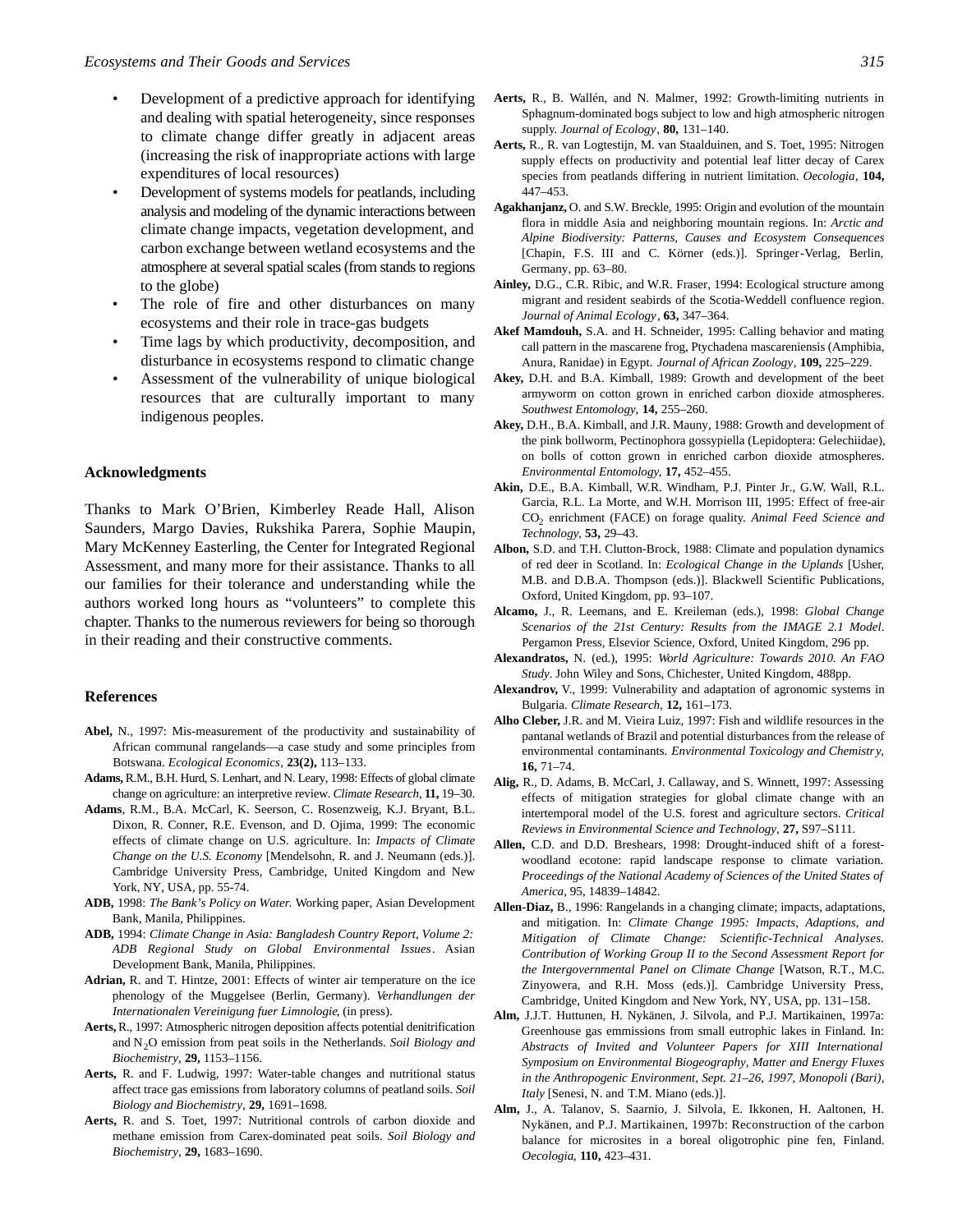- **Alward,** R.D., J.K. Detling, and D.G. Milchunas, 1999: Grassland vegetation changes and nocturnal global warming. *Science*, **283(5399),** 229–231.
- **Amien,** I., P. Redjekiningrum, A. Pramudia, and E. Susanti, 1996: Effect of interannual climate variability and climate change on rice yield in Java, Indonesia. *Water, Air, and Soil Pollution*, **92,** 29–39.
- **Ammann,** B., H.J.B. Birks, S.J. Brooks, U. Eicher, B. von Grafenstein, U. Hofmann, W. Lemdahl, G. Schwander, J. Tobolski, and K.L. Wick, 2000: Quantification of biotic responses to rapid climatic changes around the Younger Dryas—a synthesis. *Palaeogeography*, *Palaeoclimatology*, *Palaeoecology*, **159,** 313–347.
- **Amthor**, J.S., 1997: Plant respiratory responses to elevated carbon dioxide partial pressure. *Advances in Carbon Dioxide Research,* **61,** 35–77.
- **Anderson,** A.R., D.G. Pyatt, J.M. Sayers, S.R. Blackhall, and H.D. Robinson, 1992: Volume and mass budgets of blanket peat in the north of Scotland. *Suo*, **43,** 195–198.
- **Anderson,** R.S., 1996: Postglacial biogeography of Sierra lodgepole pine (Pinus contorta var murrayana) in California. *Ecoscience*, **3,** 343–351.
- **André,** M. and H. Du Cloux, 1993: Interaction of CO<sub>2</sub> enrichment and water limitations on photosynthesis and water efficiency in wheat. *Plant Physiology and Biochemistry*, **31,** 103–112.
- **Andrewartha,** H.G. and L.C. Birch, 1954: *The Distribution and Abundance of Animals*. University of Chicago Press, Chicago, IL, USA, 782 pp.
- **Anon.,** 1987: *Chinese Forestry Yearbook, 1987*. Beijing, China.
- **Antle,** J.M., 1996a: Why is World agriculture still in disarray? In: *Economics of Agriculture, Vol 2* [Antle, J.M. and D.A. Summer (eds)]. Chicago, University of Chicago Press, pp. 400-419.
- **Antle,** J.M., 1996b: Methodological issues in assessing potential impacts of climate change on agriculture. *Agricultural and Forest Meteorology*, **80,** 67–85.
- Antle, J.M., S.M. Capalbo, and J. Hewitt, 2000: Testing hypotheses in integrated impact assessments: climate variability and economic adaptation in great plains agriculture. National Institute for Global Environmental Change, University of California, Davis, CA, USA, Available online at http://nigec.ucdavis.edu.
- **Antle,** J.M., D. Hayes, S. Mohanty, P. Vavra, and V.H. Smith, 1999a: Longterm supply and demand trends: whither the real price of Wheat? In: *The Economics of World Wheat Markets* [Antle, J.M. and V.H. Smith (eds.)]. CAB International, Montana State University, USA, pp. 39–76.
- Antle, J.M., S.M. Capalbo, and J. Hewitt, 1999b: Testing hypotheses in integrated impact assessments: climate variability and economic adaptation in great plains agriculture. National Institute for Global Environmental Change, Nebraska Earth Science Education Network, University of Nebraska-Lincoln, Lincoln, NE, USA, pp. T5-4 and 21. Available online at http://nesen.unl.edu/nigec/facts/projects/ Antle98.html.
- **Apps,** M.J., 1993: NBIOME: a biome-level study of biospheric response and feedback to potential climate changes. *World Research Review*, **5(1),** 41–65.
- **Apps,** M.J. and D.T. Price, 1996: *Forest Ecosystems, Forest Management, and the Global Carbon Cycle*. NATO ASI Series, Subseries 1: Global Environmental Change, Springer-Verlag, Heidelberg, Germany, Vol. 40, 452 pp.
- **Apps,** M.J., J.S. Bhatti, D. Halliwell, H. Jiang, and C. Peng, 2000: Simulated carbon dynamics in the boreal forest of central Canada under uniform and random disturbance regimes. In: *Global Climate Change and Cold Regions Ecosystems* [Lal, R., J.M. Kimble, and B.A. Stewart (eds.)]*.* Advances in Soil Science, Lewis Publishers, Boca Raton, FL, USA, pp. 107–121.
- **Apps,** M.J., W.A. Kurz, R.J. Luxmoore, L.O. Nilsson, R.A. Sedjo, R. Schmidt, L.G. Simpson, and T.S. Vinson, 1993: Boreal forests and tundra. *Water, Air, and Soil Pollution*, **70(1–4),** 39–53.
- **Archer,** S., 1995: Herbivore mediation of grass-woody plant interactions (Harry Stobbs Memorial Lecture, 1993). *Tropical Grasslands*, **29(4),** 218–235.
- **Archer,** S., D.S. Schimel, and E.A. Holland, 1995: Mechanisms of shrubland expansion—land use, climate or CO<sub>2</sub>. *Climatic Change*, **29(1)**, 91–99.
- Armentano, T.V. and E.S. Menges, 1986: Patterns of change in the carbon balance of organic soil -wetlands of the temperate zone. *Journal of Ecology*, **74,** 755–774.
- **Arnell,** N., B. Bates, H. Lang, J. Magnuson, P. Mulholland, S. Fisher, C. Liu, D. McKnight, O. Starosolszky, and M. Taylor, 1996: Hydrology and freshwater ecology. In: *Climate Change 1995: Impacts, Adaptions, and Mitigation of Climate Change: Scientific-Technical Analyses. Contribution of Working Group II to the Second Assessment Report for the Intergovernmental Panel on Climate Change* [Watson, R.T., M.C. Zinyowera, and R.H. Moss (eds.)]. Cambridge University Press, Cambridge, United Kingdom and New York, NY, USA, pp. 327–363.
- Arnell, N.W., M.G.R. Cannell, M. Hulme, J.F.B. Mitchell, R.S. Kovats, R.J. Nicholls, M.L. Parry, M.T.J. Livermore, and A. White, 2001: The consequences of  $CO<sub>2</sub>$  stabilisation for the impacts of climate change. *Climate Change* (in press).
- **Arntzen,** J. and S. Ringrose, 1996: Changes in rangelands. In: *Climate Change and Southern Africa: An Exploration of Some Potential Impacts and Implications in the SADC Region* [Hulme, M. (ed.)]. Climatic Research Unit, University of East Anglia, Norwich, United Kingdom and World Wildlife Fund International, Gland, Switzerland, pp. 62–71.
- **Aronson,** J., E. Lefloch, J.F. David, S. Dhillion, M. Abrams, J.L. Guillerm, and A. Grossmann, 1998: Restoration ecology studies at Cazarils (southern France): biodiversity and ecosystem trajectories in a mediterranean landscape. *Landscape and Urban Planning*, 41(3-4), 273-283.
- **Arseneault,** D. and S. Payette, 1997: Reconstruction of millennial forest dynamics from tree remains in a subarctic tree line peatland. *Ecology*, **78,** 1873–1883.
- **Aspelin,** A.L. and A.H. Grube, 1999: *Pesticide Industry Sales and Usage: 1996 and 1997 Market Estimates*. Environmental Protection Agency, Washington, DC, USA, 40 pp.
- Asplund, D., 1996: Energy use of peat. In: *Global Peat Resources* [Lappalainen, E. (ed.)]. International Peat Society, Jyväskylä, Finland, pp. 319–325.
- **Aurela,** M., J.-P. Tuovinen, and T. Laurila, 1998: Carbon dioxide exchange in a sub-Arctic peatland ecosystem in northern Europe measured by the eddy covariance technique. *Journal of Geophysical Research*, **103,** 11289–11301.
- Aust, W.M. and R. Lea, 1991: Soil temperature and organic matter in a disturbed forested wetland. *Soil Science Society of America Journal*, **55,** 1741-1746.
- **Austarå,** Ö., 1971: Cold hardiness in eggs of Neodiprion sertifer (Geoffroy) (Hym., Diprionidae) under natural conditions. *Norsk Ent. Tidsskr*, **18,** 45–48.
- **Awmack**, C.S., R. Harrington, and S.R. Leather, 1997a: Host plant effects on the performance of the aphid Aulacorthum solani (Kalt.) (Homoptera: Aphidae) at ambient and elevated CO<sub>2</sub>. *Global Change Biology*, **3**, 545–549.
- **Awmack,** C.S., C.M. Woodcock, and R. Harrington, 1997b: Climate change may increase vulnerability of aphids to natural enemies. *Ecological Entomology*, **22,** 366–368.
- **Ayres,** M.P., 1993: Plant defense, herbivory, and climate change. In: *Biotic Interactions and Global Change* [Kareiva, P.M., J.G. Kingsolver, and R.B. Huey (eds.)]. Sinauer Associates Inc., Sunderland, MA, USA, pp. 75–94.
- **Baker,** B.B., J.D. Hanson, R.M. Bourdon, and J.B. Eckert, 1993: The potential effects of climate change on ecosystem processes and cattle production on U.S. rangelands. *Climatic Change*, **25,** 97–117.
- **Ball,** T., 1983: The migration of geese as an indicator of climate change in the southern Hudson Bay region between 1715 and 1851. *Climatic Change*, **5,** 85–93.
- Balling, R.C. Jr., 1982: Weight gain and mortality in feedlot cattle as influenced by weather conditions: refinement and verification of statistical models. In: *Center for Agricultural Meteorology and Climatology Report 82–1*. University of Nebraska-Lincoln, Lincoln, NE, USA, 52 pp.
- **Baradas,** M.W., 1999: Using PVC pipes to double the irrigated area in the Philippines. In: *Proceedings, Philippine Society of Agricultural Engineers'National Convention, General Santos City, Philippines, April 26–29, 1999*.
- **Barber,** V.A., G.P. Juday, and B.P. Finney, 2000: Reduced growth of Alaskan white spruce in the twentieth century from temperature-induced drought stress. *Nature*, **405,** 668–673.
- **Barnard,** P., C.J. Brown, A.M. Jarvis, A. Robertson, and L. Vanrooyen, 1998: Extending the namibian protected area network to safeguard hotspots of endemism and diversity. *Biodiversity and Conservation*, **7(4),** 531–547.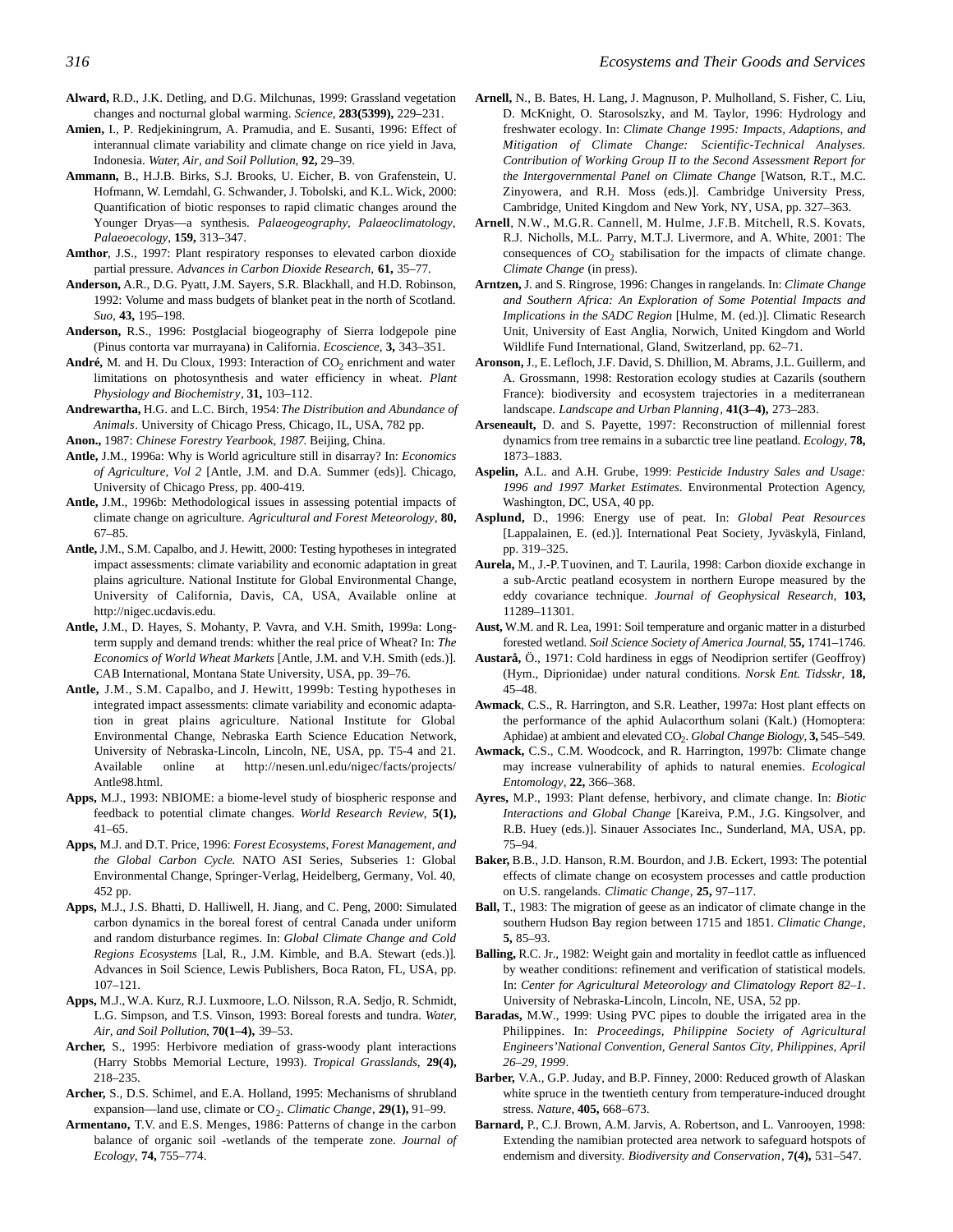- **Baron,** J.S., M.D. Hartman, T.G.F. Kittel, L.E. Band, D.S. Ojima, and R.B. Lammers, 1998: Effects of land cover, water redistribution, and temperature on ecosystem processes in the South Platte Basin. *Ecological Applications*, **8(4),** 1037–1051.
- Baroni, C. and G. Orombelli, 1994: Abandoned penguin rookeries as Holocene paleoclimatic indicators in Antarctica. *Geology*, **22,** 23–26.
- **Barrow,** E.M. and M.A. Semenov, 1995: Climate change scenarios with high spatial and temporal resolution for agricultural application. *Forestry*, 68, 349-360.
- **Batchelor,** C.H., C.J. Lovell, and A.J. Semple, 1994: Garden irrigation for improving agricultural sustainability in dryland areas. *Land Use Policy* , **11(4),** 286–293.
- Batts, G.R., R.H. Ellis, J.I.L. Morison, and P. Hadley, 1998: Canopy development and tillering of field grown crops of two contrasting cultivars of winter wheat (Triticum aestivum) in response to CO<sub>2</sub> and temperature. *Annals of Applied Biology*, **133,** 101–109.
- **Bawa,** K.S., 1995: Pollination, seed dispersal, and diversification of angiosperms. *Trends in Ecology and Evolution*, **10,** 311–312.
- **Bawa,** K.S. and M. Gadgil, 1997: Ecosystem services in subsistence economies and conservation of biodiversity. In: *Nature's Services: Societal Dependence on Natural Ecosystems* [Daily, G. (ed.)]. Island Press, Washington, DC, USA, pp. 295–310.
- **Bayley,** J.R. and A.C. Highfield, 1996: Observations on ecological changes threatening a population of Testudo graeca graeca in the Souss Valley, Southern Morocco. *Chelonian Conservation and Biology*, **2,** 36–42.
- **Bayliss,** B.L., K.G. Brennan, I. Eliot, C.M. Finlayson, R.N. Hall, T. House, R.W.J. Pidgeon, D. Walden, and P. Waterman, 1997: *Vulnerability Assessment of Predicted Climate Change and Sea Level Rise in the Alligator Rivers Region, Northern Territory, Australia*. Report 123, Supervising Scientist, Canberra, Australia, 134.
- **Bazzaz,** A., J.S. Coleman, and S.R. Morse, 1990: Growth responses of seven major co-occuring tree species of the northeastern United States to elevated CO<sub>2</sub>. *Canadian Journal of Forest Research*, **20,** 1479–1484.
- **Bazzaz,** F.A., 1996: Succession and global change: will there be a shift toward more early successional systems? In: *Plants in Changing Environments: Linking Physiological, Population, and Community Ecology* [Bazaaz, F.A. (ed)]. Cambridge University Press, Cambridge, United Kingdom and New York, NY, USA, pp. 264–279.
- **Beck,** B.B., L.G. Rapaport, M.R. Stanley Price, and A.C. Wilson, 1994: Reintroduction of captive-born animals. In: *Creative Conservation: Interactive Management of Wild and Captive Animals* [Olney, P.J.S., G.M. Mace, and A.T.C. Feistner (eds.)]. Chapman and Hall, London, United Kingdom, pp. 265–286.
- **Beebee,** T.J.C., 1995: Amphibian breeding and climate. *Nature*, **374,** 219–220.
- **Beerling,** D.J., F.I. Woodward, M. Lomas, and A.J. Jenkins, 1997: Testing the responses of a dynamic global vegetation model to environmental change a comparison of observations and predictions. *Global Ecology and Biogeography Letters*, **6,** 439–450.
- **Beerling,** D.J. and C.K. Kelly, 1997: Stomatal density repsonses of temperate woodland plants over the past seven decades of  $CO<sub>2</sub>$  increase: a comparison of Salisbury (1927) with contemporary data. *American Journal of Botany*, **84,** 1572–1583.
- **Belnap, J., 1995: Surface disturbances—their role in accelerating desertification.** *Environmental Monitoring and Assessment*, **37(1–3),** 39–57.
- **Belnap,** J. and D.A. Gillette, 1998: Vulnerability of desert biological soil crusts to wind erosion—the influences of crust development, soil texture, and disturbance. *Journal of Arid Environments*, **39(2),** 133–142.
- **Belyea,** L.R. and R.S. Clymo, 1999: Do hollows control the rate of peat bog growth? In: *Patterned Mires: Origin and Development, Flora and Fauna* [Meade, R., V. Standen, and J.H. Tallis (eds.)]. British Ecological Society Mires Research Group, London, United Kingdom, pp. 1–15.
- **Beniston,** M., 1997: Variation of snow depth and duration in the Swiss Alps over the last 50 years: links to changes in large-scale climatic forcings. *Climatic Change*, **36,** 281–300.
- **Beniston,** M. and D.G. Fox, 1996: Impacts of climate change on mountain regions. In: *Climate Change 1995: Impacts, Adaptions, and Mitigation of Climate Change: Scientific-Technical Analyses. Contribution of Working G roup II to the Second Assessment Report* [ Watson, R.T., M.C. Zinyowera, and R.H. Moss (eds.)]. Cambridge University Press, Cambridge, United Kingdom and New York, NY, USA, pp. 191–214.
- **Benites,** J.R. and C.S. Ofori, 1993: Crop production through conservationeffective tillage in the tropics. *Soil and Tillage Research*, **27(1–4),** 9–33.
- **Benjaminsen,** T.A., 1993: Fuelwood and desertification—sahel orthodoxies(1) discussed on the basis of field data from the gourma region in mali. *Geoforum*, **24(4),** 397–409.
- **Berg,** B., M.P. Berg, P. Bottner, E. Box, A. Breymeyer, R. Calvo de Anta, M.M. Couteaux, A. Escudero, A. Gallardo, W. Kratz, M. Madeira, E. Mälkönen, C. McGlaugherty, V. Meentemeyer, F. Munoz, P. Piussi, J. Remacle, and A. Virzo de Santo, 1993: Litter mass loss rates in pine forests of Europe and eastern United States: some relationships with climate and litter quality. *Biogeochemistry*, 20, 127-159.
- **Berger,** L., R. Speare, P. Daszak, D.E. Green, A.A. Cunningham, C.L. Goggin, R. Slocombe, M.A. Ragan, A.D. Hyatt, K.R. McDonald, H.B. Hines, K.R. Lips, G. Marantelli, and H. Parkes, 1998: Chytridiomycosis causes amphibian mortality associated with population declines in the rain forests of Australia and Central America. *Proceedings of the National Academy of Sciences of the United States of America*, **95,** 9031–9036.
- **Bergman,** I., B.H. Svensson, and M. Nilsson, 1998: Regulation of methane production in a Swedish acid mire by pH, temperature and substrate. *Soil Biology and Biochemistry*, **30,** 729–741.
- **Berntson,** G.M., N. Rajakaruna, and F.A. Bazzaz, 1998: Growth and nitrogen uptake in an experimental community of annuals exposed to elevated atmospheric CO<sub>2</sub>. *Global Change Biology*, **4(6)**, 607–626.
- **Berven,** K.A., 1982a: The genetic basis of altitudinal variation in the wood frog Rana sylvatica, I: an experimental analysis of life history traits. *Evolution*, **36,** 962–983.
- **Berven,** K.A., 1982b: The genetic basis of altitudinal variation in the wood frog Rana sylvatica, II: an experimental analysis of larval development. *Oecologia*, **52,** 360–369.
- **Berz,** G.A, 1999: Catastrophes and climate change: concerns and possible countermeasures of the insurance industry. *Mitigation and Adaptation Stategies for Global Change*, **4,** 283–293.
- **Betts,** A.K. and J.H. Ball, 1997: Albedo over the boreal forest. *Journal of Geophysical Research—Atmospheres*, **102,** 28901–28909.
- **Bezemer**, T.M. and T.H. Jones, 1998: Plant-insect herbivore interactions in elevated atmospheric CO<sub>2</sub>: quantitative analyses and guild effects. Oikos, **82**, 212-22.
- **Bezzel,** E. and W. Jetz, 1995: Delay of the autumn migratory period in the Blackcap (Sylvia atricappila) 1966–1993: a reaction to global warming? *Journal Für Ornithologie*, **136,** 83–87.
- **Bhatti,** J.S., M.J. Apps, and H. Jiang, 2000: Examining the carbon stocks of boreal forest ecosystems at stand and regional scales. In: *Assessment Methods for Soil C Pools* [Lal, R., J.M. Kimble, R.F. Follett, and B.A. Stewart (eds.)]. Advances in Soil Science Series, CRC Press, Boca Raton, FL, USA, pp. 513–531.
- **Bibby,** C.J., N.J. Collar, M.J. Crosby, M.F. Heath, C. Imboden, T.H. Johnson, A.J. Long, A.J. Stattersfield, and S.J. Thurgood, 1992: Putting Biodiversity *on the Map: Priority Areas for Global Conservation. International Council* for Bird Preservation, Cambridge, United Kingdom, 90 pp.
- **Biber,** J.P. and T.T. Salathe, 1991: Threats to migratory birds. In: *Conserving Migratory Birds. ICBP Technical Publication No. 12* [Salathe, T. (ed.)]. International Council for Bird Preservation, Cambridge, United Kingdom, pp. 17–35.
- **Billings,** W.D., 1987: Carbon balance of Alaskan tundra and taiga ecosystems: past, present and future. *Quaternary Science Reviews*, **6,** 165–177.
- **Billings,** W.D., 1973: Arctic and alpine vegetation: similarities, differences, and susceptibility to disturbance. *BioScience*, **23,** 697–704.
- **Binkley,** C.S., M.J. Apps, R.K. Dixon, P.E. Kauppi, and L.O. Nilsson, 1997: Sequestering carbon in natural forests. *Critical Reviews in Environmental Science and Technology*, **27,** S23–S45.
- **Binkley,** C.S, 1988: Acase study of the effects of CO<sub>2</sub>-induced climatic warming on forest growth and the forest sector, B: economic effects on the world's forest sector. In: *The Impact of Climatic Variations on Agriculture* [Parry, M.L., T.R. Carter, and N.T. Konijn (eds.)]. J. Kluwer Academic Publishers, Dordrecht, The Netherlands.
- **Birkhead,** T.R. and R.W. Furness, 1984: Regulation of seabird populations. In: *Behavioural Ecology, Ecological Consequences of Adaptive Behaviour* [Sibly, R.M. and R.H. Smith (eds.)]. Blackwell Scientific Publications, London, United Kingdom, pp. 145–67.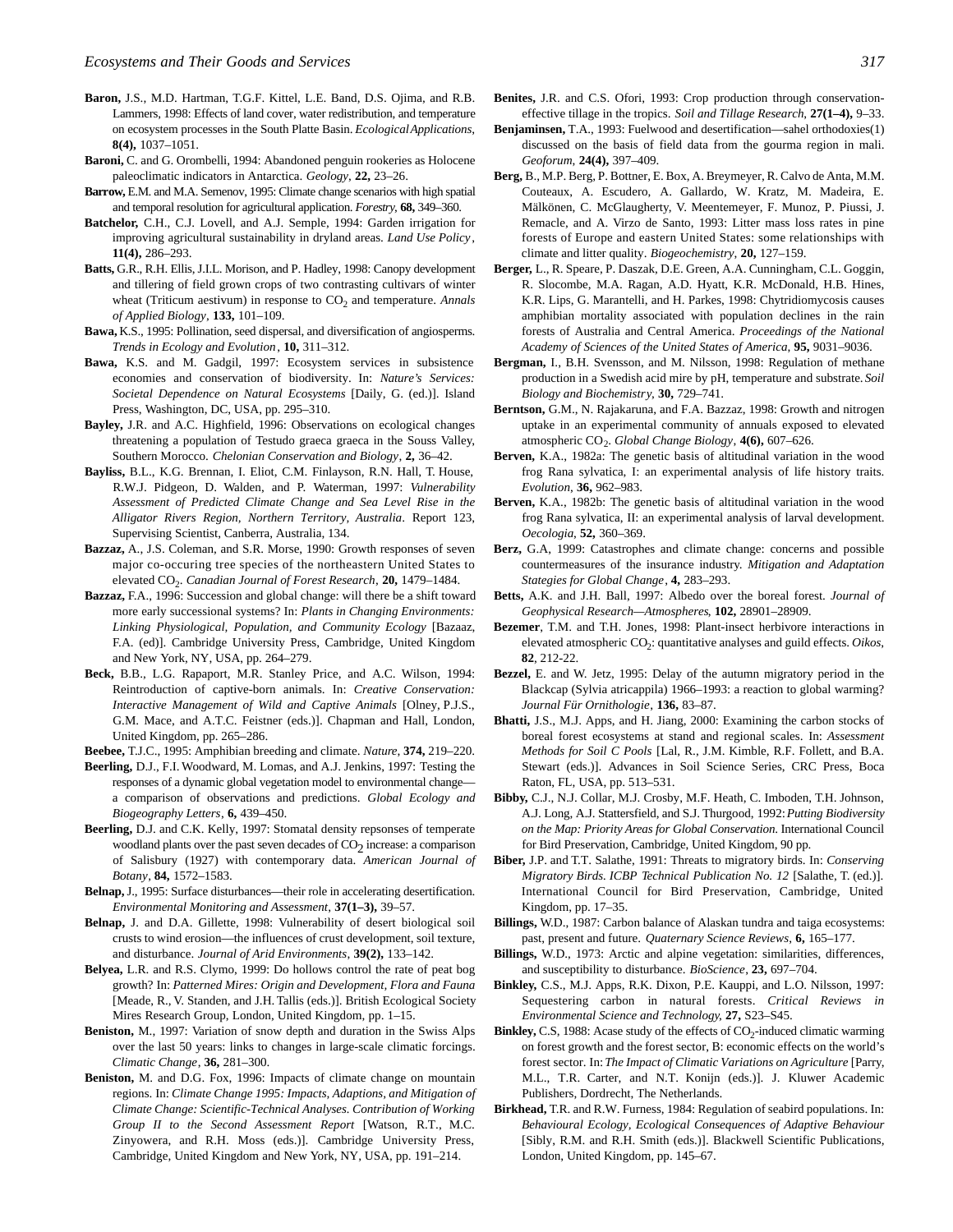- **Bizer,** J.R., 1978: Growth rates and size at metamorphosis of high elevation populations of Ambystoma tigrinum. *Oecologia*, **34,** 175–184.
- **Björkman,** L., 1999: The establishment of *Fagus sylvatica* at the stand-scale in southern Sweden. *Holocene*, **9,** 237–245.
- **Black,** T.A., W.J. Chen, A.G. Barr, M.A. Arain, Z. Chen, Z. Nesic, E.H. Hogg, H.H. Neumann, and P.C. Yang, 2000: Increased carbon sequestration by a boreal deciduous forest in years with a warm spring. *Geophysical Research Letters*, **27,** 1271–1274.
- **Bloomberg,** W.J., 1962: Cytospora canker of poplars: factors influencing the development of the disease. *Canadian Journal of Botany*, 40, 1271–1280.
- **Blumberg,** A.F. and D.M. Di Toro, 1990: Effects of climate warming on dissolved oxygen concentrations in Lake Erie. *Transactions of the American Fisheries Society,* **119(2),** 210–223.
- **Blumentahl,** C., H.M. Rawson, E. McKenzie, P.W. Gras, E.W.R. Barlow, and C.W. Wrigley, 1996: Changes in wheat grain quality due to doubling the level of atmospheric CO<sub>2</sub>. *Cereal Chemistry*, **73,** 762–766.
- **Bock,** C.E., J.H. Bock, M.C. Grant, and T.R. Seastedt, 1995: Effects of fire on abundance of eragrostis intermedia in a semi-arid grassland in southeastern Arizona. *Journal of Vegetation Science*, **6,** 325–328.
- **Bolin,** B. and R. Sukumar, 2000: Global perspective. In: *Land Use, Land-Use Change, and Forestry* [Watson, R.T., I.R. Noble, B. Bolin, N.H. Ravindranath, D.J. Verardo, and D.J. Dokken (eds.)]. Special Report of the Intergovernmental Panel on Climate Change, Cambridge University Press, Cambridge, United Kingdom and New York, NY, USA, pp. 23–51.
- **Bolortsetseg,** B. and G. Tuvaansuren, 1996: The potential impacts of climate change on pasture and cattle production in Mongolia. *Water, Air, and Soil Pollution*, **92,** 95–105.
- **Bomford,** M. and J. Caughley (eds.), 1996: *Sustainable Use of Wildlife by Aboriginal Peoples and Torres Strait Islanders*. Australian Government Publishing Service, Canberra, Australia, 216 pp.
- **Bonan,** G.B., 1993: Physiological controls of the carbon balance of boreal ecosystems. *Canadian Journal of Forest Research,* **23,** 1453-1471.
- **Bond,** W.J., W.D. Stock, and M.T. Hoffman, 1994: Has the karoo spread? A test for desertification using carbon isotopes from soils. *South African Journal of Science*, **90(7),** 391–397.
- **Bos,** E., M. Vu, E. Massiah, and R. Bulatao, 1994: *World Population Projections, 1994–95*. World Bank, Johns Hopkins University Press, Baltimore, MD, USA, 532 pp.
- **Boskey,** A.L., 1998: Will biomimetics provide new answers for old problems of calcified tissues? *Calcified Tissue International*, **63,** 179–182.
- **Botch,** M.S., K.I. Kobak, T.S. Vinson, and T.P. Kolchugina, 1995: Carbon pools and accumulation in peatlands of the former Soviet Union. *Global Biogeochemical Cycles*, **9,** 37–46.
- **Bothwell,** M.L., D.M.J. Sherbot, and C.M. Pollack, 1994: Ecosystem response to solar ultraviolet-B radiation: influence of trophic-level interactions. *Science*, **265,** 97–100.
- **Bousquet,** P., P. Ciais, P. Peylin, M. Ramonet, and P. Monfray, 1999: Inverse modeling of annual atmospheric  $CO_2$  sources and sinks, part 1: method and control inversion. *Journal of Geophysical Research*, 104, 26161–26178.
- **Boutaleb Joutei,** A., J. Roy, G. Van Impe, and P. Lebrun, 2000: Effect of e levated  $CO<sub>2</sub>$  on the demography of a leaf-sucking mite feeding on bean. *Oecologia*, **23(1),** 75-81.
- **Bowes,** G., 1993: Facing the inevitable: plants and increasing atmospheric CO<sup>2</sup> . *Annual Review of Plant Physiology*, **44,** 309–332.
- **Bowes,** G., J.C.V.Vu, M.W. Hussain, A.H. Pennanen, and L.H. Allen Jr., 1996: An overview of how rubisco and carbohydrate metabolism may be regulated at elevated atmospheric (CO<sub>2</sub>) and temperature. *Agricultural and Food Science in Finland*, **5,** 261–270.
- Box, E.O., 1981: *Macroclimate and Plant Forms: An Introduction to Predictive Modeling in Phytogeography*. Dr. W. Junk Publishers, The Hague, The Netherlands, 272 pp.
- **Boyer,** D.A. and R.D. Brown, 1988: A survey of translocation of mammals in the United States. In: *Translocation of Wild Animals* [Nielson, L. and R.D. Brown (eds.)]. Wisconsin Humane Society, Milwaukee, WI, and Caesar Kleberg Wildlife Research Institute, Kingsville, TX, USA, pp. 1–11.
- **Bradbury,** I.K. and J. Grace, 1983: Primary production in wetlands. In: *Ecosystems of the World, 4A, Mires: Swamp, Bog, Fen and Moor. General Studies* [Gore, A.J.P. (ed.)]. Elsevier Scientific Publishing Company, Amsterdam, The Netherlands; Oxford, United Kingdom; and New York, NY, USA, pp. 285–310.
- **Bradley,** N.L., A.C. Leopold, J. Ross, and W. Huffaker, 1999: Phenological changes reflect climate change in Wisconsin. *Proceedings of the National Academy of Sciences of the United States of America*, **96,** 9701–9704.
- Bradstock, R., A.M. Bedward, B.J. Kenny, and J. Scott 1998: Spatially-explicit simulation of the effect of prescribed burning on fire regimes and plant extinctions in shrublands typical of south-eastern Australia. *Biological Conservation*, **86,** 83–95.
- **Brady,** M.A., 1997: Effects of vegetation changes on organic matter dynamics in three coastal peat deposits in Sumatra, Indonesia. In: *Biodiversity and Sustainability of Tropical Peatlands* [Rieley, J.O. and S.E. Page (eds.)]. Samara Publishing, Cardigan, Wales, United Kingdom, pp. 113–134.
- **Braekke,** F.H. and L. Finer, 1991: Fertilization effects on surface peat of pine bogs. *Scandinavian Journal of Forest Research*, **6,** 433–449.
- **Branfireun, B.A.** and N.T. Roulet, 1998: The baseflow and stormflow hydrology of a Precambrian Shield headwater peatland. *Hydrological Processes*, **12,** 57–72.
- **Brasier,** C.M., 1996: Phytophthora cinnamomi and oak decline in southern Europe: environmental constraints including climate change. *Annales des Sciences Forestieres*, **53(2–3),** 347–358.
- **Braun-Blaunquet,** J., 1956: Ein Jahrhundert Florenwandel am Piz Linard (3414 m). *Bulleti Jardin Botanique de l'Etat Bruxelles*, **26,** 221–232.
- Brereton, R., S. Bennett, and I. Mansergh, 1995: Enhanced greenhouse climate change and its potential effect on selected fauna of south-eastern Australia—a trend analysis. *Biological Conservation*, **72,** 339–354.
- **Briffa,** K.R., F.H. Schweingruber, P.D. Jones, T.J. Osborn, S.G. Shiyatov, and E.A. Vaganov, 1998: Reduced sensitivity of recent tree-growth to temperature at high northern latitudes. *Nature*, 391, 678–682.
- **Brklacich,** M., D. McNaab, C. Bryant, and J. Dumnski, 1997: Adaptability of agricultural systems to global climate change: a Renfrew County, Ontario, Canada pilot study. In: *Agricultural Restrecturing and Sustainability: A Geographical Perspective* [Ilbery, B. and T. Rickard (eds.).] CAB International, Wallingford, United Kingdom.
- **Brooks,** D., 1997: The outlook for demand and supply of wood: implications for policy and sustainable management. *Commonwealth Forestry Review*, **76(1),** 31–36.
- **Brooks,** D.J., H. Pajuoja, T.J. Peck, B. Solberg, and P.A. Wardle, 1996: Long term trends and prospects in world supply and demand for wood. In: *Long Term Trends and Prospects for World Supply and Demand for Wood* and Implications for Sustainable Management [Solberg, B. (ed.)]. Research Report 6, European Forest Institute and Norwegian Forest Research Insitute, Joensuu, Finland, pp. 75–106.
- **Brotton,** J. and G. Wall, 1997: Climate change and the Bathurst caribou herd in the Northwest Territories, Canada. *Climatic Change*, **35,** 35–52.
- **Brown,** J., O.J.J. Ferrians, J.A. Heginbottom, and E.S. Melnikov, 1997a: *International Permafrost Association Circum Arctic Map of Permafrost and Ground Ice Conditions*. U.S. Geological Survey, Circum Pacific Map Series, Map CP45, Scale 1:10,000,000, Washington, DC, USA.
- **Brown,** J.H., T.J. Valone, and C.G. Curtin, 1997b: Reorganization of an arid ecosystem in response to recent climate change. *Proceedings of the National Academy of Sciences of the United States of America*, **94,** 9729–9733.
- **B rown,** J.L., S.-H. Li, and N. Bhagabati, 1999: Long-term trend toward earlier breeding in an American bird: a response to global warming? *Proceedings of the National Academy of Sciences of the United States of America*, **96,** 5565–5569.
- **Brown,** J.R. and S. Archer, 1999: Shrub invasion of grassland: recruitment is continuous and not regulated by herbaceous biomass or density. *Ecology*, **80,** 2385–2396.
- **Brown,** J.R. and J. Carter, 1998: Spatial and temporal patterns of exotic shrub invasion in an Australian tropical grassland. *Landscape Ecology*, **13(2),** 93–102.
- **Brown, R.A.** and N.J. Rosenberg, 1999: Climate change impacts on the potential productivity of corn and winter wheat in their primary United States growing regions*. Climatic Change*, **41,** 73–107.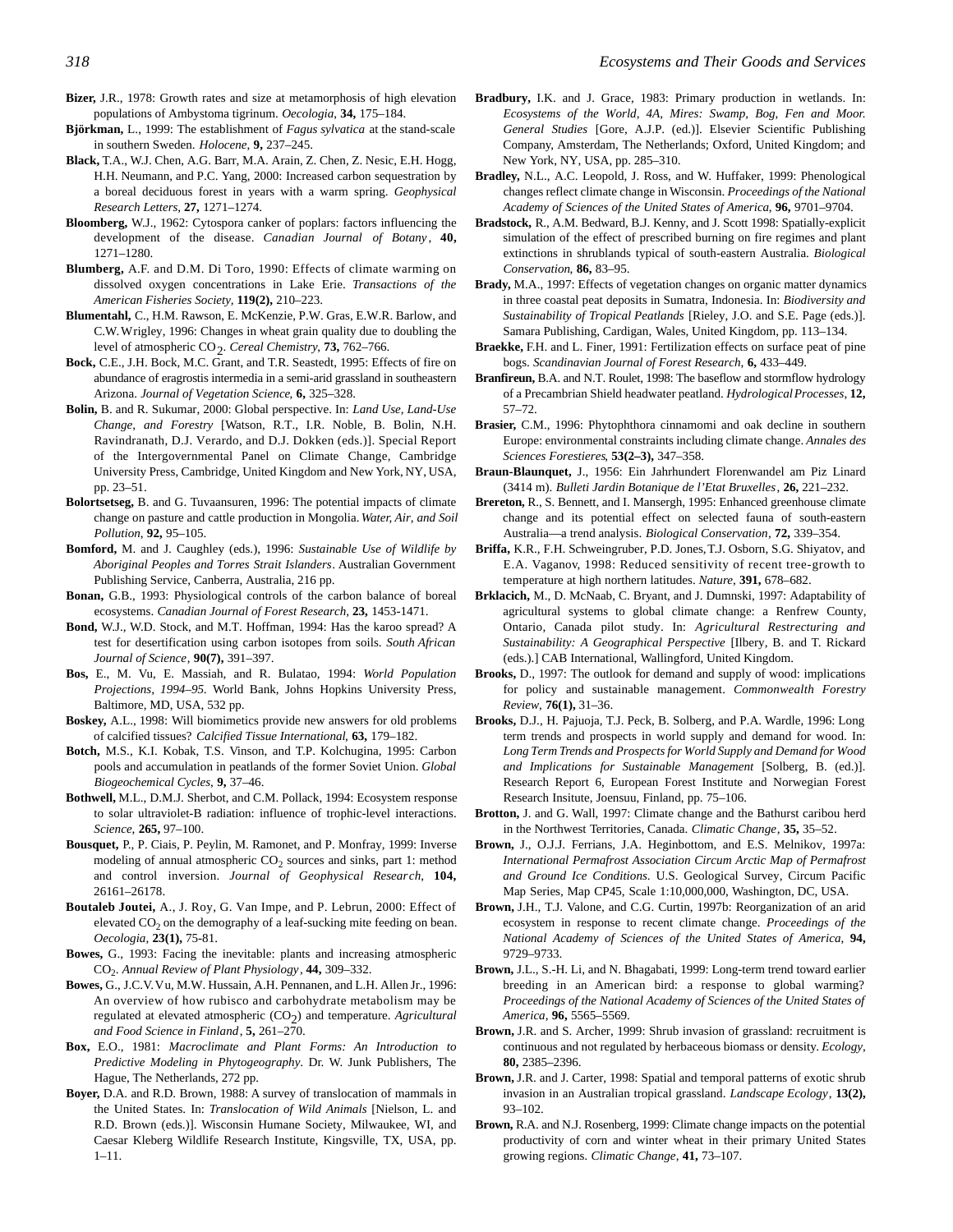- **Brown,** S., 1998: Present and future role of forests in global climate change. In: *Ecology Today: An Anthology of Contemporary Ecological Research* [Goapl, B., P.S. Pathak, and K.G. Saxena (eds.)]. International Scientific Publications, New Delhi, India, pp. 59–74.
- **Brown, S.** and P.E. Schroeder, 1999: Spatial patterns of aboveground production and mortality of woody biomass for eastern U.S. forests. *Ecological Applications*, **9,** 968–980.
- **Brown,** S., J. Sathaye, M. Cannell, and P. Kauppi, 1996: Management of forests for mitigation of greenhouse gas emissions. In: *Climate Change 1995: Impacts, Adaptions, and Mitigation of Climate Change: Scientific-Technical Analyses. Contribution of Working Group II to the Second Assessment Report* [Watson, R.T., M.C. Zinyowera, and R.H. Moss (eds.)]. Cambridge University Press, Cambridge, United Kingdom and New York, NY, USA, 878pp.
- **Buan,** R.D., A.R. Maglinao, P.P. Evangelista, and B.G. Pajuelas, 1996: Vulnerability of rice and corn to climate change in The Philippines. *Water, Air, and Soil Pollution*, **92,** 41–51.
- **Bubier,** J.L., 1995: The relationship of vegetation to methane emission and hydrochemical gradients in northern peatlands. *Journal of Ecology*, **83,** 403–420.
- **Buchmann,** S.L. and G.P. Nabhan, 1996: *The Forgotten Pollinators*. Island Press, Washington, DC, USA, 320pp.
- **Buck,** B.J. and H.C. Monger, 1999: Stable isotopes and soil-geomorphology as indicators of Holocene climate change, northern Chihuahuan Desert. *Journal of Arid Environments*, **43,** 357–373.
- **Bugmann,** H.K.M., 1997: Sensitivity of forests in the European Alps to future climatic change. *Climate Research*, **8,** 35–44.
- **Bugmann,** H.K.M. and A.M. Solomon, 1995: The use of a European forest model in North America: a study of ecosystem response to climate gradients. *Journal of Biogeography*, 2(2-3), 477-484.
- **Bugmann,** H.K.M., H.A. Fischlin, and F. Kienast, 1996: Model convergence and state variable update in forest gap models. *Ecological Modelling*, **89,** 197–208.
- **Bullock,** P. and H. Le Houérou, 1996: Land degredation and desertification. In: *Climate Change 1995: Impacts, Adaptions, and Mitigation of Climate Change: Scientific-Technical Analyses. Contribution of Working Group II to the Second Assessment Report* [Watson, R.T., M.C. Zinyowera, and R.H. Moss (eds.)]. Cambridge University Press, Cambridge, United Kingdom and New York, NY, USA, pp. 171–190.
- **Burgis,** M.J. and P. Morris, 1987: *The Natural History of Lakes*. Cambridge University Press, Cambridge, United Kingdom and New York, NY, USA, 218 pp.
- **Burton,** K.L., W.R. Rouse, and L.D. Boudreau, 1996: Factors affecting the summer carbon dioxide budget of sub-Arctic wetland tundra. *Climate Research*, **6,** 203–213.
- **Busby,** J.R., 1988: Potential impacts of climate change on Australia's flora and fauna. In: *Greenhouse: Planning for Climate Change* [Pearman, G.I. (ed.)]. Commonwealth Scientific and Industrial Research Organisation, Melbourne, FL, USA, pp. 387–398.
- **Cahoon,** D.R., B.J. Stocks, J.S. Levine, W.R. Cofer, and J.M. Pierson, 1994: Satellite analysis of the severe 1987 forest fires in northern China and southeastern Siberia. *Journal of Geophysical Research*, 99(D9), 18627–18638.
- Calef, G.W., 1973: Natural mortality of tadpoles in a population of Rana aurora. *Ecology*, **54,** 741–758.
- **Callaghan,** T.V. and S. Jonasson, 1995: Implications for changes in Arctic plant biodiversity from environmental manipulation experiments. In: *A rctic and Alpine Biodiversity: Patterns, Causes, and Ecosystem Consequences* [Chapin, F.S. III and C. Körner (eds.)]. Springer-Verlag, Berlin, Germany, pp. 151–166.
- **Campbell,** B.M., M. Luckert, and I. Scoones, 1997: Local-level valuation of savanna resources: a case study from zimbabwe. *Economic Botany*, **51(1),** 59–77.
- **Campbell,** I.D. and J.H. McAndrews, 1993: Forest disequilibrium caused by rapid Little Ice Age Cooling. *Nature*, **366,** 336–338.
- **Campbell,** I.D. and M.D. Flannigan, 2000: Long-term perspectives on fireclimate-vegetation relationships in the North American boreal forest. In: *Boreal Forests* [Stocks, B.J. and E. Kasischke (eds.)]. Springer-Verlag, New York, NY, USA, pp. 1–29.
- **Campeau,** S. and L. Rochefort, 1996: Sphagnum regeneration on bare peat surfaces: field and greenhouse experiments. *Journal of Applied Ecology*, **33,** 599–608.
- **Canadell,** J.G., L.F. Pitelka, and J.S.I. Ingram, 1996: The effects of elevated CO<sup>2</sup> on plant-soil carbon below-ground: a summary and synthesis. *Plant and Soil*, **187,** 391–400.
- **Cannell, M.G.R. and R.C. Dewar, 1995: The carbon sink provided by plantation** forests and their products in Britain. *Forestry*, **68,** 35–48.
- Candau, J.-N., R.A. Fleming, and A.A. Hopkin, 1998: Spatio-temporal patterns of large-scale defoliation caused by the spruce budworm in Ontario since 1941. *Canadian Journal of Forest Research*, **28,** 1–9.
- **Canziani,** O.F. and S. Diaz, 1998: Latin America. In: *The Regional Impacts of Climate Change: An Assessment of Vulnerability. Special Report of IPCC Working Group II* [Watson, R.T., M.C. Zinyowera, and R.H. Moss (eds.)]. Cambridge University Press, Cambridge, United Kingdom and New York, NY, USA, pp. 187–230.
- **Cao,** M., S. Marshal, and K. Gregson, 1996: Global carbon exchange and methane emissions from natural wetlands: application of a process-based model. *Journal of Geophysical Research*, **101,** 14399–14414.
- **Cardon,** Z.G., 1996: Influence of rhizodeposition under elevated  $CO<sub>2</sub>$  on plant nutrition and soil organic matter. *Plant and Soil*, **187,** 277–288.
- **Carroll,** A.L., J. Hudak, J.P. Meades, J.M. Power, T. Gillis, P.J. McNamee, C.H.R. Wedeles, and G.D. Sutherland, 1995: EHLDSS—a decision support system for management of the eastern hemlock looper. In: *Proceedings of Decision Support 2001* [Power, J.M. and T.C. Daniel (eds.)]. American Society for Photogrammetry and Remote Sensing, Bethesda, MD, USA, pp. 807–824.
- **Carroll,** P. and P.M. Crill, 1997: Carbon balance of a temperate poor fen. *Global Biogeochemical Cycles*, **11,** 349–356.
- **Carter,** T., 1998: Changes in the thermal growing season in Nordic countries during the past century and prospects for the future. *Agricultural and Food Science in Finland*, **7,** 161–179.
- **Carter,** T.R. and R.A. Saarikko, 1996: Estimating regional crop potential in Finland under a changing climate. *Agricultural and Forest Meteorology*, **79,** 301–313.
- **Casella,** E. and J.F. Soussana, 1997: Long-term effects of  $CO_2$  enrichment and temperature increase on the carbon balance of a temperate grass sward. *Journal of Experimental Botany*, **48,** 1309–1321.
- Casella, E., J.F. Soussana, and P. Loiseau, 1996: Long term effects of CO<sub>2</sub> enrichment and temperature increase on a temperate grass sward, I: productivity and water use. *Plant and Soil*, **182**, 83–99.
- **Casselman,** J., 2000: Quantitative fish community changes after establishment of exotic species—impact of bass introductions. In: *Abstracts, American Fisheries Society 130th Annual Meeting, August 20–24, 2000, St. Louis, Missouri, USA.*
- Caughley, G., G.C. Grigg, and L. Smith, 1985: The effect of drought on kangaroo populations. *Journal of Wildlife Management*, **49**, 679-685.
- **Cecil,** C.B., F.T. Dulong, J.C. Cobb, and X.X. Supardi, 1993: Allogenic and autogenic controls on sedimentation in the Central Sumatra Basin as an analogue for Pennsylvanian coal-bearing strata in the Appalachian Basin. In: *Modern and Ancient Coal-Forming Environments* [Cobb, J.C. and C.B. Cecil (eds.)]. Special Paper 286, Geological Society of America, Boulder, CO, USA, pp. 3–22.
- **Cerezke,** H.F. and W.J.A. Volney, 1995: Forest insect pests in the northwest region. In: *Forest Insect Pests in Canada* [Armstrong, J.A. and W.G.H. Ives (eds.)]. Canadian Forest Service, Ottawa, ON, Canada, pp. 59–72.
- **Chambers,** P.A., G.J. Scrimgeour, and A. Pietroniro, 1997: Winter oxygen conditions in ice-covered rivers: the impact of pulp mill and municipal effluents. *Canadian Journal of Fisheries and Aquatic Sciences*, **54,** 2796–2806.
- **Chameides,** W.L., P.S. Kasibhatla, J. Yienger, and H. Levy II, 1994: Growth of continental-scale metro-agro-plexes, regional ozone pollution, and world food production. *Science*, **264,** 74–77.
- **Chapin,** F.S. III and A.M. Starfield, 1997: Time lags and novel ecosystems in response to transient climatic change in Arctic Alaska. *Climatic Change*, **35,** 449–461.
- **Chapin,** F.S. III, G.R. Shaver, A.E. Giblin, K.G. Nadelhoffer, and J.A. Laundre, 1995: Responses of Arctic tundra to experimental and observed changes in climate. *Ecology*, **76,** 694–711.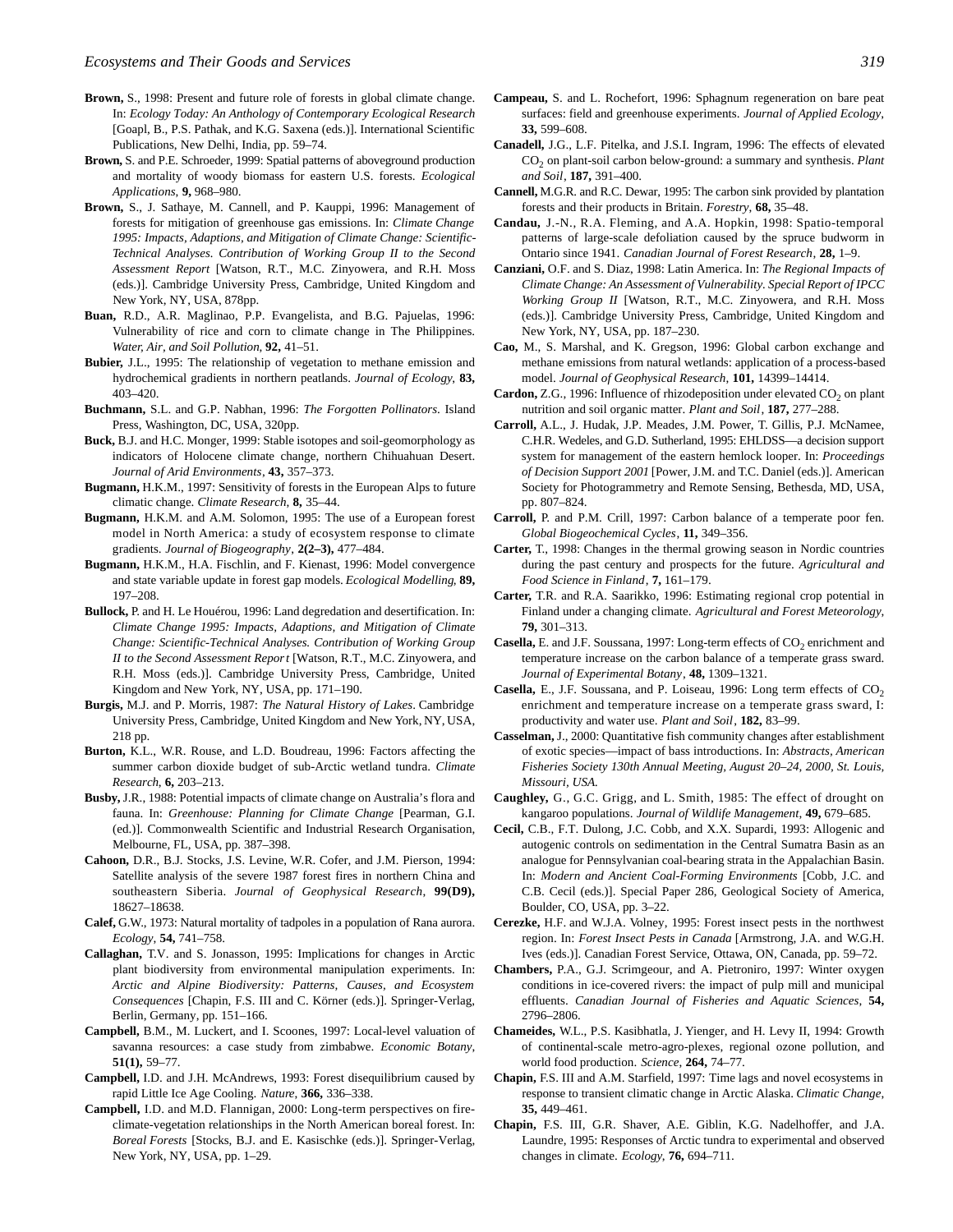- **Chapin,** F.S. III, W. Eugster, J.P. McFadden, A.H. Lynch, and D.A. Walker, 2000: Summer differences among Arctic ecosystems in regional climate forcing. *Journal of Climate*, **13,** 2002–2010.
- Chapin, F.S. III, S.A. Zimov, G.R. Shaver, and S.E. Hobbie, 1996: CO<sub>2</sub> fluctuation at high latitudes. *Nature*, 383, 585-586.
- **Chapman,** A.L., J.D. Sturtz, A.L. Cogle, W.S. Mollah, and R.J. Bateman, 1996: Farming systems in the Australian semi-arid tropics: a recent history. Australian Journal of Experimental Agriculture, 36, 915-928.
- **Chapman,** W.L. and J.E. Walsh, 1993: Recent variations of sea ice and air temperature in high latitudes. *Bulletin of the American Meteorological Society*, **74,** 33–47.
- **Chen,** H. and H. Libai, 1997: Investigating about varieties filtering in winter wheat northward shifting. *Journal of Chenyang Agricultural University* , **28,** 175–179.
- **Chen,** D.X., H.W. Hunt, and J.A. Morgan, 1996: Responses of a  $C_3$  and  $C_4$ perennial grass to  $CO_2$  enrichment and climate change: comparison between model predictions and experimental data. *Ecological Modelling*, **87,** 11–27.
- Chen, J.M., W.J. Chen, J. Liu, J. Cihlar, and S. Gray, 2001: Annual carbon balance of Canada's forest during 1895–1996. *Global Biogeochemical Cycles, (*in press).
- **Chen,** R.S. and R.W. Kates, 1996: Towards a food secure world: prospect and trends. In: *Climate Change and World Food Security* [Downing T.E. (ed)]. Springer-Verlag, Heidelberg, Germany, pp. 23–51.
- **Chiotti,** Q., 1998: An assessment of the regional impacts and opportunities from climate change in Canada. *Canadian Geographer*, **42,** 380–393.
- **Christensen,** T.R. and P. Cox, 1995: Response of methane emission from Arctic tundra to climatic change: results from a model simulation. *Tellus*, **47B,** 301–309.
- **Christensen,** T.R., I.C. Prentice, J. Kaplan, A. Haxeltine, and S. Sitch, 1996: Methane flux from northern wetlands and tundra: an ecosystem source modelling approach. *Tellus*, **48B,** 652–661.
- **Churkina, G., S.W. Running and A.L. Schloss, 1999: Comparing global** models of terrestrial net primary productivity (NPP): the importance of water availability. *Global Change Biology*, **5(Suppl. 1),** 46–55.
- **Ciais,** P., P.P. Tans, M. Trolier, J.W.C. White, and R.J. Francey, 1995: A large northern hemisphere terrestrial  $CO_2$  sink indicated by the <sup>13</sup>C/<sup>12</sup>C ratio of atmospheric CO<sub>2</sub>. *Nature*, **269**, 1098-1102.
- **Clark,** J.S., P.D. Royall, and C. Churmbley, 1996: The role of fire during cliamte change in an eastern deciduous forest at Devils's Bathtub, New York. *Ecology*, **77,** 2148–2166.
- Clark, D.A. and D.B. Clark, 1999: Assessing the growth of tropical rain forest trees: issues for forest modeling and management. *Ecological Applications*, **9,** 981–997.
- **Clymo,** R.S., 1984: The limits to peat bog growth. *Transactions of the Royal Society of London B*, **303,** 605–654.
- **Clymo, R.S., J. Turunen, and K. Tolonen, 1998: Carbon accumulation in** peatland. Oikos, 81, 368-388.
- Coakley, S.M., H. Scherm, and S. Chakraborty, 1999: Climate change and plant disease management. Annual Review of Phytopathology, 37, 399-426.
- **Cochrane,** M.A., A. Alencar, M.D. Schulze, C.M. Souza, D.C. Nepstad, P. Lefebvre, and E.A. Davidson, 1999: Positive feedbacks in the fire dynamic of closed canopy tropical forests. *Science*, **284,** 1832–1835.
- Coffin, D.P. and W.K. Lauenroth, 1996: Transient responses of North American grasslands to changes in climate. *Climatic Change*, **34,** 269–278.
- **Colborn,** T., D. Dumanoski, J.P. Myers and A. Gore Jr. 1997: *Our Stolen Future*. Penguin Books, New York, NY, USA, 336 pp.
- **Cole,** G.A., 1994: *Textbook of Limnology*. Waveland Press Inc., Prospect Heights, IL, USA, 4th. ed., 412 pp.
- **Cole,** J.J., N.F. Caraco, G.W. Kling, and T.K. Kratz, 1994: Carbon dioxide supersaturation in the surface waters of lakes. *Science*, **265,** 1568–1570.
- **Colinvaux,** P.A., P.E. De Oliveira, and M.B. Bush, 2000: Amazonian and neotropical plant communities on glacial time-scales: the failure of the aridity and refuge hypotheses. *Quaternary Science Reviews*, 19, 141–169.
- **Colinvaux,** P.A., M.B. Bush, M. Steinitzkannan, and M.C. Miller, 1997: Glacial and postglacial pollen records from the Ecuadorian Andes and Amazon. *Quaternary Research*, **48,** 69–78.
- **Collins, J.P., 1979:** Intrapopulation variation in the body size at metamorphosis of and timing of metamorphosis in the bullfrog, Rana catesbeiana. *Ecology*, **60,** 738–749.
- **Colombo,** S.J., 1998: Climatic warming and its effect on bud burst and risk of frost damage to white spruce in Canada. *Forestry Chronicle*, **74**, 567–577.
- Comins, H.N. and R.E. McMurtrie, 1993: Long term response of nutrient limited forests to  $CO_2$  enrichment: equilibrium behaviour of plant-soil models. *Ecological Applications*, **3,** 666–681.
- Conroy, J.P., S. Seneweera, A.S. Basra, G. Rogers, and B. Nissenwooller, 1994: Influence of rising atmospheric  $CO_2$  concentrations and temperature on growth, yield and grain quality of cereal crops. *Australian Journal of Plant Physiology*, **21,** 741–758.
- Cook, A.C., W.C. Oechel, J.S. Amthor, S.E. Trumbore, and J.R. Southon, 1999: Effects of long-term elevated  $CO<sub>2</sub>$  on ecosystem carbon accumulation. *EOS*, **80(17),** S128.
- **Coope,** G.R., 1995: The effects of quaternary climate change on insect populations: lessons from the past. In: *Insects in a Changing Environment* [Harrington, R. and N.E. Stork (eds.)]. Academic Press, San Diego, CA, USA, pp. 30–39.
- **Costanza, R.**, R. d'Arge, R. de Groot, S. Farber, M. Grasso, B. Hannon, K. Limburg, S. Naeem, R. V. O'Neill, J. Paruelo, R. G. Raskin, P. Sutton, and M. van den Belt, 1997: The value of the world's ecosystem services and natural capital. *Nature*, **387**, 253-60.
- **Coughenour,** M.B. and D.X. Chen, 1997: Assessment of grassland ecosystem responses to atmospheric change using plant-soil process models. *Ecological Applications*, **7,** 802–827.
- **Coughenour,** M.B. and J.E. Ellis, 1993: Landscape and climatic control of woody vegetation in a dry tropical ecosystem—Turkana District, Kenya. *Journal of Biogeography*, **20(4),** 383–398.
- **Couteaux,** M.M., K.B. McTiernan, B. Berg, D. Szuberla, P. Dardenne, and P. Bottner, 1998: Chemical composition and carbon mineralisation potential of Scots pine needles at different stages of decomposition. *Soil Biology and Biochemistry*, **30,** 583–595.
- **Coviella,** C.E. and J.T. Trumble, 1999: Elevated atmospheric  $CO<sub>2</sub>$  will alter the impact of Bacillus thuringiensis. In: *Proceedings of the Ecological Society of America Poster Session, Snowbird, Utah, 2-4th August 2000.* Ecological Society of America, USA, 428pp.
- **Cox,** P.A., T. Elmquist, E.D. Pierson, and W.D. Rainey, 1991: Flying foxes as strong interactors in South Pacific Island ecosystems: a conservation hypothesis. *Conservation Biology*, **5,** 448–454.
- **Cramer,** W. and W. Steffen. 1997: Forecast changes in the global environment: What they mean in terms of ecosystem responses on different timescales. Pages 415-426 in B. Huntley, W. Cramer, A. V. Morgan, H. C. Prentice, and J. R. M. Allen, editors. Past and future rapid environmental changes: The spatial and evolutionary responses of terrestrial biota. Springer-Verlag, Berlin.
- **Cramer,** W., H.H. Shugart, I.R. Noble, F.I. Woodward, H. Bugmann, A. Bondeau, J.A. Foley, R.H. Gardner, W.K. Laurenroth, L.F Pitelka, and R.W. Sutherst, 1999: Ecosystem composition and structure. In: *The Terrestrial Biosphere and Global Change: Implications for Natural and Managed Ecosystems* [Walker, B., W. Steffen, J. Canadell, and J. Ingram (eds.)]. Cambridge University Press, Cambridge, United Kingdom and New York, NY, USA, pp. 190–228.
- **Cramer,** W., A. Bondeau, F.I. Woodward, I.C. Prentice, R.A. Betts, V. Brovkin, P.M. Cox, V. Fisher, J. Foley, A.D. Friend, C. Kucharik, M.R. Lomas, N. Ramankutty, S. Sitch, B. Smith, A. White, and C. Young-Molling, 2001: Global response of terrestrial ecosystem structure and function to  $CO_2$  and climate change: results from six dynamic global vegetation models. *Global Change Biology*, (in press).
- **Crawford,** H.S. and D.T. Jennings, 1989: Predation by birds on spruce budworm Choristoneura fumiferana: functional, numerical and total responses. *Ecology*, **70,** 152–163.
- **Crawford,** R.M.M., 1983: Root survival in flooded soils. In: *Ecosystems of the World, 4A, Mires: Swamp, Bog, Fen and Moor. General Studies* [Gore, A.J.P. (ed.)]. Elsevier Scientific Publishing Company, Amsterdam, The Netherlands; Oxford, United Kingdom; and New York, NY, USA, pp. 257–283.
- **Crick,** H.Q.P. and T.H. Sparks, 1999: Climate change related to egg-laying trends. *Nature*, **399,** 423–424.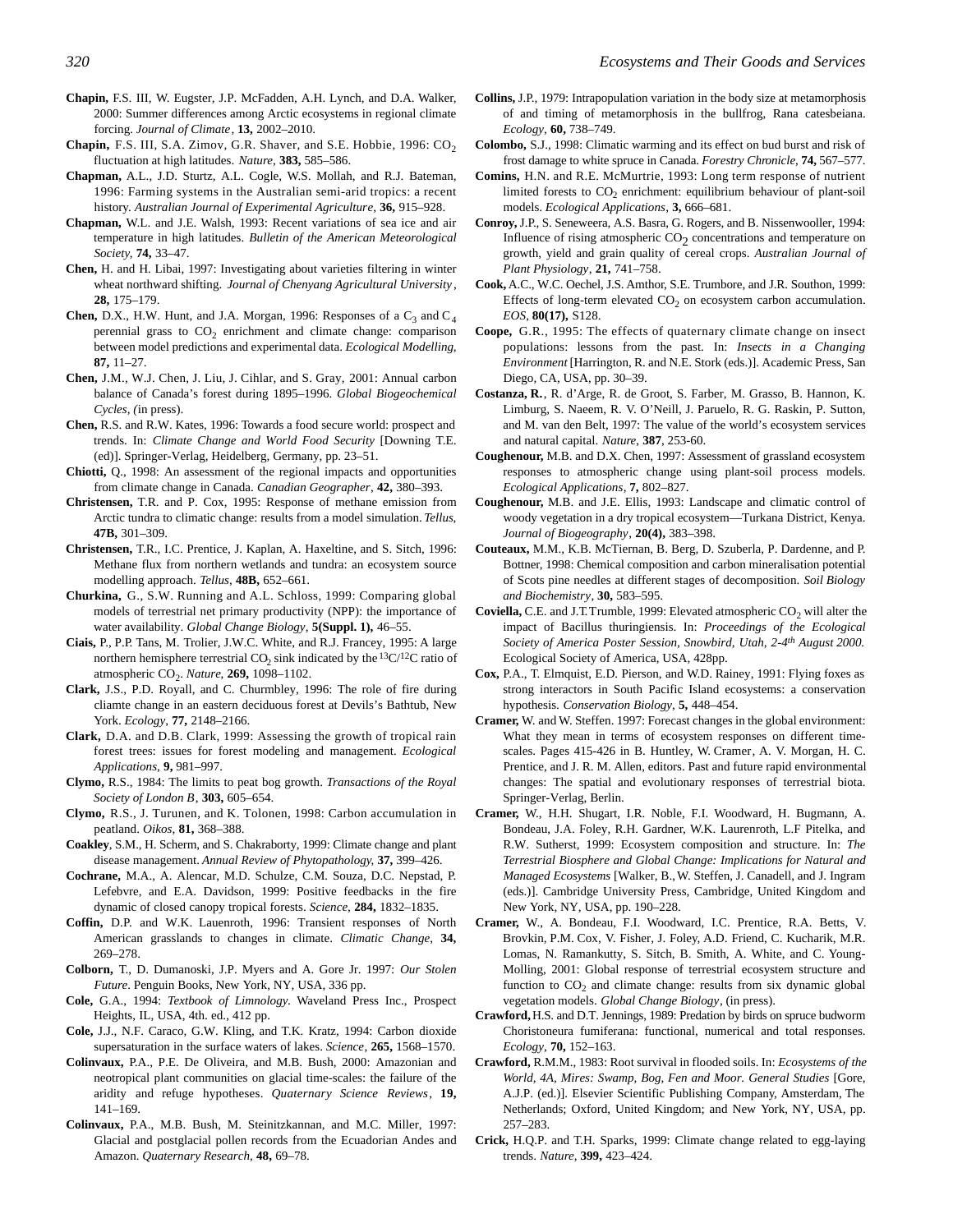- **Crick,** H.Q., C. Dudley, D.E. Glue, and D.L. Thomson, 1997: UK birds are laying eggs earlier. *Nature*, **388,** 526.
- **Crill,** P.M., K.B. Bartlett, R.C. Harriss, E. Gorham, E.S. Verry, D.I. Sebacher, R. Madzar, and W. Sanner, 1988: Methane fluxes from Minnesota peatlands. *Global Biogeochemical Cycles*, 2, 371–384.
- **Crosson,** P., D. Pimentel, and C. Harvey, 1995: Soil erosion estimates and costs. *Science*, **269,** 461–465.
- **Cruciani,** R.A., J.L. Barker, S.R. Durell, G. Raghunathan, H.R. Guy, M. Zasloff, and E.F. Stanley, 1992: Magainin 2: a natural antibiotic from frog skin forms ion channels in lipid bilayer membranes. *European* Journal of Pharmacology-Molecular Pharmacology Section, 8, 287-296.
- **Cuculeanu,** V., A. Marica, and C. Simota, 1999: Climate change impact on agricultural crops and adaptation options in Romania. *Climate Research*, **12**, **153**–160.
- **Cumming, S.G.** and P.J. Burton, 1996: Phenology-mediated effects of climatic change on some simulated British Columbia forests. *Climatic Change*, **34(2),** 213–222.
- **Cunjak,** R.A., T.D. Prowse, and D.L. Parrish, 1998: Atlantic salmon in winter: "the season of parr discontent." *Canadian Journal of Fisheries and Aquatic Sciences*, **55(1),** 161–180.
- **Cunningham,** D.M. and P.J. Moors, 1994: The decline of Rockhopper penguins (Eudyptes chrysocome) at Campbell Island, Southern Ocean and the influence of rising sea temperatures. *Emu*, **94,** 27–36.
- **Curtis,** P.S., 1996: A meta-analysis of leaf gas exchange and nitrogen in trees grown under elevated carbon dioxide. *Plant, Cell and Environment*, **19,** 127–137.
- **Cushing,** C.E. (ed.), 1997: *Freshwater Ecosystems and Climate Change in North America: A Regional Assessment.* John Wiley and Sons, New York, NY, USA, 262 pp.
- **Dabbagh,** A.E. and W.A. Abdelrahman, 1997: Management of groundwater resources under various irrigation water use scenarios in Saudi Arabia. *Arabian Journal for Science and Engineering*, **22(1C),** 47–64.
- **Dahl,** T.E. and S.C. Zoltai, 1997: Forested northern wetlands of North America. In: *Northern Forested Wetlands: Ecology and Management* [Trettin, C.C., M.F. Jurgensen, D.F. Grigal, M.R. Gale, and J.K. Jeglum (eds.)]. Lewis Publishers, Boca Raton, FL, USA; New York, NY, USA; London, United Kingdom; and Tokyo, Japan, pp. 3–17.
- **Daily,** G. (ed.), 1997: *Nature's Services: Societal Dependence on Natural Ecosystems*. Island Press, Washington, DC, USA, 392 pp.
- Daily, G.C., P.A. Matson, and P.M. Vitousek, 1997: Ecosystem services supplied by soils. In: *Nature's Services: Societal Dependence on Natural Ecosystems* [Daily, G. (ed.)]. Island Press, Washington, DC, USA, pp. 113-132.
- **Darwin,** R., 1999: A farmer's view of the Ricardian approach to measuring agricultural effects of climatic change. *Climatic Change*, **41,** 371–411.
- **Darwin,** R. and D. Kennedy, 2000: Economic effects of CO<sub>2</sub> fertilization of crops: transforming changes in yield into changes in supply. *Environmental Modeling and Assessment*. **5 (3),** 157-168.
- **Darwin,** R.F., M. Tsigas, J. Lewandrowski, and A. Raneses, 1995: *World Agriculture and Climate Change: Economic Adaptations*. Agricultural Economic Report Number 703, U.S. Department of Agriculture, Economic Research Service, Washington, DC, USA, 86 pp.
- **Davis,** M.B., 1990: Climate change and the survival of forest species. In: *The Earth in Transition: Patterns and Processes of Biotic Impoverishment* [ Woodwell, G.M. (ed.)]. Cambridge University Press, Cambridge, United Kingdom and New York, NY, USA, 544 pp.
- **Davis,** M.B., 1981: Quaternary history and the stability of forests. In: *Forest Succession: Concepts and Application* [West, D.C., H.H. Shugart, and D.B. Botkin (eds.)]. Springer-Verlag, New York, NY, USA, pp. 132–153.
- **Davis,** M.B. and D.B. Botkin, 1985: Sensitivity of cool-temperate forests and their fossil pollen record to rapid temperature change*. Quaternary Research*, **23,** 327–340.
- **de Groot,** R.S., 1992: *Functions of Nature: Evaluation of Nature in Environmental Planning, Management, and Decision Making*. Wolters-Noordhoff, Groningen, The Netherlands.
- **de Groot,** R.S. and P. Ketner, 1994: Senstivity of NW European species and ecosystems to climate change and some implications for nature conservation and management. In: *Impacts of Climate Change on Ecosystems and Species: Implications for Protected Areas* [Pernetta, J., R. Leemans, D. Elder, and S. Humphrey (eds.)]. International Union for Conservation of Nature and Natural Resources. Gland, Switzerland, pp. 29–53.
- **de la Mare,** W.K., 1997: Abrupt mid-twentieth-century decline in Antarctic sea-ice extent from whaling records. *Nature*, **389,** 57–60.
- **De Jong,** P.W. and P.M. Brakefield, 1998: Climate and change in clines for melanism in the two-spot ladybird, Adalia bipunctata (Coleoptera: Coccinellidae). *Proceedings of the Royal Society of London B*, 265, 39–43.
- **DeLucia,** E.H., J.G. Hamilton, S.L. Naidu, R.B. Thomas, J.A. Andrews, A. Finzi, M. Lavine, R. Matamala, J.E. Mohan, G.R. Hendrey, and W.H. Schlesinger, 1999: Net primary production of a forest ecosystem with experimental CO<sub>2</sub> enrichment. *Science*, **284**, 1177-1179.
- **Department of Fisheries and Oceans,** 1998: *1995 Survey Highlights: Survey of Recreational Fishing in Canada*. Department of Fisheries and Oceans, Canada.
- **Dettmers,** J.M. and R.A. Stein, 1996: Quantifying linkages among gizzard shad, zooplankton, and phytoplankton in reservoirs. *Transactions of the American Fisheries Society*, **125,** 27–41.
- **Devito,** K.J., A.R. Hill, and N.T. Roulet, 1996: Groundwater-surface water interactions in headwater forested wetlands of the Canadian Shield. *Journal of Hydrology*, **181,** 127–147.
- **Dexter,** E.M., A.D. Chapman, and J.R. Busby, 1995: *The Impact of Global Warming on the Distribution of Threatened Vertebrates*. Environment Australia, Department of Environment and Heritage, Canberra, Australia. Available online at http://www.environment.gov.au/life/end\_vuln/animals/ climate/climate\_change/ccch5.html
- **Dhakhwa,** G.B. and C.L. Campbell, 1998: Potential effects of differential daynight warming in global climate change on crop production. *Climatic Change*, **40,** 647–667.
- **Dhakhwa,** G.B., C.L. Campbell, S.K. LeDuc, and E.J. Cooter, 1997: Maize growth: assessing the effects of global warming and  $CO_2$  fertilization with crop models. *Agricultural Forest Meteorology*, **87,** 251–270.
- **Dhillion,** S.S., J. Roy, and M. Abrams, 1996: Assessing the impact of elevated  $CO<sub>2</sub>$  on soil microbial activity in a Mediterranean model ecosystem. *Plant and Soil*, **187,** 333–342.
- **Diaz,** H.F. and R. Bradley, 1997: Temperature variations during the last century at high elevation sites. *Climatic Change*, **36,** 253–279.
- **Diemont,** W.H., G.J. Nabuurs, J.O. Rieley, and H.D. Rijksen, 1997: Climate change and management of tropical peatlands as a carbon reservoir. In: *Biodiversity and Sustainability of Tropical Peatlands* [Rieley, J.O. and S.E. Page (eds.)]. Samara Publishing, Cardigan, Wales, United Kingdom, pp. 363–368.
- **Dillon,** P.J., L.A. Mollot, and M. Futter, 2001: The effect of El Niño-related drought on the recovery of acidified lakes. *Environmental Monitoring and Assessment*, (in press).
- **Dixon,** R.K., J.K. Winjum, K.J. Andrasko, J.J. Lee, and P.E. Schroeder, 1994a: Integrated land-use systems: assessment of promising agroforest and alternative land-use practices to enhance carbon conservation and sequestration. *Climatic Change*, **27(1),** 71–92.
- **Dixon,** R.K., S. Brown, R.A. Houghton, A.M. Solomon, M.C. Trexler, and J. Wisniewski, 1994b: Carbon pools and flux of global forest ecosystems. *Science*, **263,** 185–190.
- Doering, O.C., M. Habeck, J. Lowenberg-DeBoer, J.C. Randolph, J.J. Johnston, B.Z. Littlefield, M.A. Mazzocco, and R. Pfeifer, 1997: Mitigation strategies and unforseen consequences: a systematic assessment of the adaptation of upper midwest agriculture to future climate change. *World Resources Review*, **9,** 447–459.
- **Domisch,** T., L. Finér, M. Karsisto, R. Laiho, and J. Laine, 1998: Relocation of carbon from decaying litter in drained peat soils. *Soil Biology and Biochemistry*, **30,** 1529–1536.
- **Domoto,** A., K. Iwatsuki, T. Kawamichi, and J. McNeely (eds.), 2000: *A Threat to Life: The Impact of Climate Change on Japan's Biodiversity*. Tsukiji-Shokan Publishing Co. Ltd., Japan and International Union for Conservation of Nature and Natural Resources. Gland, Switzerland and Cambridge, United Kingdom.
- **Döös,** B.R. and R. Shaw, 1999: Can we predict the future food production? A sensitivity analysis. *Global Environmental Change*, **9,** 261–283.
- **Downing,** T.E., M.J. Watts, and H.G. Bhole, 1996a: Climate change and food insecurity: towards a sociology and geography of vulnerability. In: *Climate Change and World Food Security* [Downing, T.E. (ed.)]. North Atlantic Treaty Organisation. Scientific Affairs Division, Springer-Verlag, University of Oxford, United Kingdom, pp. 182–206.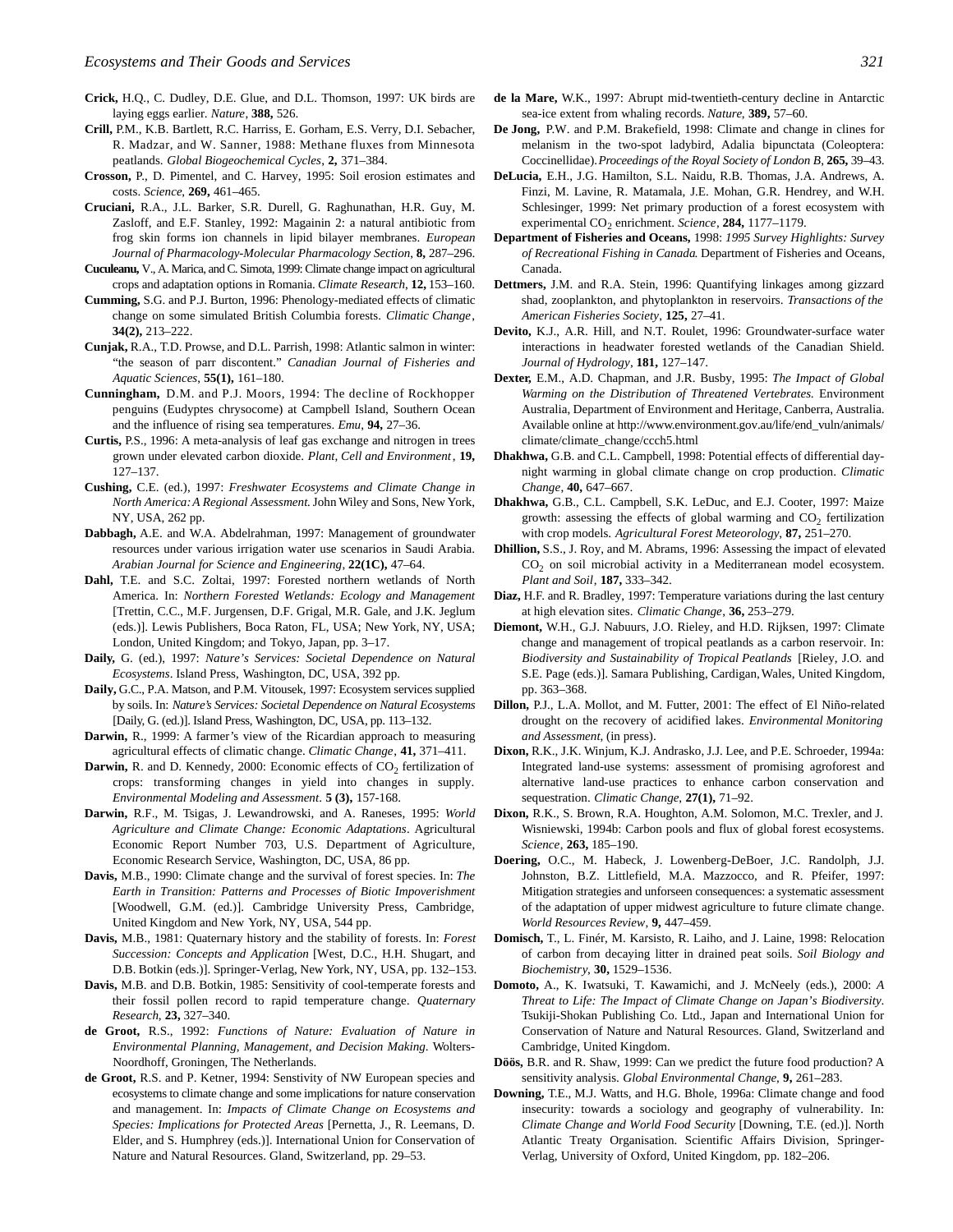- **Downing,** T.E., A.A. Olsthoorn, and R.S.J. Tol (eds.), 1996b: *Climate Change and Extreme Events: Altered Risk, Socio-Economic Impacts and Policy Responses*. Environmental Change Unit, Oxford, United Kingdom and Institute for Environmental Studies, Amsterdam, The Netherlands, 309 pp.
- **Dradjad,** M., S. Soekodarmodjo, M.S. Hidyat, and M. Nitisapto, 1986: Subsidence of peat soils in the tidal swamp lands of Barambai, South Kalimantan. In: *Proceedings of the Symposium on Lowland Development in Indonesia*. Research Papers, International Institute for Land Reclamation and Improvement, Wageningen, The Netherlands.
- **Drake,** B.G., M.A. Gonzales-Meler, and S.P. Long, 1997: More efficient plants: a consequence of rising atmospheric CO<sub>2</sub>? *Annual Review of Plant Physiology and Plant Molecular Biology*, **48,** 607–637.
- **Drake,** B.G., G. Peresta, E. Beugeling, and R. Matamala, 1996: Long-term elevated CO<sub>2</sub> exposure in a Chesapeake Bay wetland: ecosystem gas exchange, primary production, and tissue nitrogen. In: *Carbon Dioxide and Terrestrial Ecosystems* [Koch, G.W. and H.A. Mooney (eds.)]. Academic Press, San Diego, CA, USA, pp. 197–214.
- Dregne, H.E., 1995: Desertification control: a framework for action. *Environmental Monitoring and Assessment*, **37(1–3),** 111–122.
- **Duellman,** W.E., 1999: Global distribution of amphibians: patterns, conservation, and future challenges. In: *Patterns of Distribution of Amphibians: A Global Perspective* [Duellman, W.E. (ed.)]. Johns Hopkins University Press, Baltimore, MD, USA, pp. 1–30.
- **Dugas,** W.A., M.L. Heuer, D. Hunsaker, B.A. Kimball, K.F. Lewin, J. Nagy, and M. Johnson, 1994: Sap flow measurements of transpiration from cotton grown under ambient and enriched  $CO_2$  concentrations. *Agricultural and Forest Meteorology*, **70,** 231–245.
- **Dukes,** J.S. and H.A. Mooney, 1999: Does global change increase the success of biological invaders? *Trends in Ecology and Evolution*, **14,** 135–139.
- **Dunn,** P.O. and D.W.Winkler, 1999: Climate change has affected the breeding date of tree swallow throughout North America. *Proceedings of the Royal Society of London B*, **266,** 2487–2490.
- **Dyurgerov,** M.B. and M.F. Meier, 1997: Year-to-year fluctuation of global mass balance of small glaciers and their contributions to sea level changes. *Arctic and Alpine Research*, **29,** 392–402.
- **Easterling,** D.R., B. Horton, P.D. Jones, T.C. Peterson, T.R. Karl, D.E. Parker, M.J. Salinger, V. Razuvayev, N. Plummer, P. Jamason, and C.K. Folland, 1997: Maximum and minimum trend for the globe. *Science*, **277,** 364–367.
- **Easterling,** W.E. III, 1996: Adapting North American agriculture to climate change in review. *Agricultural and Forest Meteorology*, **80,** 1–53.
- **Easterling,** W.E., A. Weiss, C.J. Hays, and L.O. Mearns, 1998: Spatial scales of information for simulating wheat and maize productivity: the case of the U.S. great plains. *Agricultural and Forest Meteorology*, **90,** 51–63.
- **Easterling,** W.E., X. Chen, C.J. Hays, J.R. Brandle, and H. Zhang, 1996: Improving the validation of model-simulated crop yield response to climate change: an application to the EPIC model. *Climate Research*, **6**, 263–273.
- **Edwards,** S.F., 1991: The demand for Galapagos vacations: estimation and application to wilderness preservation. *Coastal Management*, 19, 155–199.
- **Eeley,** H.A.C., M.J. Lawes, and S.E. Piper, 1999: The influence of climate change on the distribution of indigenous forest in KwaZulu-Natal, South Africa. *Journal of Biogeography*, **26,** 595–617.
- Ehleringer, J.R., T.E. Cerling, and B.R. Helliker, 1997: C<sub>4</sub> photosynthesis, atmospheric CO<sub>2</sub> and climate (review). *Oecologia*, **112(3)**, 285–299.
- **Eliot,** I., P. Waterman, and C.M. Finlayson, 1999: Predicted climate change, sea level rise and wetland management in the Australian wet-dry tropics. *Wetlands Ecology and Management*.
- **Ellis,** W.N., J.H. Donner, and J.H. Kuchlein, 1997: Recent shifts in phenology of microlepidoptera, related to climatic change (Lepidoptera). *Entomologische Berichten (Amsterdam)*, **57,** 66–72.
- Emslie, S.D., W. Fraser, R.C. Smith, and W. Walker, 1998: Abandoned penguin colonies and environmental change in the Palmer Station area, Anvers Island, Anatarctic Peninsula. *Antarctic Science*, **10,** 257–268.
- **Englin,** J., P. Boxall, K. Chakraborty, and D. Watson, 1996: Valuing the impacts of forest fires on backcountry forest recreation. *Forest Science* **42,** 450–455.
- **Epstein,** H.E., W.K. Lauenroth, I.C. Burke, and D.P. Coffin, 1998: Regional productivities of plant species in the great plains of the United States. *Plant Ecology*, **134,** 173–195.
- **Eugster,** W., W.R. Rouse, R.A. Pielke, J.P. McFadden, D.D. Baldocchi, T.G.F. Kittel, F.S. Chapin III, G.E. Liston, P.L. Vidale, E. Vaganov, and S. Chambers, 2000: Land-atmosphere energy exchange in Arctic tundra and boreal forest: available data and feedbacks to climate. *Global Change Biology*, **6(1),** 84–115.
- **Everett,** J.T., A. Krovnin, D. Lluch-Belda, E. Okemwa, H.A. Regier, and J.-P. Troadec, 1996: Fisheries. In: *Climate Change 1995: Impacts, Adaptions,* and Mitigation of Climate Change: Scientific-Technical Analyses. *Contribution of Working Group II to the Second Assessment Report for the Intergovernmental Panel on Climate Change* [Watson, R.T., M.C. Zinyowera, and R.H. Moss (eds.)]. Cambridge University Press, Cambridge, United Kingdom and New York, NY, USA, pp. 511–537.
- **Ewel,** K.C., 1997: Water quality improvement by wetlands. In: *Natures Services, Societal Dependence on Natural Ecosystems* [Daily, G.C. (ed.)]. Island Press, Washington, DC, USA, pp. 329–344.
- **Ewel,** K., R. Twilley, and J. Ong, 1998: Different kinds of mangrove forests different kinds of goods and services. *Global Ecology and Biogeography Letters*, **7(1),** 83–94.
- **Fahrig,** L. and G. Merriam, 1994: Conservation of fragmented populations. *Conservation Biology*, **8,** 50–59.
- **Fan,** S., M. Gloor, J. Mahlman, S. Pacala, J. Sarmiento, T. Takahashi, and P. Tans, 1998: A large terrestrial carbon sink in North America implied by atmospheric and oceanic carbon dioxide data and models. *Science*, **282,** 442–446.
- **Fang,** X. and H.G. Stefan, 1998: Projections of climate change effects on ice covers of small lakes in the contiguous U.S. *Cold Regions Science and Technology*, **27,** 119–140.
- Fang, X. and H.G. Stefan, 1997: Simulated climate change effects on dissolved oxygen characteristics in ice-covered lakes. *Ecological Modelling*, **103,** 209–229.
- **Fang,** X., S.R. Alam, and H.G. Stefan, 1998: *Continental-Scale Projections of Potential Climate Change Effects on Small Lakes in the Contiguous U.S., Vol. 3: Effects of Climate Conditions on Fish Habitat*. Project 421, University of Minnesota, St. Anthony Falls Laboratory, Minneapolis, MN, USA, 37 pp.
- **FAO,** 1999a: *The State of Food Security in the World, 1999*. United Nations Food and Agriculture Organization, Rome, Italy, 32 pp.
- **FAO,** 1999b: *The State of the World Fisheries and Aquaculture, 1998*. United Nations Food and Agriculture Organization, Rome, Italy, 125 pp.
- **FAO,** 1999c: *Review of the State of the World Fisheries Resources: Inland Fisheries*. FAO Fisheries Circular No. 942, United Nations Food and Agriculture Organization, Rome, Italy, 59 pp.
- **FAO,** 1998: *FAO Yearbook of Forestry Products, 1996*. United Nations Food and Agriculture Organization, Rome, Italy.
- **FAO,** 1997a: *State of the World's Forests, 1997*. United Nations Food and Agriculture Organization, Rome, Italy.
- FAO, 1997b: FAO Provisional Outlook for Global Forest Products *Consumption, Production, and Trade to 2010*. Food and Agricultural Organization of the United Nations, Rome, Italy, pp. 54–57.
- **FAO,** 1996: *Forest Resources Assessment 1990: Survey of Tropical Forest Cover and Study of Change Processes*. FAO Forestry Paper 130, United Nations Food and Agriculture Organization, Rome, Italy.
- **FAO,** 1992: *Co-ordinating Working Party on Atlantic Fishery Statistics: Recreational Fisheries*. CWP-15/10, Food and Agricultural Organization of the United Nations, Rome, Italy, 6 pp.
- **FAO,** 1988: *International Introductions of Inland Aquatic Species*. Technical Paper 294, United Nations Food and Agriculture Organization, Rome, Italy, 318 pp.
- **Fearnside,** P.M., 1997: Greenhouse-gas emissions from Amazonian hydroelectric reservoirs: the example of Brazil's Tucurui Dam as compared to fossil fuel alternatives. *Environmental Conservation*, **24(1),** 64–75.
- **Fearnside,** P.M., 1995: Hydrolectric dams in the Brazilian Amazon as sources of 'greenhouse'gases. *Environmental Conservation*, **22,** 7–19.
- **Feehan,** J. and G. O'Donovan, 1996: *The Bogs of Ireland. An Introduction to the Natural, Cultural and Industrial Heritage of Irish Peatlands*. The Environmental Institute, University College Dublin, Dublin, Ireland.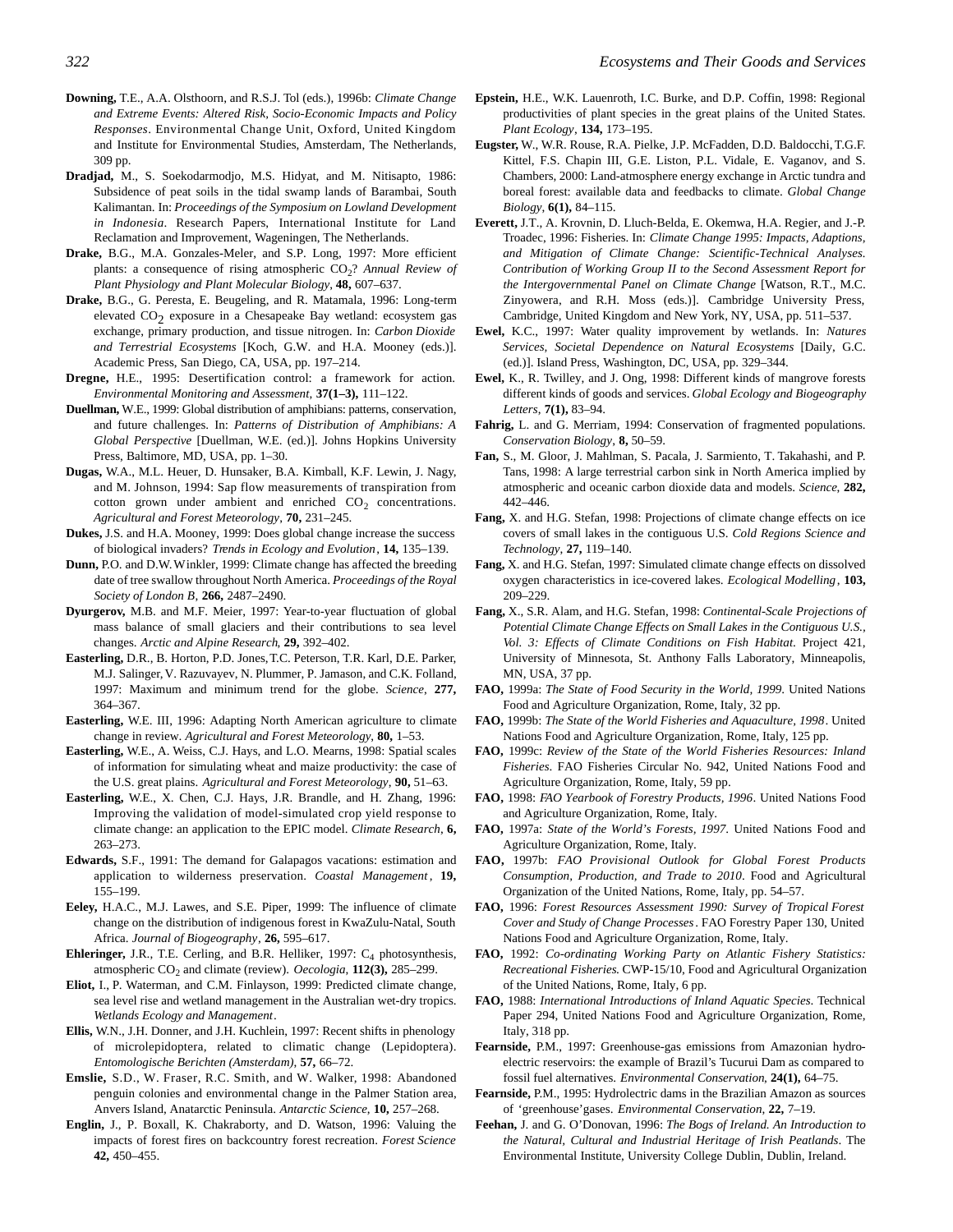- **Ferguson,** M.A.D., 1999: Arctic tundra caribou and climatic change: questions of temporal and spatial scales. *Geoscience Canada*, **23,** 245–252.
- Ferland, C. and L. Rochefort, 1997: Restoration techniques for Sphagnum-dominated peatlands. *Canadian Journal of Botany*, 75, 1110–1118.
- **Fielding,** C.A., J.B. Whittaker, J.E.L. Butterfield, and J.C. Coulson, 1999: Predicting responses to climate change: the effect of altitude and latitude on the phenology of the Spittlebug Neophilaenus lineatus. *Functional Ecology*, **13,** 65–73.
- **Filip,** G.M., 1977: An Armillaria epiphytotic on the Winema National Forest, Oregon. *Plant Disease Reporter,* **61,** 708–711.
- **Finér,** L. and J. Laine, 1998: Fine root dynamics at drained peatland sites of different fertility in southern Finland. *Plant and Soil*, **201,** 27–36.
- Finlayson, C.M. and N.C. Davidson, 1999: Global review of wetland resources and priorities for wetland inventory: project description and methodology. In: *Global Review of Wetland Resources and Priorities for Wetland Inventory* [Finlayson, C.M. and A.G. Spiers (eds.)]. Supervising Scientist Report No. 144, Supervising Scientist, Canberra, Australia, pp. 15–64.
- **Finlayson,** C.M. and A.G. van der Valk, 1995: Wetland classification and inventory: a summary. In: *Classification and Inventory of the World's Wetlands. Advances in Vegetation Science 16* [Finlayson, C.M. and A.G. van der Valk (eds.)]. J. Kluwer Academic Publishers, Dordrecht, The Netherlands, pp. 185–192.
- Finlayson, C.M. and C.D. Woodroffe, 1996: Wetland vegetation. In: *Landscape and Vegetation Ecology of the Kakadu Region, Northern Australia. Geobotany 23* [Finlayson, C.M. and I. von Eortzen (eds.)]. J. Kluwer Academic Publishers, Dordrecht, The Netherlands, pp. 81–112.
- **Finlayson,** C.M., B.J. Bailey, W.J. Freeland, and M. Fleming, 1988: Wetlands of the Northern Territory. In: *The Conservation of Australian Wetlands* [McComb, A.J. and P.S. Lake (eds.)]. Surrey Beatty and Sons, Sydney, Australia, pp. 103–116.
- Fiscus, E.L., C.D. Reid, J.E. Miller, and A.S. Heagle, 1997: Elevated CO<sub>2</sub> reduces  $O_3$  flux and  $O_3$ -induced yield losses in soybeans: possible implications for elevated CO<sub>2</sub> studies. *Journal of Experimental Botany*, 48, 307–313.
- Flannigan, M.D. and Y. Bergeron, 1998: Possible role of disturbance in shaping the northern distribution of Pinus resinosa. *Journal of Vegetation Science*, **9,** 477–482.
- **Flannigan,** M.D., Y. Bergeron, O. Engelmar, and B.M. Wotton, 1998: Future wildfire in circimboreal forests in relation to global warming. *Journal of Vegetation Science*, **9,** 469–476.
- **Fleming,** R.A., 1996: A mechanistic perspective of possible influences of climate change on defoliating insects in North America's boreal forests. *Silva Fennica*, **30,** 281–294.
- **Fleming,** R.A. and J.-N. Candau, 1998: Influences of climate change on some ecological processes of an insect outbreak system in Canada's boreal forests and the implications for biodiversity. *Environmental Monitoring and Assessment*, **49,** 235–249.
- **Fleming,** R.A. and G.M. Tatchell, 1995: Shifts in the flight periods of British aphids: a response to climate warming? In: *Insects in a Changing Environment*[Harrington, R. and N.E. Stork (eds.)]. Academic Press, San Diego, CA, USA, pp. 505–508.
- **Fleming,** R.A. and W.J.A. Volney, 1995: Effects of climate change on insect defoliator population processes in Canada's boreal forest: some plausible scenarios. *Water, Air, and Soil Pollution*, **82,** 445–454.
- **Foley,** J.A., S. Levis, I.C. Prentice, D. Pollard, and S.L. Thompson, 1998: Coupling dynamic models of climate and vegetation. *Global Change Biology*, **4,** 561–579.
- **Folgarait,** P.J., 1998: Ant biodiversity and its relationship to ecosystem functioning: a review. *Biodiversity and Conservation*, **7,** 1221–1244.
- **Forchhammer,** M.C., E. Post, and N.C. Stenseth, 1998: Breeding phenology and climate. *Nature*, **391,** 29–30.
- **Fowler,** D., K.J. Hargreaves, J.A. Macdonald, and B. Gardiner, 1995: Methane and  $CO<sub>2</sub>$  exchange over peatland and the effects of afforestation. *Forestry*, **68,** 327–334.
- **Franzen,** L.G., 1994: Are wetlands the key to the ice-age cycle enigma? *Ambio*, **23,** 300–308.
- **Fraser,** W.R. and D.L. Patterson, 1997: Human disturbance and long-term changes in Adélie Penguin populations: a natural experiment at Palmer Station, Antarctica. In: Antarctic Communities: Species, Structure, *Survival* [Battaglia, B., J. Valencia, and D. Walton (eds.)]. Cambridge University Press, Cambridge, United Kingdom and New York, NY, USA, pp. 445–452.
- **Fraser,** W.R., W.Z. Trivelpiece, D.C. Ainley, and S.G. Trivelpiece, 1992: Increases in Antarctic penguin populations: reduced competition with whales or a loss of sea ice due to environmental warming? *Polar Biology*, **11,** 525–531.
- **Frazer,** N.B., J.L. Greene, and J.W. Gibbons, 1993: Temporal variation in growth rate and age at maturity of male painted turtles, Chrysemys picta. *American Midland Naturalist*, **130,** 314–324.
- **Frenzel,** P. and J. Rudolph, 1998: Methane emission from a wetland plant: the role of CH4 oxidation in Eriophorum. *Plant and Soil*, **202,** 27–32.
- Friborg, T., T.R. Christensen, and H. Sogaard, 1997: Rapid response of greenhouse gas emission to early spring thaw in a sub-Arctic mire as shown by micrometeorological techniques. *Geophysical Research Letters*, **24,** 3061–3064.
- **Frolking,** S.E., J.L. Bubier,T.R. Moore, T. Ball, L.M. Bellisario, A. Bhardwaj, P. Carroll, P.M. Crill, P.M. Lafleur, J.H. McCaughey, N.T. Roulet, A.E. Suyker, S.B. Verma, J.M. Waddington, and G.J. Whiting, 1998: Relationship between ecosystem productivity and photosynthetically active radiation for northern peatlands. *Global Biogeochemical Cycles*, **12,** 115–126.
- **Fuller,** D.O. and S.D. Prince, 1996: Rainfall and foliar dynamics in tropical southern Africa: potential impacts of global climatic change on savanna vegetation. *Climatic Change*, **33,** 69–96.
- **Fung,** I., 1997: A greener north. *Nature*, **386,** 659–660.
- **Galbraith,** H., R. Jones, R. Park, S. Herrod-Julius, J. Clough, G. Page, and B. Harrington, 2001: Potential impacts of sea level rise due to global climate change on migratory shorebird populations at coastal sites in the United States. *Climate Change*, (in press).
- **Gao,** Q. and M. Yu, 1998: A model of regional vegetation dynamics and its application to the study of northeast China transect (NECT) responses to global change. *Global Biogeochemical Cycles*, **12,** 329–344.
- Gatter, W., 1992: Timing and patterns of visible autumn migration: can e ffects of global warming be detected? *Journal Für Ornithologie*, **133,** 427–436.
- **Giardina,** C.P. and M.G. Ryan, 2000: Evidence that decomposition rates of organic carbon in mineral soil do not vary with temperature. *Nature*, **404,** 858–861.
- **Gifford,** R.M., 1995: Whole plant respiration and photosynthesis of wheat under increased  $\mathrm{CO}_2$  concentration and temperature long-term vs. shortterm distinctions for modelling. *Global Change Biology*, **1,** 385–396.
- **Gifford,** R.M., 1994: The global carbon cycle: a viewpoint on the missing sink. *Australian Journal Plant Physiology*, **21,** 1–15.
- **Gifford, R.M., 1992: Interaction of carbon dioxide with growth-limiting** environmental factors in vegetation productivity: implications for the global carbon cycle. *Advances in Bioclimatology*, **1,** 25–58.
- **Gignac,** L.D., B.J. Nicholson, and S.E. Bayley, 1998: The utilization of bryophytes in bioclimatic modeling: predicted northward migration of peatlands in the MackenzieRiver Basin, Canada, as a result of global warming. *Bryologist*, **101,** 572–587.
- **Gignac,** L.D., D.H. Vitt, S.C. Zoltai, and S.E. Bayley, 1991: Bryophyte response surface along climatic, chemical, and physical gradients in peatlands of western Canada. *Nova Hedwigia*, **53**, 27-71.
- **Gill,** R.A. and I.C. Burke, 1999: Ecosystem consequences of plant life form changes at threesites in the semiarid United States. *Oecologia,* **121(4),** 551–563.
- **Gindl,** W., M. Grabner and R. Wimmer, 2000: The influence of temperature on latewood lignin content in treeline Norway spruce compared with maximum density ring width. *Trees- Structure and Function*, **14,** 409–414.
- **Gitay,** H. and I.R. Noble, 1998: Middle East and arid Asia. In: *The Regional Impacts of Climate Change: An Assessment of Vulnerability. Special Report of IPCC Working Group II* [Watson, R.T., M.C. Zinyowera, and R.H. Moss (eds.)]. Intergovernmental Panel on Climate Change, Cambridge University Press, Cambridge, United Kingdom and New York, NY, USA, pp. 231–252.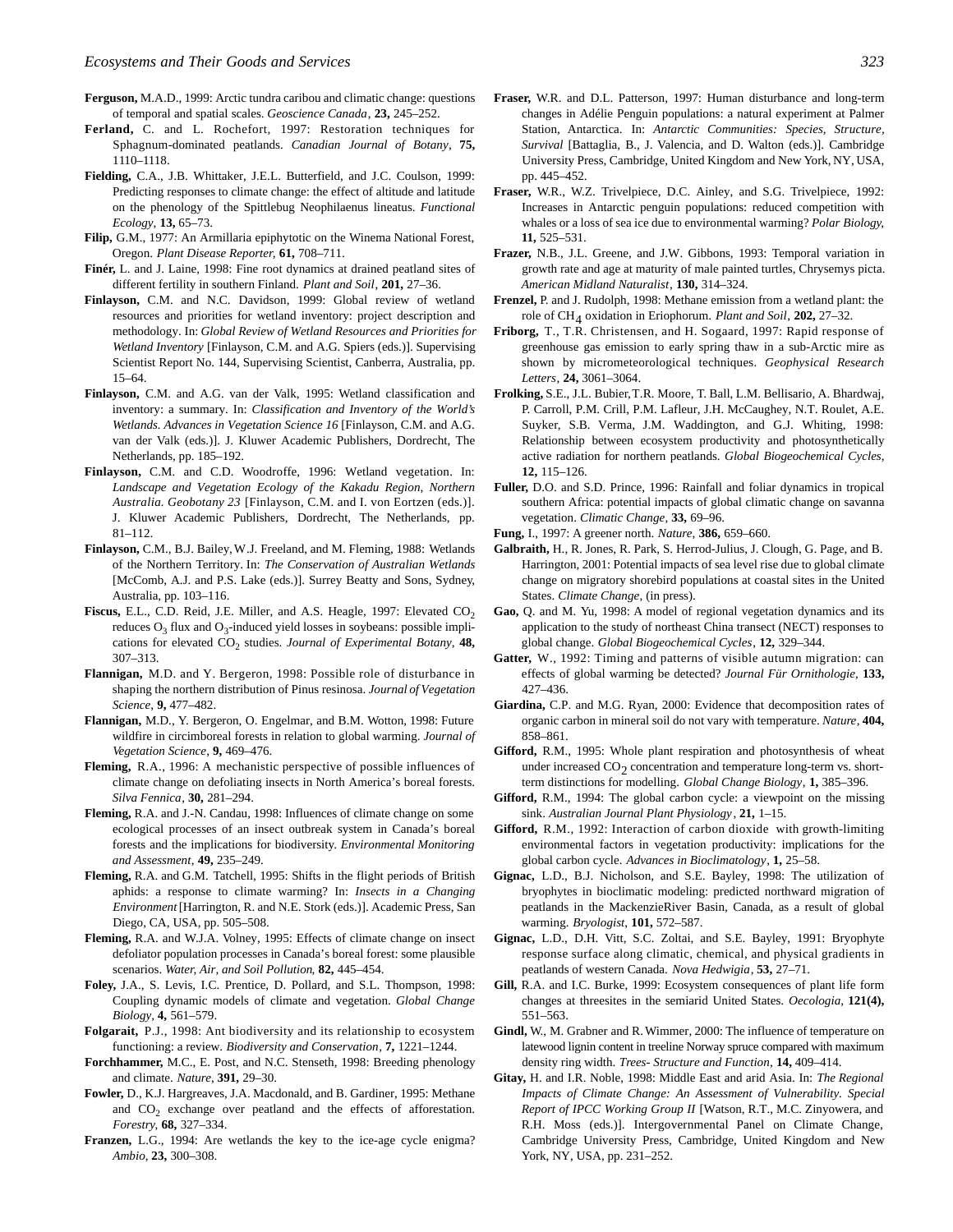- Glantz, M.H. and J.H. Ausubel, 1988: Impact assessment by analogy: comparing the Ogallala aquifer depletion and  $CO_2$ -induced climate change. In: *Social Response to Regional Climate Change* [Glantz, M.H. (ed.)]. A Westview Special Study, Westview Press, Boulder, CO, USA, pp. 113–142.
- **Glaser,** P.H., P.C. Jansen, and D.I. Siegel, 1996: The response of vegetation to chemical and hydrologic gradients in the Lost River peatland, northern Minnesota. *Journal of Ecology*, **78,** 1021–1048.
- **Glenn,** S., A. Heyes, and T.R. Moore, 1993: Carbon dioxide and methane emissions from drained peatland soils, southern Quebec. *Global Biogeochemical Cycles*, **7,** 247–258.
- **Goldammer,** J.G. and C. Price, 1998: Potential impacts of climate change on fire regimes in the tropics based on MAGICC and a GISS GCM-derived lightning model. *Climatic Change*, **39,** 273–296.
- **Goodfriend,** G.A. and R.M. Mitterer, 1988: Late quaternary land snails from the north coast of Jamaica: local extinctions and climatic change. *Palaeogeography, Palaeoclimatology, Palaeoecology*, **63,** 293–312.
- **Gordon,** G., A.S. Brown, and T. Pulsford, 1988: A koala (Phascolartos cinereus Goldfuss) population crash during drought and heatwave conditions in south-western Queensland. Australian Journal of Ecology, **13,** 451–461.
- **Gorham,** E., 1991: Northern peatlands: role in the carbon cycle and probable responses to climatic warming. *Ecological Applications*, **1,** 182–195.
- Gorham, E., 1994a: The future of research in Canadian peatlands: a brief survey with particular reference to global change. Wetlands, 14, 206–215.
- Gorham, E., 1994b: The biogeochemistry of northern peatlands and its possible responses to global warming. In: *Biotic Feedbacks in the Global Climatic System: Will the Warming Feed the Warming?* [Woodwell, G.M. and F.T. Mackenzie (eds.)]. Oxford University Press, Oxford, United Kingdom and New York, NY, USA, pp. 169–187.
- **Gorham,** E. and J.A. Janssens, 1992: The paleorecord of geochemistry and hydrology in northern peatlands and its relation to global change. *Suo*, **43,** 117–126.
- **Goudriaan,** J., S.C. van de Geijn, and J.S.I. Ingram, 1994: *GCTE Focus 3 Wheat Modelling and Experimental Data Comparison*. Workshop Report, Global Change and Terrestrial Ecosystems. Focus 3 Office, Oxford, United Kingdom, 16 pp.
- **Goulden,** M.L., S.C. Wofsy, J.W. Harden, S.E. Trumbore, P.M. Crill, S.T. Gower, T. Fries, B.C. Daube, S.M. Fan , D.J. Sutton, A. Bazza and J.W. Munger, 1998: Sensitivity of boreal forest carbon balance to soil thaw. *Science*, **279,** 214–216.
- Goulder, L.H. and D. Kennedy, 1997: Valuing ecosystem services: philosophical bases and empirical methods. In: *Nature's Services: Societal Dependence on Natural Ecosystems* [Daily, G. (ed.)]. Island Press, Washington, DC, USA, pp. 23–48.
- **Grabherr,** G., M. Gottfried, and H. Pauli, 1994: Climate effects on mountain plants. *Nature*, **369,** 448.
- **Grace,** J., J. Lloyd, J. McIntyre, A.C. Miranda, P. Meir, H. Miranda, C. Nobre, J.B. Moncrieff, J. Massheder, Y. Malhi, I.R. Wright, and J. Gash, 1995: Carbon dioxide uptake by an undisturbed tropical rain forest in southwest Amazonia, 1992–1993. *Science*, **270,** 778–780.
- **Graf,** B., A.P. Gutierrez, O. Rakotobe, P. Zahner, and Y. Delucchi, 1990: A simulation model for the dynamics of rice growth and development, II: the competition with weeds for nitrogen and light. *Agricultural Systems*, **32,** 367–392.
- **Graham,** R.W. and E.C. Grimm, 1990: Effects of global climate change on the patterns of terrestrial biological communities. *Trends in Ecology and Evolution*, **5,** 289–292.
- **Granberg,** G., 1998: *Environmental Controls of Methane Emission from Boreal Mires*. Swedish University of Agricultural Sciences, No. 146, Umeå, Sweden.
- **Granin,** N.G., D.H. Jewson, A.A. Zhdanov, L.A. Levin, A.I. Averin, R.Y. Gnatovsky, L.A. Tcekhanovsky, and N.P. Minko, 2001: Physical processes and mixing of algal cells under the ice of Lake Baikal. *Verhandlungen der Internationalen Vereinigung fuer Limnologie*, (in press).
- **Greening,** H.S. and J. Gerritsen, 1987: Changes in macrophyte community structure following drought in the Okefenokee Swamp, Georgia, USA. *Aquatic Botany*, **28,** 113–128.
- **Gregory,** P., J. Ingram, B. Campbell, J. Goudriaan, T. Hunt, J. Landsberg, S. Linder, M. Stafford-Smith, B. Sutherst, and C. Valentin, 1999: Managed production systems. In: *The Terrestrial Biosphere and Global Change. Implications for Natural and Managed Ecosystems. Synthesis Volume* [Walker, B., W. Steffen, J. Canadell, and J. Ingram (eds.)]. International Geosphere-Biosphere Program Book Series 4, Cambridge, United Kingdom, pp. 229–270.
- **Grulke,** NE., C.P. Andersen, M.E. Fen, and P.R. Miller, 1998: Ozone exposure and nitrogen deposition lowers root biomass of ponderosa pine in the San Bernardino Mountains, California. *Environmental Pollution*, **103,** 63–73.
- **Gunn,** A., 1995: Responses of Arctic ungulates to climate change. In: *Human Ecology and Climate Change—People and Resources in the Far North* [Peterson, D.L. and D.R. Johnson (eds.)]. Taylor and Francis, Washington, DC, USA, pp. 89–104.
- **Gunn,** A. and T. Skogland, 1997: Responses of caribou and reindeer to global warming. *Ecological Studies*, **124,** 189–200.
- **Gutzke,** W.H.N. and D. Crews, 1988: Embryonic temperature determines adult sexuality in a reptile. *Nature*, **332,** 832–834.
- **Haack,** R.A. and J.W. Byler, 1993: Insects and pathogens regulators of forest ecosystems. *Journal of Forestry*, **91 (9),** 32–37.
- **Haapala,** J. and M. Leppäranta, 1997: The Baltic Sea ice season in changing climate. *Boreal Environment Research*, **2(1),** 93–108.
- **Hahn,** G.L., 1999: Dynamic responses of cattle to thermal heat loads. *Journal of Animal Science*, **77(2),** 10–20.
- **Hahn,** G.L., 1995: Environmental influences on feed intake and performance, health and well-being of livestock. *Japanese Journal of Livestock Management*, **30,** 113–127.
- **Hahn,** G.L., 1981: Housing and management to reduce climatic impacts on livestock. *Journal of Animal Science*, **52,** 175–186.
- Hahn, G.L., 1976: Rational environmental planning for efficient livestock production. *Biometeorology*, 6(II), 106-114.
- **Hahn,** G.L. and B.A. Becker, 1984: Assessing livestock stress. *Agricultural Engineering*, **65,** 15–17.
- **Hahn,** G.L. and T.L. Mader, 1997: Heat waves in relation to thermoregulation, feeding behavior, and mortality of feedlot cattle. In: *Proceedings of the 5th International Livestock Environment Symposium, Minneapolis, MN, USA*. pp. 563–571.
- **Hahn,** G.L. and J.A. Morgan, 1999: Potential consequences of climate change on ruminant livestock production. In: *Proceedings of Workshop on Global Change Impacts in the Great Plains, February 25, 1999, Omaha, NE, USA*.
- **Hahn,** G.L. and J. Morrow-Tesch, 1993: Improving livestock care and wellbeing. *Agricultural Engineering*, **74,** 14–17.
- **Hahn,** G.L., P.L. Klinedinst, and D.A. Wilhite, 1992: *Climate Change Impacts on Livestock Production and Management*. American Society of Agricultural Engineers, St. Joseph, MI, USA, 16 pp.
- Haight, R.G., W.D. Smith, and T.J. Straka, 1995: Hurricanes and the economics of Loblolly pine plantations. *Forest Science*, **41,** 675–688.
- Hall, A.E. and L.H. Allen Jr., 1993: Designing cultivars for the climatic conditions of the next century. In: *International Crop Science I* [Buxton, D.R., R. Shibles, R.A. Forsberg, B.L. Blad, K.H. Asay, G.M. Paulsen, and R.F.Wilson (eds.)]. Crop Science Society of America, Madison, WI, USA, pp. 291–297.
- **Hall,** D.O., D.S. Ojima, W.J. Parton, and J.M.O. Scurlock, 1995: Response of temperate and tropical grasslands to CO<sub>2</sub> and climate change. *Journal of Biogeography*, **22,** 537–547.
- **Hall,** J.P. and B.H. Moody, 1994: *Forest Depletions Caused by Insects and Diseases in Canada, 1982–1987*. Information Report ST-X-8, Canadian Forest Service, Science and Sustainable Development Directorate, Ottawa, ON, Canada, 14 pp.
- **Hallgren,** W.S. and A.J. Pitman, 2000: The uncertainty in simulations by a Global Biome Model (BIOME3) to alternative parameter values. *Global Change Biology*, **6,** 483–495.
- **Halpin,** P.N., 1997: Global climate change and natural-area protection: management responses and research directions. *Ecological Applications*, **7,** 828–843.
- Halsey, L., D.H. Vitt, and S.C. Zoltai, 1997: Climatic and physiographic controls on wetland type and distribution in Manitoba, Canada. *Wetlands*, **17,** 243–262.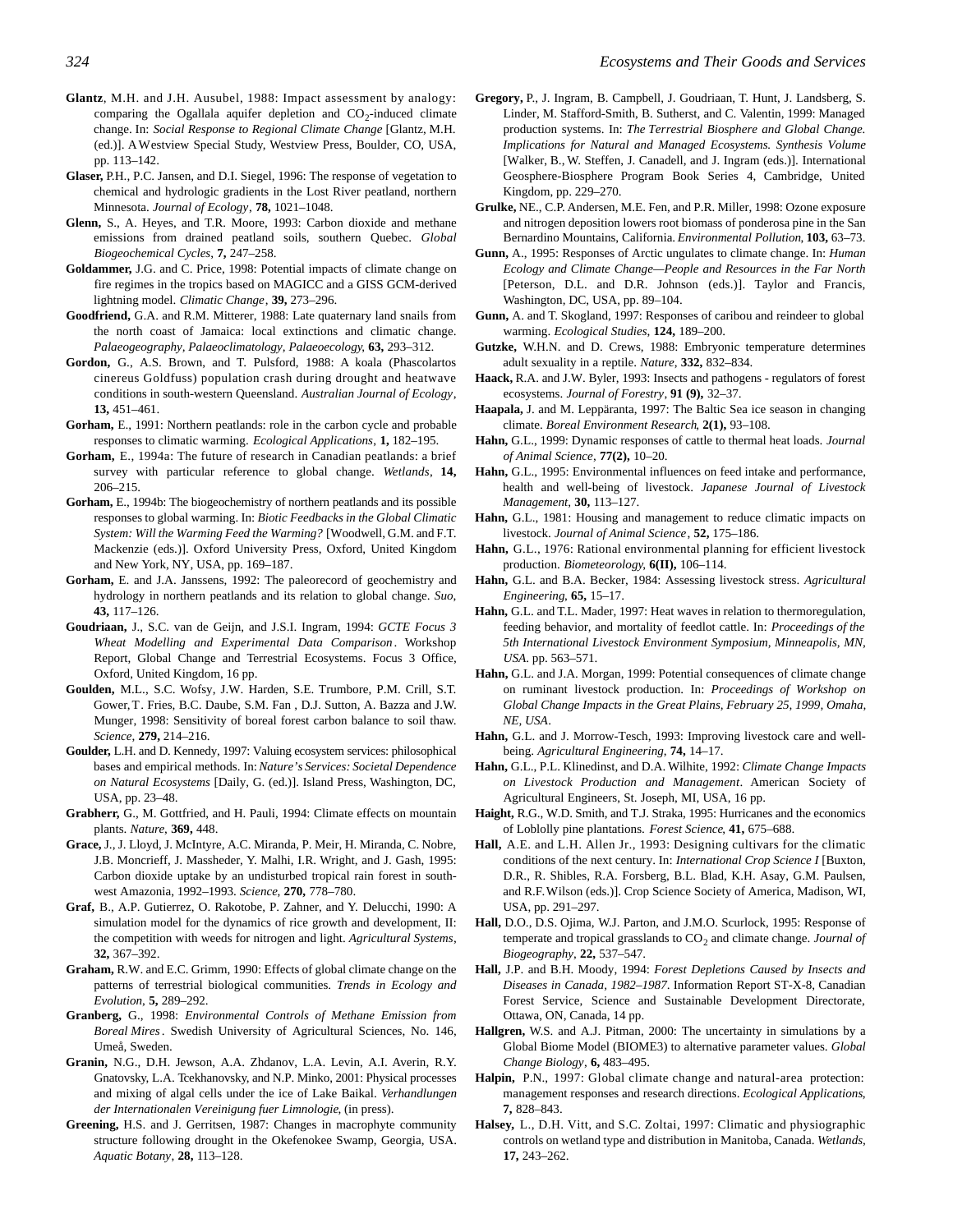- Halsey, L., D.H. Vitt, and S.C. Zoltai, 1995: Disequilibrium response of permafrost in boreal continental western Canada to climate change. *Climatic Change*, **30,** 57–73.
- Ham, J.M., C.E. Owensby, P.I. Coyne, and D.J. Bremer, 1995: Fluxes of CO<sub>2</sub> and water vapor from a prairie ecosystem exposed to ambient and elevated atmospheric CO<sub>2</sub>. Agricultural and Forest Meteorology, **77,** 73–93.
- **Hamburg, S.P.** and C.V. Cogbill, 1988: Historical decline of red spruce population and climatic warming. *Nature*, 331, 428-431.
- **Hamilton,** L.S., 1995: Mountain cloud forest conservation and research: a s y nopsis. *Mountain Research and Development*, **15,** 259–266.
- Happell, J.D and J.P. Chanton, 1993: Carbon remineralization in a north Florida swamp forest - effects of water level on the pathways and rates of soil organic matter decomposition. *Global Biogeochemical Cycle,.* **7(3),** 475-490.
- **Hardy,** Y., M. Mainville, and D.M. Schmitt, 1986: *An Atlas of Spruce Budworm Defoliation in Eastern North America, 1938–1980*. Miscellaneous Publication No. 1449, U.S. Department of Agriculture, Forest Service, Cooperative State Research Service, Washington, DC, USA, 51 pp.
- **Harris,** A.H., 1993: Wisconsinan pre-pleniglacial biotic change in southeastern New Mexico. *Quaternary Research (Orlando)*, **40,** 127–133.
- **Harris,** W.F. and S.E. Frolking, 1992: The sensitivity of methane emissions from northern freshwater wetlands to global warming. In: *Climate Change and Freshwater Ecosystems* [Firth, P. and S. Fisher (eds.)]. Springer-Verlag, New York, NY, USA, pp. 48–67.
- **Hart,** R.P., S.D. Bradshaw, and J.B. Iveson, 1985: Salmonella infections in a marsupial, the Quokka (Setonix brachyurus), in relation to seasonal changes in condition and environmental stress. *Applied and Environmental Microbiology*, **49,** 1276–1281.
- **Harwell,** E.E., 2000: Remote sensibilities: discourses of technology and the making of Indonesia's natural disaster. *Development and Change*, **31(1),** 307–340.
- **Hasenauer,** H., R.R. Nemani, K. Schadauer, and S.W. Running, 1999: Forest growth response to changing climate between 1961 and 1990 in Austria. *Forest Ecology and Management*, **122,** 209–219.
- **Hassal and Associates,** 1998 *Climate Change Scenarios and Managing the* Scarce Water Resources of the Macquarie River. Report for the Department of the Environment, Sports, and Territories, Under the Climate Impacts and Adaptation Grants Program, Canberra, Australia, 113 PP.
- **Hauer,** F.R., J.S. Baron, D.H. Campbell, K.D. Fausch, S.W. Hostetler, G.H. Leavesley, P.R. Leavitt, D.M. McKnight, and J.A. Stanford, 1997: Assesment of climate change and freshwater ecosystems of the Rocky Mountains, USA, and Canada. *Hydrological Processes*, **11,** 85–106.
- **Haxeltine,** A. and I.C. Prentice, 1996: BIOME3: An equilibirium terrestrial biosphere model based on ecophysiological constraints, resource availability, and competition among plant functional types. *Global Biogeochemical Cycles*, **10,** 693–709.
- **Hayami,** Y. and K. Otsuka, 1994: Beyond the green revolution: agricultural development strategy into the new Century. In: *Agricultural Technology: Policy Issues for the International Community* [Anderson, J.R. and U.K. Wallingford (eds.)]. CAB International and World Bank, Washington, DC, USA, pp. 15–42.
- Hayami, Y. and V.W. Ruttan, 1985: Agricultural Development: An *International Perspective*. The John Hopkins University Press, Baltimore, MD, USA, 506 pp.
- **Haynes,** R.W. and H.F. Kaiser, 1990: Forests: methods for valuing acidic deposition and air pollution effects. In: *Acidic Deposition: State of* Science and Technology, Volume IV: Control Technologies, Future *Emissions, and Effects Valuation* [Irving, P.M. (ed.)]*.* U.S. Government Printing Office, Washington, DC, USA.
- **He,** H.S. and D.J. Mladenoff, 1999: Spatially explicit and stochastic simulation of forest-landscape fire disturbance and succession. *Ecology*, **80,** 81–99.
- **Heagle,** A.S., R.L. Brandenburg, J.C. Burns, and J.E. Miller, 1994: Ozone and carbon dioxide effects on spider mites in white clover and peanut. *Journal of Environmental Quality*, **23,** 1168–1176.
- **Heagle,** A.S., J.E. Miller, F.L. Booker, and W.A. Pursley, 1999: Ozone stress, carbon dioxide enrichment, and nitrogen fertility interactions in cotton*. Crop Science*, **39,** 731–741.
- **Hebeisen,** T., A. Lüscher, S. Zanetti, B.U. Fischer, U.A. Hartwig, M. Frehner, G.R. Hendrey, H. Blum, and J. Nösberger, 1997: Growth response of Trifolium repens L. and Lolium perenne L. as monocultures and bispecies mixture to free air CO<sub>2</sub> enrichment and management. *Global Change Biology*, **3,** 149–160.
- **Henning,** F.P., C.W. Wood, H.H. Rogers, G.B. Runion, and S.A. Prior, 1996: Composition and decomposition of soybean and sorghum tissues grown under elevated atmospheric carbon dioxide. *Journal of Environmental Quality*, **25,** 822–827.
- **Herremans,** M., 1998: Conservation status of birds in Botswana in relation to land use. *Biological Conservation*, **86,** 139–160.
- **Hess,** K. and J.L. Holechek, 1995: Policy roots of land degradation in the arid region of the United States—an overview. *Environmental Monitoring and Assessment*, **37(1–3),** 123–141.
- **Heywood,** V.H. and R.T. Watson, 1996: *Global Biodiversity Assessment*. Cambridge University Press, Cambridge, United Kingdom and New York, NY, USA, 1152 pp.
- **Hilbert,** D.W., N.T. Roulet, and T.R. Moore, 1998: Modelling and analysis of peatlands as dynamical systems. *Journal of Ecology*, **88,** 230–242.
- Hobbie, J.E., 1996: Temperature and plant species control over litter decomposition in Alaskan tundra. *Ecological Monographs*, 66, 503-522.
- **Hocking,** P.J. and C.P. Meyer, 1991: Carbon dioxide enrichment decreases critical nitrate and nitrogen concentrations in wheat. *Journal of Plant Nutrition*, **14,** 571–584.
- **Hofstede,** R.G.M., 1995: Effects of livestock farming and recommendations for management and conservation of paramo grasslands (Colombia). *Land Degradation and Rehabilitation*, **6,** 133–147.
- **Hogenbirk,** J.C. and R.W. Wein, 1991: Fire and drought experiments in a northern wetland: a climate change analogue. *Canadian Journal of Forest Research*, **21,** 1689–1693.
- **Hogg,** E.H, 1999: Simulation of interannual responses of trembling aspen stands to climatic variation and insect defoliation in western Canada. *Ecological Modelling*, **114,** 175–193.
- **Hogg,** E.H., 1997: Temporal scaling of moisture and the forest-grassland boundary in western Canada. *Agricultural and Forest Meteorology*, **84,** 115–122.
- Hogg, E.H. and A.G. Schwarz, 1997: Regeneration of planted conifers across climatic moisture gradients on the Canadian prairies: implications for distribution and climate change. *Journal of Biogeography*, **24,** 527–534.
- **Holland,** E.A. and S. Brown, 1999: North American carbon sink. *Science*, **283,** 1815a.
- **Horak,** D., 1995: Native and non-native fish species used in state fisheries management programs in the United States. *American Fisheries Society Symposium*, **15,** 61–67.
- **Horie,** T., J.T. Baker, H. Nakagawa, and T. Matsui, 2000: Crop ecosystem responses to climatic change: rice. In: *Climate Change and Global Crop Productivity* [Reddy, K.R and H.F. Hodges (eds)]. CAB International, Wallingford, United Kingdom, pp. 81–106.
- **Horie,** T., T. Matsui, H. Nakagawa, and K. Omasa, 1996: Effects of elevated CO<sup>2</sup> and global climate change on rice yield in Japan. In: *Climate Change and Plants in East Asia* [Omasa, K., K. Kai, H. Taoda, Z. Uchijima, and M. Yoshino (eds.)]. Springer- Verlag, Tokyo, Japan, 215 pp.
- **Horne,** A.J. and C.R. Goldman, 1994: *Limnology*. McGraw-Hill, New York, NY, USA, 2nd. ed., 576 pp.
- Horton, B., 1995: Geographical distribution of changes in maximum and minimum temperatures. Atmospheric Research, 37, 101-117.
- **Hou,** L., 1995: About the feasibility and practice of winter wheat northward shifting in Liaoning province. *Foreign Agronomy-Wheat Crop*, **3,** 42–44.
- **Hou,** L., 1994: The initial appraise of winter wheat over wintering in Shenyang region. *Agricultural Science of Liaoning*, **5,** 36–40.
- **Houghton,** R.A., 2001: A new estimate of global sources and sinks of carbon from land-use change. *AGU Weekly (EOS Supplement)*, (in press).
- Houghton, R.A. and J.L. Hackler, 1999: Emissions of carbon from forestry and land-use change in tropical Asia. *Global Change Biology*, **5,** 481–492.
- **Houghton,** R.A., E.A. Davidson, and G.M. Woodwell, 1998: Missing sinks, feedbacks and understanding the role of terrestrial ecosystems in the global carbon balance. *Global Biogeochemistry Cycles*, **12,** 25–34.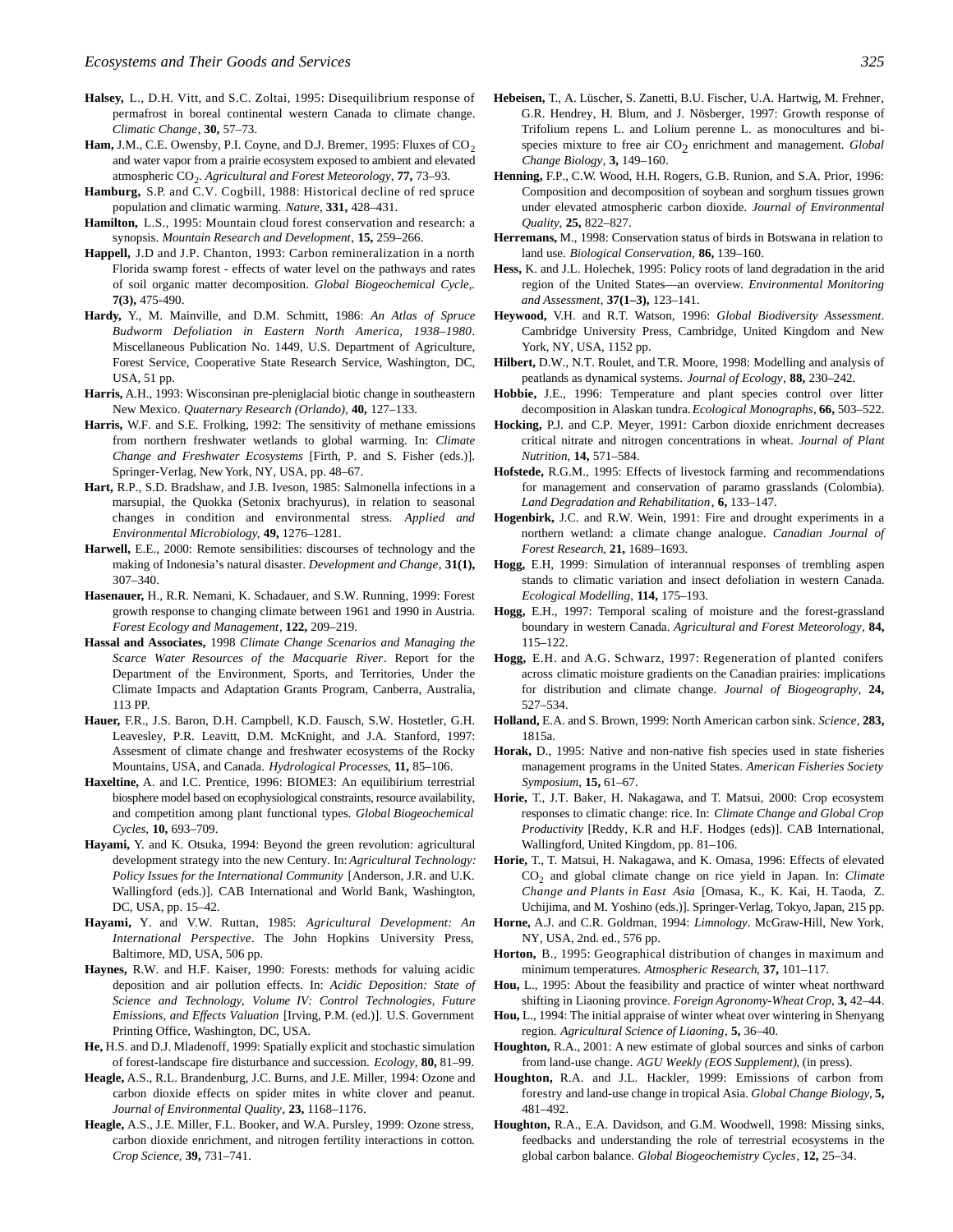- **Houghton,** R.A., J.L. Hackler, and K.T. Lawrence, 1999: The U.S. carbon budget: contributions from land-use change. *Science*, **285,** 574–578.
- **Houghton,** R.A., D.L. Skole, C.A. Nobre, J.L. Hackler, K.T. Lawrence, and W.H. Chomentowski, 2000: Annual fluxes of carbon from deforestation and regrowth in the Brazilian Amazon. *Nature*, **403,** 301–304.
- **Houlahan,** J.E., C.S. Findlay, B.R. Schmidt, A.H. Meyer, and S.L. Kuzmin, 2000: Quantitative evidence for global amphibian population declines. *Nature*, **752,** 752–755.
- **Howden,** S.M., P.J. Reyenga, and H. Meinke, 1999a: *Global Change Impacts* on Australian Wheat Cropping. Working Paper Series 99/04, Commonwealth Scientific and Industrial Research Organisation. Resource Futures Program, Australia, 122 pp.
- **Howden,** S.M., G.M. McKeon, J.O. Carter, and A. Beswick, 1999b: Potential global change impacts on  $C_3$ - $C_4$  grass distribution in eastern Australian rangelands. In: People and Rangelands: Building the Future. Proceedings *of the VI International Rangeland Congress, Townsville, Australia, July 19-23 1999* [Eldridge, D. and D. Freudenberger (eds.)]. The V I International Rangelands Congress, Aithkenval, Australia, pp. 41–43.
- **Howden,** S.M., J.L. Moore, G.M. McKeon, P.J. Reyenga, J.O. Carter, and J.C. Scanlan, 1999c: Dynamics of mulga woodlands in south-west Queensland: global change impacts and adaptation. In: *Modsim'99 International Congress on Modelling and Simulation Proceedings, December 6–9, Hamilton, New Zealand*. pp. 637–642.
- **Howden,** S.M., G.M. McKeon, L. Walker, J.O. Carter, J.P. Conroy, K.A. Day, W.B. Hall, A.J. Ash, and O. Ghannoum, 1999d: Global change impacts on native pastures in south-east Queensland, Australia. *Environmental Modelling and Software*, **14,** 307–316.
- **Hrabik,** T.R., J.J. Magnuson, and A.S. Mclain, 1998: Predicting the effects of rainbow smelr on native fishes: evidence from long-term research on two lakes. *Canadian Journal of Fisheries and Aquatic Science*, **55**, 1364-1371.
- **Hughes,** L., 2000: Biological consequences of global warming: is the change already apparent? *Trends in Ecology and Evolution*, **15,** 56–61.
- **Hulme,** M., E.M. Barrow, N.W. Arnell, P.A. Harrison, T.C. Johns, and T.E. Downing, 1999: Relative impacts of human-induced climate change and natural climate variability. *Nature*, **397,** 688–691.
- **Hungate,** B.A., F.S. Chapin, E.A. Zhong, E.A. Holland, and C.B. Field, 1997a: Stimulation of grassland nitrogen cycling under carbon dioxide enrichment. *Oecologia*, **109,** 149–153.
- **Hungate,** B.A., E.A. Holland, R.B. Jackson, F.S. Chapin, H.A. Mooney, and C.B. Field, 1997b: The fate of carbon in grasslands under carbon dioxide enrichment. *Nature*, **388,** 576–579.
- **Hunsaker**, D.J., G.R. Hendrey, B.A. Kimball, K.F. Lewin, J.R. Mauney, and J. Nagy, 1994: Cotton evapotranspiration under field conditions with CO<sup>2</sup> enrichment and variable soil moisture regimes. *Agricultural and Forest Meteorology*, **70,** 247–258.
- **Hunt,** H.W., E.T. Elliott, J.K. Detling, J.A. Morgan, and D.-X. Chen, 1996: Responses of a  $C_3$  and  $C_4$  perennial grass to elevated  $CO_2$  and climate change. *Global Change Biology,* **2,** 35–47.
- **Huntley,** B., 1995: Plant species response to climate change: implications for the conservation of European birds. *Ibis*, **137(1),** 127–138.
- Huntley, B., P.M. Berry, W. Cramer, and A.P. McDonald, 1995: Modelling present and potential future ranges of some European higher plants using climate response surfaces. *Journal of Biogeography*, **22,** 967–1001.
- **Hurtt,** G.C., P.R. Moorcroft, S.W. Pacala, and S.A. Levin, 1998: Terrestrial models and global change - Challenges for the future. *Global Change Biology,* **4(5),** 581-590.
- Hutchin, P.R., M.C. Press, J.A. Lee, and T.W. Ashenden, 1995: Elevated concentrations of  $CO<sub>2</sub>$  may double methane emissions from mires. *Global Change Biology*, **1,** 125–128.
- **Hutchins,** M., R. Wiese, and K. Willis, 1996: Why we need captive breeding. In: *1996 AZA Annual Conference Proceedings*. American Zoo and Aquarium Association, Bethesda, MD, USA, pp. 77–86.
- **Hyvönen,** T., A. Ojala, P. Kankaala, and P.J. Martikainen, 1998: Methane release from stands of water horestail (Equisetum fluviatile) in a boreal lake. *Freshwater Biology*, **40,** 275–284.
- **Ibrahim,** S., 1996: Forest management systems in peat swamp forest: a Malaysian perspective. In: *Tropical Lowland Peatlands of Southeast Asia* [Maltby, E., C.P. Immirzi, and R.J. Safford (eds.)]. IUCN, Gland, Switzerland, pp. 175–180.
- **ICRF,** 1998: *Second National Communication*. Roshydromet, Interagency Commission of the Russian Federation on Climate Change Problems, Moscow, Russia, 67 pp.
- **Idso,** K.E. and S.B. Idso, 1994: Plant responses to atmospheric  $CO_2$  enrichment in the face of environmental constraints: a review of the past ten year's research. *Agricultural Forest Meteorology*, **69,** 153–203.
- **Idso,** S.B., 1999: The long-term response of trees to atmospheric  $CO_2$  enrichment. *Global Change Biology*, **5,** 593–595.
- **Idso,** S.B. and B.A. Kimball, 1993: Tree growth in carbon dioxide enriched air and its implications for global carbon cycling and maximum levels of atmospheric CO<sup>2</sup> . *Global Biogeochemical Cycles*, **7,** 537–555.
- **Imaki,** T., S. Tokunaga, and S. Obara, 1987: High temperature-induced spikelet sterility of rice in relation to flowering time. *Japanese Journal of Crop Science*, **56,** 209–210 (in Japanese).
- **Imhoff,** M.L., E. Levine, M.V. Privalsky, V. Brown, W.T. Lawrence, C.D. Elvidge, and T. Paul, 1997: Using nighttime DMSP/OLS images of city lights to estimate the impact of urban land use on soil resources in the United States. *Remote Sensing of Environment*, **59,** 105–117.
- **Immirzi,** C.P., E. Maltby, and P. Vijarnsorn, 1996: Development problems and perspectives in the peat swamps of Southern Thailand: results of a village survey. In: *Tropical Lowland Peatlands of Southeast Asia* [Maltby, E., C.P. Immirzi, and R.J. Safford (eds.)]. IUCN, Gland, Switzerland, pp. 199–246.
- **Immirzi,** C.P., E. Maltby, and R.S. Clymo, 1992: *The Global Status of Peatlands and Their Role in Carbon Cycling.* A report for the Friends of the Earth by the Wetland Ecosystems Research Group, Department of Geology, University of Exeter, London, United Kingdom.
- **Ingram,** H.A.P., 1983: Hydrology. In: *Ecosystems of the World 4B Mires: Swamp, Bog, Fen and Moor. Regional Studies* [Gore, A.J.P. (ed.)]. Elsevier, Amsterdam, The Netherlands, pp. 67–158.
- **Innes,** J.L. 1991: High-altitude and high-latitude tree growth in relation to past, present and future global climate change. *The Holocene*, **12,** 168–173.
- **IPCC,** 2000: *Land Use, Land-Use Change, and Forestry*. *A Special Report of the IPCC* [Watson, R.T., I.R. Noble, B. Bolin, N.H. Ravindranath, D.J. Verardo, and D.J. Dokken (eds.)]. Cambridge University Press, Cambridge, United Kingdom and New York, NY, USA, 377 pp.
- **IPCC,** 1998: *The Regional Impacts of Climate Change: An Assessment of Vulnerability. Special Report of IPCC Working Group II* [Watson, R.T., M.C. Zinyowera, and R.H. Moss (eds.)]. Intergovernmental Panel on Climate Change, Cambridge University Press, Cambridge, United Kingdom and New York, NY, USA, 517 pp.
- **IPCC,** 1990: *Climate Change: The IPCC Scientific Assessment, Working Group I* [Houghton, J.T., G.J. Jenkins, and J.J. Ephraums (eds.)]. Cambridge University Press, Cambridge, United Kingdom and New York, NY, USA, 364 pp.
- **Irland,** L., 1998: Ice storm 1998 and the forests of the Northeast. *Journal of Forestry*, **96,** 22–30.
- **Irland,** L., D. Adams, R. Alig, C.J. Betz, C. Chen, M. Muchins, B.A. McCarl, K. Skog, and B. Sohngen, 2001: Assessing socioeconomic impacts of climate change on U.S. forests, wood product markets, and forest recreation. *BioScience*, (in press).
- **Isack,** H.A., 1987: The cultural and economic importance of birds among the Boran people of northern Kenya. In: *The Value of Birds. ICBPTechnical Publication No. 6* [Diamond, A.W. and F.L. Filion (eds.)]. International Council for Bird Preservation, Cambridge, United Kingdom and New York, NY, USA, pp. 89–98.
- **Isaev,** A.S. (ed.), 1997: *Program of Extraordinary Activities on Biolgical Fighting with Dangerous Insects in Forests of the Krasnoyarsk Kray*. Project Report, Russian Federal Forest Service, Moscow, Russia, 154 pp. (in Russian).
- **IUCN,** 2000: *2000 IUCN Red List of Threatened Animals*. IUCN, Gland, Switzerland.
- **IUCN,** 1996: The 1996 IUCN Red List of Threatened Animals. IUCN,Gland, Switzerland.
- **IUCN,** 1994: *1994 IUCN Red List of Threatened Animals*. IUCN, Gland, Switzerland.
- **Ivanova,** K.E., 1981: *Water Movement in Mirelands*. Academic Press, London, United Kingdom, 276 pp.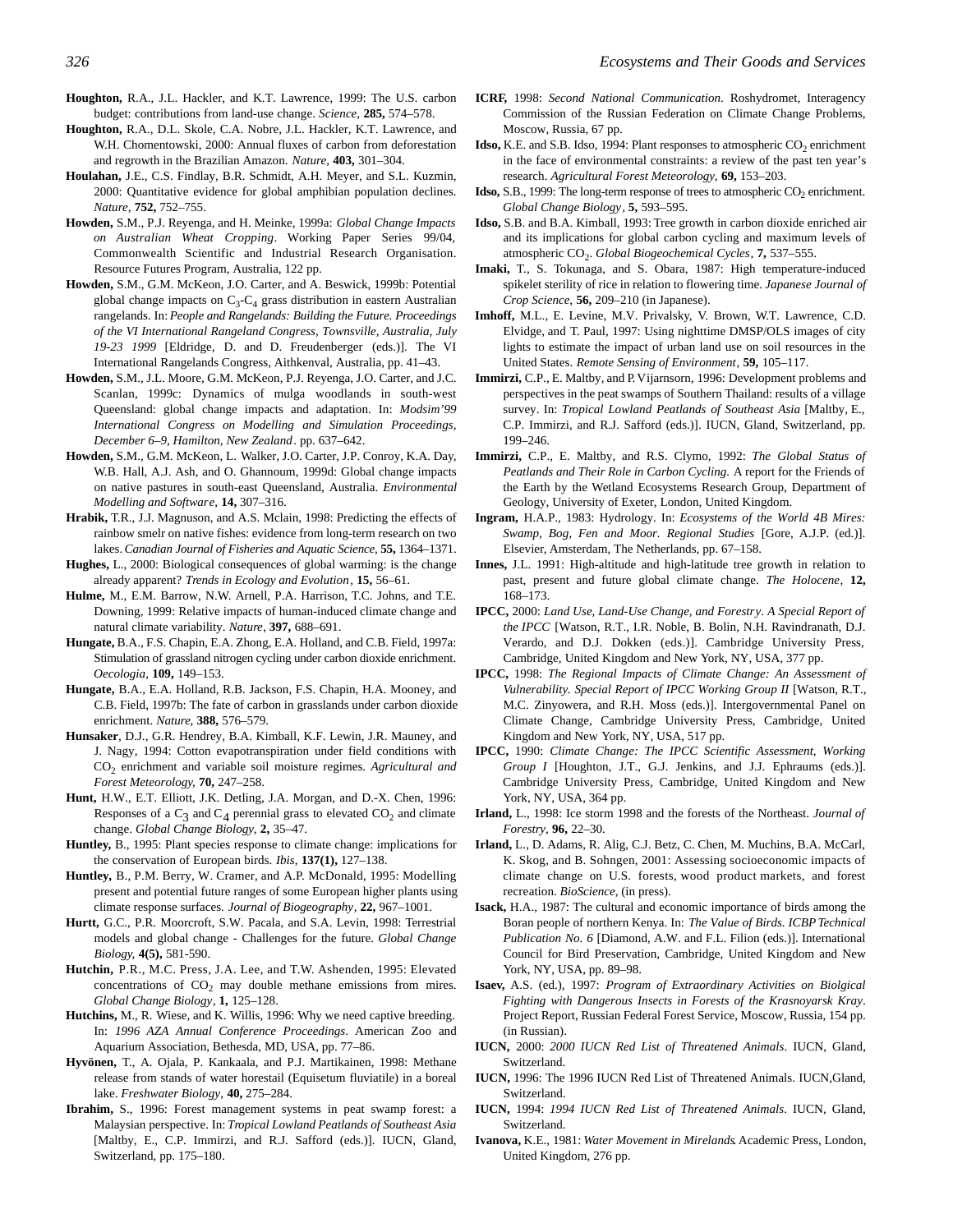- **Iverson,** L.R. and A.M. Prasad, 1998: Predicting abundance of 80 tree species following climate change in the eastern United States. *Ecological Monographs*, **68,** 465–485.
- **Iverson,** L.R., A. Prasad, and M.W. Schwartz, 1999: Modeling potential future individual tree-species distributions in the eastern United States under a climate change scenario: a case study with Pinus virginiana. *Ecological Modelling*, **115,** 77–93.
- Izrael, Y., Y. Anokhin, and A.D. Eliseev, 1997: Adaptation of water management to climate change. In: *Global Changes of Environment and Climate: Collection of Selected Scientific Papers* [Laverov, N.P. (ed.)]. The Federal Research Program of Russia, Russian Academy of Sciences, Moscow, Russia, pp. 373–392.
- **Jablonski,** D. and J.J. Sepkoski, 1996: Paleobiology, community ecology, and scales of ecological pattern. *Ecology*, **77,** 1367–1378.
- **Jackson,** S.T. and C.Y. Weng, 1999: Late quaternary extinction of a tree species in eastern North America. *Proceedings of the National Academy of Sciences of the United States of America*, **96,** 13847–13852.
- **Jackson,** D., 2000: Now that we have bass everywhere, what are they doing? In: *Abstracts of the American Fisheries Society 130th Annual Meeting, August 20–24, 2000, St. Louis, Missouri, USA*.
- **Jacobs,** B.C. and C.J. Pearson, 1999: Growth, development and yield of rice in response to cold temperature. *Journal of Agronomy and Crop Science*, **182,** 79–88.
- Jacobs, S.S. and J.C. Comiso, 1997: Climate variability in the Amundsenand Bellingshausen Seas. *Journal of Climate*, **10,** 697–709.
- **Jacoby,** G.C. and R.D. D'Arrigo, 1995: Tree ring width and density evidence of climatic and potential forest change in Alaska. *Global Biogeochemical Cycles*, **9,** 227–234.
- **Jardine,** K., 1994: Finger on the carbon pulse. *The Ecologist*, **24,** 220–224.
- **Jarvinen,** A., 1996: Correlation between egg size and clutch size in the Pied Flycatcher Ficedula hypoleuca in cold and warm summers. *Ibis*, **138,** 620–623.
- **Jarvinen,** A., 1994: Global warming and egg size of birds. *Ecography*, **17(1),** 108–110.
- **Jarvinen,** A., 1989: Patterns and causes of long-term variation in reproductive traits of the Pied Flycatcher Ficedula hypoleuca in Finnish Lapland. *Ornis Fennica*, **66,** 24–31.
- **Jarvis,** P.G., J.M. Massheder, S.E. Hale, J.B. Moncrief, M. Rayment, and S.L. Scott, 1997: Seasonal variation of carbon dioxide, water vapour, and energy exchanges of a boreal black spruce forest. *Journal of Geophysical Research*, **102(D4),** 28953–28966.
- Jauhiainen, J. and J. Silvola, 1999: Photosynthesis of *Sphagnum fuscum* at longterm raised CO<sub>2</sub> concentrations. *Annales Botanici Fennici*, **36(1)**, 11-19.
- **Jauhiainen,** J., J. Silvola, and H. Vasander, 1998a: The effects of increased nitrogen deposition and  $CO<sub>2</sub>$  on Sphagnum angustifolium and S. warnstorfii. *Annales Botanici Fennici*, 35(4), 247-256.
- **Jauhiainen,** J., H. Vasander, and J. Silvola, 1998b: Nutrient concentration in Sphagna at increased N-deposition rates and raised atmospheric  $CO<sub>2</sub>$ concentrations. *Plant Ecology*, **138,** 149–160.
- **Jauhiainen,** J., J. Silvola, K. Tolonen, and H. Vasander, 1997: Response of Sphagnum fuscum to water levels and CO<sub>2</sub> concentration. *Journal of Bryology*, **19,** 391–400.
- Jauhiainen, J., H. Vasander, and J. Silvola, 1994: Response of Sphagnum fuscum to N deposition and increased CO<sub>2</sub>. *Journal of Bryology*, **18**, 83–95.
- **Jefferies,** R.L., J. Svoboda, G. Henry, M. Raillard, and R. Ruess, 1992: Tundra grazing systems and climatic change. In: *A rctic Ecosystems in a Changing Climate: An Ecophysiological Perspective* [Chapin, R.S., R.L. Jeffries, J.F. Reynolds, G.R. Shaver, J. Svoboda, and E. Chu (eds.)]. Academic Press, San Diego, USA, pp. 391–412.
- **Jinghua,** W. and L. Erda, 1996: The impacts of potential climate change and climate variability on simulated maize production in China. *Water, Air, and Soil Pollution,* **92,** 75–85.
- **Johns,** J., P. Barreto, and C. Uhl, 1996: Logging damage during planned and unplanned logging operations in the eastern Amazon. *Forest Ecology and Management*, **89,** 59–77.
- **Johnson,** C.W., 1985: *Bogs of the Northeast*. University Press of New England, Hanover and London, NH, USA,269 pp.
- **Johnson,** D.G., 1999: Food security and world trade prospects. *American Journal of Agricultural Economics*, **80,** 941–947.
- **Johnson,** H.D., 1965: Response of animals to heat. *Meteorological Monographs*, **6,** 109–122.
- **Jonauskas,** P., 1996: Making multiple land use work. In: *Proceedings of the Wetlands Workshop, December 1994, Darwin* [Jonauskas, P. (ed.)]. Department of Lands, Planning and the Environment, Darwin, Australia, 120 pp.
- **Jones,** M.B. and M. Jongen, 1996: Sensitivity of temperate grassland species to elevated atmospheric  $CO<sub>2</sub>$  and the interaction with temperature and water stress. *Agricultural and Food Science in Finland*, **5,** 271–283.
- **Joyce,** L., J. Aber, S. McNulty, V. Dale, A. Hansen, L. Irland, R. Neilson, and K. Skog, 2000: Potential consequences of climate variability and change for the forests of the United States. In: *Climate Change Impacts on the United States: Foundation Report*. National Assessment Synthesis Team, Cambridge University Press, Cambridge, United Kingdom, and New York, NY, USA, (in press).
- **Joyce,** L.A., J.R. Mills, L.S. Heath, A.D. McGuire, R.W. Haynes, and R.A. Birdsey, 1995: Forest sector impacts from changes in forest productivity under climate change. *Journal of Biogeography*, **22,** 703–713.
- **Kandeler,** E., D. Tscherko, R.D. Bardgett, P.J. Hobbs, C. Kampichler, and T.H. Jones, 1998: The response of soil microorganisms and roots to elevated CO<sup>2</sup> and temperature in a terrestrial model ecosystem. *Plant and Soil*, **202,** 251–262.
- **Kankaala,** P., L. Arvola, T. Tulonen, and A. Ojala, 1996: Carbon budget for the pelagic food web of the euphotic zone in a boreal lake (Lake Paajarvi). *Canadian Journal of Fisheries and Aquatic Sciences*, **53,** 1663–1674.
- Karim, Z., S.G. Hussain, and M. Ahmed, 1996: Assessing impacts of climatic variations on foodgrain production in Bangladesh. *Water, Air, and Soil Pollution*, **92,** 53–62.
- **Kasimir-Klemedtsson,** A., L. Klemedtsson, K. Berglund, P. Martikainen, J. Silvola, and O. Ocenema, 1997: Greenhouse gas emissions from farmed organic soils: a review. *Soil Use and Management*, **13,** 245–250.
- **Kasischke,** E.S., K. Bergen, R. Fennimore, F. Sotelo, G. Stephens, A. Janetos, and H.H. Shugart, 1999: Satellite imagery gives clear picture of Russian's boreal forest fires. *Transactions of the American Geophysical Union*, **80,** 141–147.
- Kasischke, E.S., N.L. Christensen, and B.J. Stocks, 1995: Fire, global warming and the carbon balance of boreal forests. *Ecological Applications*, **5,** 437–451.
- **Kattenberg,** A., F. Giorgi, H. Grassl, G.A. Meehl, J.F.B. Mitchell, R.J. Stouffer, T. Kokioka, A.J. Weaver, and T.M.L. Wigley, 1996: Climate models: projections of future climate. In: *Climate Change 1995: The Science of Climate Change. Contribution of Working Group I to the Second Assessment Report of the Intergovernmental Panel on Climate Change* [Houghton, J.T., L.G. Meira Filho, B.A. Callander, N. Harris, A. Kattenberg, and K. Maskell (eds.)]. Cambridge University Press, Cambridge, United Kingdom and New York, NY, USA, pp. 285–357.
- Kaufman, L.S., 1992: Catastrophic change in species-rich freshwater ecosystems, the lessons of Lake Victoria. *Bioscience*, **42,** 846–852.
- **Kaufmann,** R.K. and S.E. Snell, 1997: A biophysical model of corn yield: integrating climatic and social determinants. *American Journal of Agricultural Economics*, **79,** 178–190.
- Kauppi, P., K. Mielikainen, and K. Kuusela, 1992: Biomass and carbon budget of European forests, 1971–1990. *Science*, **256,** 70–74.
- **Keane,** R.E., P. Morgan, and J.D. White 1999: Temporal patterns of ecosystem processes on simulated landscapes in Glacier National Park, Montana, USA. *Landscape Ecology*, **14,** 311–329.
- Keeling, C.D., J.F.S. Chin, and T.P. Whorf, 1996: Increased activity of northern vegetation inferred from atmospheric CO<sub>2</sub> measurements. *Nature*, 382, 146–149.
- **Keleher,** C.J. and F.J. Rahel, 1996: Thermal limits to salmonid distributions in the Rocky Mountain Region and the potential habitat loss due to global warming: a geographic information system (GIS) approach. *Transactions of the American Fisheries Society*, **125,** 1–13.
- **Kelly,** C.A., J.W.M. Rudd, R.A. Bodaly, N.T. Roulet, V.L. St. Louis, A. Heyes, T.R. Moore, R. Aravena, B. Dyck, R. Harris, S. Schiff, B. Warner, and G. Edwards, 1997: Increases in fluxes of greenhouse gases and methyl mercury following flooding of an experimental reservoir. *Environmental Science and Technology*, **31,** 1334–1344.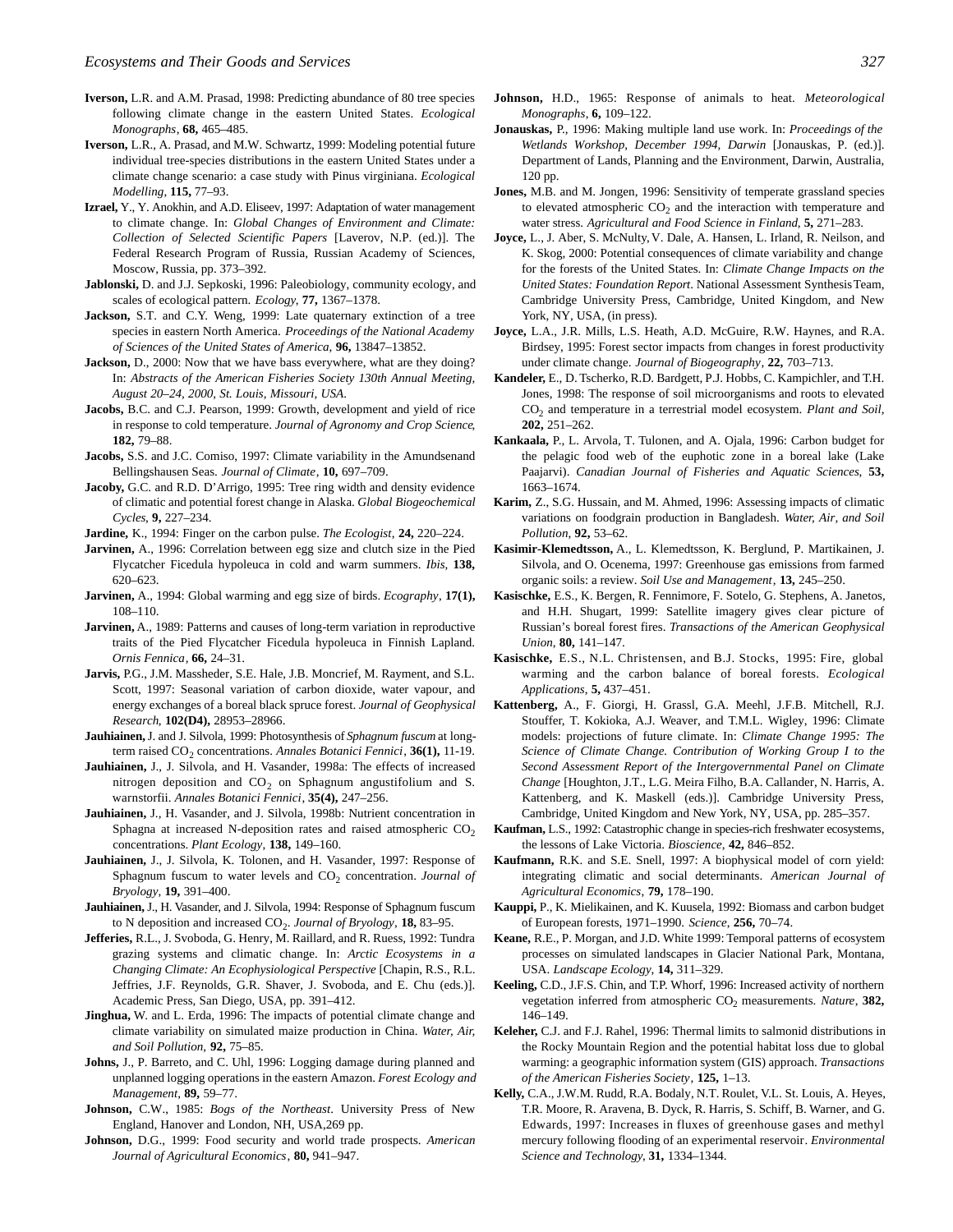- **Keltikangas,** M., J. Laine, P. Puttonen, and K. Seppälä, 1986: Vuosina 1930–1978 metsäojitetut suot: ojitusalueiden inventoinnin tuloksia. (Summary: Peatlands drained for forestry during 1930–1978: results from field surveys of drained areas). *Acta Forestalia Fennica*, **193,** 1–94.
- **Kerr, J.** and L. Packer, 1998: The impact of climate change on mammal diversity in Canada. *Environmental Monitoring and Assessment*, **49,** 263–270.
- **Keys,** D., 1992: *Canadian Peat Harvesting and the Environment*. North American Wetlands Conservation Council, Ottawa, ON, Canada.
- **Kienast,** F., O. Wildi, and B. Brzeziecki, 1998: Potential impacts of climate change on species richness in mountain forests: an ecological risk assessment. *Biological Conservation*, **83,** 291–305.
- Kile, G.A., G.I. McDonald, and J.W. Byler, 1991: Ecology and disease in n a tural forests. In: *Agricultural Handbook 691*. U.S. Dept. of Agriculture, Washington, DC, USA, pp. 102–121.
- **Kimball,** B.A., F.S. Mauney, F.S. Nakayama, and S.B. Idso, 1993: Effects of elevated CO<sub>2</sub> and climate variables on plants. *Journal of Soil Water Conservation*, **48,** 9–14.
- **Kimball,** B.A., P.J. Pinter Jr., G.W. Wall, R.L. Garcia, R.L. La Morte, P.M.C. Jak, K.F. Arnoud Frumau, and H.F. Vugts, 1997: *Comparison of Responses of Vegetation to Elevated Carbon Dioxide in Free Air and Open-Top Chamber Facilities: Advances in Carbon Dioxide Research*. ASASpecial Publication, USA, 61 pp.
- **Kimball,** B.A., P.J. Pinter Jr., R.L. Garcia, R.L. LaMorte, G.W. Wall, D.J. Hunsaker, G. Wechsung, F. Wechsung, and T. Karschall, 1995: Productivity and water use of wheat under free-air  $CO_2$  enrichment. *Global Change Biology*, **1,** 429–442.
- **Kimball,** B.A., R.L. LaMorte, R.S. Seay, J. Pinter, P.J. Pinter, R.R. Rokey, D.J. Hunsaker, W.A. Dugas, M.L. Heuer, and J.R. Mauney, 1994: Effects of free-air  $CO_2$  enrichment on energy balance and evapotranspiration of cotton. *Agricultural and Forest Meteorology*, **70,** 259–278.
- **Kimball,** B.A., R.L. LaMorte, J. Pinter, P.J.Pinter, G.W. Wall, D.J. Hunsaker, F.J. Adamsen, S.W. Leavitt, T.L. Thompson, A.D. Matthias, and T.J. Brooks, 1999: Free-air CO<sub>2</sub> enrichment and soil nitrogen effects on energy balance and evapotranspiration of wheat. *Water Resources Research*, **35,** 1179–1190.
- King, G.A. and R.P. Neilson, 1992: The transient response of vegetation to climate change: a potential source of CO<sub>2</sub> to the atmosphere. *Water, Air, and Soil Pollution*, **64(1–2),** 365–383.
- **Kirilenko,** A.P. and A.M. Solomon, 1998: Modeling dynamic vegetation response to rapid climate change using bioclimatic classification. *Climatic Change*, **38,** 15–49.
- **Kirk,** D.A., M.D. Evenden, and P. Mineau, 1996: Past and current attempts to evaluate the role of birds as predators of insect pests in temperate agriculture. In: *Current Ornithology* [Nolan, V. Jr. and E. Ketterson (eds.)]. Plenum Press, New York, NY, USA, pp. 175–269.
- Kirschbaum, M.U.F., 2000: Will changes in soil organic matter act as a positive or negative feedback on global warming? *Biogeochemistry*, 48, 21–51.
- **Kirschbaum,** M.U.F., A. Fischlin, M.G.R. Cannell, R.V.O. Cruz, W. Cramer, A. Alvarez, M.P. Austin, H.K.M. Bugmann, T.H. Booth, N.W.S. Chipompha, W.M. Cisela, D. Eamus, J.G. Goldammer, A. Henderson-Sellers, B. Huntley, J.L. Innes, M.R. Kaufmann, N. Kräuchi, G.A. Kile, A.O. Kokorin, C. Körner, J. Landsberg, S. Linder, R. Leemans, R.J. Luxmoore, A. Markham, R.E. McMurtrie, R.P. Neilson, R.J. Norby, J.A. Odera, I.C. Prentice, L.F. Pitelka, E.B. Rastetter, A.M. Solomon, R. Stewart, J. van Minnen, M. Weber, and D. Xu, 1996: Climate change impacts on forests. In: *Climate Change 1995: Impacts, Adaptations and Mitigation of Climate Change: Scientific-Technical Analyses. Contribution of Working Group II to the Second Assessment Report of the Intergovernmental Panel on Climate Change* [Watson, R.T., M.C. Zinyowera, and R.H. Moss (eds.)]. Cambridge University Press, Cambridge, United Kingdom and New York, NY, USA, pp. 95–129.
- **Kleidon,** A. and H.A. Mooney, 2000: A global distribution of biodiversity inferred from climatic constraints: results from a process-based modelling study. *Global Change Biology*, **6,** 507–523.
- **Kleiman,** D.G., B.B. Beck, J.M. Dietz, and L.A. Dietz, 1991: Costs of a reintroduction and criteria for success: accounting and accountability in the golden lion tamarin conservation program. *Symposium of the Zoological Society of London*, **62,** 125–142.
- **Klinedinst,** P.L., D.A. Wilhite, G.L. Hahn, and K.G. Hubbard, 1993: The potential effects of climate change on summer season dairy cattle milk production and reproduction. *Climatic Change*, **23,** 21–36.
- Kohfeld, K.E. and S.P. Harrison, 2000: How well can we simulate past climates? Evaluating the models using global palaeoenvironmental datasets. *Quaternary Science Reviews*, **19**, 321-346.
- **Komulainen,** V.-M., H. Nykänen, P.J. Martikainen, and J. Laine, 1998: Shortterm effect of restoration on vegetation succession and methane emissions from peatlands drained for forestry in southern Finland. *Canadian Journal of Forest Research*, **28,** 402–411.

Körner, C., 1999: Alpine Plant Life. Springer-Verlag, Berlin, Germany, 330 pp.

- **Körner,** C., 1996: The response of complex multispecies systems to elevated CO<sup>2</sup> . In: *Global Change and Terrestrial Ecosystems* [Walker, B. and W. Steffen (eds.)]. IGBP book series, Cambridge University Press, Cambridge, United Kingdom and New York, NY, USA, pp. 20–42.
- **Körner,** C., 1995a: Towards a better experimental basis for upscaling plant responses to elevated CO<sub>2</sub> and climate warming. *Plant Cell and Environment*, **18,** 1101–1110.
- Körner, C., 1995b: Alpine plant diversity: a global survey and functional interpretations. In: *Arctic and Alpine Biodiversity: Patterns, Causes, and Ecosystem Consequences* [Chapin, F.S. III and C. Körner (eds.)]. Springer-Verlag, Berlin, Germany, pp. 45–62.
- **Kortelainen,** P., J. Huttunen, T. Vaisanen, T. Mattsson, P. Karjalainen, and P. Martikainen, 2001: CH<sub>4</sub>, CO<sub>2</sub>, and N<sub>2</sub>O supersaturation in 12 Finnish lakes before and after ice-melt. *Verhandlungen der Internationalen Vereinigung fuer Limnologie*, (in press).
- Krabbenhoft, D.P. and K.E. Webster, 1995: Transient hydrogeological controls in the chemistry of a seepage lake. Water Resources Journal, **31(9),** 2295–2305.
- **Krankina,** O.N., R.K. Dixon, A.Z. Shvidenko, A.V. Selikhovkin, 1994: Forest dieback in Russia: causes, distribution and implications for the future. *World Resource Review*, **6(4),** 524–534.
- **Kratz,** T.K., R.B. Cook, C.J. Bowser, and P.L. Brezonik, 1987: Winter and spring pH depressions in northern Wisconsin lakes caused by increases in pCO<sup>2</sup> . *Canadian Journal of Fisheries and Aquatic Sciences*, **44(5),** 1082–1088.
- **Kratz,** T.K., B.P. Hayden, B.J. Benson, and W.Y.B. Chang, 2001: Patterns in the interannual variability of lake freeze and thaw dates. *Verhandlungen der Internationalen Vereinigung fuer Limnologie*, (in press).
- **Kratz,** T.K., B.J. Benson, E.R. Blood, G.L. Cunningham, and R.A. Dahlgren, 1991: The influence of landscape position on temporal variability in four North American ecosystems. *The American Naturalist*, **138(2),** 355–378.
- **Kratz,** T.K., K.E. Webster, C.J. Bowser, J.J. Magnuson, and B.J. Benson, 1997: The influence of landscape position on lakes in northern Wisconsin. *Freshwater Biology*, **37,** 209–217.
- **Kuhry,** P., B.J. Nicholson, L.D. Gignac, D.H. Vitt, and S.E. Bayley, 1993: Development of Sphagnum dominated peatlands in boreal continental Canada. *Canadian Journal of Botany*, **71,** 10–22.
- **Kullman,** L., 1993: Tree limit dynamics of Betula pubescens spp. tortuosa in relation to climate variability: evidence from central Sweden. *Journal of Vegetation Science*, **4,** 765–772.
- **Kullman,** L., 1991: Pattern and process of present tree-limits in the Tärna region, southern Swedish Lapland. *Fennia*, **169,** 25–38.
- **Kullman,** L., 1990: Dynamics of altitudinal tree-limits in Sweden: a review. *Norsk Geografisk Tidsskrift*, **44,** 103–116.
- **Kullman,** L., 1986: Recent tree-limit history of Picea abies in the southern Swedish Scandes. *Canadian Journal of Forest Research*, **16,** 761–771.
- **Kurz,** W.A. and M.J. Apps, 1999: A 70-year retrospective analysis of carbon fluxes in the Canadian forest sector. *Ecological Applications*, **9(2),** 526–547.
- Kurz, W.A., M.J. Apps, B.J. Stocks, and W.J.A. Volney, 1995: Global climatic change: disturbance regimes and biospheric feedbacks of temperate and boreal forests. In: *Biospheric Feedbacks in the Global Climate System: Will the Warming Feed the Warming?* [Woodwell, G.F. and F. McKenzie (eds.)]. Oxford University Press, New York, NY, USA, pp. 119–133.
- **Kuusela,** K., 1992: *The Dynamics of Boreal Forests*. Finnish National Fund for Research and Development, SITRA, Helsinki, Finland, 172 pp.
- **Lachenbruch,** A.H. and B.V. Marshall, 1986: Climate change: geothermal evidence from permafrost in the Alaskan Arctic. *Science*, **34,** 689–696.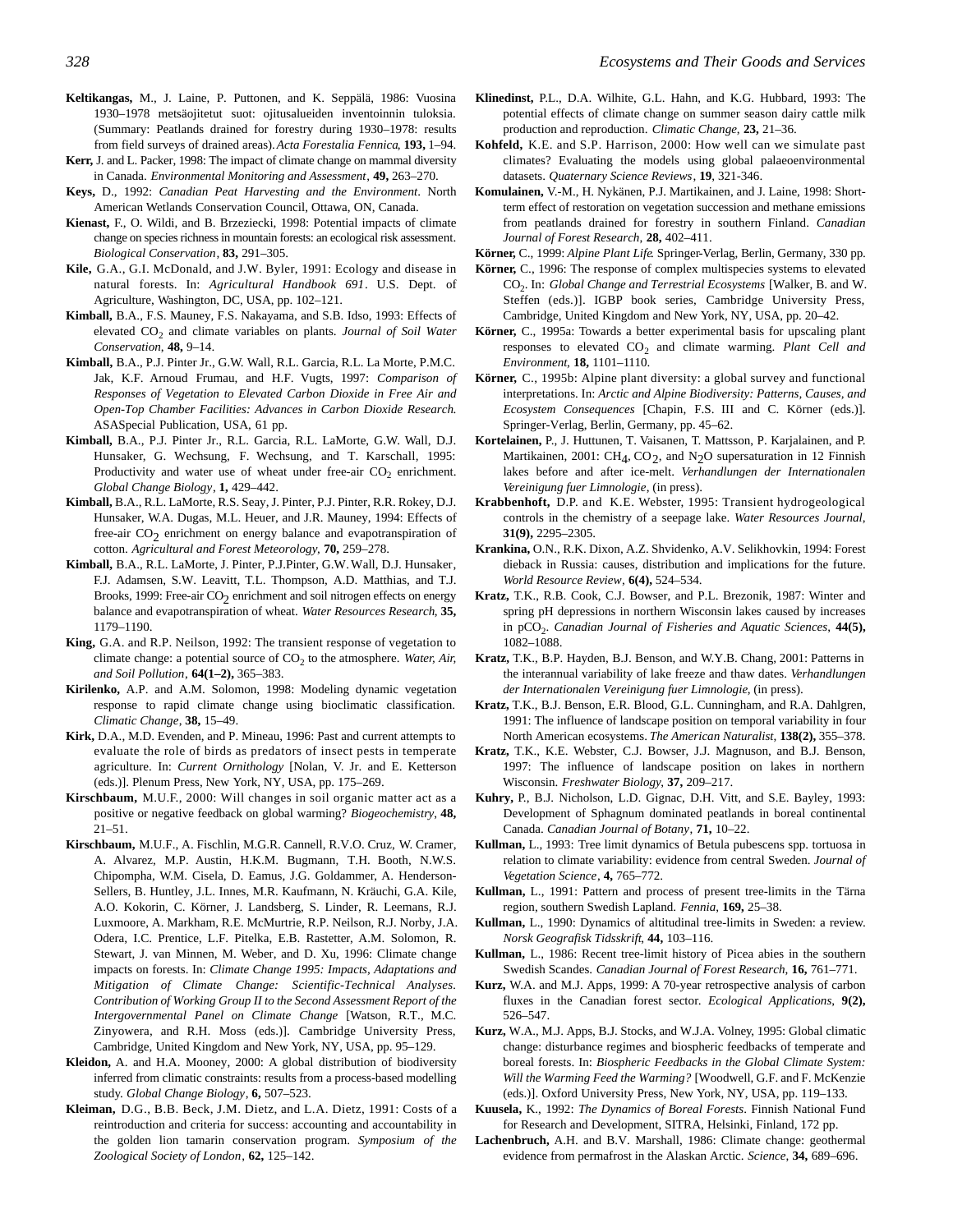- **Lafleur,** P.M., J.H. McCaughey, D.W. Joiner, P.A. Bartlett, and D.E. Jelinski, 1997: Seasonal trends in energy, water and carbon dioxide fluxes at a northern boreal wetland. *Journal of Geophysical Research*, **102(D24),** 29009–29020.
- Laiho, R. and L. Finér, 1996: Changes in root biomass after water-level drawdown on pine mires in Southern Finland. *Scandinavian Journal of Forest Research*, **11,** 251–260.
- **Laiho,** R. and J. Laine, 1997: Tree stand biomass and carbon content in an age sequence of drained pine mires in southern Finland. *Forest Ecology and Management*, **93,** 161–169.
- Laine, J. and I. Vanha-Majamaa, 1992: Vegetation ecology along a trophic gradient on drained pine mires in southern Finland. *Annales Botanici Fennici*, **29,** 213–233.
- **Laine,** J., H. Vasander, and T. Laiho, 1995: Long-term effects of water level drawdown on the vegetation of drained pine mires in southern Finland. *Journal of Applied Ecology*, **32,** 785–802.
- **Laine,** J., J. Silvola, K. Tolonen, J. Alm, H. Nykänen, H. Vasander, T. Sallantaus, I. Savolainen, J., Sinisalo, and P.J. Martikainen, 1996: Effect of water-level drawdown in northern peatlands on the global climatic warming. *Ambio*, **25,** 179–184.
- **Lal,** R, 1989: Conservation tillage for sustainable agriculture. *Advanced Agronomy*, **42,** 85–197.
- **Lal,** R., G.F. Hall, and F.P. Miller, 1989: Soil degradation, I: basic processes. *Land Degradation and Rehabilitation*, **1,** 51–69.
- **Lal,** R., H.M. Hassan, and J. Dumanski, 1999: Desertification control to sequester C and mitigate the greenhouse effect. In: *Carbon Sequestration in Soils: Science, Monitoring and Beyond* [Rosenberg, R.J., R.C. Izaurralde, and E.L. Malone (eds.)]. Battelle Press, Columbus, OH, USA, pp. 83–107.
- **Lal**, R., L. M. Kimble, R. F. Follett, and C. V. Cole, 1998: *The Potential of U.S. Crop land for carbon sequestration and greenhouse effect mitigation*. USDA-NRCS, Washington DC. Ann Arbor Press, Chelsea, Michigan, 128 pp.
- **Lal,** R., J.M. Kimble, and B.A. Stewart (eds.), 2000: *Global Climate Change and Cold Regions Ecosystems*. CRC/Lewis Publishers, Boca Raton, FL, USA, 280 pp.
- **Lanner,** R.M., 1996: *Made for Each Other: A Symbiosis of Birds and Pines*. Oxford University Press, Oxford, United Kingdom, 160 pp.
- **Lappalainen,** E., 1996: General review on world peatland and peat resources. In: *Global Peat Resources* [Lappalainen, E. (ed.)]. International Peat Society, Jyväskylä, Finland, pp. 53–56.
- **Lappalainen,** J. and H. Lehtonen, 1995: Year-class strength of pikeperch (Stizostedion lucioperca L.) in relation to environmental factors in a shallow Baltic Bay. Annales Zoologici Fennici, 32, 411-419.
- **LaRose,** S., J. Price, and L. Rochefort, 1997: Rewetting of a cutover peatland: hydrologic assessment. *Wetlands*, **17,** 416–423.
- **Lassiter,** R.R., E.O. Box, R.G. Wiegert, J.M. Johnston, J. Bergengren, and L.A. Suarez, 2000: Vulnerability of ecosystems of the mid-Atlantic region, USA, to climate change. *Environmental Toxicology and Chemistry*, **19,** 1153–1160.
- **Lathrop,** R.C., S.R. Carpenter, and D.M. Robertson, 1999: Summer water clarity responses to phosphorus, Daphnia grazing, and internal mixing in Lake Mendota. *Limnology and Oceanography*, **44(1),** 137–146.
- **Lathrop,** R.C., 1998: *Water Clarity Responses to Phosphorus and Daphnia in Lake Mendota*. Diss. University of Wisconsin-Madison, Madison, WI, USA, 140 pp.
- **Laurance,** W.F., 1996: Catastrophic declines of Australian rainforest frogs: is unusual weather reponsible? *Biological Conservation*, **77,** 203–212.
- **Lavee,** H., A.C. Imeson, and P. Sarah, 1998: The impact of climate change on geomorphology and desertification along a Mediterranean-arid transect. *Land Degradation and Development*, **9(5),** 407–422.
- **Lavoie,** C. and S. Payette, 1996: The long-term stability of the boreal forest limit in subarctic Quebec. *Ecology*, **77,** 1226–1233.
- Le Houérou, H.N., 1996: Climate change, drought and desertification (review). *Journal of Arid Environments*, **34(2),** 133–185.
- **Lee,** H.S. and F. Chai, 1996: Production functions of peat swamp forests in Sarawak. In: *Tropical Lowland Peatlands of Southeast Asia* [Maltby, E., C.P. Immirzi, and R.J. Safford (eds.)]. IUCN, Gland, Switzerland, pp. 129–136.
- **Leemans,** R., 1999: Modelling for species and habitats: new opportunities for problem solving. *The Science of the Total Environment*, **240,** 51–73.
- **Leemans,** R., 1997: Effects of global change on agricultural land use: scaling up from physiological processes to ecosystem dynamics. In: *Ecology in Agriculture* [Jackson, L. (ed.)]. Academic Press, San Diego, CA, USA, pp. 415–452.
- **Legg, C.A.** and Y. Laumonier, 1999: Fires in Indonesia, 1997: a remote sensing perspective. *Ambio*, **28(6),** 479–485.
- **Lehtonen,** H., 1996: Potential effects of global warming on northern European freshwater fish and fisheries. *Fisheries Management and Ecology*, **3(1),** 59–71.
- Leiros, M.C., C. Trasar-Cepeda, S. Seoane, and F. Gil-Sotres, 1999: Dependence of mineralization of soil organic matter on temperature and moisture. *Soil Biology and Biochemistry*, **31,** 327–335.
- **Leng,** R.A., 1990: Factors affecting the utilisation of 'poor quality'forage by ruminants particularly under tropical conditions. *Nutrition Research Reviews*, **3,** 277–303.
- Lenihan, J.M. and R.P. Neilson, 1995: Canadian vegetation sensitivity to projected climatic change at three organizational levels. *Climatic Change*, **30,** 27–56.
- **Lesack,** L.F.W., R.E. Hecky, and P. Marsh, 1991: The influence of frequency and duration of flooding on the nutrient chemistry of Mackenzie Delta lakes. In: *Mackenzie Delta, Environmental Interactions and Implications of Development* [Dixon, J. (ed.)]. National Hydrology Research Institute, NHRI Symposium No. 4, Environment Canada, Saskatoon, SK, Canada, pp. 19–36.
- **Lescop-Sinclair,** K. and S. Payette, 1995: Recent advance of the arctic treeline along the eastern coast of Hudson Bay. *Journal of Ecology*, **83,** 929–936.
- **Levin,** S.A. (ed.), 2000: *Encyclopedia of Biodiversity.* Academic Press, New York, NY, USA, 4700 pp.
- **Lewandrowski,** J. and D. Schimmelpfennig, 1999: Economic implications of climate change for U.S. agriculture: assessing recent evidence. *Land Economics*, **75,** 39–57.
- **Licht,** L.E., 1975: Comparative life history features of the western spotted frog, Rana pretiosa, from low- and high-elevation populations. *Canadian Journal of Zoology*, **53,** 1254–1257.
- **Lillywhite,** H.B., A.K. Mittal, T.K. Garg, and I. Das, 1998: Basking behavior, sweating and thermal ecology of the Indian tree frog Polypedates maculatus. *Journal of Herpetology*, 32, 169-175.
- **Lin,** E., 1997: *Modeling Chinese Agriculture Impact Under Globe Climate Change*. Chinese Agricultural Science and Technology Press, Beijing, China, pp. 61–68.
- Lin, P. and H.A. Regier, 1995: Use of Arrhenius models to describe temperature dependence of organismal rates in fish. *Canadian Special Publication of Fisheries and Aquatic Sciences*, **121,** 211–225.
- Lincoln, D.E., D. Couvet, and N. Sionit, 1986: Response of an insect herbivore to host plants grown in carbon dioxide enriched atmosphere. *Oecologia*, **69,** 556–560.
- **Lincoln,** D.E., N. Sionit, and B.R. Strain, 1984: Growth and feeding response of Psuedoplusia includens (Lepidoptera: Noctuidae) to host plants grown in controlled carbon dioxide atmoshperes. *Environmental Entomology*, **13,** 1527–1530.
- **Lindner,** M., 2000: Developing adaptive forest management strategies to cope with climate change. *Tree Physiology*, **20(5–6),** 299–307.
- **Lindner,** M., 1999: Forest management strategies in the context of potential climate change. *Forstwissenschafliches Centralblatt*, **118(1),** 1–13.
- Lioubimtseva, E., B. Simon, H.M. Faure, L. Fauredenard, and J.M. Adams, 1998: Impacts of climatic change on carbon storage in the Sahara-Gobi Desert Belt since the last glacial maximum. *Global and Planetary Change*, 17, 95-105.
- **Lips,** K.R., 1998: Decline of a tropical montane amphibian fauna. *Conservation Biology*, **12,** 106–117.
- **Liski,** J., H. llvesnieme, A. Makela, and C.J. Westman, 1999:  $CO_2$  emissions from soil in response to climatic warming are overestimated: the decomposition of old soil organic matter is tolerant of temperature. *Ambio*, **28(2),** 171–174.
- **Lloyd,** J. and G.D. Farquhar, 1996: The  $CO<sub>2</sub>$  dependence of photosynthesis, plant-growth responses to elevated atmospheric  $\mathrm{CO}_2$  concentrations and their interaction with soil nutrient status, I: general principles and forest ecosystems. *Functional Ecology*, **10,** 4–32.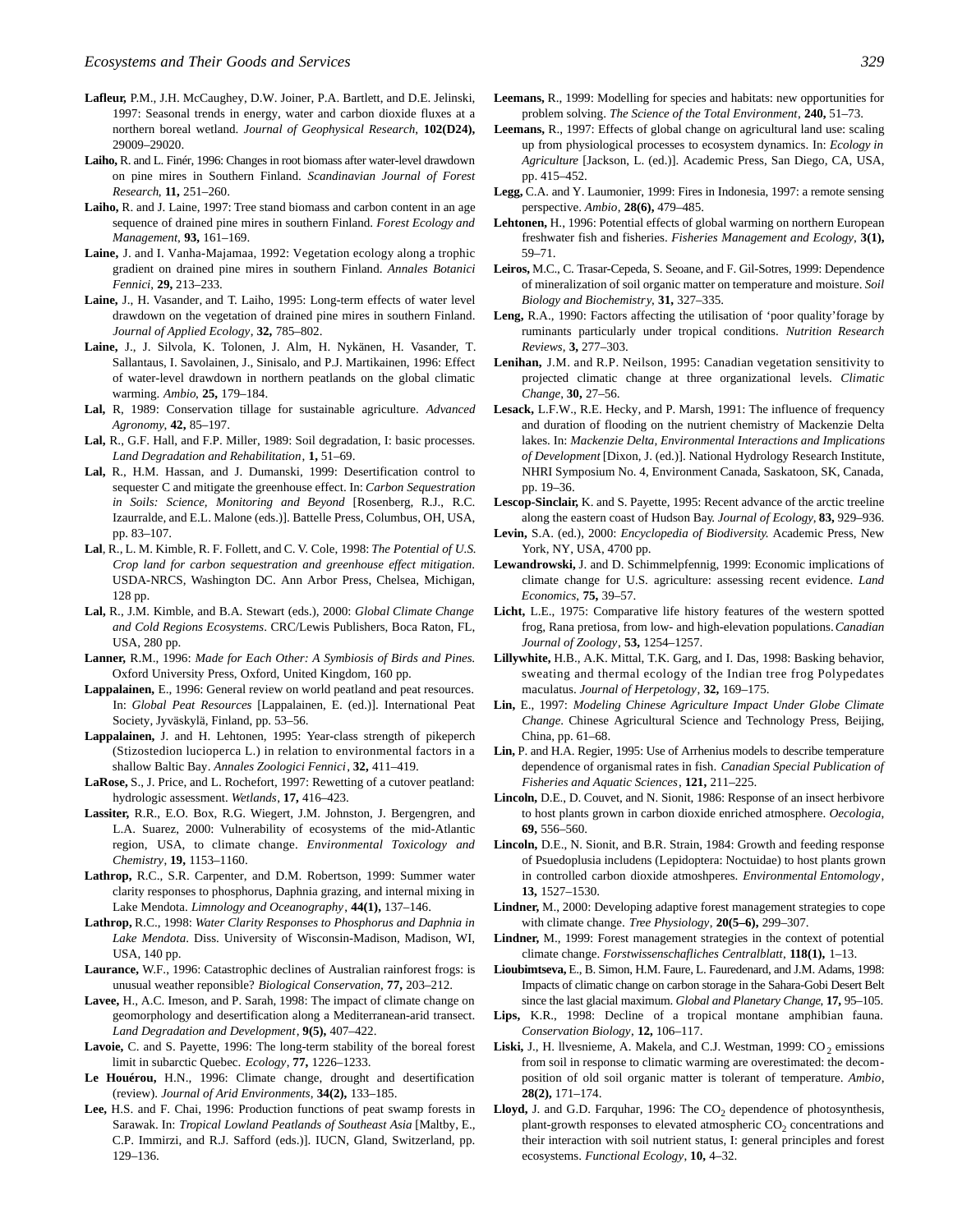- **Loeb,** V., V. Siegel, O. Holm-Hansen, R. Hewitt, W. Fraser, W. Trivelpiece, and S. Trivelpiece, 1997: Effects of sea-ice extent and krill or salp dominance on the Antarctic food web. *Nature*, 387, 897-900.
- **Loiseau,** P. and J.-F. Soussana, 2001: Effect of  $\mathrm{CO}_2$  temperature and N fertilization on nitrogen fluxes in a temperate grassland ecosystem. *Global Change Biology*, (in press).
- **Loiseau,** P. and J.-F. Soussana, 1999a: Effects of elevated  $CO_2$  temperature and N fertilizer on the accumulation of below-ground carbon in a temperate grassland ecosystem. *Plant and Soil*, 212, 123-134.
- $\bf{Loisean},$  P. and J.-F. Soussana, 1999 $b$ : Effect of elevated  $\rm{CO}_{2}$  temperature and N fertilizer on the turnover of below-ground carbon in a temperate grassland ecosystem. *Plant and Soil*, 212, 233-247.
- **Long,** S.P., 1991: Modification of the response of photosynthetic productivity to rising temperature by atmospheric  $CO<sub>2</sub>$  concentrations: has its importance been underestimated? *Plant, Cell and Environment*, **14,** 729–739.
- Loomis, J. and J. Crespi, 1999: Estimated effect of climate-change on selected outdoor recreation activities in the United States. In: *The Impact of Climate Change on the United States Economy* [Mendelsohn, R. and J.E. Neumann (eds.)]. Cambridge University Press, Cambridge, United Kingdom, and New York, NY, USA.
- **Ludwichowski,** I., 1997: Long-term changes of wing-length, body mass and breeding parameters in first-time breeding females of goldeneyes (Bucephala clangula clangula) in northern Germany. *Vogelwarte*, **39**, 103-116.
- **Lugo,** A.E., M.M. Brinson, and S. Brown (eds.), 1990: *Forested Wetlands, Vol.* 15: Ecosystems of the World. Elsevier Scientific Publishing Co., Amsterdam, The Netherlands, 527 pp.
- Lugo, A.E., S. Brown, and M.M. Brinson, 1988: Forested wetlands in freshwater and salt-water environments. *Limnology and Oceanography*, 33, 894-909.
- Lugo, A.E., J.A. Parotta, and S. Brown, 1993: Loss in species caused by tropical deforestation and their recovery through management. Ambio, **22,** 106–109.
- **Luo,** Y. and J.F. Reynolds, 1999: Validity of extrapolating field  $CO_2$  experiments to predict carbon sequestration in natural ecosystems. *Ecology*, **80,** 1568–1583.
- Luo, Y., D.O. TeBeest, P.S. Teng, and N.G. Fabellar, 1995: The effect of global temperature change on rice leaf blast epidemics: a simulation study in three agroecological zones. *Agriculture, Ecosystema and Environment*, **68,** 187–196.
- **Lüscher,** A. and J. Nösberger, 1997: Interspecific and intraspecific variability in the response of grasses and legumes to free air CO<sub>2</sub> enrichment. Acta *Oecologica*, **18,** 269–275.
- **Lutz,** W., W. Sanderson, S. Scherbov, and A. Goujon, 1996: World population scenarios for the twenty-first century. In: *The Future Population of the World* [Lutz, W. (ed.)]. International Institute for Applied Systems Analysis, Laxenburg, Austria, pp. 361–396.
- **Lynch,** A.H., G.B. Bonan, F.S. Chapin III, and W. Wu, 1999: The impact of tundra ecosystems on the surface energy budget and climate of Alaska. *Journal of Geophysical Research—Atmospheres*, **104,** 6647–6660.
- **Macdonald,** G.M., J.M. Szeicz, J. Claricoates, and K.A. Dale, 1998: Response of the central canadian treeline to recent climatic changes. *Annals of the Association of American Geographers*, **88(2),** 183–208.
- **Magadza,** C.H.D., 1996: Climate change: some likely multiple impacts in southern Africa. In: *Climate Change and World Food Security* [Downing, T.E. (ed.)]. Springer-Verlag, Heidelberg, Germany, pp. 449–483.
- **Magnuson,** J.J., 1976: Managing with exotics: a game of chance. *Transactions of the American Fisheries Society*, **105,** 1–9.
- **Magnuson,** J.J. and T.K. Kratz, 2000: Lakes in the landscape: approaches to regional limnology. *Verhandlungen der Internationalen Vereinigung fuer Limnologie.* **27,** 1–14.
- **Magnuson,** J.J., K.E. Webster, R.A. Assel, C.J. Bowser, P.J. Dillon, J.G. Eaton, H.E. Evans, E.J. Fee, R.I. Hall, L.R. Mortsch, D.W. Schindler, and F.H. Quinn, 1997: Potential effects of climate changes on aquatic systems: Laurentian Great Lakes and precambrian shield region. *Hydrological Processes*, **11,** 825–871.
- **Magnuson,** J.J., D.M. Robertson, B.J. Benson, R.H. Wynne, D.M. Livingstone, T. Arai, R.A. Assel, R.G. Barry, V. Card, E. Kuusisto, N.G. Granin, T.D. Prowse, K.M. Stewart, and V.S. Vuglinski, 2000: Historical trends in lake and river cover in the Northern Hemisphere. *Science*, **289,** 1743–1746.
- Magrin, G.O., M.I. Travasso, R.A. Díaz, and R.O. Rodríguez, 1997: Vulnerability of the agricultural systems of Argentina to climate change. *Climate Research*, **9,** 31–36.
- **Malcolm,** J.R. and A. Markham, 2000: *Global Warming and Terrestrial Biodiversity Decline*. World Wildlife Fund, Gland, Switzerland, 34 pp.
- Maltby, E. and C.P. Immirzi, 1996: The sustainable utilisation of tropical peatlands. In: *Tropical Lowland Peatlands of Southeast Asia* [Maltby, E., C.P. Immirzi, and R.J. Safford (eds.)]. IUCN, Gland, Switzerland, pp. 1–14.
- **Maltby,** E. and M.C.F. Proctor, 1996: Peatlands: their nature and role in the biosphere. In: *Global Peat Resources* [Lappalainen, E. (ed.)]. International Peat Society, Jyväskylä, Finland, pp. 11–19.
- **Maltby,** E., P. Burbridge, and A. Fraser, 1996: Peat and acid sulphate soils: a case study from Vietnam. In: *Tropical Lowland Peatlands of Southeast Asia* [Maltby, E., C.P. Immirzi, and R.J. Safford (eds.)]. IUCN, Gland, Switzerland, pp. 187–198.
- **Mallett,** K.I. and WJ.A. Volney, 1999: The effect of Armillaria root disease on lodgpole pine tree growth. *Canadian Journal of Forest Research*, **29,** 252–259.
- **Manion,** P.D., 1991: *Tree Disease Concepts*. Prentice-Hall, Englewood Cliffs, NJ, USA, 399 pp.
- Manjarrez, J., 1996: Temperature limited activity in the garter snake *Thamnophis melanogaster* (Colubridae). *Ethology*, **102**, 146–56.
- Mark, U., and M. Tevini, 1997: Effects of solar ultraviolet-B radiation, temperature and  $CO<sub>2</sub>$  on growth and physiology of sunflower and maize seedlings*. Plant Ecology*, **128,** 224–234.
- Marland, G. and B. Schlamadinger, 1995: Biomass fuels and forest-management strategies: how do we calculate the greenhouse-gas emissions benefits? *Energy*, **20(11),** 1131–1140.
- Martikainen, P.J., H. Nykänen, J. Alm, and J. Silvola, 1995: Change in fluxes of carbon dioxide, methane and nitrous oxide due to forest drainage of mire sites of different trophy. *Plant and Soil*, **168–169,** 571–577.
- **Martikainen,** P.J., H. Nykänen, P.M. Crill, and J. Silvola, 1993: Effect of a lowered water table on nitrous oxide fluxes from northern peatlands. *Nature*, **366,** 51–53.
- **Martin,** T.E., 1998: Are microhabitat preferences of coexisting species under selection and adaptive? *Ecology*, **79,** 656–670.
- **Mason,** C.F., 1995: Long-term trends in the arrival dates of spring migrants. *Bird Study*, **42,** 182–189.
- **Masters,** G.J., V.K. Brown, I.P. Clarke, and J.B. Whittaker, 1998: Direct and indirect effects of climate change on insect herbivores: Auchenorrhyncha (Homoptera). *Ecological Entomology*, **23,** 45–52.
- Matsui, T., O.S. Namuco, L.H. Ziska, and T. Horie, 1997: Effects of high temperature and  $CO_2$  concentration on spikelet sterility in indica rice. *Field Crops Research*, **5,** 213–219.
- **Matthews,** E. and I. Fung, 1987: Methane emission from natural wetlands: global distribution, area, and environmental characteristics of sources. *Global Biogeochemical Cycles*, **1,** 61–86.
- **Matthews,** R.B., M.J. Kropff, and D. Bachelet, 1997: Simulating the impact of climate change on rice production in Asia and evaluating options for adaptation. *Agricultural Systems*, **54,** 399–425.
- **Mattson,** W.J. and R.A. Haack, 1987: The role of drought in outbreaks of plant-eating insects. *BioScience*, **37,** 110–118.
- **Mauney,** J.R., B.A. Kimball, P.J. Pinter, R.L. Lamorte, K.F. Lewin, J. Nagy, and G.R. Hendrey, 1994: Growth and yield of cotton in response to a free-air carbon dioxide enrichment (FACE) environment. *Agricultural and Forest Meteorology*, **70,** 49–67.
- **May,** S.A. and T.W. Norton, 1996: Influence of fragmentation disturbance on the potential impact of feral predators on native fauna in Australian forest ecosystems. *Wildlife Research*, 23, 387-400.
- Mayeux, H.S., H.B. Johnson, and H.W. Polley, 1991: Global change and v e getation dynamics. In: *Noxious Range Weeds*[James, L.F., J.O. Evans, M.H. Ralphs, and R.D. Child (eds.)]. Westview Press, Boulder, CO, USA, pp. 62–74.
- **McCarl,** B.A., D.M. Burton, D.M. Adams, R.J. Alig, and C.C. Chen, 2000: Forestry effects of global climate change. *Climate Research*, **15(3),** 195–205.
- **McCauley,** R. and T. Beitinger, 1992: Predicted effects of climate warming on the commercial culture of the channel catfish, Ictalurus punctatus. *Geojournal*, **28(1),** 29–37.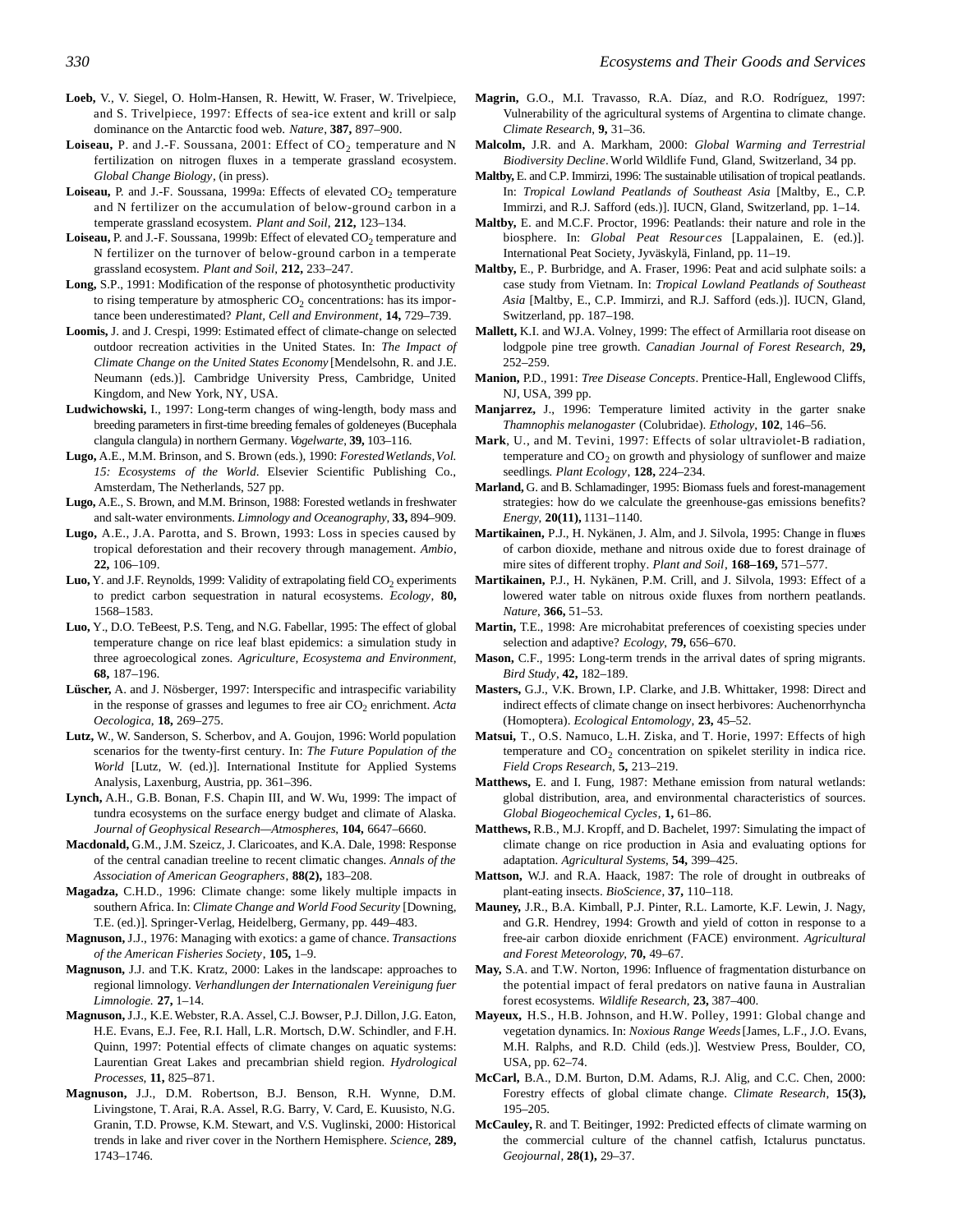**McCleery,** R.H. and C.M. Perrins, 1998: Temperature and egg-laying trends. *Nature*, **391,** 30–31.

- **McDonald,** K.A. and J.H. Brown, 1992: Using montane mammals to model extinctions due to global change. *Conservation Biology*, **6,** 409–415.
- **McGuire,** A.D., J.W. Melillo, D.W. Kicklighter, and L.A. Joyce, 1995: Equilibrium responses of soil carbon to climate change: empirical and process-based estimates. *Journal of Biogeography*, **22,** 785–796.
- **McGuire,** A.D., J.S. Clein, J.M. Melillo, D.W. Kicklighter, R.A. Meier, C.J. Vorosmarty, and M.C. Serreze, 2000: Modeling carbon responses of tundra ecosystems to historical and projected climate: sensitivity of pan-Arctic carbon storage to temporal and spatial variation in climate. *Global Change Biology*, **6(Suppl 1),** 141-159.
- **McKane,** R.B., E.B. Rastetter, G.R. Shaver, K.J. Nadelhoffer, A.E. Giblin, J.A. Laundre, and F.S. Chapin III, 1997: Climatic effects on tundra carbon storage inferred from experimental data and a model. *Ecology*, **78,** 1170–1187.
- McKee, I.F., J.F. Bullimore, and S.P. Long, 1997: Will elevated CO<sub>2</sub> concentrations protect the yield of wheat from O<sub>3</sub> damage? *Plant, Cell and Environment*, **20,** 77–84.
- **McKnight,** B., 1993: *Biological Pollution: The Control and Impact of Invasive Exotic Species*. Indiana Academy of Sciences, Indianapolis, IN, USA.
- **McNeely,** J., K. Miller, W. Reid, and T.Werner, 1990: *Conserving the World's Biological Diversity*. World Resources Institute, IUCN, Conservation International, World Wildlife Fund, Gland, Switzerland, and World Bank, Washington, DC, USA, 193 pp.
- Mearns, L.O., F. Giorgi, L. McDaniel, and C. Shields, 1995: Analysis of climate variability and diurnal temperature in a nested regional climate model: comparison with observations and doubled CO<sub>2</sub> results. *Climate Dynamics*, **11,** 193–209.
- **Mearns,** L.O., C. Rosenzweig, and R. Goldberg, 1992: Effects of changes in interannual climatic variability on CERES-wheat yields: sensitivity and 2xCO<sub>2</sub> general circulation model studies. Agricultural Forest *Meteorology*, **62,** 159–189.
- **Mearns,** L.O., T. Mavromatis, E. Tsvetsinskaya, C. Hays, and W. Easterling, 1999: Comparative response of EPIC and CERES Crop Models to high and low resolution climate change scenarios. *Journal of Geophysical Research*, **104,** 6623–6646.
- **Meentemeyer,** V., 1984: The geography of organic decomposition rates. *Annals of the Association of American Geographers*, **74,** 551–560.
- **Megonigal,** J.P. and W.H. Schlesinger, 1997: Enhanced CH<sub>4</sub> emissions from a wetland soil exposed to elevated CO<sub>2</sub>. *Biogeochemistry*, 37, 77–88.
- Megonigal, J.P., W.H. Conner, S. Kroeger, and R.R. Sharitz, 1997: Aboveground production in southeastern floodplain forests: a test of the subsidy-stress hypothesis. *Ecology*, **78,** 370–384.
- **Meinzer,** F.C. and J. Zhu, 1998: Nitrogen stress reduces the efficiency of the  $C_4$ - $CO_2$  concentrating system, and therefore quantum yield, in Saccharum (sugarcane) species. *Journal of Experimental Botany*, **49,** 1227–1234.
- **Melillo,** J.M., A.D. McGuire, D.W. Kicklighter, B. Moore III, C.J. Vorosmarty, and A.L. Schloss, 1993: Global climate change and terrestrial net primary production. *Nature*, **363,** 234–240.
- **Mendelsohn,** R. and M. Markowski, 1999: The impact of climate change on outdoor recreation. In: *The Impact of Climate Change on the United States Economy* [Mendelsohn, R. and J.E. Neumann (eds.)]. Cambridge University Press, Cambridge, United Kingdom and New York, NY, USA.
- **Mendelsohn,** R., W. Nordhaus, and D. Shaw, 1994: Impact of global warming on agriculture: a Ricardian analysis. *American Economic Review*, **84,** 753–771.
- **Menzel,** A. and P. Fabian, 1999: Growing season extended in Europe. *Nature*, **397,** 659.
- **Menzhulin,** G.V., 1998: Impact of global warming of climate on agriculture in Russia. In: *Influence of Global Change in the Environment and Climate on Functioning of Economy of Russia*. Moscow, Russia, pp. 48–73 (in Russian).
- Mever, U., B. Kollner, J. Willenbrink, and G.H.M. Krause, 1997: Physiological changes on agricultural crops induced by different ambient ozone exposure regimes, I: effects on photsynthesis and assimilate allocation in spring wheat. *New Phytologist*, **136,** 645–652.
- **Miaoulis,** I.N. and B.D. Heilman, 1998: Butterfly thin films serve as solar collectors. Annals of the Entomological Society of America, 91, 122-127.
- Mikkelä, C., I. Sundh, B.H. Svensson, and M. Nilsson, 1995: Diurnal variation in methane emission in relation to the water table, soil temperature, climate and vegetation cover in a Swedish acid mire. *Biogeochemistry*, **28,** 93–114.
- **Milburn,** D. and T.D. Prowse, 1998: An assessment of a northern delta as a hydrologic sink for sediment-bound contaminants. *Nordic Hydrology*, **29(4/5),** 64–71.
- **Milburn,** D. and T.D. Prowse, 1996: The effect of river-ice break-up on suspended sediment and select trace-element fluxes. *Nordic Hydrology*, **27(1/2),** 69–84.
- **Miller,** J.R., L.A. Joyce, and R.M. King, 1996: Forest roads and landscape structure in the southern Rocky Mountains. *Landscape Ecology*, **11,** 115–127.
- **Milliman,** J.D., J.M. Broadus, and F. Gable, 1989: Environmental and economic implications of rising sea level and subsiding deltas: the Nile and Bengal examples. *Ambio*, **18,** 340–345.
- **Mills,** E.L., J.H. Leach, J.T. Carlton, and C.L. Secor, 1994: Exotic species and the integrity of the Great Lakes: lessons from the past. *Bioscience*, **44(10),** 666–676.
- **Mills,** M.G.L., H.C. Biggs, and I.J. Whyte, 1995: The relationship between rainfall, lion predation and population trends in African herbivores. *Wildlife Research*, **22,** 75–88.
- **Minkkinen,** K. and J. Laine, 1998: Long-term effect of forest drainage on the peat carbon stores of pine mires in Finland. *Canadian Journal of Forest Research*, **28,** 1267–1275.
- **Minkkinen,** K., H. Vasander, S. Jauhiainen, M. Karsisto, and J. Laine, 1999: Post-drainage changes in vegetation composition and carbon balance in Lakkasuo mire, Central Finland. *Plant and Soil*, **207,** 107–120.
- **Minns,** C.K. and J.E. Moore, 1995: Factors limiting the distributions of Ontario's freshwater fishes: the role of climate and other variables, and the potential impacts of climate change. In: *Climate Change and Northern Fish Populations* [Beamish, R.J. (ed.)]. Canadian Special Publication, Fish Aquatic Sciences, Canada, pp. 137–160.
- **Minshall,** G.W., K.W. Cummins, and R.C. Peterson, 1985: Developments in stream ecosystem theory. *Canadian Journal of Fisheries and Aquatic Science*, **42,** 1045–1055.
- Miranda, A.I., 1994: Forest fire emissions in Portugal: a contribution to global warming? *Environmenal Pollution*, **83,** 121–123.
- **Mitch,** W.J. and J.G. Gosselink, 1993: *Wetlands*.Van Nostrand Reinhold, New York, NY, USA, 2nd. ed., 920 pp.
- **Mitchell,** J.F.B., T.C. Johns, W.J. Ingram, and J.A. Lowe, 2000: The effect of stabilising atmospheric carbon dioxide concentrations on global and regional climate change. *Geophysical Research Letters*, **27,** 2977–2980.
- **Mitchell,** R.A.C., V.J. Mitchell, S.P. Driscoll J. Franklin, and D.W. Lawlor, 1993: Effects of increased  $CO<sub>2</sub>$  concentration and temperature on growth and yield of winter wheat at 2 levels of nitrogen application. *Plant Cell Environment*, **16,** 521–529.
- **Mohseni,** O. and H.G. Stefan, 2000: *Projections of Fish Survival in U.S. Streams After Global Warming*. Project Report 441, St. Anthony Falls Laboratory, University of Minnesota, Minneapolis, MN, USA, 100 pp.
- **Moore,** K.S., C.L. Bevins, N. Tomassini, K.M. Huttner, K. Sadler, J.E. Moreira, J. Reynolds, and M. Zasloff, 1992: A novel peptide-producing cell in Xenopus multinucleated gastric mucosal cell strikingly similar to the granular gland of the skin. *Journal of Histochemistry and Cytochemistry*, **40,** 367–378.
- Moore, M.K. and V.R. Townsend, 1998: The interaction of temperature, dissolved oxygen and predation pressure in an aquatic predator-prey system. *Oikos*, **81,** 329–336.
- **Moore,** T.A. and Shearer, J.C. 1997: Evidence for aerobic degradation of Palangka Raya peat and implications for its sustainability. In: *Biodiversity and Sustainability of Tropical Peatlands* [Rieley, J.O. and S.E. Page (eds.)]. Samara Publishing, Cardigan, Wales, United Kingdom, pp. 157–168.
- **Moore,** T.R., T.A. Trofymow, B. Taylor, C. Prescott, C. Camire, L. Duschene, J. Fyles, L. Kozak, M. Kranabetter, I. Morrison, M. Siltanen, S. Smith, B. Titus, S. Visser, R. Wein, and S. Zoltai, 1999: Rates of litter decomposition in Canadian forests. *Global Change Biology*, **5,** 75–82.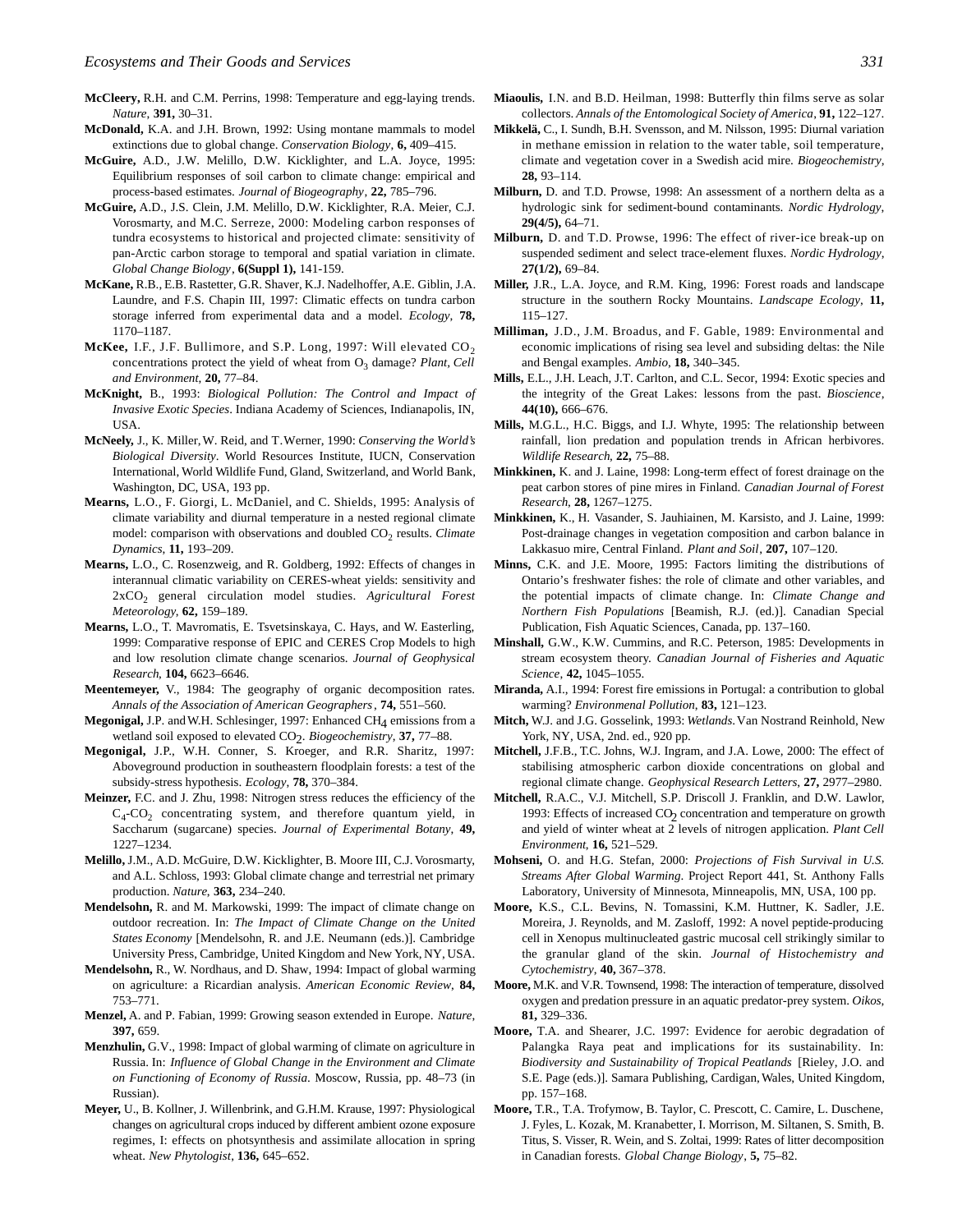- **Morgan, J.A., H.W. Hunt, C.A. Monz, and D.R. LeCain, 1994a: Consequences** of growth at two carbon dioxide concentrations and temperatures for leaf gas exchange of Pascopyrum smithii  $(C_3)$  and Bouteloua gracilis  $(C_4)$ . *Plant, Cell and Environment*, **17,** 1023–1033.
- **Morgan,** J.A., W.G. Knight, L.M. Dudley, and H.W. Hunt, 1994b: Enhanced root system C-sink activity, water relations and aspects of nutrient acquisition in mycotrophic Bouteloua gracilis subjected to  $\mathrm{CO}_2$  enrichment. *Plant and Soil*, **165,** 139–146.
- **Morley,** R.J., 1981: Development and vegetation dynamics of a lowland ombrogenous peat swamp in Kalimantan Tengah. *Journal of Biogeography*, **8,** 383–404.
- **Morrison,** D.J. and K.I. Mallett, 1996: Silvicultural management of Armillaria root disease in western Canadian forests. *Canadian Journal of Plant Pathology*, **18,** 194–199.
- **Morton,** S.R., D.M.S. Smith, M.H. Friedel, G.F. Griffin, and G. Pickup, 1995: The stewardship of arid Australia: ecology and landscape management. *Journal of Environmental Management*, **43(3),** 195-217.
- Mova, T.B., L.H. Ziska, O.S. Namuco, and D. Olszyk, 1998: Growth dynamics and genotypic variation in tropical, field-grown paddy rice (Oryza sativa L.) in response to increasing carbon dioxide and temperature. *Global Change Biology*, **4,** 645–656.
- **Moyle,** P.B. and J.J. Cech Jr., 1996: *Fishes: An Introduction to Ichthyology*. Prentice-Hall, Upper Saddle River, NJ, USA, 590 pp.
- **Munasinghe,** M. and J. McNeely (eds.), 1994: *Protected Area Economics and Policy: Linking Conservation and Sustainable Development.* World Conservation Union, IUCN, Gland, Switzerland and World Bank, Washington, DC, USA, 364 pp.
- **Murray,** D.R., 1997: *Carbon Dioxide and Plant Response*. Research Studies Press Ltd., John Wiley and Sons, New York, NY, USA, 275 pp.
- **Myers,** N., R.A. Mittermeier, C.G. Mittermeier, G.A.B. da Fonseca, and J. Kent, 2000: Biodiversity hotspots for conservation priorities. *Nature*, **403**, 853-858.
- **Myneni,** R.B., C.D. Keeling, C.J. Tucker, G. Asrar, and R.R. Nemani, 1997: Increased plant growth in the northern high latitudes from 1981–1991. *Nature*, **386,** 698–702.
- **Nabuurs,** G.J., R. Päivinen, R. Sikkema, and G.M. Mohren, 1997: The role of European forests in the global carbon cycle: a review. *Biomass and Bioenergy*, **13,** 345–358.
- **Nadelhoffer,** K.J., B.A. Emmett, P. Gundersen, C.J. Koopmans, P. Schleppi, A. Tietema and R.F. Wright, 1999: Nitrogen deposition makes a minor contribution to carbon sequestration in temperate forests. *Nature*, 398, 145–148.
- **Naiman,** R.J., J.J. Magnuson, D.M. McKnight, J.A. Stanford, and J.R. Karr, 1995a: Freshwater ecosystems and their management: a national initiative. *Science*, **270,** 584–585.
- **Naiman,** R.J., J.J. Magnuson, D.M. McKnight, and J.A. Stanford, 1995b: *The Freshwater Imperative: A Research Agenda*. Island Press, Washington, DC, USA, 157 pp.
- **National Research Council,** 1999: *Perspectives on Biodiversity: Valuing Its Role in an Everchanging World*. National Academy Press, Washington, DC, USA, 168 pp.
- **National Research Council,** 1991: *Policy Implications of Greenhouse Warming*. Report of the Committee on Science, Engineering and Public Policy, National Research Council/National Academy of Sciences (NRC/NAS), National Academy Press, Washington, DC, USA, 127 pp.
- **NBIOME SSC,** 1992: *Northern Biosphere Observation and Modelling Experiment*. Incidental Report Series No. IR93-1, NBIOME Science Steering Committee, Canadian Global Change Program, Science Plan, Royal Society of Canada, Ottawa, ON, Canada, 61 pp.
- **Neilson,** R.P. and R.J. Drapek, 1998: Potentially complex biosphere responses to transient global warming. *Global Change Biology*, **4,** 505–521.
- **Neilson,** R.P. and D. Marks, 1994: A global perspective of regional vegetation and hydrologic sensitivities from climatic change. *Journal of Vegetation Science***, 5(5),** 715–730.
- **Neilson,** R.P., I.C. Prentice, B. Smith, T. Kittel, and D. Viner, 1998: Simulated changes in vegetation distribution under global warming. In: The *Regional Impacts of Climate Change: An Assessment of Vulnerability.* Special Report of IPCC Working Group II [Watson, R.T., M.C. Zinyowera, and R.H. Moss (eds.)]. Cambridge University Press, Cambridge, United Kingdom and New York, NY, USA, pp. 441–446.
- **Neitzel,** D.A., M.J. Scott, S.A. Shankle, and J.C. Chatters, 1991: The effect of climate change on stream environments: the Salmonid resource of the Columbia River Basin. *The Northwest Environmental Journal*, 7, 271–293.
- **Nepstad,** D.C., A. Verissimo, A. Alancar, C. Nobre, E. Lima, P.A. Lefebve, P. Schlesinger, C. Potter, P. Moutinho, E. Mendoza, M. Cochrane, and V. Brooke, 1999: Large-scale impoverishment of Amazonian forests by logging and fire. *Nature*, 348, 505-508.
- **Neuvonen,** S., P. Niemelä, and T. Virtanen, 1999: Climatic change and insect outbreaks in boreal forests: the role of winter temperatures. *Ecological Bulletins*, **47**.
- **Neuzil,** S.G., 1997: Onset and rate of peat and carbon accumulation in four domed ombrogenous peat deposits, Indonesia. In: *Biodiversity and Sustainability of Tropical Peatlands* [Rieley, J.O. and S.E. Page (eds.)]. Samara Publishing, Cardigan, Wales, United Kingdom, pp. 55–72.
- **Newton,** P.C.D., H. Clark, C.C. Bell, and E.M. Glasgow, 1996: Interaction of soil moisture and elevated  $\mathrm{CO}_2$  on above-ground growth rate, root length density and gas exchange of turves from temperate pasture. *Journal of Experimental Botany*, **47,** 771–779.
- Ni, J., 2000: Asimulation of biomes on the Tibetan Plateau and their responses to global climate change. *Mountain Research and Development*, **20(1),** 80–89.
- **Niemelä,** P., 1980: Dependence of Oporinia autumnata (Lep., Geometridae) outbreaks on summer temperature. *Reports From the Kevo Sub-Arctic Research Station*, **16,** 27–30.
- **Nilsson,** S., O. Sallnäs, and P. Duinker, 1992: *Future Forest Resources of Western and Eastern Europe*. International Institute for Applied Systems Analysis, Vienna, Austria.
- **Nilsson,** S., K. Blauberg, E. Samarskaia, and V. Kharuk, 1998: Pollution stress of Siberian forests. In: Air Pollution in the Ural Mountains [Linkov, I. and R. Wilson (eds.)]. J. Kluwer Academic Publishers, Dordrecht, The Netherlands, pp. 31–54.
- **Nix,** H., 1986: A biogeographic analysis of Australian elapid snakes. In: *Atlas of Elapid Snakes of Australia* [Longmore, R. (ed.)]. Australian Government Pulic Service, Canberra, Australia, pp. 4–15.
- **Noble,** I.R. and H. Gitay, 1996: Functional classifications for predicting the dynamics of landscapes. *Journal of Vegetation Science*, **7,** 329–336.
- **Noble,** I.R., M. Barson, R. Dumsday, M. Friedel, R. Hacker, N. McKenzie, G. Smith, M. Young, M. Maliel, and C. Zammit, 1996: Land resources. In: *Australia: State of the Environment 1996* CSIRO Publishing, Melbourne, Australia, pp. 6.1–6.55.
- **Norby,** R.J., S.D. Wullschleger, C.A. Gunderson, D.W. Johnson, and R. Ceulemans, 1999: Tree response to rising  $CO<sub>2</sub>$  in field experiments: implications for the future forest. *Plant Cell and Environment*, **22,** 683–714.
- **Notohadiprawiro,** T., 1998: Conflict between problem-solving and optimising approach to land resources development policies: the case of Central Kalimantan wetlands. In: *The Spirit of Peatlands: 30 Years of the International Peat Society* [Sopo, R. (ed.)]. International Peat Society, Jyväskylä, Finland, pp. 14–24.
- **Nykänen,** H., J. Alm, K. Lång, J. Silvola, and P.J. Martikainen, 1995a: Emissions of  $\text{CH}_4$ , N2O and  $\text{CO}_2$  from a virgin fen and a fen drained for grassland in Finland. *Journal of Biogeography*, **22,** 351–357.
- Nykänen, H., J. Silvola, J. Alm, and P.J. Martikainen, 1995b: Fluxes of greenhouse gases  $CH_4$ ,  $CO_2$  and  $N_2O$  from some peat harvesting areas. In: *Proceedings: Peat Industry and Environment, Pärnu, Estonia, 12–15 September 1995*. Ministry of Environment, Environment Information Centre, Tallinn, Estonia, pp. 41–43.
- **Nyrönen,** T., 1996: Peat production. In: *Global Peat Resources* [Lappalainen, E. (ed.)]. International Peat Society, Jyväskylä, Finland, pp. 315–318.
- **Oechel,** W.C. and G.L. Vourlitis, 1994: The effects of climate change on Arctic tundra ecosystems. *Trends in Ecology and Evolution*, **9,** 324–329.
- **Oechel,** W.C., S.J. Hastings, G. Vourlitis, M. Jenkins, G. Riechers, and N. Grulke, 1993: Recent change of Arctic tundra ecosystems from a net carbon dioxide sink to a source. *Nature*, **361,** 520–523.
- **Oechel, W.C., S. Cowles, N. Grulke, S.J. Hastings, B. Lawrence, T.** Prudhomme, G. Riechers, B. Strain, D.T. Tissue, and G. Vourlitis, 1994: Transient nature of CO<sub>2</sub> fertilization in Arctic tundra. *Nature*, 371, 500–502.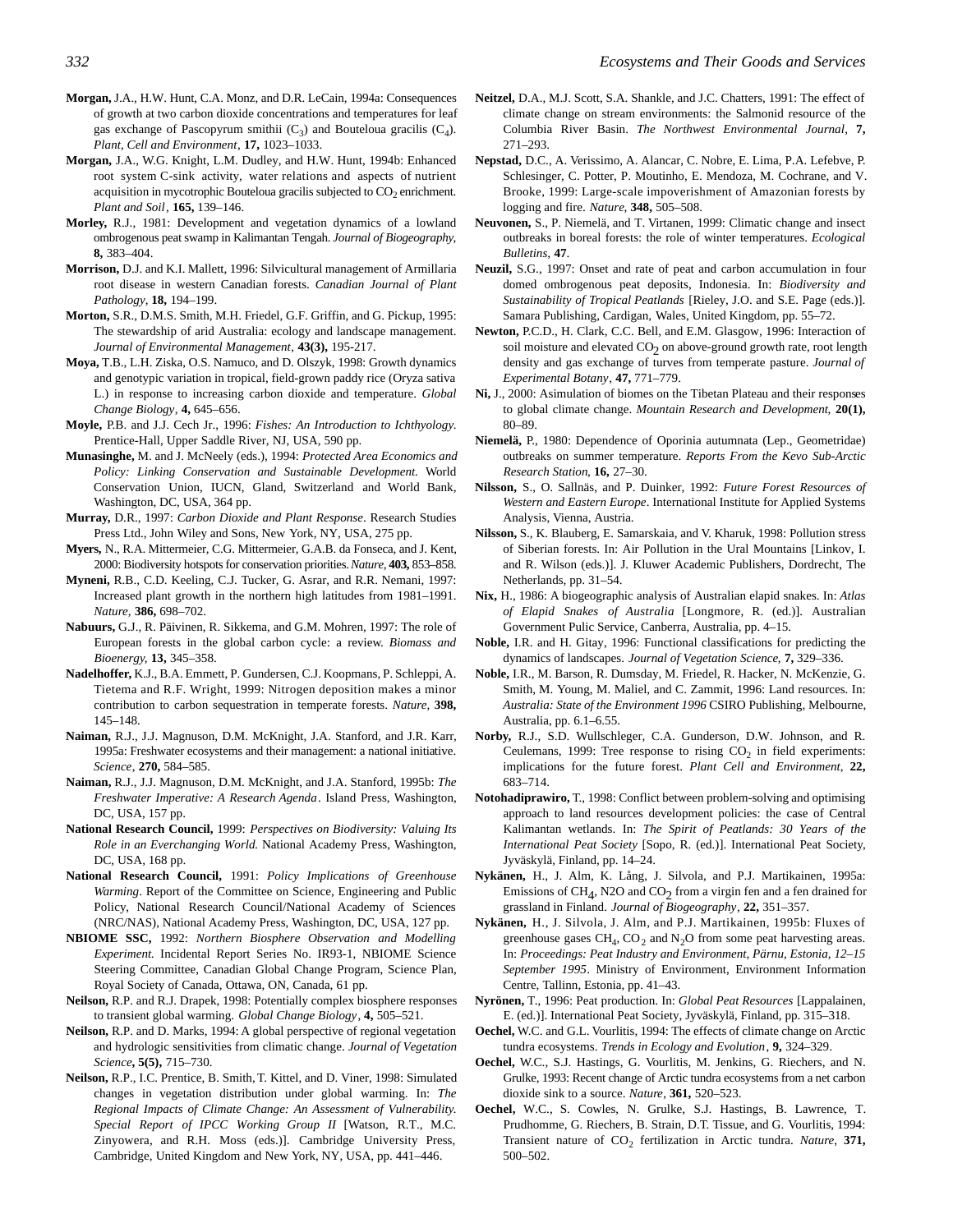- **Oerke,** E.C., H.W. Dehne, F. Schohnbeck, and A. Weber, 1995: *Crop Production and Crop Protection: Estimated Losses in Major Food and Cash Crops.* Elesvier, Amsterdam, The Netherlands, 808 pp.
- **Oesterheld,** M., C.M. Dibella, and H. Kerdiles, 1998: Relation between NOAA-AVHRR satellite data and stocking rate of rangelands. *Ecological Applications*, **8(1),** 207–212.
- **Ogren,** E., T. Nilsson, and L.G. Sunblad, 1997: Relationship between respiratory depletion of sugars and loss of cold hardiness in coniferous seedlings over-wintering at raised temperatures: indications of different sensitivities of spruce and pine. *Plant Cell and Environment*, **20(2),** 247–253.
- **Ogutu-Ohwayo,** R., R.E. Hecky, A.S. Cohen, and L. Kaufman, 1997: Human impacts on the African Great Lakes. *Environmental Biology of Fishes*, **50,** 117–131.
- **Ojima,** D.S., W.J. Parton, D.S. Schimel, J.M.O. Scurlock, and T.G.F. Kittel, 1993: Modeling the effects of climatic and  $CO<sub>2</sub>$  changes on grassland storage of soil-C. *Water, Air, and Soil Pollution*, **70,** 643–657.
- **Okruszko,** H., 1996: Agricultural use of peatlands. In: *Global Peat Resources* [Lappalainen, E. (ed.)]. International Peat Society, Jyväskylä, Finland, pp. 303–309.
- **Oldeman,** R.L., T.A. Hakkeling, and W.G. Sombroek, 1991: *World Map of the Status of Human-Induced Soil Degradation, 2nd. Rev. Ed*. International Soil Reference and Information Centre, Wageningen, The Netherlands.
- **Oquist,** M.G., B.H. Svensson, P. Groffman, M. Taylor, K.B. Bartlett, M. Boko, J. Brouwer, O.F. Canziani, C.B. Craft, J. Laine, D. Larson, P.J. Martikainen, E. Matthews, W. Mullie, S. Page, C.J. Richardson, J. Rieley, N. Roulet, J. Silvola, and Y. Zhang, 1996: Assessment of impacts and adaptation options: non-tidal wetlands. In: *Climate Change 1995: Impacts, Adaptions, and Mitigation of Climate Change: Scientific-Technical Analyses. Contribution of Working Group II to the Second Assessment Report* [Watson, R.T., M.C. Zinyowera, and R.H. Moss (eds.)]. Cambridge University Press, Cambridge, United Kingdom and New York, NY, USA, pp. 214–239.
- **Osbrink,** W.L.A., J.T. Trumble, and R.E. Wagner, 1987: Host suitability of Phaseolus lunata for Trichoplusia ni (Lepidoptera: Noctuidae) in controlled carbon dioxide atmospheres. *Environmental Entomology*, **16,** 639–644.
- **Osterkamp,** T.E. and V.E. Romanovsky, 1999: Evidence for warming and thawing of discontinuous permafrost in Alaska. Permafrost and *Periglacial Processes*, **10,** 17–37.
- **Osterkamp,** T.E., T. Zhang, and V.E. Romanovsky, 1994: Thermal regime of permafrost in Alaska and predicted global warming. *Journal of Cold Regions Engineering*, **4,** 38–42.
- **Overpeck,** J.T., P.J. Bartlein, and T. Webb III, 1991: Potential magnitude of future vegetation change in eastern North America: comparisons with the past. *Science*, **254,** 692–695.
- **Overpeck,** J.T., D. Rind, and R. Goldberg, 1990: Climate-induced changes in forest disturbance and vegetation. *Nature*, **343,** 51–53.
- **Owen,** J.G., and J.R. Dixon, 1989: An ecogeographic analysis of the herpetofauna of Texas (USA). *Southwestern Naturalist*, **34,** 165–180.
- **Owensby,** C.E., L.M. Auen, and P.I. Coyne, 1994: Biomass production in a nitrogen-fertilised tallgrass prairie ecosystem exposed to ambient and elevated levels of CO2 . *Plant and Soil*, **165,** 105–113.
- Owensby, C.E., J.M. Ham, A.K. Knapp, and L.M. Auen, 1999: Biomass production and species composition change in a tallgrass prairie ecosystem after long-term exposure to elevated atmospheric CO<sub>2</sub>, Global Change *Biology*, **5,** 497–506.
- **Owensby,** C.E., J.M. Ham, A. Knapp, C.W. Rice, P.I. Coyne, and L.M. Auen, 1996: Ecosystem-level responses of tallgrass prairie to elevated  $CO_2$ . In: *Carbon Dioxide and Terrestrial Ecosystems* [Körner, C. and F.A. Bazzaz (eds.)]. Academic Press, San Diego, CA, USA, pp. 147–162.
- **Page,** S.E., J.O. Rieley, K. Doody, S. Hodgson, S. Husson, P. Jenkins, H. Morrough-Bernard, S. Otway, and S. Wilshaw, 1997: Biodiversity of tropical peat swamp forest: a case study of animal diversity in the Sungai Sebangau catchment of Central Kalimantan, Indonesia. In: *Biodiversity and Sustainability of Tropical Peatlands* [Rieley, J.O. and S.E. Page (eds.)]. Samara Publishing, Cardigan, Wales, United Kingdom, pp. 231–242.
- **Paine,** R.T., 1974: Intertidal community structure: experimental studies on the relationship between a dominant competitor and its principal competitor. *Oecologia*, **15,** 93–120.
- Päivänen, J., 1997: Forested mires as a renewable resource: toward a sustainable forestry practice. In: *Northern Forested Wetlands: Ecology and Management* [Trettin, C.C., M.F. Jurgensen, D.F. Grigal, M.R. Gale, and J.K. Jeglum (eds.)]. CRC Lewis Publishers, Boca Raton, FL and New York, NY, USA; London, United Kingdom; and Tokyo, Japan, pp. 27–44.
- **Päivänen,** J. and H. Vasander, 1994: Carbon balance in mire ecosystems. *World Resource Review*, **6,** 102–111.
- Palmer, T.N., 1999: A nonlinear dynamical perspective on climate prediction. *Journal of Climate*, **12,** 575–591.
- **Panario,** D. and M. Bidegain, 1997: Climate change effects on grasslands in Uruguay. *Climate Research*, **9(1–2),** 37–40.
- **Parmesan,** C., 1996: Climate and species'range. *Nature*, **382,** 765–766.
- **Parmesan,** C., T.L. Root, and M.R. Willig, 2000: Impacts of extreme weather and climate on terrestrial biota. *Bulletin of the American Meteorological Society*, **81,** 443–450.
- **Parmesan,** C., N. Ryrholm, C. Stefanescu, J.K. Hill, C.D. Thomas, H. Descimon, B. Huntley, L. Kaila, J. Kullberg, T. Tammaru, W.J. Tennent, J.A. Thomas, and M. Warren, 1999: Poleward shifts in geographical ranges of butterfly species associated with regional warming. *Nature*, **399,** 579–583.
- **Parry,** M., C. Fischer, M. Livermore, C. Rosenzweig, and A. Iglesias, 1999: Climate change and world food security: a new assessment. *Global Environmental Change*, **9,** S51–S67.
- Parry, M.L., J.E. Hossell, P.J. Jones, T. Rehman, R.B. Tranter, J.S. Marsh, C. Rosenzweig, G. Fischer, I.G. Carson, and R.G.H. Bunce, 1996: Integrating global and regional analyses of the effects of climate change: a case study of land use in England and Wales. *Climatic Change*, **32,** 185–198.
- **Parton,** W.J., D.S. Ojima, and D.S. Schimel, 1994: Environmental change in grasslands: assessment using models (review). *Climatic Change*, **28,** 111–141.
- **Parton,** W.J., J.M.O. Scurlock, D.S. Ojima, D.S. Schimel, D.O. Hall, and SCOPEGRAM Group Members, 1995: Impact of climate change on grassland production and soil carbon worldwide. *Global Change Biology*, **1,** 13–22.
- **Paustian,** K., E.T. Elliott, and L. Hahn, 1999: Agroecosystem boundaries and C dynamics with global change in the central United States*.* In: *Great Plains Region Annual Progress Reports, Reporting Period: 1 July 1998 to 30 June 1999*. National Institute for Global Environmental Change, U.S. Department of Energy, University of California, Davis, CA, USA, Available online at http://nigec.ucdavis.edu/publications/annual99/ greatplains/GPPaustian0.html.
- **Paustian**, K., E. T. Elliott, and L. Hahn, 2000: *Agroecosystem Boundaries and C Dynamics with Global Change in the Central United States*." FY 1999/2000 Progress Report, National Institute for Global Environmental Change. Available online at http://nigec.ucdavis.edu.
- Paustian, K., E.T. Elliott, G.A. Peterson, and K. Killian, 1996: Modelling climate,  $CO_2$  and management impacts on soil carbon in semi-arid agroecosystems. Plant and Soil, 187, 351-365.
- **Pavlov,** A.V., 1994: Current changes of climate and permafrost in the Arctic and sub-Arctic of Russia. *Permafrost and Periglacial Processes*, 5, 101-110.
- **Pearce,** D. and D. Moran, 1994: *The Economic Value of Biodiversity*. Earthscan, London, United Kingdom, 172 pp.
- **Peng,** S., K.T. Ingram, H.-U. Neue, and L.H. Ziska (eds.), 1995: *Climate Change and Rice*. International Rice Research Institute. Los Baños, The Phillipines, 374 pp.
- Perez-Garcia, J., L.A. Joyce, C.S. Binkley, and A.D. McGuire, 1997: Economic impacts of climate change on the global forest sector: an integrated ecological/economic assessment. *Critical Reviews in Environmental Science and Technology*, **27,** S123–S138.
- **Perfecto,** I., 1991: Ants (Hymenoptera, Formicidae) as natural control agents of pests in irrigated maize in Nicaragua. *Journal of Economic Entomology*, **84,** 65–70.
- **Peterken,** G.F. and E.P. Mountford, 1996: Effects of drought on beech in Lady Park Wood, an unmanaged mixed deciduous forest woodland. *Forestry*, **69,** 125–136.
- **Peters,** R.L., 1992: Conservation of biological diversity in the face of climate change. In: *Global Warming and Biological Diversity* [Peters, R.L. and T.E. Lovejoy (eds.)]. Yale University Press, New Haven, CT, USA, pp. 15–30.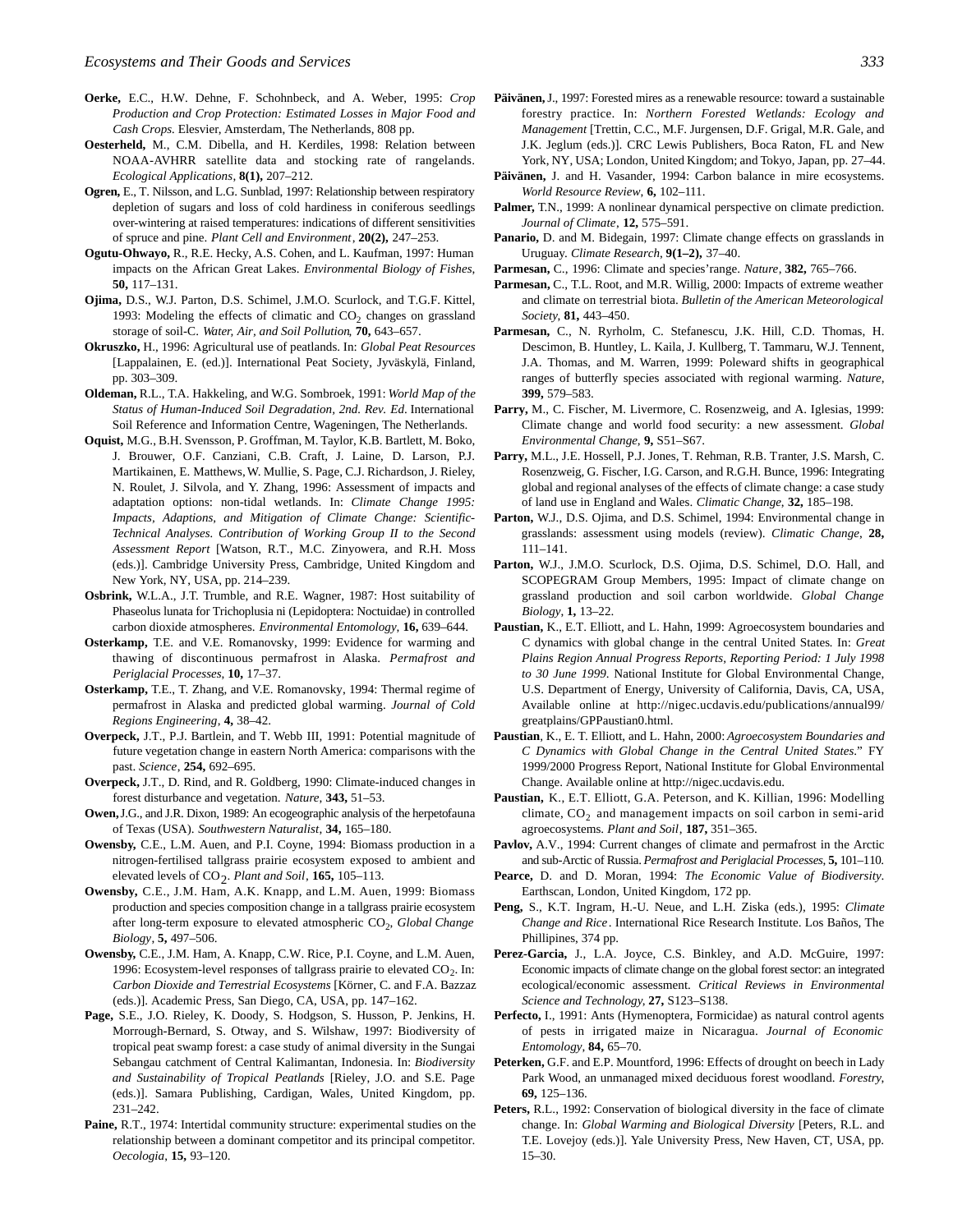- **Peters,** R.L. and J.D. Darling, 1985: The greenhouse effect and nature reserves. *Bioscience*, **35(11)**, 707–717.
- Pettus, D. and G.M. Angleton, 1967: Comparative reproductive biology of montane and piedmont chorus frogs (Pseudacris triseriata, Hylidae). *Evolution*, **21,** 500–507.
- **Phillips,** O.L., Y. Malhi, N. Higuchi, W.F. Laurence, P.V. Nunez, R.M. Vasquez, S.G. Laurence, L.V. Ferreira, M. Stern, S. Brown, and J. Grace, 1998: Changes in the carbon balance of tropical forests: evidence from long-term plots. *Science*, **282,** 439–442.
- Pickup, G., 1998: Desertification and climate change: the Australian perspective. *Climate Research*, **11,** 51–63.
- **Pimentel,** D., 1997: *Techniques for Reducing Pesticide Use Economic and Environmental Benefits*. John Wiley and Sons, Chichester, United Kingdom.
- **Pimentel,** D., C. Harvey, and P. Resosudarmo, 1995: Environmental and economic costs of soil erosion and conservation benefits. *Science*, 267, 1117–1123.
- **Pimentel,** D., L. McLaughlin, and A. Zepp, 1993: Environmental and e c onomic effects of reducing pesticide use in agriculture. *Agriculture, Ecosystems and Environment*, **46,** 273–288.
- **Pimentel,** D., H. Acquay, M. Biltonen, P. Rice, M. Silva, J. Nelson, V. Lipner, S. Giordano, A. Horowitz, and M. D'Amore, 1992: Environmental and economic costs of pesticide use. *BioScience*, **42,** 750–760.
- **Pimm,** S.L., G.J. Russell, and J.L. Gittleman, 1995: The future of biodiversity. *Science*, **269,** 347–350.
- **Pingali,** P., 1994: Technological prospects for reversing the declining trend in Asia's rice productivity. In: *Agricultural Technology: Policy Issues for the International Community* [Anderson, J.R. (ed.)]. CAB International and World Bank, Wallingford, United Kingdom, pp. 384–401.
- Pinstrup-Andersen, P. and R. Pandya-Lorch, 1998: Food security and sustainable use of natural resources: a 2020 vision. *Ecological Economics*, **26,** 1–10.
- **Pinter,** P.J. Jr., B.A. Kimball, R.L. Garcia, G.W.Wall, D.J. Hunsaker, and R.L. LaMorte, 1996: Free-air  $\mathrm{CO}_2$  enrichment: responses of cotton and wheat crops. In: *Carbon Dioxide and Terrestrial Ecosystems* [Koch, G.W. and H.A. Mooney (eds.)]. Academic Press, San Diego, CA, USA, pp. 215–249.
- **Pitelka,** L.F. and Plant Migration Workshop Group, 1997: Plant migration and climate change. *American Scientist*, **85,** 464–473.
- **Polis,** G.A., S.D. Hurd, C.T. Jackson, and F.S. Pinero, 1997: El Niño effects on the dynamics and control of an island ecosystem in the Gulf of California. *Ecology*, **78(6),** 1884–1897.
- **Pollard,** E., 1979: Population ecology and change in range of the white admiral butterfly Ladoga camilla L. in England. *Ecological Entomology*, **4,** 61–74.
- **Polley,** H.W., H.B. Johnson, H.S. Mayeux, and C.R. Tischler, 1996: Are some of the recent changes in grassland communities a response to rising  $CO<sub>2</sub>$ concentrations? In: *Carbon Dioxide, Populations, and Communities* [Körner, C. and F.A. Bazzaz (eds.)]. Academic Press, London, United Kingdom, pp. 177–195.
- Polley, H.W., H.S. Mayeux, H.B. Johnson, and C.R. Tischler, 1997: Viewpoint: atmospheric CO<sub>2</sub>, soil water, and shrub/grass ratios on rangelands. *Journal of Range Management*, **50**, 278-284.
- Pontailler, J.-V., A. Faille, and G. Lemée, 1997: Storms drive successional dynamics in natural forests: a case study in Fontainebleau Forest (France). *Forest Ecology and Management*, **98,** 1–15.
- **Poorter,** H., 1993: Interspecific variation in the growth response of plants to an elevated ambient CO<sub>2</sub> concentration. *Vegetatio*, **104,** 77-97.
- **Poorter,** H., 1998: Do slow-growing species and nutrient stressed plants respond relatively strongly to elevated CO2 ? *Global Change Biology*, **4,** 639–697.
- Post, E. and N.C. Stenseth, 1999: Climatic variability, plant phenology, and northern ungulates. *Ecology*, **80,** 1322–1339.
- Post, E., R.O. Peterson, N.C. Stenseth, and B.E. McLaren, 1999: Ecosystem consequences of wolf behavioural response to climate. *Nature*, **401,** 905–907.
- **Postel,** S. and S. Carpenter, 1997: Freshwater ecosystem services. In: *Natures Services, Societal Dependence on Natural Ecosystems* [Daily, G.C. (ed.)]*.* Island Press, Washington, DC, USA, pp. 195–214.
- **Potter,** C.S., 1997: An ecosystem siumulation model for methane production and emission from wetlands. *Global Biogeochemical Cycles*, 11, 495–506.
- Potter, C.S., E.A. Davidson, and L.V. Verchot, 1996: Estimation of global biogeochemical controls and seasonality in soil methane consumption. *Chemosphere*, **32,** 2219–2246.
- **Potter,** S.C. and S.A. Klooster, 1999: North American carbon sink. *Science*, **283,** 1815a.
- **Pounds,** J.A. and M.L. Crump, 1994: Amphibian decline and climate disturbance: the case of the golden toad and the harlequin frog. *Conservation Biology*, **8,** 72–85.
- **Pounds,** J.A. and M.L. Crump, 1987: Harlequin frogs along a tropical montane stream: aggregation and the risk of predation by frog-eating flies. *Biotropica*, **19,** 306–309.
- **Pounds,** J.A., M.P.L. Fogden, and J.H. Campbell, 1999: Biological response to climate change on a tropical mountain. *Nature*, **398,** 611–615.
- **Power,** G., R. Cunjak, J. Flannagan, and C. Katopodis, 1993: Biological effects of river ice. In: *Environmental Aspects of River Ice* [Prowse, T.D. and N.C. Gridley (eds.)]. NHRC Science Report No. 3, National Hydrology Research Institute, Environment Canada, Saskatoon, SK, Canada, pp. 97–119.
- **Pregitzer**, K.S., D.R. Zak, P.S. Curtis, M.E. Kubiske, J.A. Teeri, and C.S. Vogel, 1995: Atmospheric  $CO_2$ , soil nitrogen and turnover of fine roots. *New Phytologist*, **129,** 579–585.
- **Pregitzer,** K.S., D.D. Reed, T.J. Bornhorst, D.R. Foster, G.D. Mroz, J.S. Mclachlan, P.E. Laks, D.D. Stokke, P.E. Martin, and S.E. Brown, 2000: A buried spruce forest provides evidence at the stand and landscape scale for the effects of environment on vegetation at the Pleistocene/Holocene boundary. *Journal of Ecology*, **88,** 45–53.
- **Prentice, I.C.** and D. Parish, 1992: Conservation of peat swamp forest: a forgotten ecosystem. In: *Proceedings of the International Conference on Tropical Biodiversity*. Malaysian Naturalist Society, Kuala Lumpur, Malaysia.
- **Prentice,** I.C., M.T. Sykes, M. Lautenschlager, S.P. Harrison, O. Denissenko and P.J. Bartlein, 1993: A simulation model for the transient effects of climate change on forest landscape. *Ecological Modelling*, **65**, 51–70.
- **Price,** C. and D. Rind, 1994: Possible implications of global climate change on global lightning distributions and frequencies. *Journal of Geophysical Research*, **99,** 108–123.
- Price, D.T., D.H. Halliwell, M.J. Apps, and C.H. Peng, 1999a: Adapting a patch model to simulate the sensitivity of central-Canadian boreal ecosystems to climate variability. *Journal of Biogeography*, 26, 1101-1113.
- **Price,** D.T., C. Peng, M.J. Apps, and D.H. Halliwell, 1999b*:* Simulating effects of climate change on boreal ecosystem carbon pools in central Canada. *Journal of Biogeography*, **26,** 1237–1248.
- **Price,** J., 2000: Climate change, birds and ecosystems—why should we care? In: *Proceedings of the International Health Conference, Sacramento, CA, USA, August 1999*.
- **Price,** J., 1995: *Potential Impacts of Global Climate Change on the Summer Distributions of Some North American Grassland Birds*. Wayne State University, Detroit, MI, USA.
- Price, J., L. Rochefort, and F. Quinty, 1998: Energy and moisture considerations on cutover peatlands: surface microtopography, mulch cover and Sphagnum regeneration. *Ecological Engineering*, **10,** 293–312.
- **Price,** J.T., T.L. Root, K.R. Hall, G. Masters, L. Curran, W. Fraser, M. Hutchins, and N. Myers, 2000: *Climate Change, Wildlife and Ecosystems*. Supplemental information prepared for IPCC Working Group II, Intergovernmental Panel on Climate Change. Available online at http://www.usgcrp.gov/ipcc/html/ecosystem.pdf.
- **Prieto,** A.R., 2000: Vegetational history of the late glacial-Holocene transition in the grasslands of eastern Argentina. *Palaeogeography*, *Palaeoclimatology, Palaeoecology*, **157,** 167–188.
- **Pringle, H.J.R., 1995: Pastoralism, nature conservation and ecological** sustainability in western Australia's southern shrubland rangelands. *International Journal of Sustainable Development and World Ecology*, **2(1),** 26-44.
- Prinn, R., H. Jacoby, A. Sokolov, C. Wang, X. Xiao, Z. Yang, R. Eckhaus, P. Stone, D. Ellerman, J. Melillo, J. Fitzmaurice, D. Kicklighter, G. Holian, and Y. Liu, 1999: Integrated global system model for climate policy assessment: feedbacks and sensitivity studies. *Climatic Change*, **41,** 469–546.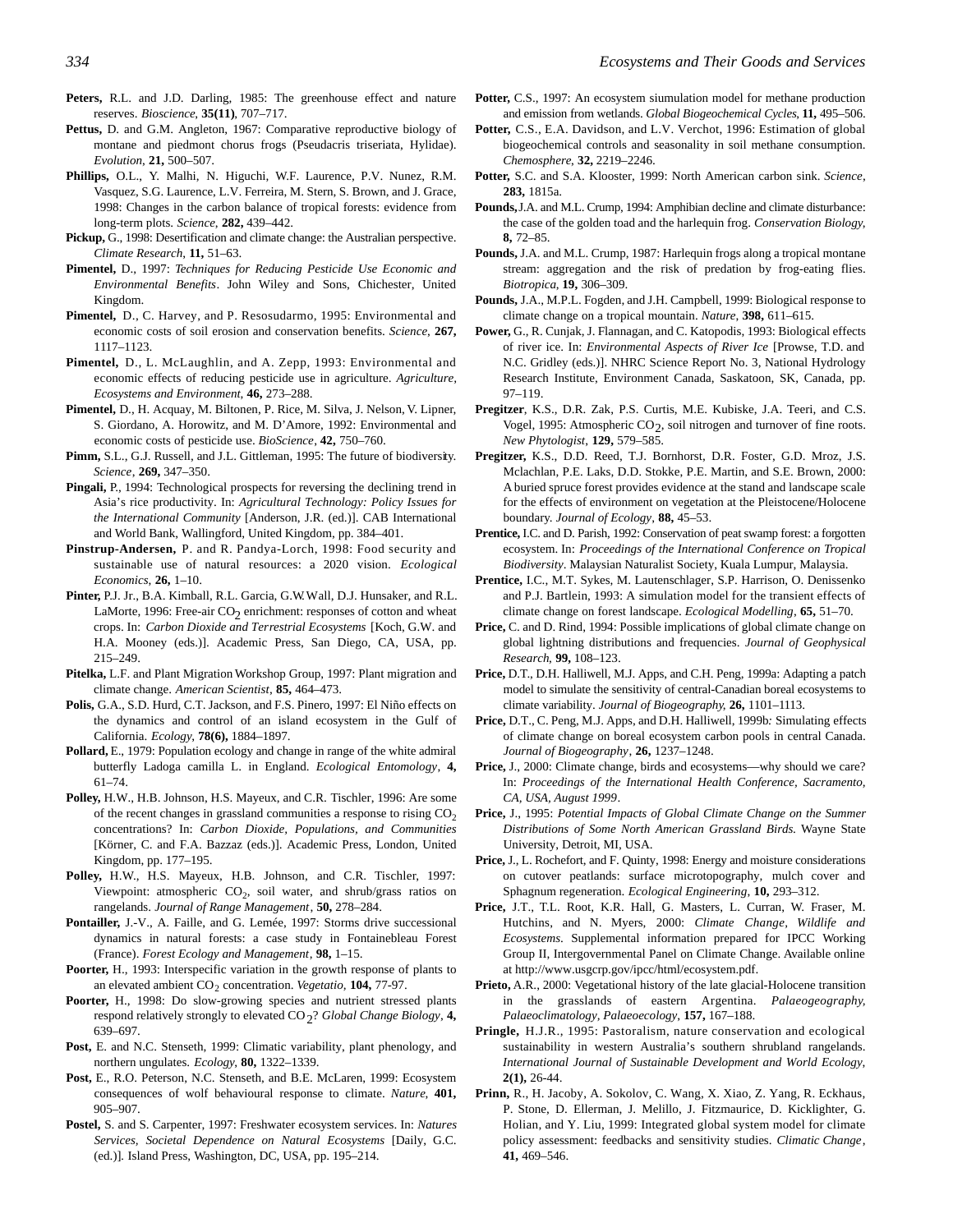- **Prior,** S.A., H.A. Torbert, G.B. Runion, H.H. Rogers, C.W. Wood, B.A. Kimball, R.L. LaMorte, P.J. Pinter, and G.W.Wall, 1997: Free-air carbon dioxide enrichment of wheat: soil carbon and nitrogen dynamics. *Journal of Environmental Quality*, **26,** 1161–1166.
- **Prop,** J., J.M. Black, P. Shimmings, and M. Owen, 1998: The spring range of barnacle geese Branta leucopsis in relation to changes in land management and climate. *Biological Conservation*, **86,** 339–346.
- **Prowse,** T.D., 1994: Environmental significance of ice to streamflow in cold regions. *Freshwater Biology*, **32,** 241–259.
- **Prowse,** T.D. and M. Conly, 1998: Impacts of climatic variability and flow regulation on ice-jam flooding of a northern delta. *Hydrological Processes*, **12(10–11),** 1589–1610.
- **Prowse,** T.D. and N.C. Gridley (eds.), 1993: *Environmental Aspects of River Ice*. NHRI Science Report No. 5, National Hydrology Research Institute, Environment Canada, Saskatoon, SK, Canada, 155 pp.
- **Puigdefabregas,** J., 1998: Ecological impacts of global change on drylands and their implications for desertification. *Land Degradation and Development*, **9(5),** 393–406.
- Pulliam, W.M., 1993: Carbon dioxide and methane exports from a southeastern floodplain swamp. *Ecological Monographs*, **63,** 29–53.
- Quiggin, J. and J.K. Horowitz, 1999: The impact of global warming on agriculture: a Ricardian analysis: comment. American Economic Review, **89,** 1044–1045.
- **Quinn,** H. and H. Quinn, 1993: Estimated number of snake species that can be managed by species survival plans in North America. *Zoo Biology*, **12,** 243–255.
- **Rabinowitz,** D., 1981: Seven forms of rarity. In: *Biological Aspects of Rare Plant Conservation* [Synge, H. (ed.)]. John Wiley and Sons, Chichester, United Kingdom, pp. 205–217.
- **Rabinowitz,** D., S. Cairns, and T. Dillon, 1986: Seven forms of rarity and their frequency in the flora of the British Isles. In: *Conservation Biology: The Science of Scarcity and Diversity* [Soulé, M. (ed.)]. Sinauer, Sunderland, MA, USA, pp. 182–204.
- **Rahel,** F.J., 2000: Homogenation of fish faunas across the United States. *Science*, **288,** 854–856.
- **Rahel,** F.J., C.J. Keleher, and J.L. Anderson, 1996: Potential habitat loss and population fragmentation for cold water fish in the North Platte River drainage of the Rocky Mountains: response to climate warming. *Limnology and Oceanography*, **41,** 1116–1123.
- **Randall, P.J.** and H.J. Moss, 1990: Some effects of temperature regimes during grain filling on wheat quality. Australian Journal of Agricultural *Research*, **41,** 603–617.
- **Randerson,** J.T., C.B. Field, I.Y. Fung, and P.P. Tans, 1999: Increases in early season net ecosystem uptake explain changes in the seasonal cycle of atmospheric CO<sup>2</sup> at high northern latitudes. *Geophysical Research Letters*, **26,** 2765–2768.
- **Rayner,** P.J., I.G. Enting, R.J. Francey, and R. Langenfelds, 1999: Reconstructing the recent carbon cycle from atmospheric  $CO_2$ ,  $D^{13}C$ , and O<sup>2</sup> /N<sup>2</sup> observations. *Tellus*, **51B,** 213–232.
- **Read,** J.J., J.A. Morgan, N.J. Chatterton, and P.A. Harrison, 1997 : Gas exchange and carbohydrate and nitrogen concentrations in leaves of Pascopyrum smithii  $(C_3)$  and Bouteloua gracilis  $(C_4)$  at different carbon dioxide concentrations and temperatures. *Annals of Botany*, **79,** 197–206.
- **Reading,** C.J., 1998: The effect of winter temperatures on the timing of breeding activity in the common toad Bufo bufo. *Oecologia*, **117,** 469–475.
- **Reading,** C.J. and R.T. Clarke, 1995: The effects of density, rainfall and environmental temperature on body condition and fecundity in the common toad, Bufo bufo. Oecologia, 102, 453-459.
- **Reeburgh,** W.S. and S.C. Whalen, 1992: High latitude ecosystems as CH<sub>4</sub> sources. *Ecological Bulletin*, **42,** 62–70.
- **Regier,** H.A., J.A. Holmes, and D. Pauly, 1990: Influence of temperature changes on aquatic ecosystems: an interpretation of empirical data. *Transactions American Fisheries Society*, **119,** 374–389.
- **Regina,** K., H. Nykänen, M. Maljanen, and J. Silvola, 1998: Emissions of N2O and NO and net nitrogen mineralization in a boreal forested peatland treated with different nitrogen compounds. *Canadian Journal of Forest Research*, **28,** 132–140.
- **Rehfeldt,** G.E., C.C. Ying, D.L. Spittlehouse, and D.A. Hamilton, 1999a: Genetic responses to climate in Pinus contorta: niche breadth, climate change, and reforestation. *Ecological Monographs*, **69,** 375–407.
- **Rehfeldt,** G.E., N.M. Tchebakova, and L.K. Barnhardt, 1999b: Efficacy of climate transfer functions: introduction of Eurasian populations of Larix into Alberta. *Canadian Journal of Forest Research*, **29,** 1660–1668.
- **Reier,** Ü., 1982: *Murakad*. Valgus, Tallinn, Estonia.
- **Reilly,** J., 1996: Agriculture in a changing climate: impacts and adaptation. In: *Climate Change 1995: Impacts, Adaptations, and Mitigation of Climate Change: Scientific-Technical Analyses. Contribution of Working Group II to the Second Assessment Report of the Intergovernmental Panel on Climate Change* [Watson, R.T., M.C. Zinyowera, and R.H. Moss (eds.)]. Cambridge University Press, Cambridge, United Kingdom and New York, NY, USA, pp. 429–467.
- **Reinert,** R.A., G. Eason, and J. Barton, 1997: Growth and fruiting of tomato as influenced by elevated carbon dioxide and ozone. *New Phytology*, **137,** 411–420.
- Repo, T., H. Hanninen, and S. Kellomaki, 1996: The effects of long-term elevation of air temperature and co2 on the frost hardiness of Scots Pine. *Plant, Cell and Environment*, **19(2),** 209–216.
- **Reyenga,** P.J., S.M. Howden, H. Meinke, and W.B. Hall, 1999: Global change impacts on wheat production along an environmental gradient in South Australia. In: *Modsim '99 International Congress on Modelling and Simulation Proceedings, December 6–9, 1999, Hamilton, New Zealand*. pp. 753–758.
- **Richardson,** C.J. and E.J. McCarthy, 1994: Effect of land development and forest management on hydrologic response in southeastern coastal wetlands: a review. Wetlands, 14, 56-71.
- Richardson, C.J. and J.W. Gibbons, 1993: Pocosins, Carolina bays, and mountain bogs. In: *Biodiversity of the Southeastern United States: Lowland Te rrestrial Communities* [Martin, W.H., S.G. Boyce, and A.C. Echternacht (eds.)]. John Wiley and Sons, Chichester, United Kingdom; New York, N Y, USA; Brisbane, Australia; Tokyo, Japan; and Singapore, pp. 257–310.
- **Rieley,** J.O. and A.A. Ahmad-Shah, 1996: The vegetation of tropical peat swamp forests. In: *Tropical Lowland Peatlands of Southeast Asia* [Maltby, E., C.P. Immirzi, and R.J. Safford (eds.)]. IUCN, Gland, Switzerland, pp. 55–74.
- **Rieley,** J.O., A.A. Ahmad-Shah, and M.A. Brady, 1996: The extent and nature of tropical peat swamps. In: *Tropical Lowland Peatlands of Southeast Asia* [Maltby, E., C.P. Immirzi, and R.J. Safford (eds.)]. IUCN, Gland, Switzerland, pp. 17–54.
- **Riera,** J.L., J.E. Schindler, and T.K. Kratz, 1999: Seasonal dynamics of carbon dioxide and methane in two clear-water lakes and two bog lakes in northern Wisconsin, USA. *Canadian Journal of Fisheries and Aquatic Sciences*, **56(2),** 265–274.
- **Riera,** J.L., J.J. Magnuson, T.K. Kratz, and K.E. Webster, 2000: A geomorphic template for the analysis of lake districts applied to Northern Highland Lake District, Wisconsin, USA. *Freshwater Biology*, **43,** 301–318.
- **Rijksen,** H.D., W.H. Diemont, and M. Griffith, 1997: The Singkil Swamp: the kidneys of the Leuser ecosystem in Aceh, Sumatra, Indonesia. In: *Biodiversity and Sustainability of Tropical Peatlands* [Rieley, J.O. and S.E. Page (eds.)]. Samara Publishing, Cardigan, Wales, United Kingdom, pp. 355–362.
- **Roberston,** G., 1986: The mortality of kangaroos in drought. *Australian Wildlife and Restoration*, **13,** 349–354.
- **Robinson,** D.C.E., W.A. Kurz, and C. Pinkham, 1999: *Estimating the Carbon Losses from Deforestation in Canada*. ESSA Technologies Ltd., National Climate Change Secretariat, Ottawa, ON, Canada, 81 pp. Available online at http://www.nccp.ca/html/index.htm.
- **Robinson,** G.R. and S.N. Handel, 1993: Forest restoration on a closed landfill: rapid addition of new species by bird dispersal. *Conservation Biology*, **7,** 271–278.
- **Rodhe,** H. and B.H. Svensson, 1995: Impact on the greenhouse effect of peat mining and combustion. *Ambio*, **24,** 221–225.
- **Rodriguez-Trelles,** F. and M.A. Rodriguez, 1998: Rapid micro-evolution and loss of chromosomal diversity in Drosophila in response to climate warming. *Evolutionary Ecology*, **12,** 829–838.
- **Rogers,** D., 1996: Changes in disease vectors. In: *Climate Change and Southern Africa: An Exploration of Some Potential Impacts and Implications in the SADC Region* [Hulme, M. (ed.)]. Climatic Research Unit, University of East Anglia, Norwich, United Kingdom, and World Wildlife Fund International, Gland, Switzerland.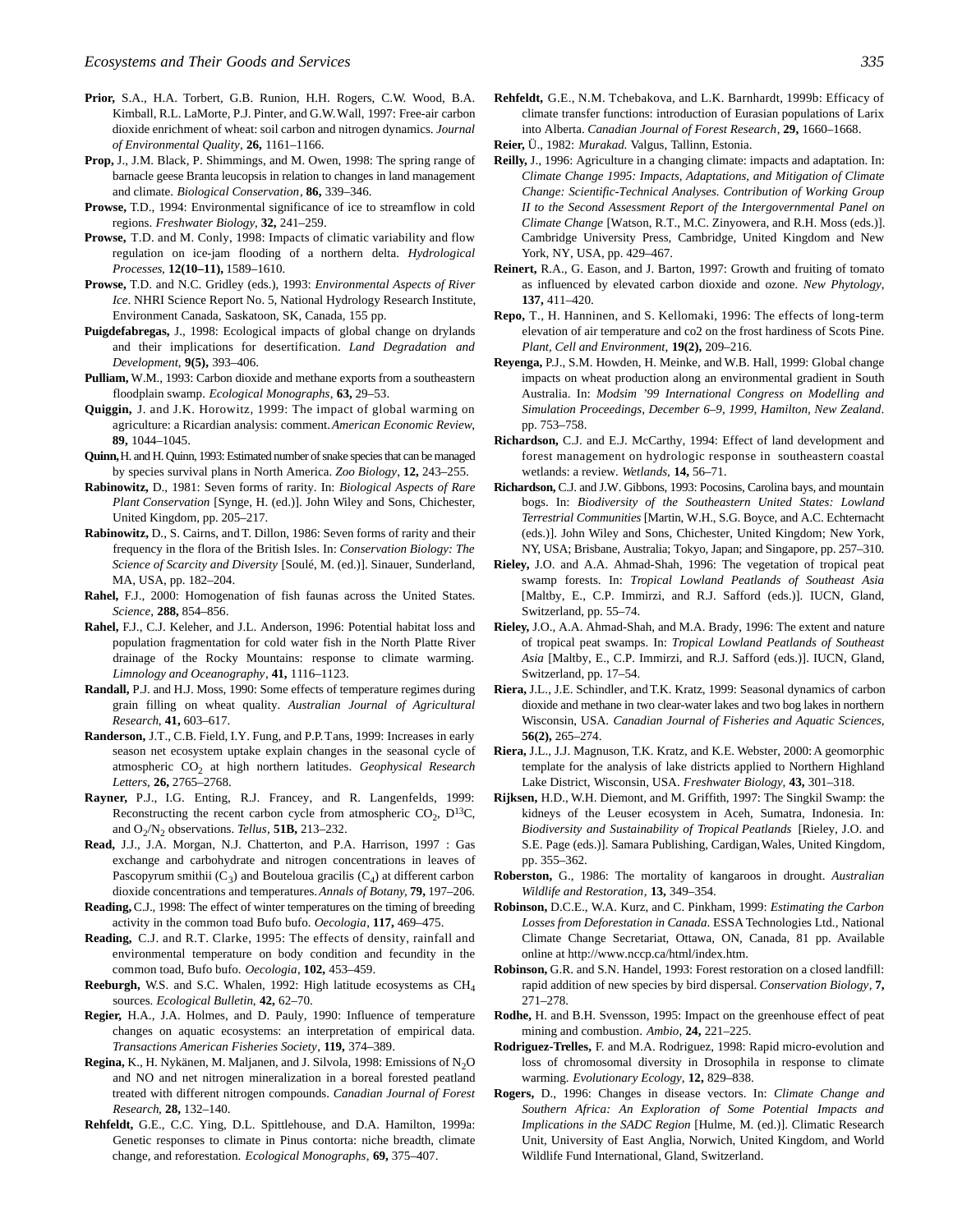- **Rogers,** G., P.J. Milham, M. Gillings, and J.P. Conroy, 1996a: Sink strength may be the key to growth and nitrogen responses in N-deficient wheat at elevated CO<sub>2</sub>. Australian Journal of Plant Physiology, 23, 253–264.
- **Rogers,** G., P.J. Milham, M.C. Thibaud, and J.P. Conroy, 1996b: Interactions between rising  $CO<sub>2</sub>$  concentration and nitrogen supply in cotton, I: growth and leaf nitrogen concentration. In *Australian journal of plant physiology*, **23,** 119–125.
- **Rogers, H.H., G.B. Runion, and S.V. Krupa, 1994: Plant responses to atmospheric** C O<sup>2</sup> enrichment with emphasis on roots and the rhizosphere. *Environmental Pollution*, **83,** 155–189.
- **Roland,** J., B.G. Mackey, and B. Cooke, 1998: Effects of climate and forest structure on duration of forest tent caterpillar outbreaks across central Ontario, Canada. *Canadian Entomologist*, **130,** 703–714.
- **Root,** T.L., 1988c: Energy constraints on avian distributions and abundances. *Ecology*, **69,** 330–339.
- **Root,** T.L., 1988a: Environmental factors associated with avian distributional boundaries. *Journal of Biogeography*, **15,** 489–505.
- **Root,** T.L., 1988b: *Atlas of Wintering North American Birds: An Analysis of Christmas Bird Count Data*. University of Chicago Press, Chicago, IL, USA, 312 pp.
- **Root,** T.L. and S.H. Schneider, 1995: Ecology and climate: research strategies and implications. *Science*, **269,** 334–341.
- **Rosegrant,** M.W. and C. Ringler, 1997: World food markets into the 21st century: environmental and resource constraints and policies. Australian *Journal of Agricultural and Resource Economics*, **41,** 401–428.
- **Rosegrant,** M.W., M. Agcaoili-Sombilla, and N.D. Perez, 1995: *Global Food Projections to 2020: Implications for Investment. 2020 Vision for Food, Agriculture, and the Environment*. Discussion Paper No. 5, International Food Policy Research Institute, Washington, DC, USA.
- **Rosenberg, N.J., 1982: The increasing CO<sub>2</sub> concentration in the atmosphere** and its implication on agricultural productivity, part II: effects through CO2 -induced climatic change. *Climatic Change*, **4,** 239–254.
- **Rosenzweig, C.** and A. Iglesias, 1998: The use of crop models for international climate change impact assessment. In: *Understanding Options for Agriculture Production* [Tsuji, G.Y., G. Hoogrnboom, and P.K. Thorton (eds.)]. J. Kluwer Academic Publishers, Dordrecht, The Netherlands, pp. 267–292.
- **Rosenzweig,** C., A. Iglesias, X. Yang, P. Epstein, and E. Chivian, 2000: *Climate Change and U.S. Agriculture: The Impacts of Warming and Extreme Weather Events on Productivity, Plant Diseases, and Pests*. Center for Health and the Global Environment, Harvard Medical School, Boston, MA, USA, 46 pp.
- **Ross,** D.J., S. Saggar, K.R. Tate, C.W. Feltham, and P.C.D. Newton, 1996: Elevated  $CO_2$  effects on carbon and nitrogen cycling in grass/clover turves of a Psammaquent soil. *Plant and Soil*, **182,** 185–198.
- **Ross,** M.S., J.J. O'Brien, L. Da Silveira, and L. Sternberg, 1994: Sea-level rise and the reduction in pine forests in the Florida keys. *Ecological Applications*, **4,** 144–156.
- **Roulet, N.T.** and R. Ash, 1992: Low boreal wetlands as a source of atmospheric methane. *Journal of Geophysical Research*, **97,** 3739–3749.
- **Roulet,** N.T. and T.R. Moore, 1995: The effect of forestry drainage practices on the emission of methane from northen peatlands. *Canadian Journal of Forest Research*, **25,** 491–499.
- **Roulet,** N.T., R. Ash, W. Quinton, and T.R. Moore, 1993: Methane flux from drained northern peatland: effect of persistent water table lowering on flux. *Global Biogeochemical Cycles*, **7,** 749–769.
- **Roulet,** N.T., T.R. Moore, J.L. Bubier, and P. Lafleur, 1992: Northern fens: methane flux and climatic change. *Tellus*, **44B,** 100–105.
- **Roulet,** N.T., P.M. Crill, N.T. Comer, A. Dove, and R.A. Boubonniere, 1997: CO2 and CH4 flux between a boreal beaver pond and the atmosphere. *Journal of Geophysical Research*, **102,** 29313–29319.
- **Rouse,** W.R., M.S.V. Douglas, R.E. Hecky, A.E. Hershey, G.W. Kling, L. Lesack, P. Marsh, M.M. McDonald, B.J. Nicholson, N.T. Roulet, and J.P. Smol, 1997: Effects of climate change on the freshwaters of Arctic and Subarctic North America. In: **Freshwater Ecosystems and Climate** *Change in North America* [Cushing, C.E. (ed.)]. John Wiley and Sons, New York, NY, USA, pp. 55–84.
- **Royama,** T., 1984: Population dynamics of the spruce budworm Choristoneura fumiferana. *Ecological Monographs*, **54,** 429–462.
- **Rozelle,** S. and D.D. Huang, 1999: Wheat in China: supply, demand and trade in the 21st century. In: *The Economics of World Wheat Markets*[Antle, J.M. and V.H. Smith (eds.)]. CAB International, Wallingford, United Kingdom.
- **Rubec,** C.A., P. Lynch-Stewart, G.M. Wickware, and I. Kessel-Taylor, 1988: Wetland utilization in Canada. In: *Wetlands of Canada* [Group, N.W.W. (ed.)]. Polyscience Publications and Environment Canada, Montreal, QB, Canada, Vol. 24, pp. 381–412.
- **Ruget,** F., O. Bethenod, and L. Combe, 1996: Repercussions of increased atmospheric  $CO<sub>2</sub>$  on maize morphogenesis and growth for various temperature and radiation levels. *Maydica*, 41, 181-191.
- **Rupp,** T.S., A.M. Starfield, and F.S. Chapin III, 2000: A frame-based spatially explicit model of subarctic vegetation response to climatic change: comparison with a point model. *Landscape Ecology*, **15**, 383-400.
- **Russell-Smith,** J., D. Lucas, M. Gapindi, B. Gunbunuka, N. Kapirigi, G. Namingum, K. Lucas, P. Giuliani, and G. Chaloupka, 1997: Aboriginal resource utilization and fire management practice in western arnhem land, monsoonal northern Australia: notes for prehistory, lessons for the future (review). *Human Ecology*, **25(2),** 159–195.
- Ruttan, V.W., 1996: Constraints on sustainable growth in agricultural production: into the twenty-first century. In: *The Economics of Agriculture, Volume 2: Papers in Honor of D. Gale Johnson* [Antle, J.M. and D.A. Sumner (eds.)]. The University of Chicago Press, Chicago, IL, USA, pp. 204-221.
- **Saarnio,** S., J. Alm, P.J. Martikainen, and J. Silvola, 1998: Effects of raised  $CO<sub>2</sub>$  on potential CH<sub>4</sub> production and oxidation in, and CH<sub>4</sub> emission from, a boreal mire. *Journal of Ecology*, **86,** 261–268.
- **Sahagian,** D. and J. Melack, 1998: Global wetland distribution and functional characterization: trace gases and the hydrologic cycle. In: *Report from the Joint GAIM, BAHC, IGBP-DIS, IGAC, and LUCC Workshop, Santa Barbara, CA, USA, May 1996*. IGBPReport 46, Stockholm, Sweden.
- **Sakovets,** V.V. and N.I. Germanova, 1992: Changes in the carbon balance of forested mires in Karelia due to drainage. *Suo*, **43,** 249–252.
- **Sala,** O.E., F.S. Chapin III, J.J. Armesto, E. Berlow, J. Bloomfield, R. Dirzo, E. Huber-Sanwald, L.F. Huenneke, R.B. Jackson, A. Kinzig, R. Leemans, D.M. Lodge, H.A. Mooney, M. Oesterheld, N.L. Poff, M.T. Sykes, B.H. Walker, M. Walker, and D.H. Wall, 2000: Biodiversity: global biodiversity scenarios for the year 2100. *Science*, **287,** 1770–1774.
- **Salo,** K., 1996: Peatland berries: a valuable nourishing resource. In: *Peatlands in Finland* [Vasander, H. (ed.)]. Finnish Peatland Society, Helsinki, Finland, pp. 39–44.
- **Samarakoon,** A. and R.M. Gifford, 1996: Elevated  $CO_2$  effects on water use and growth of maize in wet and drying soil. *Australian Journal of Plant Physiology*, **23,** 53–62.
- **Samarakoon,** A.B. and R.M. Gifford, 1995: Soil water content under plants at high  $CO_2$  concentration and interactions with the direct  $CO_2$  effects: a species comparison. *Journal of Biogeography*, **22,** 193–202.
- **Sampson,** R.N. and L.A. DeCoster, 1998: *Forest Health in the United States*. American Forests, Washington, DC, USA, 76 pp.
- **Sampson,** R.N., R.J. Scholes, C. Cerri, L. Erda, D.O. Hall, M. Handa, P. Hill, M. Howden, H. Janzen, J. Kimble, R. Lal, G. Marland, K. Minami, K. Paustian, P. Read, P.A. Sanchez, C. Scoppa, B. Solberg, M.A. Trossero, S. Trumbore, O. Van Cleemput, A. Whitmore, and D. Xu, 2000: Additional human-induced activities. In: *Land Use, Land-Use Change, and Forestr y* [Watson, R.T., I.R. Noble, B. Bolin, N.H. Ravindranath, D.J. Verardo, and D.J. Dokken (eds.)]. Intergovernmental Panel on Climate Change, Cambridge University Press, Cambridge, United Kingdom and New York, NY, USA, 181-281.
- **Santer,** B.D., T.M.L. Wigley, T.P. Barnett, and E. Anyamba, 1996: Detection of climate change and attribution of causes. In: *Climate Change 1995: The Science of Climate Change. Contribution of Working Group I to the Second Assessment Report of the Intergovernmental Panel on Climate Change* [Houghton, J.T., L.G. Meira Filho, B.A. Callander, N. Harris, A. Kattenberg, and K. Maskell (eds.)]. Cambridge University Press, Cambridge, United Kingdom and New York, NY, USA, pp. 407–33.
- **Saseendran,** S.A., K.K. Singh, L.S. Rathore, S.V. Singh, and S.K. Sinha, 2000: Effect of climate change on rice production in the tropical humid climate of Kerala, India. *Climatic Change*, **44,** 495–514.
- **Scherr,** S.J. and S. Yadav, 1997: *Land Degradation in the Developing World: Issues and Policy Options for 2020*. No. 44, International Food Policy Research Institute (IFPRI), Washington, DC, USA, 2 pp.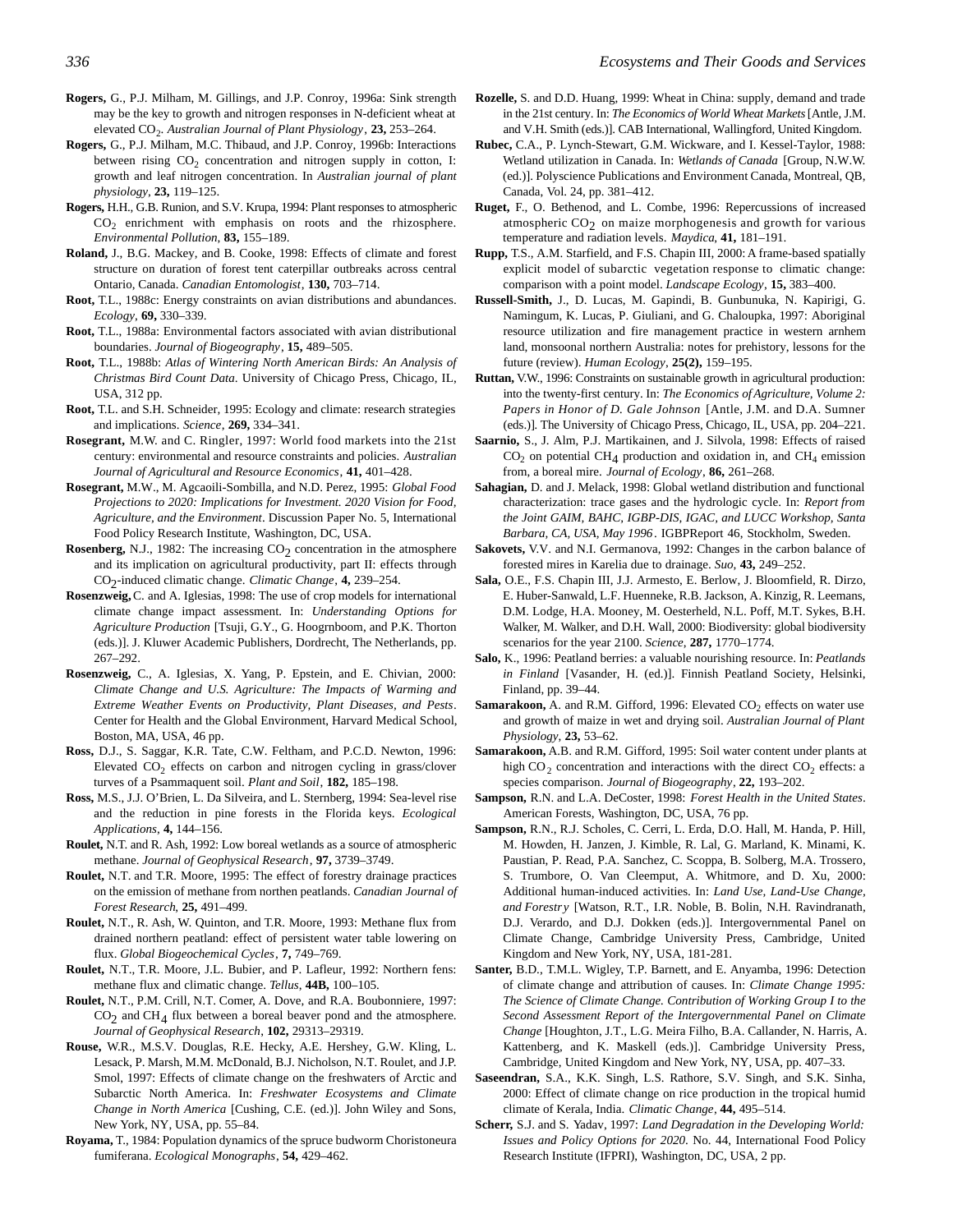- **Schiff,** M. and A. Valdez, 1996: Agricultural incentives and growth in developing countries: a cross-country perspective. In: *The Economics of Agriculture, Vol. 2: Papers in Honor of D. Gale Johnson* [Antle, J.M. and D.A. Sumner (eds.)]. University of Chicago Press, Chicago, IL, USA, pp. 386–399.
- **Schimel,** D.S., 1998: The carbon equation. *Nature*, **393,** 208–209.
- **Schimel,** D.S., B.H. Braswell, E.A. Holland, R. Mckeown, D.S. Ojima, T.H. Painter, W.J. Parton, and A.R. Townsend, 1994: Climatic, edaphic and biotic controls over storage and turnover of carbon in soils. *Global Biogeochemical Cycles*, **8,** 279–293.
- **Schimel,** D.S., J.M. Melillo, H.Q. Tian, A.D. McGuire, D. Kicklighter, T. Kittel, N. Rosenbloom, S. Running, P. Thornton, D. Ojima, W. Parton, R. Kelly, M. Sykes, R. Neilson, and B. Rizzo, 2000: Contrbution of increasing CO<sup>2</sup> and climate to carbon storage by ecosystems in the United States. *Science*, **287,** 2004–2006.
- **Schimel,** J.P., 1995: Plant transport and methane production as controls on methane flux from Arctic wet meadow tundra. *Biogeochemistry*, **28,** 183–200.
- **Schindler,** D.W., 1997: Widespread effects of climatic warming on freshwater ecosystems in North America. *Hydrological Processes*, **11,** 825–871.
- **Schindler,** D.W. and S.E. Bayley, 1993: The biosphere as an increasing sink for atmospheric carbon: estimates from increased nitrogen deposition. *Global Biogeochemical Cycles*, **7(4),** 717–733.
- Schindler, D.W., P.J. Curtis, B.R. Parker, and M.P. Stainton, 1996a: Consequences of climate warming and lake acidification for UV-B penetration in North American boreal lakes. *Nature*, 379, 705-708.
- **Schindler,** D.W., S.E. Bayley, B.R. Parker, K.G. Beaty, D.R. Cruikshank, E.J. Fee, E.U. Schindler, and M.P. Stainton, 1996b: The effects of climatic warming on the properties of boreal lakes and streams at the experimental lakes area, northwestern Ontario. *Limnology and Oceanography*, **41,** 1004–1017.
- **Schlamadinger,** B., M. Apps, F. Bohlin, L. Gustavsson, G. Jungmeier, G. Marland, K. Pingoud, and I. Savolainen, 1997: Towards a standard methodology for greenhouse gas balances of bioenergy systems in comparison with fossil energy systems. *Biomass and Bioenergy*, 13, 359–375.
- **Schlesinger,** W.H., 1997: *Biogeochemistry: An Analysis of Global Change*. Academic Press, San Diego, CA, USA, 588 pp.
- **Schneider,** S.H. and T.L. Root, 1996: Ecological implications of climate change will include surprises. *Biodiversity and Conservation*, 5, 1109–1119.
- Schneider, S.H., W.E. Easterling, and L.O. Mearns, 2000: Adaptation: sensitivity to natural variability, agent assumptions and dynamic climate changes. *Climatic Change*, **45,** 203–221.
- **Schreader,** C.P., W.R. Rouse, T.J. Giffis, L.D. Boudreau, and P.D. Blanken, 1998: Carbon dioxide fluxes in a northern fen during a hot, dry summer. *Global Biogeochemical Cycles*, **12,** 729–740.
- **Schulze,** E.D., J. Lloyd, F.M. Kelliher, C. Wirth, C. Rebmann, B. Lühker, M. Mund, A. Knohl, I.M. Milyukova, W. Schulze, W. Ziegler, A.B. Varlagin, A.F. Sogachev, R. Valentini, S. Dore, S. Grigoriev, O. Kolle, M.I. Panfyorov, N. Tchebakova, and N.N. Vygodskaya, 1999: Productivity of forests in the Eurosiberian boreal region and their potential to act as a carbon sink: a synthesis. *Global Change Biology*, **5,** 703–722.
- Scott, C.H., 1987: The socio-economic significance of waterfowl among Canada's aboriginal Cree: native use and local management. In: *The Value of Birds. ICBP Technical Publication No. 6* [Diamond, A.W. and F.L. Filion (eds.)]. International Council for Bird Preservation, Cambridge, United Kingdom, pp. 49–62.
- Scrimgeour, G.J., T.D. Prowse, J.M. Culp, and P.A. Chambers, 1994: Ecological effects of river ice break-up: a review and perspective. *Freshwater Biology*, **32,** 261–275.
- **Seddon,** N., J.M.M. Ekstrom, D.R. Capper, I.S. Isherwood, R. Muna, R.G. Pople, E. Tarimo, and J. Timothy, 1999: The importance of the Nilo and Nguu North Forest Reserves for the conservation of montane forest birds in Tanzania. *Biological Conservation*, **87,** 59–62.
- **Sedjo,** R. and K. Lyon, 1990: *Long Term Adequacy of World Timber Supply*. Resources for the Future, Washington, DC, USA, 230 pp.
- **Sedjo,** R.A., 1999: The potential of high-yield plantation forestry for meeting timber needs. *New Forests*, **17(1–3),** 339–359.
- **Segers,** R., 1998: Methane production and methane consumption: a review of processes underlying wetland methane fluxes. *Biogeochemistry*, 41, 23–51.
- **Seidensticker,** J., 1987: Managing tigers in the Sundarbans: experience and opportunity. In: *Tigers of the World: The Biology, Biopolitics, Management, and Conservation of an Endangered Species* [Tilson, R.L. and U.S. Seal (eds.)]. Noyes Publications, Park Ridge, NJ, USA, pp. 416–426.
- **Sellers,** P.J., J.C. Cihlar, M.J. Apps, B. Goodison, D. Leckie, F. Hall, E. LeDrew, P. Matson and S. Running,, 1990: Charting the boreal forest's role in global change. *EOS*, **22(4),** 33–34.
- **Sellers,** P.J., F.G. Hall, R.D. Kelly, A. Black, D. Baldocchi, J. Berry, M. Ryan, K.J. Ranson, P.M. Crill, D.P. Lettenmaier, H. Margolis, J. Cihlar, J. Newcomer, D. Fitzjarrald, P.G. Jarvis, S.T. Gower, D. Halliwell, D. Williams, B. Goodison, D.E. Wickland, and F.E. Guertin, 1997: BOREAS in 1997: experiment overview, scientific results, and future directions. *Journal of Gephysical Research*, **102(D24),** 731–728 and 769.
- **Semenov,** M.A. and J.R. Porter, 1995: Climatic variability and the modelling of crop yields. *Agricultural Forest Meteorology*, **38,** 127–145.
- **Semenov,** M.A., J. Wolf, L.G. Evans, H. Eckersten, and A. Eglesias, 1996: Comparison of wheat simulation models under climate change, 2: application of climate change scenarios. *Climate Research*, **7**, 271-281.
- **Semenov,** S.M., I.M. Kounina, and B.A. Koukhta, 1999: Tropospheric ozone and plant growth in Europe. *Meteorology and Hydrology*, 208 pp. (in Russian).
- Semenov, S.M., I.M. Kounina, and B.A. Koukhta, 1998: An ecological analysis of anthropogenic changes in ground-level concentrations of  $O_3$ ,  $SO_2$ , and CO<sup>2</sup> in Europe. *Doklady Biological Sciences*, **361,** 344–347.
- **Semenov, S.M., B.A. Kukhta, and A.A. Rudkova, 1997: Assessment of the** tropospheric ozone effect on higher plants. *Meteorology and Hydrology*, **12,** 36–40.
- **Seneweera,** S.P. and J.P. Conroy, 1997: Growth, grain yield and quality of rice (Oryza sativa L.) in response to elevated  $CO<sub>2</sub>$  and phosphorus nutrition. *Soil Science and Plant Nutrition*, **43,** 1131–1136.
- **Sepkoski,** J.J., 1998: Rates of speciation in the fossil record. *Transactions of the Royal Society of London B*, **353,** 315–326.
- **Serreze,** M.C., J.E. Walsh, F.S. Chapin III, T. Osterkamp, M. Dyurgerov, V. Romanovsky, W.C. Oechel, J. Morison, T. Zhang, and R.G. Barry, 2000: Observational evidence of recent change in the northern high-latitude environment. *Climatic Change*, **46,** 159–207.
- **Severnty,** D.L., 1977: The use of data on the distribution of birds to monitor climatic changes. *Emu*, **77,** 162–166.
- **Shannon,** R.D. and J.R. White, 1994: A three-year study of controls of methane emissions from two Michigan peatlands. *Biogeochemistry*, **27,** 35–60.
- **Sharitz,** R.R. and C.A. Gresham, 1998: Pocosins and Carolina bays. In: *Southern Forested Wetlands: Ecology and Management* [Messina, M.G. and W.H. Conner (eds.)]. Lewis Publishers, Boca Raton, FL and New York, NY, USA; London, United Kingdom; and Tokyo, Japan, pp. 343–377.
- **Shaver,** G.R., W.D. Billings, F.S. Chapin III, A.E. Giblin, K.J. Nadelhoffer, W.C. Oechel, and E.B. Rastetter, 1992: Global change and the carbon balance of Arctic ecosystems. *BioScience*, **61,** 415–435.
- **Shaver,** G.R., J. Canadell, F.S. Chapin III, J. Gurevitch, J. Harte, G. Henry, P. Ineson, S. Jonasson, J. Melillo, L. Pitelka, and L. Rustad, 2000: Global warming and terrestrial ecosystems: a conceptual framework for analysis. *BioScience*, **50,** 871–882.
- **Sheingauz,** A.S., 1989: *Forest Resources of the Far East Economic Region: State, Utilization, Reproduction*. Far Eastern Forestry Research Institute, Khabarovsk, Russia, 42 pp. (in Russian).
- **Shepard,** J.P., S.J. Brady, N.D. Cost, and C.G. Storrs, 1998: Classification and inventory. In: *Southern Forested Wetlands: Ecology and Management* [Messina, M.G. and W.H. Conner (eds.)]. Lewis Publishers, Boca Raton, FL and New York, NY, USA; London, United Kingdom; and Tokyo, Japan, pp. 3–28.
- Sheparshenko, D., A. Shvidenko, and S. Nilsson, 1998: Phytomass (live biomass) and carbon of Siberian Forests. *Biomass and Bioenergy*, 14(1), 21–31.
- **Sheppard,** C., 1995: Propagation of endangered birds in U.S. institutions: how much space is there? *Zoo Biology*, **14,** 197–210.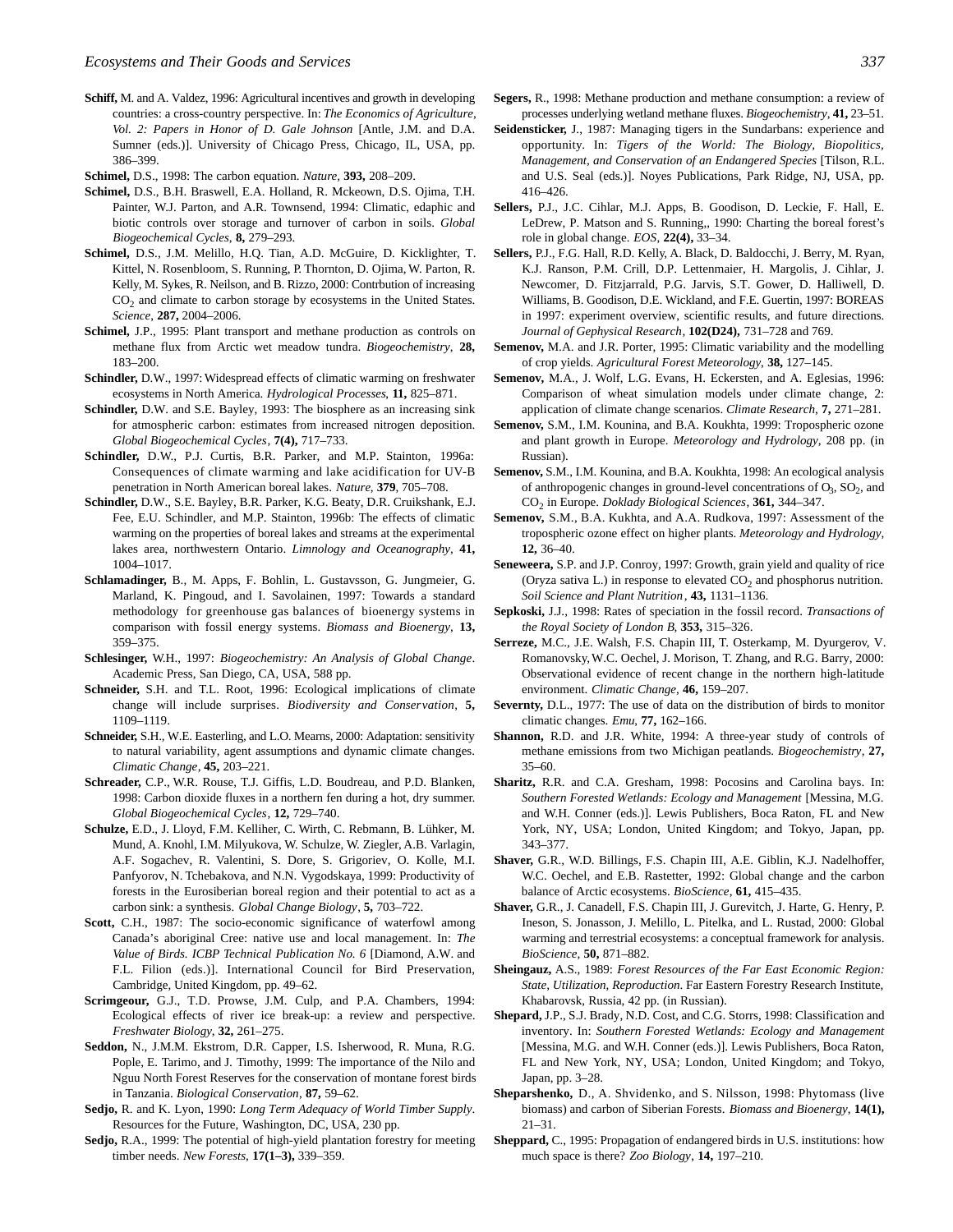- **Shriner,** D.S., R.B. Street, R. Ball, D.K. D'Amours, D. Kaiser, A. Maarouf, M.P. Mortsch, R. Neilson, J.A. Patz, J.D. Scheraga, J.G. Titus, H. Vaughan, M. Weltz, R. Adams, R. Alig, J. Andrey, M.J. Apps, M. Brklacich, D. Brooks, A.W. Diamon, A. Grambsch, D. Goodrich, L. Joyce, M.R. Kidwell, G. Koshida, J. Legg, J. Malcolm, D.L. Martell, R.J. Norby, H.W. Polley, W.M. Post, M.J. Sale, M. Scott, B. Sohngen, B.J. Stocks, W. Van Winkle, and S. Wullshleger, 1998: North America. In: *The Regional Impacts of Climate Change: An Assessment of Vulnerability. Special Report of IPCC Working Group II* [Watson, R.T., M.C. Zinyowera, and R.H. Moss (eds.)]. Cambridge University Press, Cambridge, United Kingdom and New York, NY, USA, pp. 253–330.
- **Shurpali,** N.J., S.B. Verma, J. Kim, and T.J. Arkebauer, 1995: Carbon dioxide exchange in a peatland ecosystem. *Journal of Geophysical Research*, **100,** 14319–14326.
- **Shvidenko,** A., 2000: Global significance of disturbances in boreal forests. In: *Disturbances in Boreal Forest Ecosystems: Human Impacts and Natural Resources* [Conrad, S.G. (ed.)]. USDA - Forest Service, North Central Research Station, St Paul, USA, General Technical ReportNC-209, 17–29.
- **Shvidenko,** A. and S. Nilsson, 1997: Are the Russian forests disappearing? *Unasylva,* **48,** 57–64.
- **Shvidenko,** A. and S. Nilsson, 1994: What do we really know about the Siberian forests? *Ambio*, **23(7),** 396–404.
- **Shvidenko,** A., S. Nilsson, V. Rojkov, 1995: *Possibilities for Increased Carbon Sequestration Through Improved Protection of Russian Forests*. IIASAWP-95-86, International Institute for Applied Systems Analysis, Laxenburg, Austria, 27 pp.
- **Siegel,** D.I. and P.H. Glaser, 1987: Groundwater flow in a bog-fen complex, Lost River Peatland, Northern Minnesota. *Journal of Ecology*, **75,** 743–754.
- **Siegel,** D.I., A.S. Reeve, P.H. Glaser, and E.A. Romanowicz, 1995: Climatedriven flushing of pore water in peatlands. *Nature*, **374,** 531–533.
- **Silvius,** M.J., A.P.J.M. Steeman, E.T. Berczy, E. Djuharsa, and A.W. Tanfik, 1987: *The Indonesian Wetland Inventory*. PHPAAWB/INTERWADER, EDWIN, Bogor, Indonesia.
- Silvola, J., J. Alm, U. Ahlholm, H. Nykänen, and P.J. Martikainen, 1996: CO<sub>2</sub> fluxes from peat in boreal mires under varying temperature and moisture conditions. *Journal of Ecology*, **84,** 219–228.
- **Singh,** B. and M. El Maayar, 1998: Potential impacts of greenhouse gas climate change scenarios on sugar cane yields in Trinidad. *Tropical Agriculture*, **75,** 348–353.
- Sirotenko, O.D. and E.V. Abashina, 1998: Agroclimatic resources and physicalgeographic zones of Russia under global warming. *Meteorology and Hydrology*, **3,** 92–103 (in Russian).
- **Sirotenko,** O.D., E.V. Abashina, and V.N. Pavlova, 1995: Sensitivity of Russian agriculture to changes in climate, chemical composition of the atmospere, and soil fertility. *Meteorology and Hydrology*, **4,** 107–114 (in Russian).
- **Skog,** K.E. and G.A. Nicholson, 1998: Carbon cycling through wood products: the role of wood and paper products in carbon sequestration. *Forest Products Journal*, **48(7-8),** 75-83.
- **Slater,** F.M., 1999: First-egg date fluctuations for the Pied Flycatcher Ficedula hypoleuca in the woodlands of mid-Wales in the twentieth century. *Ibis*, **141,** 497–499.
- Smart, P.J., B.D. Wheeler, and A.J. Willis, 1989: Revegetation of peat excavations in a derelict raised bog. *New Phytologist*, 111, 733-748.
- **Smit,** B., R. Blain, and K. Philip, 1997: Corn hybrid selection and climatic variability: gambling with nature? *The Canadian Geographer*, 41, 429-438.
- **Smith,** F.A., H. Browning, and U.L. Shepherd, 1998: The influence of climate change on the body mass of woodrats Neotoma in an arid region of New Mexico. *Ecography*, **21,** 140–148.
- **Smith,** J.B., S. Huq, S. Lenhart, L.J. Mata, I. Nemesova, and S. Toure, 1996a: *Vulnerability and Adaptation to Climate Change: Interim Results from the U.S. Country Studies Program*. J. Kluwer Academic Publishers, Dordrecht, The Netherlands and Boston, MA, USA, 366 pp.
- Smith, R.C., S.E. Stammerjohn, and K.S. Baker, 1996b: Surface air temperature variations in the western Anatarctic Peninsula region. In: *Foundations for Ecological Research West of the Antarctic Peninsula* [Ross, R.M., E.E. Hofmannm, and L.B. Quetin (eds.)]. No. 70, Antarctic Research Series, American Geophysical Union, Washington, DC, USA, pp. 105–121.
- **Smith,** P., J.U. Smith, D.S. Powlson, J.R.M. Arah, O.G. Chertov, K. Coleman, U. Franko, S. Frolking, D.S. Jenkinson, L.S. Jensen, R.H. Kelyy, H. Kelin-Gunnewick, A.S. Komarov, C. Li, J.A.E. Molina, T. Mueller,W.S., Parton, J.H.M. Thornley, and A.P. Whitmore, 1997: A comparison of the performance of nine soil organic matter models using datasets from seven long-term experiments. *Geoderma,* **81(1-2)**, 153-225.
- **Smith,** R.C., D.G. Ainley, K. Baker, E. Domack, S.D. Emslie, W.R. Fraser, J. Kennet, A. Leventer, E. Mosley-Thompson, S.E. Stammerjohn, and M. Vernet, 1999: Marine ecosystem sensitivity to historical climate change in the Antarctic Peninsula. *BioScience*, **49,** 393–404.
- **Smith,** R.I.L., 1994: Vascular plants as bioindicators of regional warming in Antarctic. *Oecologia*, **99,** 322–328.
- **Smith,** T.M. and H.H. Shugart, 1993: The transient response of terrestrial carbon storage to a perturbed climate. *Nature*, **361(6412),** 523–526.
- **Smithers,** J. and B. Smit, 1997: Human adaptation to climatic variability and change. *Global Environmental Change and Policy Dimensions*, **7**, 129-146.
- Sohngen, B., 2001: Timber: ecological-economic analysis. In: *Global Warming and the American Economy: A Regional Assessment of Climate* Change [Mendelsohn, R. (ed.)]. Edward Elgar Publishing, United Kingdom.
- **Sohngen,** B. and R. Mendelsohn, 1998: Valuing the market impact of large scale ecological change: the effect of climate change on U.S. timber. *American Economic Review*, **88(4),** 689–710.
- Sohngen, B., R. Mendelsohn, and R. Neilson, 1998: Predicting CO<sub>2</sub> emissions from forests during climate change: a comparison of human and natural response models. *Ambio*, **27(7),** 509–513.
- **Sohngen,** B., R. Mendelsohn, and R. Sedjo, 2000: *Measuring Climate Change Impacts with a Global Timber Model*. Working paper, Department of Agricultural, Environmental, and Development Economics, Ohio State University, Columbus, OH, USA.
- Sohngen, B., R. Mendelsohn, and R. Sedjo, 1999: Forest management, c o nservation, and global timber markets. *American Journal of Agricultural Economics*, **81(1),** 1–13.
- **Solberg,** B., D. Brooks, H. Pajuoja, T.J. Peck, and P.A. Wardle, 1996: Longterm trends and prospects in world supply and demand for wood and impolications for sustainable forest management: a synthesis. In: *Long-Term Trends and Prospects in World Supply and Demand for Wood and Implications for Sustainable Forest Management* [Solberg, B. (ed.)]. European Forest Institute Research Report 6, Joensuu, Finland.
- **Solomon,** A.M., 1994: Management and planning of terrestrial parks and reserves during climate change. In: *Impacts of Climate Change on Ecosystems and Species: Implications for Protected Areas* [Pernetta, J., R. Leemans, D. Elder, and S. Humphrey (eds.)]. IUCN, Gland, Switzerland, pp. 1–12.
- Solomon, A.M. and A.P. Kirilenko, 1997: Climate change and terrestrial biomass: what if trees do not migrate? *Global Ecology and Biogeography Letters*, **6,** 139–148.
- **Solomon,** A.M. and R. Leemans, 1997: Boreal forest carbon stocks and wood supply: past, present, and future responses to changing climate, agriculture, and species availability. *Agricultural and Forest Meteorology*, 84, 137–151.
- **Solomon,** A.M., N.H. Ravindranath, R.B. Stewart, M. Weber, S. Nilsson, P.N. Duinker, P.M. Fearnside, P.J. Hall, R. Ismail, L.A. Joyce, S. Kojima, W.R. Makundi, D.F.W. Pollard, A. Shvidenko, W. Skinner, B.J. Stocks, R. Sukumar, and X. Deying, 1996: Wood production under changing climate and land use. In: *Climate Change 1995: Impacts, Adaptions, and Mitigation of Climate Change: Scientific-Technical Analyses. Contribution of Working Group II to the Second Assessment Report for the Intergovernmental Panel on Climate Change* [Watson, R.T., M.C. Zinyowera, and R.H. Moss (eds.)]. Cambridge University Press, Cambridge, United Kingdom and New York, NY, USA, 487-510.
- **Somaratne,** S. and A.H. Dhanapala, 1996: Potential impact of global climate change on forest distribution in Sri Lanka. *Water, Air, and Soil Pollution*, **92,** 129–135.
- Sorensen, K.W., 1993: Indonesian peat swamp forests and their role as a c a rbon sink. *Chemosphere*, **27,** 1065–1082.
- **Sorenson,** L., R. Goldberg, T.L. Root, and M.G. Anderson, 1998: Potential effects of global warming on waterfowl populations breeding in the northern Great Plains. *Climatic Change*, **40,** 343–369.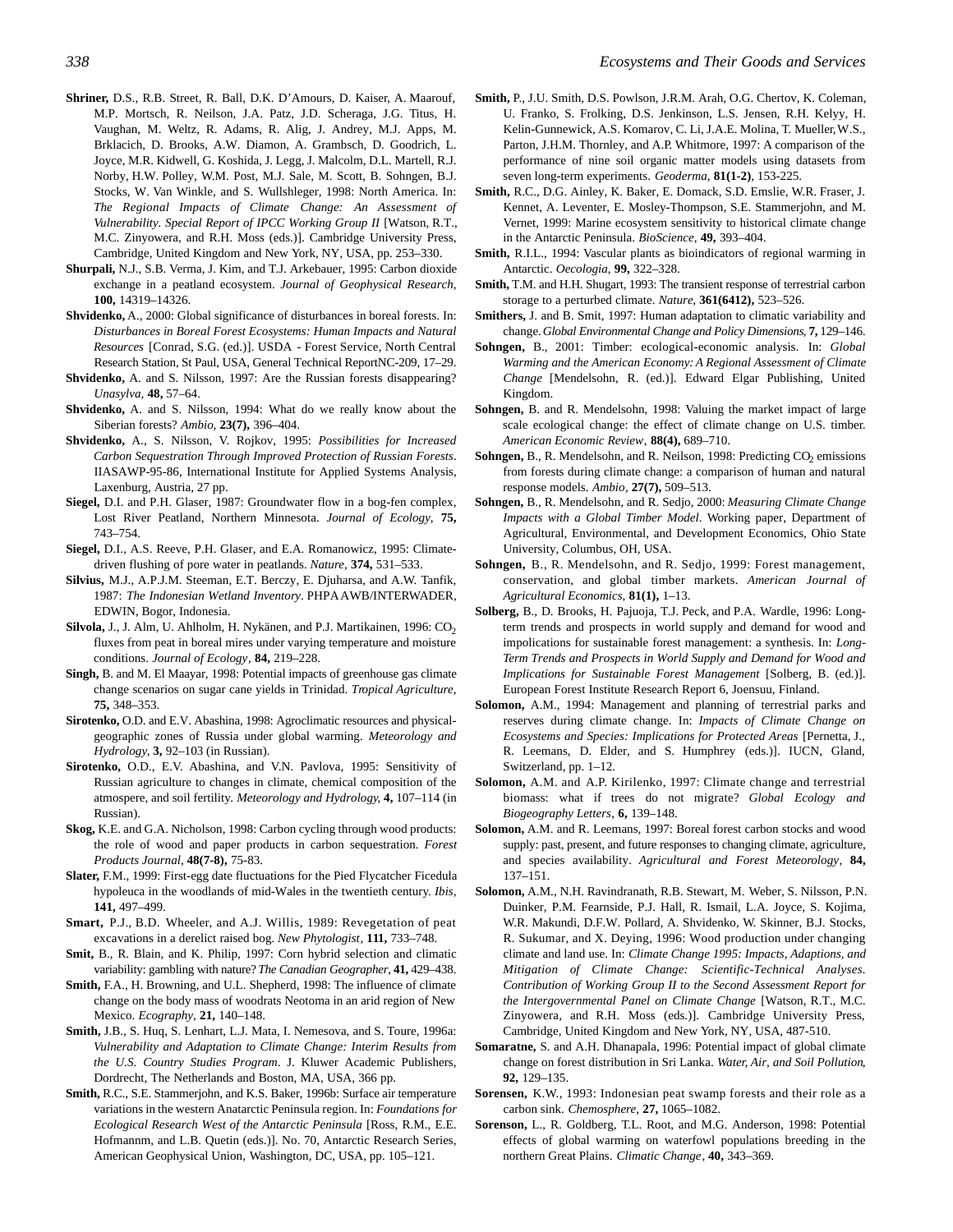- **Soussana, J.F. and U. Hartwig, 1996: The effects of elevated CO<sub>2</sub> on symbiotic**  $N_2$  fixation: a link between the C and N cycles in grassland ecosystems. *Plant and Soil*, **187,** 321–332.
- **Soussana,** J.F., E. Casella, and P. Loiseau, 1996: Long-term effects of CO<sub>2</sub> enrichment and temperature increase on a temperate grass sward, II: plant nitrogen budgets and root fraction*. Plant and Soil*, **182,** 101–114.
- **Soussana,** J.F., J.M. Besle, I. Chabaux, and P. Loiseau, 1997: Long-term effects of  $\mathrm{CO}_2$  enrichment and temperature on forage quality in a temperate grassland. In: Proceeding of the XVIII International Grassland *Congress, Saskatoon, Canada, 8–17 June* [Buchanan-Smith, J.G., L.D. Bailey, and P. McCaughey (eds.)]. pp. 23–24.
- **Southgate,** D., 1998: *Tropical Forest Conservation: An Economic Assessment of the Alternatives in Latin America*. Oxford University Press, Oxford, United Kingdom, 175 pp.
- **Southwick,** E. E., 1992: Estimating the economic value of honey bees (Hymenoptera:Apidae) as agricultural pollinators in the United States. *Journal of Economic Entomology* , **85**, 621-33.
- Southworth, J., J.C. Randolph, M. Habeck, O. Doering, R. Pfeifer, D. Rao, and J. Johnson, 1999: Consequences of future climate change and changing climate variability on maize yields in the midwestern United States. *Agriculture, Ecosystems and the Environment,* **82(1-3),** 139-158.
- **Sparks,** T.H., 1999: Phenology and the changing pattern of bird migration in Britain. *International Journal of Biometeorology*, **42,** 134–138.
- **Spiers,** A.G., 1999: Review of international/continental wetland resources. In: Global Review of Wetland Resources and Priorities for Wetland *Inventory* [Finlayson, C.M. and A.G. Spiers (eds.)]. Supervising Scientist Report, Canberra, Australia.
- **Squires,** V.R. and A. Sidahmed, 1997: Livestock management in dryland pastoral systems: prospects and problems. *Annals of Arid Zone*, 36(2), 79–96.
- **Stallard,** R.F., 1998: Terrestrial sedimentation and the carbon cycle: coupling weathering and erosion to carbon burial. *Global Biogeochemical Cycles*, **12,** 231–257.
- **Stapp,** P., G.A. Polis, and F. Sánchez Piñero, 1999: Stable isotopes reveal strong marine and El Niño effects on island food webs. *Nature*, **401,** 467–469.
- **Starfield,** A.M. and F.S. Chapin III, 1996: Model of transient changes in Arctic and boreal vegetation in response to climate and land use change. *Ecological Applications*, **6,** 842–864.
- **Stattersfield,** A.J., M.J. Crosby, A.J. Long, and D.C. Wege, 1998: *Endemic Bird Areas of the World: Priorities for Biodiversity Conservation. BirdLife Conservation Series No. 7*. BirdLife International, Cambridge, United Kingdom.
- Stefan, H.G. and X. Fang, 1993: Model simulations of dissolved oxygen characteristics of Minnesota lakes: past and future. *Environmental Management*, **18,** 73–92.
- **Steffen,** W., I. Noble, J. Canadell, M. Apps, E.D. Schulze, P.G. Jarvis, D. Baldocchi, P. Ciais, W. Cramer, J. Ehleringer, G. Farquhar, C.B. Field, A. Ghazi, R. Gifford, M. Heimann, R. Houghton, P. Kabat, C. Körner, E. Lambin, S. Linder, H.A. Mooney, D. Murdiyarso, W.M. Post, I.C. Prentice, M.R. Raupach, D.S. Schimel, A. Shvidenko and R. Valentini, 1998: The terrestrial carbon cycle: implications for the Kyoto Protocol. *Science*, **280,** 1393–1394.
- **Steinger,** T., C. Körner, and B. Schmid, 1996: Long-term persistence in a changing climate: DNA analysis suggests very old ages of clones of alpine Carex curvula*. Oecologia*, **105,** 94–99.
- **Stewart, J.** and C. Potvin, 1996: Effects of elevated CO<sub>2</sub> on an artificial grassland community: competition, invasion and neighbourhood growth. *Functional Ecology*, **10,** 157–166.
- Still, C.J., P.N. Foster, and S.H. Schneider, 1999: Simulating the effects of climate change on tropical montane cloud forests. *Nature*, **398**, 608–610.
- **Stirling,** I., 1997: The importance of polynas, ice edges, and leads to marine mammals and birds. *Journal of Marine Systems*, **10,** 9–21.
- **Stirling,** I., and A. E. Derocher, 1993: Possible impacts of climatic warming on polar bears. *Arctic*, **46**, 240-245.
- **Stocks,** B.J., M.A. Fosberg, T.J. Lynham, L. Mearns, B.M. Wotton, Q. Yang, J.Z.Jin, K. Lawrence, G.R. Hartley, J.A. Mason and D.W. McKenney, 1998: Climate change and forest fire potential in Russian and Canadian boreal forests. *Climatic Change*, **38,** 1–13.
- **Streng,** D.R., J.S. Glitzenstein, and P.A. Harcombe, 1989: Woody seedling dynamics in an east Texas floodplain forest. *Ecological Monographs*, **59(2),** 177-204.
- **Strzepek,** K.M., C.D. Major, C. Rosenzweig, A. Iglesias, D.Yates, A. Holt, and D. Hillel, 1999: New methods of modeling water availability for agriculture under climate change: the U.S. corn belt. *Journal of American Water Resources Association*, **35(6),** 1639–1655.
- **Stumm,** W. and J.J. Morgan, 1996: *Aquatic Chemistry*. John Wiley and Sons, New York, NY, 3rd. ed., 1022 pp.
- **Sullivan,** C.R., 1965: Laboratory and field investigations on the ability of eggs of the European pine sawfly, Neodiprion sertifer (Geoffroy) to withstand low winter temperatures. *Canadian Entomologist*, 978–993.
- **Sutherst,** R.W., B.S. Collyer, and T. Yonow, 2000: The vulnerability of Australian horticulture to the Queensland fruit fly, Bactrocera (Dacus) tryoni, under climate change. Australian Journal of Agricultural *Research*, **51,** 467–480.
- Sutherst, R.W., G.F. Maywald, and D.B. Skarratt, 1995: Predicting insect distributions in a changed climate. In: *Insects in a Changing Environment*[Harrington, R. and N.E. Stork (eds.)]. Academic Press, San Diego, CA, USA, pp. 60–93.
- Suyker, A.E., S.B. Verma, and T.J. Arkebauer, 1997: Season-long measurements of carbon dioxide exchange in a boreal fen. *Journal of Geophysical Research*, **102(D24),** 29021–29028.
- **Tallis,** J.H., 1983: Changes in wetland communities. In: *Ecosystems of the World 4A. Mires: Swamp, Bog, Fen and Moor. General Studies* [Gore, A.J.P. (ed.)]. Elsevier Scientific Publishing Company, Amsterdam, The Netherlands; Oxford, United Kingdom; and New York, NY, USA, pp. 311–347.
- **Tambussi,** C.P., J.I. Noriega, and E.P. Tonni, 1993: Late Cenozoic birds of Buenos Aires Province (Argentina): an attempt to document quantitative faunal changes. *Palaeogeography, Palaeoclimatology, Palaeoecology*, **101,** 117–129.
- **Tans,** P.P., I.Y. Fung, and T.Takahashi, 1990: Observational constraints on the global CO2 budget. *Science*, **247,** 1431–1438.
- **Tate,** K.R. and D.J. Ross, 1997: Elevated CO<sub>2</sub> and moisture effects on soil carbon storage and cycling in temperate grasslands. *Global Change Biology*, **3,** 225–235.
- Tchbakova, N.M., R.A. Monserud and D.I. Nazimova, 1994: A Siberian vegetation model based on climatic parameters. *Canadian Journal of Forest Research*, **24,** 1597–1607.
- **Teng**, P.S., K.L. Heong, M.J. Kropff, F.W. Nutter, and R.W. Sutherst, 1996: Linked pest-crop models under global change. In: *Global Change in Terrestrial Ecosystems* [Walker, B. and W. Steffen (eds.)]. Cambridge University Press, Cambridge, United Kingdom and New York, NY, USA, pp. 291–316.
- **Tenow,** O., 1996: Hazards to a mountain birch forest—Abisko in perspective. *Ecological Bulletins*, **45,** 104–114.
- Teramura, A.H., J.H. Sullivan, and L.H. Ziska, 1990: Interactions of ultraviolet B radiation and  $CO<sub>2</sub>$  on productivity and photosynthetic characteristics in wheat, rice, and soybean. *Plant Physiology*, 94, 470–475.
- **Tester,** R.F., W.R. Morrison, R.H. Ellis, J.R. Pigott, G.R. Batts, T.R. Wheeler, J.I.L. Morison, P. Hadley, and D.A. Ledward, 1995: Effects of elevated growth temperature and carbon dioxide levels on some physiochemical properties of wheat starch. *Journal of Cereal Science*, **22,** 63–71.
- **Thia-Eng,** C. and J.N. Paw, 1989: The impact of global climate change on the aquaculture of tropical species. *INFOFISH International*, **6,** 44–47.
- **Thomas,** C.D. and J.J. Lennon, 1999: Birds extend their ranges northwards. *Nature*, **399,** 213
- **Thomson,** A.J., and D.M. Shrimpton, 1984: Weather associated with the start of mountain pine beetle outbreaks. *Canadian Journal of Forest Research*, **14,** 255–258.
- **Thomson,** A.J., R.F. Shepherd, J.W.E. Harris, and R.H. Silversides, 1984: Relating weather to outbreaks of western spruce budworm, Choristoneura occidentalis (Lepidoptera: Tortricidae), in British Columbia. *Canadian Entomologist*, **116,** 375–381.
- **Thornley,** J.H.M. and M.G.R. Cannell, 1997: Temperate grassland responses to climate change—an analysis using the Hurley Pasture Model. *Annals of Botany*, **80,** 205–221.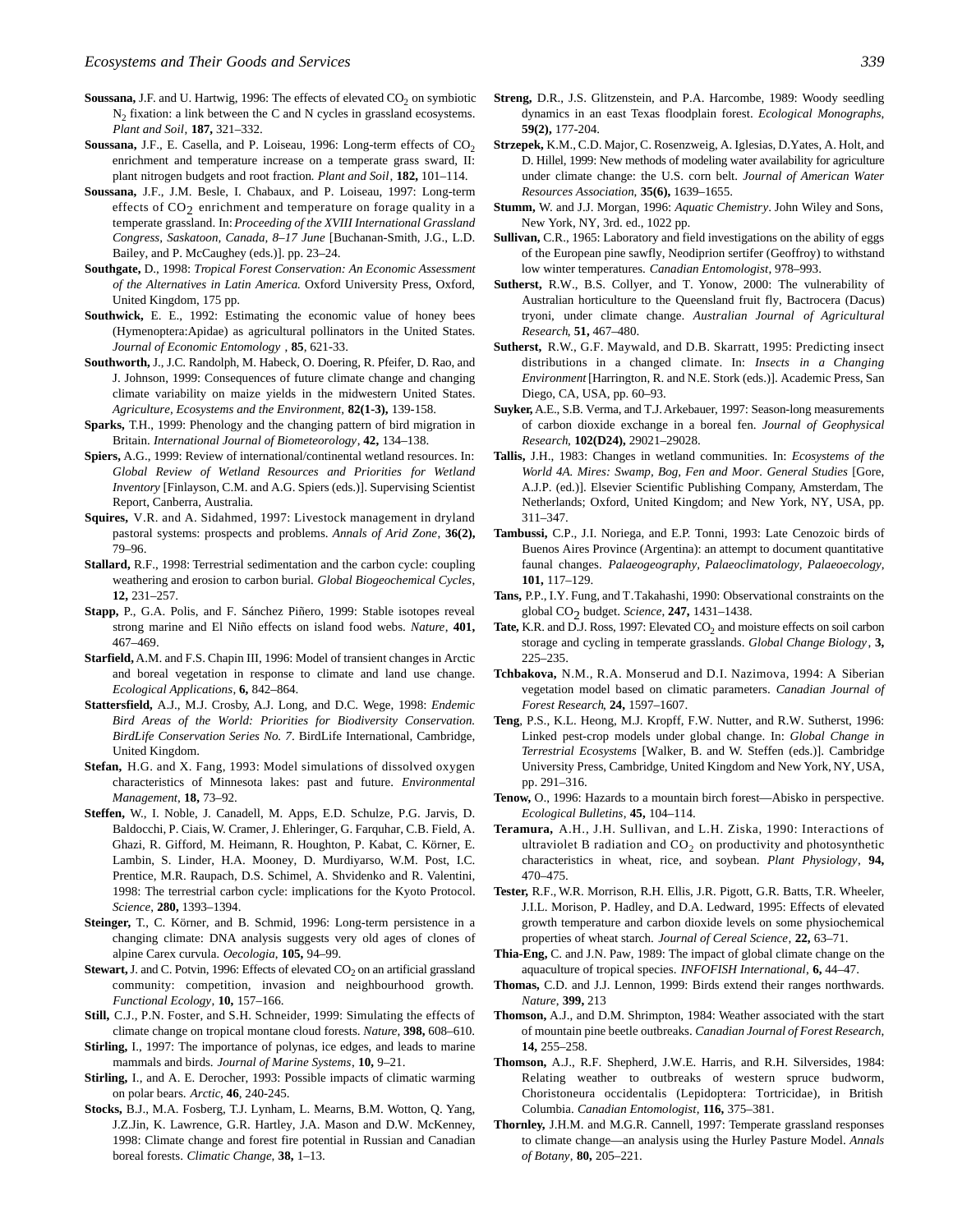- **Thwaites,** R., T. Delacy, L.Y. Hong, and L.X. Hua, 1998: Property rights, social change, and grassland degradation in Xilongol Biosphere Reserve, Inner Mongolia, China. *Society and Natural Resources*, **11(4),** 319–338.
- **Tian,** H., J.M. Melillo, D.W. Kicklighter, D.A. McGuire, J.V.K. Helfrich, B. Moore III, and C.J. Vorosmarty, 1998: Effect of interannual climate variability on carbon storage in Amazonian ecosystems. *Nature*, **396,** 664–667.
- **Tingey,** D.T., J. Lawrence, J.A. Weber, J. Greene, W.E. Hogsett, S, Brown, and E.H. Lee, 2001: Elevated  $CO<sub>2</sub>$  and temperature alter the response of Pinus ponderosa to ozone: a simulation analysis. *Ecological Applications*, (in press).
- **Tissue,** D.T. and W.C. Oechel, 1987: Response of Eriophorum vaginatum to elevated CO<sub>2</sub> and temperature in the Alaskan tussock tundra. *Ecology*, **68,** 401–410.
- **Tol,** R.S.J., S. Frankhauser, and J.B. Smith, 1998: The scope for adaptation to climate change: what can we learn from the impact literature? *Global Environmental Change*, **8,** 109–123.
- **Tomppo,** E., 1998: Finnish forest resources in 1989–1994 and their changes from 1951. In: *Environment Change and the Vitality of Forests* [Mälkönen, E. (ed.)]. Research Papers 691, Finnish Forest Research Institute, pp. 9–24 (in Finnish).
- Torbert, H.A., S.A. Prior, and H.H. Rogers, 1995: Elevated atmospheric carbon dioxide effects on cotton plant residue decomposition. *Journal of the American Soil Science Society*, **59,** 1321–1328.
- Townsend, A.R. and E.B. Rastetter, 1996: Nutrient constrains on carbon storage in forested ecosystems. In: *Forest Ecosystems, Forest Management and the Global Carbon Cycle* [Apps, M.J. and D.T. Price (eds.)]. Springer-Verlag, Berlin and Heidelberg, Germany, pp. 35–45.
- **Travis,** J., 1981: Control of larval growth variation in a population of Psuedacris triseriata. *Evolution*, **35,** 423–432.
- **Tripp,** K.E., W.K. Kroen, M.M. Peet, and D.H. Willits, 1992: Fewer whiteflies found on  $CO_2$ -enriched greenhouse tomatoes with high C:N ratios. *Horticultural Science*, **27,** 1079–1080.
- Tuittila, E.-S. and V.-M. Komulainen, 1995: Vegetation and CO<sub>2</sub> balance in an abandoned harvested peatland in Aitoneva, southern Finland. *Suo*, **46**, 69–80.
- **Tuittila,** E.-S., V.-M. Komulainen, H. Vasander, and J. Laine, 1999: Restored cut-away peatland as a sink for atmospheric CO<sub>2</sub>. *Oecologia*, **120**, 563-574.
- Tung, C.-P. and D.A. Haith, 1998: Climate change, irrigation, and crop response. *Journal of the American Water Resources Association*, 34(5), 1071-1085.
- Turner, M., 1993: Overstocking the range: a critical analysis of the environmental science of Sahelian Pastoralism (review). *Economic Geography* , **69(4),** 402–421.
- **Turner,** D.P., G.J. Koerper, M.E. Harmon, and J.J. Lee, 1995: A carbon budget for forests of the conterminous United States. *Ecological Applications*, **5,** 421–436.
- **Tweeten,** L., 1998: Dodging a Malthusian bullet in the 21st century. *Agribusiness*, **14,** 15–32.
- **Tyler,** H.A., 1991: *Pueblo Birds and Myths*. Northland Publishing, Flagstaff, AZ, USA.
- **Tyler,** M. J., 1994: Climatic change and its implications for the amphibian fauna. *Transactions of the Royal Society of South Australia*, **118**, 53-57.
- **UK-DETR,** 1999: *Climate Change and its Impacts: Stabilisation of CO<sup>2</sup> in the Atmosphere*. United Kingdom Department of the Environment, Transport and the Regions, The Met Office, Bracknell, UK, 28 pp.
- **UN-ECE/FAO,** 2000a: *Forest Resources of Europe, CIS, North America, Australia, Japan and New Zealand*. Contribution to the Global Forest Resources Assessment 2000, United Nations Economic Commission for Europe and Food and Agriculture Organization, Geneva, Switzerland.
- **UN-ECE/FAO,** 2000b: *Forest Products Annual Market Review 1999–2000*. ECE/TIM/BULL 53(3), Vol. LIII, Timber Bulletin, United Nations Economic Commission for Europe and Food and Agriculture Organization, pp. 23–37.
- **UNEP,** 2000: *Global Environment Outlook 2000*. United Nations Environment Program, Nairobi, Kenya, 398 pp.
- **UNEP,** 1998: *Protecting Our Planet, Securing Our Future* [Watson, R.T., J.A. Dixon, S.P. Hanburg, A.C. Janetos, and R.H. Moss (eds.)]. United Nations Environment Program, NASA, and World Bank, Washington, DC, USA, 95 pp.
- **United Nations,** 1996: *Indicators of Sustainable Development: Framework and Methodologies*. United Nations Publications, New York, NY, USA, 428 pp.
- Unsworth, M.H. and W.E. Hogsett, 1996: Combined effects of changing CO<sub>2</sub>, temperature, UV-B radiation, and O<sub>3</sub> on crop growth. In: *Global Climate Change and Agricultural Production* [Bazzaz, F. and W. Sombroek (eds.)]. Food and Agriculture Organization, John Wiley and Sons, West Sussex, 345 pp.
- **U.S. Department of Agriculture,** 1999: *Food Security Assessment, Situation and Outlook Series*. GFA-11, December, Economic Research Service, U.S. Department of Agriculture, Washington, DC, USA.
- **U.S. Fish and Wildlife Service,** 1996: National Survey of Fishing, Hunting, and Wildlife-Associated Recreation. U.S. Department of the Interior, U.S. Fish and Wildlife Service and U.S. Department of Commerce, Bureau of the Census, Washington, DC, USA.
- **U.S. Fish and Wildlife Service,** 1995: *Federal and State Endangered Species Expenditures—Fiscal Year 1995*. U.S. Department of the Interior, U.S. Fish and Wildlife Service, Washington, DC, USA.
- USGS, 1999: Magnitude and Significance of Carbon Burial in Lakes, Reservoirs, *and Northern Peatlands*. USGS Fact Sheet FS-058-99, U.S. Geological Survey, U.S. Department of the Interior, Washington, DC, USA, 2 pp.
- **Valentin,** C., 1996: Soil erosion under global change. In: *Global Change and Terrestrial Ecosystems* [Walker, B.H. and W.L. Steffen (eds.)]. IGBP Book Series, No. 2, Cambridge University Press, Cambridge, United Kingdom, pp. 317–338.
- Valentine, D.W., E.A. Holland, and J.P. Schimel, 1994: Ecosystem and physiological controls over methane production in northern wetlands. *Journal of Geophysical Research*, **99,** 1563–1571.
- **Valentini,** R., G. Matteucci, A.J. Dolman, E-D. Schulze, C. Rebmann, E.J. Moors, A. Granier, P. Gross, N.O. Jensen, K. Pilegaard, A. Lindroth, A. Grelle, C. Bernhofer, T. Grunwald, M. Aubinet, R. Ceulemans, A.S. Kowalski, T. Vesala, U. .Rannik, P. Berbigier, D. Loustau, J. Guomundsson, H. Thorgeirsson, A. Ibrom and K. Morgenstern, 2000: Respiration as the main determinant of carbon balance in European forests. *Nature*, **404,** 861–864.
- **VanderZanden,** M., 2000: Consequences of smallmouth bass introductions in Ontario lakes. In: *Abstracts, American Fisheries Society, 130th Annual Meeting, August 20–24, 2000, St. Louis, Missouri, USA*.
- **van der Heijden,** E., J. Jauhiainen, J. Matero, M. Eekhof, and E. Mitchell, 1998: Effects of elevated  $CO<sub>2</sub>$  and nitrogen deposition on Sphagnum species. In: *Responses of Plant Metabolism to Air Pollution and Global Change* [De Kok, L.J. and I. Stulen (eds.)]. Backhuys Publishers, Leiden, The Netherlands, pp. 475–478.
- **Van Minnen,** J.G., R. Leemans, and F. Ihle, 2000: Defining the importance of including transient ecosystem responses to simulate C-cycle dynamics in a global change model. *Global Change Biology*, **6,** 595–611.
- **Van Minnen,**J.G., K.K. Goldewijk, and R. Leemans, 1995: The importance of feedback processes and vegetation transition in the terrestrial carbon cycle. *Journal of Biogeography*, **22,** 805–814.
- **Vannote,** R.L., G.W. Minshall, K.W. Cummins, J.R. Sedell, and C.E. Cushing, 1980: The river continuum concept*. Canadian Jounal of Fisheries and Aquatic Sciences*, **37,** 130–137.
- **Vasander,** H., J. Kuusipalo, and T. Lindholm, 1993: Vegetation changes after drainage and fertilization in pine mires. *Suo*, **44,** 1–9.
- **Vasander,** H., R. Laiho, and J. Laine, 1997: Changes in species diversity in peatlands drained for forestry. In: *Northern Forested Wetlands: Ecology and Management* [Trettin, C.C., M. Jurgensen, D. Grigal, M. Gale, and J. Jeglum (eds.)]. Lewis Publishers/CRC Press, Boca Raton, FL and New York, NY, USA; London, United Kingdom; and Tokyo, Japan, pp. 113–123.
- **VEMAPMembers,** 1995: Vegetation/ecosystem modelling and analysis project: comparing biogeography and biogeochemistry models in a continentalscale study of terrestrial ecosystem responses to climate change and  $CO<sub>2</sub>$ doubling. *Global Biogeochemical Cycles*, **9,** 407–437.
- **Venette,** R. C, and W.D. Hutchison, 1999: Assessing the risk of establishment by Pink Bollworm (*Lepidoptera gelechiidae*) in the Southeastern United States. *Environmental Entomology*, **28**, 445–455.
- **Viglizzo,** E.F., Z. Roberto, F. Lertora, G. Lopez, and J. Bernardos, 1997: Climate and land use change in field-crop ecosystems of Argentina. *Agriculture, Ecosystems and the Environment*, **66,** 61–70.
- **Villers-Ruíz,** L. and I. Trejo-Vázquez, 1998: Climate change on Mexican forests and natural protected areas. *Global Environmental Change: Human and Policy Dimensions*, **8,** 141–157.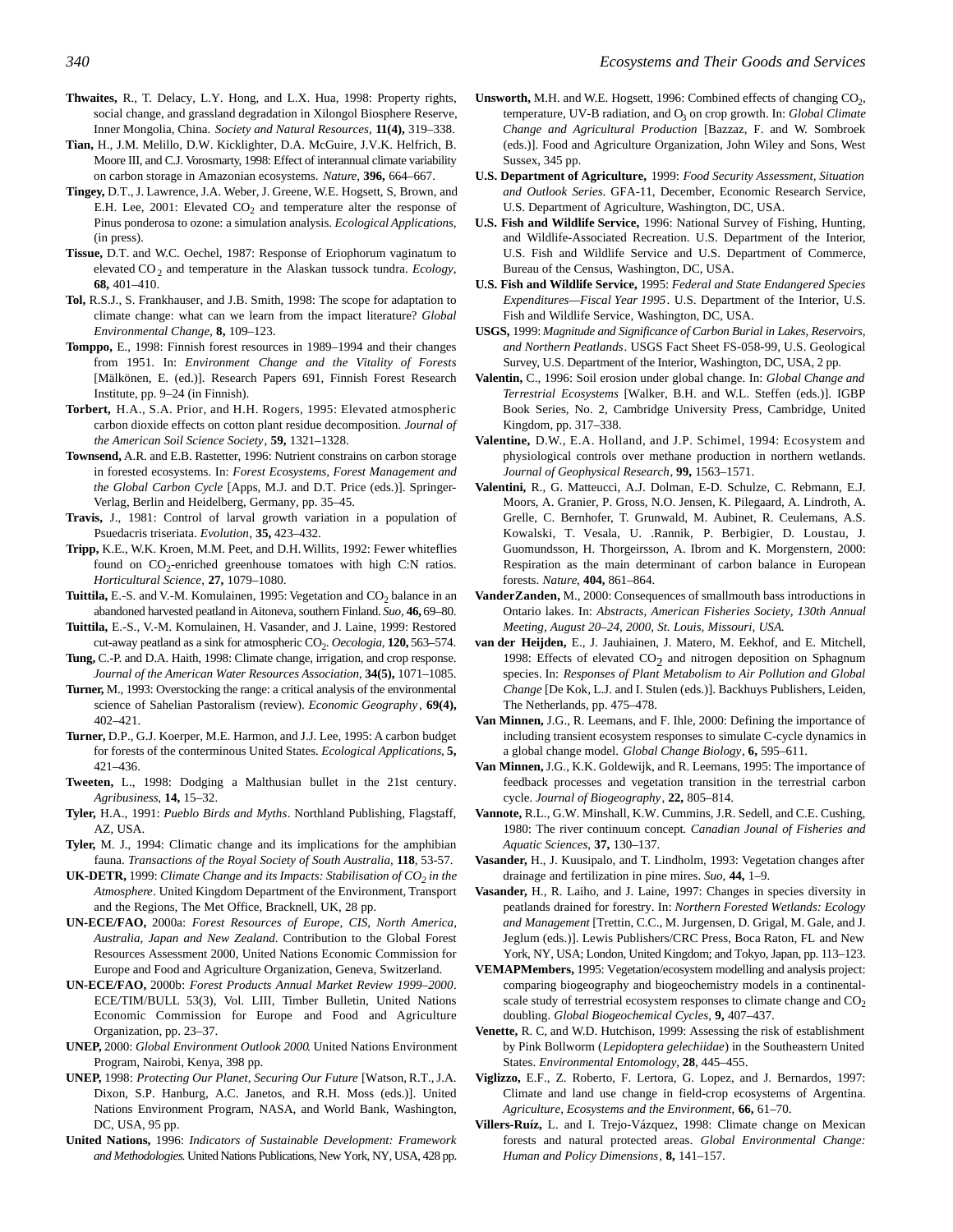- **Virtanen,** T., and S. Neuvonen, 1999: Performance of moth larvae on birch in relation to altitude, climate, host quality and parasitoids. *Oecologia*, **120,** 92–101.
- Virtanen, T., S. Neuvonen, and A. Nikula, 1998: Modelling topoclimatic patterns of egg mortality of Epirrita autumnata (Lep., Geometridae) with Geographical Information System: predictions for current climate and warmer climate scenarios. *Journal of Applied Ecology*, **35,** 311–322.
- **Virtanen,** T., S. Neuvonen, A. Nikula, M. Varama, and P. Niemelä, 1996: Climate change and the risks of Neodiprion sertifer outbreaks on Scots Pine. *Silva Fennica*, **30,** 169–177.
- **Visser,** M.E., A.J. Vannoordwijk, J.M. Tinbergen, and C.M. Lessells, 1998: Warmer springs lead to mistimed reproduction in Great Tits (Parus major). *Proceedings of the Royal Society of London B*, **265,** 1867–1870.
- **Vitousek,** P.M., H.A. Mooney, J. Lubchenco, and J.M. Melillo, 1997a: Human domination of Earth's ecosystems. *Science*, **277,** 494–499.
- **Vitousek,** P.M., J.D. Aber, R.W. Howarth, G.E. Likens, P.A. Matson, D.W. Schindler, W.H. Schlesinger, and D.G. Tilman, 1997b: Human alteration of the global nitrogen cycle: sources and consequences. *Ecological Applications*, **7,** 737–750.
- Vitt, D.H., L.A. Halsey, and S.C. Zoltai, 1994: The bog landform of continental western Canada in relation to climate and permafrost features. *Arctic and Alpine Research*, **26,** 1–13.
- **Volkman,** N.J., P. Presler, and W.Z. Trivelpiece, 1980: Diests of pygoscelid penguins at King George Island, Antarctica. *Condor*, **82,** 373–378.
- **Volney,** W.J.A., 1988: Analysis of historic jack pine budworm outbreaks in the Prairie provinces of Canada. *Canadian Journal of Forest Research*, **18,** 1152–1158.
- **Volney,** W.J.A. and D.G. McCullough, 1994: Jack pine budworm population behaviour in northwestern Wisconsin. *Canadian Journal of Forest Research*, **24,** 502–510.
- **Vompersky,** S.E., M.V. Smagina, A.I. Ivanov, and T.V. Glukhova, 1992: The effect of forest drainage on the balance of organic matter in forest mires. In: *Peatland Ecosystems and Man: An Impact Assessment* [Bragg, O.M., P.D. Hulme, H.A.P. Ingram, and R.A. Robertson (eds.)]. British Ecological Society, International Peat Society, Department of Biological Sciences, University of Dundee, Dundee, United Kingdom, pp. 17–22.
- Waddington, J.M. and N.T. Roulet, 2000: Carbon balance of a boreal patterned peatland. *Global Change Biology*, **6,** 87–98.
- Waddington, J.M. and N.T. Roulet, 1996: Atmosphere-wetland carbon exchange: scale dependency of  $CO_2$  and  $CH_4$  exchange on the developmental topography of the peatland. *Global Biogeochemical Cycles*, **10,** 233–245.
- Walker, B.H., W.L. Steffen, and J. Langridge, 1999: Interactive and integrated effects of global change on terrestrial ecosystems. In: *The Terrestrial Biosphere and Global Change: Implications for Natural and Managed Ecosystems. Synthesis Volume* [Walker, B., W. Steffen, J. Canadell, and J. Ingram (eds.)]. International Geosphere-Biosphere Program Book Series 4, Cambridge, United Kingdom, pp. 329–375.
- **Walker,** D.A., P.J. Webber, E.F. Binnian, K.R. Everett, N.D. Lederer, E.A. Nordstrand, and M.D. Walker, 1987: Cumulative impacts of oil fields on northern Alaskan landscapes. *Science*, **238,** 757–761.
- Walker, L.R. and R. Waide, 1991: Special issue: ecosystems, plant, and animal responses to hurricanes in the Caribbean. *Biotropica*, **24**.
- Walker, M.D., W.A. Gould, and F.S. Chapin III, 2001: Scenarios of biodiversity change in Arctic and alpine tundra. In: Scenarios of Future Biodiversity [Chapin, F.S. III, O. Sala, and E. Huber-Sannwald (eds.)]. Springer-Verlag, New York, NY, USA, (in press).
- **Wall,** G., 1998: Implications of global climate change for tourism and recreation in wetland areas. *Climatic Change*, **40,** 371–389.
- **Walter,** B.P., M. Heimann, R.D. Shannon, and J.R. White, 1996: *A Process-Based Model to Derive Methane Emissions from Natural Wetlands*. Max-Planck-Institut für Meteorologie, Hamburg, Germany.
- **Wand,** S.J.E., G.F. Midgley, M.H. Jones, and P.S. Curtis, 1999: Responses of wild  $C_4$  and  $C_3$  grass (Poaceae) species to elevated atmospheric  $CO_2$ concentration: a meta-analytic test of current theories and perceptions. *Global Change Biology*, **5,** 723–741.
- **Wang,** B. and M. Allard, 1995: Recent climatic trend and thermal response of permafrost at Salluit, Northern Quebec, Canada. Permafrost and *Periglacial Processes*, **6,** 221–234.
- **Wargo,** P.M. and T.C. Harrington, 1991: Host stress and susceptibility. In: *Armillaria Root Disease* [Shaw, C.G. III, and G.A. Kile (eds.)]. Agriculture Handbook No. 691, U.S. Department of Agriculture, Forest Service, pp. 88–101.
- **Watt,** A.D., J.B. Whittaker, M. Docherty, G. Brooks, E. Lindsay, and D.T. Salt, 1995: The impact of elevated CO<sub>2</sub> on insect herbivores. In: *Insects in a Changing Environment* [Harrington, R. and N.E. Stork (eds.)]. Academic Press, San Diego, USA, pp. 198–251.
- Weber, J.M., D.T. Tingey, and C.P. Andersen, 1994: Plant response to air pollution. In: Plant-Environment Interactions [Wilkinson, R.E. (ed.)]. Marcel Dekker, New York, NY, USA, pp. 357–387.
- Webster, K.E., T.K. Kratz, C.J. Bowser, and J.J. Magnuson, 1996: The influence of landscape position on lake chemical responses to drought in northern Wisconsin. *Limnology and Oceanography*, **41(5),** 977–984.
- **Wein,** R.W., M.A. El-Bayoumi, and J. Da Silva, 1989: Simulated predictions of forest dynamics in Fundy National Park Canada. *Forest Ecology and Management*, **28,** 47–60.
- **Wheeler,** B.D., 1996: Conservation of peatlands. In: *Global Peat Resources* [Lappalainen, E. (ed.)]. International Peat Society, Jyväskylä, Finland, pp. 285–301.
- **White,** A.M., G.R. Cannell, and A.D. Friend, 1999: Climate change impacts on ecosystems and the terrestrial carbon sink: a new assessment. *Global Environmental Change: Human and Policy Dimensions*, **9,** S21–S30.
- **White,** R.G. and J. Trudell, 1980: Habitat preference and forage consumption by reindeer and caribou near Atkasook, Alaska. *Arctic and Alpine Research*, **12,** 511–529.
- **Whiting,** G.J. and J.P. Chanton, 1993: Primary production control of methane emission from wetlands. *Nature*, **364,** 794–795.
- **Wikelski,** M. and C. Thom, 2000: Marine iguanas shrink to survive El Niño. *Nature*, **403,** 37.
- **Wiley,** J.W. and J.M. Wunderle Jr., 1994: The effects of hurricanes on birds, with special reference to Caribbean islands. *Bird Conservation International*, **3,** 319–349.
- **Williams, D.W.** and A.M. Liebhold, 1997: Latitudinal shifts in spruce budworm (Lepidoptera=: Tortricidae) outbreaks and spruce-fir forest distributions with climate change. *Acta Phytopathologica et Entomologica Hungarica*, **32,** 205–215.
- **Williams,** G.D.V., 1986: Land use and agroecosystem management in semiarid conditions. In: *Land Use and Agroecosytem Management Under Severe Climatic Conditions*. Techincal Note No. 184, WMO No. 633, World Meteorological Organization, Geneva, Switzerland, pp. 70–90.
- **Williamson,** C.E. and H.E. Zagarese, 1994: The impact of UV-B radiation on pelagic freshwater ecosystems. *A rchiv fuer Hydrolbiologie und Limnologie*, **43,** IX-XI.
- **Williamson,** C.E., R.S. Stemberger, D.P. Morris, T.M. Frost, and S.G. Paulsen, 1996: Ultraviolet radiation in North American lakes: attenuation estimates from DOC measurements and implications for plankton communities. *Limnology and Oceanography*, **41(5)**, 1024–1034.
- **Wilson,** E.O., 1992: *The Diversity of Life*. W.W. Norton Company, New York, NY, USA, 424 pp.
- **Wind-Mulder, H.L., L. Rochefort, and D.H. Vitt, 1996: Water and peat chemistry** comparisons of natural and post-harvested peatlands across Canada and their relevance to peat restoration. *Ecological Engineering*, **7,** 161–181.
- **Wingfield,** J.C., G. Ramos-Fernandez, A. Nunez-de la Mora, and H. Drummond, 1999: The effects of an El Niño-Southern Oscillation event on reproduction in male and female blue-footed boobies, Sula nebouxii. *General and Comparative Endocrinology*, **114,** 163–172.
- **Winkel,** W. and H. Hudde, 1997: Long-term trends in reproductive traits of tits (Parus major, P. caeruleus) and pied flycatchers (Ficedula hypoleuca)*. Journal of Avian Biology*, **28,** 187–190.
- **Winkel,** W. and H. Hudde, 1996: Long-term changes of breeding parameters of Nuthatches Sitta europaea in two study areas of northern Germany. *Journal Für Ornithologie*, **137,** 193–202.
- **Winnett,** S.M., 1998: Potential effects of climate change on U.S. forests: a review. *Climate Research*, **11,** 39–49.
- **Winter,** T.C. and M.K. Woo, 1990: Hydrology of lakes and wetlands. In: *Surface Water Hydrology* [Wolman, M.G. and H.C. Riggs (eds.)]. Geological Society of America, Boulder, CO, USA, Vol. O-1, pp. 159–188.